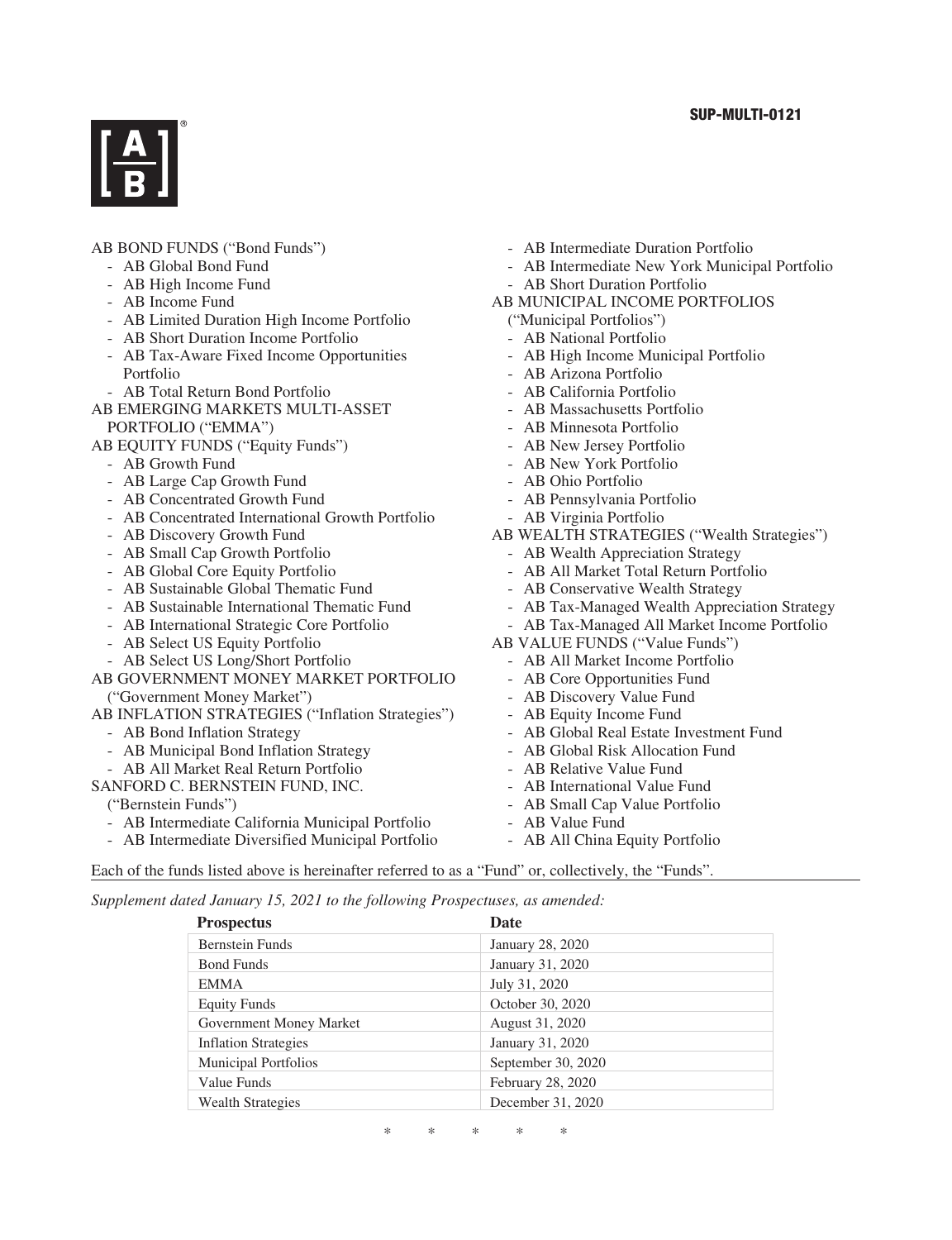*For each Fund, the following replaces the current disclosure regarding waivers specific to Ameriprise Financial in "Appendix [B/C] — Financial Intermediary Waivers" of the Prospectus:*

#### **Class A Shares Front-End Sales Charge Waivers Available at Ameriprise Financial**

*The following information applies to Class A shares purchases if you have an account with or otherwise purchase Fund shares through Ameriprise Financial:*

Shareholders purchasing Fund shares through an Ameriprise Financial brokerage account are eligible for the following front-end sales charge waivers, which may differ from those disclosed elsewhere in the Fund's Prospectus or SAI:

- Employer-sponsored retirement plans (*e.g.,*401(k) plans, 457 plans, employer-sponsored 403(b) plans, profit sharing and money purchase pension plans and defined benefit plans). For purposes of this provision, employer-sponsored retirement plans do not include SEP IRAs, Simple IRAs or SAR-SEPs
- Shares purchased through reinvestment of capital gains distributions and dividend reinvestment when purchasing shares of the same fund (but not any other fund within the same fund family)
- Shares exchanged from Class C shares of the same fund in the month of or following the 7-year anniversary of the purchase date. To the extent that this Prospectus elsewhere provides for a waiver with respect to exchanges of Class C shares or conversion of Class C shares following a shorter holding period, that waiver will apply
- Employees and registered representatives of Ameriprise Financial or its affiliates and their immediate family members
- Shares purchased by or through qualified accounts (including IRAs, Coverdell Education Savings Accounts, 401(k)s, 403(b) TSCAs subject to ERISA and defined benefit plans) that are held by a covered family member, defined as an Ameriprise financial advisor and/or the advisor's spouse, advisor's lineal ascendant (mother, father, grandmother, grandfather, great grandmother, great grandfather), advisor's lineal descendant (son, step-son, daughter, step-daughter, grandson, granddaughter, great grandson, great granddaughter) or any spouse of a covered family member who is a lineal descendant
- Shares purchased from the proceeds of redemptions within the same fund family, provided (1) the repurchase occurs within 90 days following the redemption, (2) the redemption and purchase occur in the same account, and (3) redeemed shares were subject to a front-end or deferred sales load (*i.e.* Rights of Reinstatement)

In addition, shareholders purchasing Fund shares that are available through an Ameriprise Financial Advisory account are eligible for front-end sales charge waivers, which may differ from those disclosed elsewhere in the Fund's Prospectus or SAI.

All other sales charge waivers and reductions described elsewhere in the Fund's Prospectus or SAI still apply.

 $*$  \* \* \*

*This Supplement should be read in conjunction with the Prospectuses for the Funds.*

*You should retain this Supplement with your Prospectus(es) for future reference.*

#### **SUP-MULTI-0121**

The [A/B] Logo is a service mark of AllianceBernstein and AllianceBernstein<sup>®</sup> is a registered trademark used by permission of the owner, AllianceBernstein L.P.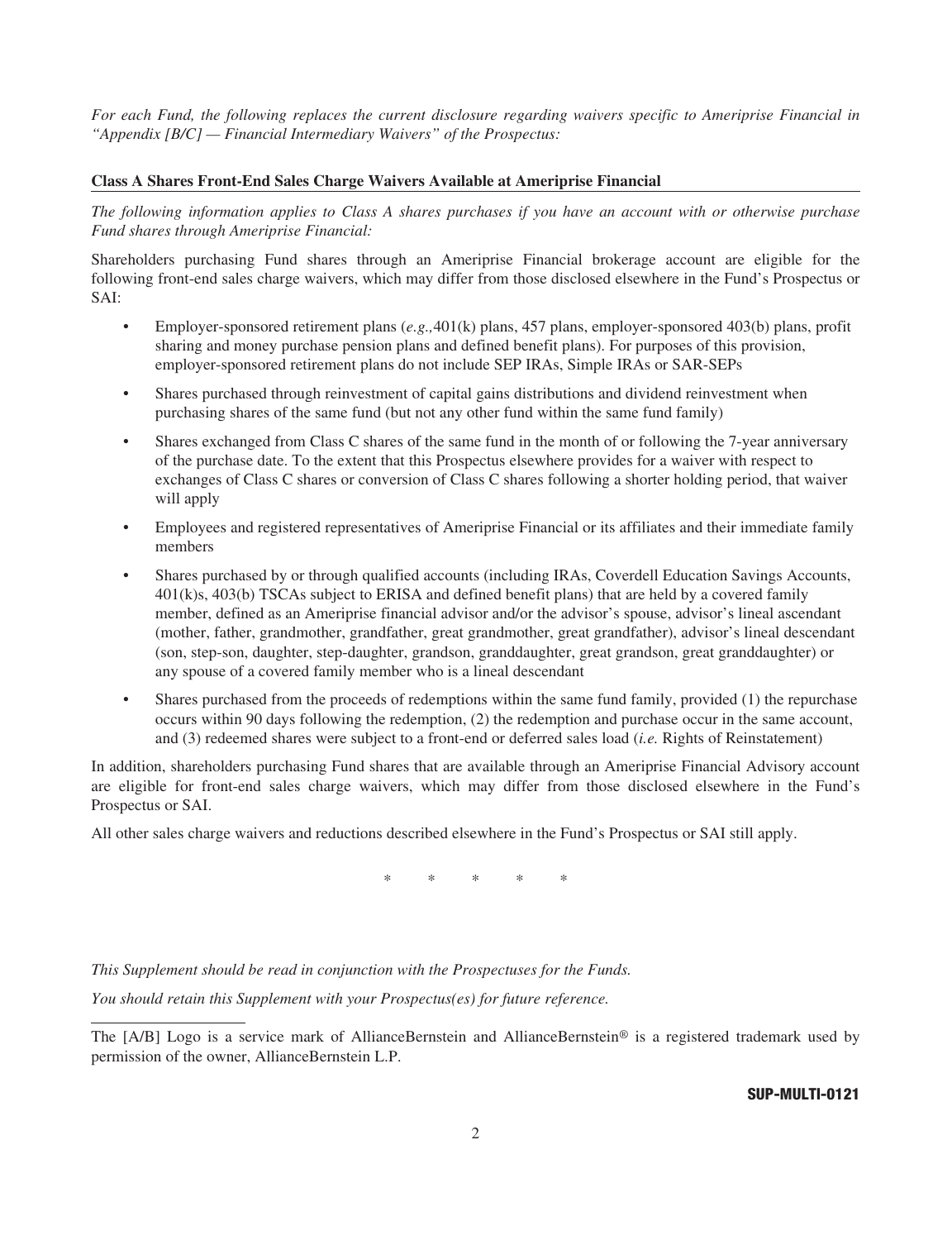

### **PROSPECTUS** | **OCTOBER 30, 2020**

(Shares Offered—Exchange Ticker Symbol)

- AB Growth Fund (Class A–AGRFX; Class C–AGRCX; Class R–AGFRX; Class K–AGFKX; Class I–AGFIX; Advisor Class–AGRYX)
- AB Large Cap Growth Fund (Class A–APGAX; Class C–APGCX; Class R–ABPRX; Class K–ALCKX; Class I–ALLIX; Advisor Class–APGYX; Class Z–APGZX)
- AB Concentrated Growth Fund (Class A–WPASX; Class C–WPCSX; Class R–WPRSX; Class K–WPSKX; Class I–WPSIX; Advisor Class–WPSGX; Class Z–WPSZX)
- AB Discovery Growth Fund (Class A–CHCLX; Class C–CHCCX; Class R–CHCRX; Class K–CHCKX; Class I–CHCIX; Advisor Class–CHCYX; Class Z–CHCZX)
- AB Small Cap Growth Portfolio (Class A–QUASX; Class C–QUACX; Class R–QUARX; Class K–QUAKX; Class I–QUAIX; Advisor Class–QUAYX; Class Z–QUAZX)
- AB Select US Equity Portfolio (Class A–AUUAX; Class C–AUUCX; Advisor Class–AUUYX; Class R–AUURX; Class K–AUUKX; Class I–AUUIX)
- AB Select US Long/Short Portfolio (Class A–ASLAX; Class C–ASCLX; Advisor Class–ASYLX; Class R–ASRLX; Class K–ASLKX; Class I–ASILX)
- AB Sustainable Global Thematic Fund (Class A–ALTFX; Class C–ATECX; Class R–ATERX; Class K–ATEKX; Class I–AGTIX; Advisor Class–ATEYX)
- AB Sustainable International Thematic Fund (Class A–AWPAX; Class C–AWPCX; Class R–AWPRX; Class K–AWPKX; Class I–AWPIX; Advisor Class–AWPYX)
- AB Global Core Equity Portfolio (Class A–GCEAX; Class C–GCECX; Advisor Class–GCEYX)
- AB International Strategic Core Portfolio (Class A–ISARX; Class C–ISCRX; Advisor Class–ISRYX; Class Z–ISZRX)
- AB Concentrated International Growth Portfolio (Class A–CIAGX; Class C–CICGX; Advisor Class–CIGYX)

Beginning January 1, 2021, as permitted by new regulations adopted by the Securities and Exchange Commission, each Fund's annual and semi-annual shareholder reports will no longer be sent by mail, unless you specifically request paper copies of the reports. Instead, the reports will be made available on a website, and you will be notified by mail each time a report is posted and provided with a website address to access the report.

If you already elected to receive shareholder reports electronically, you will not be affected by this change and you need not take any action. You may elect to receive shareholder reports and other communications from a Fund electronically at any time by contacting your financial intermediary (such as a broker-dealer or bank) or, if you are a direct investor, by calling the Fund at (800) 221-5672.

You may elect to receive all future reports in paper form free of charge. If you invest through a financial intermediary, you can contact your financial intermediary to request that you continue to receive paper copies of your shareholder reports; if you invest directly with a Fund, you can call the Fund at (800) 221-5672. Your election to receive reports in paper form will apply to all funds held in your account with your financial intermediary or, if you invest directly, to all AB Funds you hold.

The Securities and Exchange Commission has not approved or disapproved these securities or passed upon the adequacy of this Prospectus. Any representation to the contrary is a criminal offense.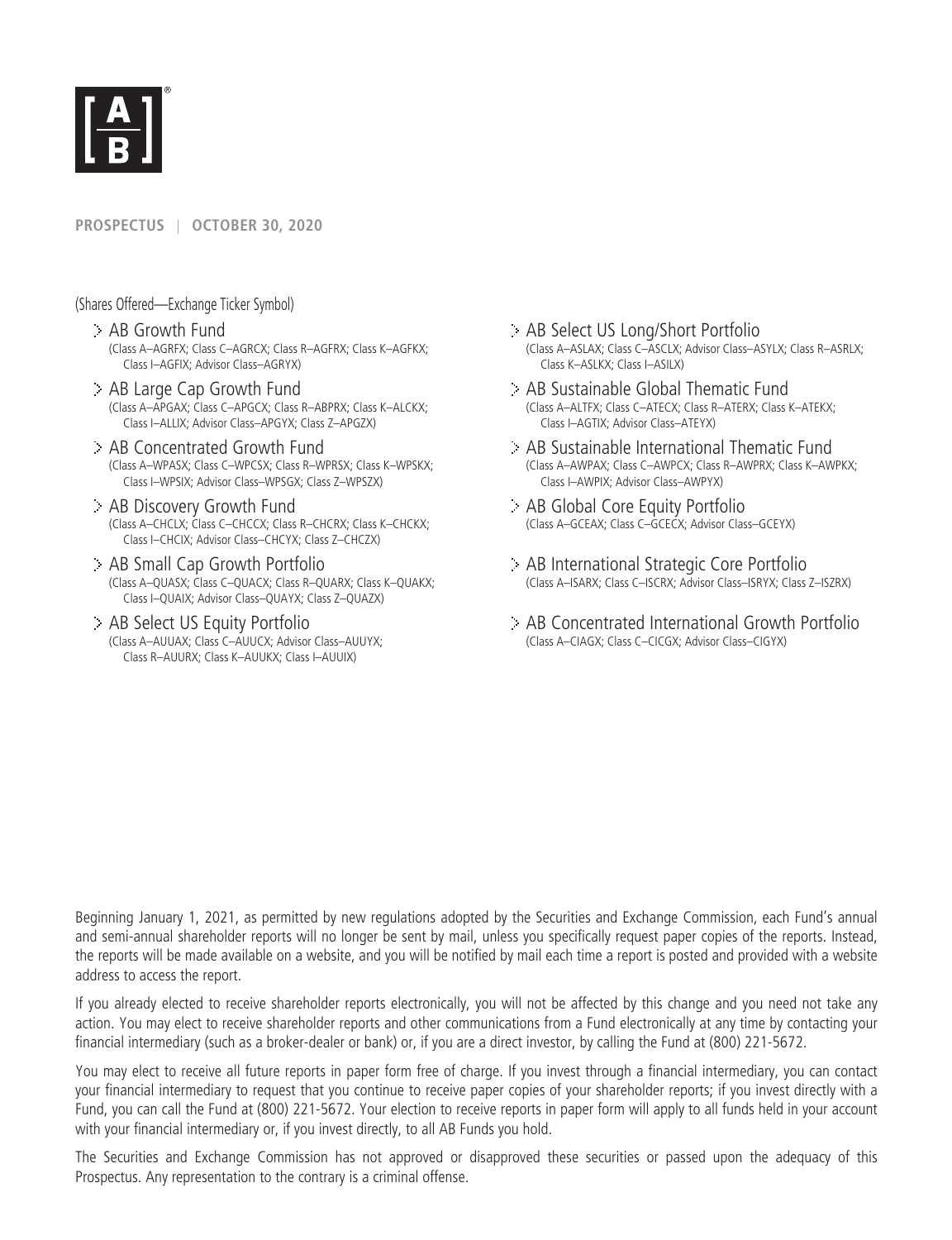**Investment Products Offered**

- **Are Not FDIC Insured**

- **May Lose Value**

- **Are Not Bank Guaranteed**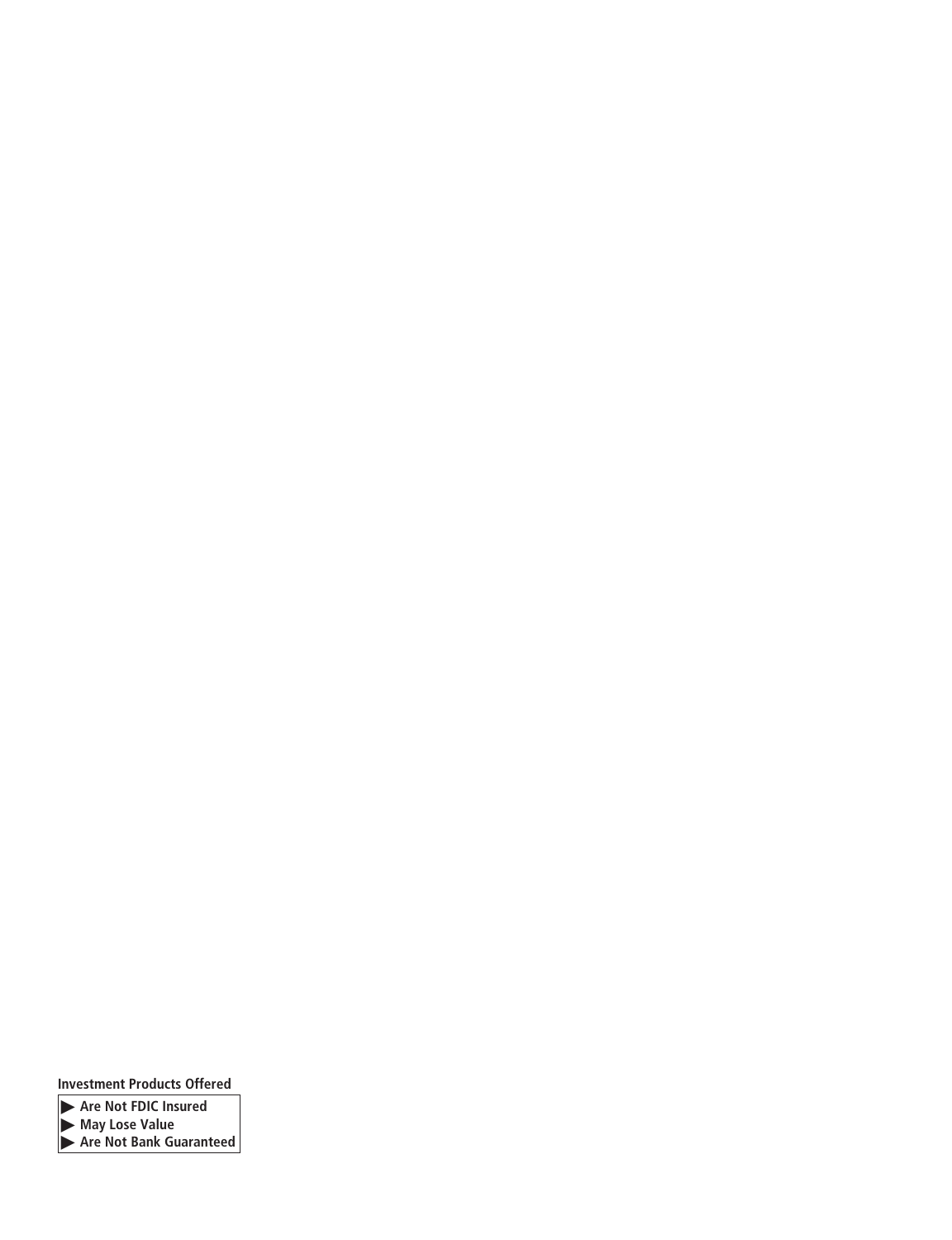|                                                                                                                                                                                                                                | Page |
|--------------------------------------------------------------------------------------------------------------------------------------------------------------------------------------------------------------------------------|------|
|                                                                                                                                                                                                                                |      |
| AB Large Cap Growth Fund (and contact and contact and contact and contact and contact and contact and contact and contact and contact and contact and contact and contact and contact and contact and contact and contact and  |      |
|                                                                                                                                                                                                                                |      |
| AB Discovery Growth Fund Administration Contract Contract Contract Contract Contract Contract Contract Contract Contract Contract Contract Contract Contract Contract Contract Contract Contract Contract Contract Contract Co |      |
|                                                                                                                                                                                                                                |      |
| AB Select US Equity Portfolio (and the contract of the contract of the contract of the contract of the contract $23$                                                                                                           |      |
|                                                                                                                                                                                                                                |      |
| AB Sustainable Global Thematic Fund (and the contract of the contract of the contract of the Sustainable Global Thematic Fund (a) and the contract of the Sustainable Global Thematic Fund (a) and the Sustainable Contract of |      |
|                                                                                                                                                                                                                                |      |
| AB Global Core Equity Portfolio (and according to the control of the control of the control of the control of the control of the control of the control of the control of the control of the control of the control of the con |      |
| AB International Strategic Core Portfolio (and according to the control of the 42                                                                                                                                              |      |
|                                                                                                                                                                                                                                |      |
| ADDITIONAL INFORMATION ABOUT THE FUNDS' STRATEGIES, RISKS AND INVESTMENTS 51                                                                                                                                                   |      |
| INVESTING IN THE FUNDS And Contact the Control of Contact the Control of Contact the Control of Contact Termina Contact Termina Contact Termina Contact Termina Contact Termina Contact Termina Contact Termina Contact Termin |      |
|                                                                                                                                                                                                                                |      |
|                                                                                                                                                                                                                                |      |
| The Different Share Class Expenses (and according to the control of the control of the Different Share Class Expenses (and according to the control of the Different Share Class Expenses (3)                                  |      |
| Sales Charge Reduction Programs for Class A Shares (and all contained according to the state of 55)                                                                                                                            |      |
|                                                                                                                                                                                                                                |      |
|                                                                                                                                                                                                                                |      |
| Payments to Financial Advisors and Their Firms (all contained according to the content of the financial Advisors and Their Firms (all content according to the film of $67$                                                    |      |
|                                                                                                                                                                                                                                |      |
|                                                                                                                                                                                                                                |      |
|                                                                                                                                                                                                                                |      |
|                                                                                                                                                                                                                                |      |
|                                                                                                                                                                                                                                |      |
| DIVIDENDS, DISTRIBUTIONS AND TAXES Material Communications and TAXES (1995) and the communications and TAXES                                                                                                                   |      |
|                                                                                                                                                                                                                                |      |
| GLOSSARY OF INVESTMENT TERMS And an account of the contract of the TRI TAG and TRI TRI TRI TRI TRI TRI TRI TRI                                                                                                                 |      |
|                                                                                                                                                                                                                                |      |
|                                                                                                                                                                                                                                |      |
|                                                                                                                                                                                                                                |      |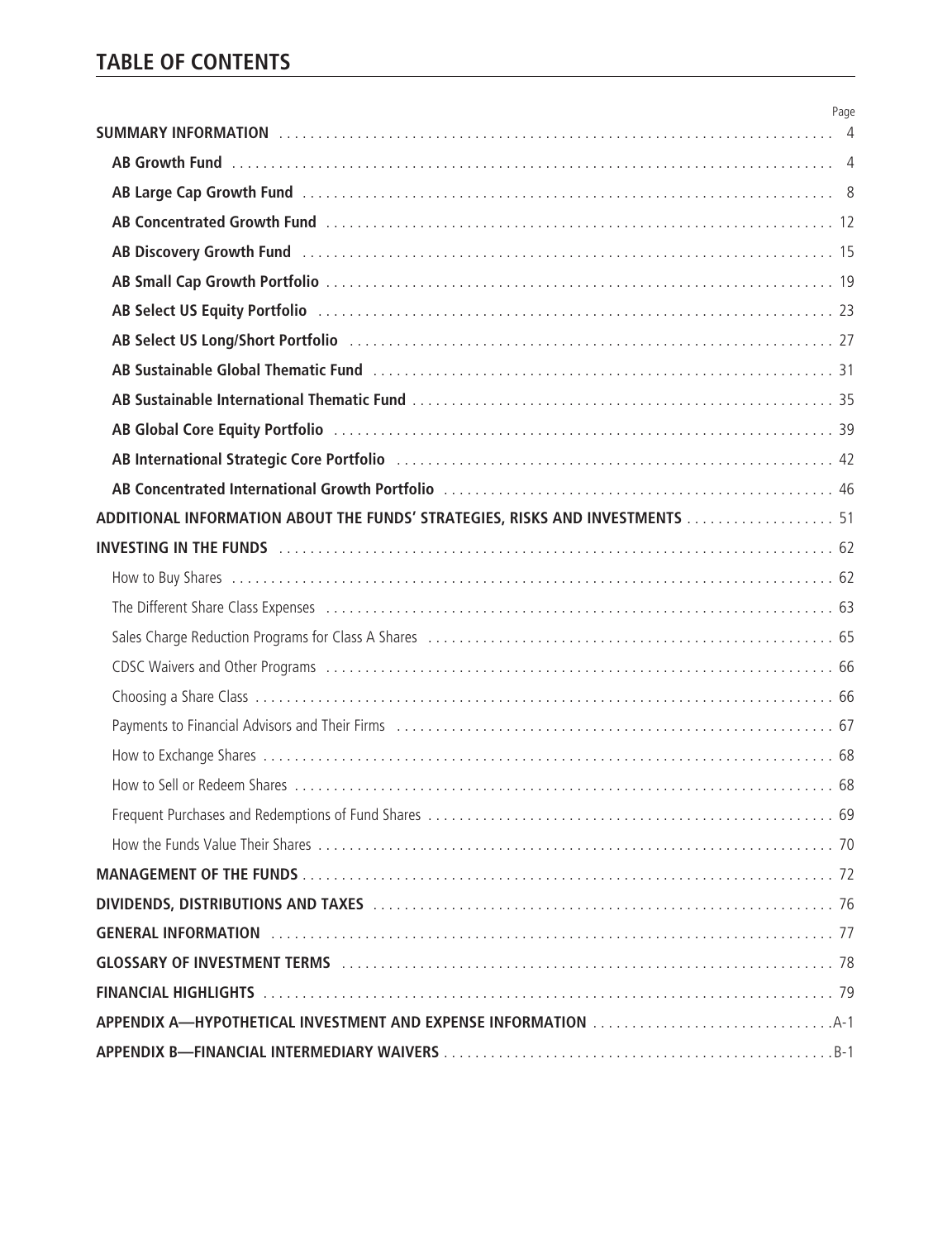# **AB Growth Fund**

# **INVESTMENT OBJECTIVE**

The Fund's investment objective is long-term growth of capital.

# **FEES AND EXPENSES OF THE FUND**

This table describes the fees and expenses that you may pay if you buy and hold shares of the Fund. You may qualify for sales charge reductions if you and members of your family invest, or agree to invest in the future, at least \$100,000 in AB Mutual Funds. More information about these and other discounts is available from your financial intermediary and in Investing in the Funds— Sales Charge Reduction Programs for Class A Shares on page 65 of this Prospectus, in Appendix B—Financial Intermediary Waivers of this Prospectus and in Purchase of Shares—Sales Charge Reduction Programs for Class A Shares on page 127 of the Fund's Statement of Additional Information ("SAI").

You may be required to pay commissions and/or other forms of compensation to a broker for transactions in Advisor Class shares, which are not reflected in the tables or the examples below.

**Shareholder Fees** (fees paid directly from your investment)

|                                                                                                                        | Class A<br><b>Shares</b> | Class C<br><b>Shares</b> | <b>Advisor Class</b><br><b>Shares</b> | Class<br>R. K and I<br><b>Shares</b> |
|------------------------------------------------------------------------------------------------------------------------|--------------------------|--------------------------|---------------------------------------|--------------------------------------|
| Maximum Sales Charge (Load) Imposed on Purchases<br>(as a percentage of offering price)                                | 4.25%                    | None                     | None                                  | None                                 |
| Maximum Deferred Sales Charge (Load)<br>(as a percentage of offering price or redemption proceeds, whichever is lower) | None(a)                  | $1.00\%$ (b)             | None                                  | None                                 |
| Exchange Fee                                                                                                           | None                     | None                     | None                                  | None                                 |

**Annual Fund Operating Expenses** (expenses that you pay each year as a percentage of the value of your investment)

|                                                                      | Class A   | Class C   | <b>Advisor Class</b> | Class R   | Class K   | Class I   |
|----------------------------------------------------------------------|-----------|-----------|----------------------|-----------|-----------|-----------|
| Management Fees                                                      | .75%      | .75%      | .75%                 | .75%      | .75%      | .75%      |
| Distribution and/or Service (12b-1) Fees                             | .25%      | 1.00%     | None                 | .50%      | .25%      | None      |
| Other Expenses:                                                      |           |           |                      |           |           |           |
| Transfer Agent                                                       | .12%      | .12%      | .12%                 | .25%      | .20%      | .02%      |
| Other Expenses                                                       | .05%      | .05%      | .05%                 | .05%      | .05%      | .05%      |
| Total Other Expenses                                                 | .17%      | .17%      | .17%                 | .30%      | .25%      | $.07\%$   |
| Acquired Fund Fees and Expenses                                      | .01%      | .01%      | .01%                 | .01%      | .01%      | .01%      |
| <b>Total Annual Fund Operating Expenses</b>                          | 1.18%     | 1.93%     | .93%                 | 1.56%     | 1.26%     | .83%      |
| Fee Waiver and/or Expense Reimbursement(c)                           | $(.01)\%$ | $(.01)\%$ | $(.01)\%$            | $(.01)\%$ | $(.01)\%$ | $(.01)\%$ |
| Total Annual Fund Operating Expenses After Fee Waiver and/or Expense |           |           |                      |           |           |           |
| Reimbursement                                                        | 1.17%     | 1.92%     | .92%                 | 1.55%     | 1.25%     | .82%      |
|                                                                      |           |           |                      |           |           |           |

(a) Purchases of Class A shares in amounts of \$1,000,000 or more, or by certain group retirement plans, may be subject to a 1%, 1-year contingent deferred sales charge, or CDSC, which may be subject to waiver in certain circumstances.

(b) For Class C shares, the CDSC is 0% after the first year. Class C shares automatically convert to Class A shares after ten years.

(c) In connection with the Fund's investments in AB Government Money Market Portfolio (the "Money Market Portfolio") (except for the investment of any cash collateral from securities lending), the Adviser has contractually agreed to waive its management fee from the Fund and/or reimburse other expenses of the Fund in an amount equal to the Fund's pro rata share of the Money Market Portfolio's effective management fee, as included in "Acquired Fund Fees and Expenses". The agreement may only be terminated or changed with the consent of the Fund's Board of Directors.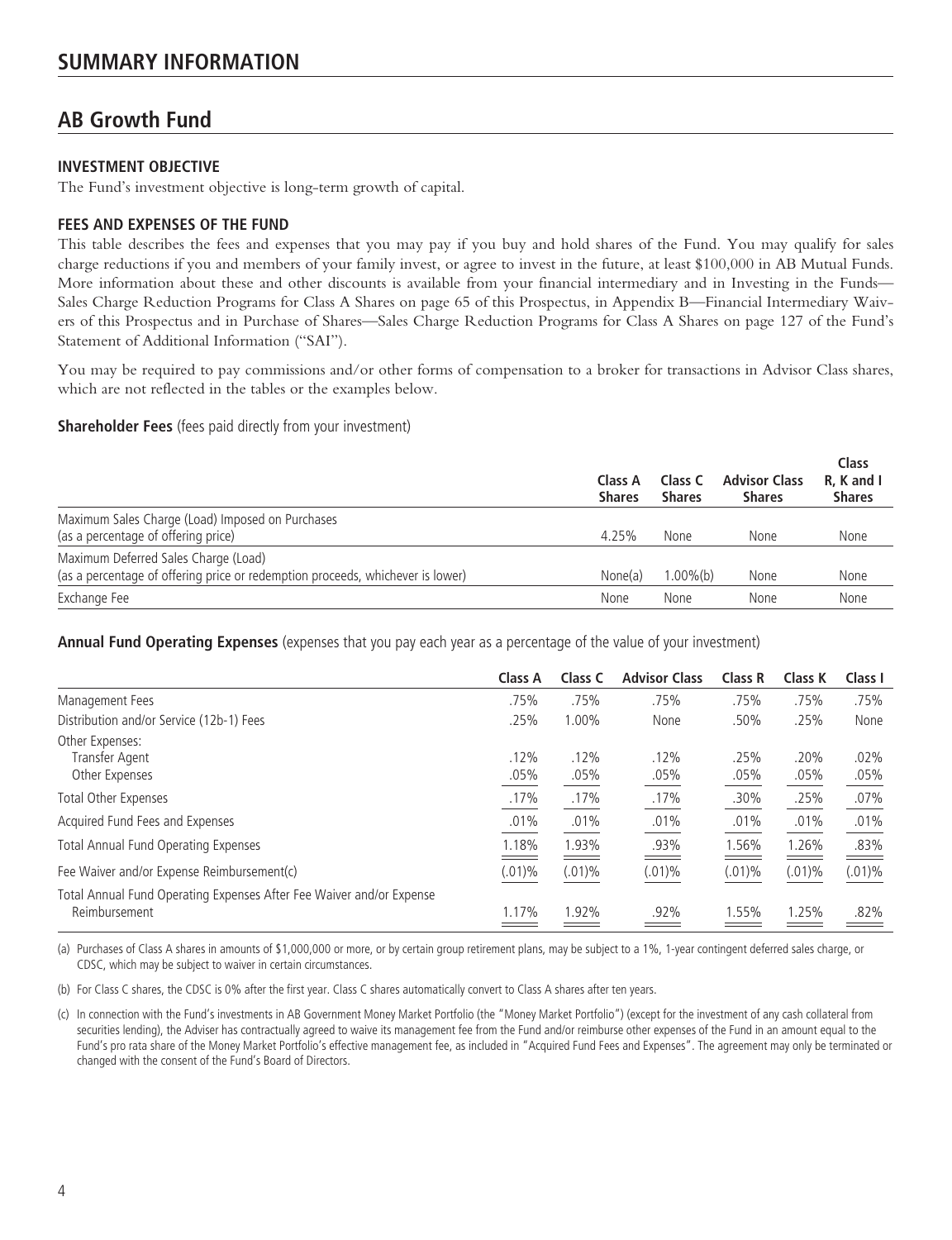# **Examples**

The Examples are intended to help you compare the cost of investing in the Fund with the cost of investing in other mutual funds. The Examples assume that you invest \$10,000 in the Fund for the time periods indicated and then redeem all of your shares at the end of those periods. The Examples also assume that your investment has a 5% return each year, that the Fund's operating expenses stay the same and that any fee waiver remains in effect for only the first year. Although your actual costs may be higher or lower, based on these assumptions your costs would be:

|                |                   | Class A Class C Advisor Class Class R Class K Class I |                      |         |
|----------------|-------------------|-------------------------------------------------------|----------------------|---------|
| After 1 Year   |                   | \$539 \$295* \$94 \$158 \$127 \$84                    |                      |         |
| After 3 Years  |                   | \$783 \$605 \$295                                     | \$492 \$399 \$264    |         |
| After 5 Years  | \$1.045 \$1.041   | \$ 514                                                | \$ 849 \$ 691 \$ 460 |         |
| After 10 Years | $$1,795$ $$2,253$ | \$1.142                                               | \$1,856 \$1,522      | \$1,024 |

\* If you did not redeem your shares at the end of the period, your expenses would be decreased by approximately \$100.

#### **Portfolio Turnover**

The Fund pays transaction costs, such as commissions, when it buys or sells securities (or "turns over" its portfolio). A higher portfolio turnover rate may indicate higher transaction costs and may result in higher taxes when Fund shares are held in a taxable account. These transaction costs, which are not reflected in the Annual Fund Operating Expenses or in the Examples, affect the Fund's performance. During the most recent fiscal year, the Fund's portfolio turnover rate was 38% of the average value of its portfolio.

#### **PRINCIPAL STRATEGIES**

The Fund invests primarily in domestic equity securities of companies selected by the Fund's Adviser for their growth potential within various market sectors. When selecting securities, the Adviser looks for companies that have experienced management teams, strong market positions, and the potential to deliver greater-than-expected earnings growth rates.

In managing the Fund, the Adviser allocates investments among broad sector groups and selects specific investments based on the fundamental company research conducted by the Adviser's internal research staff, assessing the current and forecasted investment opportunities and conditions, as well as diversification and risk considerations. The Adviser's research focus is on companies with high sustainable growth prospects, high or improving return on invested capital, transparent business models, and clear competitive advantages.

The Fund has the flexibility to invest across the capitalization spectrum. The Fund is designed for those seeking exposure to companies of various sizes, and typically has substantial investments in both large-capitalization companies and mid-capitalization companies, and may also invest in small-capitalization companies.

The Fund may enter into derivatives transactions, such as options, futures contracts, forwards and swaps. The Fund may use options strategies involving the purchase and/or writing of various combinations of call and/or put options, including on individual securities and stock indices, futures contracts (including futures contracts on individual securities and stock indices) or shares of exchange-traded funds ("ETFs"). These transactions may be used, for example, in an effort to earn extra income, to adjust exposure to individual securities or markets, or to protect all or a portion of the Fund's portfolio from a decline in value.

#### **PRINCIPAL RISKS**

- **Market Risk:** The value of the Fund's assets will fluctuate as the stock market fluctuates. The value of its investments may decline, sometimes rapidly and unpredictably, simply because of economic changes or other events, including public health crises (including the occurrence of a contagious disease or illness), that affect large portions of the market. It includes the risk that a particular style of investing, such as growth, may underperform the market generally.
- **Focused Portfolio Risk:** Investments in a limited number of companies may have more risk because changes in the value of a single security may have a more significant effect, either negative or positive, on the Fund's net asset value, or NAV.
- **Sector Risk:** The Fund may have more risk because it may invest to a significant extent in one or more particular market sectors, such as the information technology sector. To the extent it does so, market or economic factors affecting the relevant sector(s) could have a major effect on the value of the Fund's investments.
- **Capitalization Risk:** Investments in small- and mid-capitalization companies may be more volatile than investments in largecapitalization companies. Investments in small-capitalization companies may have additional risks because these companies have limited product lines, markets or financial resources.
- **Management Risk:** The Fund is subject to management risk because it is an actively-managed investment fund. The Adviser will apply its investment techniques and risk analyses in making investment decisions for the Fund, but there is no guarantee that its techniques will produce the intended results. Some of these techniques may incorporate, or rely upon, quantitative models, but there is no guarantee that these models will generate accurate forecasts, reduce risk or otherwise perform as expected.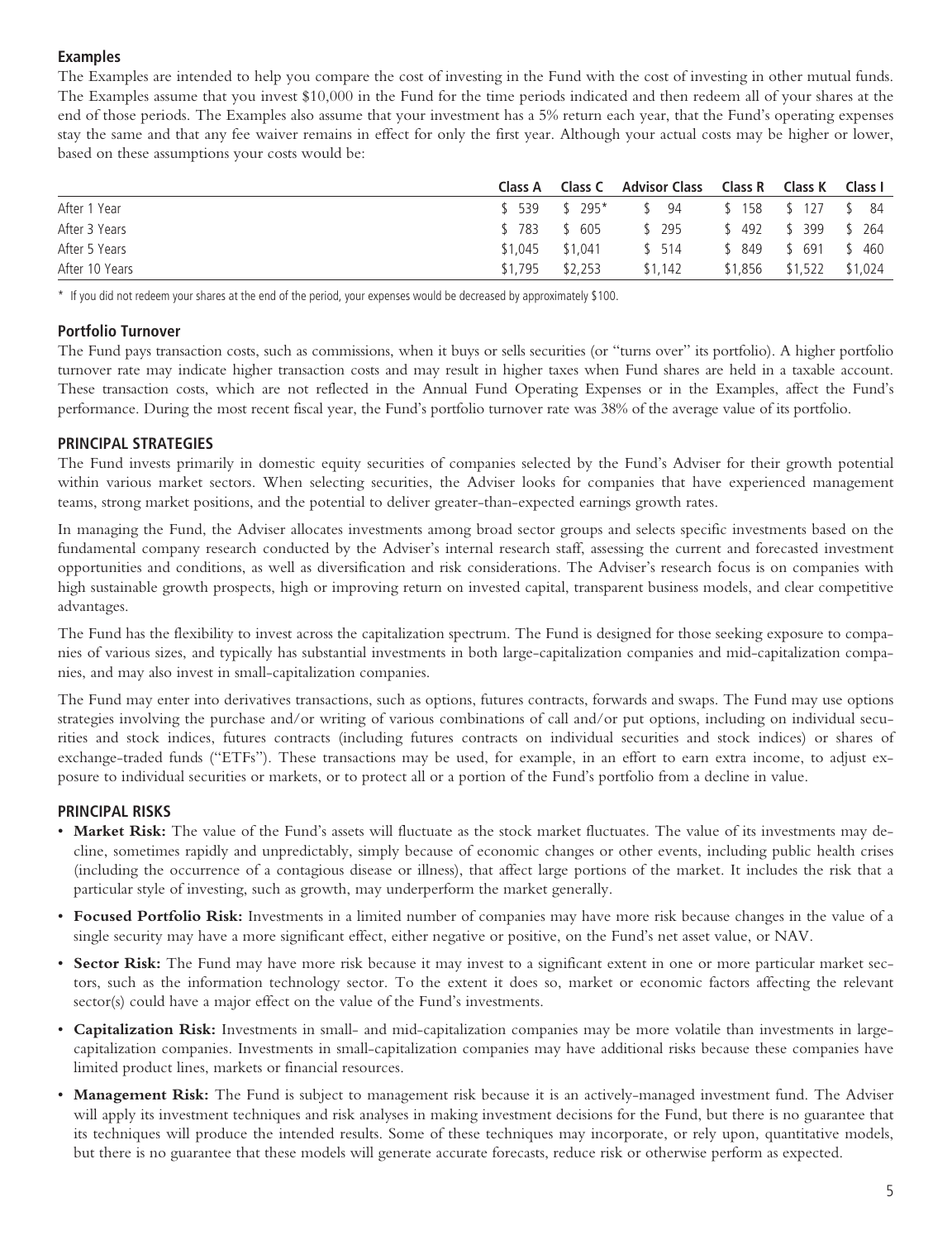As with all investments, you may lose money by investing in the Fund.

### **BAR CHART AND PERFORMANCE INFORMATION**

The bar chart and performance information provide an indication of the historical risk of an investment in the Fund by showing:

- how the Fund's performance changed from year to year over ten years; and
- how the Fund's average annual returns for one, five and ten years compare to those of a broad-based securities market index.

You may obtain updated performance information on the Fund's website at www.abfunds.com (click on "Investments—Mutual Funds").

The Fund's past performance before and after taxes, of course, does not necessarily indicate how it will perform in the future.

#### **Bar Chart**

The annual returns in the bar chart are for the Fund's Class A shares and do not reflect sales loads. If sales loads were reflected, returns would be less than those shown. Through September 30, 2020, the year-to-date unannualized return for Class A shares was 19.62%.



During the period shown in the bar chart, the Fund's:

#### **Best Quarter was up 17.10%, 1st quarter, 2019; and Worst Quarter was down -14.79%, 3rd quarter, 2011.**

# **Performance Table\* Average Annual Total Returns**

(For the periods ended December 31, 2019)

|                                        |                                                             | 1 Year | 5 Years | 10 Years |
|----------------------------------------|-------------------------------------------------------------|--------|---------|----------|
| Class $A^*$                            | Return Before Taxes                                         | 25.53% | 13.97%  | 14.32%   |
|                                        | Return After Taxes on Distributions                         | 23.32% | 11.85%  | 13.13%   |
|                                        | Return After Taxes on Distributions and Sale of Fund Shares | 16.62% | 10.81%  | 11.84%   |
| Class C                                | Return Before Taxes                                         | 29.13% | 14.10%  | 13.97%   |
| <b>Advisor Class</b>                   | Return Before Taxes                                         | 31.43% | 15.25%  | 15.13%   |
| Class R                                | Return Before Taxes                                         | 30.60% | 14.57%  | 14.53%   |
| Class K                                | Return Before Taxes                                         | 31.02% | 14.93%  | 14.89%   |
| Class I                                | Return Before Taxes                                         | 31.60% | 15.39%  | 15.31%   |
| Russell 3000 <sup>®</sup> Growth Index |                                                             |        |         |          |
|                                        | (reflects no deduction for fees, expenses, or taxes)        | 35.85% | 14.23%  | 15.05%   |

Includes the impact of proceeds received and credited to the Fund resulting from class action settlements, which enhanced the performance of all share classes of the Fund for the year ended July 31, 2020 by .07%.

\*\* After-tax returns:

- Are shown for Class A shares only and will vary for the other Classes of shares because these Classes have different expense ratios;
- Are an estimate, which is based on the highest historical individual federal marginal income tax rates, and do not reflect the impact of state and local taxes; actual after-tax returns depend on an individual investor's tax situation and are likely to differ from those shown; and
- Are not relevant to investors who hold fund shares through tax-deferred arrangements such as 401(k) plans or individual retirement accounts.

# **INVESTMENT ADVISER**

AllianceBernstein L.P. is the investment adviser for the Fund.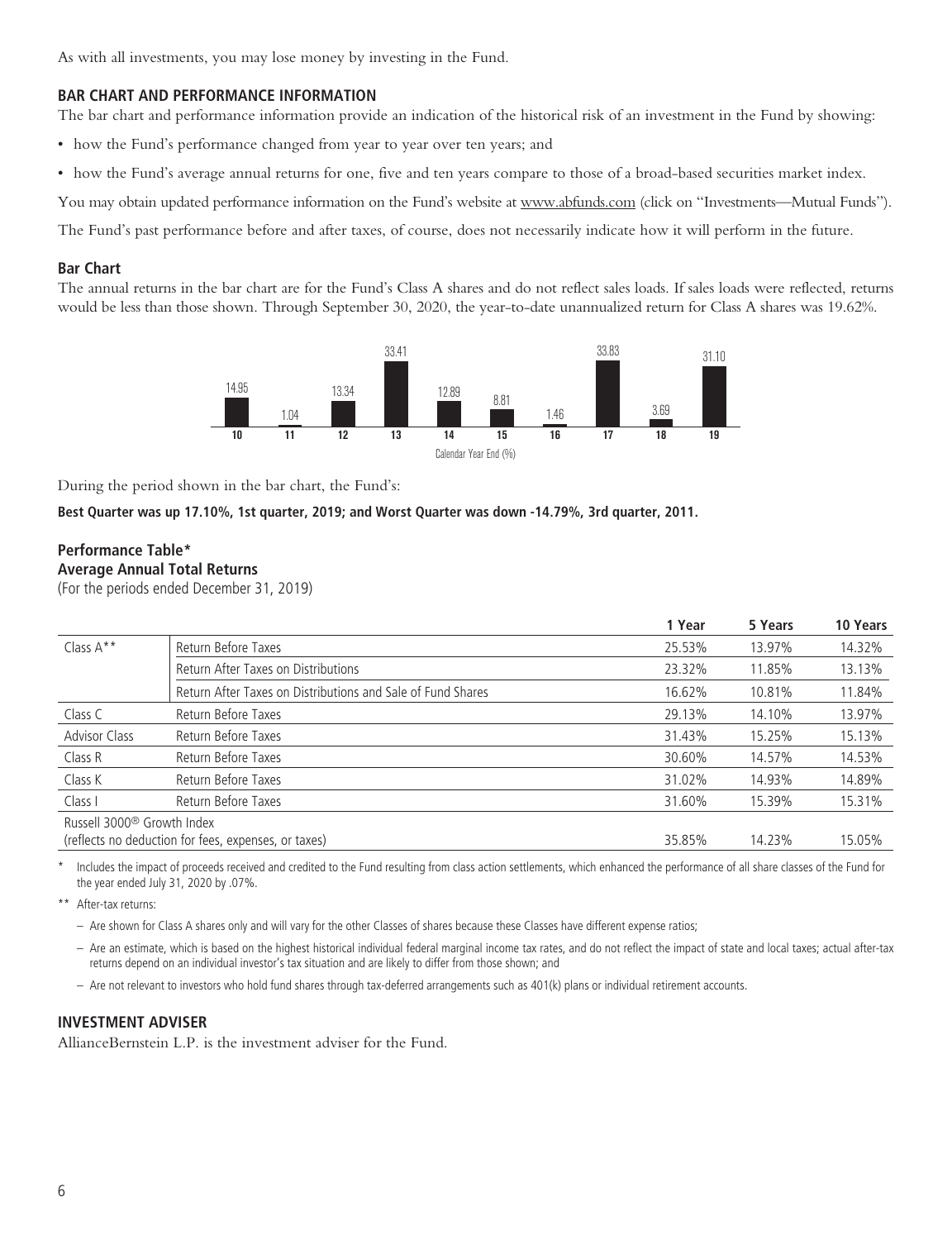# **PORTFOLIO MANAGERS**

The following table lists the persons responsible for day-to-day management of the Fund's portfolio:

| Employee        | Length of Service | Title                                |
|-----------------|-------------------|--------------------------------------|
| Bruce K. Aronow | Since 2013        | Senior Vice President of the Adviser |
| Frank V. Caruso | Since 2008        | Senior Vice President of the Adviser |
| John H. Fogarty | Since 2013        | Senior Vice President of the Adviser |

# **ADDITIONAL INFORMATION**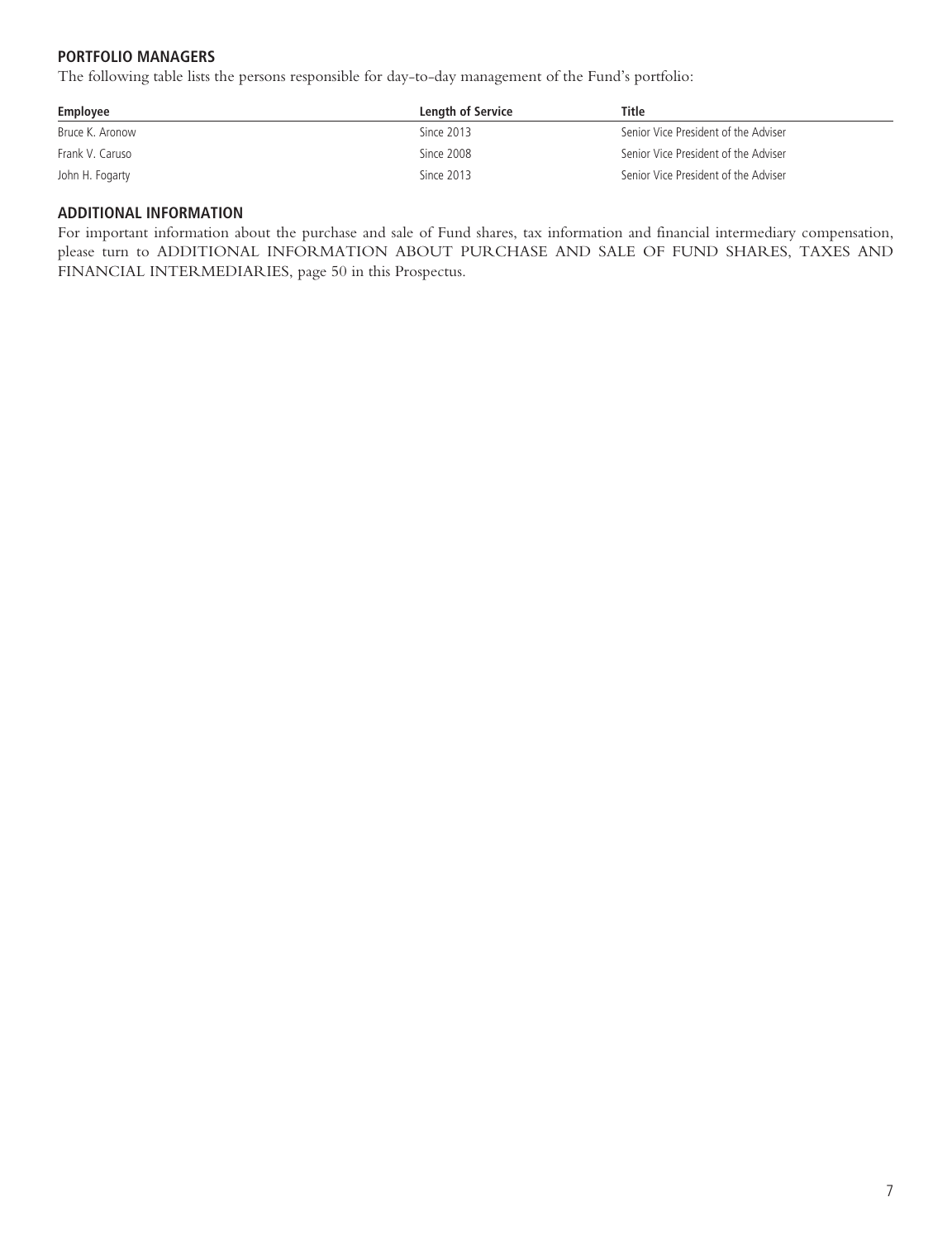The Fund's investment objective is long-term growth of capital.

### **FEES AND EXPENSES OF THE FUND**

This table describes the fees and expenses that you may pay if you buy and hold shares of the Fund. You may qualify for sales charge reductions if you and members of your family invest, or agree to invest in the future, at least \$100,000 in AB Mutual Funds. More information about these and other discounts is available from your financial intermediary and in Investing in the Funds— Sales Charge Reduction Programs for Class A Shares on page 65 of this Prospectus, in Appendix B—Financial Intermediary Waivers of this Prospectus and in Purchase of Shares—Sales Charge Reduction Programs for Class A Shares on page 127 of the Fund's Statement of Additional Information ("SAI").

You may be required to pay commissions and/or other forms of compensation to a broker for transactions in Advisor Class shares, which are not reflected in the tables or the examples below.

#### **Shareholder Fees** (fees paid directly from your investment)

|                                                                                                                        | Class A<br><b>Shares</b> | Class C<br><b>Shares</b> | <b>Advisor Class</b><br><b>Shares</b> | Class<br>R, K, I and Z<br><b>Shares</b> |
|------------------------------------------------------------------------------------------------------------------------|--------------------------|--------------------------|---------------------------------------|-----------------------------------------|
| Maximum Sales Charge (Load) Imposed on Purchases<br>(as a percentage of offering price)                                | 4.25%                    | None                     | None                                  | None                                    |
| Maximum Deferred Sales Charge (Load)<br>(as a percentage of offering price or redemption proceeds, whichever is lower) | None(a)                  | $1.00\%$ (b)             | None                                  | None                                    |
| Exchange Fee                                                                                                           | None                     | None                     | None                                  | None                                    |

**Annual Fund Operating Expenses** (expenses that you pay each year as a percentage of the value of your investment)

|                                                                                       | Class A   | Class C   | <b>Advisor Class</b> | Class R   | Class K   | Class I   | Class Z   |
|---------------------------------------------------------------------------------------|-----------|-----------|----------------------|-----------|-----------|-----------|-----------|
| Management Fees                                                                       | .50%      | .50%      | .50%                 | .50%      | .50%      | .50%      | .50%      |
| Distribution and/or Service (12b-1) Fees                                              | .25%      | 1.00%     | None                 | .50%      | .25%      | None      | None      |
| Other Expenses:<br>Transfer Agent                                                     | .10%      | .10%      | .10%                 | .25%      | .20%      | .12%      | .02%      |
| Other Expenses                                                                        | .01%      | .01%      | .01%                 | .01%      | .01%      | .01%      | $.01\%$   |
| Total Other Expenses                                                                  | .11%      | .11%      | .11%                 | .26%      | .21%      | .13%      | $.03\%$   |
| Acquired Fund Fees and Expenses                                                       | .01%      | .01%      | .01%                 | .01%      | .01%      | .01%      | $.01\%$   |
| <b>Total Annual Fund Operating Expenses</b>                                           | .87%      | 1.62%     | .62%                 | 1.27%     | .97%      | .64%      | .54%      |
| Fee Waiver and/or Expense Reimbursement(c)                                            | $(.01)\%$ | $(.01)\%$ | $(.01)\%$            | $(.01)\%$ | $(.01)\%$ | $(.01)\%$ | $(.01)\%$ |
| Total Annual Fund Operating Expenses After Fee Waiver and/or<br>Expense Reimbursement | .86%      | 1.61%     | .61%                 | 1.26%     | .96%      | .63%      | .53%      |

(a) Purchases of Class A shares in amounts of \$1,000,000 or more, or by certain group retirement plans, may be subject to a 1%, 1-year contingent deferred sales charge, or CDSC, which may be subject to waiver in certain circumstances.

(b) For Class C shares, the CDSC is 0% after the first year. Class C shares automatically convert to Class A shares after ten years.

(c) In connection with the Fund's investments in AB Government Money Market Portfolio (the "Money Market Portfolio") (except for the investment of any cash collateral from securities lending), the Adviser has contractually agreed to waive its management fee from the Fund and/or reimburse other expenses of the Fund in an amount equal to the Fund's pro rata share of the Money Market Portfolio's effective management fee, as included in "Acquired Fund Fees and Expenses". The agreement may only be terminated or changed with the consent of the Fund's Board of Directors.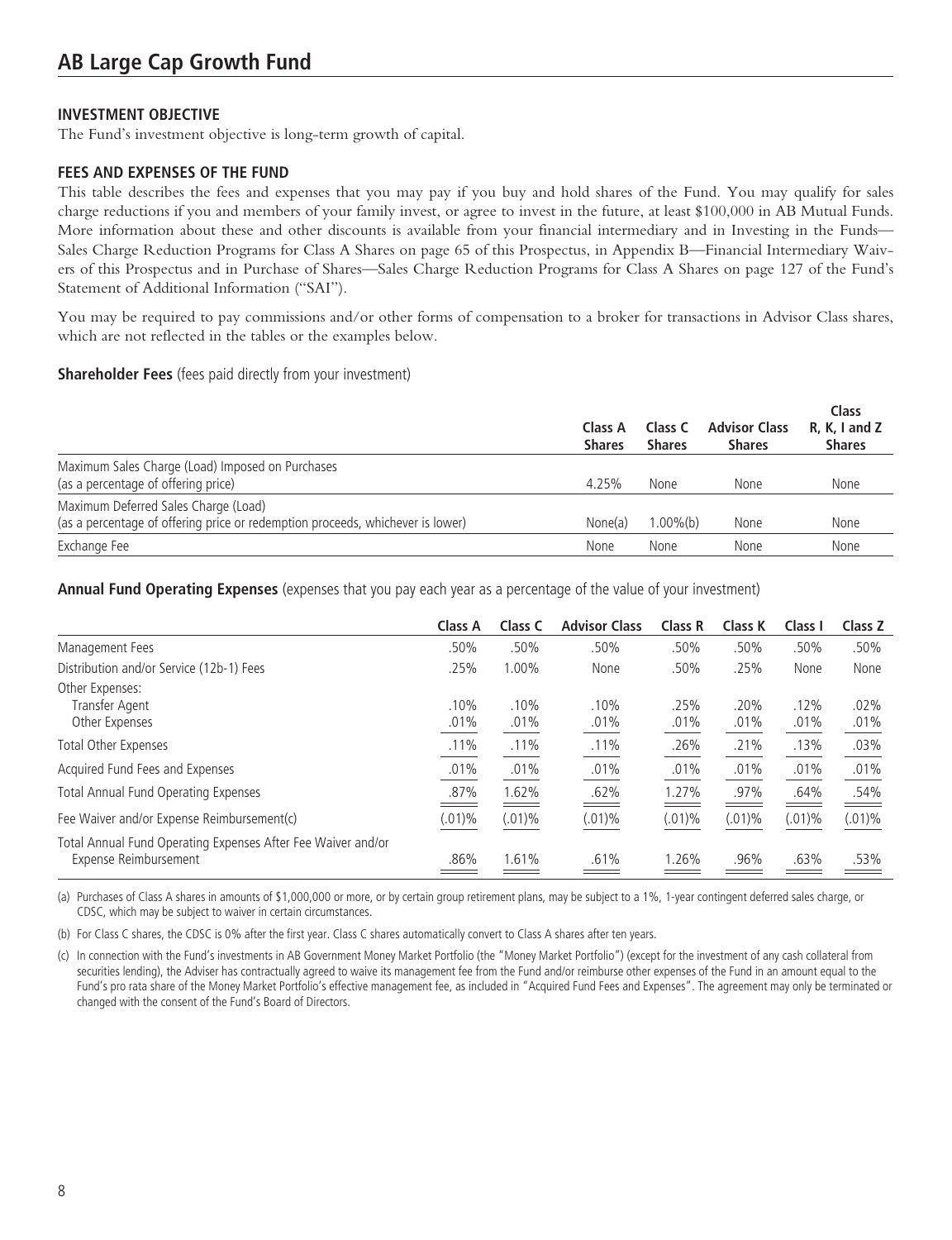# **Examples**

The Examples are intended to help you compare the cost of investing in the Fund with the cost of investing in other mutual funds. The Examples assume that you invest \$10,000 in the Fund for the time periods indicated and then redeem all of your shares at the end of those periods. The Examples also assume that your investment has a 5% return each year, that the Fund's operating expenses stay the same and that any fee waiver remains in effect for only the first year. Although your actual costs may be higher or lower, based on these assumptions your costs would be:

|                | Class A |         | <b>Class C</b> Advisor Class | Class R  Class K |         | Class I | Class Z |
|----------------|---------|---------|------------------------------|------------------|---------|---------|---------|
| After 1 Year   | \$509   | $$264*$ | \$ 62                        | $$128$ \ $$$     | 98      | \$ 64   | \$ 54   |
| After 3 Years  | \$ 690  | \$ 510  | \$198                        | \$ 402           | \$ 308  | \$204   | \$172   |
| After 5 Years  | 886     | \$ 880  | \$345                        | \$ 696           | \$ 535  | \$356   | \$301   |
| After 10 Years | \$1,451 | \$1.921 | \$773                        | \$1,533          | \$1,189 | \$797   | \$676   |

\* If you did not redeem your shares at the end of the period, your expenses would be decreased by approximately \$100.

### **Portfolio Turnover**

The Fund pays transaction costs, such as commissions, when it buys or sells securities (or "turns over" its portfolio). A higher portfolio turnover rate may indicate higher transaction costs and may result in higher taxes when Fund shares are held in a taxable account. These transaction costs, which are not reflected in the Annual Fund Operating Expenses or in the Examples, affect the Fund's performance. During the most recent fiscal year, the Fund's portfolio turnover rate was 32% of the average value of its portfolio.

# **PRINCIPAL STRATEGIES**

The Fund invests primarily in equity securities of a limited number of large, carefully selected, high-quality U.S. companies. The Fund invests primarily in the domestic equity securities of companies selected by the Fund's Adviser for their growth potential within various market sectors. The Fund emphasizes investments in large, seasoned companies. Under normal circumstances, the Fund will invest at least 80% of its net assets in common stocks of large-capitalization companies.

For these purposes, "large-capitalization companies" are those that, at the time of investment, have market capitalizations within the range of market capitalizations of companies appearing in the Russell 1000® Growth Index. While the market capitalizations of companies in the Russell 1000® Growth Index ranged from approximately \$0.6 billion to \$1,581 billion as of June 30, 2020, the Fund normally will invest in common stocks of companies with market capitalizations of at least \$5 billion at the time of purchase.

The Adviser expects that normally the Fund's portfolio will tend to emphasize investments in securities issued by U.S. companies, although it may invest in foreign securities.

The investment team allocates the Fund's investments among broad sector groups based on the fundamental company research conducted by the Adviser's internal research staff, assessing the current and forecasted investment opportunities and conditions, as well as diversification and risk considerations. The investment team may vary the percentage allocations among market sectors and may change the market sectors in which the Fund invests as companies' potential for growth within a sector matures and new trends for growth emerge.

The Adviser's research focus is in companies with high sustainable growth prospects, high or improving return on invested capital, transparent business models, and strong and lasting competitive advantages.

The Fund may, at times, invest in shares of exchange-traded funds ("ETFs") in lieu of making direct investments in securities. ETFs may provide more efficient and economical exposure to the types of companies and geographic locations in which the Fund seeks to invest than direct investments.

The Fund may enter into derivatives transactions, such as options, futures contracts, forwards and swaps. The Fund may use options strategies involving the purchase and/or writing of various combinations of call and/or put options, including on individual securities and stock indices, futures contracts (including futures contracts on individual securities and stock indices) or shares of ETFs. These transactions may be used, for example, in an effort to earn extra income, to adjust exposure to individual securities or markets, or to protect all or a portion of the Fund's portfolio from a decline in value, sometimes within certain ranges.

#### **PRINCIPAL RISKS**

• **Market Risk:** The value of the Fund's assets will fluctuate as the stock or bond market fluctuates. The value of its investments may decline, sometimes rapidly and unpredictably, simply because of economic changes or other events, including public health crises (including the occurrence of a contagious disease or illness), that affect large portions of the market. It includes the risk that a particular style of investing, such as growth, may underperform the market generally.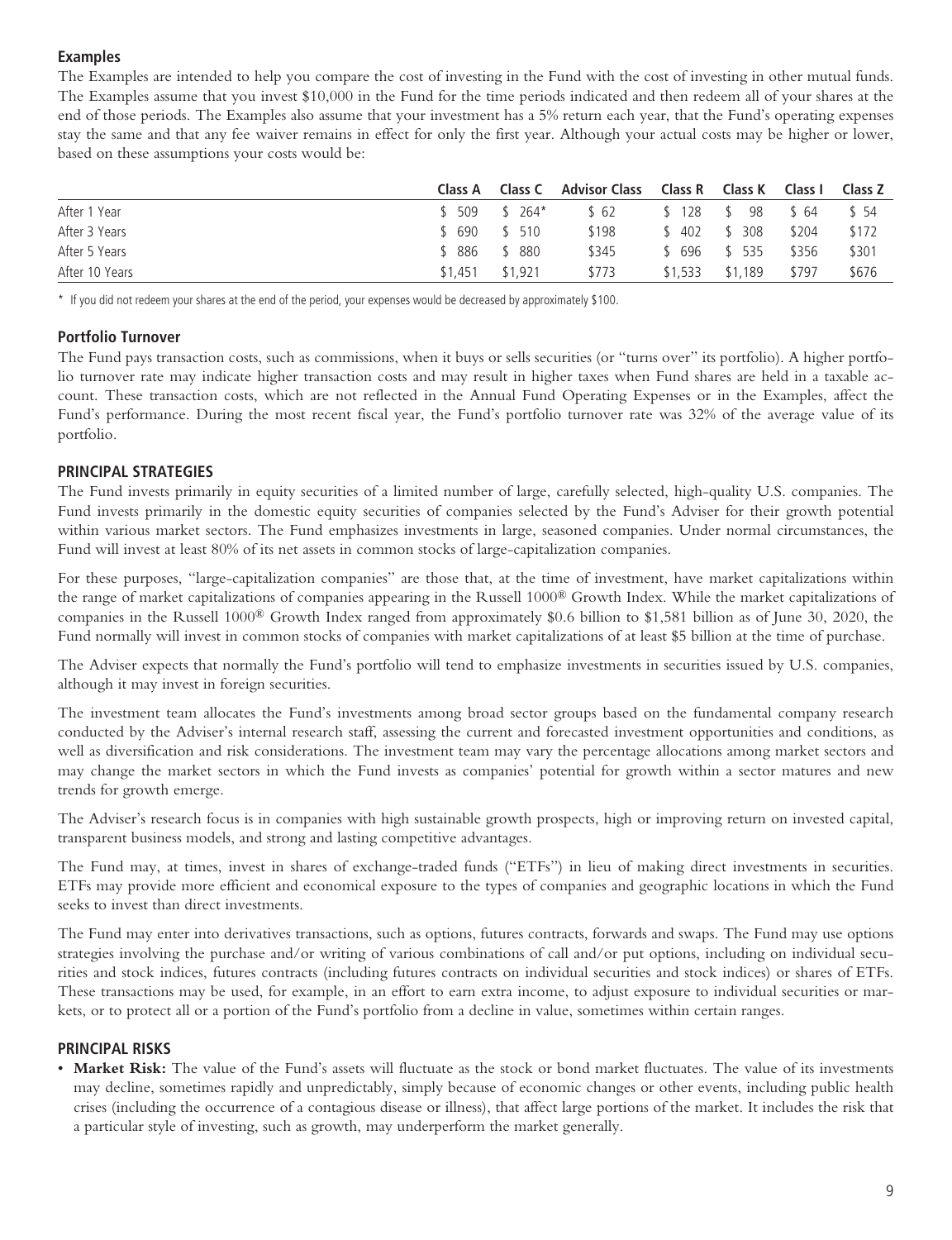- **Focused Portfolio Risk:** Investments in a limited number of companies may have more risk because changes in the value of a single security may have a more significant effect, either negative or positive, on the Fund's net asset value, or NAV.
- **Sector Risk:** The Fund may have more risk because it may invest to a significant extent in one or more particular market sectors, such as the information technology or health care sector. To the extent it does so, market or economic factors affecting the relevant sector(s) could have a major effect on the value of the Fund's investments.
- **Foreign (Non-U.S.) Risk:** Investments in securities of non-U.S. issuers may involve more risk than those of U.S. issuers. These securities may fluctuate more widely in price and may be more difficult to trade due to adverse market, economic, political, regulatory or other factors.
- **Derivatives Risk:** Derivatives may be difficult to price or unwind and leveraged so that small changes may produce disproportionate losses for the Fund. Derivatives, especially over-the-counter derivatives, are also subject to counterparty risk.
- **Management Risk:** The Fund is subject to management risk because it is an actively-managed investment fund. The Adviser will apply its investment techniques and risk analyses in making investment decisions for the Fund, but there is no guarantee that its techniques will produce the intended results. Some of these techniques may incorporate, or rely upon, quantitative models, but there is no guarantee that these models will generate accurate forecasts, reduce risk or otherwise perform as expected.

As with all investments, you may lose money by investing in the Fund.

#### **BAR CHART AND PERFORMANCE INFORMATION**

The bar chart and performance information provide an indication of the historical risk of an investment in the Fund by showing:

- how the Fund's performance changed from year to year over ten years; and
- how the Fund's average annual returns for one, five and ten years compare to those of a broad-based securities market index.

You may obtain updated performance information on the Fund's website at www.abfunds.com (click on "Investments—Mutual Funds").

The Fund's past performance before and after taxes, of course, does not necessarily indicate how it will perform in the future.

#### **Bar Chart**

The annual returns in the bar chart are for the Fund's Class A shares and do not reflect sales loads. If sales loads were reflected, returns would be less than those shown. Through September 30, 2020, the year-to-date unannualized return for Class A shares was 20.76%.



During the period shown in the bar chart, the Fund's:

**Best Quarter was up 16.94%, 1st quarter, 2012; and Worst Quarter was down -15.76%, 3rd quarter, 2011.**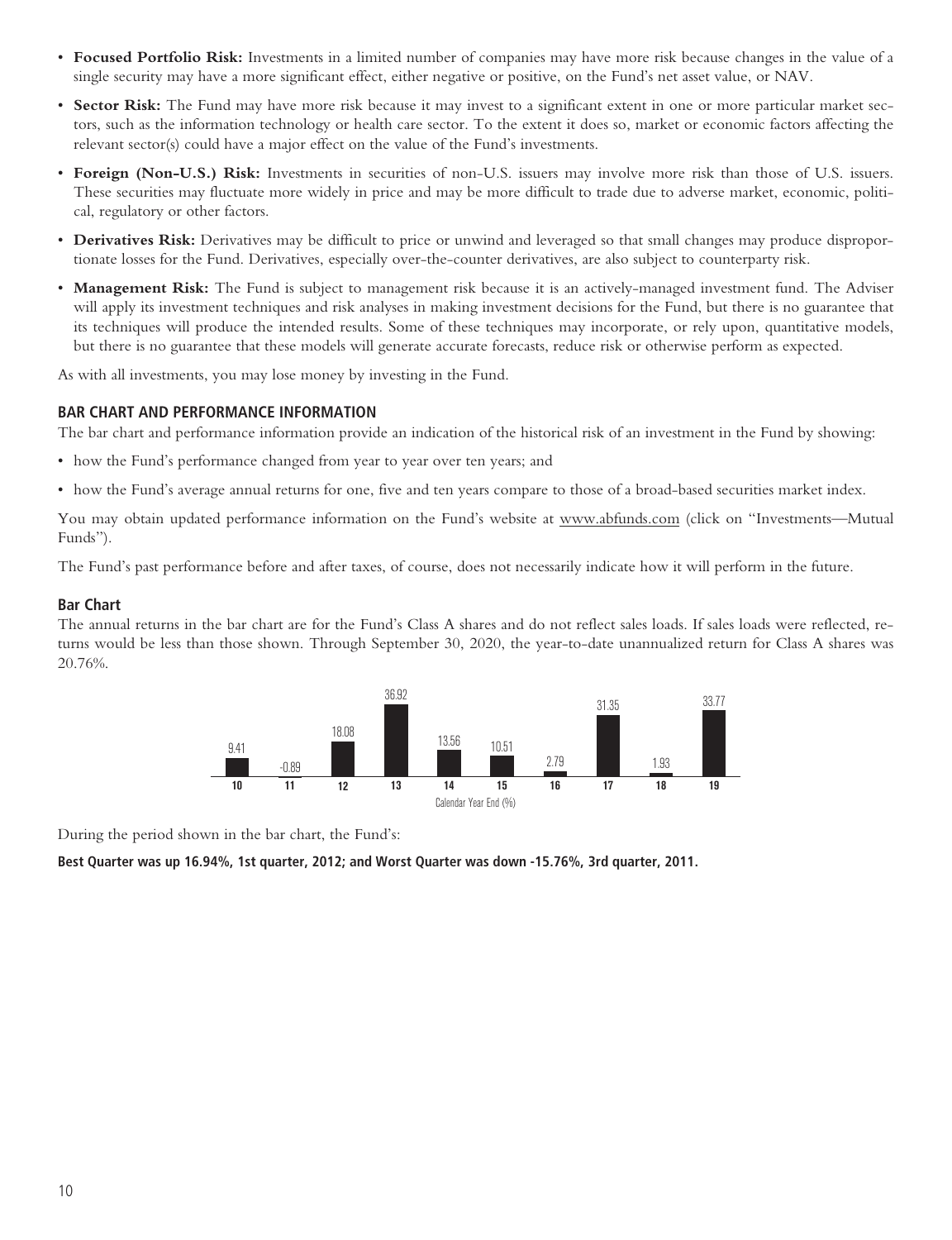# **Performance Table Average Annual Total Returns**

(For the periods ended December 31, 2019)

|                                        |                                                             | 1 Year | 5 Years | 10 Years |
|----------------------------------------|-------------------------------------------------------------|--------|---------|----------|
| Class A*                               | Return Before Taxes                                         | 28.09% | 14.26%  | 14.52%   |
|                                        | Return After Taxes on Distributions                         | 26.99% | 12.78%  | 13.28%   |
|                                        | Return After Taxes on Distributions and Sale of Fund Shares | 17.38% | 11.12%  | 11.88%   |
| Class C                                | Return Before Taxes                                         | 31.80% | 14.41%  | 14.12%   |
| <b>Advisor Class</b>                   | Return Before Taxes                                         | 34.13% | 15.55%  | 15.27%   |
| Class R                                | Return Before Taxes                                         | 33.26% | 14.83%  | 14.63%   |
| Class K                                | Return Before Taxes                                         | 33.67% | 15.18%  | 14.97%   |
| Class I                                | Return Before Taxes                                         | 34.12% | 15.58%  | 15.37%   |
| Class $Z^{\star\star}$                 | Return Before Taxes                                         | 34.24% | 15.65%  | 15.35%   |
| Russell 1000 <sup>®</sup> Growth Index |                                                             |        |         |          |
|                                        | (reflects no deduction for fees, expenses, or taxes)        | 36.39% | 14.63%  | 15.22%   |

\* After-tax returns:

– Are shown for Class A shares only and will vary for the other Classes of shares because these Classes have different expense ratios;

– Are an estimate, which is based on the highest historical individual federal marginal income tax rates, and do not reflect the impact of state and local taxes; actual after-tax returns depend on an individual investor's tax situation and are likely to differ from those shown; and

– Are not relevant to investors who hold fund shares through tax-deferred arrangements such as 401(k) plans or individual retirement accounts.

\*\* Inception date for Class Z shares: 7/1/15. Performance information for periods prior to the inception of Class Z shares is the performance of the Fund's Class A shares adjusted to reflect the expense ratio of Class Z shares.

#### **INVESTMENT ADVISER**

AllianceBernstein L.P. is the investment adviser for the Fund.

#### **PORTFOLIO MANAGERS**

The following table lists the persons responsible for day-to-day management of the Fund's portfolio:

| Employee        | <b>Length of Service</b> | Title                                |
|-----------------|--------------------------|--------------------------------------|
| Frank V. Caruso | Since 2012               | Senior Vice President of the Adviser |
| John H. Fogarty | Since 2012               | Senior Vice President of the Adviser |
| Vinay Thapar    | Since 2018               | Senior Vice President of the Adviser |

#### **ADDITIONAL INFORMATION**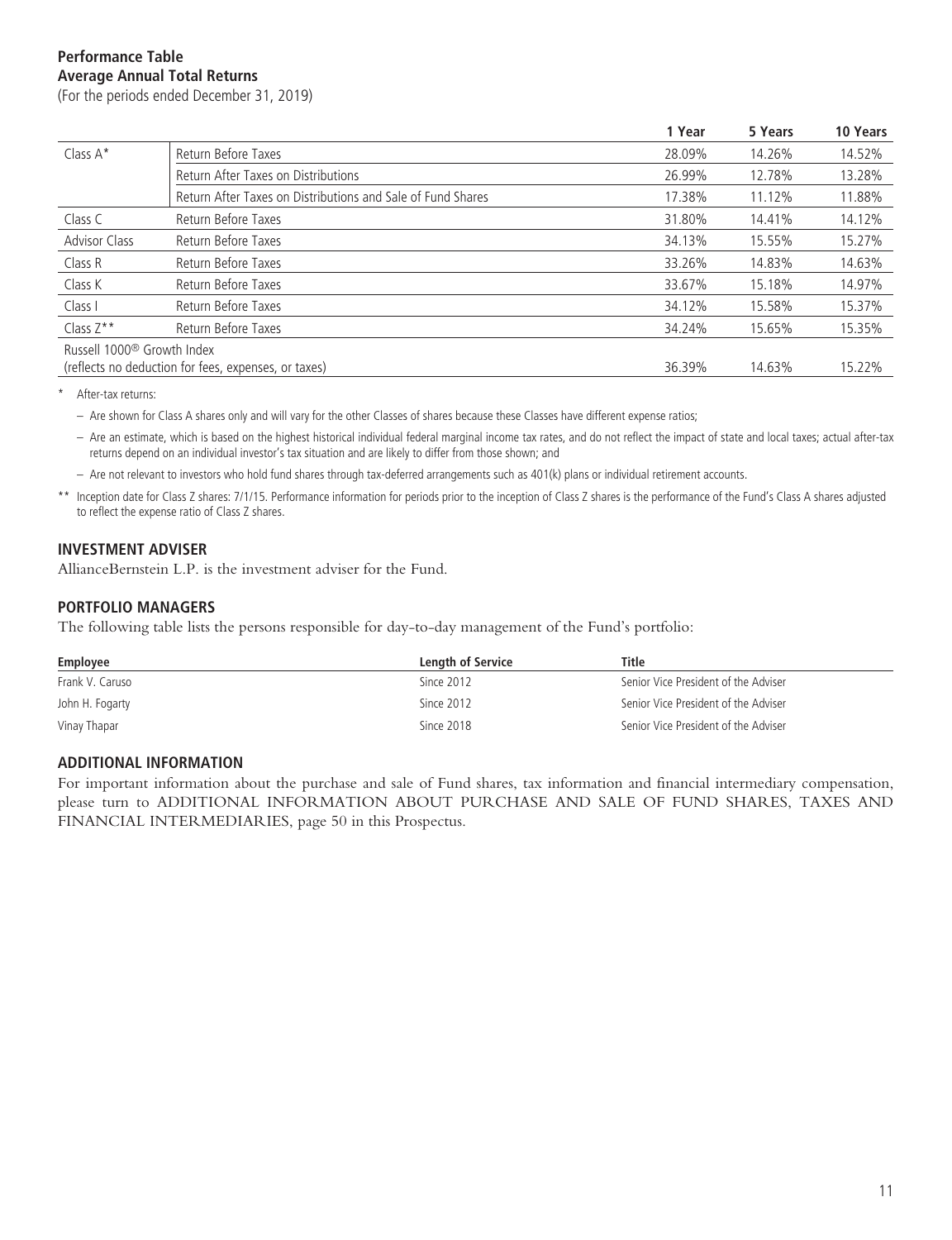The Fund's investment objective is long-term growth of capital.

### **FEES AND EXPENSES OF THE FUND**

This table describes the fees and expenses that you may pay if you buy and hold shares of the Fund. You may qualify for sales charge reductions if you and members of your family invest, or agree to invest in the future, at least \$100,000 in AB Mutual Funds. More information about these and other discounts is available from your financial intermediary and in Investing in the Funds— Sales Charge Reduction Programs for Class A Shares on page 65 of this Prospectus, in Appendix B—Financial Intermediary Waivers of this Prospectus and in Purchase of Shares—Sales Charge Reduction Programs for Class A Shares on page 127 of the Fund's Statement of Additional Information ("SAI").

You may be required to pay commissions and/or other forms of compensation to a broker for transactions in Advisor Class shares, which are not reflected in the tables or the examples below.

#### **Shareholder Fees** (fees paid directly from your investment)

|                                                                                                                        | Class A<br><b>Shares</b> | Class C<br><b>Shares</b> | <b>Advisor Class</b><br><b>Shares</b> | Class<br>$R, K, I$ and Z<br><b>Shares</b> |
|------------------------------------------------------------------------------------------------------------------------|--------------------------|--------------------------|---------------------------------------|-------------------------------------------|
| Maximum Sales Charge (Load) Imposed on Purchases<br>(as a percentage of offering price)                                | 4.25%                    | None                     | None                                  | None                                      |
| Maximum Deferred Sales Charge (Load)<br>(as a percentage of offering price or redemption proceeds, whichever is lower) | None(a)                  | $1.00\%$ (b)             | None                                  | None                                      |
| Exchange Fee                                                                                                           | None                     | None                     | None                                  | None                                      |

**Annual Fund Operating Expenses** (expenses that you pay each year as a percentage of the value of your investment)

|                                                     | Class A      | Class C      | <b>Advisor Class</b> | Class R         | Class K      | Class I         | Class Z      |
|-----------------------------------------------------|--------------|--------------|----------------------|-----------------|--------------|-----------------|--------------|
| Management Fees(c)                                  | .65%         | .65%         | .65%                 | .65%            | .65%         | .65%            | .65%         |
| Distribution and/or Service (12b-1) Fees            | .25%         | $0.00\%$     | None                 | .50%            | .25%         | None            | None         |
| Other Expenses:<br>Transfer Agent<br>Other Expenses | .05%<br>.08% | .05%<br>.08% | .05%<br>.08%         | $.11\%$<br>.07% | .09%<br>.07% | $.04\%$<br>.07% | .02%<br>.08% |
| <b>Total Other Expenses</b>                         | .13%         | .13%         | .13%                 | .18%            | .16%         | .11%            | .10%         |
| Total Annual Fund Operating Expenses                | 1.03%        | 1.78%        | .78%                 | 1.33%           | 1.06%        | .76%            | .75%         |

(a) Purchases of Class A shares in amounts of \$1,000,000 or more, or by certain group retirement plans, may be subject to a 1%, 1-year contingent deferred sales charge, or CDSC, which may be subject to waiver in certain circumstances.

(b) For Class C shares, the CDSC is 0% after the first year. Class C shares automatically convert to Class A shares after ten years.

(c) Management fees have been restated to reflect a contractual reduction in management fees effective May 7, 2020.

# **Examples**

The Examples are intended to help you compare the cost of investing in the Fund with the cost of investing in other mutual funds. The Examples assume that you invest \$10,000 in the Fund for the time periods indicated and then redeem all of your shares at the end of those periods. The Examples also assume that your investment has a 5% return each year and that the Fund's operating expenses stay the same. Although your actual costs may be higher or lower, based on these assumptions your costs would be:

|                |         |                | Class A Class C Advisor Class Class R Class K Class I Class Z |                       |                 |       |       |
|----------------|---------|----------------|---------------------------------------------------------------|-----------------------|-----------------|-------|-------|
| After 1 Year   |         | $$526$ $$281*$ | \$ 80                                                         | \$135 \$108 \$78 \$77 |                 |       |       |
| After 3 Years  |         | \$ 739 \$ 560  | \$249                                                         |                       | \$ 421 \$ 337   | \$243 | \$240 |
| After 5 Years  |         | $$969$ $$964$  | \$433                                                         |                       | \$729 \$585     | \$422 | \$417 |
| After 10 Years | \$1,631 | \$2,095        | \$966                                                         |                       | \$1,601 \$1,294 | \$942 | \$930 |

\* If you did not redeem your shares at the end of the period, your expenses would be decreased by approximately \$100.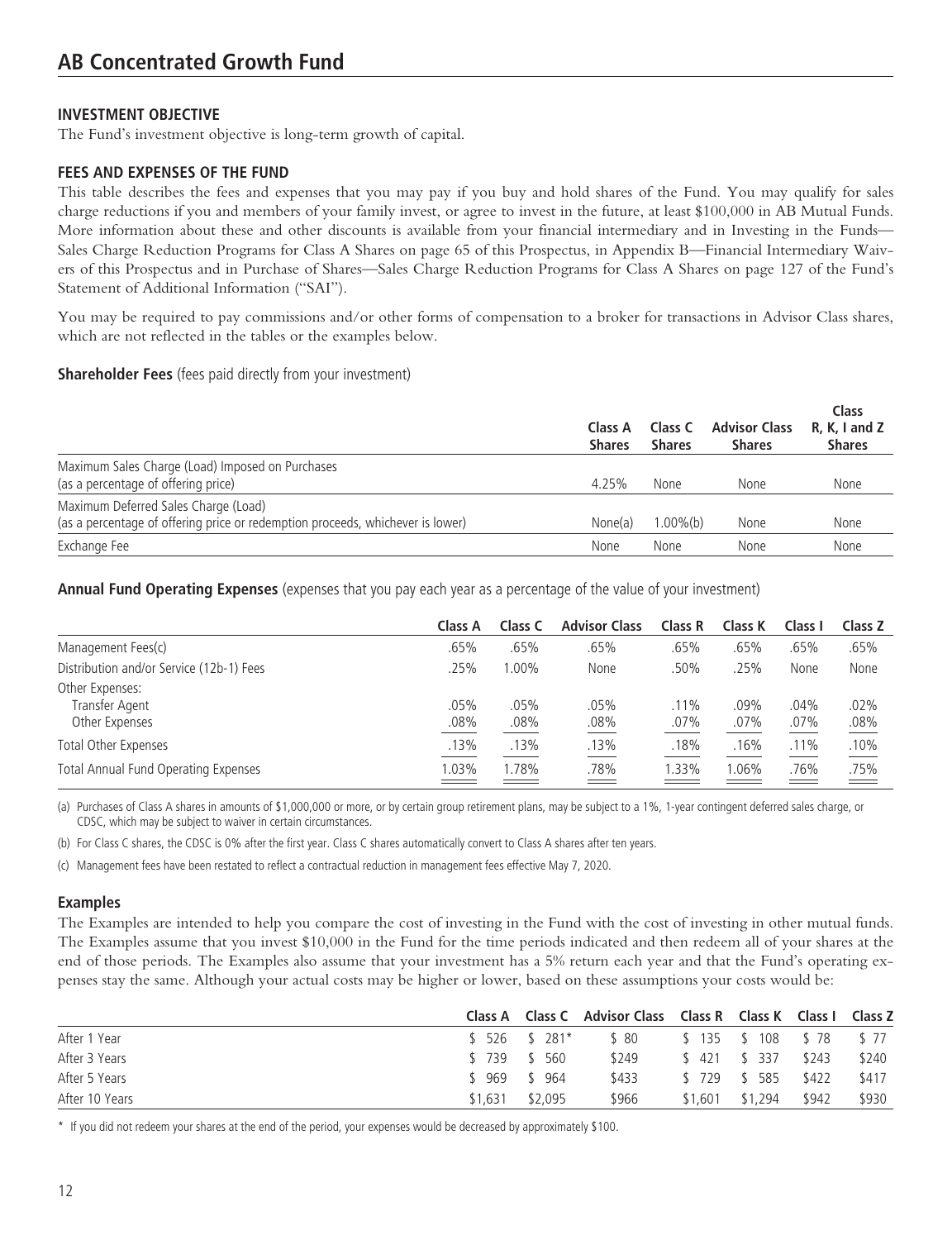# **Portfolio Turnover**

The Fund pays transaction costs, such as commissions, when it buys or sells securities (or "turns over" its portfolio). A higher portfolio turnover rate may indicate higher transaction costs and may result in higher taxes when Fund shares are held in a taxable account. These transaction costs, which are not reflected in the Annual Fund Operating Expenses or in the Examples, affect the Fund's performance. During the most recent fiscal year, the Fund's portfolio turnover rate was 23% of the average value of its portfolio.

### **PRINCIPAL STRATEGIES**

The Adviser seeks to achieve the Fund's investment objective of long-term growth of capital by investing primarily in common stocks of listed U.S. companies. The Adviser employs an appraisal method that attempts to measure each prospective company's quality and growth rate by numerous factors. Such factors include: a company's record and projections of profit and earnings growth, accuracy and availability of information with respect to the company, success and experience of management, accessibility of management to the Fund's Adviser, product lines and competitive position both in the United States and abroad, lack of cyclicality, large market capitalization and liquidity of the company's securities. The Adviser compares these results to the general stock markets to determine the relative attractiveness of each company at a given time. The Adviser weighs economic, political and market factors in making investment decisions; this appraisal technique attempts to measure each investment candidate not only against other stocks of the same industry group, but also against a broad spectrum of investments. While the Fund primarily invests in companies that have market capitalizations of \$5 billion or more, it may invest in companies that have market capitalizations of \$3 billion to \$5 billion.

The Fund invests in a relatively small number of individual stocks. The Fund is considered to be "non-diversified", which means that the securities laws do not limit the percentage of its assets that it may invest in any one company (subject to certain limitations under the U.S. Internal Revenue Code of 1986, as amended (the "Code")).

### **PRINCIPAL RISKS**

- **Market Risk:** The value of the Fund's assets will fluctuate as the equity markets fluctuate. The value of the Fund's investments may decline, sometimes rapidly and unpredictably, simply because of economic changes or other events, including public health crises (including the occurrence of a contagious disease or illness), that affect large portions of the market. It includes the risk that a particular style of investing, such as growth, may underperform the market generally.
- **Focused Portfolio Risk:** Investments in a limited number of companies may have more risk because changes in the value of a single security may have a more significant effect, either negative or positive, on the Fund's net asset value, or NAV.
- **Sector Risk:** The Fund may have more risk because it may invest to a significant extent in one or more particular market sectors, such as the information technology or health care sector. To the extent it does so, market or economic factors affecting the relevant sector(s) could have a major effect on the value of the Fund's investments.
- **Capitalization Risk:** Investments in mid-capitalization companies may be more volatile and less liquid than investments in large-capitalization companies.
- **Non-diversification Risk:** The Fund may have more risk because it is "non-diversified", meaning that it can invest more of its assets in a smaller number of issuers. Accordingly, changes in the value of a single security may have a more significant effect, either negative or positive, on the Fund's NAV.
- **Management Risk:** The Fund is subject to management risk because it is an actively-managed investment fund. The Adviser will apply its investment techniques and risk analyses in making investment decisions for the Fund, but there is no guarantee that its techniques will produce the intended results. Some of these techniques may incorporate, or rely upon, quantitative models, but there is no guarantee that these models will generate accurate forecasts, reduce risk or otherwise perform as expected.

As with all investments, you may lose money by investing in the Fund.

#### **BAR CHART AND PERFORMANCE INFORMATION**

The bar chart and performance information provide an indication of the historical risk of an investment in the Fund by showing:

- how the Fund's performance changed from year to year over ten years; and
- how the Fund's average annual returns for one, five and ten years compare to those of a broad-based securities market index.

You may obtain updated performance information on the Fund's website at www.abfunds.com (click on "Investments—Mutual Funds").

The Fund's past performance before and after taxes, of course, does not necessarily indicate how it will perform in the future.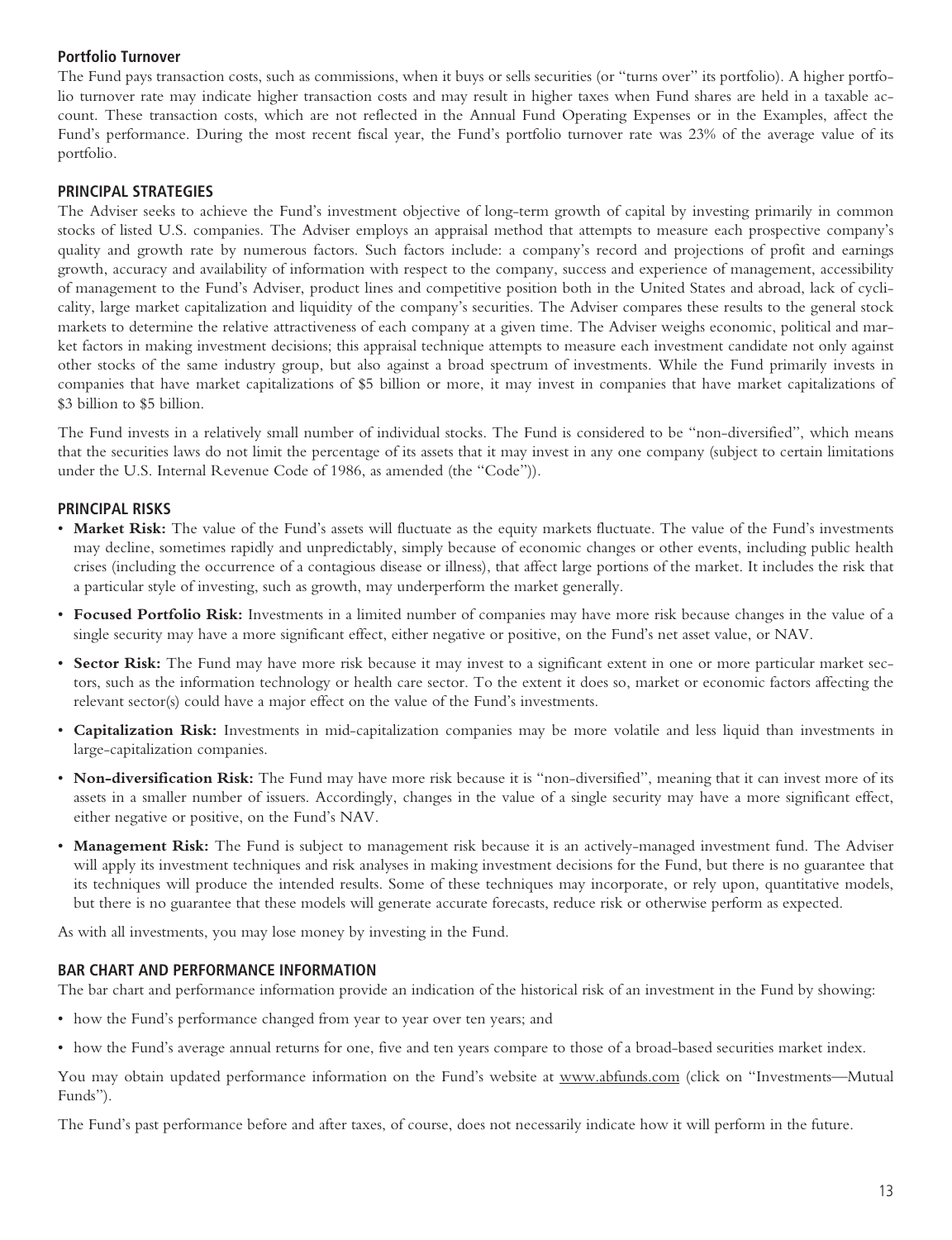The information shown below reflects the historical performance of the W.P. Stewart & Co. Growth Fund and that fund's predecessor (together the "Predecessor Fund") prior to the reorganization of the Predecessor Fund into Advisor Class shares of the Fund on February 28, 2014. The Predecessor Fund and the Fund have substantially similar investment strategies and the same portfolio management team.

### **Bar Chart**

The annual returns in the bar chart are for the Predecessor Fund's shares for periods prior to its reorganization into Advisor Class shares of the Fund. Through September 30, 2020, the year-to-date unannualized return for Advisor Class shares was 7.85%.



During the period shown in the bar chart, the Fund's:

**Best Quarter was up 18.74%, 1st quarter, 2019; and Worst Quarter was down -12.73%, 2nd quarter, 2010.**

# **Performance Table Average Annual Total Returns**

(For the periods ended December 31, 2019)

|                                                             | 1 Year                                               | 5 Years | 10 Years |
|-------------------------------------------------------------|------------------------------------------------------|---------|----------|
| Return Before Taxes                                         | 33.37%                                               | 11.97%  | 13.45%   |
| Return After Taxes on Distributions                         | 32.33%                                               | 11.06%  | 12.84%   |
| Return After Taxes on Distributions and Sale of Fund Shares | 20.47%                                               | 9.39%   | 11.17%   |
| Return Before Taxes                                         | 37.31%                                               | 12.11%  | 13.09%   |
| Return Before Taxes                                         | 39.67%                                               | 13.23%  | 14.21%   |
| Return Before Taxes                                         | 38.99%                                               | 12.67%  | 13.65%   |
| Return Before Taxes                                         | 39.30%                                               | 12.95%  | 13.94%   |
| Return Before Taxes                                         | 39.70%                                               | 13.25%  | 14.23%   |
| Return Before Taxes                                         | 39.73%                                               | 13.26%  | 14.23%   |
|                                                             | 31.49%                                               | 11.70%  | 13.56%   |
|                                                             | (reflects no deduction for fees, expenses, or taxes) |         |          |

Inception date for Class A, Class C, Class R, Class I, Class I and Class Z shares: 2/28/14. Performance information for periods prior to the inception of Class A, Class C, Class R, Class R, Class K, Class I and Class Z shares is the performance of the Fund's Advisor Class shares adjusted to reflect the respective expense ratios of the Class A, Class C, Class R, Class K, Class I and Class Z shares.

\*\* After-tax returns:

– Are shown for Class A shares only and will vary for the other Classes of shares because these Classes have different expense ratios;

– Are an estimate, which is based on the highest historical individual federal marginal income tax rates, and do not reflect the impact of state and local taxes; actual after-tax returns depend on an individual investor's tax situation and are likely to differ from those shown; and

– Are not relevant to investors who hold fund shares through tax-deferred arrangements such as 401(k) plans or individual retirement accounts.

#### **INVESTMENT ADVISER**

AllianceBernstein L.P. is the investment adviser for the Fund.

#### **PORTFOLIO MANAGER**

The following table lists the person responsible for day-to-day management of the Fund's portfolio:

| <b>Employee</b> | Lenath of<br>Service | <b>Title</b>                         |
|-----------------|----------------------|--------------------------------------|
| James Tiernev   | Since 2013<br>ZU 15  | Senior Vice President of the Adviser |

# **ADDITIONAL INFORMATION**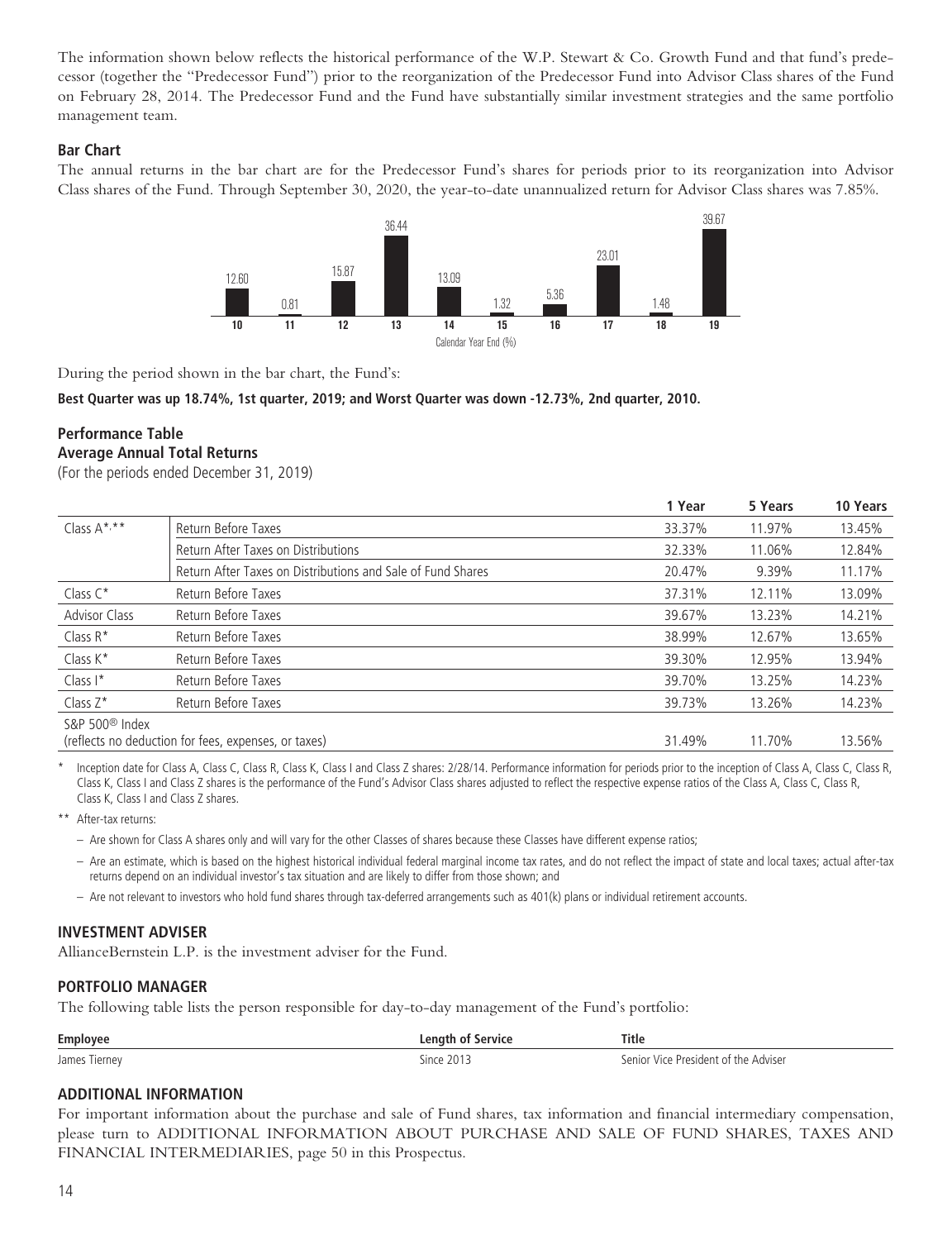The Fund's investment objective is long-term growth of capital.

# **FEES AND EXPENSES OF THE FUND**

This table describes the fees and expenses that you may pay if you buy and hold shares of the Fund. You may qualify for sales charge reductions if you and members of your family invest, or agree to invest in the future, at least \$100,000 in AB Mutual Funds. More information about these and other discounts is available from your financial intermediary and in Investing in the Funds— Sales Charge Reduction Programs for Class A Shares on page 65 of this Prospectus, in Appendix B—Financial Intermediary Waivers of this Prospectus and in Purchase of Shares—Sales Charge Reduction Programs for Class A Shares on page 127 of the Fund's Statement of Additional Information ("SAI").

You may be required to pay commissions and/or other forms of compensation to a broker for transactions in Advisor Class shares, which are not reflected in the tables or the examples below.

#### **Shareholder Fees** (fees paid directly from your investment)

|                                                                                                                        | Class A<br><b>Shares</b> | Class C<br><b>Shares</b> | <b>Advisor Class</b><br><b>Shares</b> | Class<br>$R, K, I$ and Z<br><b>Shares</b> |
|------------------------------------------------------------------------------------------------------------------------|--------------------------|--------------------------|---------------------------------------|-------------------------------------------|
| Maximum Sales Charge (Load) Imposed on Purchases<br>(as a percentage of offering price)                                | 4.25%                    | None                     | None                                  | None                                      |
| Maximum Deferred Sales Charge (Load)<br>(as a percentage of offering price or redemption proceeds, whichever is lower) | None(a)                  | $1.00\%$ (b)             | None                                  | None                                      |
| Exchange Fee                                                                                                           | None                     | None                     | None                                  | None                                      |

**Annual Fund Operating Expenses** (expenses that you pay each year as a percentage of the value of your investment)

|                                                                                       | Class A      | Class C         | <b>Advisor Class</b> | <b>Class R</b> | Class K         | Class I         | Class Z         |
|---------------------------------------------------------------------------------------|--------------|-----------------|----------------------|----------------|-----------------|-----------------|-----------------|
| Management Fees                                                                       | .61%         | .61%            | .61%                 | .61%           | .61%            | .61%            | .61%            |
| Distribution and/or Service (12b-1) Fees                                              | .23%         | 1.00%           | None                 | .50%           | .25%            | None            | None            |
| Other Expenses:<br>Transfer Agent<br>Other Expenses                                   | .09%<br>.03% | $.09\%$<br>.03% | .09%<br>.03%         | .25%<br>.03%   | .20%<br>$.03\%$ | .12%<br>$.03\%$ | .02%<br>$.03\%$ |
| <b>Total Other Expenses</b>                                                           | .12%         | .12%            | .12%                 | .28%           | .23%            | .15%            | .05%            |
| Acquired Fund Fees and Expenses(c)                                                    | .00%         | $.00\%$         | .00%                 | $.00\%$        | $.00\%$         | $.00\%$         | .00%            |
| <b>Total Annual Fund Operating Expenses</b>                                           | .96%         | 1.73%           | .73%                 | .39%           | 1.09%           | .76%            | .66%            |
| Fee Waiver and/or Expense Reimbursement(d)                                            | (.00)%c)     | (.00)%(c)       | (.00)%c)             | $(.01)\%$      | (.00)%c)        | $(.01)\%$       | (.00)%c)        |
| Total Annual Fund Operating Expenses After Fee Waiver and/or<br>Expense Reimbursement | .96%         | 1.73%           | $.73\%$              | .38%           | 1.09%           | .75%            | .66%            |

(a) Purchases of Class A shares in amounts of \$1,000,000 or more, or by certain group retirement plans, may be subject to a 1%, 1-year contingent deferred sales charge, or CDSC, which may be subject to waiver in certain circumstances.

(b) For Class C shares, the CDSC is 0% after the first year. Class C shares automatically convert to Class A shares after ten years.

(c) Amount is less than .005%.

(d) In connection with the Fund's investments in AB Government Money Market Portfolio (the "Money Market Portfolio") (except for the investment of any cash collateral from securities lending), the Adviser has contractually agreed to waive its management fee from the Fund and/or reimburse other expenses of the Fund in an amount equal to the Fund's pro rata share of the Money Market Portfolio's effective management fee, as included in "Acquired Fund Fees and Expenses". The agreement may only be terminated or changed with the consent of the Fund's Board of Directors.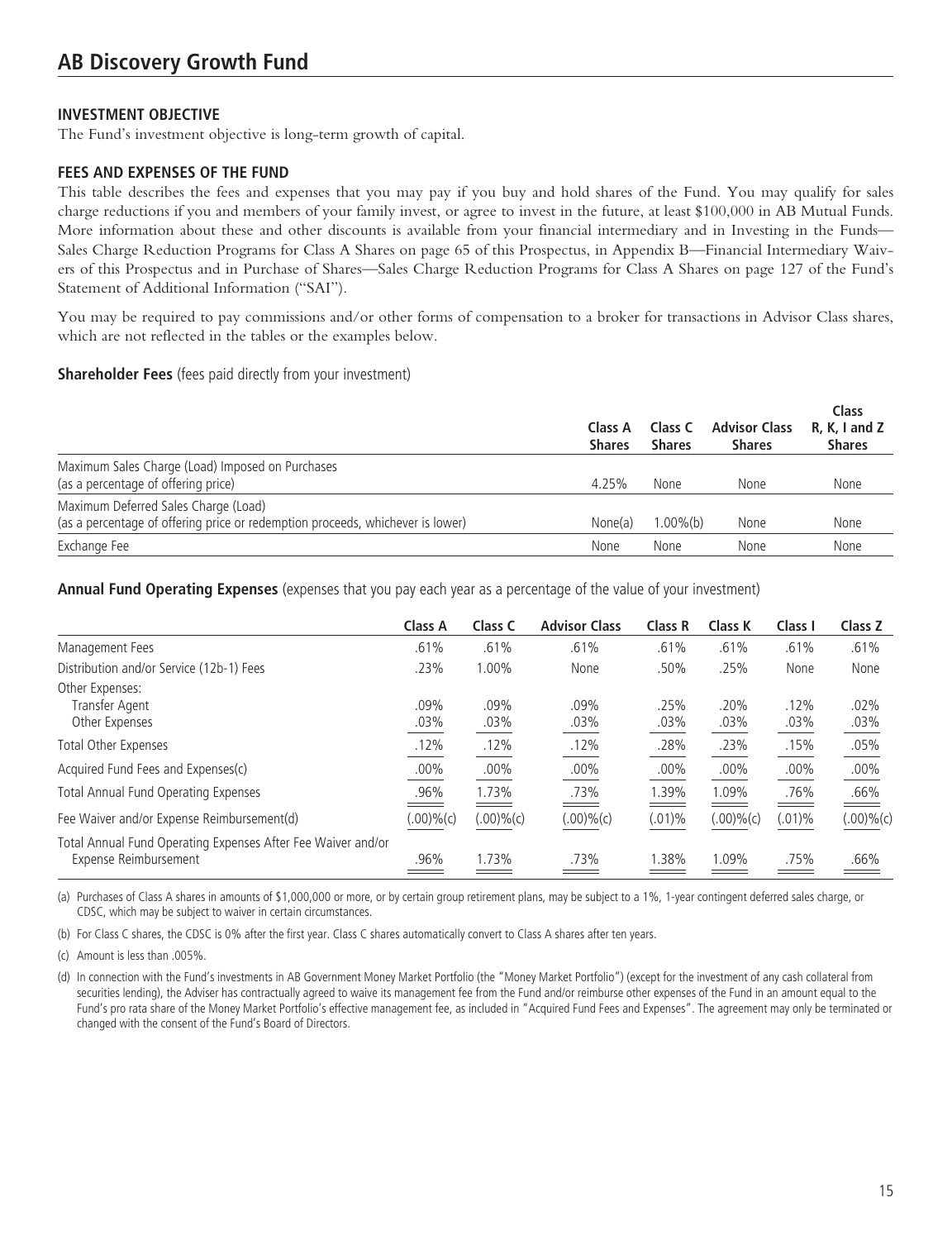# **Examples**

The Examples are intended to help you compare the cost of investing in the Fund with the cost of investing in other mutual funds. The Examples assume that you invest \$10,000 in the Fund for the time periods indicated and then redeem all of your shares at the end of those periods. The Examples also assume that your investment has a 5% return each year, that the Fund's operating expenses stay the same and that any fee waiver remains in effect for only the first year. Although your actual costs may be higher or lower, based on these assumptions your costs would be:

|                | Class A       |                | Class C Advisor Class Class R Class K |         |                  | Class I | Class Z |
|----------------|---------------|----------------|---------------------------------------|---------|------------------|---------|---------|
| After 1 Year   |               | $$519$ $$276*$ | \$ 75                                 |         | \$140 \$111 \$77 |         | \$ 67   |
| After 3 Years  | \$ 718 \$ 545 |                | \$233                                 | \$439   | \$ 347           | \$242   | \$211   |
| After 5 Years  | $$933$ $$939$ |                | \$406                                 | \$ 760  | \$ 601           | \$421   | \$368   |
| After 10 Years | \$1.553       | \$2.041        | \$906                                 | \$1,668 | \$1,329          | \$941   | \$822   |

\* If you did not redeem your shares at the end of the period, your expenses would be decreased by approximately \$100.

# **Portfolio Turnover**

The Fund pays transaction costs, such as commissions, when it buys or sells securities (or "turns over" its portfolio). A higher portfolio turnover rate may indicate higher transaction costs and may result in higher taxes when Fund shares are held in a taxable account. These transaction costs, which are not reflected in the Annual Fund Operating Expenses or in the Examples, affect the Fund's performance. During the most recent fiscal year, the Fund's portfolio turnover rate was 80% of the average value of its portfolio.

# **PRINCIPAL STRATEGIES**

The Fund invests primarily in a diversified portfolio of equity securities with relatively smaller capitalizations as compared to the overall U.S. market. Under normal circumstances, the Fund invests at least 80% of its net assets in the equity securities of smalland mid-capitalization companies. For these purposes, "small- and mid-capitalization companies" are generally those companies that, at the time of investment, fall within the lowest 25% of the total U.S. equity market capitalization (excluding, for purposes of this calculation, companies with market capitalizations of less than \$10 million). As of June 30, 2020, there were approximately 3,154 companies within the lowest 25% of the total U.S. equity market capitalization (excluding companies with market capitalizations of less than \$10 million) with market capitalizations ranging from \$10.0 million to \$23.9 billion. Because the Fund's definition of small- and mid-capitalization companies is dynamic, the limits on market capitalization will change with the markets. In the future, the Fund may define small- and mid-capitalization companies using a different classification system.

The Fund may invest in any company and industry and in any type of equity security with potential for capital appreciation. It invests in well-known and established companies and in new and less-seasoned companies. The Fund's investment policies emphasize investments in companies that are demonstrating improving financial results and a favorable earnings outlook. The Fund may invest in foreign securities.

When selecting securities, the Adviser typically looks for companies that have strong, experienced management teams, strong market positions, and the potential to support greater than expected earnings growth rates. In making specific investment decisions for the Fund, the Adviser combines fundamental and quantitative analysis in its stock selection process. The Fund may periodically invest in the securities of companies that are expected to appreciate due to a development particularly or uniquely applicable to that company regardless of general business conditions or movements of the market as a whole.

The Fund invests principally in equity securities but may also invest in other types of securities, such as preferred stocks. The Fund, at times, invests in shares of exchange-traded funds ("ETFs") in lieu of making direct investments in securities. ETFs may provide more efficient and economical exposure to the types of companies and geographic locations in which the Fund seeks to invest than direct investments. The Fund may also invest up to 20% of its total assets in rights and warrants.

The Fund may enter into derivatives transactions, such as options, futures contracts, forwards and swaps to manage risk and to seek to generate additional returns. The Fund may use options strategies involving the purchase and/or writing of various combinations of call and/or put options, including on individual securities and stock indices, futures contracts (including futures contracts on individual securities and stock indices) or shares of ETFs. These transactions may be used, for example, in an effort to earn extra income, to adjust exposure to individual securities or markets, or to protect all or a portion of the Fund's portfolio from a decline in value, sometimes within certain ranges.

# **PRINCIPAL RISKS**

• **Market Risk:** The value of the Fund's assets will fluctuate as the stock or bond market fluctuates. The value of its investments may decline, sometimes rapidly and unpredictably, simply because of economic changes or other events, including public health crises (including the occurrence of a contagious disease or illness), that affect large portions of the market. It includes the risk that a particular style of investing, such as growth, may underperform the market generally.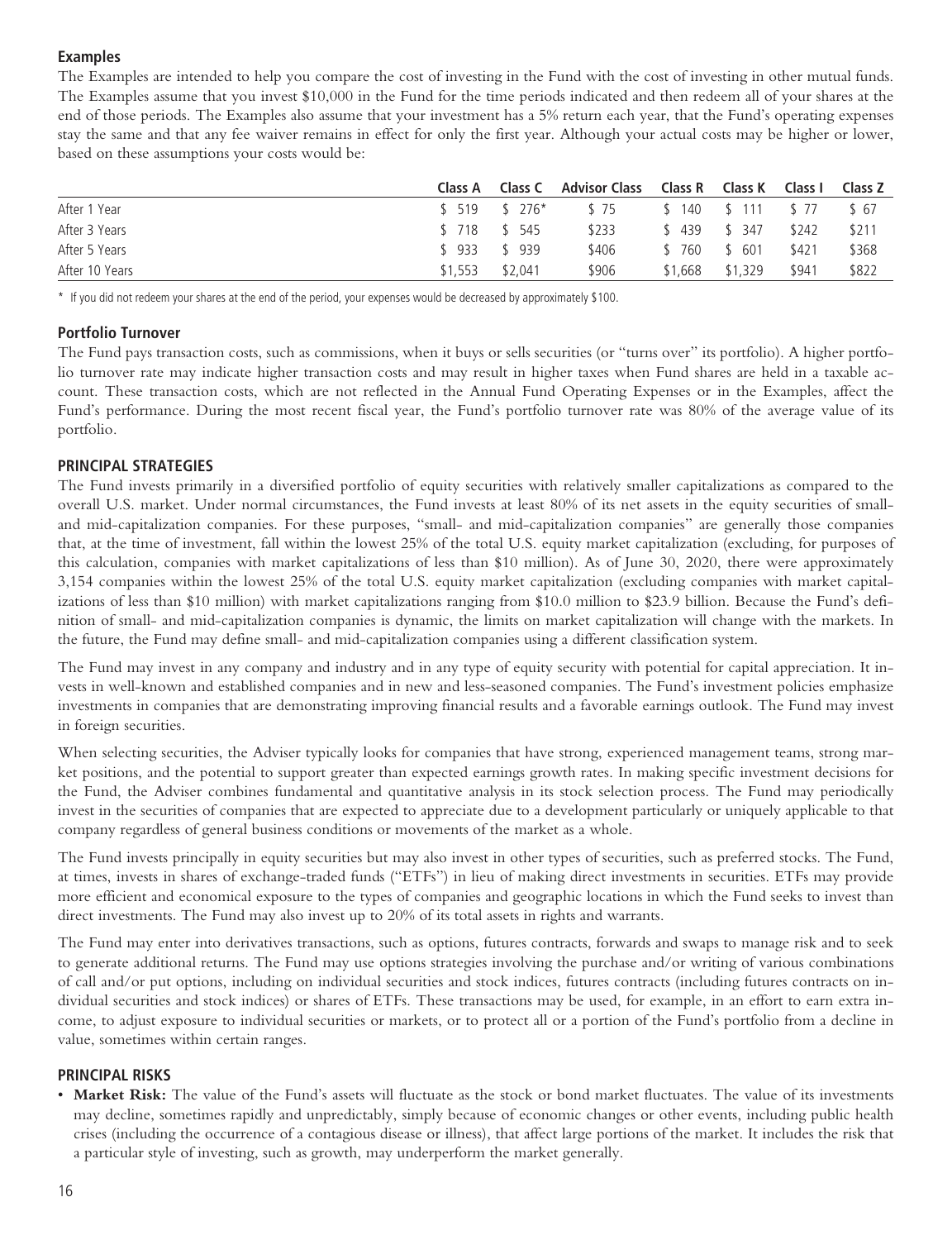- **Sector Risk:** The Fund may have more risk because it may invest to a significant extent in one or more particular market sectors, such as the information technology or health care sector. To the extent it does so, market or economic factors affecting the relevant sector(s) could have a major effect on the value of the Fund's investments.
- **Capitalization Risk:** Investments in small- and mid-capitalization companies may be more volatile than investments in largecapitalization companies. Investments in small-capitalization companies may have additional risks because these companies have limited product lines, markets or financial resources.
- **Foreign (Non-U.S.) Risk:** Investments in securities of non-U.S. issuers may involve more risk than those of U.S. issuers. These securities may fluctuate more widely in price and may be more difficult to trade due to adverse market, economic, political, regulatory or other factors.
- **Management Risk:** The Fund is subject to management risk because it is an actively-managed investment fund. The Adviser will apply its investment techniques and risk analyses in making investment decisions for the Fund, but there is no guarantee that its techniques will produce the intended results. Some of these techniques may incorporate, or rely upon, quantitative models, but there is no guarantee that these models will generate accurate forecasts, reduce risk or otherwise perform as expected.

As with all investments, you may lose money by investing in the Fund.

### **BAR CHART AND PERFORMANCE INFORMATION**

The bar chart and performance information provide an indication of the historical risk of an investment in the Fund by showing:

- how the Fund's performance changed from year to year over ten years; and
- how the Fund's average annual returns for one, five and ten years compare to those of a broad-based securities market index.

You may obtain updated performance information on the Fund's website at www.abfunds.com (click on "Investments—Mutual Funds").

The Fund's past performance before and after taxes, of course, does not necessarily indicate how it will perform in the future.

#### **Bar Chart**

The annual returns in the bar chart are for the Fund's Class A shares and do not reflect sales loads. If sales loads were reflected, returns would be less than those shown. Through September 30, 2020, the year-to-date unannualized return for Class A shares was 24.86%.



During the period shown in the bar chart, the Fund's:

**Best Quarter was up 21.84%, 1st quarter 2019; and Worst Quarter was down -22.52%, 4th quarter, 2018.**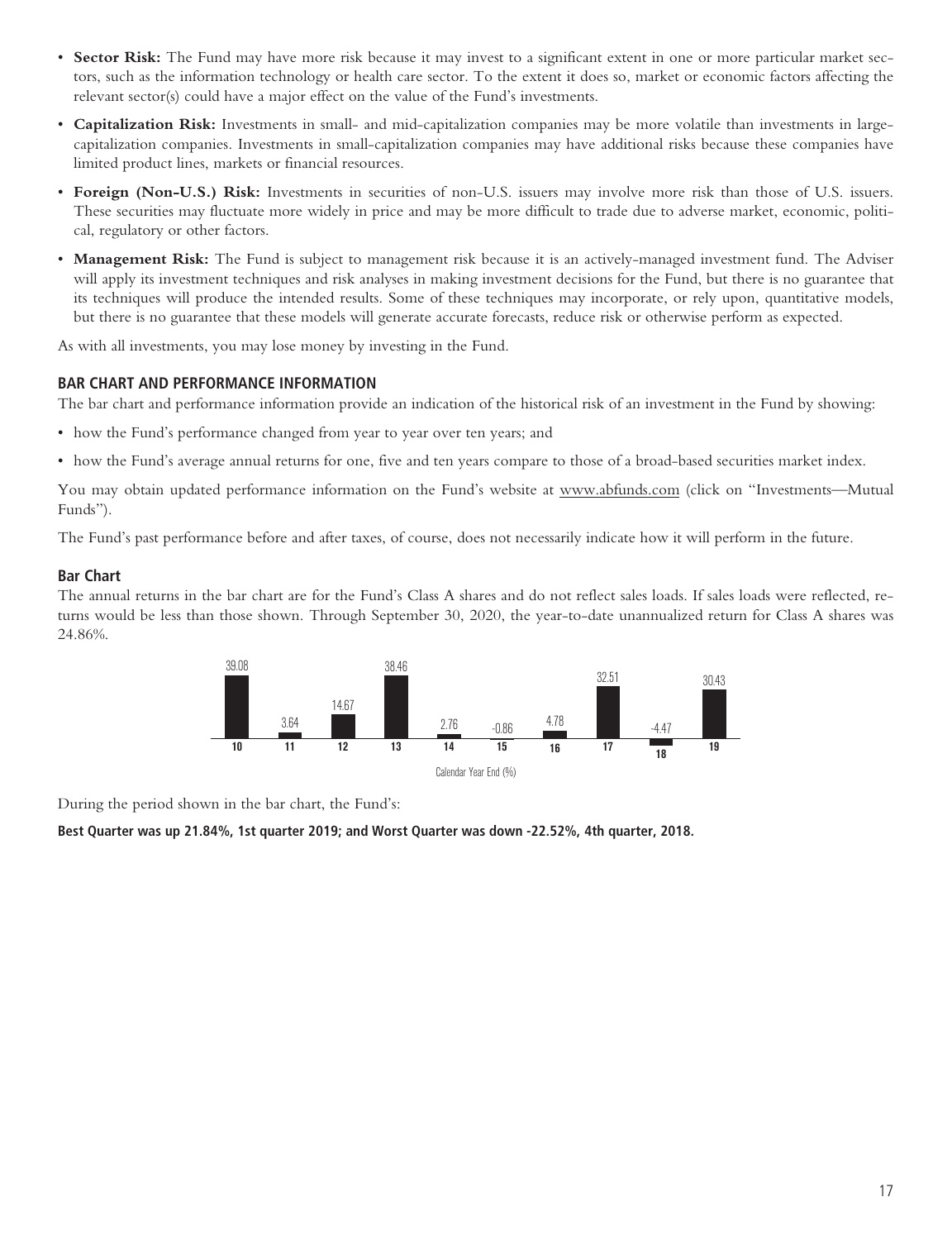# **Performance Table Average Annual Total Returns**

(For the periods ended December 31, 2019)

|                                        |                                                             | 1 Year | 5 Years | 10 Years |
|----------------------------------------|-------------------------------------------------------------|--------|---------|----------|
| Class A*                               | Return Before Taxes                                         | 24.83% | 10.42%  | 14.48%   |
|                                        | Return After Taxes on Distributions                         | 22.93% | 8.54%   | 13.14%   |
|                                        | Return After Taxes on Distributions and Sale of Fund Shares | 16.00% | 7.93%   | 11.93%   |
| Class C                                | Return Before Taxes                                         | 28.27% | 10.53%  | 14.08%   |
| <b>Advisor Class</b>                   | Return Before Taxes                                         | 30.74% | 11.64%  | 15.21%   |
| Class R                                | Return Before Taxes                                         | 29.90% | 10.94%  | 14.50%   |
| Class K                                | Return Before Taxes                                         | 30.34% | 11.26%  | 14.85%   |
| Class I                                | Return Before Taxes                                         | 30.79% | 11.64%  | 15.28%   |
| Class $Z^{\star\star}$                 | Return Before Taxes                                         | 30.82% | 11.70%  | 15.29%   |
| Russell 2500 <sup>®</sup> Growth Index |                                                             |        |         |          |
|                                        | (reflects no deduction for fees, expenses, or taxes)        | 32.65% | 10.84%  | 14.01%   |

\* After-tax returns:

– Are shown for Class A shares only and will vary for the other Classes of shares because these Classes have different expense ratios;

– Are an estimate, which is based on the highest historical individual federal marginal income tax rates, and do not reflect the impact of state and local taxes; actual after-tax returns depend on an individual investor's tax situation and are likely to differ from those shown; and

– Are not relevant to investors who hold fund shares through tax-deferred arrangements such as 401(k) plans or individual retirement accounts.

\*\* Inception date for Class Z: 5/30/14. Performance information for periods prior to the inception of Class Z shares is the performance of the Fund's Class A shares adjusted to reflect the expense ratio of the Class Z shares.

### **INVESTMENT ADVISER**

AllianceBernstein L.P. is the investment adviser for the Fund.

### **PORTFOLIO MANAGERS**

The following table lists the persons responsible for day-to-day management of the Fund's portfolio:

| <b>Employee</b> | <b>Length of Service</b> | Title                                |
|-----------------|--------------------------|--------------------------------------|
| Bruce K. Aronow | Since 2008               | Senior Vice President of the Adviser |
| Esteban Gomez   | Since 2019               | Vice President of the Adviser        |
| Samantha S. Lau | Since 2008               | Senior Vice President of the Adviser |
| Heather Pavlak  | Since 2019               | Vice President of the Adviser        |
| Wen-Tse Tseng   | Since 2008               | Senior Vice President of the Adviser |

#### **ADDITIONAL INFORMATION**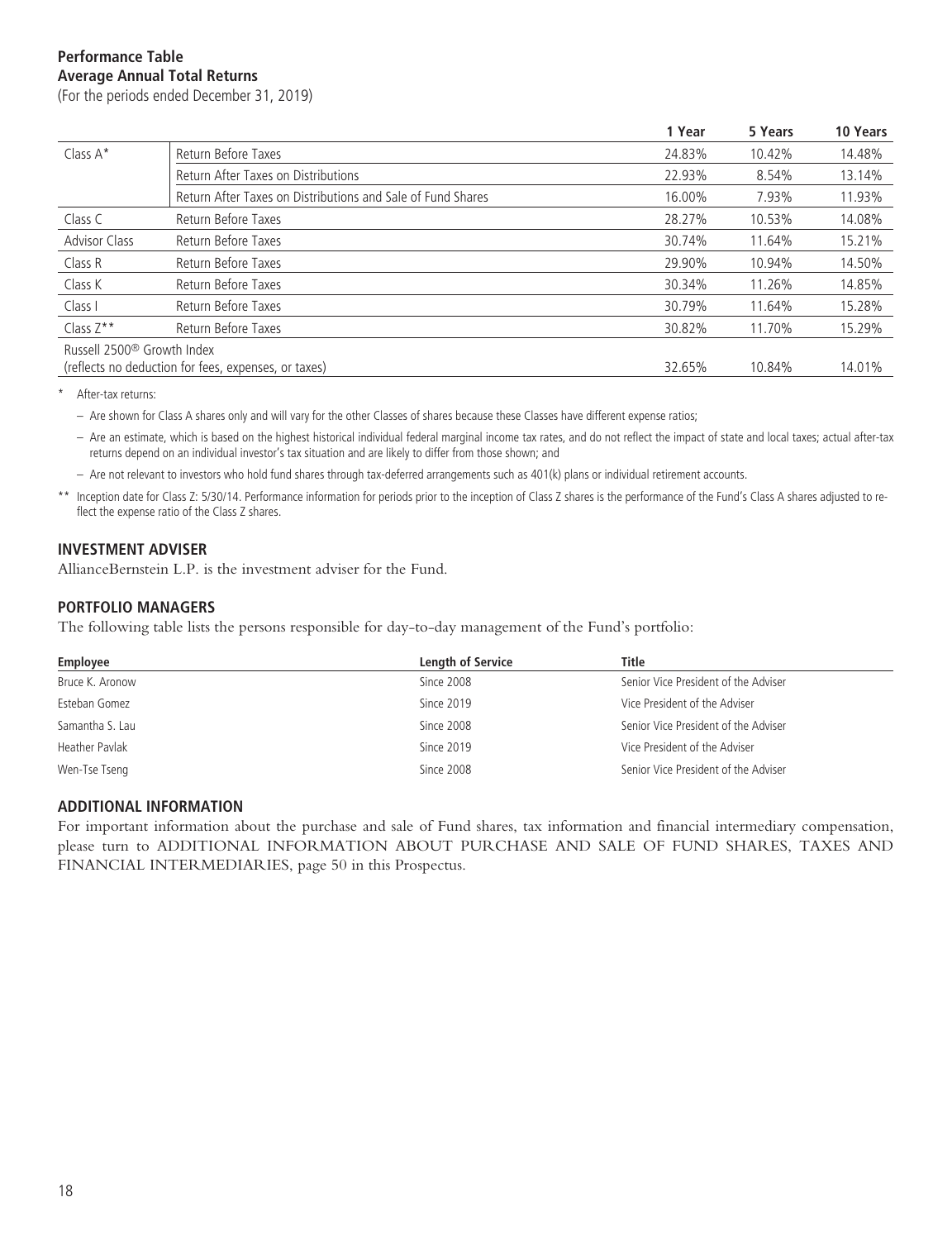The Fund's investment objective is long-term growth of capital.

### **FEES AND EXPENSES OF THE FUND**

This table describes the fees and expenses that you may pay if you buy and hold shares of the Fund. You may qualify for sales charge reductions if you and members of your family invest, or agree to invest in the future, at least \$100,000 in AB Mutual Funds. More information about these and other discounts is available from your financial intermediary and in Investing in the Funds— Sales Charge Reduction Programs for Class A Shares on page 65 of this Prospectus, in Appendix B—Financial Intermediary Waivers of this Prospectus and in Purchase of Shares—Sales Charge Reduction Programs for Class A Shares on page 127 of the Fund's Statement of Additional Information ("SAI").

You may be required to pay commissions and/or other forms of compensation to a broker for transactions in Advisor Class shares, which are not reflected in the tables or the examples below.

#### **Shareholder Fees** (fees paid directly from your investment)

|                                                                                                                        | Class A<br><b>Shares</b> | Class C<br><b>Shares</b> | <b>Advisor Class</b><br><b>Shares</b> | Class<br>$R, K, I$ and Z<br><b>Shares</b> |
|------------------------------------------------------------------------------------------------------------------------|--------------------------|--------------------------|---------------------------------------|-------------------------------------------|
| Maximum Sales Charge (Load) Imposed on Purchases<br>(as a percentage of offering price)                                | 4.25%                    | None                     | None                                  | None                                      |
| Maximum Deferred Sales Charge (Load)<br>(as a percentage of offering price or redemption proceeds, whichever is lower) | None(a)                  | $1.00\%$ (b)             | None                                  | None                                      |
| Exchange Fee                                                                                                           | None                     | None                     | None                                  | None                                      |

**Annual Fund Operating Expenses** (expenses that you pay each year as a percentage of the value of your investment)

|                                                     | Class A      | Class C      | <b>Advisor Class</b> | Class R      | Class K      | Class I      | Class Z      |
|-----------------------------------------------------|--------------|--------------|----------------------|--------------|--------------|--------------|--------------|
| Management Fees                                     | .75%         | .75%         | .75%                 | .75%         | .75%         | .75%         | .75%         |
| Distribution and/or Service (12b-1) Fees            | .25%         | $1.00\%$     | None                 | .50%         | .25%         | None         | None         |
| Other Expenses:<br>Transfer Agent<br>Other Expenses | .12%<br>.04% | .12%<br>.04% | .12%<br>.04%         | .25%<br>.04% | .05%<br>.04% | .12%<br>.03% | .02%<br>.04% |
| <b>Total Other Expenses</b>                         | .16%         | .16%         | .16%                 | .29%         | .09%         | .15%         | .06%         |
| Acquired Fund Fees and Expenses                     | .01%         | .01%         | .01%                 | .01%         | .01%         | .01%         | .01%         |
| Total Annual Fund Operating Expenses                | 1.17%        | 1.92%        | .92%                 | 1.55%        | 1.10%        | .91%         | .82%         |

(a) Purchases of Class A shares in amounts of \$1,000,000 or more, or by certain group retirement plans, may be subject to a 1%, 1-year contingent deferred sales charge, or CDSC, which may be subject to waiver in certain circumstances.

(b) For Class C shares, the CDSC is 0% after the first year. Class C shares automatically convert to Class A shares after ten years.

#### **Examples**

The Examples are intended to help you compare the cost of investing in the Fund with the cost of investing in other mutual funds. The Examples assume that you invest \$10,000 in the Fund for the time periods indicated and then redeem all of your shares at the end of those periods. The Examples also assume that your investment has a 5% return each year and that the Fund's operating expenses stay the same. Although your actual costs may be higher or lower, based on these assumptions your costs would be:

|                |                 |         | Class A Class C Advisor Class Class R Class K Class I |                                     | Class Z |
|----------------|-----------------|---------|-------------------------------------------------------|-------------------------------------|---------|
| After 1 Year   |                 |         | \$539 \$295* \$94 \$158 \$112 \$93 \$84               |                                     |         |
| After 3 Years  | \$ 781 \$ 603   |         | \$ 293                                                | \$490 \$350 \$290 \$262             |         |
| After 5 Years  | \$1.041 \$1.037 |         | \$ 509                                                | \$ 845 \$ 606 \$ 504 \$ 455         |         |
| After 10 Years | \$1,785         | \$2,243 | \$1.131                                               | $$1,845$ $$1,340$ $$1,120$ $$1,014$ |         |

\* If you did not redeem your shares at the end of the period, your expenses would be decreased by approximately \$100.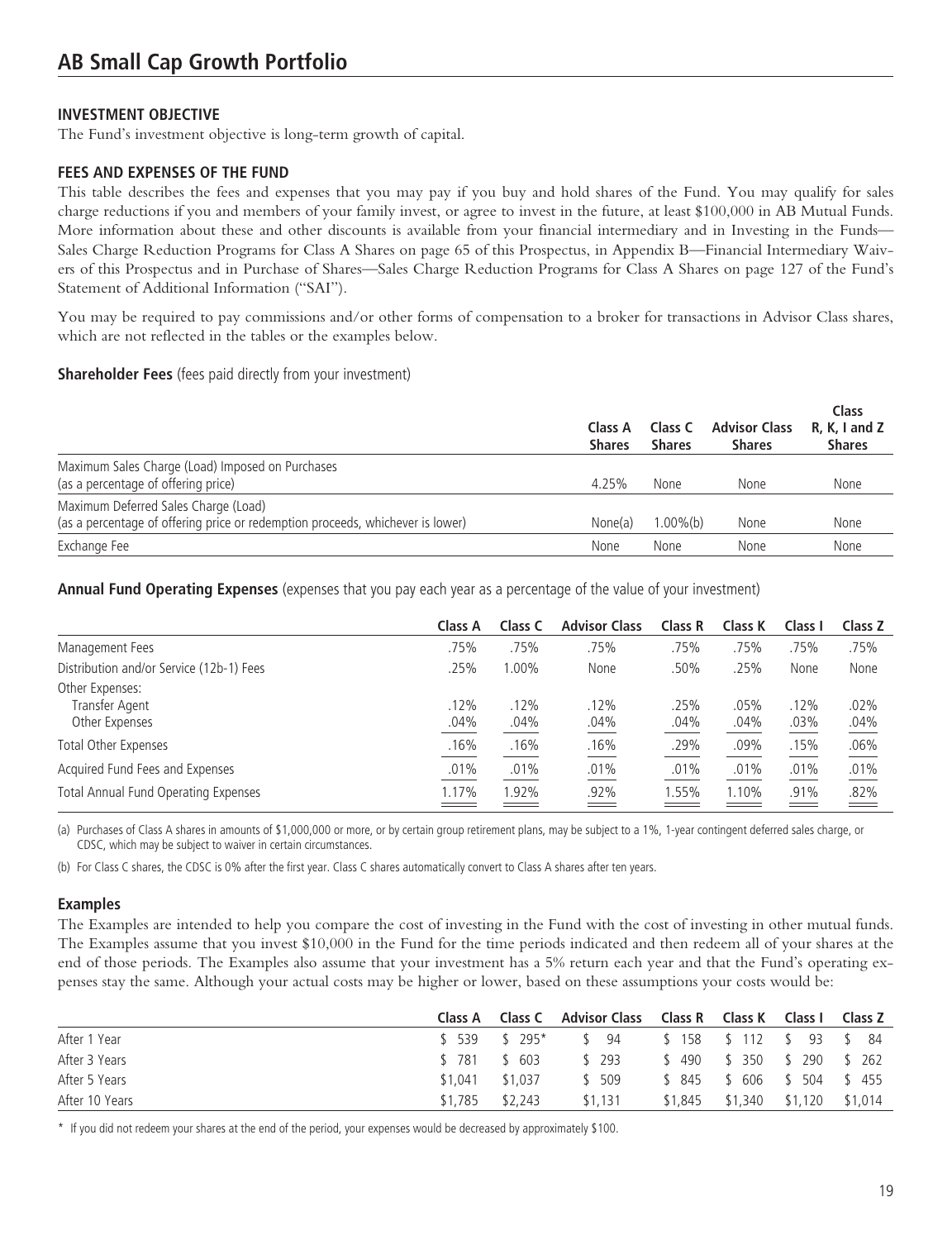# **Portfolio Turnover**

The Fund pays transaction costs, such as commissions, when it buys or sells securities (or "turns over" its portfolio). A higher portfolio turnover rate may indicate higher transaction costs and may result in higher taxes when Fund shares are held in a taxable account. These transaction costs, which are not reflected in the Annual Fund Operating Expenses or in the Examples, affect the Fund's performance. During the most recent fiscal year, the Fund's portfolio turnover rate was 75% of the average value of its portfolio.

### **PRINCIPAL STRATEGIES**

The Fund invests primarily in a diversified portfolio of equity securities of issuers with relatively smaller capitalizations as compared to the overall U.S. market. Under normal circumstances, the Fund invests at least 80% of its net assets in equity securities of smaller companies. For these purposes, "smaller companies" are those that, at the time of investment, fall within the lowest 20% of the total U.S. equity market capitalization (excluding, for purposes of this calculation, companies with market capitalizations of less than \$10 million). As of June 30, 2020, there were approximately 3,072 smaller companies, and those smaller companies had market capitalizations ranging up to approximately \$17.8 billion. Because the Fund's definition of smaller companies is dynamic, the limits on market capitalization will change with the markets.

The Fund may invest in any company and industry and in any type of equity security with potential for capital appreciation. It invests in well-known and established companies and in new and less-seasoned companies. The Fund's investment policies emphasize investments in companies that are demonstrating improving financial results and a favorable earnings outlook. The Fund may invest in foreign securities.

When selecting securities, the Adviser typically looks for companies that have strong, experienced management teams, strong market positions, and the potential to support greater than expected earnings growth rates. In making specific investment decisions for the Fund, the Adviser combines fundamental and quantitative analysis in its stock selection process. The Fund may periodically invest in the securities of companies that are expected to appreciate due to a development particularly or uniquely applicable to that company regardless of general business conditions or movements of the market as a whole.

The Fund invests primarily in equity securities but may also invest in other types of securities, such as preferred stocks. The Fund, at times, invests in shares of exchange-traded funds ("ETFs") in lieu of making direct investments in securities. ETFs may provide more efficient and economical exposure to the types of companies and geographic locations in which the Fund seeks to invest than direct investments. The Fund may also invest up to 20% of its total assets in rights or warrants.

The Fund may enter into derivatives transactions, such as options, futures contracts, forwards, and swaps. The Fund may use options strategies involving the purchase and/or writing of various combinations of call and/or put options, including on individual securities and stock indices, futures contracts (including futures contracts on individual securities and stock indices) or shares of ETFs. These transactions may be used, for example, in an effort to earn extra income, to adjust exposure to individual securities or markets, or to protect all or a portion of the Fund's portfolio from a decline in value, sometimes within certain ranges.

#### **PRINCIPAL RISKS**

- **Market Risk:** The value of the Fund's assets will fluctuate as the stock or bond market fluctuates. The value of its investments may decline, sometimes rapidly and unpredictably, simply because of economic changes or other events, including public health crises (including the occurrence of a contagious disease or illness), that affect large portions of the market. It includes the risk that a particular style of investing, such as growth, may underperform the market generally.
- **Sector Risk:** The Fund may have more risk because it may invest to a significant extent in one or more particular market sectors, such as the information technology or health care sector. To the extent it does so, market or economic factors affecting the relevant sector(s) could have a major effect on the value of the Fund's investments.
- **Capitalization Risk:** Investments in small- and mid-capitalization companies may be more volatile than investments in largecapitalization companies. Investments in small-capitalization companies may have additional risks because these companies have limited product lines, markets or financial resources.
- **Foreign (Non-U.S.) Risk:** Investments in securities of non-U.S. issuers may involve more risk than those of U.S. issuers. These securities may fluctuate more widely in price and may be more difficult to trade due to adverse market, economic, political, regulatory or other factors.
- **Management Risk:** The Fund is subject to management risk because it is an actively-managed investment fund. The Adviser will apply its investment techniques and risk analyses in making investment decisions for the Fund, but there is no guarantee that its techniques will produce the intended results. Some of these techniques may incorporate, or rely upon, quantitative models, but there is no guarantee that these models will generate accurate forecasts, reduce risk or otherwise perform as expected.

As with all investments, you may lose money by investing in the Fund.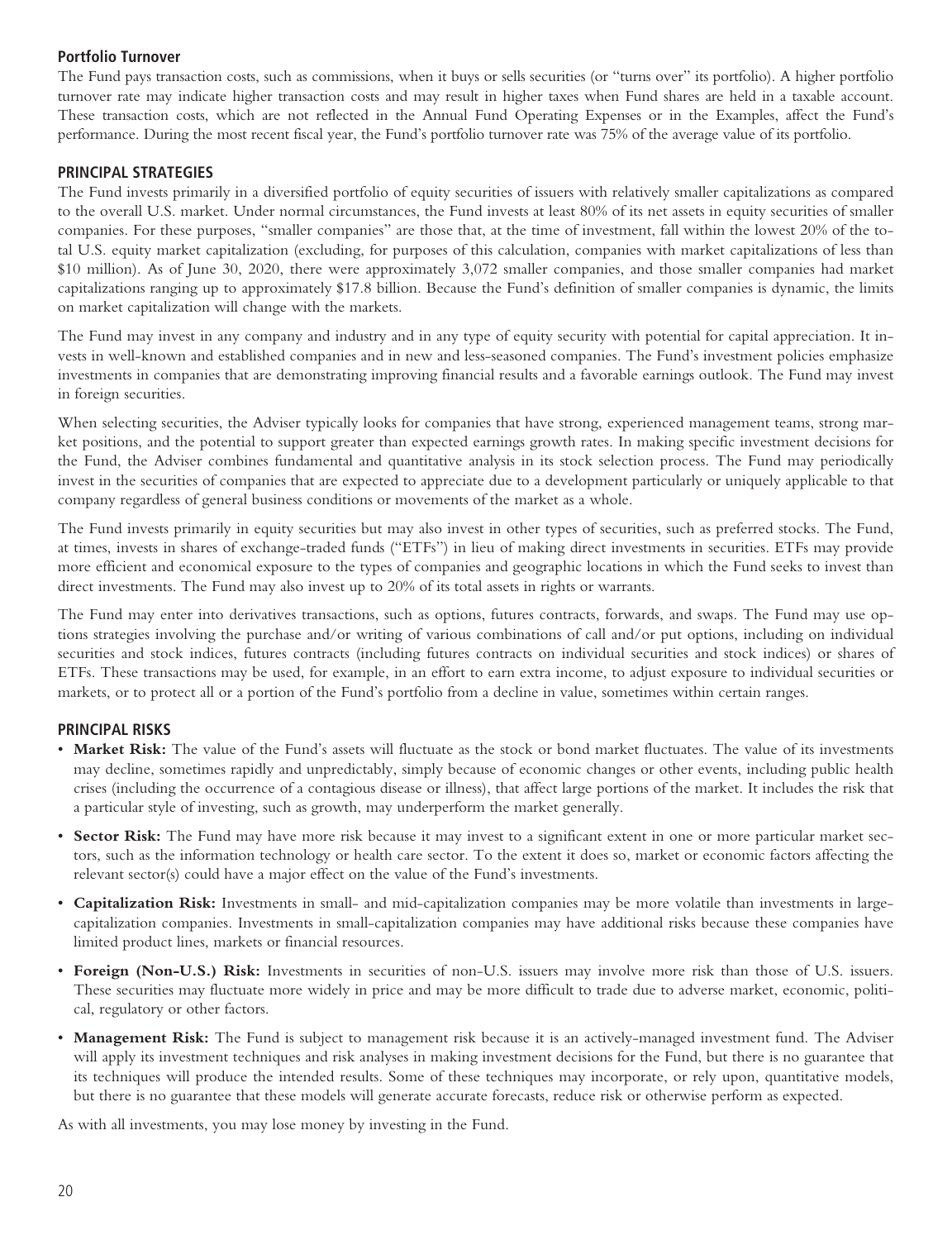### **BAR CHART AND PERFORMANCE INFORMATION**

The bar chart and performance information provide an indication of the historical risk of an investment in the Fund by showing:

- how the Fund's performance changed from year to year over ten years; and
- how the Fund's average annual returns for one, five and ten years compare to those of a broad-based securities market index.

You may obtain updated performance information on the Fund's website at www.abfunds.com (click on "Investments—Mutual Funds").

The Fund's past performance before and after taxes, of course, does not necessarily indicate how it will perform in the future.

### **Bar Chart**

The annual returns in the bar chart are for the Fund's Class A shares and do not reflect sales loads. If sales loads were reflected, returns would be less than those shown. Through September 30, 2020, the year-to-date unannualized return for Class A shares was 21.33%.



During the period shown in the bar chart, the Fund's:

#### **Best Quarter was up 21.78%, 1st quarter, 2019; and Worst Quarter was down -22.40%, 4th quarter, 2018.**

#### **Performance Table Average Annual Total Returns**

(For the periods ended December 31, 2019)

|                                        |                                                             | 1 Year | 5 Years | 10 Years |
|----------------------------------------|-------------------------------------------------------------|--------|---------|----------|
| Class $A^*$                            | Return Before Taxes                                         | 30.00% | 12.76%  | 15.61%   |
|                                        | Return After Taxes on Distributions                         | 27.35% | 10.33%  | 13.77%   |
|                                        | Return After Taxes on Distributions and Sale of Fund Shares | 19.55% | 9.64%   | 12.72%   |
| Class C                                | Return Before Taxes                                         | 33.75% | 12.89%  | 15.23%   |
| <b>Advisor Class</b>                   | Return Before Taxes                                         | 36.11% | 14.03%  | 16.41%   |
| Class R                                | Return Before Taxes                                         | 35.26% | 13.34%  | 15.77%   |
| Class K                                | Return Before Taxes                                         | 35.87% | 13.77%  | 16.17%   |
| Class I                                | Return Before Taxes                                         | 36.11% | 14.06%  | 16.51%   |
| Class $Z^{\star\star}$                 | Return Before Taxes                                         | 36.27% | 14.14%  | 16.46%   |
| Russell 2000 <sup>®</sup> Growth Index |                                                             |        |         |          |
|                                        | (reflects no deduction for fees, expenses, or taxes)        | 28.48% | 9.34%   | 13.01%   |

After-tax returns:

– Are shown for Class A shares only and will vary for the other Classes of shares because these Classes have different expense ratios;

– Are an estimate, which is based on the highest historical individual federal marginal income tax rates, and do not reflect the impact of state and local taxes; actual after-tax returns depend on an individual investor's tax situation and are likely to differ from those shown; and

– Are not relevant to investors who hold fund shares through tax-deferred arrangements such as 401(k) plans or individual retirement accounts.

\*\* Inception date for Class Z shares: 7/1/15. Performance information for periods prior to the inception of Class Z shares is the performance of the Fund's Class A shares adjusted to reflect the expense ratio of the Class Z shares.

#### **INVESTMENT ADVISER**

AllianceBernstein L.P. is the investment adviser for the Fund.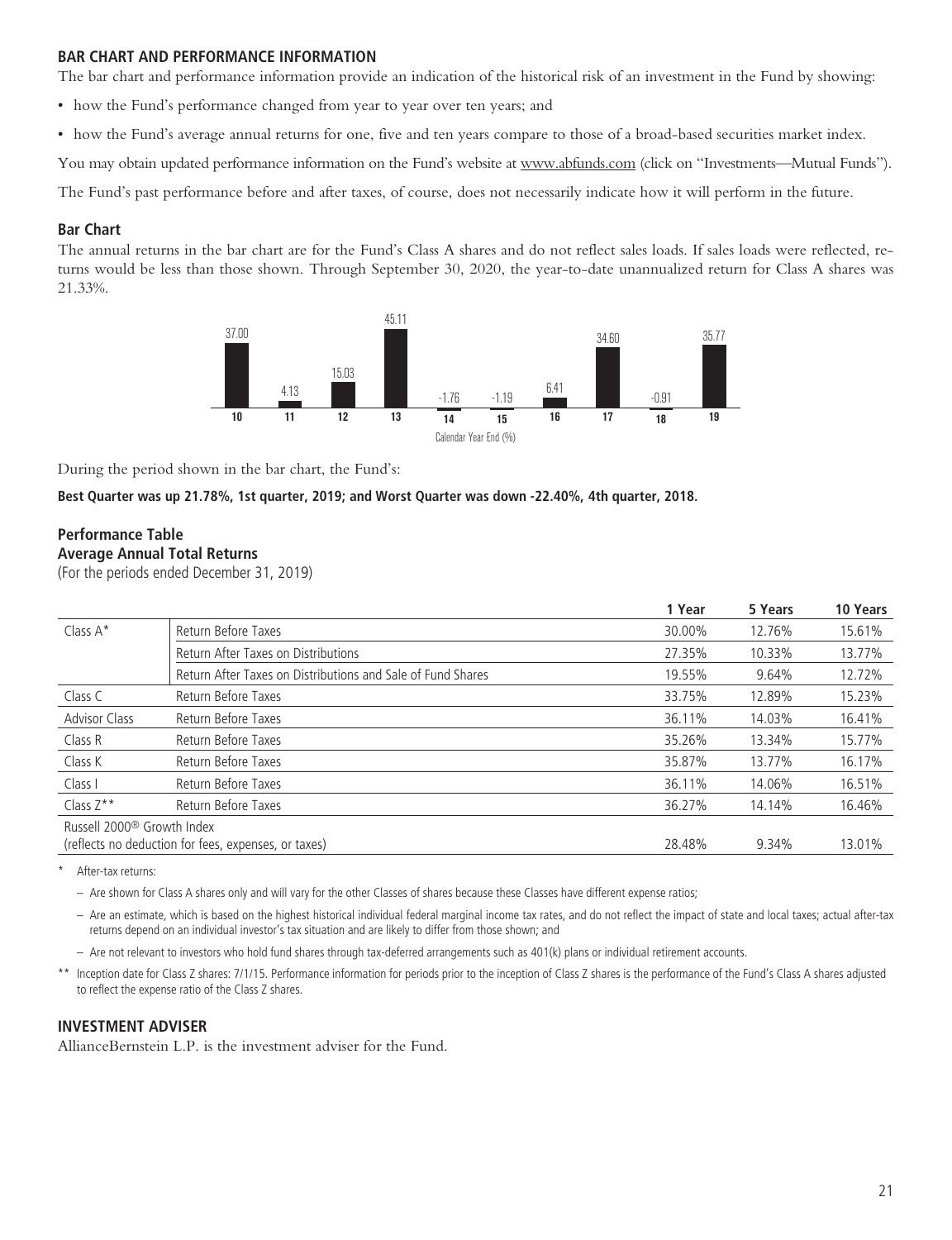# **PORTFOLIO MANAGERS**

The following table lists the persons responsible for day-to-day management of the Fund's portfolio:

| Employee        | <b>Length of Service</b> | Title                                |
|-----------------|--------------------------|--------------------------------------|
| Bruce K. Aronow | Since 2000               | Senior Vice President of the Adviser |
| Esteban Gomez   | Since 2019               | Vice President of the Adviser        |
| Samantha S. Lau | Since 2004               | Senior Vice President of the Adviser |
| Heather Pavlak  | Since 2019               | Vice President of the Adviser        |
| Wen-Tse Tseng   | Since 2006               | Senior Vice President of the Adviser |

#### **ADDITIONAL INFORMATION**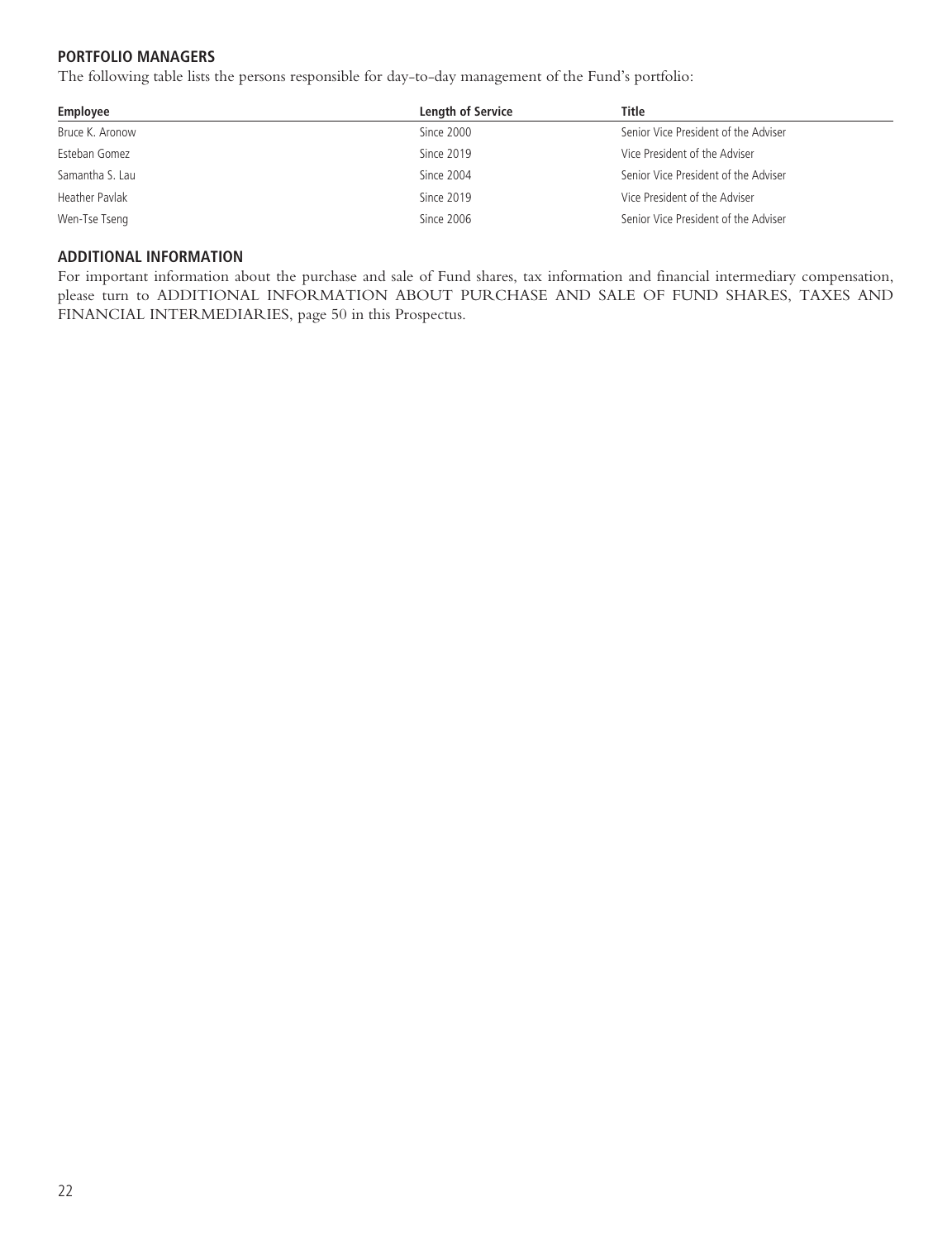The Fund's investment objective is long-term growth of capital.

### **FEES AND EXPENSES OF THE FUND**

This table describes the fees and expenses that you may pay if you buy and hold shares of the Fund. You may qualify for sales charge reductions if you and members of your family invest, or agree to invest in the future, at least \$100,000 in AB Mutual Funds. More information about these and other discounts is available from your financial intermediary and in Investing in the Funds— Sales Charge Reduction Programs for Class A Shares on page 65 of this Prospectus, in Appendix B—Financial Intermediary Waivers of this Prospectus and in Purchase of Shares—Sales Charge Reduction Programs for Class A Shares on page 127 of the Fund's Statement of Additional Information ("SAI").

You may be required to pay commissions and/or other forms of compensation to a broker for transactions in Advisor Class shares, which are not reflected in the tables or the examples below.

#### **Shareholder Fees** (fees paid directly from your investment)

|                                                                                                                        | Class A<br><b>Shares</b> | Class C<br><b>Shares</b> | <b>Advisor Class</b><br><b>Shares</b> | Class<br>R. K and I<br><b>Shares</b> |
|------------------------------------------------------------------------------------------------------------------------|--------------------------|--------------------------|---------------------------------------|--------------------------------------|
| Maximum Sales Charge (Load) Imposed on Purchases<br>(as a percentage of offering price)                                | 4.25%                    | <b>None</b>              | None                                  | None                                 |
| Maximum Deferred Sales Charge (Load)<br>(as a percentage of offering price or redemption proceeds, whichever is lower) | None(a)                  | $.00\%$ (b)              | None                                  | None                                 |
| Exchange Fee                                                                                                           | None                     | None                     | None                                  | None                                 |

**Annual Fund Operating Expenses** (expenses that you pay each year as a percentage of the value of your investment)

|                                                                                       | Class A      | Class C      | <b>Advisor Class</b> | <b>Class R</b> | Class K       | Class I         |
|---------------------------------------------------------------------------------------|--------------|--------------|----------------------|----------------|---------------|-----------------|
| Management Fees                                                                       | 1.00%        | 1.00%        | 1.00%                | 1.00%          | 1.00%         | 1.00%           |
| Distribution and/or Service (12b-1) Fees                                              | .25%         | 1.00%        | None                 | .50%           | .25%          | None            |
| Other Expenses:<br>Transfer Agent<br>Other Expenses                                   | .03%<br>.25% | .03%<br>.25% | $.03\%$<br>.24%      | .10%<br>.26%   | .20%<br>.25%  | $.02\%$<br>.25% |
| Total Other Expenses                                                                  | .28%         | .28%         | .27%                 | .36%           | .45%          | .27%            |
| Acquired Fund Fees and Expenses(c)                                                    | $.00\%$      | $.00\%$      | $.00\%$              | .00%           | $.00\%$       | $.00\%$         |
| <b>Total Annual Fund Operating Expenses</b>                                           | 1.53%        | 2.28%        | 1.27%                | 1.86%          | 1.70%         | 1.27%           |
| Fee Waiver and/or Expense Reimbursement(d)                                            | (.00)%(c)    | $(.01)\%$    | (.00)%c)             | $(.06)%$ (e)   | $(.15)\%$ (e) | $(.01)\%$       |
| Total Annual Fund Operating Expenses After Fee Waiver and/or Expense<br>Reimbursement | .53%         | 2.27%        | 1.27%                | $.80\%$        | 1.55%         | 1.26%           |

(a) Purchases of Class A shares in amounts of \$1,000,000 or more, or by certain group retirement plans, may be subject to a 1%, 1-year contingent deferred sales charge, or CDSC, which may be subject to waiver in certain circumstances.

(b) For Class C shares, the CDSC is 0% after the first year. Class C shares automatically convert to Class A shares after ten years.

(c) Amount is less than .005%.

(d) In connection with the Fund's investments in AB Government Money Market Portfolio (the "Money Market Portfolio") (except for the investment of any cash collateral from securities lending), the Adviser has contractually agreed to waive its management fee from the Fund and/or reimburse other expenses of the Fund in an amount equal to the Fund's pro rata share of the Money Market Portfolio's effective management fee, as included in "Acquired Fund Fees and Expenses". The agreement may only be terminated or changed with the consent of the Fund's Board of Directors.

(e) The Adviser has contractually agreed to waive its management fees and/or to bear certain expenses of the Fund. The fee waiver and/or expense reimbursement agreement will remain in effect until October 31, 2021 and may only be terminated or changed with the consent of the Fund's Board of Directors. In addition, the agreement will be automatically extended for one-year terms unless the Adviser provides notice of termination to the Fund at least 60 days prior to the end of the period.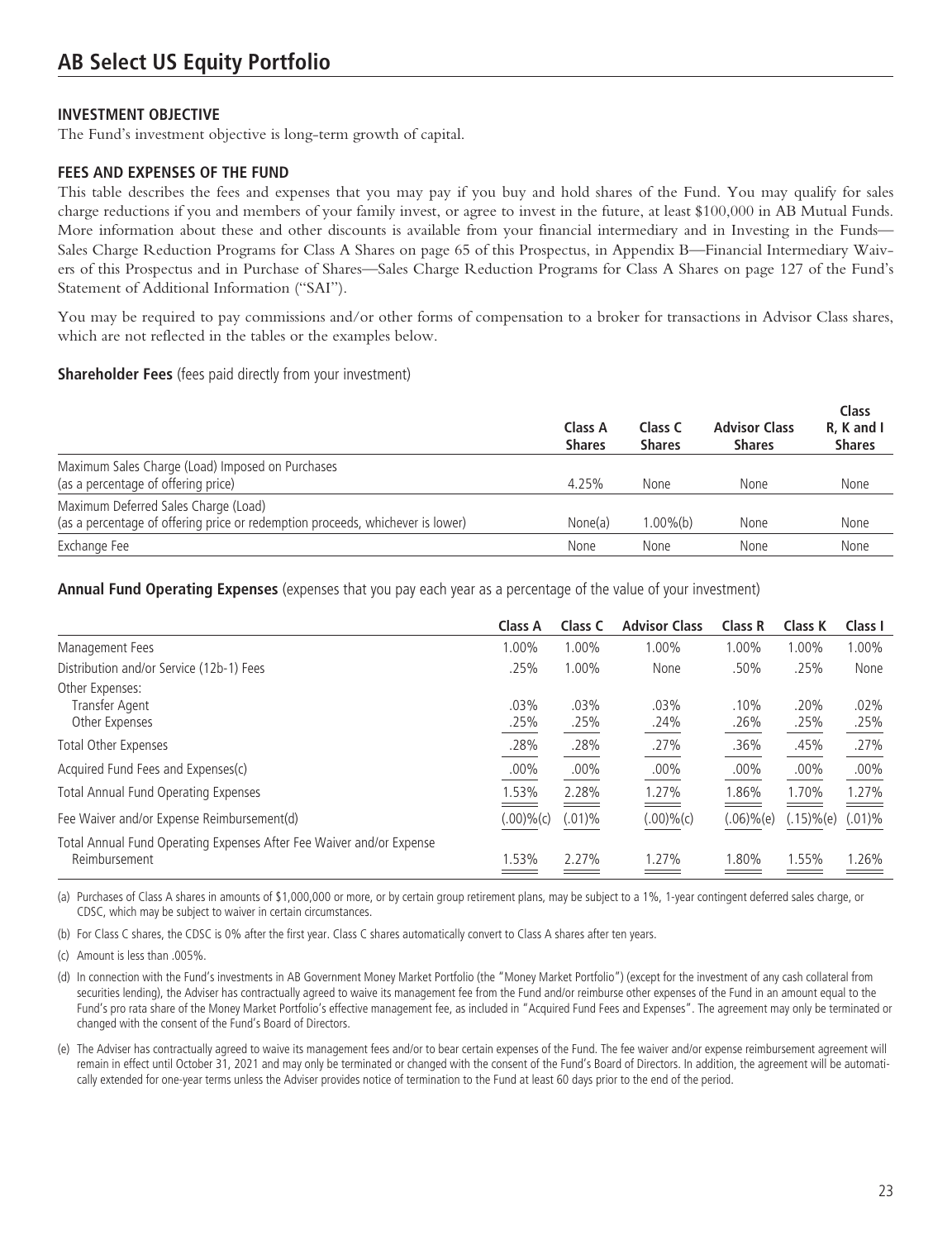# **Examples**

The Examples are intended to help you compare the cost of investing in the Fund with the cost of investing in other mutual funds. The Examples assume that you invest \$10,000 in the Fund for the time periods indicated and then redeem all of your shares at the end of those periods. The Examples also assume that your investment has a 5% return each year, that the Fund's operating expenses stay the same and that any fee waiver remains in effect for only the first year. Although your actual costs may be higher or lower, based on these assumptions your costs would be:

|                |                   |               | Class A Class C Advisor Class Class R Class K Class I |                         |  |
|----------------|-------------------|---------------|-------------------------------------------------------|-------------------------|--|
| After 1 Year   |                   |               | \$574 \$330* \$129 \$183 \$158 \$128                  |                         |  |
| After 3 Years  |                   | \$ 888 \$ 711 | \$403 \$579 \$521 \$402                               |                         |  |
| After 5 Years  | $$1.224$ $$1.219$ |               | \$ 697                                                | \$1,000 \$ 909 \$ 696   |  |
| After 10 Years | \$2.171           | \$2.615       | \$1,534                                               | \$2,175 \$1,996 \$1,533 |  |

\* If you did not redeem your shares at the end of the period, your expenses would be decreased by approximately \$100.

### **Portfolio Turnover**

The Fund pays transaction costs, such as commissions, when it buys or sells securities (or "turns over" its portfolio). A higher portfolio turnover rate may indicate higher transaction costs and may result in higher taxes when Fund shares are held in a taxable account. These transaction costs, which are not reflected in the Annual Fund Operating Expenses or in the Examples, affect the Fund's performance. During the most recent fiscal year, the Fund's portfolio turnover rate was 183% of the average value of its portfolio.

### **PRINCIPAL STRATEGIES**

Under normal circumstances, the Fund invests at least 80% of its net assets in equity securities of U.S. companies. For purposes of this policy, equity securities include common stock, preferred stock and derivatives related to common and preferred stocks.

The Adviser selects investments for the Fund through an intensive "bottom-up" approach that places an emphasis on companies that are engaged in business activities with solid long-term growth potential and operating in industries with high barriers to entry, that have strong cash flows and other financial metrics, and that have transparent financial statements and business models. The Adviser also evaluates the quality of company management based on a series of criteria, including: (1) management's focus on shareholder returns, such as through a demonstrated commitment to dividends and dividend growth, share buybacks or other shareholder-friendly corporate actions; (2) management's employment of conservative accounting methodologies; (3) management incentives, such as direct equity ownership; and (4) management accessibility. The Adviser seeks to identify companies where events or catalysts may drive the company's share price higher, such as earnings and/or revenue growth above consensus forecasts, potential market recognition of undervaluation or overstated market-risk discount, or the institution of shareholder-focused changes discussed in the preceding sentence. In light of this catalyst-focused approach, the Adviser expects to engage in active and frequent trading for the Fund.

The Adviser may reduce or eliminate the Fund's holdings in a company's securities for a number of reasons, including if its evaluation of the above factors changes adversely, if the anticipated events or catalysts do not occur or do not affect the price of the securities as expected, or if the anticipated events or catalysts do occur and cause the securities to be, in the Adviser's view, overvalued or fully valued. At any given time the Fund may emphasize growth stocks over value stocks, or vice versa.

The Fund's investments will be focused on securities of companies with large and medium market capitalizations, but it may also invest in securities of small-capitalization companies. The Fund may invest in non-U.S. companies, but will limit its investments in such companies to no more than 10% of its net assets. The Fund may purchase securities in initial public offerings ("IPOs") and expects to do so on a regular basis.

# **PRINCIPAL RISKS**

- **Market Risk:** The value of the Fund's assets will fluctuate as the stock, bond or currency markets fluctuate. The value of the Fund's investments may decline, sometimes rapidly and unpredictably, simply because of economic changes or other events, including public health crises (including the occurrence of a contagious disease or illness), that affect large portions of the market. It includes the risk that a particular style of investing may underperform the market generally.
- **Sector Risk:** The Fund may have more risk because it may invest to a significant extent in one or more particular market sectors, such as the information technology or financial services sector. To the extent it does so, market or economic factors affecting the relevant sector(s) could have a major effect on the value of the Fund's investments.
- **Capitalization Risk:** Investments in small- and mid-capitalization companies may be more volatile than investments in largecapitalization companies. Investments in these companies may have additional risks because these companies may have limited product lines, markets or financial resources.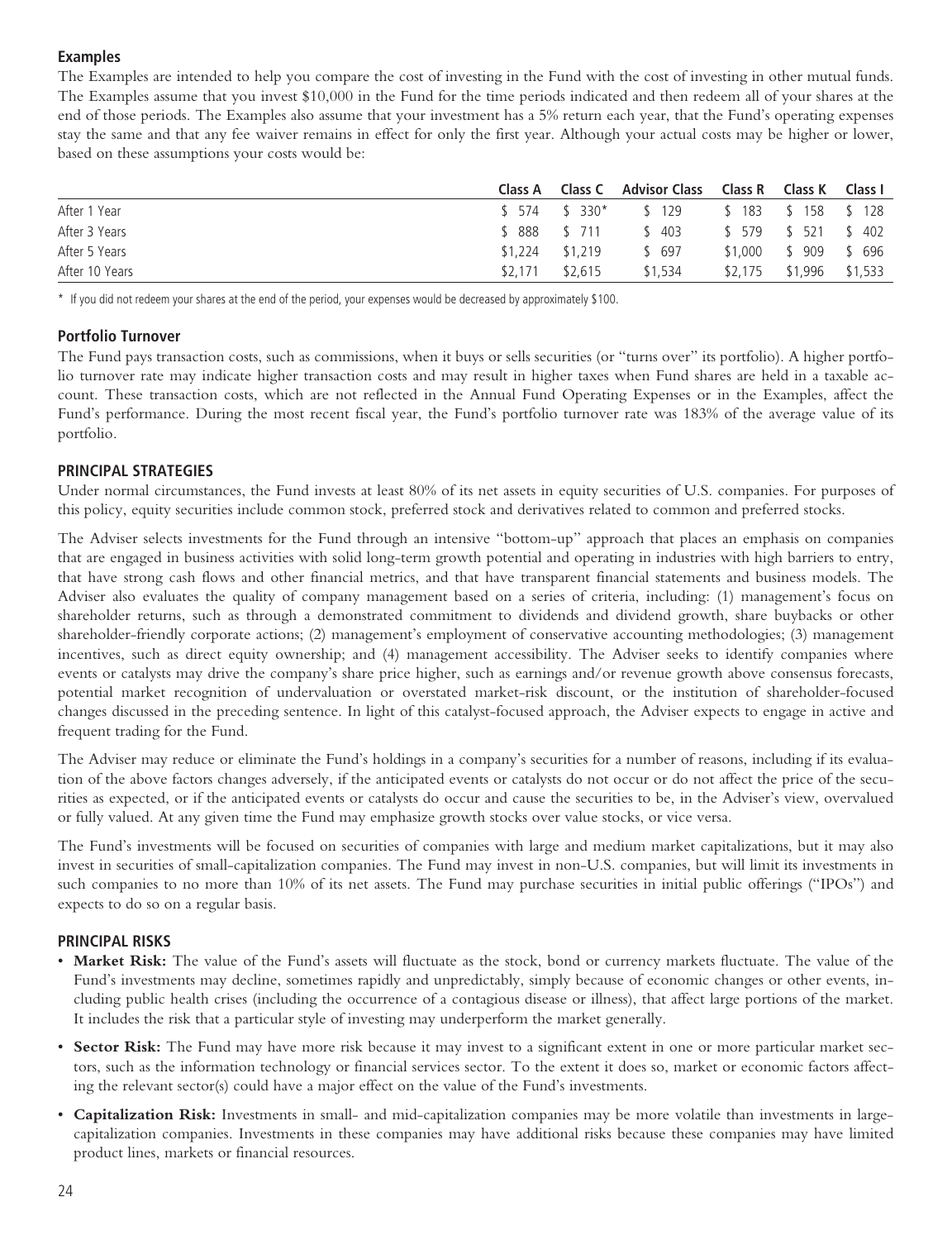- **Active Trading Risk:** The Fund expects to engage in active and frequent trading of its portfolio securities and its portfolio turnover rate may greatly exceed 100%. A higher rate of portfolio turnover increases transaction costs, which may negatively affect the Fund's return. In addition, a high rate of portfolio turnover may result in substantial short-term gains, which may have adverse tax consequences for Fund shareholders.
- **IPO Risk:** Securities purchased in an IPO may be subject to substantial price volatility due to one or more factors such as unseasoned trading in the securities, the lack of investor knowledge of the issuer, the lack of an operating history of the issuer, and the dependence of the issuer on key personnel, suppliers or a limited number of customers.
- **Management Risk:** The Fund is subject to management risk because it is an actively-managed investment fund. The Adviser will apply its investment techniques and risk analyses in making investment decisions for the Fund, but there is no guarantee that its techniques will produce the intended results. Some of these techniques may incorporate, or rely upon, quantitative models, but there is no guarantee that these models will generate accurate forecasts, reduce risk or otherwise perform as expected.

As with all investments, you may lose money by investing in the Fund.

#### **BAR CHART AND PERFORMANCE INFORMATION**

The bar chart and performance information provide an indication of the historical risk of an investment in the Fund by showing:

- how the Fund's performance changed from year to year over the life of the Fund; and
- how the Fund's average annual returns for one year, five years and since inception compare to those of a broad-based securities market index.

You may obtain updated performance information on the Fund's website at www.abfunds.com (click on "Investments—Mutual Funds").

The Fund's past performance before and after taxes, of course, does not necessarily indicate how it will perform in the future.

#### **Bar Chart**

The annual returns in the bar chart are for the Fund's Class A shares and do not reflect sales loads. If sales loads were reflected, returns would be less than those shown. Through September 30, 2020, the year-to-date unannualized return for Class A shares was 3.27%.



During the period shown in the bar chart, the Fund's:

**Best Quarter was up 11.62%, 1st quarter, 2012; and Worst Quarter was down -13.70%, 4th quarter, 2018.**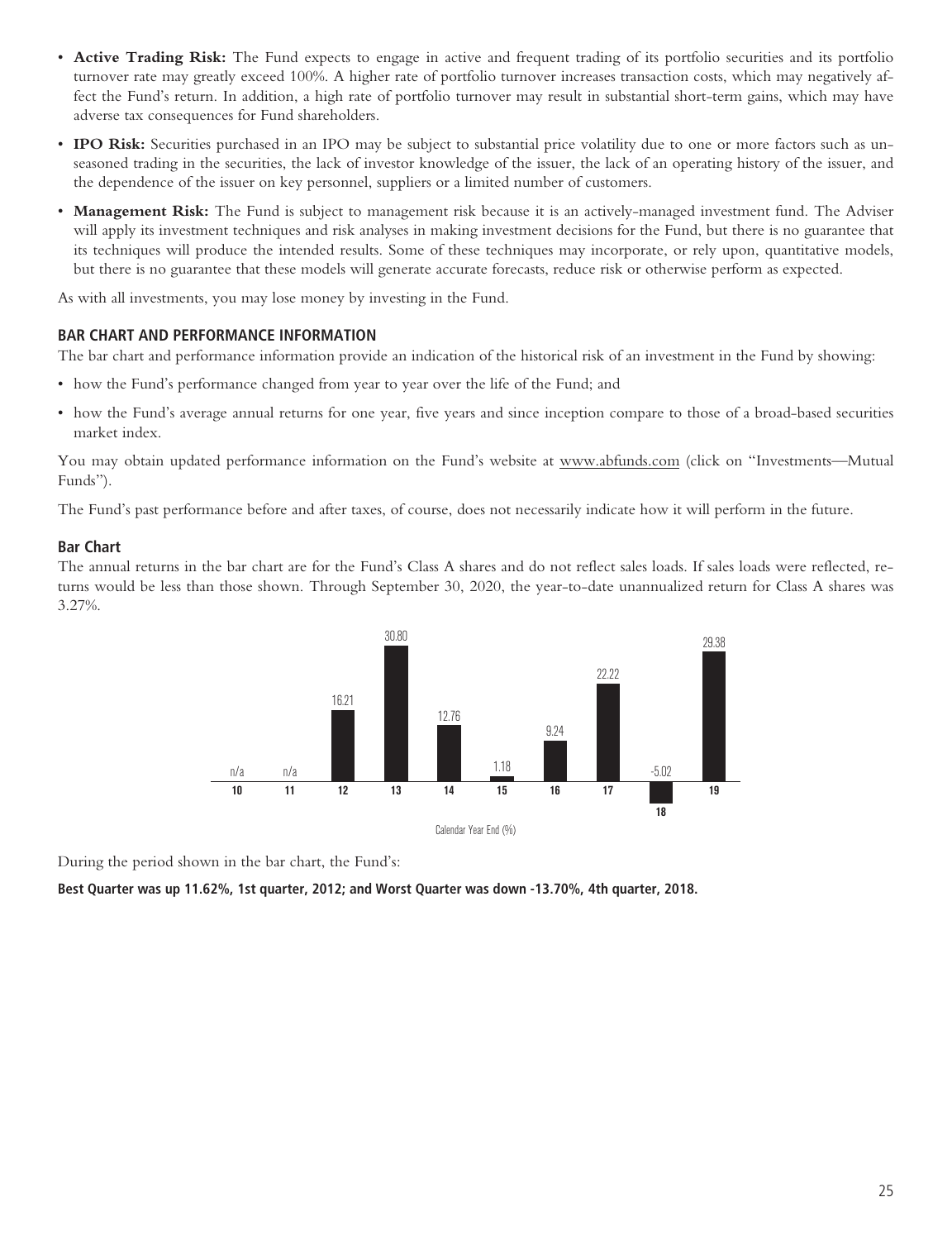# **Performance Table Average Annual Total Returns**

(For the periods ended December 31, 2019)

|                            |                                                             |        |         | <b>Since</b> |
|----------------------------|-------------------------------------------------------------|--------|---------|--------------|
|                            |                                                             | 1 Year | 5 Years | Inception*   |
| Class $A***$               | Return Before Taxes                                         | 23.85% | 9.72%   | 13.57%       |
|                            | Return After Taxes on Distributions                         | 21.38% | 7.11%   | 11.24%       |
|                            | Return After Taxes on Distributions and Sale of Fund Shares | 15.35% | 6.76%   | 10.21%       |
| Class C                    | Return Before Taxes                                         | 27.33% | 9.83%   | 13.34%       |
| <b>Advisor Class</b>       | Return Before Taxes                                         | 29.69% | 10.93%  | 14.49%       |
| Class R                    | Return Before Taxes                                         | 28.98% | 10.33%  | 13.88%       |
| Class K                    | Return Before Taxes                                         | 29.30% | 10.57%  | 14.11%       |
| Class I                    | Return Before Taxes                                         | 29.68% | 10.95%  | 14.49%       |
| S&P 500 <sup>®</sup> Index |                                                             |        |         |              |
|                            | (reflects no deduction for fees, expenses or taxes)         | 31.49% | 11.70%  | 15.04%       |

\* Inception date for all Classes: 12/8/11.

\*\* After-tax returns:

– Are shown for Class A shares only and will vary for the other Classes of shares because these Classes have different expense ratios;

– Are an estimate, which is based on the highest historical individual federal marginal income tax rates, and do not reflect the impact of state and local taxes; actual after-tax returns depend on an individual investor's tax situation and are likely to differ from those shown; and

– Are not relevant to investors who hold fund shares through tax-deferred arrangements such as 401(k) plans or individual retirement accounts.

### **INVESTMENT ADVISER**

AllianceBernstein L.P. is the investment adviser for the Fund.

#### **PORTFOLIO MANAGERS**

The following table lists the persons responsible for day-to-day management of the Fund's portfolio:

| Employee         | Length of Service | Title                                |
|------------------|-------------------|--------------------------------------|
| Kurt A. Feuerman | Since 2011        | Senior Vice President of the Adviser |
| Anthony Nappo    | Since 2015        | Senior Vice President of the Adviser |

#### **ADDITIONAL INFORMATION**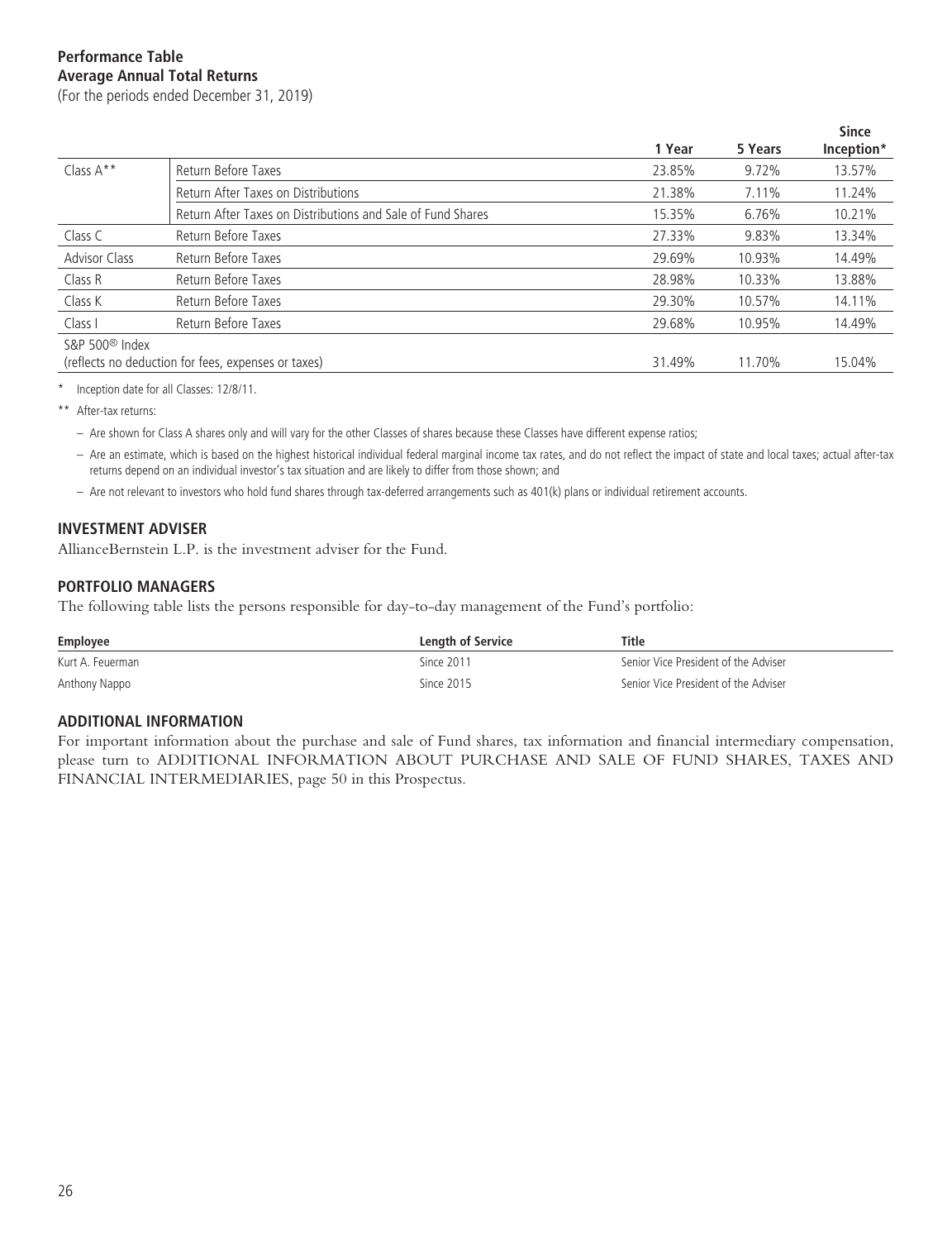The Fund's investment objective is long-term growth of capital.

### **FEES AND EXPENSES OF THE FUND**

This table describes the fees and expenses that you may pay if you buy and hold shares of the Fund. You may qualify for sales charge reductions if you and members of your family invest, or agree to invest in the future, at least \$100,000 in AB Mutual Funds. More information about these and other discounts is available from your financial intermediary and in Investing in the Funds— Sales Charge Reduction Programs for Class A Shares on page 65 of this Prospectus, in Appendix B—Financial Intermediary Waivers of this Prospectus and in Purchase of Shares—Sales Charge Reduction Programs for Class A Shares on page 127 of the Fund's Statement of Additional Information ("SAI").

You may be required to pay commissions and/or other forms of compensation to a broker for transactions in Advisor Class shares, which are not reflected in the tables or the examples below.

#### **Shareholder Fees** (fees paid directly from your investment)

|                                                                                                                        | Class A<br><b>Shares</b> | Class C<br><b>Shares</b> | <b>Advisor Class</b><br><b>Shares</b> | Class<br>R. K and I<br><b>Shares</b> |
|------------------------------------------------------------------------------------------------------------------------|--------------------------|--------------------------|---------------------------------------|--------------------------------------|
| Maximum Sales Charge (Load) Imposed on Purchases<br>(as a percentage of offering price)                                | 4.25%                    | None                     | <b>None</b>                           | None                                 |
| Maximum Deferred Sales Charge (Load)<br>(as a percentage of offering price or redemption proceeds, whichever is lower) | None(a)                  | 1.00%(b)                 | None                                  | None                                 |
| Exchange Fee                                                                                                           | None                     | None                     | None                                  | None                                 |

**Annual Fund Operating Expenses** (expenses that you pay each year as a percentage of the value of your investment)

|                                                                                                       | <b>Class A</b>  | Class C         | <b>Advisor Class</b> | <b>Class R</b> | <b>Class K</b>  | Class I         |
|-------------------------------------------------------------------------------------------------------|-----------------|-----------------|----------------------|----------------|-----------------|-----------------|
| Management Fees                                                                                       | 1.50%           | 1.50%           | 1.50%                | 1.50%          | 1.50%           | 1.50%           |
| Distribution and/or Service (12b-1) Fees                                                              | .25%            | 1.00%           | None                 | .50%           | .25%            | None            |
| Other Expenses:<br>Transfer Agent                                                                     | .08%            | .08%            | .08%                 | .08%           | $.11\%$         | $.04\%$         |
| Dividend Expense, Borrowing Costs and Brokerage Expense on Securities<br>Sold Short<br>Other Expenses | $.05\%$<br>.06% | .05%<br>$.06\%$ | .05%<br>.06%         | .05%<br>.07%   | .05%<br>$.05\%$ | .05%<br>$.07\%$ |
| Total Other Expenses                                                                                  | .19%            | .19%            | .19%                 | .20%           | .21%            | .16%            |
| Acquired Fund Fees and Expenses                                                                       | .04%            | .04%            | .04%                 | .04%           | .04%            | .04%            |
| Total Annual Fund Operating Expenses                                                                  | 1.98%           | 2.73%           | 1.73%                | 2.24%          | 2.00%           | 1.70%           |
| Fee Waiver and/or Expense Reimbursement(c)                                                            | (.03)%          | (.03)%          | (.03)%               | $(.04)\%$      | $(.04)\%$       | $(.04)\%$       |
| Total Annual Fund Operating Expenses After Fee Waiver and/or Expense<br>Reimbursement                 | 1.95%           | 2.70%           | 1.70%                | 2.20%          | 1.96%           | 1.66%           |

(a) Purchases of Class A shares in amounts of \$1,000,000 or more, or by certain group retirement plans, may be subject to a 1%, 1-year contingent deferred sales charge, or CDSC, which may be subject to waiver in certain circumstances.

(b) For Class C shares, the CDSC is 0% after the first year. Class C shares automatically convert to Class A shares after ten years.

(c) In connection with the Fund's investments in AB Government Money Market Portfolio (the "Money Market Portfolio") (except for the investment of any cash collateral from securities lending), the Adviser has contractually agreed to waive its management fee from the Fund and/or reimburse other expenses of the Fund in an amount equal to the Fund's pro rata share of the Money Market Portfolio's effective management fee, as included in "Acquired Fund Fees and Expenses". The agreement may only be terminated or changed with the consent of the Fund's Board of Directors.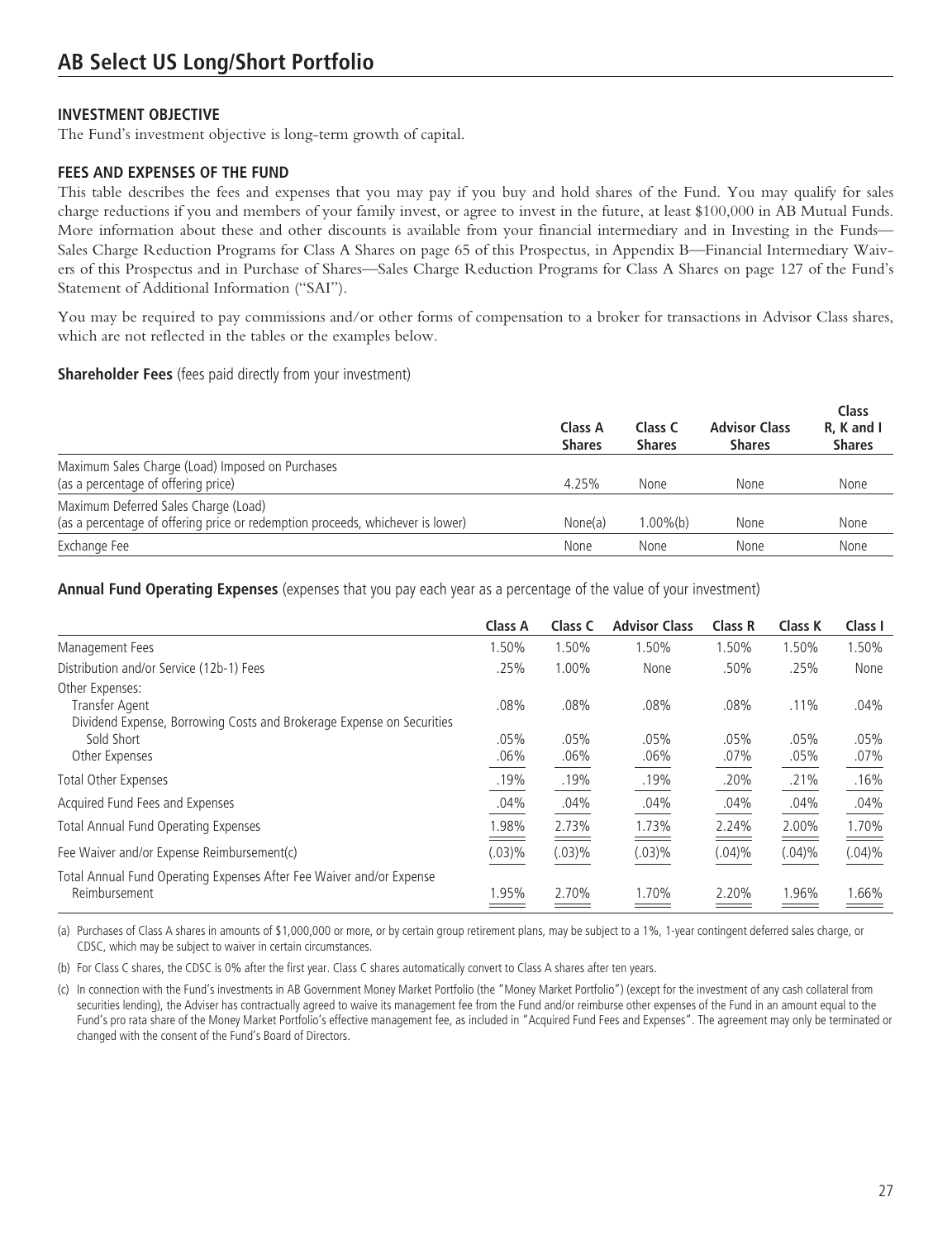# **Examples**

The Examples are intended to help you compare the cost of investing in the Fund with the cost of investing in other mutual funds. The Examples assume that you invest \$10,000 in the Fund for the time periods indicated and then redeem all of your shares at the end of those periods. The Examples also assume that your investment has a 5% return each year, that the Fund's operating expenses stay the same and that any fee waiver remains in effect for only the first year. Although your actual costs may be higher or lower, based on these assumptions your costs would be:

|                | Class A         |         | Class C Advisor Class Class R Class K Class L |         |                          |         |
|----------------|-----------------|---------|-----------------------------------------------|---------|--------------------------|---------|
| After 1 Year   |                 |         | \$615 \$373* \$173 \$223 \$199 \$169          |         |                          |         |
| After 3 Years  | $$1.017$ \$ 844 |         | \$ 542                                        |         | \$696 \$624 \$532        |         |
| After 5 Years  | \$1.444         | \$1.442 | \$936                                         |         | $$1,196$ $$1,074$ \$ 919 |         |
| After 10 Years | \$2.631         | \$3.059 | \$2,038                                       | \$2.572 | \$2.324                  | \$2,005 |

\* If you did not redeem your shares at the end of the period, your expenses would decrease by approximately \$100.

### **Portfolio Turnover**

The Fund pays transaction costs, such as commissions, when it buys or sells securities (or "turns over" its portfolio). A higher portfolio turnover rate may indicate higher transaction costs and may result in higher taxes when Fund shares are held in a taxable account. These transaction costs, which are not reflected in the Annual Fund Operating Expenses or in the Examples, affect the Fund's performance. During the most recent fiscal year, the Fund's portfolio turnover rate was 207% of the average value of its portfolio.

# **PRINCIPAL STRATEGIES**

Under normal circumstances, the Fund invests at least 80% of its net assets in equity securities of U.S. companies, short positions in such securities, and cash and U.S. cash equivalents.

The Adviser selects investments for the Fund's long positions through an intensive "bottom-up" approach that places an emphasis on companies that are engaged in business activities with solid long-term growth potential and high barriers to entry, that have strong cash flows and other financial metrics, and that have transparent financial statements and business models. The Adviser also evaluates the quality of company management based on a series of criteria, including: (1) management's focus on shareholder returns, such as through a demonstrated commitment to dividends and dividend growth, share buybacks or other shareholderfriendly corporate actions; (2) management's employment of conservative accounting methodologies; (3) management incentives, such as direct equity ownership; and (4) management accessibility. The Adviser seeks to identify companies where events or catalysts may drive the company's share price higher, such as earnings and/or revenue growth above consensus forecasts, potential market recognition of undervaluation or overstated market-risk discount, or the institution of any of the shareholder-friendly practices discussed in the preceding sentence. In light of this catalyst-focused approach, the Adviser expects to engage in active and frequent trading for the Fund.

The Adviser may reduce or eliminate the Fund's holdings in a company's securities for a number of reasons, including if its evaluation of the above factors changes adversely, if the anticipated events or catalysts do not occur or do not affect the price of the securities as expected, or if the anticipated events or catalysts do occur and cause the securities to be, in the Adviser's view, overvalued or fully valued. At any given time the Fund may emphasize growth stocks over value stocks, or vice versa.

In determining securities to be sold short, the Adviser looks for companies facing near-term difficulties such as high valuations, quality of earnings issues, or weakness in demand due to economic factors or long-term issues such as changing technology or competitive concerns in their industries. The Fund may also sell securities of exchange-traded funds ("ETFs") short, including to hedge its exposure to specific market sectors or if it believes a specific sector or asset will decline in value. When the Fund sells securities short, it sells a stock that it does not own (but has borrowed) at its current market price in anticipation that the price of the stock will decline. To complete, or close out, the short sale transaction, the Fund buys the same stock in the market at a later date and returns it to the lender.

The Adviser derives the ratio between long and short positions for the Fund based on its bottom-up analysis supplemented with macro-economic and market analyses. Under normal market conditions, the net long exposure of the Fund (long exposure minus short exposure) will range between 30% and 70%. The Adviser seeks to minimize the variability of Fund returns through industry diversification as well as by managing long and short exposures and/or by holding a material level of cash and/or cash equivalents. For example, the Fund may hold long positions in equity securities with a value equal to 60% of its net assets and have short sale obligations equal to 15% of its net assets, resulting in 45% net long exposure. Assuming a 60% long exposure, 40% of Fund assets will be held in cash or cash equivalents, including cash and cash equivalents held to cover the Fund's short sale obligations. During periods of excessive market risk, the Adviser may reduce the net long exposure of the Fund. The Fund may at times hold long and short positions that in the aggregate exceed the value of its net assets (*i.e.*, so that the Fund is effectively leveraged).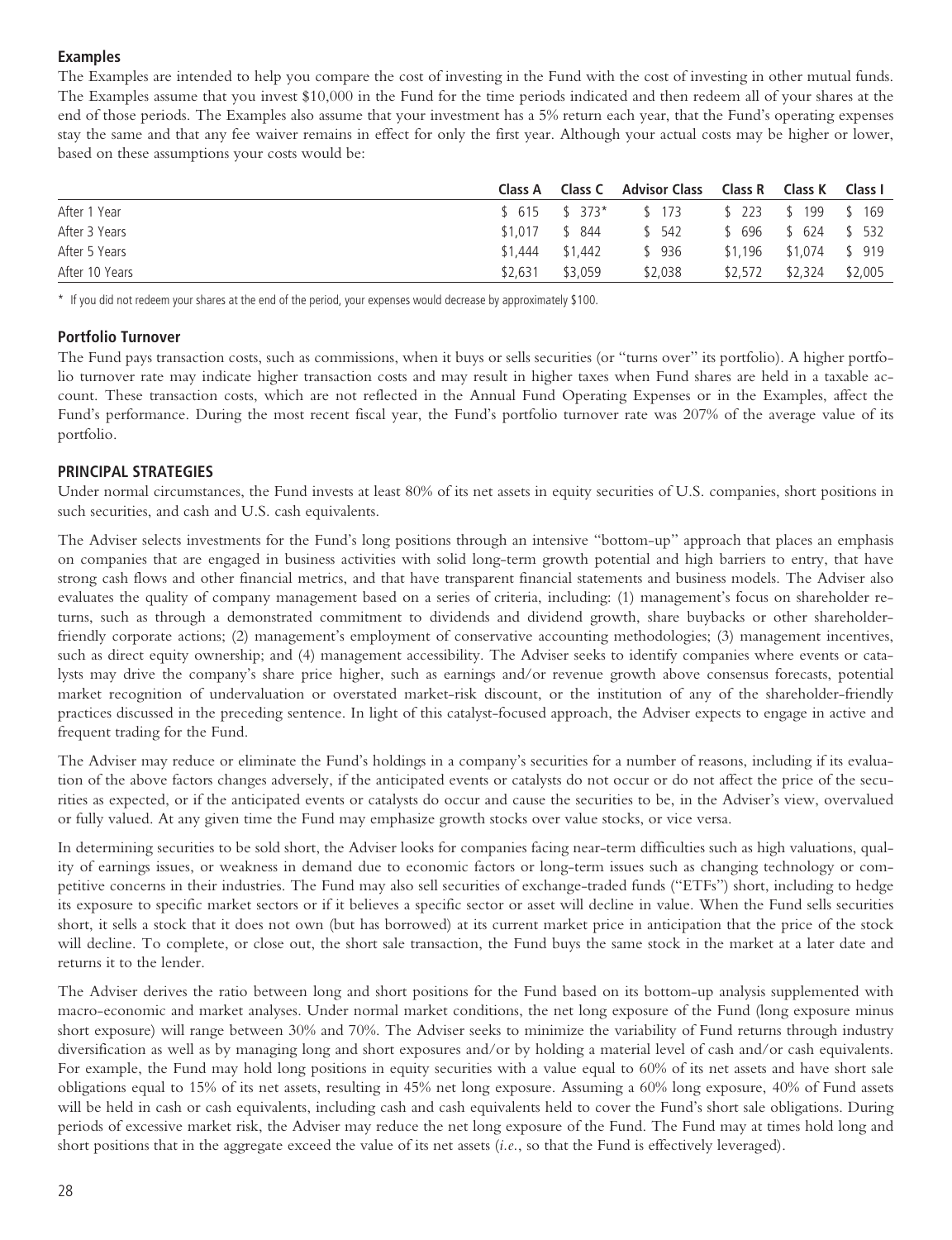The Fund's investments will be focused on securities of companies with large and medium market capitalizations, but it may also take long and short positions in securities of small-capitalization companies. The Fund may invest in non-U.S. companies, but currently intends to limit its investments in such companies to no more than 10% of its net assets. The Fund may purchase securities in initial public offerings ("IPOs") and expects to do so on a regular basis.

The Fund may enter into derivatives transactions, such as options, futures contracts, forwards, and swaps, as part of its investment strategies or for hedging or other risk management purposes. These transactions may be used, for example, as a means to take a short position in a security or sector without actually selling securities short.

# **PRINCIPAL RISKS**

- **Market Risk:** The value of the Fund's assets will fluctuate as the stock, bond or currency markets fluctuate. The value of the Fund's investments may decline, sometimes rapidly and unpredictably, simply because of economic changes or other events, including public health crises (including the occurrence of a contagious disease or illness), that affect large portions of the market. It includes the risk that a particular style of investing may underperform the market generally.
- **Short Sale Risk:** Short sales involve the risk that the Fund will incur a loss by subsequently buying a security at a higher price than the price at which it sold the security. The amount of such loss is theoretically unlimited, as it will be based on the increase in value of the security sold short. In contrast, the risk of loss from a long position is limited to the Fund's investment in the security, because the price of the security cannot fall below zero. The Fund may not always be able to close out a short position on favorable terms.
- **Derivatives Risk:** Derivatives may be difficult to price or unwind and leveraged so that small changes may produce disproportionate losses for the Fund. Derivatives, especially over-the-counter derivatives, are also subject to counterparty risk.
- **Leverage Risk:** To the extent the Fund uses leveraging techniques, the value of its shares may be more volatile because leverage tends to exaggerate the effect of any increase or decrease in the value of the Fund's investments.
- **Capitalization Risk:** Investments in small- and mid-capitalization companies may be more volatile than investments in largecapitalization companies. Investments in these companies may have additional risks because these companies may have limited product lines, markets or financial resources.
- **Active Trading Risk:** The Fund expects to engage in active and frequent trading of its portfolio securities and its portfolio turnover rate is expected to greatly exceed 100%. A higher rate of portfolio turnover increases transaction costs, which may negatively affect the Fund's return. In addition, a high rate of portfolio turnover may result in substantial short-term gains, which may have adverse tax consequences for Fund shareholders.
- **IPO Risk:** Securities purchased in an IPO may be subject to substantial price volatility due to one or more factors such as unseasoned trading in the securities, the lack of investor knowledge of the issuer, the lack of an operating history of the issuer, and the dependence of the issuer on key personnel, suppliers or a limited number of customers.
- **Management Risk:** The Fund is subject to management risk because it is an actively-managed investment fund. The Adviser will apply its investment techniques and risk analyses in making investment decisions for the Fund, but there is no guarantee that its techniques will produce the intended results. Some of these techniques may incorporate, or rely upon, quantitative models, but there is no guarantee that these models will generate accurate forecasts, reduce risk or otherwise perform as expected.

As with all investments, you may lose money by investing in the Fund.

#### **BAR CHART AND PERFORMANCE INFORMATION**

The bar chart and performance information provide an indication of the historical risk of an investment in the Fund by showing:

- how the Fund's performance changed from year to year over the life of the Fund; and
- how the Fund's average annual returns for one and five years and since inception compare to those of a broad-based securities market index.

You may obtain updated performance information on the Fund's website at www.abfunds.com (click on "Investments—Mutual Funds").

The Fund's past performance before and after taxes, of course, does not necessarily indicate how it will perform in the future.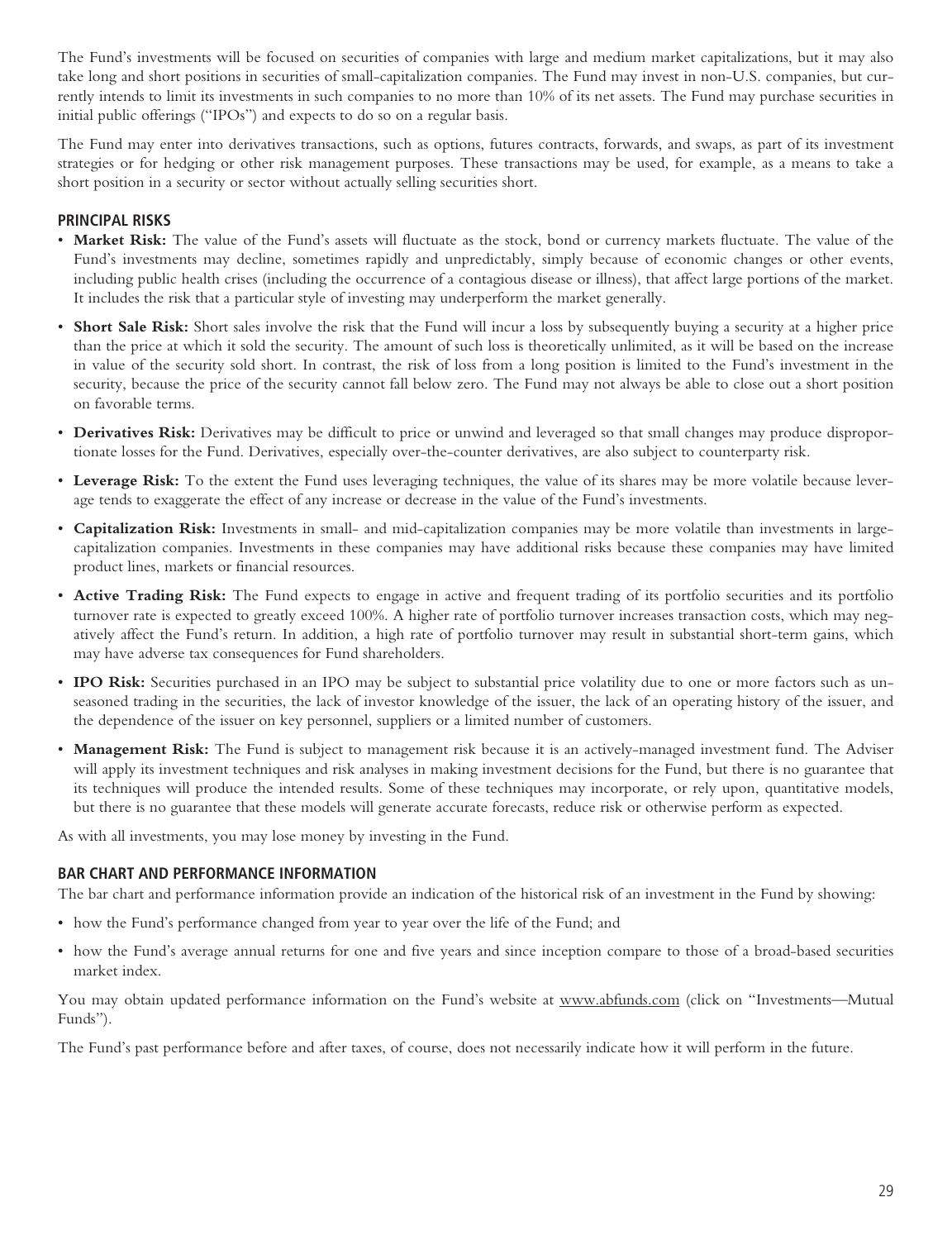# **Bar Chart**

The annual returns in the bar chart are for the Fund's Class A shares and do not reflect sales loads. If sales loads were reflected, returns would be less than those shown. Through September 30, 2020, the year-to-date unannualized return for Class A shares was 3.35%.



During the period shown in the bar chart, the Fund's:

**Best Quarter was up 6.70%, 4th quarter, 2013; and Worst Quarter was down -8.62%, 4th quarter, 2018.**

#### **Performance Table Average Annual Total Returns**

(For the periods ended December 31, 2019)

|                            |                                                             |        |         | <b>Since</b> |
|----------------------------|-------------------------------------------------------------|--------|---------|--------------|
|                            |                                                             | 1 Year | 5 Years | Inception*   |
| Class $A^*$                | Return Before Taxes                                         | 11.88% | 5.00%   | 6.81%        |
|                            | Return After Taxes on Distributions                         | 10.68% | 3.45%   | 5.34%        |
|                            | Return After Taxes on Distributions and Sale of Fund Shares | 7.36%  | 3.23%   | 4.72%        |
| Class C                    | Return Before Taxes                                         | 15.04% | 5.13%   | 6.67%        |
| <b>Advisor Class</b>       | Return Before Taxes                                         | 17.17% | 6.18%   | 7.74%        |
| Class R                    | Return Before Taxes                                         | 16.65% | 5.65%   | 7.20%        |
| Class K                    | Return Before Taxes                                         | 16.89% | 5.91%   | 7.46%        |
| Class I                    | Return Before Taxes                                         | 17.17% | 6.24%   | 7.77%        |
| S&P 500 <sup>®</sup> Index |                                                             |        |         |              |
|                            | (reflects no deduction for fees, expenses or taxes)         | 31.49% | 11.70%  | 14.60%       |

Inception date for all Classes: 12/12/12.

\*\* After-tax returns:

- Are shown for Class A shares only and will vary for the other Classes of shares because these Classes have different expense ratios;
- Are an estimate, which is based on the highest historical individual federal marginal income tax rates, and do not reflect the impact of state and local taxes; actual after-tax returns depend on an individual investor's tax situation and are likely to differ from those shown; and
- Are not relevant to investors who hold fund shares through tax-deferred arrangements such as 401(k) plans or individual retirement accounts.

#### **INVESTMENT ADVISER**

AllianceBernstein L.P. is the investment adviser for the Fund.

#### **PORTFOLIO MANAGERS**

The following table lists the persons responsible for day-to-day management of the Fund's portfolio:

| Employee         | Length of Service | <b>Title</b>                         |
|------------------|-------------------|--------------------------------------|
| Kurt A. Feuerman | Since 2012        | Senior Vice President of the Adviser |
| Anthony Nappo    | Since 2015        | Senior Vice President of the Adviser |

#### **ADDITIONAL INFORMATION**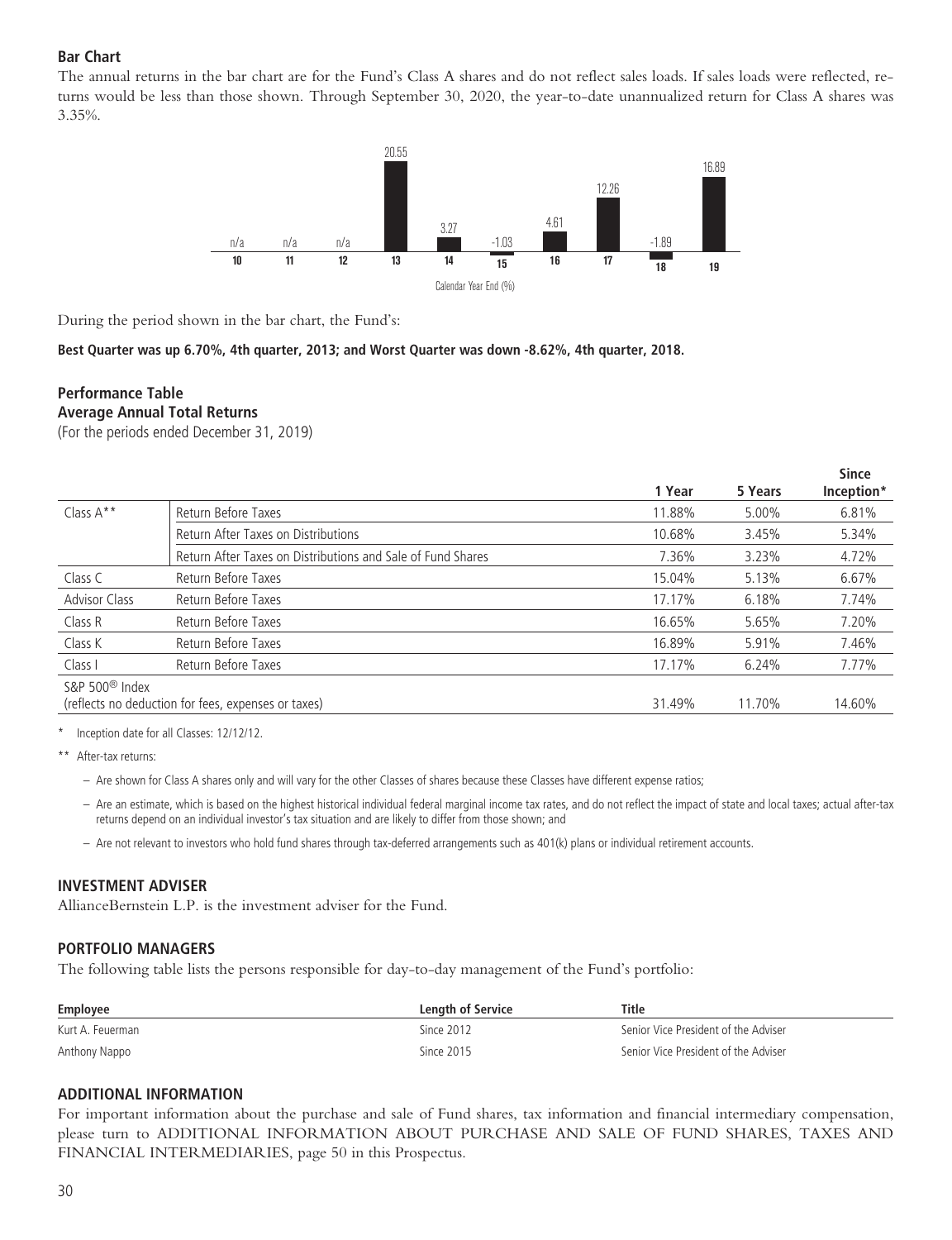The Fund's investment objective is long-term growth of capital.

### **FEES AND EXPENSES OF THE FUND**

This table describes the fees and expenses that you may pay if you buy and hold shares of the Fund. You may qualify for sales charge reductions if you and members of your family invest, or agree to invest in the future, at least \$100,000 in AB Mutual Funds. More information about these and other discounts is available from your financial intermediary and in Investing in the Funds— Sales Charge Reduction Programs for Class A Shares on page 65 of this Prospectus, in Appendix B—Financial Intermediary Waivers of this Prospectus and in Purchase of Shares—Sales Charge Reduction Programs for Class A Shares on page 127 of the Fund's Statement of Additional Information ("SAI").

You may be required to pay commissions and/or other forms of compensation to a broker for transactions in Advisor Class shares, which are not reflected in the tables or the examples below.

#### **Shareholder Fees** (fees paid directly from your investment)

|                                                                                                                        | Class A<br><b>Shares</b> | Class C<br><b>Shares</b> | <b>Advisor Class</b><br><b>Shares</b> | Class<br>R. K and I<br><b>Shares</b> |
|------------------------------------------------------------------------------------------------------------------------|--------------------------|--------------------------|---------------------------------------|--------------------------------------|
| Maximum Sales Charge (Load) Imposed on Purchases<br>(as a percentage of offering price)                                | 4.25%                    | <b>None</b>              | None                                  | None                                 |
| Maximum Deferred Sales Charge (Load)<br>(as a percentage of offering price or redemption proceeds, whichever is lower) | None(a)                  | $.00\%$ (b)              | None                                  | None                                 |
| Exchange Fee                                                                                                           | None                     | None                     | None                                  | None                                 |

**Annual Fund Operating Expenses** (expenses that you pay each year as a percentage of the value of your investment)

|                                                                                       | Class A      | Class C      | <b>Advisor Class</b> | <b>Class R</b> | Class K      | Class I         |
|---------------------------------------------------------------------------------------|--------------|--------------|----------------------|----------------|--------------|-----------------|
| Management Fees                                                                       | .75%         | .75%         | .75%                 | .75%           | .75%         | .75%            |
| Distribution and/or Service (12b-1) Fees                                              | .25%         | 1.00%        | None                 | .50%           | .25%         | None            |
| Other Expenses:<br>Transfer Agent<br>Other Expenses                                   | .15%<br>.07% | .16%<br>.07% | .15%<br>.07%         | .26%<br>.07%   | .20%<br>.07% | $.11\%$<br>.07% |
| Total Other Expenses                                                                  | .22%         | .23%         | .22%                 | .33%           | .27%         | .18%            |
| Acquired Fund Fees and Expenses                                                       | .01%         | .01%         | .01%                 | .01%           | .01%         | .01%            |
| <b>Total Annual Fund Operating Expenses</b>                                           | 1.23%        | 1.99%        | .98%                 | .59%           | 1.28%        | .94%            |
| Fee Waiver and/or Expense Reimbursement(c)                                            | $(.01)\%$    | $(.01)\%$    | $(.01)\%$            | (.01)%         | $(.01)\%$    | $(.01)\%$       |
| Total Annual Fund Operating Expenses After Fee Waiver and/or Expense<br>Reimbursement | 1.22%        | 1.98%        | .97%                 | .58%           | 1.27%        | .93%            |

(a) Purchases of Class A shares in amounts of \$1,000,000 or more, or by certain group retirement plans, may be subject to a 1%, 1-year contingent deferred sales charge, or CDSC, which may be subject to waiver in certain circumstances.

(b) For Class C shares, the CDSC is 0% after the first year. Class C shares automatically convert to Class A shares after ten years.

(c) In connection with the Fund's investments in AB Government Money Market Portfolio (the "Money Market Portfolio") (except for the investment of any cash collateral from securities lending), the Adviser has contractually agreed to waive its management fee from the Fund and/or reimburse other expenses of the Fund in an amount equal to the Fund's pro rata share of the Money Market Portfolio's effective management fee, as included in "Acquired Fund Fees and Expenses". The agreement may only be terminated or changed with the consent of the Fund's Board of Directors.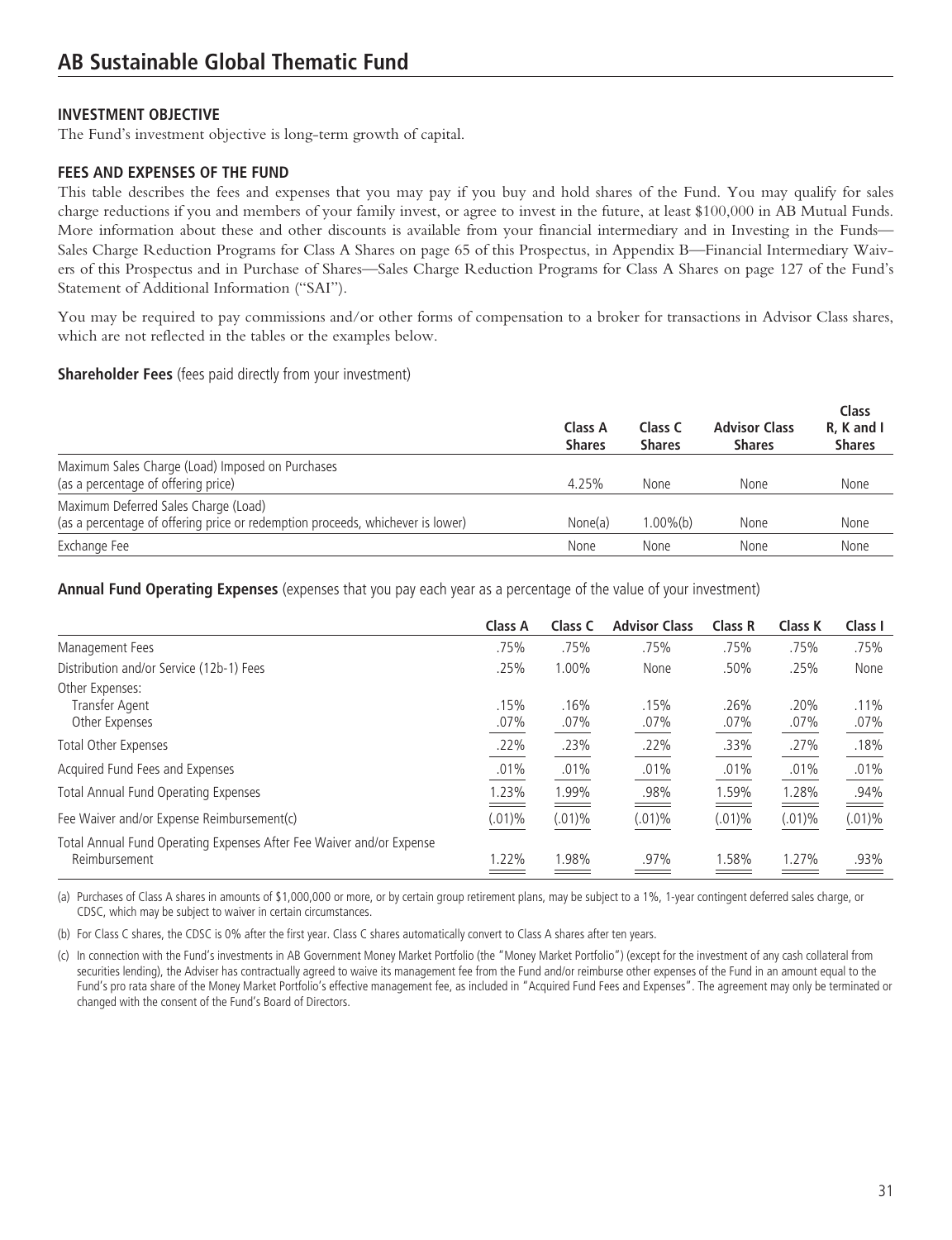# **Examples**

The Examples are intended to help you compare the cost of investing in the Fund with the cost of investing in other mutual funds. The Examples assume that you invest \$10,000 in the Fund for the time periods indicated and then redeem all of your shares at the end of those periods. The Examples also assume that your investment has a 5% return each year, that the Fund's operating expenses stay the same and that any fee waiver remains in effect for only the first year. Although your actual costs may be higher or lower, based on these assumptions your costs would be:

|                |                 |         | Class A Class C Advisor Class Class R Class K Class I |                            |  |
|----------------|-----------------|---------|-------------------------------------------------------|----------------------------|--|
| After 1 Year   |                 |         | \$544 \$301* \$99 \$161 \$129 \$95                    |                            |  |
| After 3 Years  |                 |         | \$798 \$623 \$311 \$501 \$405 \$299                   |                            |  |
| After 5 Years  | \$1.071 \$1.072 |         | \$ 541                                                | \$ 865 \$ 701 \$ 519       |  |
| After 10 Years | \$1,850         | \$2.316 | \$1,200                                               | $$1,888$ $$1,544$ $$1,154$ |  |

\* If you did not redeem your shares at the end of the period, your expenses would be decreased by approximately \$100.

### **Portfolio Turnover**

The Fund pays transaction costs, such as commissions, when it buys or sells securities (or "turns over" its portfolio). A higher portfolio turnover rate may indicate higher transaction costs and may result in higher taxes when Fund shares are held in a taxable account. These transaction costs, which are not reflected in the Annual Fund Operating Expenses or in the Examples, affect the Fund's performance. During the most recent fiscal year, the Fund's portfolio turnover rate was 37% of the average value of its portfolio.

# **PRINCIPAL STRATEGIES**

The Fund pursues opportunistic growth by investing in a global universe of companies that are positively exposed to sustainable investment themes. Under normal circumstances, the Fund invests at least 80% of its net assets in equity securities of issuers located throughout the world that the Adviser believes are positively exposed to sustainable investment themes.

The Adviser employs a combination of "top-down" and "bottom-up" investment processes with the goal of identifying securities of companies worldwide, fitting into sustainable investment themes. The Adviser identifies sustainable investment themes that are broadly consistent with achieving the United Nations Sustainable Development Goals. These themes include climate, health and empowerment and may change over time based on the Adviser's research. In addition to this "top-down" thematic approach, the Adviser also uses a "bottom-up" analysis of individual companies, focusing on prospective earnings growth, valuation, and quality of company management and on evaluating a company's exposure to environmental, social and corporate governance ("ESG") factors. The Adviser emphasizes company-specific positive selection criteria over broad-based negative screens in assessing a company's exposure to ESG factors.

The Adviser normally considers a large universe of mid- to large-capitalization companies worldwide for investment.

The Fund invests in securities issued by U.S. and non-U.S. companies from multiple industry sectors in an attempt to maximize opportunity, which should also tend to reduce risk. The Fund invests in both developed and emerging market countries. Under normal market conditions, the Fund invests significantly (at least 40%—unless market conditions are not deemed favorable by the Adviser) in securities of non-U.S. companies. In addition, the Fund invests, under normal circumstances, in the equity securities of companies located in at least three countries. The percentage of the Fund's assets invested in securities of companies in a particular country or denominated in a particular currency varies in accordance with the Adviser's assessment of the appreciation potential of such securities. The Fund may invest in any company and industry and in any type of equity security, listed and unlisted, with potential for capital appreciation. It invests in well-known, established companies as well as new, smaller or less-seasoned companies. Investments in new, smaller or less-seasoned companies may offer more reward but may also entail more risk than is generally true of larger, established companies. The Fund may also invest in synthetic foreign equity securities, which are various types of warrants used internationally that entitle a holder to buy or sell underlying securities, real estate investment trusts ("REITs") and zero-coupon bonds.

The Fund may, at times, invest in shares of exchange-traded funds ("ETFs") in lieu of making direct investments in securities. ETFs may provide more efficient and economical exposure to the types of companies and geographic locations in which the Fund seeks to invest than direct investments. Investments in ETFs will not be subject to the Fund's sustainable investment themes or ESG factors.

Currencies can have a dramatic impact on equity returns, significantly adding to returns in some years and greatly diminishing them in others. Currency and equity positions are evaluated separately. The Adviser may seek to hedge the currency exposure resulting from securities positions when it finds the currency exposure unattractive. To hedge all or a portion of its currency risk, the Fund, from time to time, invests in currency-related derivatives, including forward currency exchange contracts, futures contracts, options on futures contracts, swaps and options. The Adviser may also seek investment opportunities by taking long or short positions in currencies through the use of currency-related derivatives.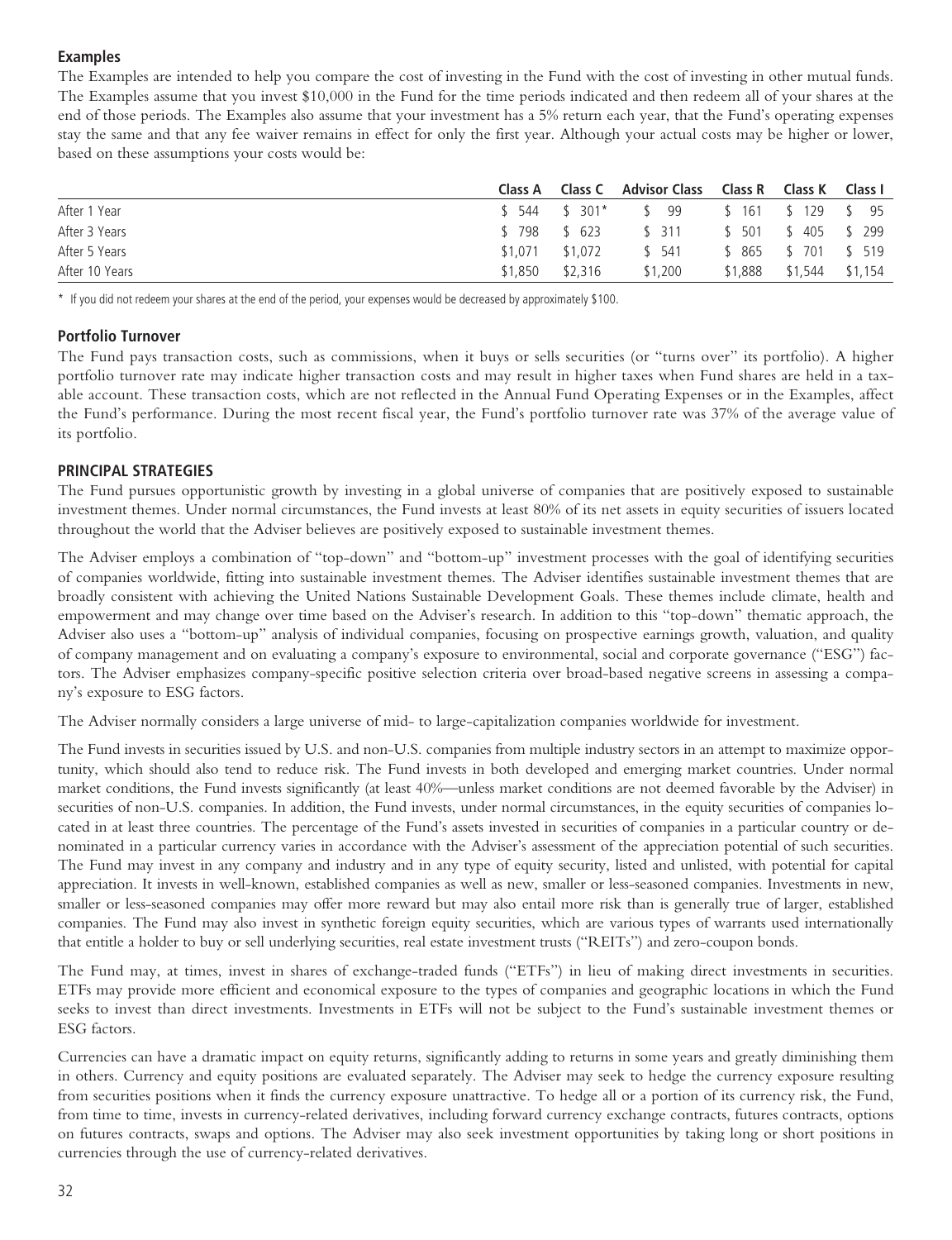The Fund may enter into other derivatives transactions, such as options, futures contracts, forwards, and swaps. The Fund may use options strategies involving the purchase and/or writing of various combinations of call and/or put options, including on individual securities and stock indices, futures contracts (including futures contracts on individual securities and stock indices) or shares of ETFs. These transactions may be used, for example, in an effort to earn extra income, to adjust exposure to individual securities or markets, or to protect all or a portion of the Fund's portfolio from a decline in value, sometimes within certain ranges.

### **PRINCIPAL RISKS**

- **Market Risk:** The value of the Fund's assets will fluctuate as the stock or bond market fluctuates. The value of its investments may decline, sometimes rapidly and unpredictably, simply because of economic changes or other events, including public health crises (including the occurrence of a contagious disease or illness), that affect large portions of the market. It includes the risk that a particular style of investing may underperform the market generally.
- **Sector Risk:** The Fund may have more risk because it may invest to a significant extent in one or more particular market sectors, such as the information technology or health care sector. To the extent it does so, market or economic factors affecting the relevant sector(s) could have a major effect on the value of the Fund's investments.
- **ESG Risk:** Applying ESG and sustainability criteria to the investment process may exclude securities of certain issuers for non-investment reasons and, therefore, the Fund may forgo some market opportunities available to funds that do not use ESG or sustainability criteria. Securities of companies with ESG practices may shift into and out of favor depending on market and economic conditions, and the Fund's performance may at times be better or worse than the performance of funds that do not use ESG or sustainability criteria.
- **Foreign (Non-U.S.) Risk:** Investments in securities of non-U.S. issuers may involve more risk than those of U.S. issuers. These securities may fluctuate more widely in price and may be more difficult to trade due to adverse market, economic, political, regulatory or other factors.
- **Emerging Market Risk:** Investments in emerging market countries may have more risk because the markets are less developed and less liquid as well as being subject to increased economic, political, regulatory, or other uncertainties.
- **Currency Risk:** Fluctuations in currency exchange rates may negatively affect the value of the Fund's investments or reduce its returns.
- **Capitalization Risk:** Investments in mid-capitalization companies may be more volatile than investments in large-capitalization companies. Investments in mid-capitalization companies may have additional risks because these companies may have limited product lines, markets or financial resources.
- **Derivatives Risk:** Derivatives may be difficult to price or unwind and leveraged so that small changes may produce disproportionate losses for the Fund. Derivatives, especially over-the-counter derivatives, are also subject to counterparty risk.
- **Focused Portfolio Risk:** Investments in a limited number of companies may have more risk because changes in the value of a single security may have a more significant effect, either negative or positive, on the Fund's net asset value, or NAV.
- **Management Risk:** The Fund is subject to management risk because it is an actively-managed investment fund. The Adviser will apply its investment techniques and risk analyses in making investment decisions for the Fund, but there is no guarantee that its techniques will produce the intended results. Some of these techniques may incorporate, or rely upon, quantitative models, but there is no guarantee that these models will generate accurate forecasts, reduce risk or otherwise perform as expected.

As with all investments, you may lose money by investing in the Fund.

#### **BAR CHART AND PERFORMANCE INFORMATION**

The bar chart and performance information provide an indication of the historical risk of an investment in the Fund by showing:

- how the Fund's performance changed from year to year over ten years; and
- how the Fund's average annual returns for one, five and ten years compare to those of a broad-based securities market index.

You may obtain updated performance information on the Fund's website at www.abfunds.com (click on "Investments—Mutual Funds").

The Fund's past performance before and after taxes, of course, does not necessarily indicate how it will perform in the future.

**On November 1, 2016, the Fund implemented its current investment strategies (previously, the Fund's investment strategies did not emphasize sustainable investment themes) and also changed its name from AB Global Thematic Growth Fund to AB Sustainable Global Thematic Fund. Accordingly, the performance shown below for periods prior to November 1, 2016 is based on the Fund's prior investment strategies and may not be representative of the Fund's performance under its current investment strategies.**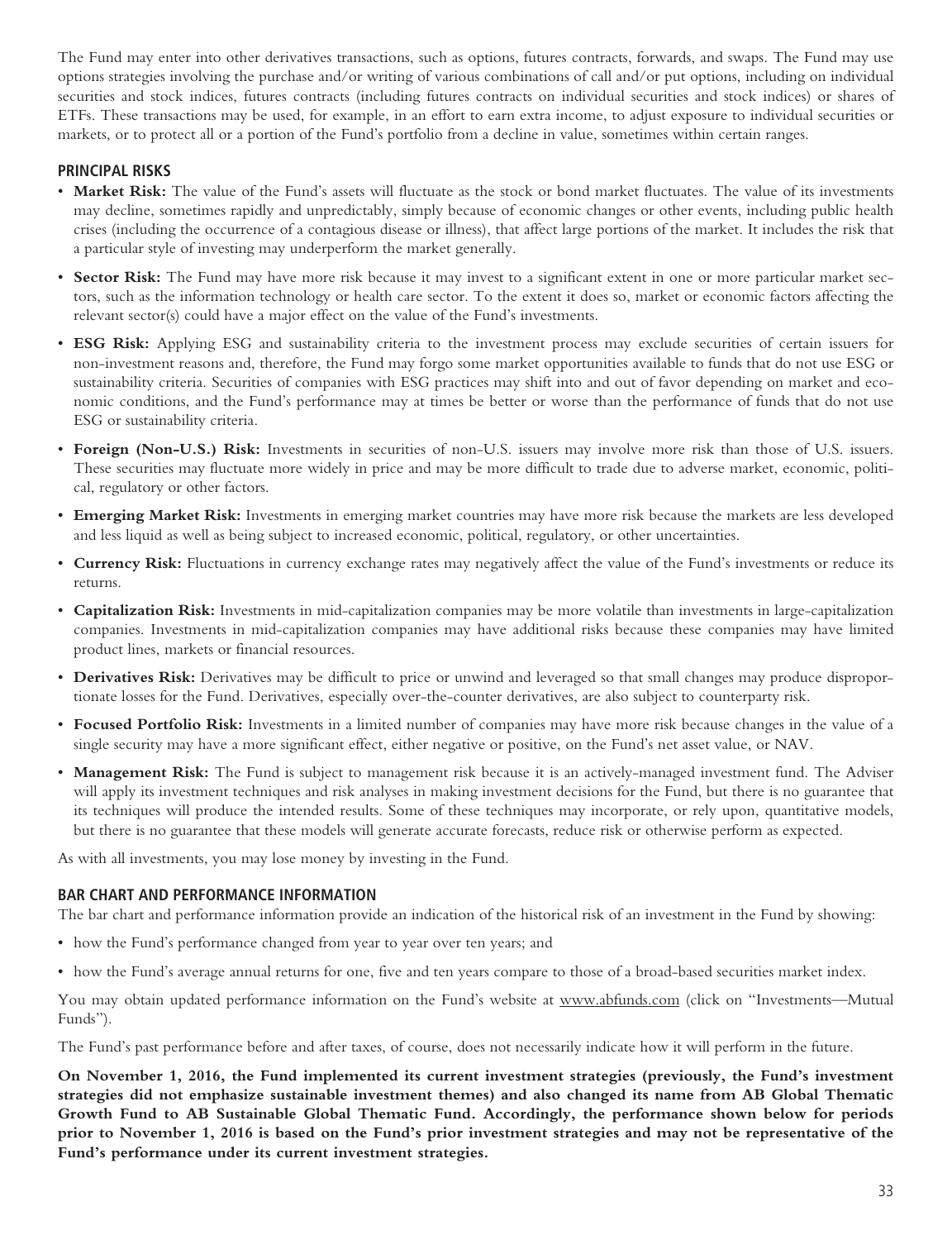# **Bar Chart**

The annual returns in the bar chart are for the Fund's Class A shares and do not reflect sales loads. If sales loads were reflected, returns would be less than those shown. Through September 30, 2020, the year-to-date unannualized return for Class A shares was 22.59%.



During the period shown in the bar chart, the Fund's:

**Best Quarter was up 16.53%, 3rd quarter, 2010; and Worst Quarter was down -25.03%, 3rd quarter, 2011.**

# **Performance Table Average Annual Total Returns**

(For the periods ended December 31, 2019)

|                       |                                                                                                                  | 1 Year | 5 Years | <b>10 Years</b> |
|-----------------------|------------------------------------------------------------------------------------------------------------------|--------|---------|-----------------|
| Class $A^*$           | Return Before Taxes                                                                                              | 23.97% | 10.02%  | 7.75%           |
|                       | Return After Taxes on Distributions                                                                              | 23.09% | 9.13%   | 7.30%           |
|                       | Return After Taxes on Distributions and Sale of Fund Shares                                                      | 14.79% | 7.69%   | 6.18%           |
| Class C               | Return Before Taxes                                                                                              | 27.50% | 10.14%  | 7.41%           |
| <b>Advisor Class</b>  | Return Before Taxes                                                                                              | 29.80% | 11.26%  | 8.51%           |
| Class R               | Return Before Taxes                                                                                              | 29.03% | 10.70%  | 8.03%           |
| Class K               | Return Before Taxes                                                                                              | 29.44% | 11.04%  | 8.36%           |
| Class I               | Return Before Taxes                                                                                              | 29.90% | 11.45%  | 8.75%           |
| MSCI ACWI Index (Net) | (reflects no deduction for fees, expenses, or taxes except the reinvestment of dividends of non-U.S. withholding |        |         |                 |

taxes) 26.60% 8.41% 8.79%

After-tax returns:

– Are shown for Class A shares only and will vary for the other Classes of shares because these Classes have different expense ratios;

– Are an estimate, which is based on the highest historical individual federal marginal income tax rates, and do not reflect the impact of state and local taxes; actual after-tax returns depend on an individual investor's tax situation and are likely to differ from those shown; and

– Are not relevant to investors who hold fund shares through tax-deferred arrangements such as 401(k) plans or individual retirement accounts.

### **INVESTMENT ADVISER**

AllianceBernstein L.P. is the investment adviser for the Fund.

#### **PORTFOLIO MANAGER**

The following table lists the person responsible for day-to-day management of the Fund's portfolio:

| Employe        | <b>Ann</b><br>$  -$                  | Title                     |
|----------------|--------------------------------------|---------------------------|
| Daniel<br>art۱ | $-1$<br>$\sim$ $\sim$ $\sim$<br>NDCC | anınlar<br>resident-<br>. |

#### **ADDITIONAL INFORMATION**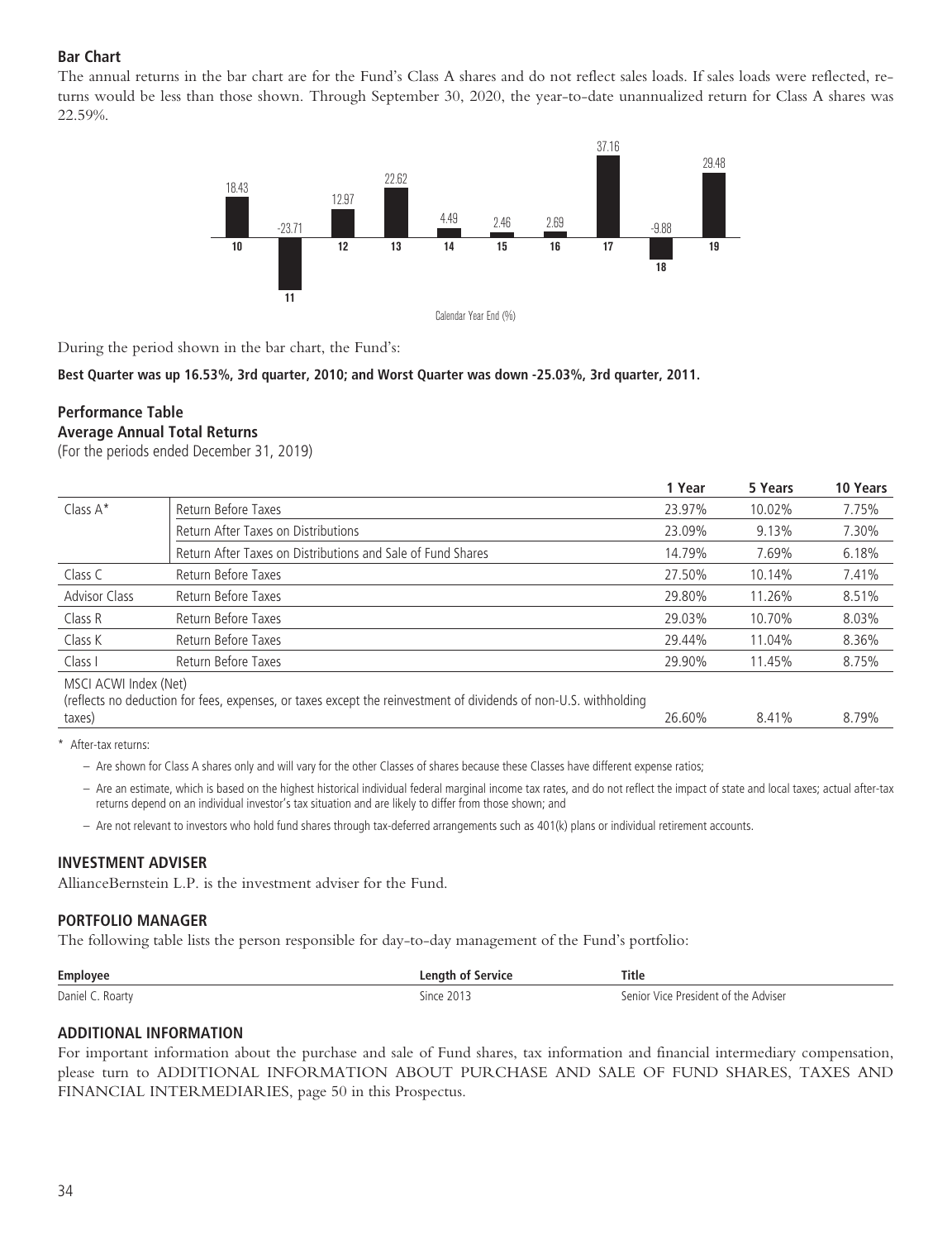# **INVESTMENT OBJECTIVE**

The Fund's investment objective is long-term growth of capital.

# **FEES AND EXPENSES OF THE FUND**

This table describes the fees and expenses that you may pay if you buy and hold shares of the Fund. You may qualify for sales charge reductions if you and members of your family invest, or agree to invest in the future, at least \$100,000 in AB Mutual Funds. More information about these and other discounts is available from your financial intermediary and in Investing in the Funds— Sales Charge Reduction Programs for Class A Shares on page 65 of this Prospectus, in Appendix B—Financial Intermediary Waivers of this Prospectus and in Purchase of Shares—Sales Charge Reduction Programs for Class A Shares on page 127 of the Fund's Statement of Additional Information ("SAI").

You may be required to pay commissions and/or other forms of compensation to a broker for transactions in Advisor Class shares, which are not reflected in the tables or the examples below.

### **Shareholder Fees** (fees paid directly from your investment)

|                                                                                                                        | Class A<br><b>Shares</b> | Class C<br><b>Shares</b> | <b>Advisor Class</b><br><b>Shares</b> | <b>Class</b><br>R. K and I<br><b>Shares</b> |
|------------------------------------------------------------------------------------------------------------------------|--------------------------|--------------------------|---------------------------------------|---------------------------------------------|
| Maximum Sales Charge (Load) Imposed on Purchases<br>(as a percentage of offering price)                                | 4.25%                    | <b>None</b>              | <b>None</b>                           | None                                        |
| Maximum Deferred Sales Charge (Load)<br>(as a percentage of offering price or redemption proceeds, whichever is lower) | None(a)                  | $1.00\%$ (b)             | None                                  | None                                        |
| Exchange Fee                                                                                                           | None                     | None                     | None                                  | None                                        |

**Annual Fund Operating Expenses** (expenses that you pay each year as a percentage of the value of your investment)

|                                                                                       | <b>Class A</b> | Class C      | <b>Advisor Class</b> | Class R      | Class K      | Class I      |
|---------------------------------------------------------------------------------------|----------------|--------------|----------------------|--------------|--------------|--------------|
| Management Fees                                                                       | .75%           | .75%         | .75%                 | .75%         | .75%         | .75%         |
| Distribution and/or Service (12b-1) Fees                                              | .25%           | 1.00%        | None                 | .50%         | .25%         | None         |
| Other Expenses:<br>Transfer Agent<br>Other Expenses                                   | .16%<br>.18%   | .16%<br>.18% | .15%<br>.18%         | .26%<br>.18% | .20%<br>.18% | .12%<br>.18% |
| Total Other Expenses                                                                  | .34%           | .34%         | .33%                 | .44%         | .38%         | .30%         |
| Acquired Fund Fees and Expenses                                                       | .01%           | .01%         | .01%                 | .01%         | .01%         | .01%         |
| <b>Total Annual Fund Operating Expenses</b>                                           | 1.35%          | 2.10%        | 1.09%                | 1.70%        | 1.39%        | 1.06%        |
| Fee Waiver and/or Expense Reimbursement(c)                                            | $(.01)\%$      | $(.01)\%$    | $(.01)\%$            | $(.01)\%$    | $(.01)\%$    | $(.01)\%$    |
| Total Annual Fund Operating Expenses After Fee Waiver and/or Expense<br>Reimbursement | 1.34%          | 2.09%        | 1.08%                | .69%         | .38%         | 1.05%        |

(a) Purchases of Class A shares in amounts of \$1,000,000 or more, or by certain group retirement plans, may be subject to a 1%, 1-year contingent deferred sales charge, or CDSC, which may be subject to waiver in certain circumstances.

(b) For Class C shares, the CDSC is 0% after the first year. Class C shares automatically convert to Class A shares after ten years.

(c) In connection with the Fund's investments in AB Government Money Market Portfolio (the "Money Market Portfolio") (except for the investment of any cash collateral from securities lending), the Adviser has contractually agreed to waive its management fee from the Fund and/or reimburse other expenses of the Fund in an amount equal to the Fund's pro rata share of the Money Market Portfolio's effective management fee, as included in "Acquired Fund Fees and Expenses". The agreement may only be terminated or changed with the consent of the Fund's Board of Directors.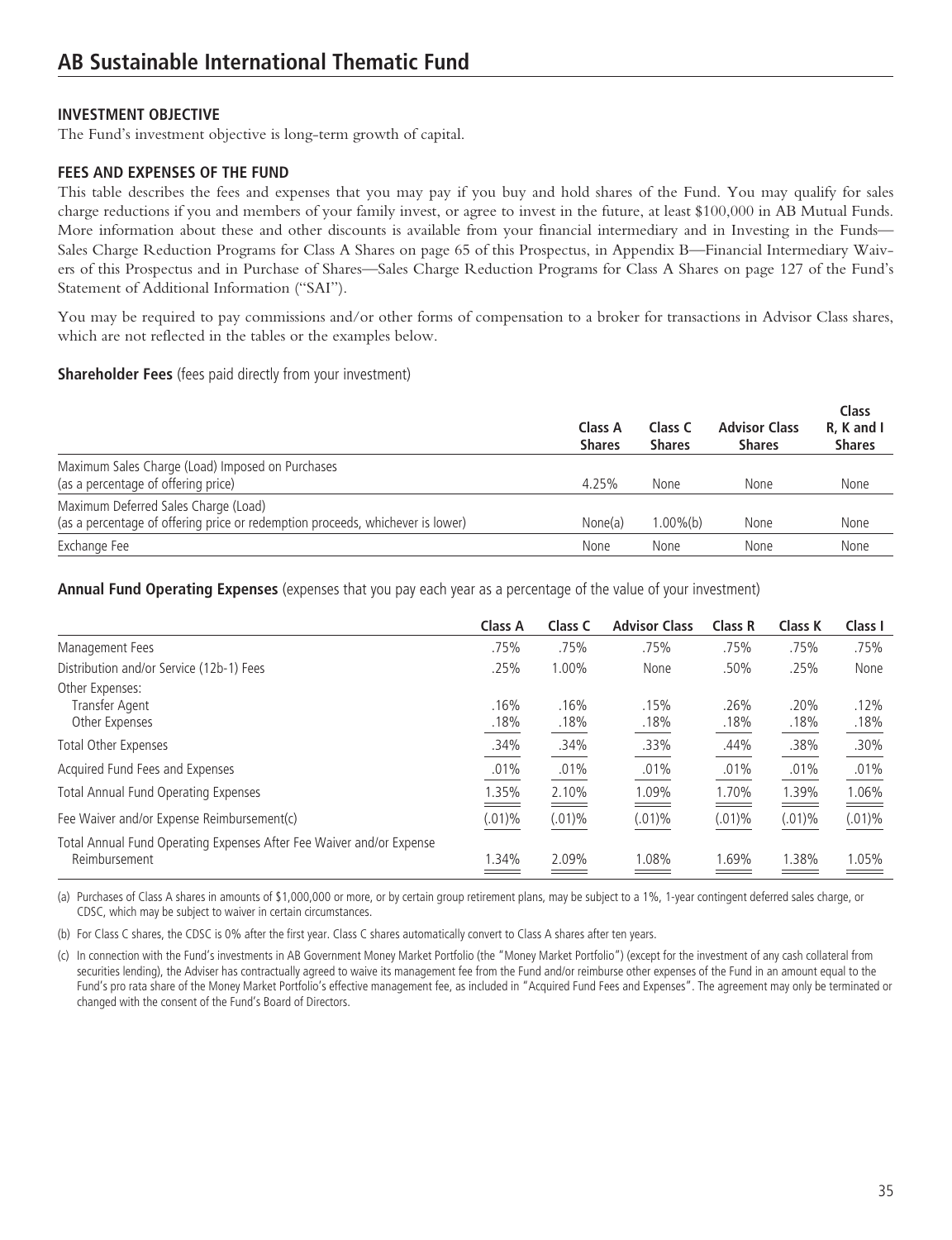# **Examples**

The Examples are intended to help you compare the cost of investing in the Fund with the cost of investing in other mutual funds. The Examples assume that you invest \$10,000 in the Fund for the time periods indicated and then redeem all of your shares at the end of those periods. The Examples also assume that your investment has a 5% return each year, that the Fund's operating expenses stay the same and that any fee waiver remains in effect for only the first year. Although your actual costs may be higher or lower, based on these assumptions your costs would be:

|                |         |                   | Class A Class C Advisor Class Class R Class K Class I |         |                   |         |
|----------------|---------|-------------------|-------------------------------------------------------|---------|-------------------|---------|
| After 1 Year   |         |                   | \$556 \$312* \$110 \$172 \$140 \$107                  |         |                   |         |
| After 3 Years  |         | \$ 834 \$ 657     | \$ 346                                                |         | \$535 \$439 \$336 |         |
| After 5 Years  |         | $$1.132$ $$1.128$ | \$ 600                                                |         | \$922 \$760 \$584 |         |
| After 10 Years | \$1,979 | \$2,430           | \$1,328                                               | \$2,008 | \$1,668           | \$1,293 |

\* If you did not redeem your shares at the end of the period, your expenses would be decreased by approximately \$100.

# **Portfolio Turnover**

The Fund pays transaction costs, such as commissions, when it buys or sells securities (or "turns over" its portfolio). A higher portfolio turnover rate may indicate higher transaction costs and may result in higher taxes when Fund shares are held in a taxable account. These transaction costs, which are not reflected in the Annual Fund Operating Expenses or in the Examples, affect the Fund's performance. During the most recent fiscal year, the Fund's portfolio turnover rate was 37% of the average value of its portfolio.

# **PRINCIPAL STRATEGIES**

The Fund invests primarily in a focused international portfolio of equity securities of companies that are positively exposed to sustainable investment themes. Under normal circumstances, the Fund invests at least 80% of its net assets in equity securities of issuers located outside of the United States that the Adviser believes are positively exposed to sustainable investment themes at the time of purchase, and related derivatives.

The Adviser employs a combination of "top-down" and "bottom-up" investment processes with the goal of identifying securities of companies worldwide, fitting into sustainable investment themes. The Adviser identifies through its "top-down" process sustainable investment themes that are broadly consistent with achieving the United Nations Sustainable Development Goals. These themes include climate, health and empowerment and may change over time based on the Adviser's research. In addition to this "top-down" thematic approach, the Adviser also uses a "bottom-up" analysis of individual companies, focusing on prospective earnings growth, valuation, and quality of company management and on evaluating a company's exposure to environmental, social and corporate governance ("ESG") factors. The Adviser emphasizes company-specific positive selection criteria over broad-based negative screens in assessing a company's exposure to ESG factors.

The Adviser normally considers a large universe of mid- to large-capitalization companies worldwide for investment, but may invest in companies of any size. The Fund invests, under normal circumstances, in the equity securities of companies located in at least three countries (and normally substantially more) other than the United States. The Fund invests in securities of companies in both developed and emerging market countries, with the stock selection process determining the geographic distribution of the Fund's investments. The Fund also invests in the equity securities of companies located in the United States with exposure to international markets. The Fund may sell securities that no longer meet the investment criteria described above.

Currencies can have a dramatic impact on equity returns, significantly adding to returns in some years and greatly diminishing them in others. Currency and equity positions are evaluated separately. The Adviser may seek to hedge the currency exposure resulting from securities positions when it finds the currency exposure unattractive. To hedge all or a portion of its currency risk, the Fund may, from time to time, invest in currency-related derivatives, including forward currency exchange contracts, futures contracts, options on futures contracts, swaps and options. The Adviser may also seek investment opportunities by taking long or short positions in currencies through the use of currency-related derivatives.

The Fund may enter into other derivatives transactions, such as options, futures contracts, forwards, and swaps. The Fund may use options strategies involving the purchase and/or writing of various combinations of call and/or put options, including on individual securities and stock indices, futures contracts (including futures contracts on individual securities and stock indices) or shares of exchange-traded funds ("ETFs"). These transactions may be used, for example, in an effort to earn extra income, to adjust exposure to individual securities or markets, or to protect all or a portion of the Fund's portfolio from a decline in value, sometimes within certain ranges.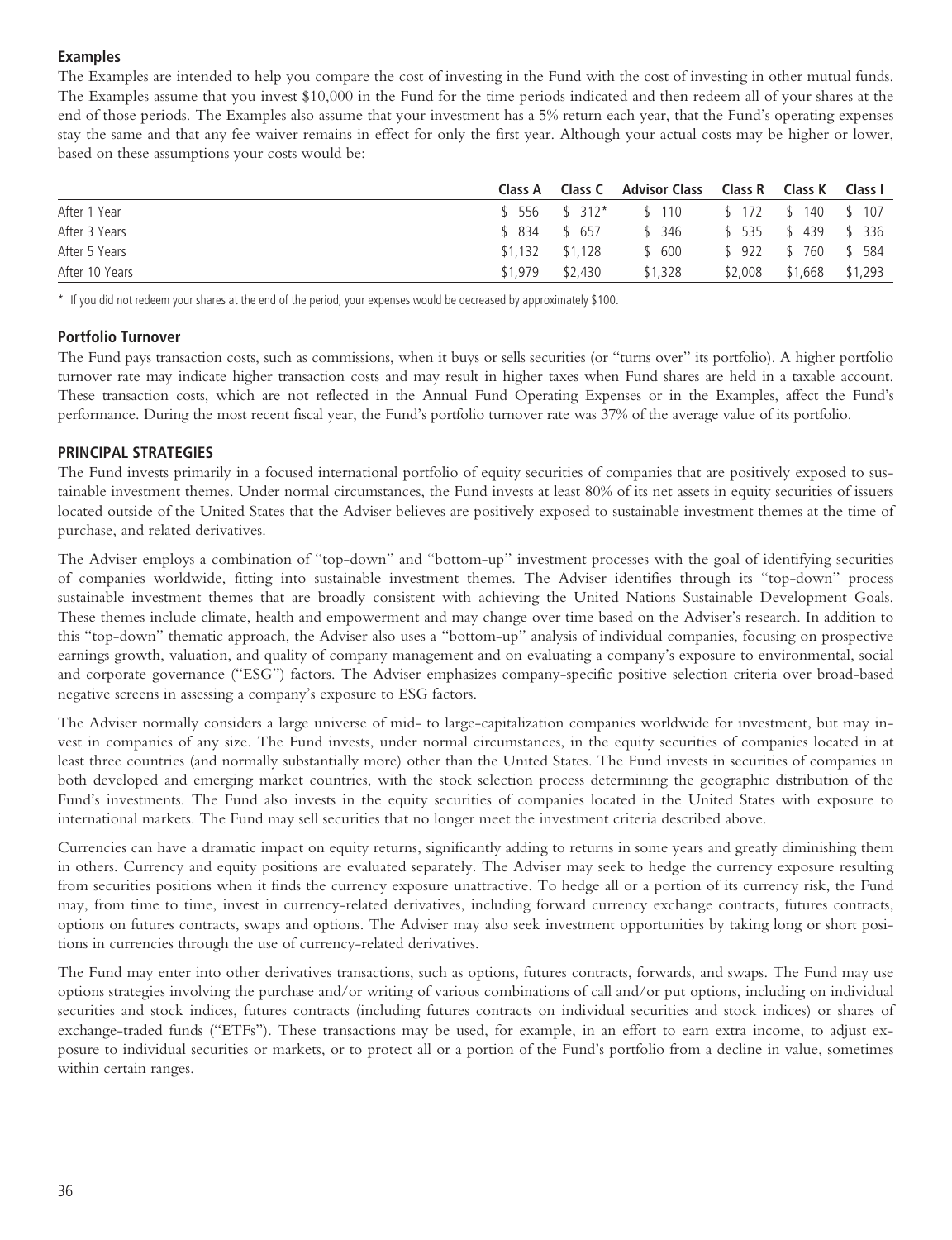# **PRINCIPAL RISKS**

- Market Risk: The value of the Fund's assets will fluctuate as the stock or bond market fluctuates. The value of its investments may decline, sometimes rapidly and unpredictably, simply because of economic changes or other events, including public health crises (including the occurrence of a contagious disease or illness), that affect large portions of the market. It includes the risk that a particular style of investing may underperform the market generally.
- **Focused Portfolio Risk:** Investments in a limited number of companies may have more risk because changes in the value of a single security may have a more significant effect, either negative or positive, on the Fund's net asset value, or NAV.
- **Sector Risk:** The Fund may have more risk because it may invest to a significant extent in one or more particular market sectors, such as the information technology or financial services sector. To the extent it does so, market or economic factors affecting the relevant sector(s) could have a major effect on the value of the Fund's investments.
- **ESG Risk:** Applying ESG and sustainability criteria to the investment process may exclude securities of certain issuers for non-investment reasons and, therefore, the Fund may forgo some market opportunities available to funds that do not use ESG or sustainability criteria. Securities of companies with ESG practices may shift into and out of favor depending on market and economic conditions, and the Fund's performance may at times be better or worse than the performance of funds that do not use ESG or sustainability criteria.
- **Foreign (Non-U.S.) Risk:** Investments in securities of non-U.S. issuers may involve more risk than those of U.S. issuers. These securities may fluctuate more widely in price and may be more difficult to trade due to adverse market, economic, political, regulatory or other factors.
- **Emerging Market Risk:** Investments in emerging market countries may have more risk because the markets are less developed and less liquid as well as being subject to increased economic, political, regulatory or other uncertainties.
- **Currency Risk:** Fluctuations in currency exchange rates may negatively affect the value of the Fund's investments or reduce its returns.
- **Capitalization Risk:** Investments in small- and mid-capitalization companies may be more volatile than investments in largecapitalization companies. Investments in small-capitalization companies may have additional risks because these companies have limited product lines, markets or financial resources.
- **Derivatives Risk:** Derivatives may be difficult to price or unwind and leveraged so that small changes may produce disproportionate losses for the Fund. Derivatives, especially over-the-counter derivatives, are also subject to counterparty risk.
- **Management Risk:** The Fund is subject to management risk because it is an actively-managed investment fund. The Adviser will apply its investment techniques and risk analyses in making investment decisions for the Fund, but there is no guarantee that its techniques will produce the intended results. Some of these techniques may incorporate, or rely upon, quantitative models, but there is no guarantee that these models will generate accurate forecasts, reduce risk or otherwise perform as expected.

As with all investments, you may lose money by investing in the Fund.

### **BAR CHART AND PERFORMANCE INFORMATION**

The bar chart and performance information provide an indication of the historical risk of an investment in the Fund by showing:

- how the Fund's performance changed from year to year over ten years; and
- how the Fund's average annual returns for one, five and ten years compare to those of a broad-based securities market index.

You may obtain updated performance information on the Fund's website at www.abfunds.com (click on "Investments—Mutual Funds").

The Fund's past performance before and after taxes, of course, does not necessarily indicate how it will perform in the future.

**On January 8, 2018, the Fund implemented its current investment strategies (previously, the Fund's investment strategies did not emphasize sustainable investment themes) and also changed its name from AB International Growth Fund to AB Sustainable International Thematic Fund. Accordingly, the performance shown below for periods prior to January 8, 2018 is based on the Fund's prior investment strategies and may not be representative of the Fund's performance under its current investment strategies.**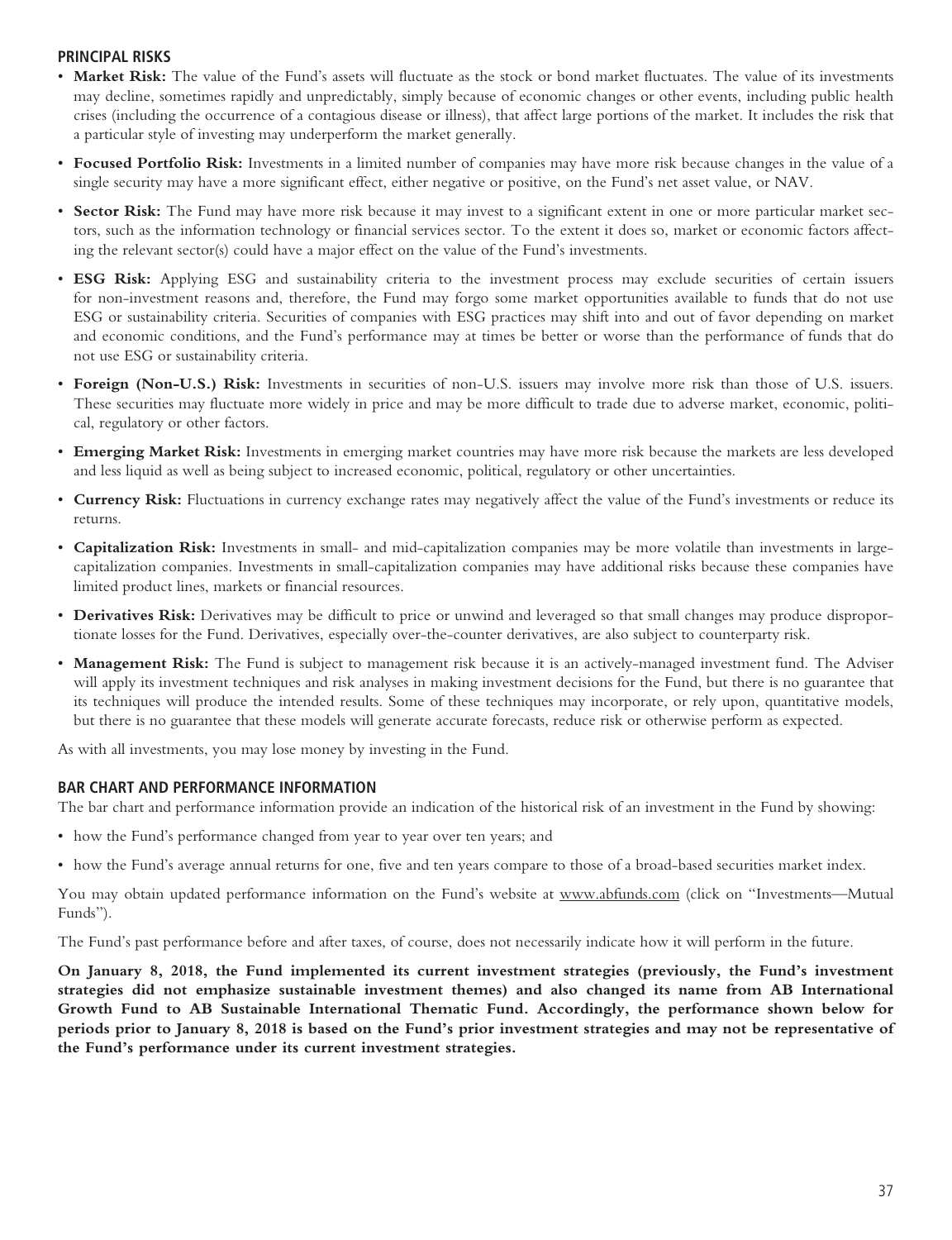# **Bar Chart**

The annual returns in the bar chart are for the Fund's Class A shares and do not reflect sales loads. If sales loads were reflected, returns would be less than those shown. Through September 30, 2020, the year-to-date unannualized return for Class A shares was 13.56%.



During the period shown in the bar chart, the Fund's:

**Best Quarter was up 18.98%, 3rd quarter, 2010; and Worst Quarter was down -23.25%, 3rd quarter, 2011.**

### **Performance Table Average Annual Total Returns**

(For the periods ended December 31, 2019)

|                                  |                                                                                                                  | 1 Year | 5 Years | 10 Years |
|----------------------------------|------------------------------------------------------------------------------------------------------------------|--------|---------|----------|
| Class A*                         | Return Before Taxes                                                                                              | 21.45% | 4.19%   | 4.04%    |
|                                  | Return After Taxes on Distributions                                                                              | 21.21% | 3.49%   | 3.61%    |
|                                  | Return After Taxes on Distributions and Sale of Fund Shares                                                      | 13.01% | 3.16%   | 3.18%    |
| Class C                          | Return Before Taxes                                                                                              | 24.91% | 4.30%   | 3.72%    |
| <b>Advisor Class</b>             | Return Before Taxes                                                                                              | 27.12% | 5.35%   | 4.77%    |
| Class R                          | Return Before Taxes                                                                                              | 26.40% | 4.77%   | 4.20%    |
| Class K                          | Return Before Taxes                                                                                              | 26.79% | 5.09%   | 4.52%    |
| Class I                          | Return Before Taxes                                                                                              | 27.25% | 5.48%   | 4.92%    |
| MSCI ACWI Index (ex. U.S.) (Net) | (reflects no deduction for fees, expenses, or taxes except the reinvestment of dividends of non-U.S. withholding |        |         |          |
| taxes)                           |                                                                                                                  | 21.51% | 5.51%   | 4.97%    |

\* After-tax returns:

- Are shown for Class A shares only and will vary for the other Classes of shares because these Classes have different expense ratios;
- Are an estimate, which is based on the highest historical individual federal marginal income tax rates, and do not reflect the impact of state and local taxes; actual after-tax returns depend on an individual investor's tax situation and are likely to differ from those shown; and
- Are not relevant to investors who hold fund shares through tax-deferred arrangements such as 401(k) plans or individual retirement accounts.

#### **INVESTMENT ADVISER**

AllianceBernstein L.P. is the investment adviser for the Fund.

### **PORTFOLIO MANAGERS**

The following table lists the persons responsible for day-to-day management of the Fund's portfolio:

| Employee         | Length of Service | Title                                |
|------------------|-------------------|--------------------------------------|
| William Johnston | Since 2017        | Senior Vice President of the Adviser |
| Daniel C. Roarty | Since 2011        | Senior Vice President of the Adviser |

### **ADDITIONAL INFORMATION**

For important information about the purchase and sale of Fund shares, tax information and financial intermediary compensation, please turn to ADDITIONAL INFORMATION ABOUT PURCHASE AND SALE OF FUND SHARES, TAXES AND FINANCIAL INTERMEDIARIES, page 50 in this Prospectus.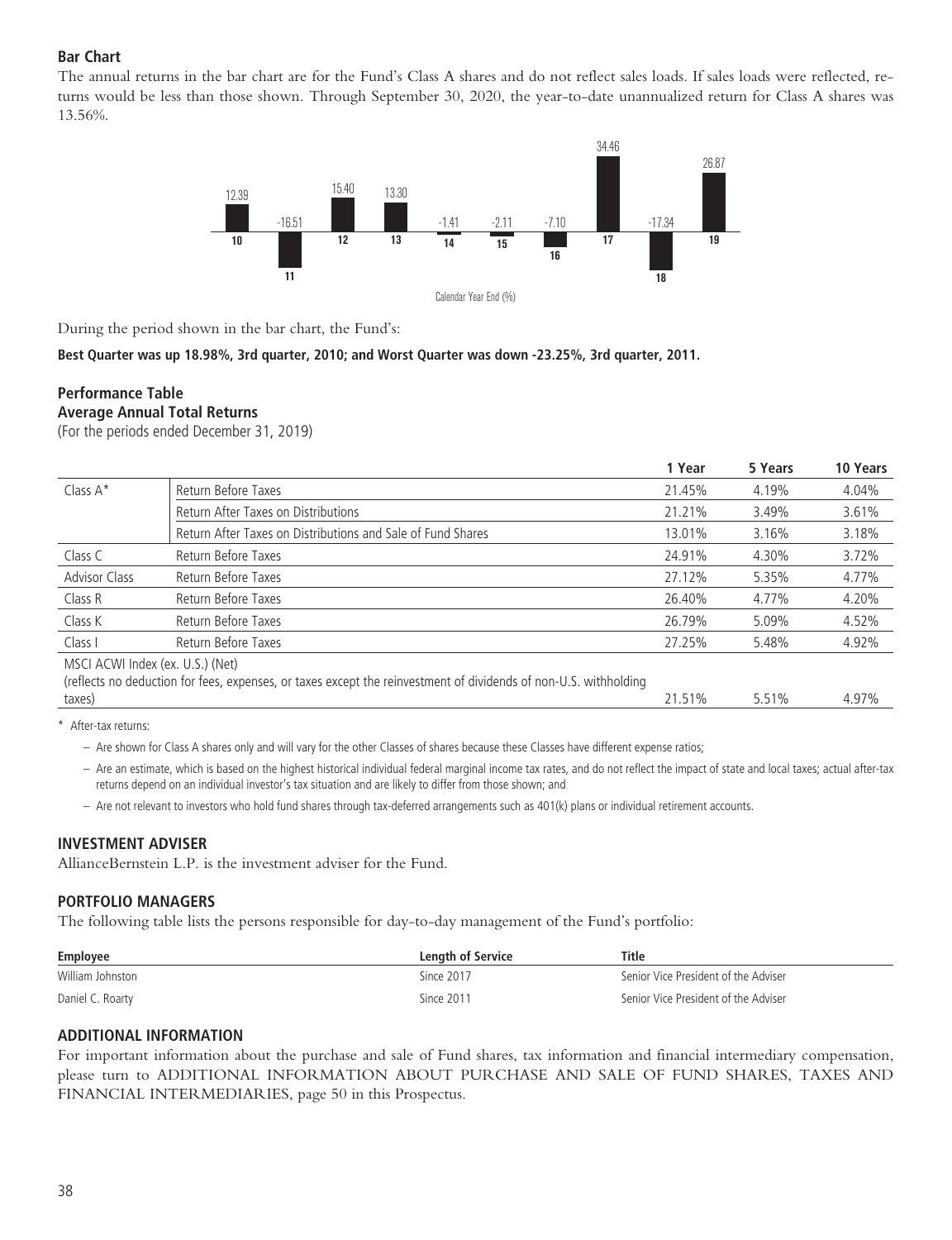# **INVESTMENT OBJECTIVE**

The Fund's investment objective is to seek long-term growth of capital.

# **FEES AND EXPENSES OF THE FUND**

This table describes the fees and expenses that you may pay if you buy and hold shares of the Fund. You may qualify for sales charge reductions if you and members of your family invest, or agree to invest in the future, at least \$100,000 in AB Mutual Funds. More information about these and other discounts is available from your financial intermediary and in Investing in the Funds— Sales Charge Reduction Programs for Class A Shares on page 65 of this Prospectus, in Appendix B—Financial Intermediary Waivers of this Prospectus and in Purchase of Shares—Sales Charge Reduction Programs for Class A Shares on page 127 of the Fund's Statement of Additional Information ("SAI").

You may be required to pay commissions and/or other forms of compensation to a broker for transactions in Advisor Class shares, which are not reflected in the tables or the examples below.

#### **Shareholder Fees** (fees paid directly from your investment)

|                                                                                                                        | Class A<br><b>Shares</b> | Class C<br><b>Shares</b> | <b>Advisor Class</b><br><b>Shares</b> |
|------------------------------------------------------------------------------------------------------------------------|--------------------------|--------------------------|---------------------------------------|
| Maximum Sales Charge (Load) Imposed on Purchases<br>(as a percentage of offering price)                                | 4.25%                    | None                     | None                                  |
| Maximum Deferred Sales Charge (Load)<br>(as a percentage of offering price or redemption proceeds, whichever is lower) | None(a)                  | $1.00\%$ (b)             | None                                  |
| Exchange Fee                                                                                                           | None                     | None                     | None                                  |

**Annual Fund Operating Expenses** (expenses that you pay each year as a percentage of the value of your investment)

|                                                     | Class A         | Class C         | <b>Advisor Class</b> |
|-----------------------------------------------------|-----------------|-----------------|----------------------|
| Management Fees                                     | .75%            | .75%            | .75%                 |
| Distribution and/or Service (12b-1) Fees            | .25%            | $0.00\%$        | None                 |
| Other Expenses:<br>Transfer Agent<br>Other Expenses | .02%<br>$.06\%$ | .02%<br>$.07\%$ | .02%<br>.07%         |
| <b>Total Other Expenses</b>                         | .08%            | .09%            | $.09\%$              |
| Total Annual Fund Operating Expenses                | 1.08%           | .84%            | $\frac{.84\%}{ }$    |

(a) Purchases of Class A shares in amounts of \$1,000,000 or more, or by certain group retirement plans, may be subject to a 1%, 1-year contingent deferred sales charge, or CDSC, which may be subject to waiver in certain circumstances.

(b) For Class C shares, the CDSC is 0% after the first year. Class C shares automatically convert to Class A shares after ten years.

### **Examples**

The Examples are intended to help you compare the cost of investing in the Fund with the cost of investing in other mutual funds. The Examples assume that you invest \$10,000 in the Fund for the time periods indicated and then redeem all of your shares at the end of those periods. The Examples also assume that your investment has a 5% return each year and that the Fund's operating expenses stay the same. Although your actual costs may be higher or lower, based on these assumptions your costs would be:

|                |                   | Class A Class C Advisor Class |
|----------------|-------------------|-------------------------------|
| After 1 Year   | $$530$ $$287*$    | \$ 86                         |
| After 3 Years  | \$754 \$579       | \$268                         |
| After 5 Years  | \$995 \$995       | \$ 466                        |
| After 10 Years | $$1,686$ $$2,159$ | \$1,037                       |

If you did not redeem your shares at the end of the period, your expenses would be decreased by approximately \$100.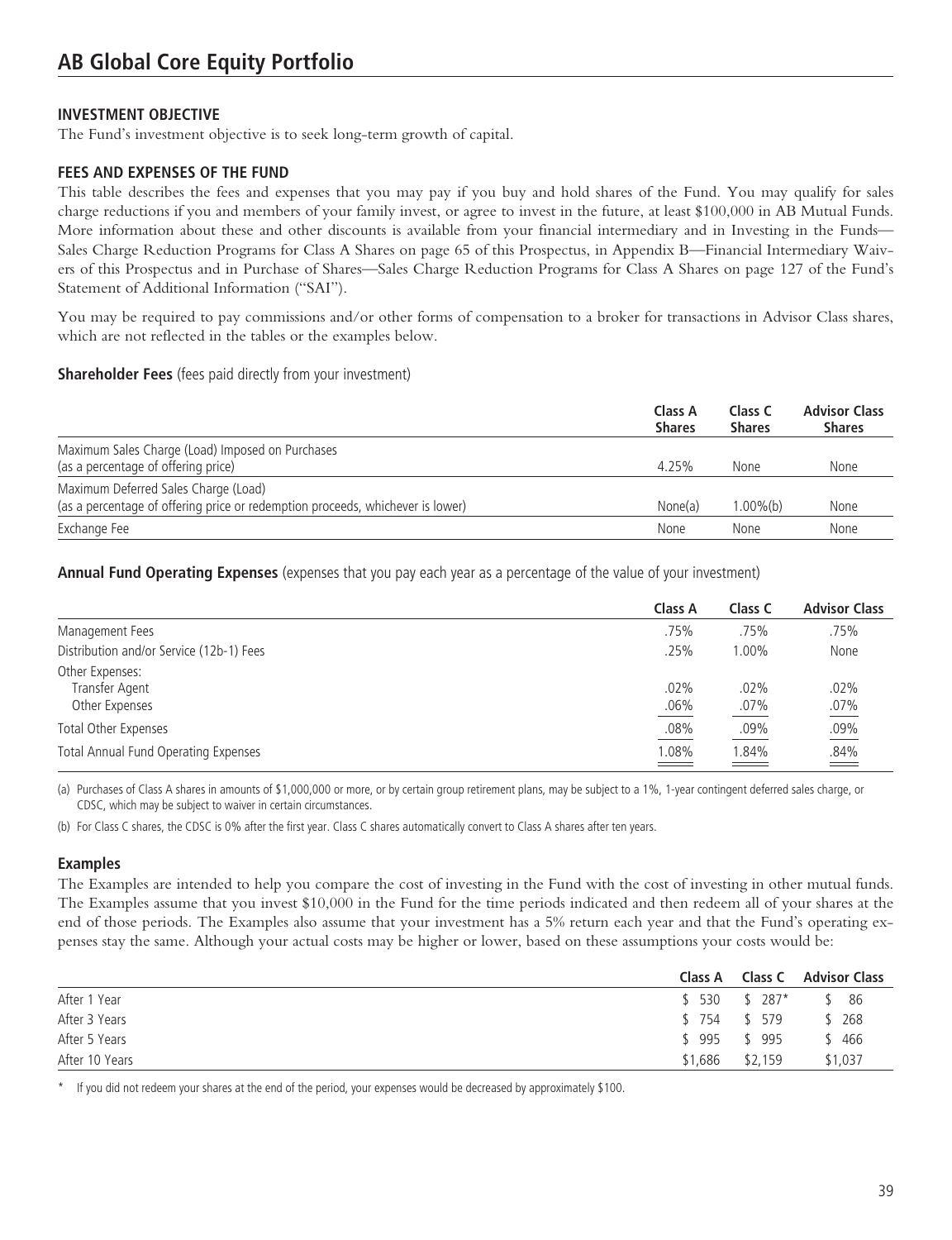# **Portfolio Turnover**

The Fund pays transaction costs, such as commissions, when it buys or sells securities (or "turns over" its portfolio). A higher portfolio turnover rate may indicate higher transaction costs and may result in higher taxes when Fund shares are held in a taxable account. These transaction costs, which are not reflected in the Annual Fund Operating Expenses or in the Examples, affect the Fund's performance. During the most recent fiscal year, the Fund's portfolio turnover rate was 52% of the average value of its portfolio.

# **PRINCIPAL STRATEGIES**

The Fund invests primarily in a portfolio of equity securities of issuers from markets around the world. Under normal circumstances, the Fund invests at least 80% of its net assets in equity securities, at least 40% of its net assets in securities of non-U.S. companies, and invests in companies in at least three countries (including the United States).

The Fund is principally comprised of companies considered by the Adviser to offer good prospects for attractive returns relative to the general stock market. The Adviser seeks companies that are attractively valued and have the ability to generate high and sustainable returns on invested capital. In addition to returns on invested capital, other criteria that the Adviser considers include strong business fundamentals, capable management, prudent corporate governance, strong balance sheet, strong earnings power, high earnings quality, low downside risk, and substantial upside potential. In managing the Fund, the Adviser does not seek to have a bias towards any investment style, economic sector, country or company size. The Fund's holdings of non-U.S. companies frequently include companies located in emerging markets, and at times emerging market companies will make up a significant portion of the Fund.

Fluctuations in currency exchange rates can have a dramatic impact of the returns of equity securities. While the Adviser may hedge the foreign currency exposure resulting from the Fund's security positions through the use of currency-related derivatives, it is not required to do so.

### **PRINCIPAL RISKS**

- **Market Risk:** The value of the Fund's assets will fluctuate as the stock or bond market fluctuates. The value of its investments may decline, sometimes rapidly and unpredictably, simply because of economic changes or other events, including public health crises (including the occurrence of a contagious disease or illness), that affect large portions of the market. It includes the risk that a particular style of investing may underperform the market generally.
- **Foreign (Non-U.S.) Risk:** Investments in securities of non-U.S. issuers may involve more risk than those of U.S. issuers. These securities may fluctuate more widely in price and may be more difficult to trade due to adverse market, economic, political, regulatory or other factors.
- **Emerging Market Risk:** Investments in emerging market countries may have more risk because the markets are less developed and less liquid as well as being subject to increased economic, political, regulatory or other uncertainties.
- **Currency Risk:** Fluctuations in currency exchange rates may negatively affect the value of the Fund's investments or reduce its returns.
- **Sector Risk:** The Fund may have more risk because it may invest to a significant extent in one or more particular market sectors, such as the information technology or financial services sector. To the extent it does so, market or economic factors affecting the relevant sector(s) could have a major effect on the value of the Fund's investments.
- **Management Risk:** The Fund is subject to management risk because it is an actively-managed investment fund. The Adviser will apply its investment techniques and risk analyses in making investment decisions for the Fund, but there is no guarantee that its techniques will produce the intended results. Some of these techniques may incorporate, or rely upon, quantitative models, but there is no guarantee that these models will generate accurate forecasts, reduce risk or otherwise perform as expected.

As with all investments, you may lose money by investing in the Fund.

### **BAR CHART AND PERFORMANCE INFORMATION**

The bar chart and performance information provide an indication of the historical risk of an investment in the Fund by showing:

- how the Fund's performance changed from year to year over the life of the Fund; and
- how the Fund's average annual returns for one year, five years and since inception compare to those of a broad-based securities market index.

You may obtain updated performance information on the Fund's website at www.abfunds.com (click on "Investments—Mutual Funds").

The Fund's past performance before and after taxes, of course, does not necessarily indicate how it will perform in the future.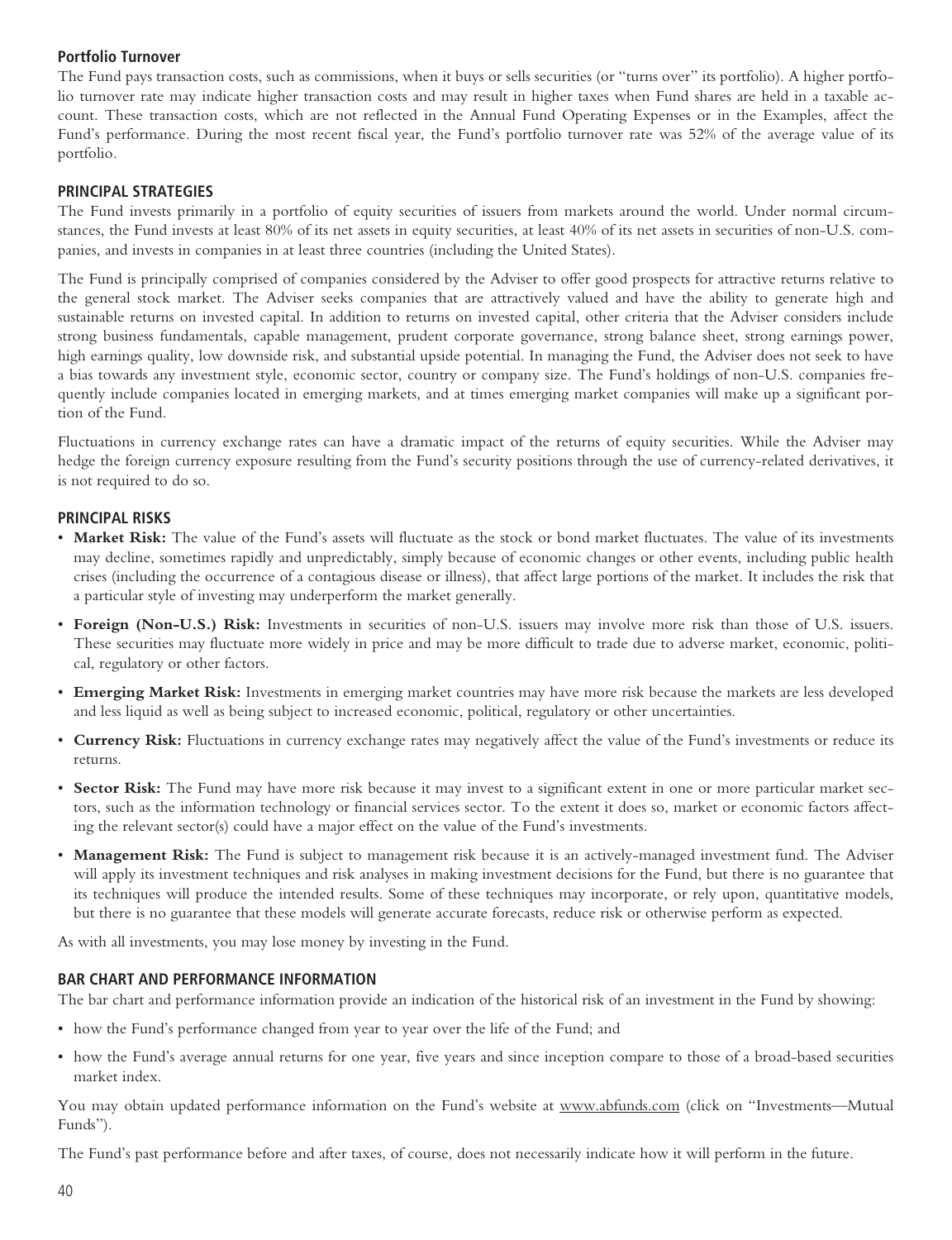# **Bar Chart**

The annual returns in the bar chart are for the Fund's Class A shares and do not reflect sales loads. If sales loads were reflected, returns would be less than those shown. Through September 30, 2020, the year-to-date unannualized return for Class A shares was -2.93%.



During the period shown in the bar chart, the Fund's:

#### **Best Quarter was up 12.35%, 1st quarter, 2019; and Worst Quarter was down -10.36%, 4th quarter, 2018.**

# **Performance Table Average Annual Total Returns**

(For the periods ended December 31, 2019)

|                       |                                                                                                                         |        |         | <b>Since</b> |
|-----------------------|-------------------------------------------------------------------------------------------------------------------------|--------|---------|--------------|
|                       |                                                                                                                         | 1 Year | 5 Years | Inception*   |
| Class $A^*$           | Return Before Taxes                                                                                                     | 21.99% | 8.65%   | 8.42%        |
|                       | Return After Taxes on Distributions                                                                                     | 20.90% | 7.95%   | 7.72%        |
|                       | Return After Taxes on Distributions and Sale of Fund Shares                                                             | 13.47% | 6.66%   | 6.47%        |
| Class C               | Return Before Taxes                                                                                                     | 25.50% | 8.76%   | 8.50%        |
| <b>Advisor Class</b>  | Return Before Taxes                                                                                                     | 27.70% | 9.86%   | 9.60%        |
| MSCI ACWI Index (Net) |                                                                                                                         |        |         |              |
|                       | (reflects no deduction for fees, expenses, or taxes except the reinvestment of dividends of non-U.S. withholding taxes) | 26.60% | 8.41%   | 8.06%        |
|                       |                                                                                                                         |        |         |              |

Inception date for all Classes: 11/12/14.

\*\* After-tax returns:

- Are shown for Class A shares only and will vary for the other Classes of shares because these Classes have different expense ratios;
- Are an estimate, which is based on the highest historical individual federal marginal income tax rates, and do not reflect the impact of state and local taxes; actual after-tax returns depend on an individual investor's tax situation and are likely to differ from those shown; and
- Are not relevant to investors who hold fund shares through tax-deferred arrangements such as 401(k) plans or individual retirement accounts.

#### **INVESTMENT ADVISER**

AllianceBernstein L.P. is the investment adviser for the Fund.

### **PORTFOLIO MANAGERS**

The following table lists the persons responsible for day-to-day management of the Fund's portfolio:

| Employee       | <b>Length of Service</b> | Title                                |
|----------------|--------------------------|--------------------------------------|
| David Dalgas   | Since 2014               | Senior Vice President of the Adviser |
| Klaus Ingemann | Since 2014               | Senior Vice President of the Adviser |

### **ADDITIONAL INFORMATION**

For important information about the purchase and sale of Fund shares, tax information and financial intermediary compensation, please turn to ADDITIONAL INFORMATION ABOUT PURCHASE AND SALE OF FUND SHARES, TAXES AND FINANCIAL INTERMEDIARIES, page 50 in this Prospectus.

**Since**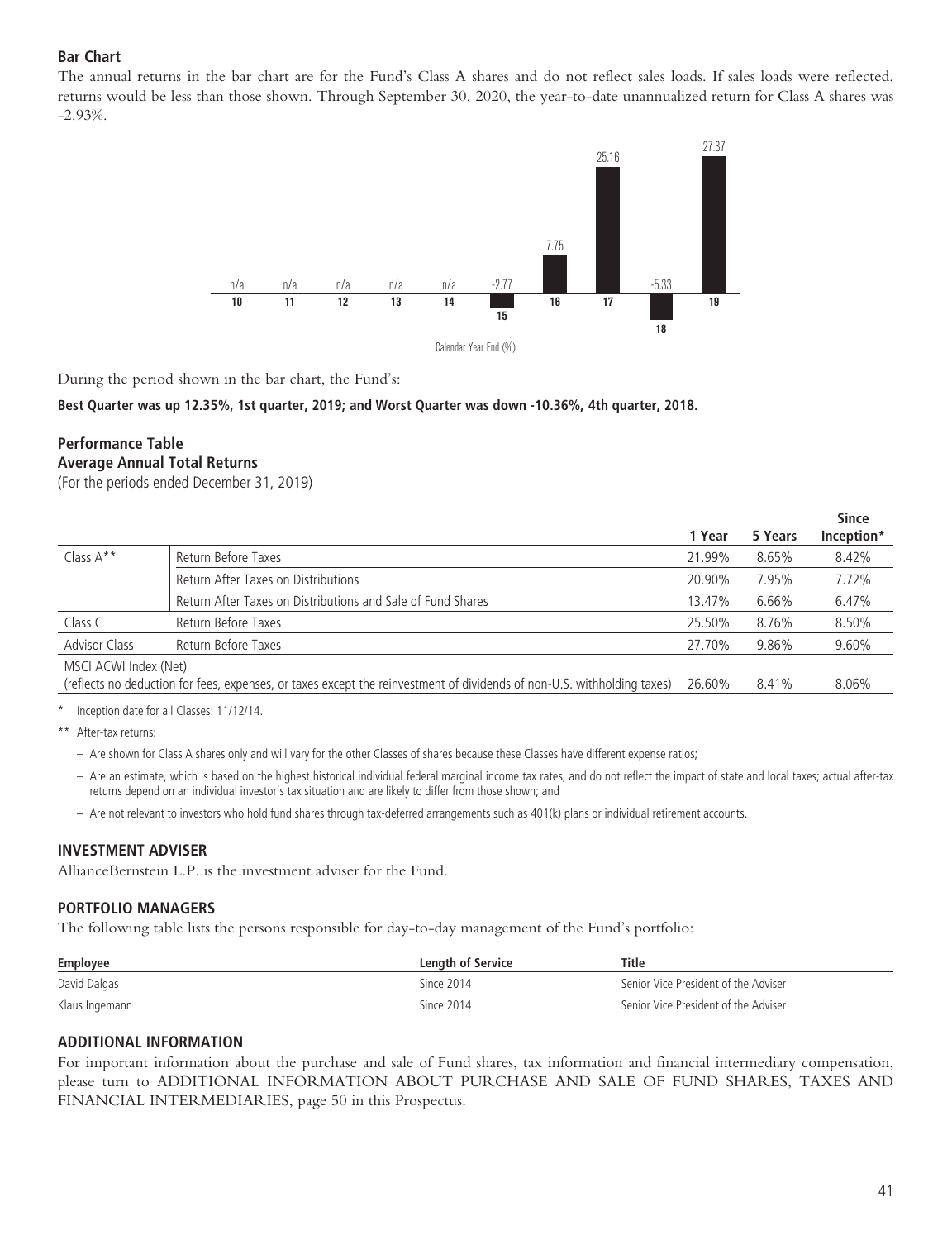# **INVESTMENT OBJECTIVE**

The Fund's investment objective is to seek long-term growth of capital.

# **FEES AND EXPENSES OF THE FUND**

This table describes the fees and expenses that you may pay if you buy and hold shares of the Fund. You may qualify for sales charge reductions if you and members of your family invest, or agree to invest in the future, at least \$100,000 in AB Mutual Funds. More information about these and other discounts is available from your financial intermediary and in Investing in the Funds— Sales Charge Reduction Programs for Class A Shares on page 65 of this Prospectus, in Appendix B—Financial Intermediary Waivers of this Prospectus and in Purchase of Shares—Sales Charge Reduction Programs for Class A Shares on page 127 of the Fund's Statement of Additional Information ("SAI").

You may be required to pay commissions and/or other forms of compensation to a broker for transactions in Advisor Class shares, which are not reflected in the tables or the examples below.

#### **Shareholder Fees** (fees paid directly from your investment)

|                                                                                                                        | Class A<br><b>Shares</b> | Class C<br><b>Shares</b> | <b>Advisor Class</b><br><b>Shares</b> | Class Z<br><b>Shares</b> |
|------------------------------------------------------------------------------------------------------------------------|--------------------------|--------------------------|---------------------------------------|--------------------------|
| Maximum Sales Charge (Load) Imposed on Purchases<br>(as a percentage of offering price)                                | 4.25%                    | None                     | None                                  | None                     |
| Maximum Deferred Sales Charge (Load)<br>(as a percentage of offering price or redemption proceeds, whichever is lower) | None(a)                  | 1.00%(b)                 | None                                  | None                     |
| Exchange Fee                                                                                                           | None                     | None                     | None                                  | None                     |

**Annual Fund Operating Expenses** (expenses that you pay each year as a percentage of the value of your investment)

|                                                                                    | Class A                                                                                                                       | Class C      | <b>Advisor Class</b>      | Class Z                                   |
|------------------------------------------------------------------------------------|-------------------------------------------------------------------------------------------------------------------------------|--------------|---------------------------|-------------------------------------------|
| Management Fees(c)                                                                 | .65%                                                                                                                          | .65%         | .65%                      | .65%                                      |
| Distribution and/or Service (12b-1) Fees                                           | .25%                                                                                                                          | 1.00%        | None                      | None                                      |
| Other Expenses:<br>Transfer Agent<br>Other Expenses                                | .03%<br>.24%                                                                                                                  | .04%<br>.21% | $.02\%$<br>.22%           | .02%<br>.20%                              |
| <b>Total Other Expenses</b>                                                        | .27%                                                                                                                          | .25%         | .24%                      | .22%                                      |
| Total Annual Fund Operating Expenses                                               | 1.17%                                                                                                                         | 1.90%        | .89%                      | .87%                                      |
| Fee Waiver and/or Expense Reimbursement(d)                                         | $(.17) \%$                                                                                                                    | $(.15)\%$    | $(.14)\%$                 | $\qquad \qquad \Longrightarrow$<br>(.12)% |
| Total Annual Fund Operating Expenses After Fee Waiver and/or Expense Reimbursement | 1.00%<br><u> — 1990 - 1991 - 1991 - 1991 - 1991 - 1991 - 1991 - 1991 - 1991 - 1991 - 1991 - 1991 - 1991 - 1991 - 1991 - 1</u> | 1.75%        | .75%<br>$\equiv$ $\equiv$ | .75%<br>$\equiv$ $\equiv$                 |

(a) Purchases of Class A shares in amounts of \$1,000,000 or more, or by certain group retirement plans, may be subject to a 1%, 1-year contingent deferred sales charge, or CDSC, which may be subject to waiver in certain circumstances.

(b) For Class C shares, the CDSC is 0% after the first year. Class C shares automatically convert to Class A shares after ten years.

(c) Management fees have been restated to reflect a contractual reduction in management fees effective November 4, 2020.

(d) The Adviser has contractually agreed to waive its management fees and/or to bear certain expenses of the Fund. The agreement will remain in effect until October 31, 2021 and may only be terminated or changed with the consent of the Fund's Board of Directors. In addition, the agreement will be automatically extended for one-year terms unless the Adviser provides notice of termination to the Fund at least 60 days prior to the end of the period.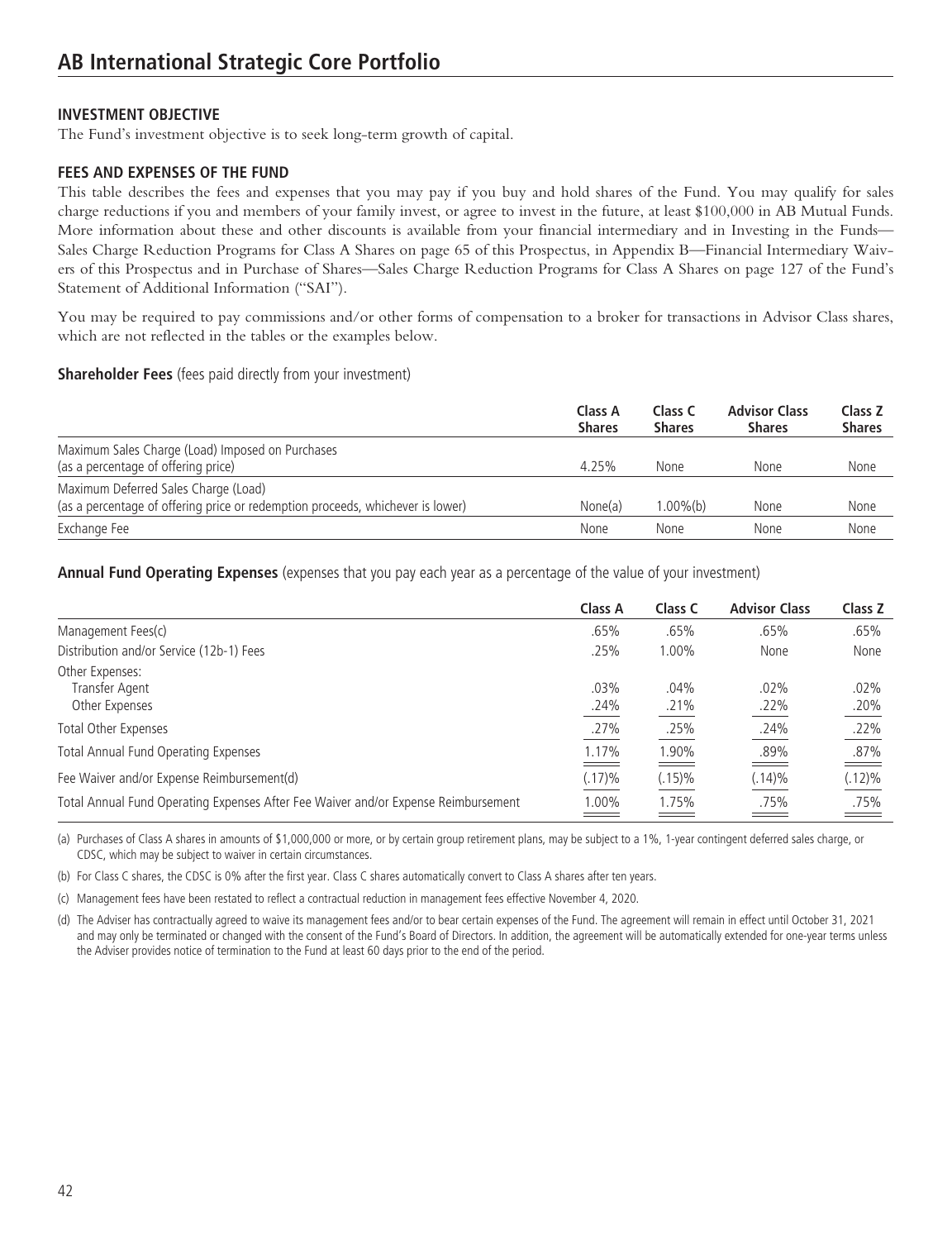# **Examples**

The Examples are intended to help you compare the cost of investing in the Fund with the cost of investing in other mutual funds. The Examples assume that you invest \$10,000 in the Fund for the time periods indicated and then redeem all of your shares at the end of these periods. The Examples also assume that your investment has a 5% return each year, that the Fund's operating expenses stay the same and that any fee waiver remains in effect for only the first year. Although your actual costs may be higher or lower, based on these assumptions your costs would be:

|                |         |                 | Class A Class C Advisor Class Class Z |         |
|----------------|---------|-----------------|---------------------------------------|---------|
| After 1 Year   |         |                 | $$523$ $$278*$ $$77$ $$77$            |         |
| After 3 Years  |         | \$765 \$582     | \$ 270                                | \$ 266  |
| After 5 Years  |         | \$1,026 \$1,013 | \$ 479                                | \$ 470  |
| After 10 Years | \$1,771 | \$2.210         | \$1.083                               | \$1.061 |

\* If you did not redeem your shares at the end of the period, your expenses would be decreased by approximately \$100.

# **Portfolio Turnover**

The Fund pays transaction costs, such as commissions, when it buys or sells securities (or "turns over" its portfolio). A higher portfolio turnover rate may indicate higher transaction costs and may result in higher taxes when Fund shares are held in a taxable account. These transaction costs, which are not reflected in the Annual Fund Operating Expenses or in the Examples, affect the Fund's performance. During the most recent fiscal year, the Fund's portfolio turnover rate was 39% of the average value of its portfolio.

# **PRINCIPAL STRATEGIES**

The Adviser seeks to achieve the Fund's investment objective by investing, under normal circumstances, primarily in common stocks of non-U.S. companies, and in companies in at least three countries other than the United States.

The Fund invests in companies that are determined by the Adviser to offer favorable long-term sustainable profitability, price stability, and attractive valuations. The Adviser employs an integrated approach that combines both fundamental and quantitative research to identify attractive investment opportunities. Factors that the Adviser considers in this regard include: a company's record and projections of profitability, accuracy and availability of information with respect to the company, success and experience of management, competitive advantage, low stock price volatility, and liquidity of the company's securities. The Adviser compares these results to the characteristics of the general stock markets to determine the relative attractiveness of each company at a given time. The Adviser weighs economic, political and market factors in making investment decisions. The Adviser seeks to manage the Fund so that it is subject to less share price volatility than many other international mutual funds, although there can be no guarantee that the Adviser will be successful in this regard.

The Fund primarily invests in mid- and large-capitalization companies, which are currently defined for the Fund as companies that have market capitalizations of \$1.5 billion or more. The Fund's holdings of non-U.S. companies will generally include some companies located in emerging markets.

Fluctuations in currency exchange rates can have a dramatic impact on the returns of equity securities. The Adviser may adjust the foreign currency exposure resulting from the Fund's security positions through the use of currency-related derivatives, primarily in an effort to minimize the currency risk to which the Fund is subject. However, the Adviser is not required to use such derivatives.

### **PRINCIPAL RISKS**

- **Market Risk:** The value of the Fund's assets will fluctuate as the stock or bond markets fluctuate. The value of the Fund's investments may decline, sometimes rapidly and unpredictably, simply because of economic changes or other events, including public health crises (including the occurrence of a contagious disease or illness), that affect large portions of the market. It includes the risk that a particular style of investing may underperform the market generally.
- **Sector Risk:** The Fund may have more risk because it may invest to a significant extent in one or more particular market sectors, such as the information technology or financial services sector. To the extent it does so, market or economic factors affecting the relevant sector(s) could have a major effect on the value of the Fund's investments.
- **Foreign (Non-U.S.) Risk:** Investments in securities of non-U.S. issuers may involve more risk than those of U.S. issuers. These securities may fluctuate more widely in price and may be more difficult to trade due to adverse market, economic, political, regulatory or other factors. These risks may be heightened with respect to investments in emerging market countries, where there may be an increased amount of economic, political and social instability.
- **Currency Risk:** Fluctuations in currency exchange rates may negatively affect the value of the Fund's investments or reduce its returns.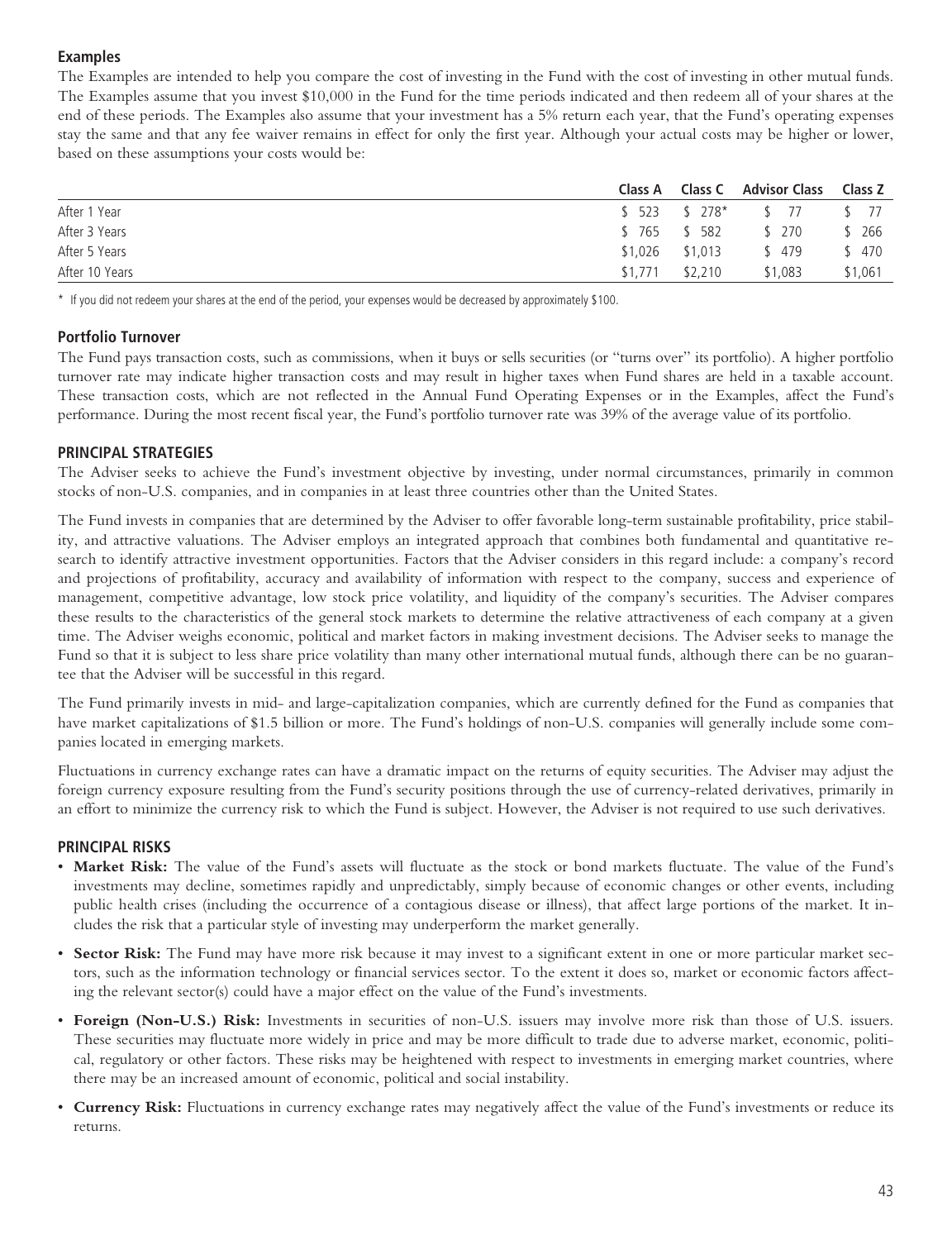- **Capitalization Risk:** Investments in mid-capitalization companies may be more volatile than investments in large-capitalization companies. Investments in mid-capitalization companies may have additional risks because these companies have limited product lines, markets or financial resources.
- **Derivatives Risk:** Derivatives may be difficult to price or unwind and leveraged so that small changes may produce disproportionate losses for the Fund. Derivatives, especially over-the-counter derivatives, are also subject to counterparty risk.
- **Management Risk:** The Fund is subject to management risk because it is an actively-managed investment fund. The Adviser will apply its investment techniques and risk analyses in making investment decisions for the Fund, but there is no guarantee that its techniques will produce the intended results. Some of these techniques may incorporate, or rely upon, quantitative models, but there is no guarantee that these models will generate accurate forecasts, reduce risk or otherwise perform as expected.

As with all investments, you may lose money by investing in the Fund.

### **BAR CHART AND PERFORMANCE INFORMATION**

The bar chart and performance information provide an indication of the historical risk of an investment in the Fund by showing:

- how the Fund's performance changed from year to year over the life of the Fund; and
- how the Fund's average annual returns for one year and since inception compare to those of a broad-based securities market index.

You may obtain updated performance information on the Fund's website at www.abfunds.com (click on "Investments—Mutual Funds").

The Fund's past performance before and after taxes, of course, does not necessarily indicate how it will perform in the future.

# **Bar Chart**

The annual returns in the bar chart are for the Fund's Class A shares and do not reflect sales loads. If sales loads were reflected, returns would be less than those shown. Through September 30, 2020, the year-to-date unannualized return for Class A shares was -4.03%.



During the period shown in the bar chart, the Fund's:

**Best Quarter was up 9.27%, 1st quarter, 2019; and Worst Quarter was down -12.01%, 4th quarter, 2018.**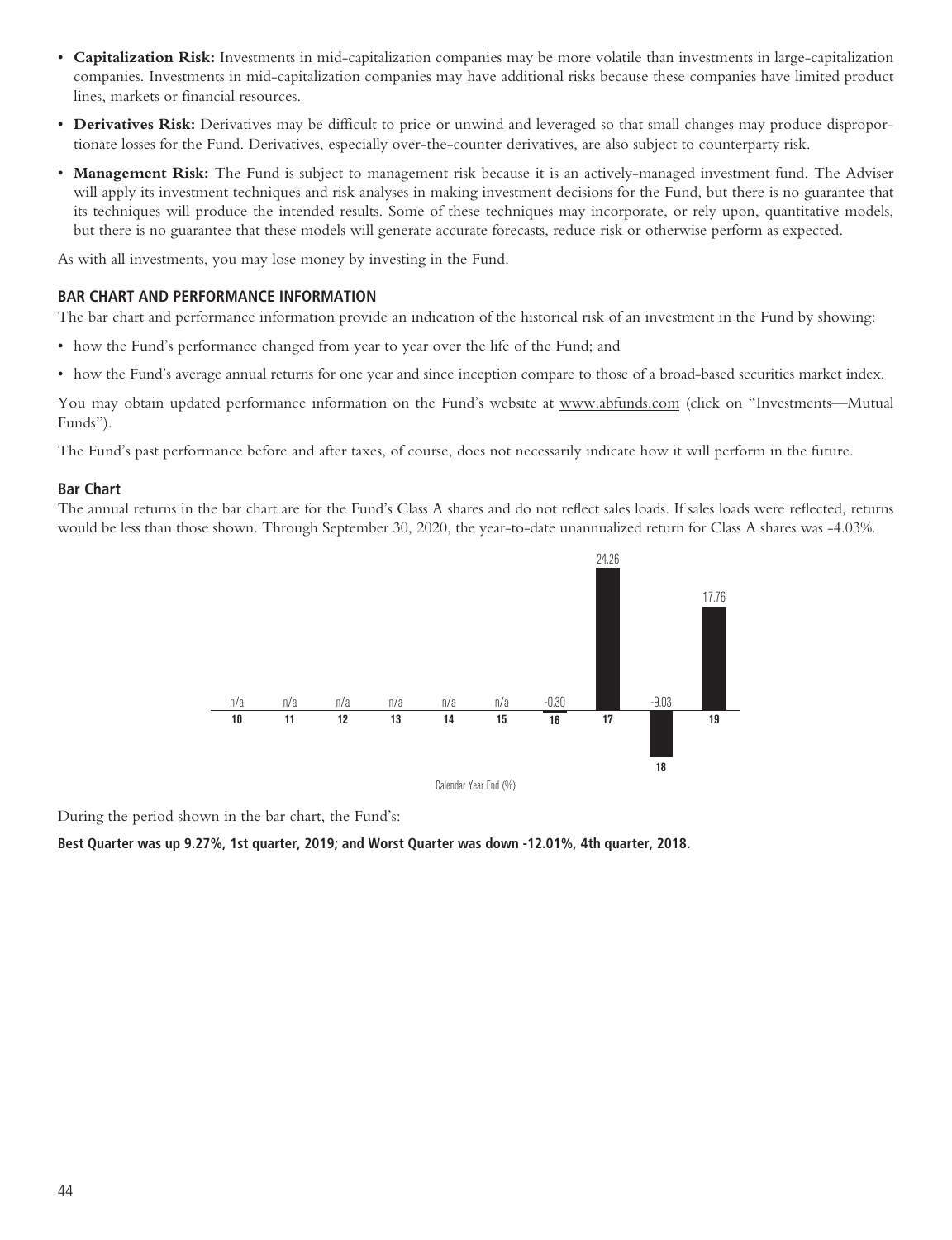**1 Year Since Inception\*** Class A\*\* Return Before Taxes **Return Before Taxes** Assessment Business At the U.S. 2004 5.18% 5.18% Return After Taxes on Distributions **12.53%** 4.81% Return After Taxes on Distributions and Sale of Fund Shares 7.89% 7.89% 4.01% Class C Return Before Taxes 15.91% 5.41% Advisor Class Return Before Taxes **6.45%** 6.45% 6.45% 6.45% 6.45% 6.45% 6.45% 6.45% 6.45% 6.45% 6.45% 6.45% 6.45% Class Z Return Before Taxes **6.47%** 6.47% 6.47% 6.47% 6.47% 6.47% 6.47% 6.47% 6.47% 6.47% 6.47% 6.47% 6.47% 6.47% MSCI EAFE Index (reflects no deduction for fees, expenses or taxes) 22.01% 4.88%

Inception dates: 7/29/15 for Class A, Class C and Advisor Class shares and 11/20/19 for Class Z shares. Performance information for periods prior to the inception of Class Z shares is the performance of the Fund's Class A shares adjusted to reflect the expenses of the Class Z shares.

\*\* After-tax Returns:

- Are shown for Class A shares only and will vary for the other Classes of shares because these Classes have different expense ratios;
- Are an estimate, which is based on the highest historical individual federal marginal income tax rates and do not reflect the impact of state and local taxes; actual after-tax returns depend on an individual investor's tax situation and are likely to differ from those shown; and
- Are not relevant to investors who hold Fund shares through tax-deferred arrangements such as 401(k) plans or individual retirement accounts.

### **INVESTMENT ADVISER**

AllianceBernstein L.P. is the investment adviser for the Fund.

#### **PORTFOLIO MANAGERS**

The following table lists the persons responsible for day-to-day management of the Fund's portfolio:

| Employee       | <b>Length of Service</b> | Title                                |
|----------------|--------------------------|--------------------------------------|
| Kent W. Hargis | Since 2015               | Senior Vice President of the Adviser |
| Sammy Suzuki   | Since 2015               | Senior Vice President of the Adviser |

#### **ADDITIONAL INFORMATION**

For important information about the purchase and sale of Fund shares, tax information and financial intermediary compensation, please turn to ADDITIONAL INFORMATION ABOUT PURCHASE AND SALE OF FUND SHARES, TAXES AND FINANCIAL INTERMEDIARIES, page 50 in this Prospectus.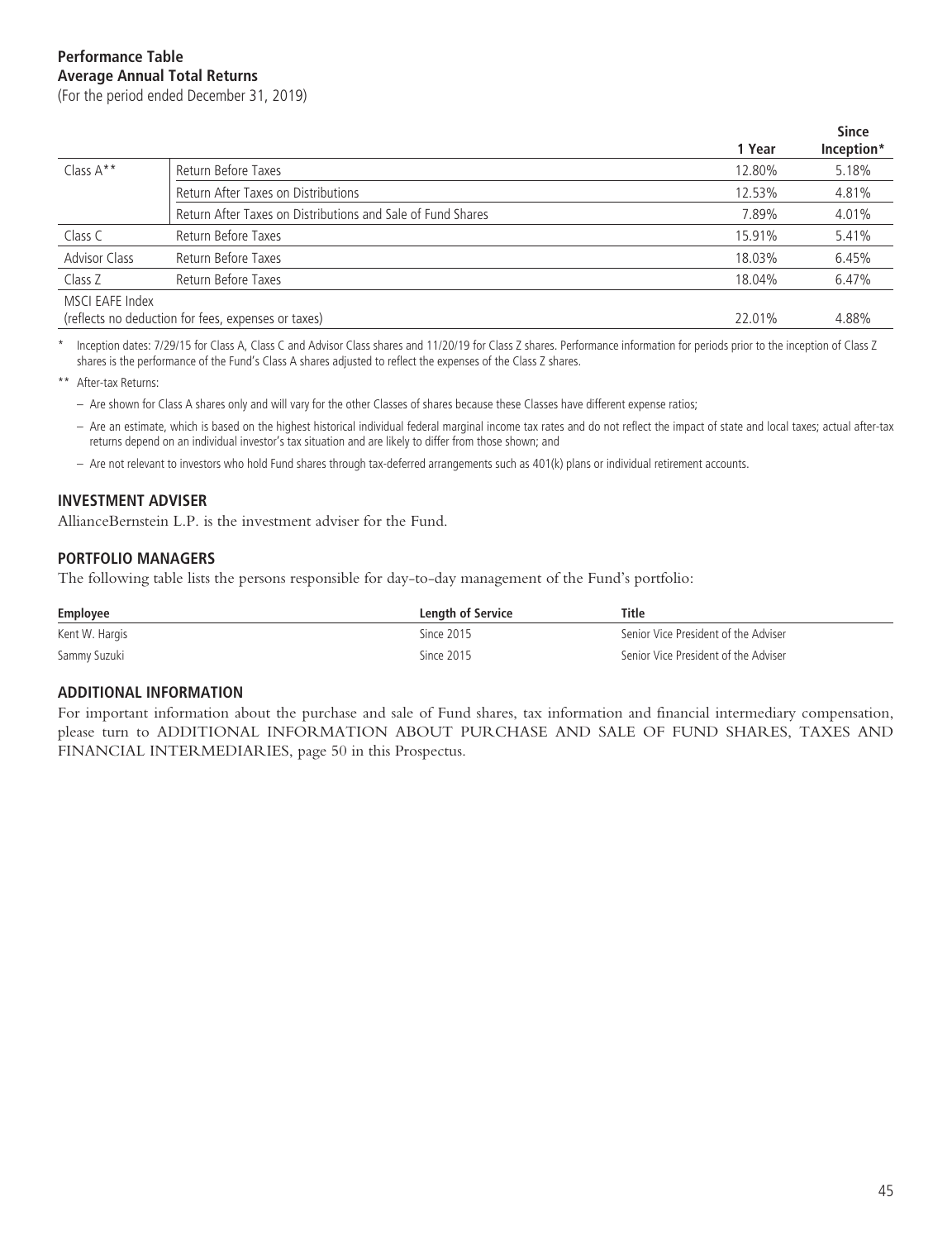# **INVESTMENT OBJECTIVE**

The Fund's investment objective is to seek long-term growth of capital.

# **FEES AND EXPENSES OF THE FUND**

This table describes the fees and expenses that you may pay if you buy and hold shares of the Fund. You may qualify for sales charge reductions if you and members of your family invest, or agree to invest in the future, at least \$100,000 in AB Mutual Funds. More information about these and other discounts is available from your financial intermediary and in Investing in the Funds— Sales Charge Reduction Programs for Class A Shares on page 65 of this Prospectus, in Appendix B—Financial Intermediary Waivers of this Prospectus and in Purchase of Shares—Sales Charge Reduction Programs on page 127 of the Fund's Statement of Additional Information ("SAI").

You may be required to pay commissions and/or other forms of compensation to a broker for transactions in Advisor Class shares, which are not reflected in the tables or the examples below.

### **Shareholder Fees** (fees paid directly from your investment)

|                                                                                                                        | Class A<br><b>Shares</b> | Class C<br><b>Shares</b> | <b>Advisor Class</b><br><b>Shares</b> |
|------------------------------------------------------------------------------------------------------------------------|--------------------------|--------------------------|---------------------------------------|
| Maximum Sales Charge (Load) Imposed on Purchases<br>(as a percentage of offering price)                                | 4.25%                    | None                     | None                                  |
| Maximum Deferred Sales Charge (Load)<br>(as a percentage of offering price or redemption proceeds, whichever is lower) | None(a)                  | $1.00\%$ (b)             | None                                  |
| Exchange Fee                                                                                                           | None                     | None                     | None                                  |

**Annual Fund Operating Expenses** (expenses that you pay each year as a percentage of the value of your investment)

|                                                                                    | Class A      | Class C      | <b>Advisor Class</b> |
|------------------------------------------------------------------------------------|--------------|--------------|----------------------|
| Management Fees(c)                                                                 | .75%         | .75%         | .75%                 |
| Distribution and/or Service (12b-1) Fees                                           | .25%         | 1.00%        | None                 |
| Other Expenses:<br>Transfer Agent<br>Other Expenses                                | .03%<br>.36% | .05%<br>.39% | .03%<br>.37%         |
| <b>Total Other Expenses</b>                                                        | .39%         | .44%         | .40%                 |
| Acquired Fund Fees and Expenses                                                    | .01%         | .01%         | .01%                 |
| Total Annual Fund Operating Expenses                                               | 1.40%        | 2.20%        | 1.16%                |
| Fee Waiver and/or Expense Reimbursement(d)                                         | $(.25)\%$    | $(.30)\%$    | $(.26)\%$            |
| Total Annual Fund Operating Expenses After Fee Waiver and/or Expense Reimbursement | 1.15%        | 1.90%        | .90%                 |

(a) Purchases of Class A shares in amounts of \$1,000,000 or more, or by certain group retirement plans, may be subject to a 1%, 1-year contingent deferred sales charge, or CDSC, which may be subject to waiver in certain circumstances.

(b) For Class C shares, the CDSC is 0% after the first year. Class C shares automatically convert to Class A shares after ten years.

(c) Management fees have been restated to reflect a contractual reduction in management fees effective May 7, 2020.

(d) The Adviser has contractually agreed to waive its management fees and/or to bear certain expenses of the Fund until October 31, 2021 to the extent necessary to prevent total Fund operating expenses (excluding acquired fund fees and expenses other than the advisory fees of any AB Mutual Funds in which the Fund may invest, interest expense and extraordinary expenses), on an annualized basis, from exceeding 1.15%, 1.90% and .90% of average daily net assets, respectively, for Class A, Class C and Advisor Class shares ("expense limitations"). Any fees waived and expenses borne by the Adviser through February 13, 2018 may be reimbursed by the Fund until the end of the third fiscal year after the fiscal period in which the fee was waived or the expense was borne, provided that no reimbursement payment will be made that would cause the Fund's covered operating expenses to exceed the applicable expense limitations. In connection with the Fund's investments in AB Government Money Market Portfolio (the "Money Market Portfolio") (except for the investment of any cash collateral from securities lending), the Adviser has contractually agreed to waive its management fee from the Fund and/or reimburse other expenses of the Fund in an amount equal to the Fund's pro rata share of the Money Market Portfolio's effective management fee, as included in "Acquired Fund Fees and Expenses". The expense limitations and waiver agreement will each remain in effect until October 31, 2021 and may only be terminated or changed with the consent of the Fund's Board of Directors. In addition, the expense limitations and waiver agreement will each be automatically extended for one-year terms unless the Adviser provides notice of termination to the Fund at least 60 days prior to the end of the period.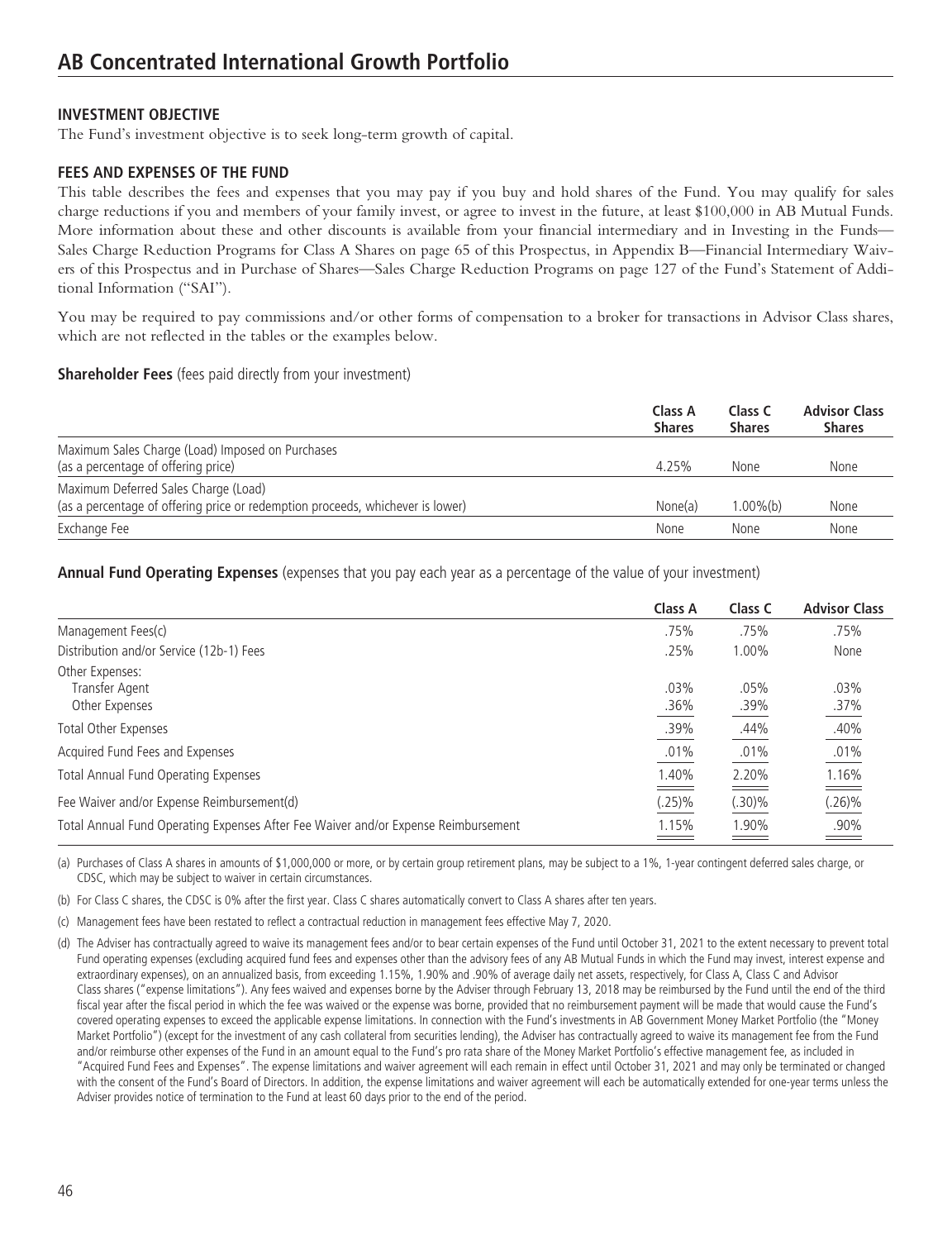# **Example**

The Examples are intended to help you compare the cost of investing in the Fund with the cost of investing in other mutual funds. The Examples assume that you invest \$10,000 in the Fund for the time periods indicated and then redeem all of your shares at the end of these periods. The Examples also assume that your investment has a 5% return each year, that the Fund's operating expenses stay the same and that any fee waiver remains in effect for only the first year. Although your actual costs may be higher or lower, based on these assumptions your costs would be:

|                |                   | Class A Class C Advisor Class |
|----------------|-------------------|-------------------------------|
| After 1 Year   | $$537$ $$293*$    | $\frac{1}{2}$ 92              |
| After 3 Years  | \$ 826 \$ 659     | \$343                         |
| After 5 Years  | $$1.135$ $$1.152$ | \$613                         |
| After 10 Years | $$2,013$ $$2,511$ | \$1,386                       |

\* If you did not redeem your shares at the end of the period, your expenses would be decreased by approximately \$100.

# **Portfolio Turnover**

The Fund pays transaction costs, such as commissions, when it buys or sells securities (or "turns over" its portfolio). A higher portfolio turnover rate may indicate higher transaction costs and may result in higher taxes when Fund shares are held in a taxable account. These transaction costs, which are not reflected in the Annual Fund Operating Expenses or in the Examples, affect the Fund's performance. During the most recent fiscal year, the Fund's portfolio turnover rate was 30% of the average value of its portfolio.

# **PRINCIPAL STRATEGIES**

The Adviser seeks to achieve the Fund's investment objective by investing, under normal circumstances, primarily in common stocks of non-U.S. companies, and in companies in at least three countries other than the United States.

The Fund invests in companies that are determined by the Adviser to offer favorable long-term growth potential and that are trading at attractive valuations. The Adviser employs an appraisal method which attempts to measure each prospective company's quality and growth rate by numerous factors. Such factors include: a company's record and projections of profit and earnings growth, accuracy and availability of information with respect to the company, success and experience of management, accessibility of management to the Adviser, product lines and competitive position both in the United States and abroad, lack of cyclicality, large market capitalization and liquidity of the company's securities. The Adviser compares these results to the characteristics of the general stock markets to determine the relative attractiveness of each company at a given time. The Adviser weighs economic, political and market factors in making investment decisions; this appraisal technique attempts to measure each investment candidate not only against other stocks of the same industry and region, but also against a broad spectrum of investments.

The Fund invests in a relatively small number of individual stocks, generally 25 to 35 companies. The Fund primarily invests in mid- and large-capitalization companies, which are currently defined for the Fund as companies that have market capitalizations of \$2.0 billion or more. The Fund's holdings of non-U.S. companies may include some companies located in emerging markets, and at times emerging market companies may make up a significant portion of the Fund.

Fluctuations in currency exchange rates can have a dramatic impact of the returns of equity securities. While the Adviser may hedge the foreign currency exposure resulting from the Fund's security positions through the use of currency-related derivatives, it is not required to do so.

### **PRINCIPAL RISKS**

- Market Risk: The value of the Fund's assets will fluctuate as the stock or bond market fluctuates. The value of its investments may decline, sometimes rapidly and unpredictably, simply because of economic changes or other events, including public health crises (including the occurrence of a contagious disease or illness), that affect large portions of the market. It includes the risk that a particular style of investing, such as the Fund's growth approach, may underperform the market generally.
- **Focused Portfolio Risk:** Investments in a limited number of companies may have more risk because changes in the value of a single security may have a more significant effect, either negative or positive, on the Fund's net asset value, or NAV.
- **Sector Risk:** The Fund may have more risk because it may invest to a significant extent in one or more particular market sectors, such as the information technology sector. To the extent it does so, market or economic factors affecting the relevant sector(s) could have a major effect on the value of the Fund's investments.
- **Foreign (Non-U.S.) Risk:** Investments in securities of non-U.S. issuers may involve more risk than those of U.S. issuers. These securities may fluctuate more widely in price and may be more difficult to trade due to adverse market, economic, political, regulatory or other factors.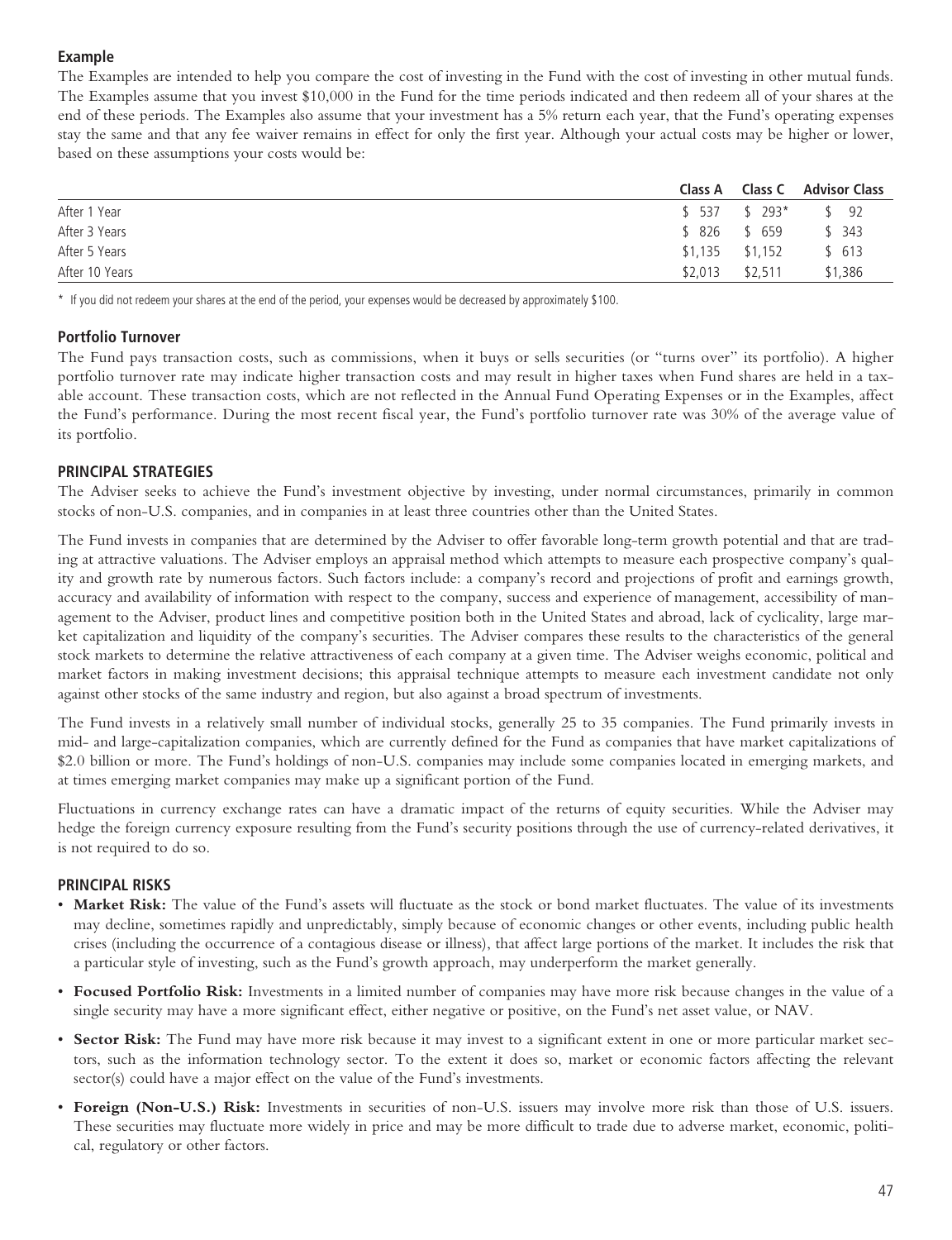- **Emerging Market Risk:** Investments in emerging market countries may have more risk because the markets are less developed and less liquid, and because these investments may be subject to increased economic, political, regulatory or other uncertainties.
- **Currency Risk:** Fluctuations in currency exchange rates may negatively affect the value of the Fund's investments or reduce its returns.
- **Capitalization Risk:** Investments in mid-capitalization companies may be more volatile than investments in large-capitalization companies. Investments in mid-capitalization companies may have additional risks because these companies have limited product lines, markets or financial resources.
- **Management Risk:** The Fund is subject to management risk because it is an actively-managed investment fund. The Adviser will apply its investment techniques and risk analyses in making investment decisions for the Fund, but there is no guarantee that its techniques will produce the intended results. Some of these techniques may incorporate, or rely upon, quantitative models, but there is no guarantee that these models will generate accurate forecasts, reduce risk or otherwise perform as expected.

As with all investments, you may lose money by investing in the Fund.

### **BAR CHART AND PERFORMANCE INFORMATION**

The bar chart and performance information provide an indication of the historical risk of an investment in the Fund by showing:

- how the Fund's performance changed from year to year over the life of the Fund; and
- how the Fund's average annual returns for one year and since inception compare to those of a broad-based securities market index.

You may obtain updated performance information on the Fund's website at www.abfunds.com (click on "Investments—Mutual Funds").

The Fund's past performance before and after taxes, of course, does not necessarily indicate how it will perform in the future.

### **Bar Chart**

The annual returns in the bar chart are for the Fund's Class A shares and do not reflect sales loads. If sales loads were reflected, returns would be less than those shown. Through September 30, 2020, the year-to-date unannualized return for Class A shares was 9.02%.



During the period shown in the bar chart, the Fund's:

**Best Quarter was up 14.59%, 1st quarter, 2019; and Worst Quarter was down -15.48%, 4th quarter, 2018.**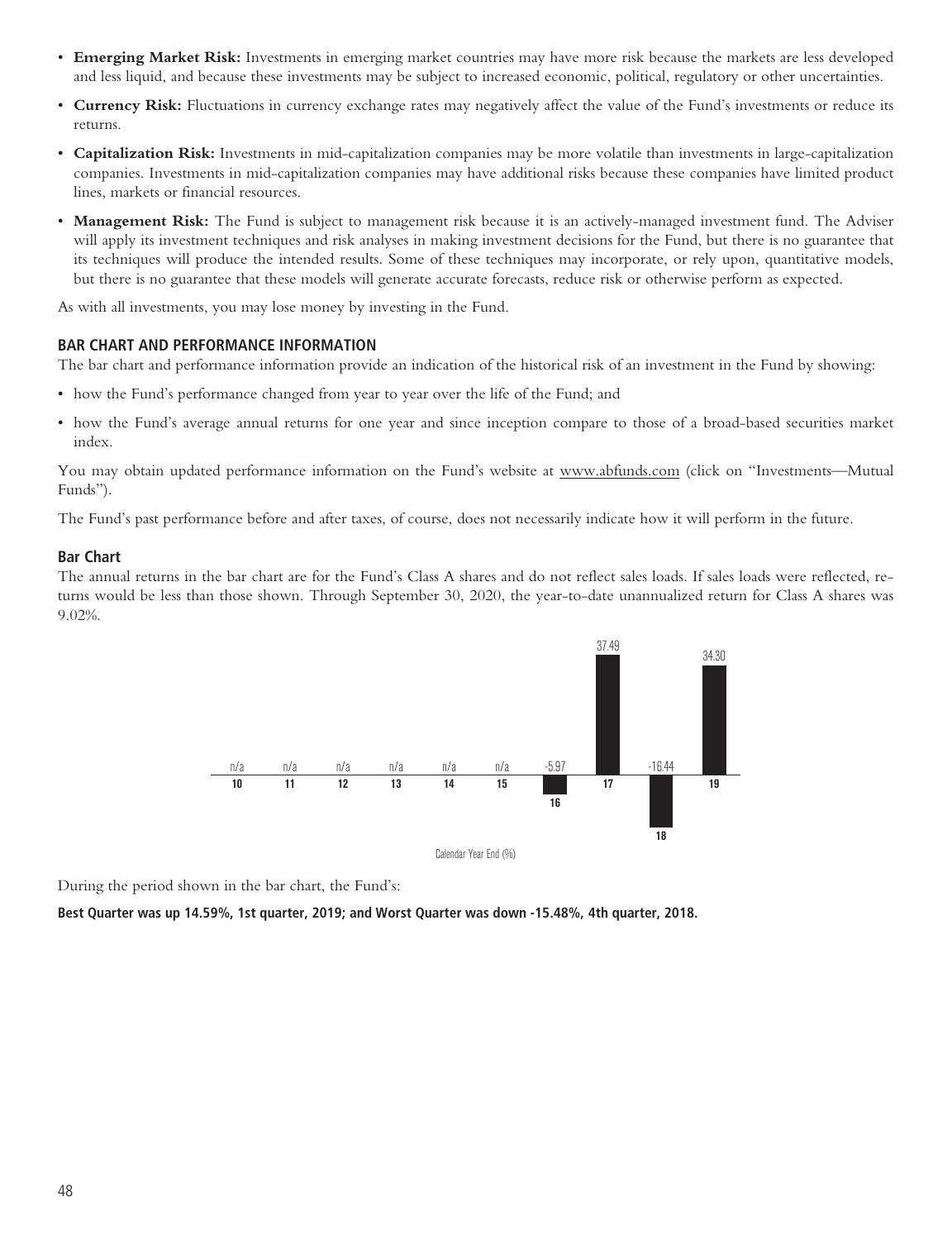(For the period ended December 31, 2019)

|                      |                                                             |        | <b>Since</b> |
|----------------------|-------------------------------------------------------------|--------|--------------|
|                      |                                                             | 1 Year | Inception*   |
| Class $A^*$          | Return Before Taxes                                         | 28.53% | 5.38%        |
|                      | Return After Taxes on Distributions                         | 28.28% | 4.56%        |
|                      | Return After Taxes on Distributions and Sale of Fund Shares | 17.10% | 3.90%        |
| Class C              | Return Before Taxes                                         | 32.36% | 5.56%        |
| <b>Advisor Class</b> | Return Before Taxes                                         | 34.69% | 6.60%        |
| MSCI EAFE Index      |                                                             |        |              |
|                      | (reflects no deduction for fees, expenses or taxes)         | 22.01% | 4.29%        |
|                      |                                                             |        |              |

Inception date for all Classes: 4/15/15.

\*\* After-tax Returns:

- Are shown for Class A shares only and will vary for the other Classes of shares because these Classes have different expense ratios;
- Are an estimate, which is based on the highest historical individual federal marginal income tax rates and do not reflect the impact of state and local taxes; actual after-tax returns depend on an individual investor's tax situation and are likely to differ from those shown; and
- Are not relevant to investors who hold Fund shares through tax-deferred arrangements such as 401(k) plans or individual retirement accounts.

#### **INVESTMENT ADVISER**

AllianceBernstein L.P. is the investment adviser for the Fund.

### **PORTFOLIO MANAGERS**

The following table lists the persons responsible for day-to-day management of the Fund's portfolio:

| Employee        | <b>Lenath of Service</b> | Title                                |
|-----------------|--------------------------|--------------------------------------|
| Dev Chakrabarti | Since 2015               | Senior Vice President of the Adviser |
| Mark Phelps     | Since 2015               | Senior Vice President of the Adviser |

#### **ADDITIONAL INFORMATION**

For important information about the purchase and sale of Fund shares, tax information and financial intermediary compensation, please turn to ADDITIONAL INFORMATION ABOUT PURCHASE AND SALE OF FUND SHARES, TAXES AND FINANCIAL INTERMEDIARIES, page 50 in this Prospectus.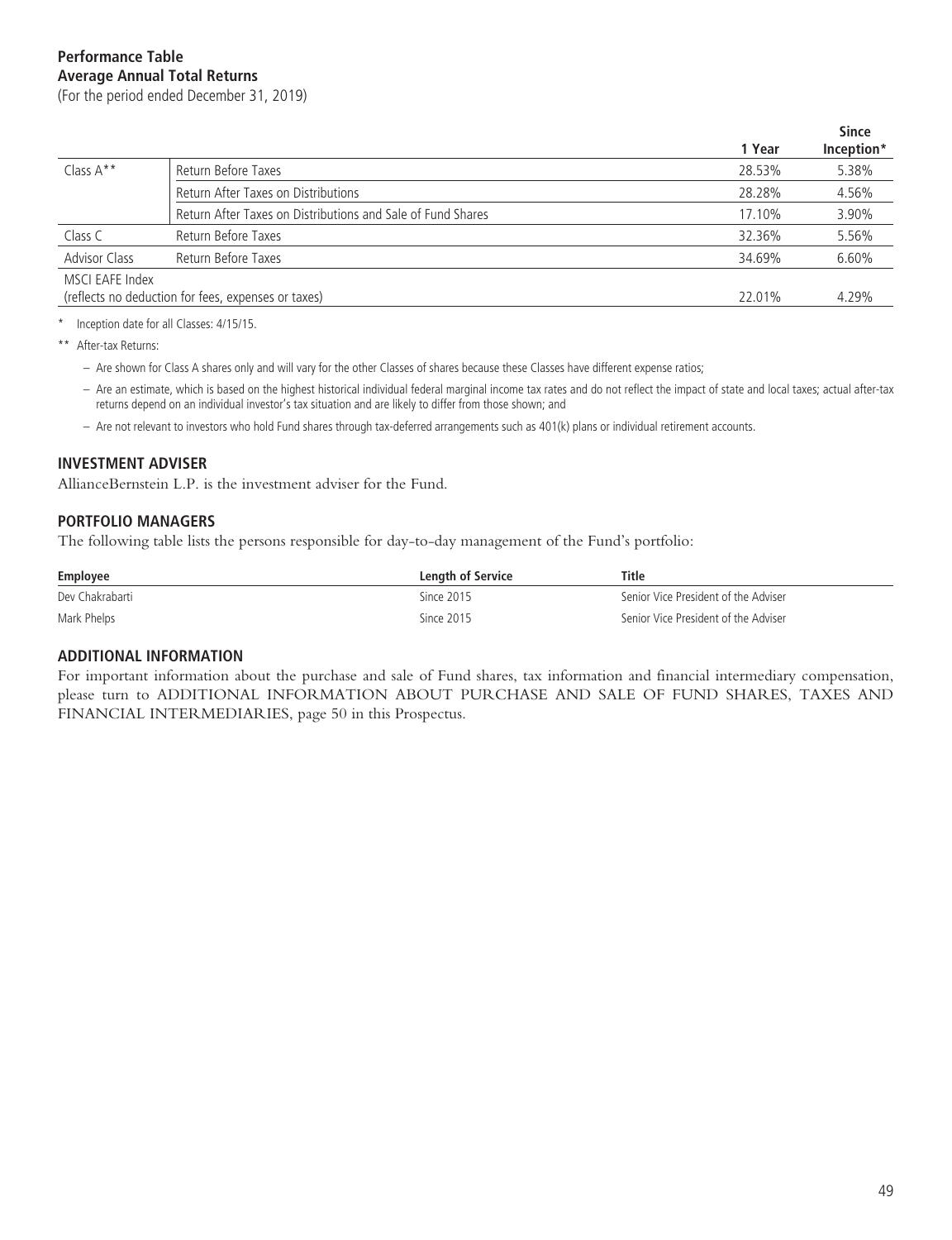# **ADDITIONAL INFORMATION ABOUT PURCHASE AND SALE OF FUND SHARES, TAXES AND FINANCIAL INTERMEDIARIES**

# **• PURCHASE AND SALE OF FUND SHARES**

### **Purchase Minimums**

The following table describes the initial and subsequent minimum purchase amounts for each class of shares, which are subject to waiver in certain circumstances.

|                                                                                                                                                                                                                                                                                                                                                                                                                                                                                                                          | <b>Initial</b> | Subsequent                                                                                                                    |
|--------------------------------------------------------------------------------------------------------------------------------------------------------------------------------------------------------------------------------------------------------------------------------------------------------------------------------------------------------------------------------------------------------------------------------------------------------------------------------------------------------------------------|----------------|-------------------------------------------------------------------------------------------------------------------------------|
| Class A/Class C shares, including traditional IRAs and Roth IRAs                                                                                                                                                                                                                                                                                                                                                                                                                                                         | \$2,500        | \$50                                                                                                                          |
| Automatic Investment Program                                                                                                                                                                                                                                                                                                                                                                                                                                                                                             | None           | \$50<br>If initial minimum investment is<br>less than \$2,500, then \$200<br>monthly until account balance<br>reaches \$2,500 |
| Advisor Class shares (only available to fee-based programs or through other limited<br>arrangements and certain commission-based brokerage arrangements)                                                                                                                                                                                                                                                                                                                                                                 | None           | None                                                                                                                          |
| Class A, Class R, Class K, Class I and Class Z shares are available at NAV, without an<br>initial sales charge, to 401(k) plans, 457 plans, employer-sponsored 403(b) plans,<br>profit-sharing and money purchase pension plans, defined benefit plans, and<br>non-qualified deferred compensation plans and, for Class Z shares, to persons<br>participating in certain fee-based programs sponsored by a financial intermediary,<br>where in each case plan level or omnibus accounts are held on the books of a Fund. | None           | None                                                                                                                          |

You may sell (redeem) your shares each day the New York Stock Exchange (the "Exchange") is open. You may sell your shares through your financial intermediary or by mail (AllianceBernstein Investor Services, Inc., P.O. Box 786003, San Antonio, TX 78278-6003) or telephone ((800) 221-5672).

# **• TAX INFORMATION**

Each Fund may pay income dividends or make capital gains distributions, which may be subject to federal income taxes and taxable as ordinary income or capital gains, and may also be subject to state and local taxes.

### **• PAYMENTS TO BROKER-DEALERS AND OTHER FINANCIAL INTERMEDIARIES**

If you purchase shares of a Fund through a broker-dealer or other financial intermediary (such as a bank or a group retirement plan), the Fund and its related companies may pay the intermediary for the sale of Fund shares and related services. These payments may create a conflict of interest by influencing the broker-dealer or other financial intermediary and your salesperson to recommend the Fund over another investment. Ask your salesperson or visit your financial intermediary's website for more information.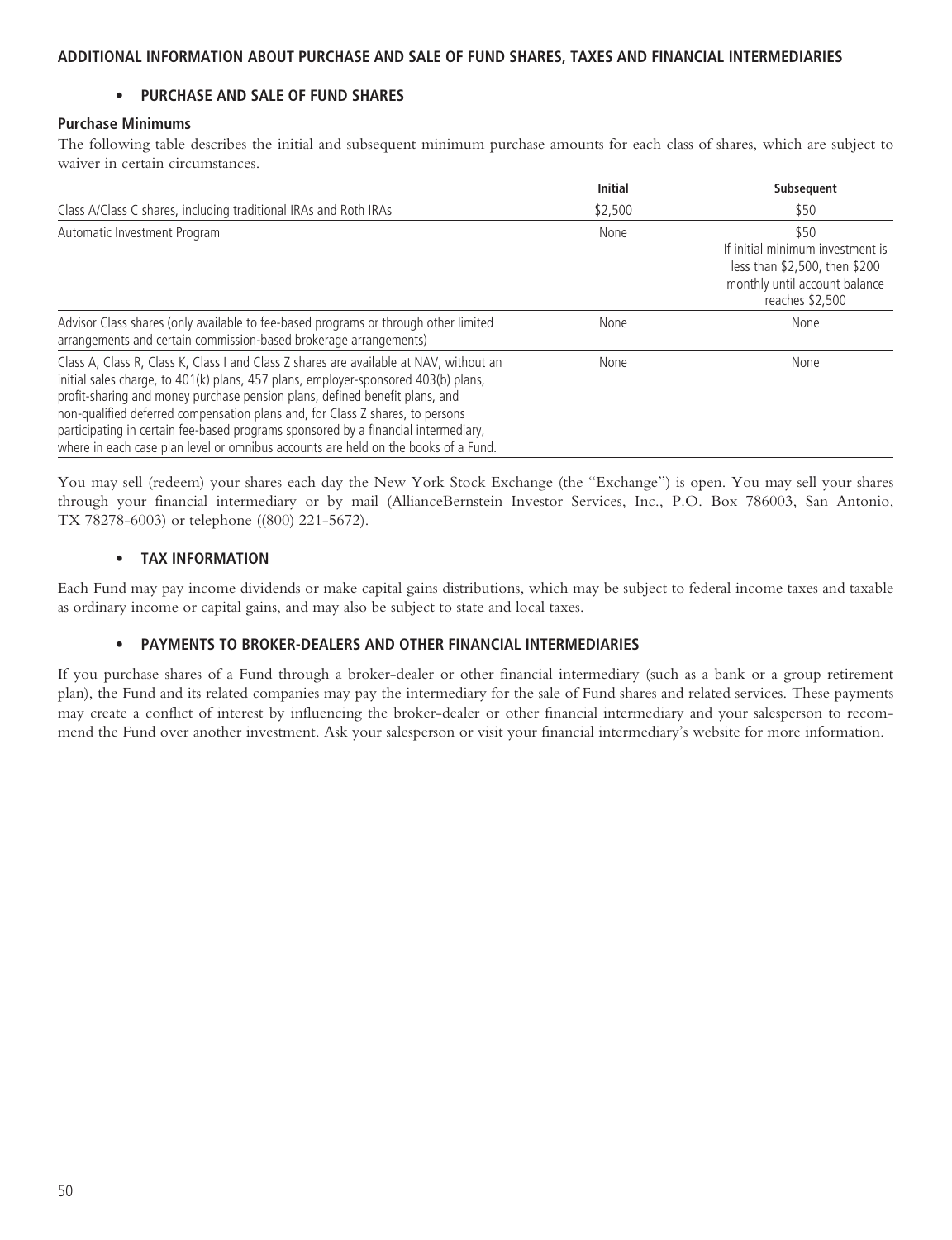This section of the Prospectus provides additional information about the Funds' investment strategies, practices and related risks, including principal and non-principal strategies and risks. This Prospectus does not describe all of a Fund's investment practices; additional information about each Fund's risks and investments can be found in the Funds' SAI.

# **ESG Integration**

The Adviser integrates environmental, social and governance ("ESG") considerations into its research and investments analysis with the goal of maximizing return and considering risk within the Fund's investment objective and strategies. Combining third-party ESG data with its own views and research, the Adviser analyzes the ESG practices of companies and issuers to identify potentially material ESG factors that can vary across companies and issuers. ESG considerations may include but are not limited to environmental impact, corporate governance and ethical business practices. ESG considerations may not be applicable to all types of instruments or investments.

For additional information with respect to the ESG integration for the **AB Sustainable Global Thematic Fund** and **AB Sustainable International Thematic Fund**, please refer to each Fund's Principal Strategies section in this Prospectus.

### **Market Risk**

The market value of a security may move up or down, sometimes rapidly and unpredictably. These fluctuations may cause a security to be worth less than the price originally paid for it, or less than it was worth at an earlier time. Market risk may affect a single issuer, industry, sector of the economy or the market as a whole. Global economies and financial markets are increasingly interconnected, which increases the probabilities that conditions in one country or region might adversely impact issuers in a different country or region. Conditions affecting the general economy, including political, social, or economic instability at the local, regional, or global level may also affect the market value of a security. Health crises, such as pandemic and epidemic diseases, as well as other incidents that interrupt the expected course of events, such as natural disasters, including fires, earthquakes and flooding, war or civil disturbance, acts of terrorism, power outages and other unforeseeable and external events, and the public response to or fear of such diseases or events, have had, and may in the future have, an adverse effect on a Fund's investments and net asset value and can lead to increased market volatility. For example, the diseases or events themselves or any preventative or protective actions that governments may take in respect of such diseases or events may result in periods of business disruption, inability to obtain raw materials, supplies and component parts, and reduced or disrupted operations for a Fund's portfolio companies. The occurrence and pendency of such diseases or events could adversely affect the economies and financial markets either in specific countries or worldwide.

### **Derivatives**

Each Fund may, but is not required to, use derivatives for hedging or other risk management purposes or as part of its investment strategies. Derivatives are financial contracts whose value depends on, or is derived from, the value of an underlying asset, reference rate or index. A Fund may use derivatives to earn income and enhance returns, to hedge or adjust the risk profile of its investments, to replace more traditional direct investments and to obtain exposure to otherwise inaccessible markets.

There are four principal types of derivatives—options, futures contracts, forwards and swaps—each of which is described below. Derivatives include listed and cleared transactions where a Fund's derivative trade counterparty is an exchange or clearinghouse, and non-cleared bilateral "over-the-counter" transactions that are privately negotiated and where a Fund's derivative trade counterparty is a financial institution. Exchange-traded or cleared derivatives transactions tend to be subject to less counterparty credit risk than those that are bilateral and privately negotiated.

A Fund's use of derivatives may involve risks that are different from, or possibly greater than, the risks associated with investing directly in securities or other more traditional instruments. These risks include the risk that the value of a derivative instrument may not correlate perfectly, or at all, with the value of the assets, reference rates, or indices that they are designed to track. Other risks include: the possible absence of a liquid secondary market for a particular instrument and possible exchange-imposed price fluctuation limits, either of which may make it difficult or impossible to close out a position when desired; and the risk that the counterparty will not perform its obligations. Certain derivatives may have a leverage component and involve leverage risk. Adverse changes in the value or level of the underlying asset, note or index can result in a loss substantially greater than the Fund's investment (in some cases, the potential loss is unlimited).

The Funds' investments in derivatives may include, but are not limited to, the following:

- **Forward Contracts.** A forward contract is an agreement that obligates one party to buy, and the other party to sell, a specific quantity of an underlying commodity or other tangible asset for an agreed-upon price at a future date. A forward contract generally is settled by physical delivery of the commodity or tangible asset to an agreed-upon location (rather than settled by cash) or is rolled forward into a new forward contract, or, in the case of a non-deliverable forward, by a cash payment at maturity. The Funds' investments in forward contracts may include the following:
	- Forward Currency Exchange Contracts. A Fund may purchase or sell forward currency exchange contracts for hedging purposes to minimize the risk from adverse changes in the relationship between the U.S. Dollar and other currencies or for non-hedging purposes as a means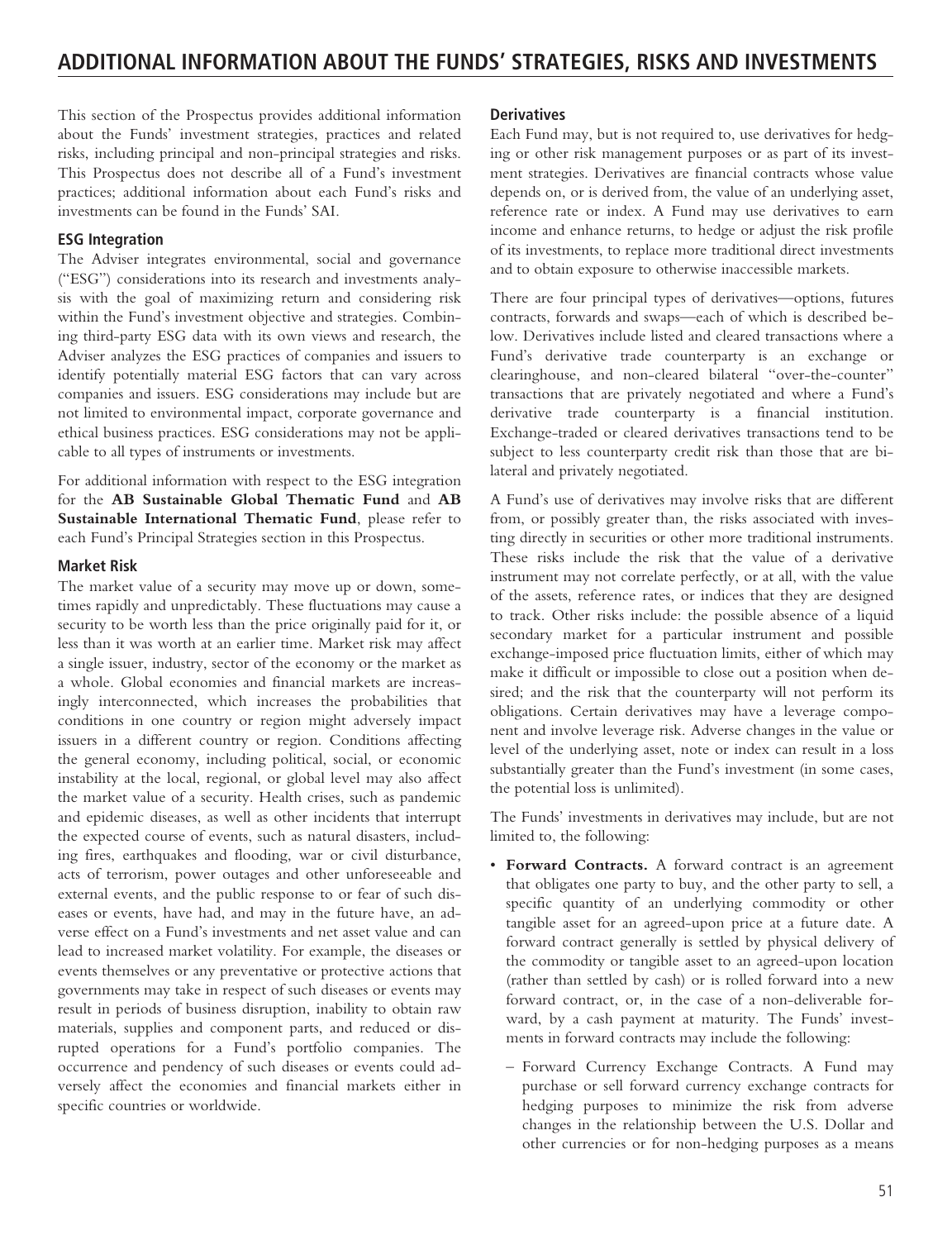of making direct investments in foreign currencies, as described below under "Other Derivatives and Strategies— Currency Transactions". A Fund, for example, may enter into a forward contract as a transaction hedge (to "lock in" the U.S. Dollar price of a non-U.S. Dollar security), as a position hedge (to protect the value of securities the Fund owns that are denominated in a foreign currency against substantial changes in the value of the foreign currency) or as a cross-hedge (to protect the value of securities the Fund owns that are denominated in a foreign currency against substantial changes in the value of that foreign currency by entering into a forward contract for a different foreign currency that is expected to change in the same direction as the currency in which the securities are denominated).

- **Futures Contracts and Options on Futures Contracts.** A futures contract is a standardized, exchange-traded agreement that obligates the buyer to buy and the seller to sell a specified quantity of an underlying asset (or settle for cash the value of a contract based on an underlying asset, rate or index) at a specific price on the contract maturity date. Options on futures contracts are options that call for the delivery of futures contracts upon exercise. A Fund may purchase or sell futures contracts and options thereon to hedge against changes in interest rates, securities (through index futures or options) or currencies. A Fund may also purchase or sell futures contracts for foreign currencies or options thereon for non-hedging purposes as a means of making direct investments in foreign currencies, as described below under "Other Derivatives and Strategies—Currency Transactions".
- **Options.** An option is an agreement that, for a premium payment or fee, gives the option holder (the buyer) the right but not the obligation to buy (a "call option") or sell (a "put option") the underlying asset (or settle for cash an amount based on an underlying asset, rate or index) at a specified price (the exercise price) during a period of time or on a specified date. Investments in options are considered speculative. A Fund may lose the premium paid for them if the price of the underlying security or other asset decreased or remained the same (in the case of a call option) or increased or remained the same (in the case of a put option). If a put or call option purchased by a Fund were permitted to expire without being sold or exercised, its premium would represent a loss to the Fund. The Funds' investments in options include the following:
	- Options on Foreign Currencies. A Fund may invest in options on foreign currencies that are privately negotiated or traded on U.S. or foreign exchanges for hedging purposes to protect against declines in the U.S. Dollar value of foreign currency denominated securities held by a Fund and against increases in the U.S. Dollar cost of securities to be acquired. The purchase of an option on a foreign currency may constitute an effective hedge against fluctuations in exchange rates, although if rates move adversely, a Fund may forfeit the entire amount of the premium plus related transaction costs. A Fund may also

invest in options on foreign currencies for non-hedging purposes as a means of making direct investments in foreign currencies, as described below under "Other Derivatives and Strategies—Currency Transactions".

– Options on Securities. A Fund may purchase or write a put or call option on securities. A Fund will only exercise an option it purchased if the price of the reference security is less (in the case of a put option) or more (in the case of a call option) than the exercise price. If a Fund does not exercise a purchased option, the premium it paid for the option will be lost. A Fund may write covered options, which means writing an option for securities the Fund owns, and uncovered options. A Fund may also enter into options on the yield "spread" or yield differential between two securities. In contrast to other types of options, this option is based on the difference between the yields of designated securities, futures or other instruments. In addition, a Fund may write covered straddles. A straddle is a combination of a call and a put written on the same underlying security. In purchasing an option on securities, a Fund would be in a position to realize a gain if, during the option period, the price of the underlying securities increased (in the case of a call) or decreased (in the case of a put) by an amount in excess of the premium paid; otherwise the Fund would experience a loss not greater than the premium paid for the option. Thus, a Fund would realize a loss if the price of the underlying security declined or remained the same (in the case of a call) or increased or remained the same (in the case of a put) or otherwise did not increase (in the case of a put) or decrease (in the case of a call) by more than the amount of the premium. If a put or call option purchased by a Fund were permitted to expire without being sold or exercised, its premium would represent a loss to the Fund.

If a Fund purchases or writes privately-negotiated options on securities, it will effect such transactions only with investment dealers and other financial institutions (such as commercial banks or savings and loan institutions) deemed creditworthy by the Adviser. The Adviser has adopted procedures for monitoring the creditworthiness of such counterparties.

- Options on Securities Indices. An option on a securities index is similar to an option on a security except that, rather than taking or making delivery of a security at a specified price, an option on a securities index gives the holder the right to receive, upon exercise of the option, an amount of cash if the closing level of the chosen index is greater than (in the case of a call) or less than (in the case of a put) the exercise price of the option.
- Other Option Strategies. In an effort to earn extra income, to adjust exposure to individual securities or markets, or to protect all or a portion of its portfolio from a decline in value, sometimes within certain ranges, a Fund may use option strategies such as the concurrent purchase of a call or put option, including on individual securities, stock indices, futures contracts (including on individual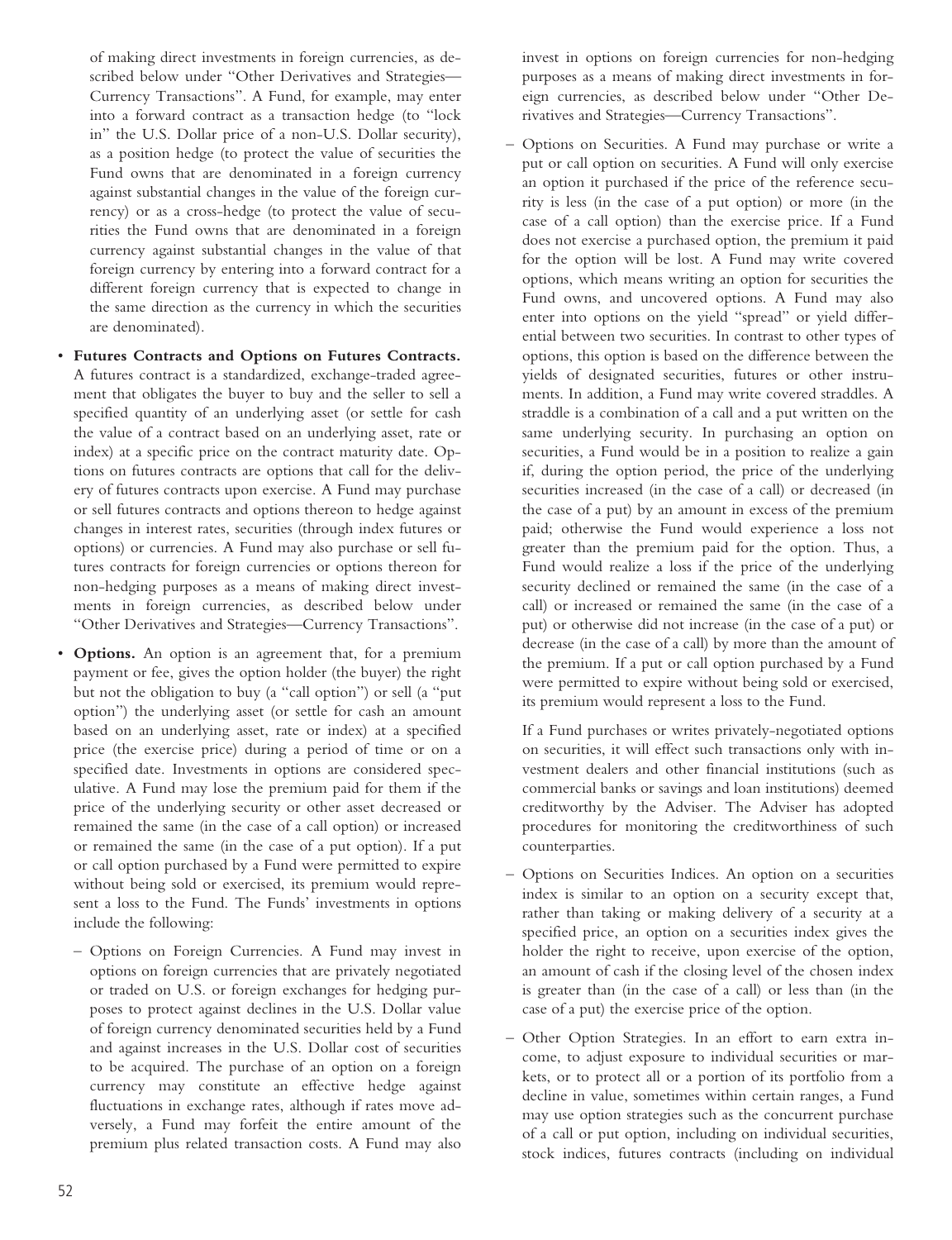securities and stock indices) or shares of exchange-traded funds ("ETFs") at one strike price and the writing of a call or put option on the same individual security, stock index, futures contract or ETF at a higher strike price in the case of a call option or at a lower strike price in the case of a put option. The maximum profit from this strategy would result for the call options from an increase in the value of the individual security, stock index, futures contract or ETF above the higher strike price or, for the put options, from the decline in the value of the individual security, stock index, futures contract or ETF below the lower strike price. If the price of the individual security, stock index, futures contract or ETF declines, in the case of the call option, or increases, in the case of the put option, the Fund has the risk of losing the entire amount paid for the call or put options.

• **Swap Transactions.** A swap is an agreement that obligates two parties to exchange a series of cash flows at specified intervals (payment dates) based upon or calculated by reference to changes in specified prices or rates (*e.g.,* interest rates in the case of interest rate swaps or currency exchange rates in the case of currency swaps) for a specified amount of an underlying asset (the "notional" principal amount). Generally, the notional principal amount is used solely to calculate the payment stream, but is not exchanged. Most swaps are entered into on a net basis (*i.e.*, the two payment streams are netted out, with a Fund receiving or paying, as the case may be, only the net amount of the two payments). Certain standardized swaps, including certain interest rate swaps and credit default swaps, are subject to mandatory central clearing and are required to be executed through a regulated swap execution facility. Cleared swaps are transacted through futures commission merchants ("FCMs") that are members of central clearinghouses with the clearinghouse serving as central counterparty, similar to transactions in futures contracts. Funds post initial and variation margin to support their obligations under cleared swaps by making payments to their clearing member FCMs. Central clearing is intended to reduce counterparty credit risks and increase liquidity, but central clearing does not make swap transactions risk free. The Securities and Exchange Commission ("SEC") may adopt similar clearing and execution requirements in respect of certain security-based swaps under its jurisdiction. Privately negotiated swap agreements are two-party contracts entered into primarily by institutional investors and are not cleared through a third party, nor are these required to be executed on a regulated swap execution facility.

The Funds' investments in swap transactions include the following:

– Currency Swaps. A Fund may invest in currency swaps for hedging purposes to protect against adverse changes in exchange rates between the U.S. Dollar and other currencies or for non-hedging purposes as a means of making direct investments in foreign currencies, as described below under "Other Derivatives and Strategies— Currency Transactions". Currency swaps involve the

exchange by a Fund with another party of a series of payments in specified currencies. Currency swaps may be bilateral and privately negotiated with the Fund expecting to achieve an acceptable degree of correlation between its portfolio investments and its currency swaps position. Currency swaps may involve the exchange of actual principal amounts of currencies by the counterparties at the initiation, and again upon the termination, of the transaction.

- Total Return Swaps. A Fund may enter into total return swaps in order to take a "long" or "short" position with respect to an underlying asset. A total return swap involves commitments to pay interest in exchange for a market-linked return based on a notional amount of the underlying asset. Therefore, when a Fund enters into a total return swap, it is subject to the market price volatility of the underlying asset. To the extent that the total return of the security, group of securities or index underlying the swap exceeds or falls short of the offsetting interest obligation, the Fund will receive or make a payment to the counterparty. Total return swaps may reflect a leveraged investment and incorporate borrowing costs which are borne by the Fund. There is no guarantee that the Fund's investment via a total return swap will deliver returns in excess of the embedded borrowing costs and, accordingly, the Fund's performance may be less than would be achieved by a direct investment in the underlying reference asset.
- Interest Rate Swaps, Swaptions, Caps, and Floors. Interest rate swaps involve the exchange by a Fund with another party of payments calculated by reference to specified interest rates (*e.g*., an exchange of floating-rate payments for fixed-rate payments). Unless there is a counterparty default, the risk of loss to the Fund from interest rate swap transactions is limited to the net amount of interest payments that the Fund is contractually obligated to make. If the counterparty to an interest rate swap transaction defaults, the Fund's risk of loss consists of the net amount of interest payments that the Fund contractually is entitled to receive.

An option on a swap agreement, also called a "swaption", is an option that gives the buyer the right, but not the obligation, to enter into a swap on a future date in exchange for paying a market-based "premium". A receiver swaption gives the owner the right to receive the total return of a specified asset reference rate, or index. A payer swaption gives the owner the right to pay the total return of a specified asset, reference rate, or index. Swaptions also include options that allow an existing swap to be terminated or extended by one of the counterparties.

The purchase of an interest rate cap entitles the purchaser, to the extent that a specified index exceeds a predetermined interest rate, to receive payments of interest on a contractually-based principal amount from the party selling the interest rate cap. The purchase of an interest rate floor entitles the purchaser, to the extent that a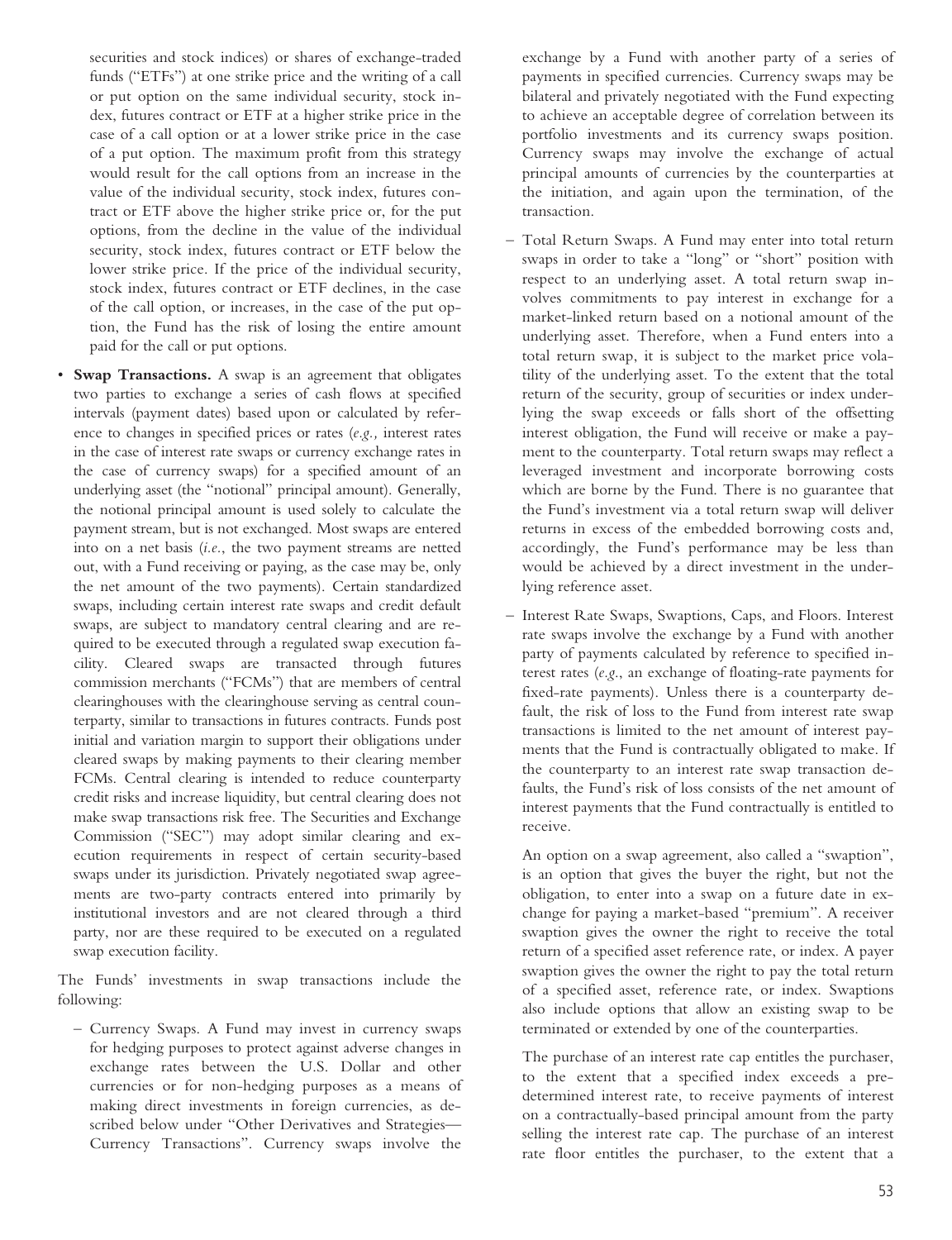specified index falls below a predetermined interest rate, to receive payments of interest on an agreed principal amount from the party selling the interest rate floor. It may be more difficult for a Fund to trade or close out interest rate caps and floors in comparison to other types of swaps.

The value of these transactions will fluctuate based on changes in interest rates. Interest rate swap, swaption, cap, and floor transactions may be used in an effort to preserve a return or spread on a particular investment or a portion of a Fund's portfolio or to protect against an increase in the price of securities a Fund anticipates purchasing at a later date.

– Credit Default Swaps. The "buyer" in a credit default swap contract is obligated to pay the "seller" a periodic stream of payments over the term of the contract in return for a contingent payment upon the occurrence of a credit event with respect to an underlying reference obligation. Generally, a credit event means bankruptcy, failure to pay, obligation acceleration or restructuring. A Fund may be either the buyer or seller in the transaction. If a Fund is a seller, the Fund receives a fixed rate of income throughout the term of the contract, which typically is between one month and ten years, provided that no credit event occurs. If a credit event occurs, a Fund, as seller, typically must pay the contingent payment to the buyer, which will be either (i) the "par value" (face amount) of the reference obligation in which case the Fund will receive the reference obligation in return or (ii) an amount equal to the difference between the face amount and the current market value of the reference obligation. As a buyer, if a credit event occurs, the Fund would be the receiver of such contingent payments, either delivering the reference obligation in exchange for the full notional (face) value of a reference obligation that may have little or no value, or receiving a payment equal to the difference between the face amount and the current market value of the obligation. The current market value of the reference obligation is typically determined via an auction process sponsored by the International Swaps and Derivatives Association, Inc. The periodic payments previously received by the Fund, coupled with the value of any reference obligation received, may be less than the full amount it pays to the buyer, resulting in a loss to the Fund. If a Fund is a buyer and no credit event occurs, the Fund will lose its periodic stream of payments over the term of the contract. However, if a credit event occurs, the buyer typically receives full notional value for a reference obligation that may have little or no value.

Credit default swaps may involve greater risks than if a Fund had invested in the reference obligation directly. Credit default swaps are subject to general market risk and credit risk, and may become illiquid.

### **• Other Derivatives and Strategies**

– Currency Transactions. A Fund may invest in non-U.S. Dollar-denominated securities on a currency hedged or

un-hedged basis. The Adviser may actively manage a Fund's currency exposures and may seek investment opportunities by taking long or short positions in currencies through the use of currency-related derivatives, including forward currency exchange contracts, futures contracts and options on futures contracts, swaps and options. The Adviser may enter into transactions for investment opportunities when it anticipates that a foreign currency will appreciate or depreciate in value but securities denominated in that currency are not held by a Fund and do not present attractive investment opportunities. Such transactions may also be used when the Adviser believes that it may be more efficient than a direct investment in a foreign currency-denominated security. A Fund may also conduct currency exchange contracts on a spot basis (*i.e*., for cash at the spot rate prevailing in the currency exchange market for buying or selling currencies).

– Synthetic Foreign Equity Securities. A Fund may invest in different types of derivatives generally referred to as synthetic foreign equity securities. These securities may include international warrants or local access products. International warrants are financial instruments issued by banks or other financial institutions, which may or may not be traded on a foreign exchange. International warrants are a form of derivative security that may give holders the right to buy or sell an underlying security or a basket of securities representing an index from or to the issuer of the warrant for a particular price or may entitle holders to receive a cash payment relating to the value of the underlying security or index, in each case upon exercise by the Fund. Local access products are similar to options in that they are exercisable by the holder for an underlying security or a cash payment based upon the value of that security, but are generally exercisable over a longer term than typical options. These types of instruments may be American style, which means that they can be exercised at any time on or before the expiration date of the international warrant, or European style, which means that they may be exercised only on the expiration date.

Other types of synthetic foreign equity securities in which a Fund may invest include covered warrants and low exercise price warrants. Covered warrants entitle the holder to purchase from the issuer, typically a financial institution, upon exercise, common stock of an international company or receive a cash payment (generally in U.S. Dollars). The issuer of the covered warrants usually owns the underlying security or has a mechanism, such as owning equity warrants on the underlying securities, through which it can obtain the underlying securities. The cash payment is calculated according to a predetermined formula, which is generally based on the difference between the value of the underlying security on the date of exercise and the strike price. Low exercise price warrants are warrants with an exercise price that is very low relative to the market price of the underlying instrument at the time of issue (*e.g.*, one cent or less). The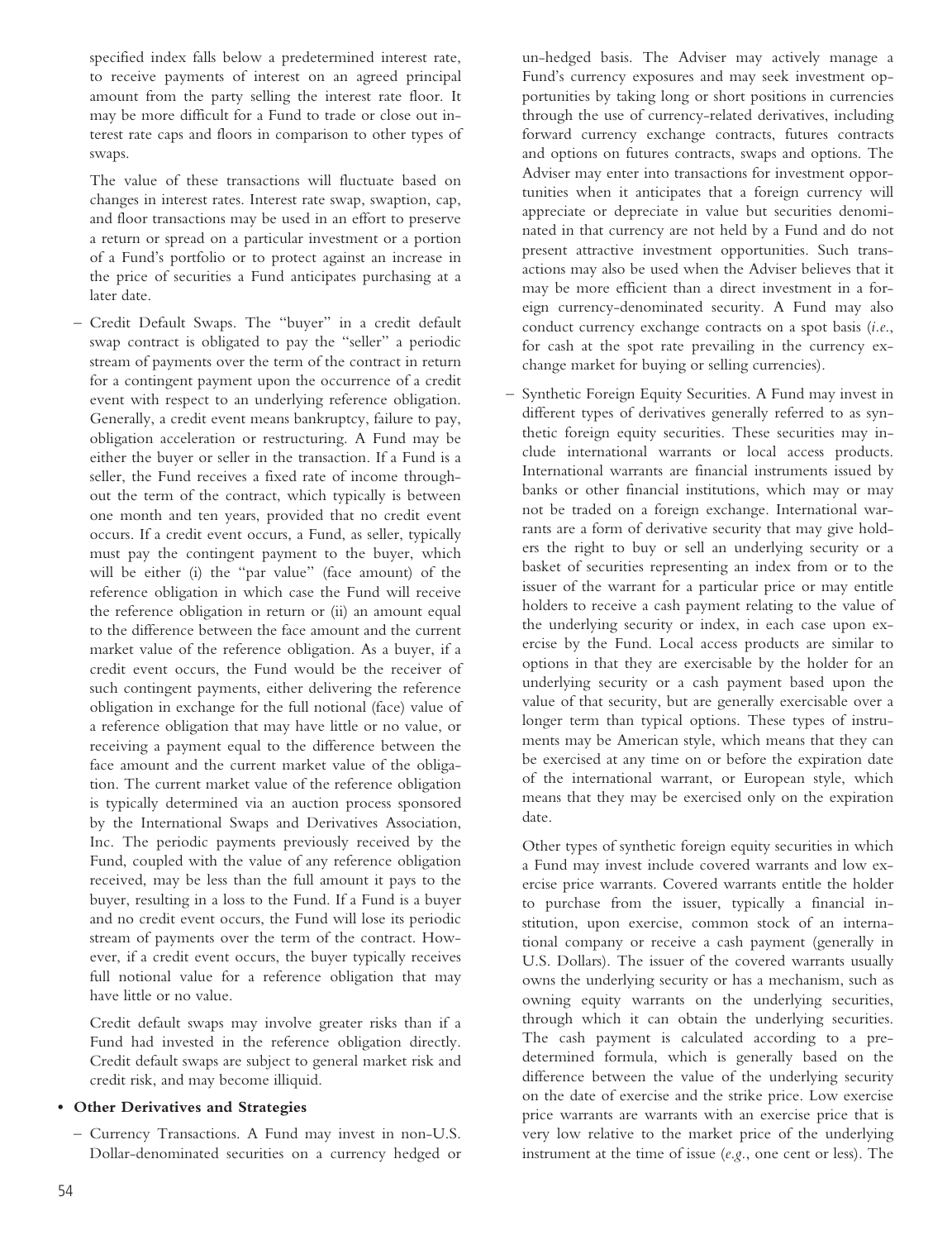buyer of a low exercise price warrant effectively pays the full value of the underlying common stock at the outset. In the case of any exercise of warrants, there may be a time delay between the time a holder of warrants gives instructions to exercise and the time the price of the common stock relating to exercise or the settlement date is determined, during which time the price of the underlying security could change significantly. In addition, the exercise or settlement date of the warrants may be affected by certain market disruption events, such as difficulties relating to the exchange of a local currency into U.S. Dollars, the imposition of capital controls by a local jurisdiction or changes in the laws relating to foreign investments. These events could lead to a change in the exercise date or settlement currency of the warrants, or postponement of the settlement date. In some cases, if the market disruption events continue for a certain period of time, the warrants may become worthless, resulting in a total loss of the purchase price of the warrants.

A Fund will only acquire synthetic foreign equity securities issued by entities deemed to be creditworthy by the Adviser, which will monitor the creditworthiness of the issuers on an ongoing basis. Investments in these instruments involve the risk that the issuer of the instrument may default on its obligation to deliver the underlying security or cash in lieu thereof. These instruments may also be subject to illiquid investments risk because there may be a limited secondary market for trading the warrants. They are also subject, like other investments in foreign securities, to foreign (non-U.S.) risk and currency risk.

#### **Convertible Securities**

Prior to conversion, convertible securities have the same general characteristics as non-convertible debt securities, which generally provide a stable stream of income with generally higher yields than those of equity securities of the same or similar issuers. The price of a convertible security will normally vary with changes in the price of the underlying equity security, although the higher yield tends to make the convertible security less volatile than the underlying equity security. As with debt securities, the market value of convertible securities tends to decrease as interest rates rise and increase as interest rates decline. While convertible securities generally offer lower interest or dividend yields than non-convertible debt securities of similar quality, they offer investors the potential to benefit from increases in the market prices of the underlying common stock. Convertible debt securities that are rated Baa3 or lower by Moody's Investors Service, Inc. or BBB- or lower by S&P Global Ratings ("S&P") or Fitch Ratings and comparable unrated securities may share some or all of the risks of debt securities with those ratings.

#### **Depositary Receipts and Securities of Supranational Entities**

A Fund may invest in depositary receipts. American Depositary Receipts, or ADRs, are depositary receipts typically issued by a U.S. bank or trust company that evidence ownership of underlying securities issued by a foreign corporation. Global Depositary Receipts, or GDRs, European Depositary Receipts, or EDRs, and other types of depositary receipts are typically issued by non-U.S. banks or trust companies and evidence ownership of underlying securities issued by either a U.S. or a non-U.S. company. Depositary receipts may not necessarily be denominated in the same currency as the underlying securities into which they may be converted. In addition, the issuers of the stock underlying unsponsored depositary receipts are not obligated to disclose material information in the United States. Generally, depositary receipts in registered form are designed for use in the U.S. securities markets, and depositary receipts in bearer form are designed for use in securities markets outside of the United States. For purposes of determining the country of issuance, investments in depositary receipts of either type are deemed to be investments in the underlying securities.

A supranational entity is an entity designated or supported by the national government of one or more countries to promote economic reconstruction or development. Examples of supranational entities include the World Bank (International Bank for Reconstruction and Development) and the European Investment Bank. "Semi-governmental securities" are securities issued by entities owned by either a national, state or equivalent government or are obligations of one of such government jurisdictions that are not backed by its full faith and credit and general taxing powers.

#### **Forward Commitments**

Forward commitments for the purchase or sale of securities may include purchases on a when-issued basis or purchases or sales on a delayed delivery basis. In some cases, a forward commitment may be conditioned upon the occurrence of a subsequent event, such as approval and consummation of a merger, corporate reorganization or debt restructuring or approval of a proposed financing by appropriate authorities (*i.e.*, a "when, as and if issued" trade).

When forward commitments with respect to fixed-income securities are negotiated, the price, which is generally expressed in yield terms, is fixed at the time the commitment is made, but payment for and delivery of the securities take place at a later date. Securities purchased or sold under a forward commitment are subject to market fluctuation and no interest or dividends accrue to the purchaser prior to the settlement date. There is the risk of loss if the value of either a purchased security declines before the settlement date or the security sold increases before the settlement date. The use of forward commitments helps a Fund to protect against anticipated changes in interest rates and prices.

#### **Illiquid Securities**

Each Fund limits its investments in illiquid securities to 15% of its net assets, except for **AB Concentrated Growth Fund**, which limits its investments in illiquid securities to 5% of its net assets. Under Rule 22e-4 under the Investment Company Act of 1940 ("the 1940 Act"), the term "illiquid securities" means any security or investment that a Fund reasonably expects cannot be sold or disposed of in current market conditions in seven calendar days or less without the sale or disposition significantly changing the market value of the investment.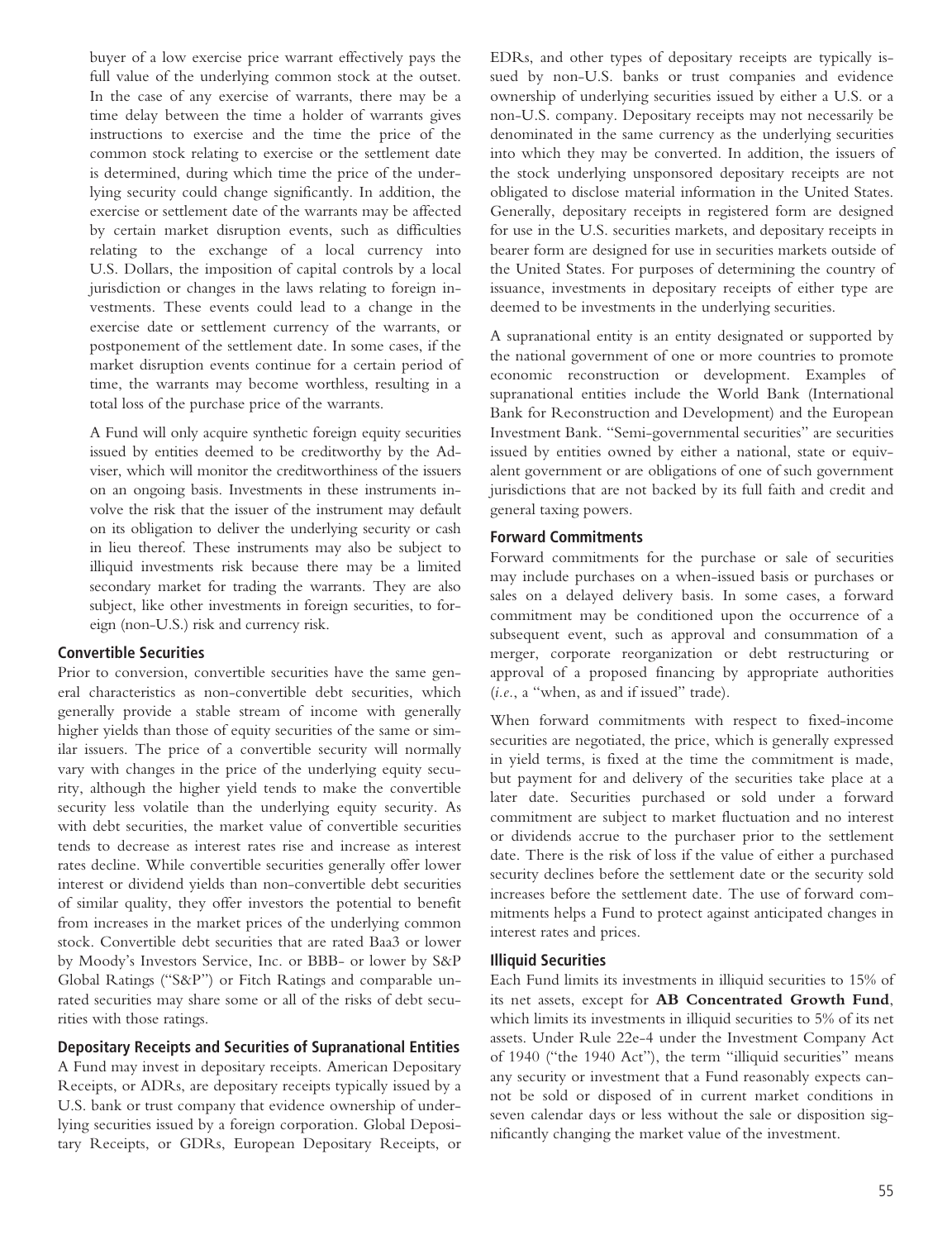A Fund that invests in illiquid securities may not be able to sell such securities and may not be able to realize their full value upon sale. Restricted securities (securities subject to legal or contractual restrictions on resale) may be illiquid. Some restricted securities (such as securities issued pursuant to Rule 144A under the Securities Act of 1933, or certain commercial paper) may be treated as liquid, although they may be more difficult to trade than other types of securities.

# **Investment in Exchange-Traded Funds and Other Investment Companies**

A Fund may invest in shares of ETFs, subject to the restrictions and limitations of the 1940 Act, or any applicable rules, exemptive orders or regulatory guidance thereunder. ETFs are pooled investment vehicles that seek to track the performance of a specific index or implement actively-managed investment strategies. Index ETFs will not track their underlying indices precisely since the ETFs have expenses and may need to hold a portion of their assets in cash, unlike the underlying indices, and the ETFs may not invest in all of the securities in the underlying indices in the same proportion as the indices for varying reasons. A Fund will incur transaction costs when buying and selling ETF shares, and indirectly bear the expenses of the ETFs. In addition, the market value of an ETF's shares, which is based on supply and demand in the market for the ETF's shares, may differ from its NAV. Accordingly, there may be times when an ETF's shares trade at a discount to its NAV.

A Fund may also invest in investment companies other than ETFs, as permitted by the 1940 Act or the rules and regulations or exemptive orders thereunder. As with ETF investments, if the Fund acquires shares in other investment companies, shareholders would bear, indirectly, the expenses of such investment companies (which may include management and advisory fees), which to the extent not waived or reimbursed, would be in addition to the Fund's expenses. The Funds intend to invest uninvested cash balances in an affiliated money market fund as permitted by Rule 12d1-1 under the 1940 Act. A Fund's investment in other investment companies, including ETFs, subjects the Fund indirectly to the underlying risks of those investment companies.

# **Investments in Initial Public Offering ("IPO") Securities**

The Funds may invest in securities of companies that are offered pursuant to an IPO. Investments in IPO securities involve greater risks than investments in shares of companies that have traded publicly on an exchange for extended periods of time. In addition to the risks associated with equity securities generally, IPO securities may be subject to additional risk due to one or more factors such as the absence of a prior public market, unseasoned trading in the securities, the small number of securities available for trading, the lack of investor knowledge of the company, the lack of an operating history of the company, dependence of the company on key personnel, suppliers or a limited number of customers and other factors. These factors may cause IPO shares to be volatile in price. While a Fund may hold IPO securities for a period of time, it may sell them in the aftermarket soon after the purchase, which could increase portfolio turnover and lead to increased

56

expenses such as commissions and transaction costs. Investments in IPOs could have a dramatic impact on a Fund's performance (higher or lower) if the Fund's assets are relatively small. In addition, as a Fund increases in size, the impact of IPOs on the Fund's performance will generally decrease.

### **Investments in Pre-IPO Securities**

A Fund may invest in pre-IPO securities. Pre-IPO securities, or venture capital investments, are investments in new and early stage companies, often funded by venture capital and referred to as "venture capital companies", whose securities have not been offered to the public and that are not publicly traded. These investments may present significant opportunities for capital appreciation but involve a high degree of risk that may result in significant decreases in the value of these investments. Venture capital companies may not have established products, experienced management or earnings history. A Fund may not be able to sell such investments when the portfolio managers and/or investment personnel deem it appropriate to do so because they are not publicly traded. As such, these investments are generally considered to be illiquid until a company's public offering (which may never occur) and are often subject to additional contractual restrictions on resale following any public offering that may prevent a Fund from selling its shares of these companies for a period of time. Market conditions, developments within a company, investor perception or regulatory decisions may adversely affect a venture capital company and delay or prevent a venture capital company from ultimately offering its securities to the public.

# **LIBOR Transition and Associated Risk**

A Fund may invest in debt securities, derivatives or other financial instruments that utilize the London Interbank Offered Rate, or "LIBOR," as a "benchmark" or "reference rate" for various interest rate calculations. In July 2017, the United Kingdom Financial Conduct Authority, which regulates LI-BOR, announced a desire to phase out the use of LIBOR by the end of 2021. Although financial regulators and industry working groups have suggested alternative reference rates, such as the European Interbank Offer Rate, the Sterling Overnight Interbank Average Rate and the Secured Overnight Financing Rate, global consensus on alternative rates is lacking and the process for amending existing contracts or instruments to transition away from LIBOR is underway but remains incomplete. The elimination of LIBOR or changes to other reference rates or any other changes or reforms to the determination or supervision of reference rates could have an adverse impact on the market for, or value of, any securities or payments linked to those reference rates, which may adversely affect a Fund's performance and/or net asset value. Uncertainty and risk also remain regarding the willingness and ability of issuers and lenders to include revised provisions in new and existing contracts or instruments. Consequently, the transition away from LIBOR to other reference rates may lead to increased volatility and illiquidity in markets that are tied to LIBOR, fluctuations in values of LIBOR-related investments or investments in issuers that utilize LIBOR, increased difficulty in borrowing or refinancing and diminished effectiveness of hedging strategies, potentially adversely affecting a Fund's performance. Furthermore, the risks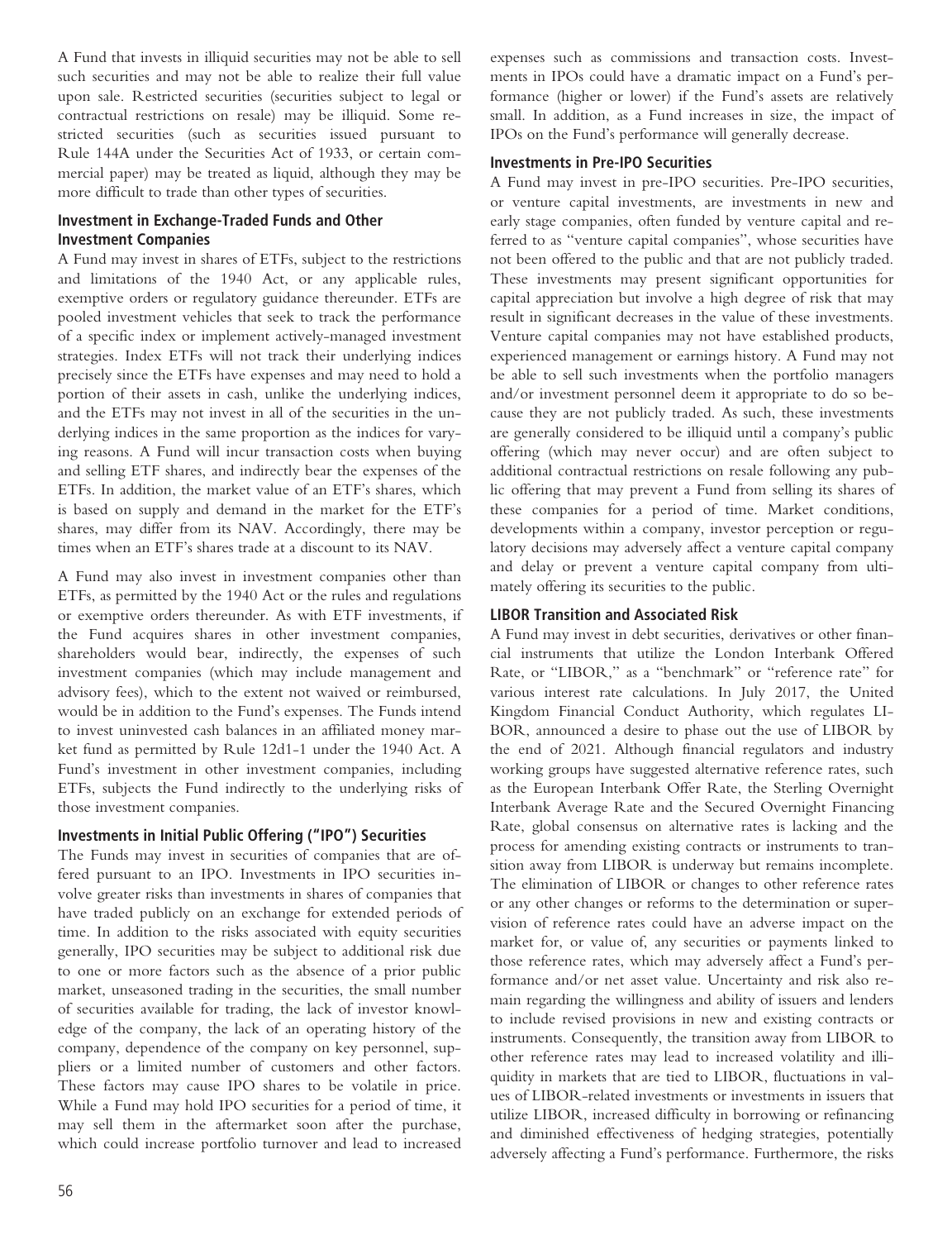associated with the expected discontinuation of LIBOR and transition may be exacerbated if the work necessary to effect an orderly transition to an alternative reference rate is not completed in a timely manner. Because the usefulness of LIBOR as a benchmark could deteriorate during the transition period, these effects could occur prior to the end of 2021.

#### **Loans of Portfolio Securities**

For the purpose of achieving income, a Fund may make secured loans of portfolio securities to brokers, dealers and financial institutions ("borrowers") to the extent permitted under the 1940 Act or the rules and regulations thereunder (as such statute, rules or regulations may be amended from time to time) or by guidance regarding, interpretations of or exemptive orders under the 1940 Act. Under the Fund's securities lending program, all securities loans will be secured continuously by cash collateral and/or non-cash collateral. Non-cash collateral will include only securities issued or guaranteed by the U.S. Government or one of its agencies or instrumentalities. The loans will be made only to borrowers deemed by the Adviser to be creditworthy, and when, in the judgment of the Adviser, the consideration that can be earned at that time from securities loans justifies the attendant risk. If a loan is collateralized by cash, the Fund will be compensated for the loan from a portion of the net return from the interest earned on the collateral after a rebate paid to the borrower (in some cases this rebate may be a "negative rebate" or fee paid by the borrower to the Fund in connection with the loan). If a Fund receives non-cash collateral, the Fund will receive a fee from the borrower generally equal to a negotiated percentage of the market value of the loaned securities. For its services, the securities lending agent receives a fee from the Fund.

A Fund will have the right to call a loan and obtain the securities loaned at any time on notice to the borrower within the normal and customary settlement time for the securities. While the securities are on loan, the borrower is obligated to pay the Fund amounts equal to any income or other distributions from the securities. The Fund will not have the right to vote any securities during the existence of a loan, but will have the right to regain ownership of loaned securities in order to exercise voting or other ownership rights. When the Fund lends securities, its investment performance will continue to reflect changes in the value of the securities loaned.

A Fund will invest cash collateral in a money market fund approved by the Fund's Board of Directors or Trustees (the "Board") and expected to be managed by the Adviser. Any such investment will be at the Fund's risk. The Fund may pay reasonable finders', administrative, and custodial fees in connection with a loan.

Principal risks of lending portfolio securities include that the borrower will fail to return the loaned securities upon termination of the loan and that the value of the collateral will not be sufficient to replace the loaned securities.

**AB Concentrated Growth Fund** intends to limit its securities lending activities so that no more than 5% of the value of the Fund's assets will be represented by securities loaned.

#### **Preferred Stock**

A Fund may invest in preferred stock. Preferred stock is a class of capital stock that typically pays dividends at a specified rate. Preferred stock is generally senior to common stock, but is subordinated to any debt the issuer has outstanding. Accordingly, preferred stock dividends are not paid until all debt obligations are first met. Preferred stock may be subject to more fluctuations in market value, due to changes in market participants' perceptions of the issuer's ability to continue to pay dividends, than debt of the same issuer. These investments include convertible preferred stock, which includes an option for the holder to convert the preferred stock into the issuer's common stock under certain conditions, among which may be the specification of a future date when the conversion must begin, a certain number of shares of common stock per share of preferred stock, or a certain price per share for the common stock. Convertible preferred stock tends to be more volatile than non-convertible preferred stock because its value is related to the price of the issuer's common stock, as well as the dividends payable on the preferred stock.

#### **Real Estate Investment Trusts**

Real estate investment trusts, or REITs, are pooled investment vehicles that invest primarily in income-producing real estate or real estate related loans or interests. REITs are generally classified as equity REITs, mortgage REITs or a combination of equity and mortgage REITs. Equity REITs invest the majority of their assets directly in real property and derive income primarily from the collection of rents. Equity REITs can also realize capital gains by selling properties that have appreciated in value. Mortgage REITs invest the majority of their assets in real estate mortgages and derive income from the collection of interest and principal payments. Similar to investment companies such as the Funds, REITs are not taxed on income distributed to shareholders, provided they comply with several requirements of the U.S. Internal Revenue Code of 1986, as amended (the "Code"). A Fund will indirectly bear its proportionate share of expenses incurred by REITs in which the Fund invests in addition to the expenses incurred directly by the Fund.

#### **Repurchase Agreements and Buy/Sell Back Transactions**

A Fund may enter into repurchase agreements. In a repurchase agreement transaction the Fund buys a security and simultaneously agrees to sell it back to the counterparty at a specified price in the future. However, a repurchase agreement is economically similar to a secured loan, in that the Fund lends cash to a counterparty for a specific term, normally a day or a few days, and is given acceptable collateral (the purchased securities) to hold in case the counterparty does not repay the loan. The difference between the purchase price and the repurchase price of the securities reflects an agreed-upon "interest rate". Given that the price at which a Fund will sell the collateral back is specified in advance, a Fund is not exposed to price movements on the collateral unless the counterparty defaults. If the counterparty defaults on its obligation to buy back the securities at the maturity date and the liquidation value of the collateral is less than the outstanding loan amount, a Fund would suffer a loss. In order to further mitigate any potential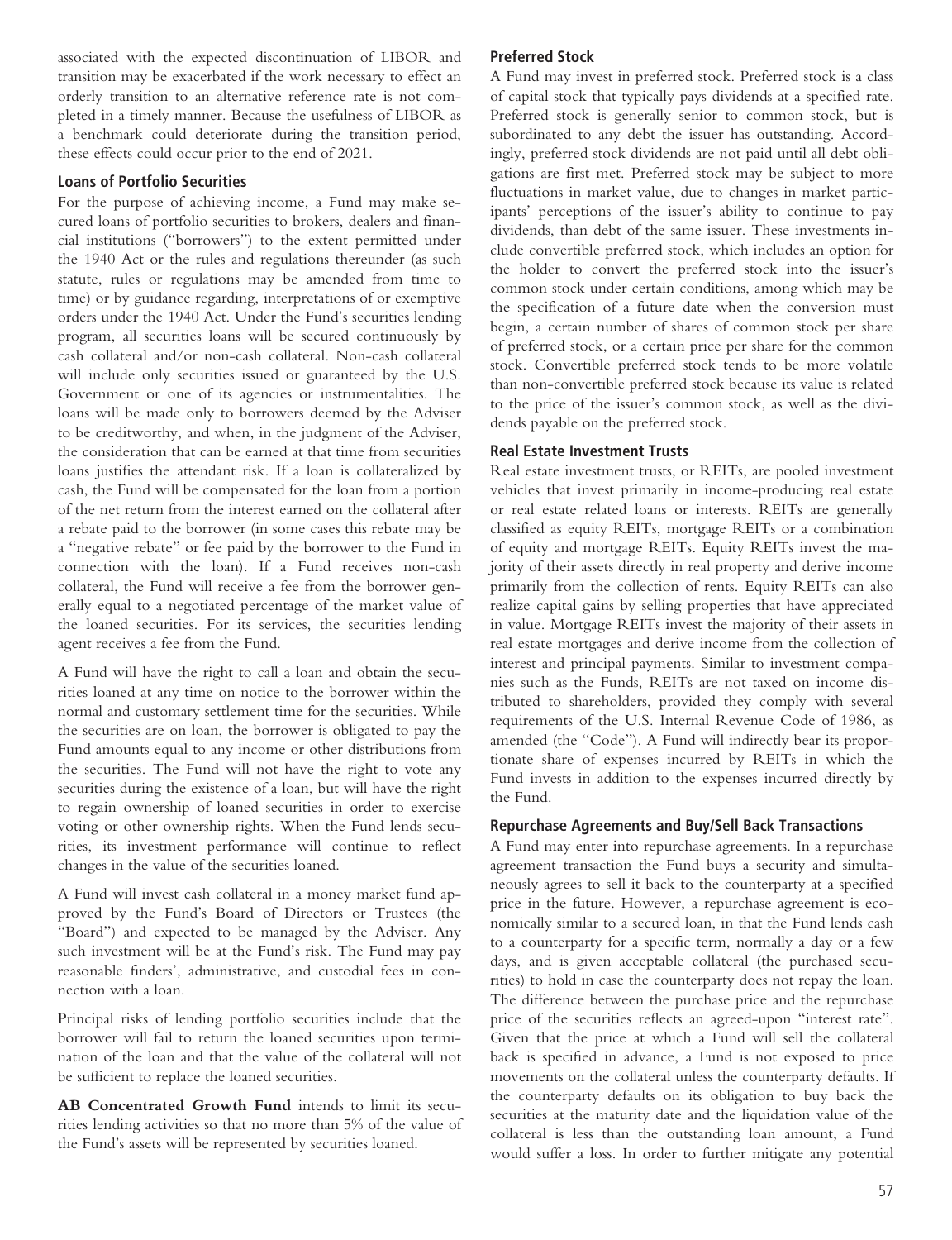credit exposure to the counterparty, if the value of the securities falls below a specified level that is linked to the loan amount during the life of the agreement, the counterparty must provide additional collateral to support the loan.

A Fund may enter into buy/sell back transactions, which are similar to repurchase agreements. In this type of transaction, a Fund enters a trade to buy securities at one price and simultaneously enters a trade to sell the same securities at another price on a specified date. Similar to a repurchase agreement, the repurchase price is higher than the sale price and reflects current interest rates. Unlike a repurchase agreement, however, the buy/sell back transaction is considered two separate transactions.

# **Reverse Repurchase Agreements**

A Fund may enter into reverse repurchase agreements. The terms of these agreements are essentially the reverse of "Repurchase Agreements" described above. In a reverse repurchase agreement transaction, the Fund sells a security and simultaneously agrees to repurchase it at a specified time and price. The economic effect of a reverse repurchase agreement is that of the Fund borrowing money on a secured basis, and reverse repurchase agreements may be considered a form of borrowing for some purposes. Even though the Fund posts securities as collateral, the Fund maintains exposure to price declines on these securities since it has agreed to repurchase the securities at a fixed price. Accordingly, reverse repurchase agreements create leverage risk for the Fund because the Fund maintains exposure to price declines of both the securities it sells in the reverse repurchase agreement and any securities it purchases with the cash it receives under the reverse repurchase agreement. If the value of the posted collateral declines, the counterparty would require the Fund to post additional collateral. If the value of the collateral increases, the Fund may ask for some of its collateral back. If the counterparty defaults and fails to sell the securities back to the Fund at a time when the market purchase price of the securities exceeds the agreedupon repurchase price, the Fund would suffer a loss.

In the event the buyer of securities under a reverse repurchase agreement files for bankruptcy or becomes insolvent, a Fund's use of the proceeds of the agreement may be restricted pending a determination by the other party, or its trustee or receiver, whether to enforce the Fund's obligation to repurchase the securities.

# **Rights and Warrants**

Rights and warrants are option securities permitting their holders to subscribe for other securities. Rights are similar to warrants except that they have a substantially shorter duration. Rights and warrants do not carry with them dividend or voting rights with respect to the underlying securities, or any rights in the assets of the issuer. As a result, an investment in rights and warrants may be considered more speculative than certain other types of investments. In addition, the value of a right or a warrant does not necessarily change with the value of the underlying securities, and a right or a warrant ceases to have value if it is not exercised prior to its expiration date.

# **Short Sales**

A Fund may make short sales as a part of overall portfolio management or to offset a potential decline in the value of a security. **AB Select US Long/Short Portfolio** makes short sales as part of its principal investment strategies. A short sale involves the sale of a security that a Fund does not own or, if the Fund owns the security, is not to be delivered upon consummation of the sale. When the Fund makes a short sale of a security that it does not own, it must borrow from a brokerdealer the security sold short and deliver the security to the broker-dealer upon conclusion of the short sale.

If the price of the security sold short increases between the time of the short sale and the time a Fund replaces the borrowed security, the Fund will incur a loss; conversely, if the price declines, the Fund will realize a short-term capital gain. Although a Fund's gain is limited to the price at which it sold the security short, its potential loss is theoretically unlimited because there is a theoretically unlimited potential for the price of a security sold short to increase.

# **Standby Commitment Agreements**

Standby commitment agreements are similar to put options that commit a Fund, for a stated period of time, to purchase a stated amount of a security that may be issued and sold to the Fund at the option of the issuer. The price and coupon of the security are fixed at the time of the commitment. At the time of entering into the agreement, the Fund is paid a commitment fee, regardless of whether the security ultimately is issued. The Funds will enter into such agreements only for the purpose of investing in the security underlying the commitment at a yield and price considered advantageous to the Fund and unavailable on a firm commitment basis.

There is no guarantee that a security subject to a standby commitment will be issued. In addition, the value of the security, if issued, on the delivery date may be more or less than its purchase price. Since the issuance of the security is at the option of the issuer, a Fund will bear the risk of capital loss in the event the value of the security declines and may not benefit from an appreciation in the value of the security during the commitment period if the issuer decides not to issue and sell the security to the Fund.

# **Structured Products**

A Fund may invest in certain derivatives-type instruments that combine features of a stock or bond with those of, for example, a futures contract or an option. These instruments include structured notes and indexed securities and commodity-linked notes and commodity index-linked notes. The performance of the structured product, which is generally structured as a note or other fixed-income security, is tied (positively or negatively) to the price or prices of an unrelated reference indicator such as a security or basket of securities, currencies, commodities or a securities or commodities index. The structured product may not pay interest or protect the principal invested. The structured product or its interest rate may be a multiple of the reference indicator and, as a result, may be leveraged and move (up or down) more rapidly than the reference indicator. Investments in structured products may provide a more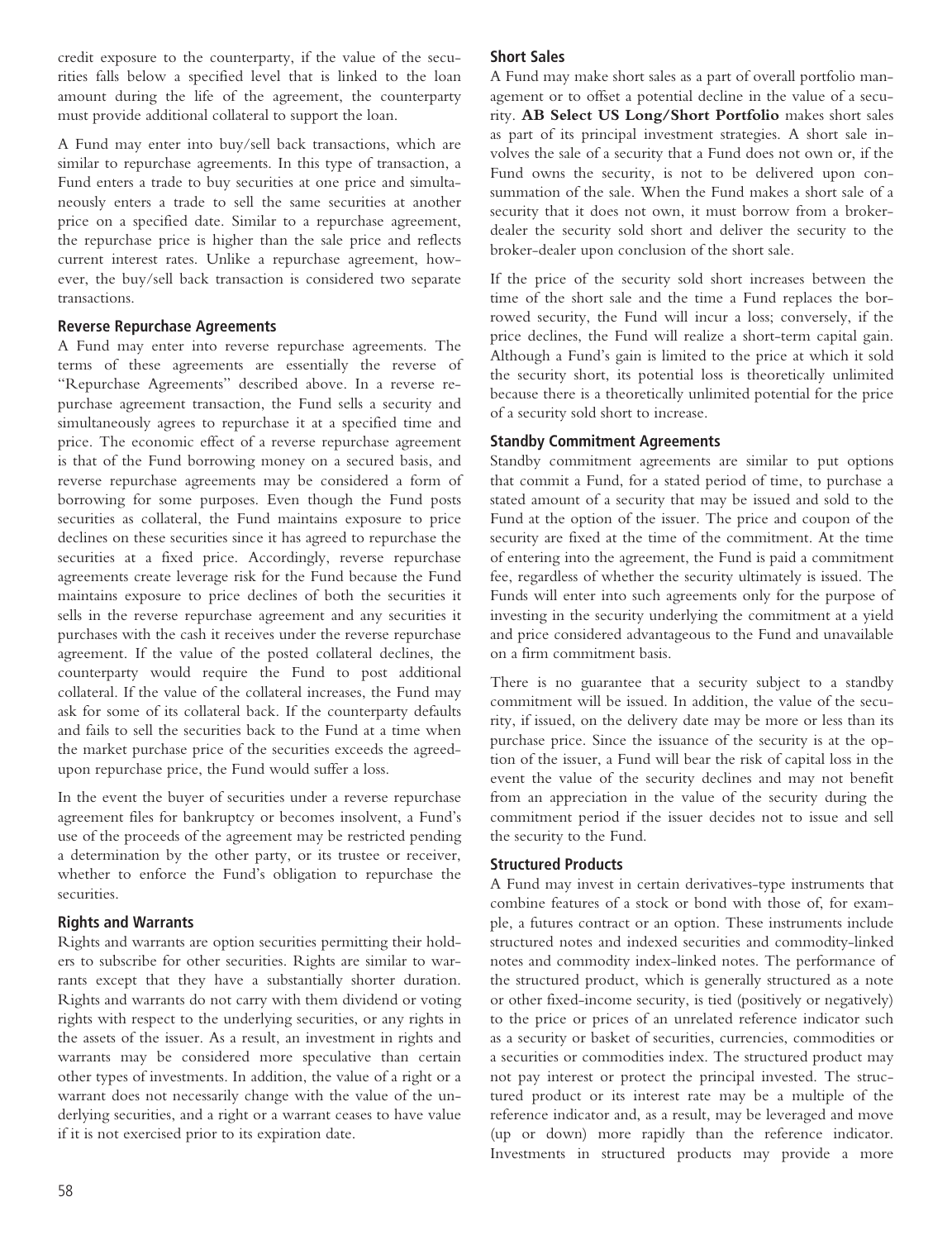efficient and less expensive means of obtaining exposure to underlying securities or commodities and related derivatives, but may potentially be more volatile and carry greater trading and market risk than investments in traditional securities. The purchase of a structured product also exposes a Fund to the credit risk of the issuer of the structured product.

Structured notes are derivative debt instruments. The interest rate or principal of these notes is determined by reference to an unrelated indicator (for example, a currency, security, or index thereof), unlike a typical note where the borrower agrees to make fixed or floating interest payments and to pay a fixed sum at maturity. Indexed securities may include structured notes as well as securities other than debt securities, the interest or principal of which is determined by an unrelated indicator.

Commodity-linked notes and commodity index-linked notes provide exposure to the commodities markets. These are derivative securities with one or more commodity-linked components that have payment features similar to commodity futures contracts, commodity options, commodity indices or similar instruments. Commodity-linked products may be either equity or debt securities, leveraged or unleveraged, and have both security and commodity-like characteristics. A portion of the value of these instruments may be derived from the value of a commodity, futures contract, index or other economic variable.

#### **Zero-Coupon and Payment-in-Kind Bonds**

Zero-coupon bonds are issued at a significant discount from their principal amount in lieu of paying interest periodically. Payment-in-kind bonds allow the issuer to make current interest payments on the bonds in additional bonds. Because zero-coupon bonds and payment-in-kind bonds do not pay current interest in cash, their value is generally subject to greater fluctuation in response to changes in market interest rates than bonds that pay interest in cash currently. Both zero-coupon and payment-in-kind bonds allow an issuer to avoid the need to generate cash to meet current interest payments. These bonds may involve greater credit risks than bonds paying interest currently. Although these bonds do not pay current interest in cash, a Fund is nonetheless required to accrue interest income on such investments and to distribute such amounts at least annually to shareholders. Thus, a Fund could be required at times to liquidate other investments in order to satisfy its dividend requirements.

#### **ADDITIONAL RISKS AND OTHER CONSIDERATIONS**

Investments in a Fund may involve the risk considerations described below.

#### **Foreign (Non-U.S.) Securities**

Investing in foreign securities involves special risks and considerations not typically associated with investing in U.S. securities. The securities markets of many foreign countries are relatively small, with the majority of market capitalization and trading volume concentrated in a limited number of companies representing a small number of industries. A Fund that invests in foreign securities may experience greater price volatility and significantly lower liquidity than a portfolio invested solely in securities of U.S. companies. These markets may be subject to greater influence by adverse events generally affecting the market, and by large investors trading significant blocks of securities, than is usual in the United States. In addition, the securities markets of some foreign countries may be closed on certain days (*e.g.*, local holidays) when the Funds are open for business. On such days, a Fund may be unable to add to or exit its positions in foreign securities traded in such markets even though it may otherwise be attractive to do so.

Securities registration, custody, and settlement may in some instances be subject to delays and legal and administrative uncertainties. Foreign investment in the securities markets of certain foreign countries is restricted or controlled to varying degrees. These restrictions or controls may at times limit or preclude investment in certain securities and may increase the costs and expenses of a Fund. In addition, the repatriation of investment income, capital or the proceeds of sales of securities from certain of the countries is controlled under regulations, including in some cases the need for certain advance government notification or authority, and if a deterioration occurs in a country's balance of payments, the country could impose temporary restrictions on foreign capital remittances. Income from certain investments held by a Fund could be reduced by foreign income taxes, including withholding taxes.

A Fund also could be adversely affected by delays in, or a refusal to grant, any required governmental approval for repatriation, as well as by the application to it of other restrictions on investment. Investing in local markets may require a Fund to adopt special procedures or seek local governmental approvals or other actions, any of which may involve additional costs to a Fund. These factors may affect the liquidity of a Fund's investments in any country and the Adviser will monitor the effect of any such factor or factors on a Fund's investments. Transaction costs, including brokerage commissions for transactions both on and off the securities exchanges, in many foreign countries are generally higher than in the United States.

Issuers of securities in foreign jurisdictions are generally not subject to the same degree of regulation as are U.S. issuers with respect to such matters as insider trading rules, restrictions on market manipulation, shareholder proxy requirements, and timely disclosure of information. The reporting, accounting, and auditing standards of foreign countries may differ, in some cases significantly, from U.S. standards in important respects, and less information may be available to investors in foreign securities than to investors in U.S. securities. Substantially less information is publicly available about certain non-U.S. issuers than is available about most U.S. issuers.

The economies of individual foreign countries may differ favorably or unfavorably from the U.S. economy in such respects as growth of gross domestic product or gross national product, rate of inflation, capital reinvestment, resource self-sufficiency, and balance of payments position. Nationalization, expropriation or confiscatory taxation, currency blockage, political changes, government regulation, political or social instability, public health crises (including the occurrence of a contagious disease or illness), revolutions, wars or diplomatic developments could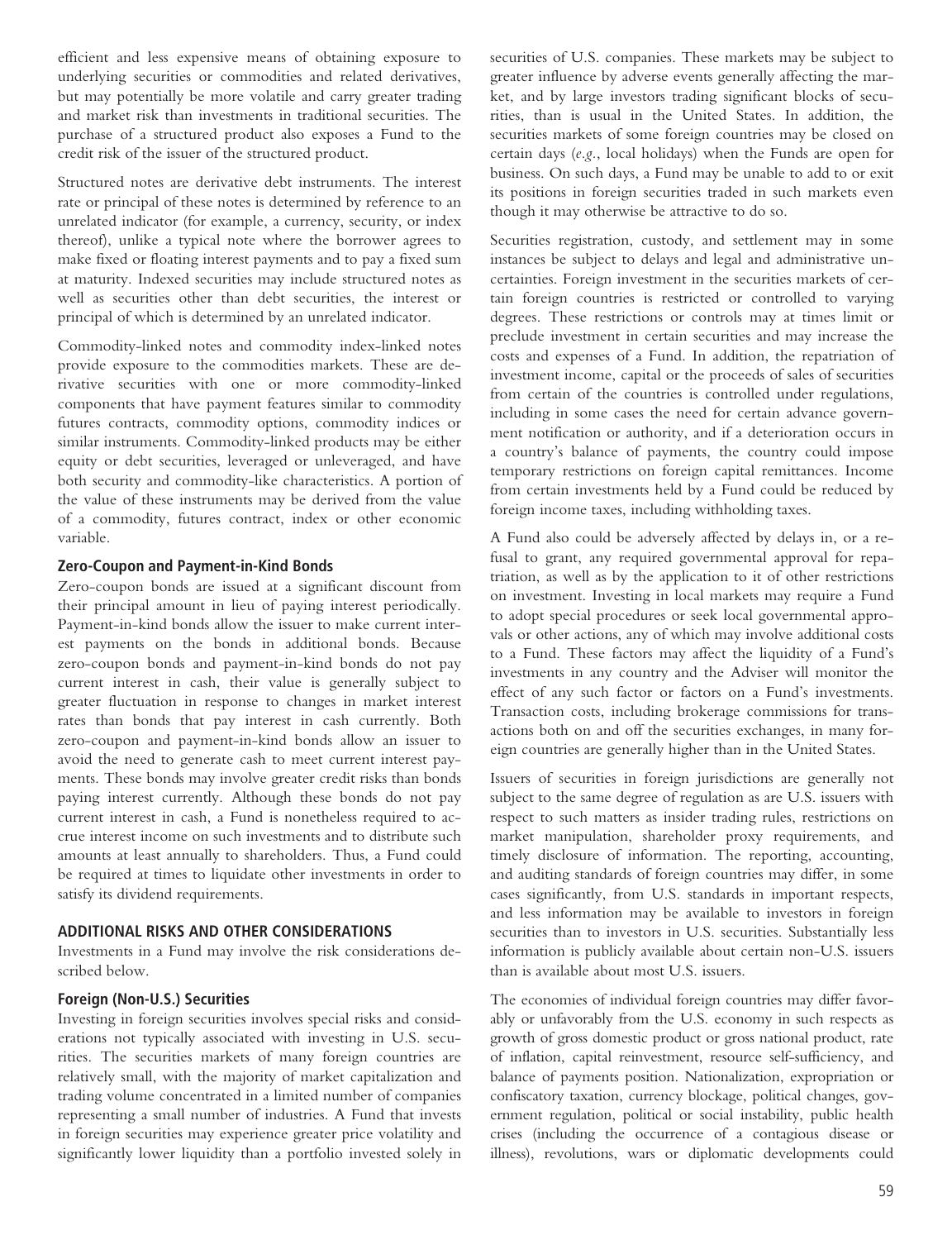affect adversely the economy of a foreign country. In the event of nationalization, expropriation, or other confiscation, a Fund could lose its entire investment in securities in the country involved. In addition, laws in foreign countries governing business organizations, bankruptcy and insolvency may provide less protection to security holders such as the Fund than that provided by U.S. laws.

The United Kingdom (the "U.K.") formally withdrew from the European Union (the "EU") on January 31, 2020, and is now in a transition period through December 31, 2020, during which the U.K. and the EU will seek to agree on the terms of their future relationship. Although the U.K. will remain in the EU single market and customs union during the transition period, the long-term nature of the U.K.'s relationship with the EU is unclear, and there is considerable uncertainty as to when any agreement will be reached and implemented. The uncertainty surrounding the implementation and effect of the U.K. ceasing to be a member of the EU, and the uncertainty in relation to the legal and regulatory framework that may apply to the U.K. and its relationship with the remaining members of the EU (including in relation to trade) has caused and is likely to continue to cause increased economic volatility and market uncertainty globally. During the transition period and beyond, the impact on the U.K. and European economies and the broader global economy could be significant, resulting in increased volatility and illiquidity, currency fluctuations, impacts on arrangements for trading and on other existing cross-border cooperation arrangements (whether economic, tax, fiscal, legal, regulatory or otherwise), and in potentially lower growth for companies in the U.K., Europe and globally, which could have an adverse effect on the value of a Fund's investments.

Investments in securities of companies in emerging markets involve special risks. There are approximately 100 countries identified by the World Bank as Low Income, Lower Middle Income and Upper Middle Income countries that are generally regarded as emerging markets. Emerging market countries that the Adviser currently considers for investment include:

| Argentina          | Hungary            | Philippines          |
|--------------------|--------------------|----------------------|
| Bangladesh         | India              | Poland               |
| <b>Belarus</b>     | Indonesia          | Qatar                |
| <b>Belize</b>      | Iraq               | Russia               |
| <b>Brazil</b>      | <b>Ivory Coast</b> | Saudi Arabia         |
| <b>Bulgaria</b>    | Jamaica            | Senegal              |
| Chile              | Jordan             | Serbia               |
| China              | Kazakhstan         | South Africa         |
| Colombia           | Kenya              | South Korea          |
| Croatia            | Lebanon            | Sri Lanka            |
| Czech Republic     | Lithuania          | Taiwan               |
| Dominican Republic | Malaysia           | Thailand             |
| Ecuador            | Mexico             | Turkey               |
| Eqypt              | Mongolia           | Ukraine              |
| El Salvador        | Nigeria            | United Arab Emirates |
| Gabon              | Pakistan           | Uruguay              |
| Georgia            | Panama             | Venezuela            |
| Ghana              | Peru               | Vietnam              |
| Greece             |                    |                      |

Countries may be added to or removed from this list at any time.

Investing in emerging market securities imposes risks different from, and greater than, risks of investing in domestic securities or in securities of issuers domiciled in foreign, developed countries. These risks include: smaller market capitalization of securities markets, which may suffer periods of relative illiquidity; significant price volatility; restrictions on foreign investment; and possible repatriation of investment income and capital. In addition, foreign investors may be required to register the proceeds of sales; and future economic or political crises could lead to price controls, forced mergers, expropriation or confiscatory taxation, seizure, nationalization or creation of government monopolies. The currencies of emerging market countries may experience significant declines against the U.S. Dollar, and devaluation may occur subsequent to investments in these currencies by a Fund. Inflation and rapid fluctuations in inflation rates have had, and may continue to have, negative effects on the economies and securities markets of certain emerging market countries.

Additional risks of emerging market securities may include: greater social, economic and political uncertainty and instability; more substantial governmental involvement in the economy; less governmental supervision and regulation; unavailability of currency hedging techniques; companies that are newly organized and small; differences in the nature and quality of financial information, including auditing and financial reporting standards, which may result in unavailability or unreliability of material information about issuers; less developed legal systems with fewer security holder rights; and the limited ability of U.S. authorities to bring and enforce actions against non-U.S. companies and non-U.S. persons. In addition, emerging securities markets may have different clearance and settlement procedures, which may be unable to keep pace with the volume of securities transactions or otherwise make it difficult to engage in such transactions. Settlement problems may cause a Fund to miss attractive investment opportunities, hold a portion of its assets in cash pending investment, or be delayed in disposing of a portfolio security. Such a delay could result in possible liability to a purchaser of the security.

### **Foreign (Non-U.S.) Currencies**

Investing in and exposure to foreign currencies involve special risks and considerations. A Fund that invests some portion of its assets in securities denominated in, and receives revenues in, foreign currencies will be adversely affected by reductions in the value of those currencies relative to the U.S. Dollar. Foreign currency exchange rates may fluctuate significantly. They are determined by supply and demand in the foreign exchange markets, the relative merits of investments in different countries, actual or perceived changes in interest rates, and other complex factors. Currency exchange rates also can be affected unpredictably by intervention (or the failure to intervene) by U.S. or foreign governments or central banks or by currency controls or political developments. In light of these risks, a Fund may engage in certain currency hedging transactions, as described above, which involve certain special risks.

A Fund may also invest directly in foreign currencies for non-hedging purposes, directly on a spot basis (*i.e.*, cash) or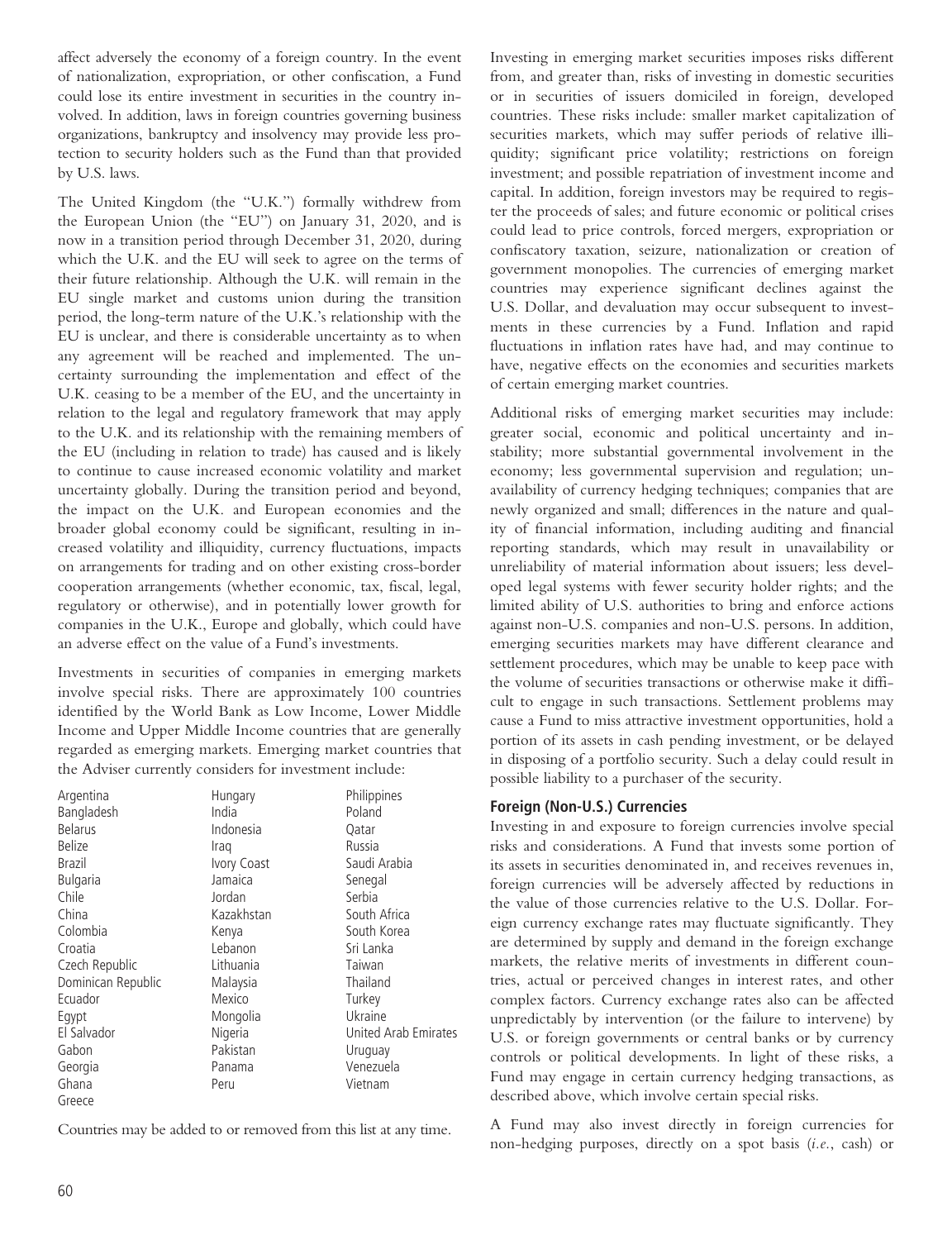through derivative transactions, such as forward currency exchange contracts, futures contracts and options thereon, swaps and options as described above. These investments will be subject to the same risks. In addition, currency exchange rates may fluctuate significantly over short periods of time, causing a Fund's NAV to fluctuate.

#### **Borrowings and Leverage**

A Fund may use borrowings for investment purposes subject to its investment policies and procedures and to applicable statutory or regulatory requirements. Borrowings by a Fund result in leveraging of the Fund's shares. Likewise, a Fund's use of certain derivatives may effectively leverage the Fund's portfolio. A Fund may use leverage for investment purposes by entering into transactions such as reverse repurchase agreements, forward contracts, dollar rolls or certain derivatives. This means that the Fund uses cash made available during the term of these transactions to make investments in other securities.

Utilization of leverage, which is usually considered speculative, involves certain risks to the Fund's shareholders. These include a higher volatility of the NAV of the Fund's shares and the relatively greater effect of changes in the value of the Fund's portfolio on the NAV of the shares. In the case of borrowings for investment purposes, so long as the Fund is able to realize a net return on the portion of its investment portfolio resulting from leverage that is higher than the interest expense paid on borrowings, the effect of such leverage will be to cause the Fund's shareholders to realize a higher net return than if the Fund were not leveraged. With respect to the Fund's use of derivatives that result in leverage of the Fund's shares, if the Fund is able to realize a net return on its investments that is higher than the costs of the leverage, the effect of such leverage will be to cause the Fund to realize a higher net return than if the Fund were not leveraged. If the interest expense on borrowings or other costs of the leverage approach the net return on the Fund's investment portfolio or investments made through leverage, as applicable, the benefit of leverage to the Fund's shareholders will be reduced. If the interest expense on borrowings or other costs of leverage were to exceed the net return to the Fund, the Fund's use of leverage would result in a lower rate of net return than if the Fund were not leveraged. Similarly, the effect of leverage in a declining market would normally be a greater decrease in NAV than if the Fund were not leveraged.

### **Investment in Smaller, Less-Seasoned Companies**

Investment in smaller, less-seasoned companies involves greater risks than are customarily associated with securities of more established companies. Companies in the earlier stages of their development often have products and management personnel that have not been thoroughly tested by time or the marketplace; their financial resources may not be as substantial as those of more established companies. The securities of smaller, lessseasoned companies may have relatively limited marketability and may be subject to more abrupt or erratic market movements than securities of larger, more established companies or broad market indices. The revenue flow of such companies may be erratic and their results of operations may fluctuate widely and may also contribute to stock price volatility.

#### **Management Risk – Quantitative Models**

The Adviser may use investment techniques that incorporate, or rely upon, quantitative models. These models may not work as intended and may not enable a Fund to achieve its investment objective. In addition, certain models may be constructed using data from external providers, and these inputs may be incorrect or incomplete, thus potentially limiting the effectiveness of the models. Finally, the Adviser may change, enhance and update its models and its usage of existing models at its discretion.

#### **Future Developments**

A Fund may take advantage of other investment practices that are not currently contemplated for use by the Fund, or are not available but may yet be developed, to the extent such investment practices are consistent with the Fund's investment objective and legally permissible for the Fund. Such investment practices, if they arise, may involve risks that exceed those involved in the activities described above.

#### **Changes in Investment Objectives and Policies**

A Fund's Board may change a Fund's investment objective without shareholder approval. The Fund will provide shareholders with 60 days' prior written notice of any change to the Fund's investment objective. Funds that have a policy to invest at least 80% of their net assets in securities indicated by their name will not change their policies without 60 days' prior written notice to shareholders. Unless otherwise noted, all other policies of a Fund may be changed without shareholder approval.

### **Temporary Defensive Position**

For temporary defensive purposes in an attempt to respond to adverse market, economic, political or other conditions, each Fund may reduce its position in equity securities and longer-term debt securities and invest in, without limit, certain types of shortterm, liquid, high-grade or high-quality (depending on the Fund) debt securities. While a Fund is investing for temporary defensive purposes, it may not meet its investment objectives.

### **Portfolio Holdings**

A description of each Fund's policies and procedures with respect to the disclosure of each Fund's portfolio securities is available in the Funds' SAI.

### **Cyber Security Risk**

Mutual funds, including the Funds, are susceptible to cyber security risk. Cyber security breaches may allow an unauthorized party to gain access to Fund assets, shareholder data, or proprietary information, or cause the Funds and/or their service providers to suffer data corruption or lose operational functionality. In addition, cyber security breaches at issuers in which a Fund invests may affect the value of your investment in the Fund.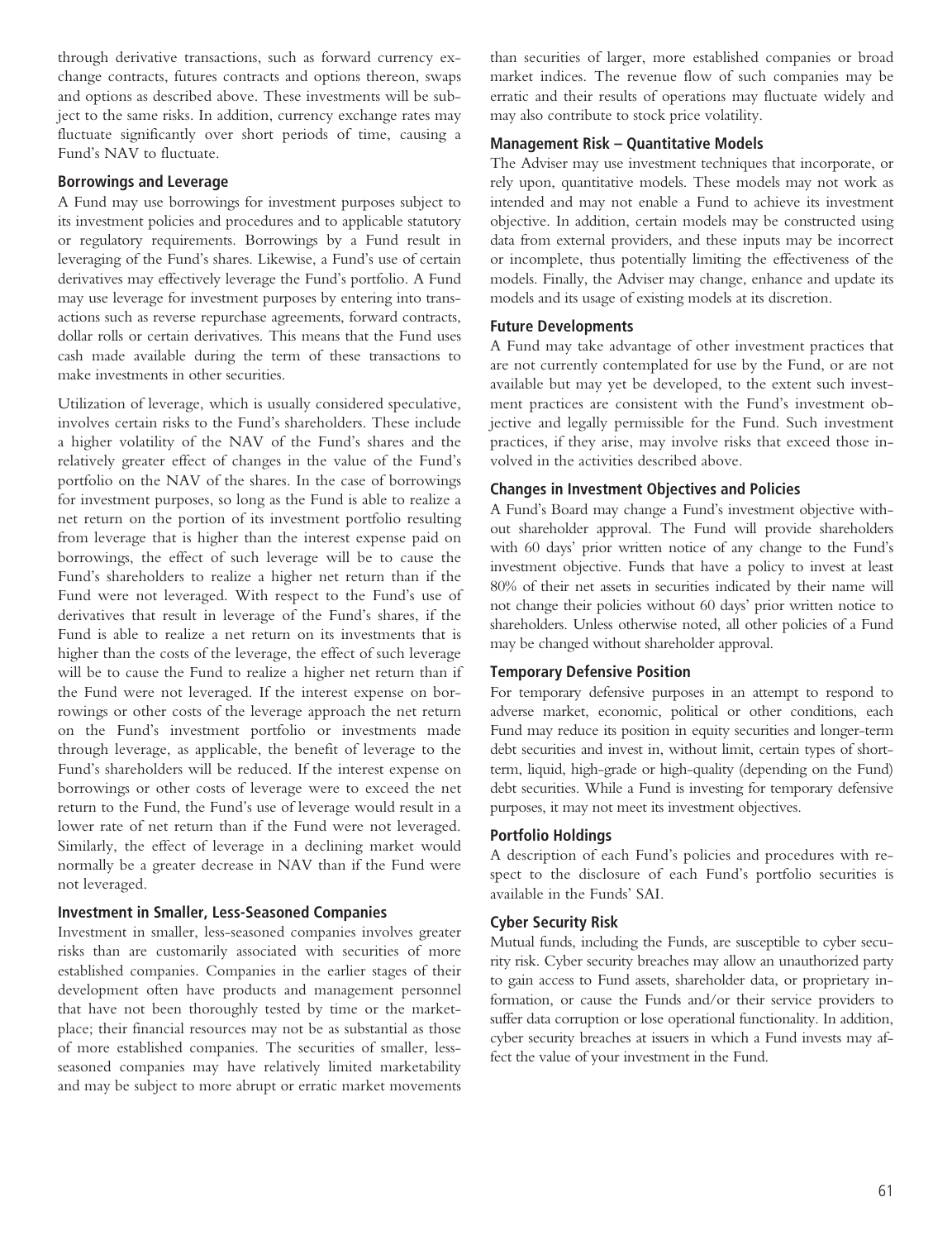# **INVESTING IN THE FUNDS**

This section discusses how to buy, sell or redeem, or exchange different classes of shares of a Fund that are offered through this Prospectus. The Funds offer six classes of shares through this Prospectus, except for the **AB Concentrated Growth Fund**, **AB Discovery Growth Fund**, **AB Small Cap Growth Portfolio** and **AB Large Cap Growth Fund**, which offer seven classes of shares, **AB International Strategic Core Portfolio**, which offers four classes of shares, and **AB Global Core Equity Portfolio** and **AB Concentrated International Growth Portfolio**, which offer three classes of shares, through this Prospectus.

Each share class represents an investment in the same portfolio of securities, but the classes may have different sales charges and bear different ongoing distribution expenses. For additional information on the differences between the different classes of shares and factors to consider when choosing among them, please see "The Different Share Class Expenses" and "Choosing a Share Class" below. **Only Class A shares offer Quantity Discounts on sales charges**, as described below.

### **HOW TO BUY SHARES**

The purchase of a Fund's shares is priced at the nextdetermined NAV after your order is received in proper form.

### **Class A and Class C Shares – Shares Available to Retail Investors**

You may purchase a Fund's Class A or Class C shares through financial intermediaries, such as broker-dealers or banks. You also may purchase shares directly from the Funds' principal underwriter, AllianceBernstein Investments, Inc., or ABI, if you are (i) making an initial investment and the Fund has received and accepted a completed Mutual Fund Application identifying a financial intermediary with which ABI has an agreement; (ii) an existing Fund shareholder with an account held directly with a Fund; or (iii) an employee of the Adviser or any of its affiliates. These purchases may be subject to an initial sales charge, an asset-based sales charge or CDSC, as described below.

### **Purchase Minimums and Maximums**

#### **Minimums:\***

| -Initial:    | \$2,500 |     |
|--------------|---------|-----|
| -Subsequent: |         | -50 |

\* Purchase minimums may not apply to some accounts established in connection with the Automatic Investment Program and to some retirement-related investment programs. These investment minimums also do not apply to persons participating in a fee-based program or "Mutual Fund Only" brokerage program which is sponsored and maintained by a registered broker-dealer or other financial intermediary with omnibus account or "network level" account arrangements with a Fund.

#### **Maximum Individual Purchase Amount:**

| -Class A shares | None        |
|-----------------|-------------|
| -Class C shares | \$1,000,000 |

# **Class Z Shares – Shares Available to Persons Participating in Certain Fee-Based Programs**

Class Z shares are available to persons participating in certain fee-based programs sponsored and maintained by registered broker-dealers or other financial intermediaries with omnibus account arrangements with the Funds.

#### **Other Purchase Information**

Your broker or financial advisor must receive your purchase request by the Fund Closing Time, which is the close of regular trading on any day the Exchange is open (ordinarily, 4:00 p.m., Eastern time, but sometimes earlier, as in the case of scheduled half-day trading or unscheduled suspensions of trading) and submit it to the Fund by a pre-arranged time for you to receive the next-determined NAV, less any applicable initial sales charge.

If you are an existing Fund shareholder and you have completed the appropriate section of the Mutual Fund Application, you may purchase additional shares by telephone with payment by electronic funds transfer in amounts not exceeding \$500,000. AllianceBernstein Investor Services, Inc., or ABIS, must receive and confirm telephone requests before the Fund Closing Time to receive that day's public offering price. Call (800) 221-5672 to arrange a transfer from your bank account.

Shares of the Funds are generally available for purchase in the United States, Puerto Rico, Guam, American Samoa and the U.S. Virgin Islands. Except to the extent otherwise permitted by a Fund, the Funds will only accept purchase orders directly from U.S. citizens with a U.S. address (including an APO or FPO address) or resident aliens with a U.S. address (including an APO or FPO address) and a U.S. taxpayer identification number (*i.e.*, W-9 tax status). Subject to the requirements of local law applicable to the offering of Fund shares, U.S. citizens (*i.e.*, W-9 tax status) residing in foreign countries are permitted to purchase shares of the Funds through their accounts at U.S. registered broker-dealers and other similar U.S. financial intermediaries, provided the broker-dealer or intermediary has an agreement with the Funds' distributor permitting it to accept orders for the purchase and sale of Fund shares.

The Funds will not accept purchase orders (including orders for the purchase of additional shares) from foreign persons or entities or from resident aliens who, to the knowledge of a Fund, have reverted to non-resident status (*e.g.,* a resident alien who has a non-U.S. address at time of purchase).

#### **Tax-Deferred Accounts**

Class A shares are also available to the following tax-deferred arrangements:

- Traditional and Roth IRAs (minimums listed in the table above apply);
- SEPs, SAR-SEPs, SIMPLE IRAs, and individual 403(b) plans (no investment minimum); and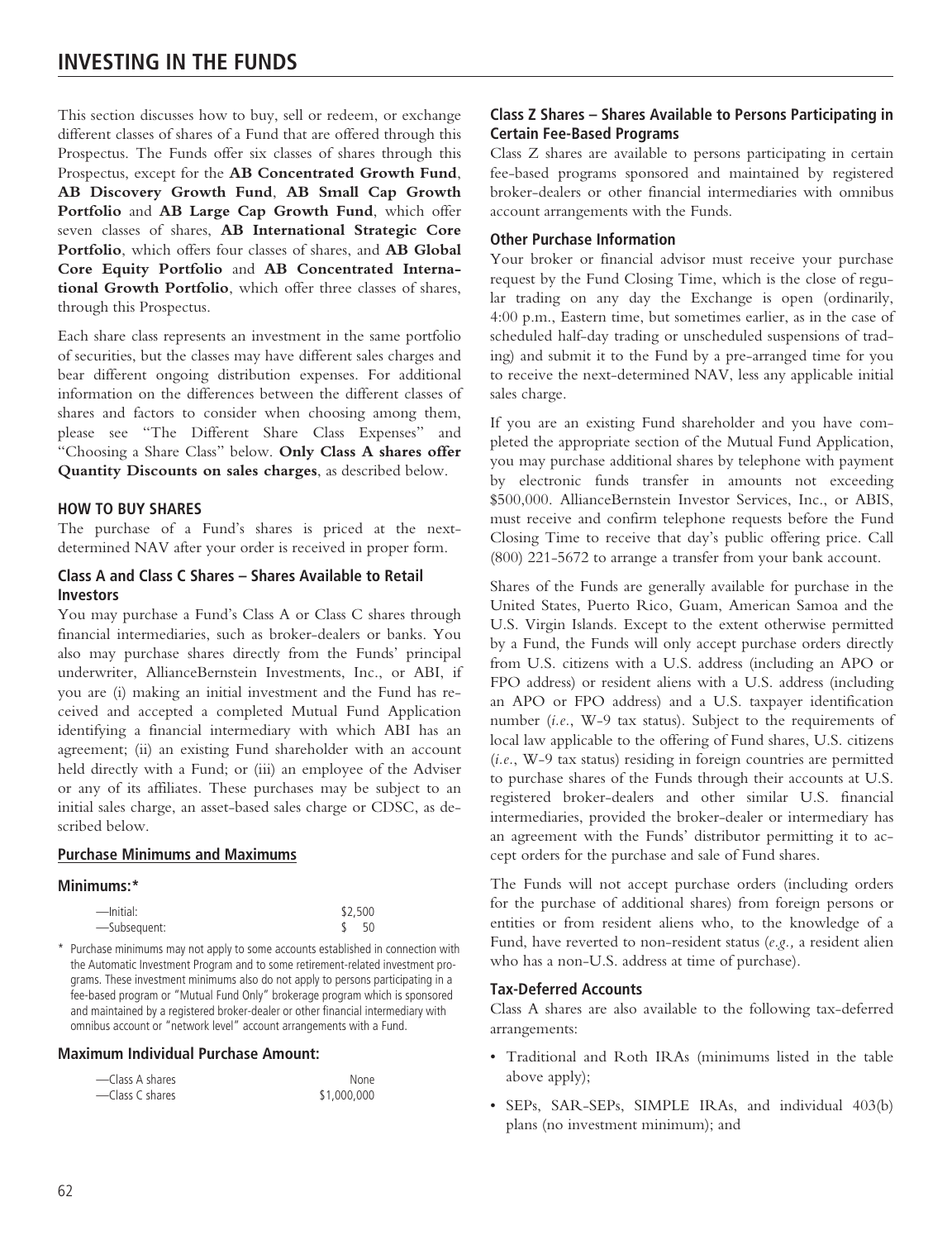• AllianceBernstein-sponsored Coverdell Education Savings Accounts (\$2,000 initial investment minimum, \$150 Automatic Investment Program monthly minimum).

Class C shares are available to AllianceBernstein Link, Alliance-Bernstein Individual 401(k), AllianceBernstein SIMPLE IRA plans with less than \$250,000 in plan assets and 100 employees, and to group retirement plans.

# **Advisor Class Shares**

You may purchase Advisor Class shares through your financial advisor at NAV. Advisor Class shares may be purchased and held solely:

- through accounts established under a fee-based program, sponsored and maintained by a registered broker-dealer or other financial intermediary and approved by ABI;
- through a defined contribution employee benefit plan (*e.g.*, a 401(k) plan) that purchases shares directly without the involvement of a financial intermediary;
- by investment advisory clients of, and certain other persons associated with, the Adviser and its affiliates or the Funds; and
- through certain special arrangements approved by the Adviser.

Advisor Class shares may also be available on brokerage platforms of firms that have agreements with ABI to offer such shares when acting solely on an agency basis for the purchase or sale of such shares. If you transact in Advisor Class shares through one of these programs, you may be required to pay a commission and/or other forms of compensation to the broker. Shares of the Funds are available in other share classes that have different fees and expenses.

The Funds' SAI has more detailed information about who may purchase and hold Advisor Class shares.

# **Class A, Class R, Class K, Class I and Class Z Shares – Shares Available to Group Retirement Plans**

Class A, Class R, Class K, Class I and Class Z shares are available at NAV, without an initial sales charge, to 401(k) plans, 457 plans, employer-sponsored 403(b) plans, profit-sharing and money purchase pension plans, defined benefit plans, and non-qualified deferred compensation plans where plan level or omnibus accounts are held on the books of a Fund ("group retirement plans").

Class A shares are also available at NAV to the AllianceBernstein Link, AllianceBernstein Individual 401(k) and AllianceBernstein SIMPLE IRA plans but only if such plans have at least \$250,000 in plan assets or 100 employees, and to certain defined contribution retirement plans that do not have plan level or omnibus accounts on the books of the Fund.

Class R, Class K, Class I and Class Z shares generally are not available to retail non-retirement accounts, traditional and

Roth IRAs, Coverdell Education Savings Accounts, SEPs, SAR-SEPs, SIMPLE IRAs and individual 403(b) plans. Class I shares are not currently available to group retirement plans in the AllianceBernstein-sponsored programs known as the "Informed Choice" programs.

Class I and Class Z shares are also available to certain institutional clients of the Adviser that invest at least \$2,000,000 in a Fund.

# **Required Information**

A Fund is required by law to obtain, verify and record certain personal information from you or persons on your behalf in order to establish an account. Required information includes name, date of birth, physical address and taxpayer identification number (for most investors, your social security number). A Fund may also ask to see other identifying documents. If you do not provide the information, the Fund will not be able to open your account. If a Fund is unable to verify your identity, or that of another person(s) authorized to act on your behalf, or if the Fund believes it has identified potentially criminal activity, the Fund reserves the right to take action it deems appropriate or as required by law, which may include closing your account. If you are not a U.S. citizen or resident alien, your account must be affiliated with a Financial Industry Regulatory Authority, or FINRA, member firm.

A Fund is required to withhold 24% of taxable dividends, capital gains distributions, and redemptions paid to any shareholder who has not provided the Fund with his or her correct taxpayer identification number. To avoid this, you must provide your correct taxpayer identification number on your Mutual Fund Application.

# **General**

IRA custodians, plan sponsors, plan fiduciaries, plan recordkeepers, and other financial intermediaries may establish their own eligibility requirements as to the purchase, sale or exchange of Fund shares, including minimum and maximum investment requirements. A Fund is not responsible for, and has no control over, the decisions of any plan sponsor, fiduciary or other financial intermediary to impose such differing requirements.

ABI may refuse any order to purchase shares. Each Fund reserves the right to suspend the sale of its shares to the public in response to conditions in the securities markets or for other reasons.

# **THE DIFFERENT SHARE CLASS EXPENSES**

This section describes the different expenses of investing in each class and explains factors to consider when choosing a class of shares. The expenses can include distribution and/or service (Rule 12b-1) fees, initial sales charges and/or CDSCs. **Only Class A shares offer Quantity Discounts** as described below.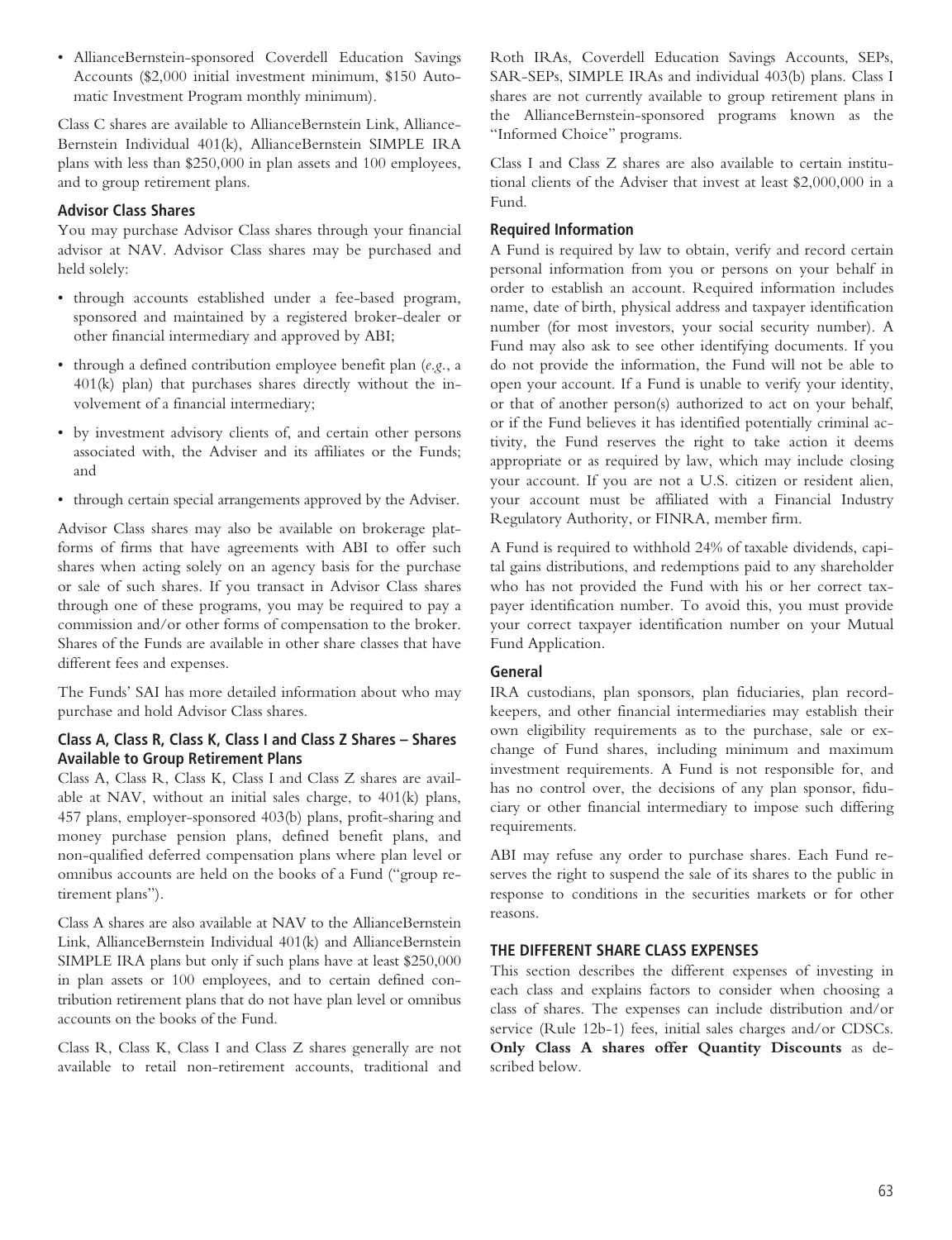# **Asset-Based Sales Charges or Distribution and/or Service (Rule 12b-1) Fees**

# **WHAT IS A RULE 12b-1 FEE?**

A Rule 12b-1 fee is a fee deducted from a Fund's assets that is used to pay for personal service, maintenance of shareholder accounts and distribution costs, such as advertising and compensation of financial intermediaries. Each Fund has adopted a plan under SEC Rule 12b-1 that allows the Fund to pay asset-based sales charges or distribution and/or service (Rule 12b-1) fees for the distribution and sale of its shares. The amount of each share class's Rule 12b-1 fee, if any, is disclosed below and in a Fund's fee table included in the Summary Information section above.

The amount of Rule 12b-1 and/or service fees for each class of a Fund's shares is up to:

|                      | <b>Distribution and/or Service</b><br>(Rule 12b-1) Fee (as a<br>Percentage of Aggregate<br><b>Average Daily Net Assets)</b> |  |
|----------------------|-----------------------------------------------------------------------------------------------------------------------------|--|
| Class A              | $0.25\%$ <sup>*</sup>                                                                                                       |  |
| Class C              | 1.00%                                                                                                                       |  |
| <b>Advisor Class</b> | None                                                                                                                        |  |
| Class R              | 0.50%                                                                                                                       |  |
| Class K              | 0.25%                                                                                                                       |  |
| Class I              | None                                                                                                                        |  |
| Class Z              | None                                                                                                                        |  |

\* The maximum fee allowed under the Rule 12b-1 Plan for the Class A shares of **AB Large Cap Growth Fund** is .50% of the aggregate average daily net assets, and the maximum fee allowed under any Rule 12b-1 Plan for Class A shares of all other Funds, except **AB Global Core Equity Portfolio**, **AB International Strategic Core Portfolio** and **AB Concentrated International Growth Portfolio**, is .30% of the aggregate average daily net assets. The Boards of the Funds currently limit the Funds' payments to .25%, except with respect to **AB Discovery Growth Fund**, for which payments are currently limited to .23%.

Because these fees are paid out of a Fund's assets on an ongoing basis, over time these fees will increase the cost of your investment and may cost you more than paying other types of sales fees. Class C and Class R shares are subject to higher Rule 12b-1 fees than Class A or Class K shares. Class C shares are subject to these higher fees for a period of ten years, after which they convert to Class A shares. Share classes with higher Rule 12b-1 fees will have a higher expense ratio, pay correspondingly lower dividends and may have a lower NAV (and returns). All or some of these fees are paid to financial intermediaries, which may include your financial intermediary's firm. ABI retains these fees for certain shareholder accounts, including those held directly with a Fund (with no associated financial intermediary).

### **Sales Charges**

**Class A Shares.** You can purchase Class A shares at their public offering price (or cost), which is NAV plus an initial sales charge of up to 4.25% of the offering price. Any applicable sales charge will be deducted directly from your investment.

The initial sales charge you pay each time you buy Class A shares differs depending on the amount you invest and may be reduced or eliminated for larger purchases as indicated below. These discounts, which are also known as **Breakpoints or** **Quantity Discounts**, can reduce or, in some cases, eliminate the initial sales charges that would otherwise apply to your investment in Class A shares.

The sales charge schedule of Class A share **Quantity Discounts** is as follows:

|                             | <b>Initial Sales Charge</b>                     |                                     |
|-----------------------------|-------------------------------------------------|-------------------------------------|
| <b>Amount Purchased</b>     | as % of<br><b>Net Amount</b><br><b>Invested</b> | as % of<br><b>Offering</b><br>Price |
| Up to \$100,000             | 4.44%                                           | 4.25%                               |
| \$100,000 up to \$250,000   | 3.36                                            | 3.25                                |
| \$250,000 up to \$500,000   | 2.30                                            | 2.25                                |
| \$500,000 up to \$1,000,000 | 1.78                                            | 1.75                                |
| \$1,000,000 and above       | 0.00                                            | 0.00                                |

Except as noted below, purchases of Class A shares in the amount of \$1,000,000 or more or by AllianceBernstein or non-AllianceBernstein sponsored group retirement plans are not subject to an initial sales charge, but may be subject to a 1% CDSC if redeemed or terminated within one year.

### **Class A share purchases not subject to sales charges.**

The Funds may sell their Class A shares at NAV without an initial sales charge or CDSC to some categories of investors, including:

- persons participating in a fee-based program, sponsored and maintained by a registered broker-dealer or other financial intermediary, under which persons pay an asset-based fee for services in the nature of investment advisory or administrative services, or clients of broker-dealers or other financial intermediaries who purchase Class A shares for their own accounts through self-directed and/or non-discretionary brokerage accounts with the broker-dealers or other financial intermediaries that may or may not charge a transaction fee to its customers;
- plan participants who roll over amounts distributed from employer maintained retirement plans to AllianceBernsteinsponsored IRAs where the plan is a client of or serviced by the Adviser's Institutional Investment Management Division or Bernstein Global Wealth Management Division including subsequent contributions to those IRAs;
- certain other investors, such as investment management clients of the Adviser or its affiliates, including clients and prospective clients of the Adviser's Institutional Investment Management Division, employees of selected dealers authorized to sell a Fund's shares, and employees of the Adviser; or
- persons participating in a "Mutual Fund Only" brokerage program, sponsored and maintained by a registered brokerdealer or other financial intermediary.

The availability of certain sales charge waivers and discounts will depend on whether you purchase your shares directly from a Fund or through a financial intermediary. Intermediaries may have different policies and procedures regarding the availability of front-end sales load waivers and discounts or CDSC waivers. In all instances, it is the purchaser's responsibility to notify the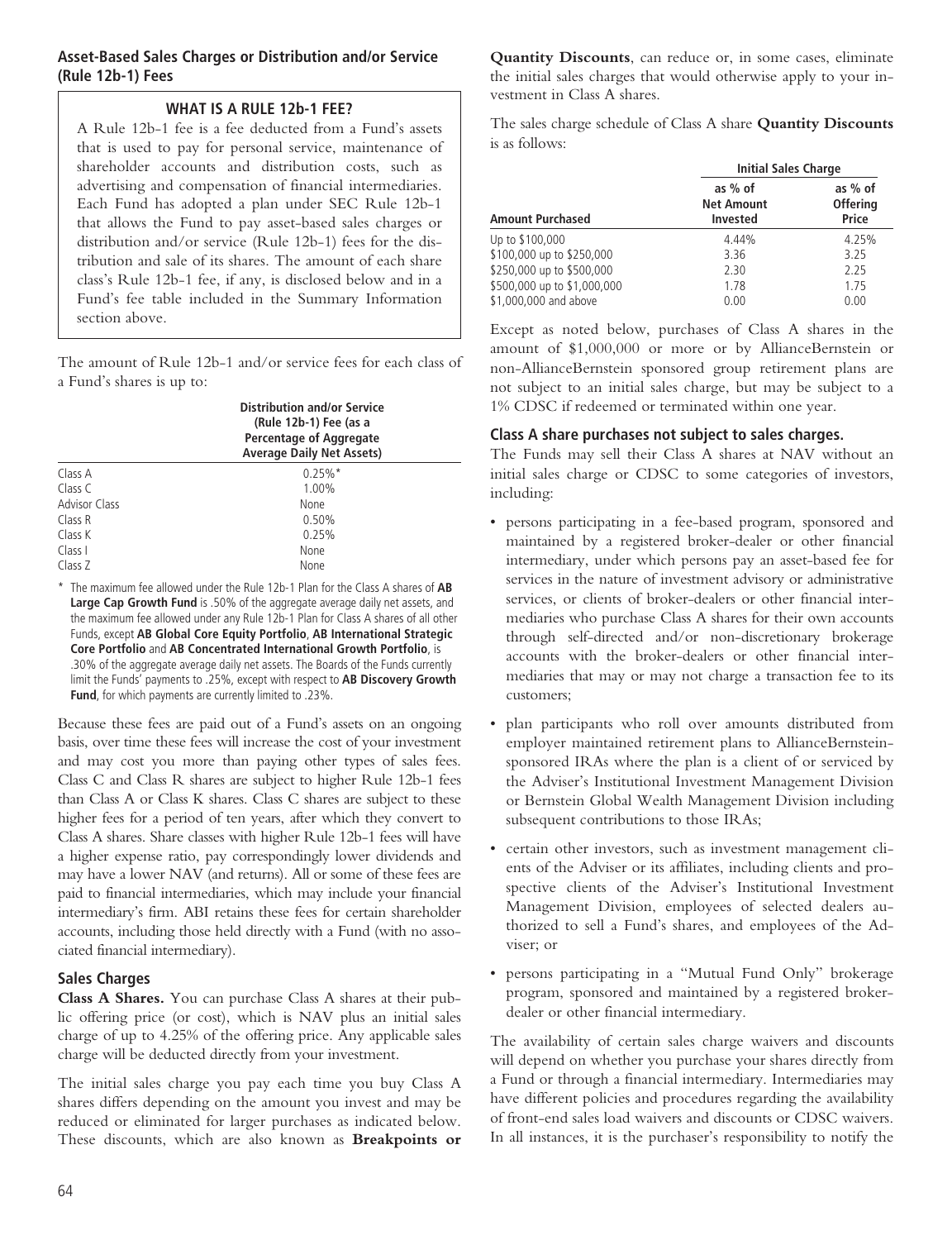Fund or the purchaser's financial intermediary at the time of purchase of any relationship or other facts qualifying the purchaser for sales charge waivers or discounts. **For waivers and discounts not available through a particular intermediary, shareholders will have to purchase Fund shares directly from the Fund or through another intermediary to receive these waivers or discounts.**

Please see the Funds' SAI for more information about purchases of Class A shares without sales charges.

Certain intermediaries impose different eligibility criteria for sales load waivers and discounts, which are described in Appendix B—Financial Intermediary Waivers.

**Class C Shares.** You can purchase Class C shares at NAV without an initial sales charge. This means that the full amount of your purchase is invested in the Fund. Your investment is subject to a 1% CDSC if you redeem your shares within one year. If you exchange your shares for the Class C shares of another AB Mutual Fund, the 1% CDSC also will apply to the Class C shares received. The 1-year period for the CDSC begins with the date of your original purchase, not the date of the exchange for the other Class C shares.

Class C shares purchased for cash automatically convert to Class A shares ten years after the end of the month of your purchase. If you purchase shares by exchange for the Class C shares of another AB Mutual Fund, the conversion period runs from the date of your original purchase.

#### **HOW IS THE CDSC CALCULATED?**

The CDSC is applied to the lesser of NAV at the time of redemption or the original cost of shares being redeemed (or, as to Fund shares acquired through an exchange, the cost of the AB Mutual Fund shares originally purchased for cash). This means that no sales charge is assessed on increases in NAV above the initial purchase price. Shares obtained from dividend or distribution reinvestment are not subject to the CDSC. In determining the CDSC, it will be assumed that the redemption is, first, of any shares not subject to a CDSC and, second, of shares held the longest.

### **Advisor Class, Class R, Class K, Class I and Class Z Shares.**

These classes of shares are not subject to any initial sales charge or CDSC, although your financial advisor may charge a fee.

**SALES CHARGE REDUCTION PROGRAMS FOR CLASS A SHARES**

**This section includes important information about sales charge reduction programs available to investors in Class A shares and describes information or records you may need to provide to a Fund or your financial intermediary in order to be eligible for sales charge reduction programs. Your financial intermediary may have different policies and procedures regarding eligibility for sales charge reduction programs. See Appendix B— Financial Intermediary Waivers.**

Information about **Quantity Discounts** and sales charge reduction programs also is available free of charge and in a clear and

prominent format on our website at www.abfunds.com (click on "Investments—Mutual Funds", select the Fund, then click on "Literature-Understanding Sales Charges & Expenses").

#### **Rights of Accumulation**

To determine if a new investment in Class A shares is eligible for a **Quantity Discount**, a shareholder can combine the value of the new investment in a Fund with the higher of cost or NAV of existing investments in the Fund, any other AB Mutual Fund and AB Institutional Funds. The AB Mutual Funds use the higher of cost or current NAV of your existing investments when combining them with your new investment.

# **Combined Purchase Privileges**

A shareholder may qualify for a **Quantity Discount** by combining purchases of shares of a Fund into a single "purchase". A "purchase" means a single purchase or concurrent purchases of shares of a Fund or any other AB Mutual Fund, including AB Institutional Funds, by:

- an individual, his or her spouse or domestic partner, or the individual's children under the age of 21 purchasing shares for his, her or their own account(s);
- a trustee or other fiduciary purchasing shares for a single trust, estate or single fiduciary account with one or more beneficiaries involved;
- the employee benefit plans of a single employer; or
- any company that has been in existence for at least six months or has a purpose other than the purchase of shares of the Fund.

### **Letter of Intent**

An investor may not immediately invest a sufficient amount to reach a **Quantity Discount,** but may plan to make one or more additional investments over a period of time that, in the end, would qualify for a **Quantity Discount.** For these situations, the Funds offer a **Letter of Intent,** which permits new investors to express the intention, in writing, to invest at least \$100,000 in Class A shares of a Fund or any other AB Mutual Fund within 13 months. The Fund will then apply the **Quantity Discount** to each of the investor's purchases of Class A shares that would apply to the total amount stated in the **Letter of Intent**. In the event an existing investor chooses to initiate a **Letter of Intent**, the AB Mutual Funds will use the higher of cost or current NAV of the investor's existing investments and of those accounts with which investments are combined via **Combined Purchase Privileges** toward the fulfillment of the **Letter of Intent**. For example, if the combined cost of purchases totaled \$80,000 and the current NAV of all applicable accounts is \$85,000 at the time a \$100,000 **Letter of Intent** is initiated, the subsequent investment of an additional \$15,000 would fulfill the **Letter of Intent**. If an investor fails to invest the total amount stated in the **Letter of Intent**, a Fund will retroactively collect the sales charge otherwise applicable by redeeming shares in the investor's account at their then current NAV. Investors qualifying for **Combined Purchase Privileges** may purchase shares under a single **Letter of Intent**.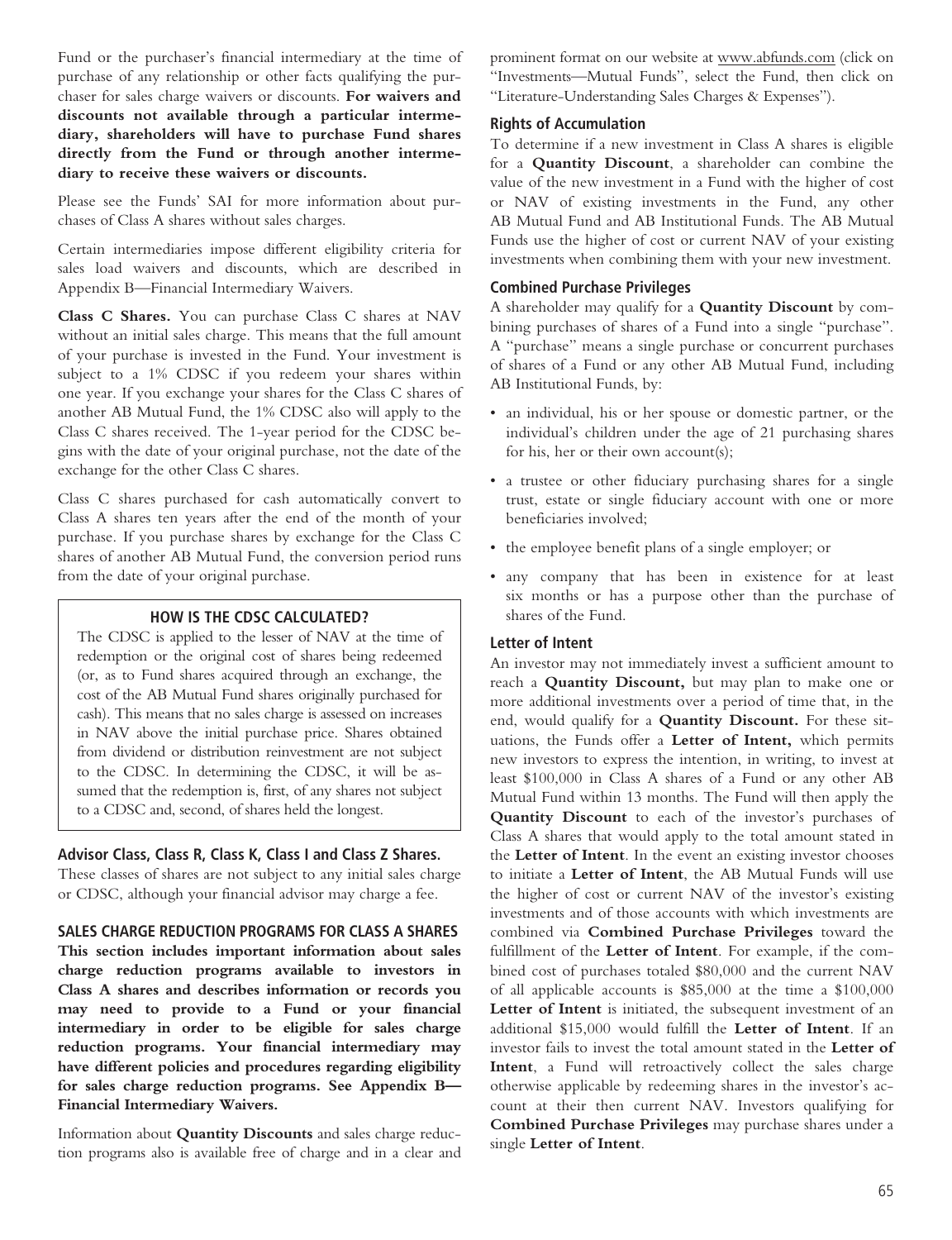### **Required Shareholder Information and Records**

In order for shareholders to take advantage of sales charge reductions, a shareholder or his or her financial intermediary must notify the Fund that the shareholder qualifies for a reduction. Without notification, the Fund is unable to ensure that the reduction is applied to the shareholder's account. A shareholder may have to provide information or records to his or her financial intermediary or a Fund to verify eligibility for breakpoint privileges or other sales charge waivers. This may include information or records, including account statements, regarding shares of the Fund or other AB Mutual Funds held in:

- all of the shareholder's accounts at the Funds or a financial intermediary; and
- accounts of related parties of the shareholder, such as members of the same family, at any financial intermediary.

# **CDSC WAIVERS AND OTHER PROGRAMS**

Here Are Some Ways To Avoid Or Minimize Charges On Redemption.

### **CDSC Waivers**

The Funds will waive the CDSCs on redemptions of shares in the following circumstances, among others:

- permitted exchanges of shares;
- following the death or disability of a shareholder;
- if the redemption represents a minimum required distribution from an IRA or other retirement plan to a shareholder who has attained the age of 72; or
- if the redemption is necessary to meet a plan participant's or beneficiary's request for a distribution or loan from a group retirement plan or to accommodate a plan participant's or beneficiary's direction to reallocate his or her plan account among other investment alternatives available under a group retirement plan.

Please see the Funds' SAI for a list of additional circumstances under which the Funds will waive the CDSCs on redemption of shares.

Your financial intermediary may have different policies and procedures regarding eligibility for CDSC waivers. See Appendix B—Financial Intermediary Waivers.

# **Other Programs**

# **Dividend Reinvestment Program**

Unless you specifically have elected to receive dividends or distributions in cash, they will automatically be reinvested, without an initial sales charge or CDSC, in the same class of additional shares of a Fund. If you elect to receive distributions in cash, you will only receive a check if the amount of the distribution is equal to or exceeds \$25.00. Distributions of less than \$25.00 will automatically be reinvested in shares of the Fund. To receive distributions of less than \$25.00 in cash, you must have bank instructions associated to your account so that distributions can be delivered to you electronically via Electronic Funds Transfer

using the Automated Clearing House or "ACH". In addition, the Fund may reinvest your distribution check (and future checks) in additional shares of the Fund if your check (i) is returned as undeliverable or (ii) remains uncashed for nine months.

# **Dividend Direction Plan**

A shareholder who already maintains accounts in more than one AB Mutual Fund may direct the automatic investment of income dividends and/or capital gains by one Fund, in any amount, without the payment of any sales charges, in shares of any eligible class of one or more other AB Mutual Fund(s) in which the shareholder maintains an account.

# **Automatic Investment Program**

The Automatic Investment Program allows investors to purchase shares of a Fund through pre-authorized transfers of funds from the investor's bank account. Under the Automatic Investment Program, an investor may (i) make an initial purchase of at least \$2,500 and invest at least \$50 monthly or (ii) make an initial purchase of less than \$2,500 and commit to a monthly investment of \$200 or more until the investor's account balance is \$2,500 or more. Please see the Funds' SAI for more details.

# **Reinstatement Privilege**

A shareholder who has redeemed all or any portion of his or her Class A shares may reinvest all or any portion of the proceeds from the redemption in Class A shares of any AB Mutual Fund at NAV without any sales charge, if the reinvestment is made within 120 calendar days after the redemption date.

### **Systematic Withdrawal Plan**

The Funds offer a systematic withdrawal plan that permits the redemption of Class A or Class C shares without payment of a CDSC. Under this plan, redemptions equal to 1% a month, 2% every two months or 3% a quarter of the value of a Fund account would be free of a CDSC. For Class A and Class C shares, shares held the longest would be redeemed first.

### **CHOOSING A SHARE CLASS**

Each share class represents an interest in the same portfolio of securities, but each class has its own sales charge and expense structure allowing you to choose the class that best fits your situation. In choosing a class of shares, you should consider:

- the amount you intend to invest;
- how long you expect to own shares;
- expenses associated with owning a particular class of shares;
- whether you qualify for any reduction or waiver of sales charges (for example, if you are making a large investment that qualifies for a **Quantity Discount**, you might consider purchasing Class A shares); and
- whether a share class is available for purchase (Class R, K and I shares are only offered to group retirement plans, not individuals).

Among other things, Class A shares, with their lower Rule 12b-1 fees, are designed for investors with a long-term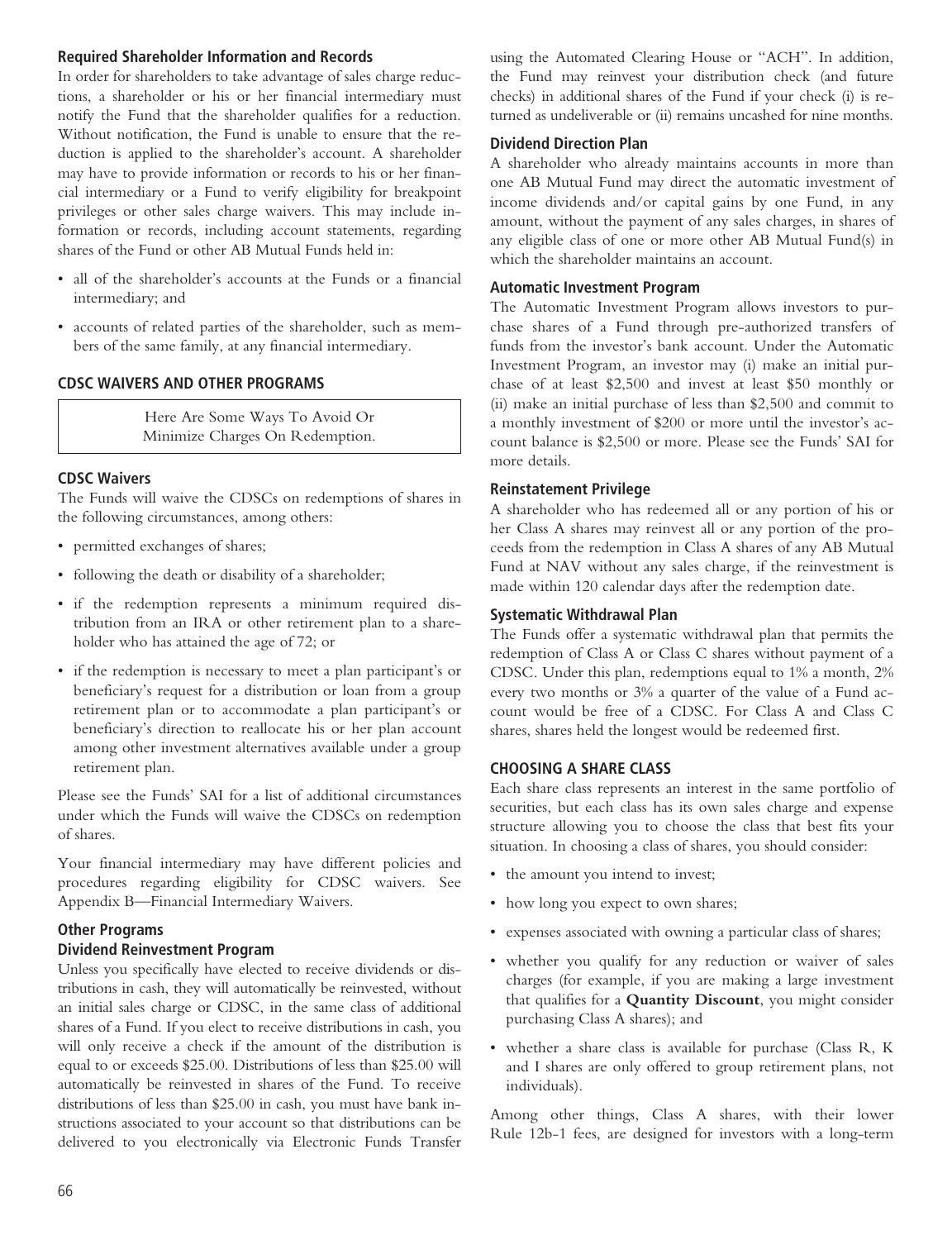investing time frame. Class C shares should not be considered as a long-term investment because they are subject to a higher distribution fee for ten years. Class C shares do not, however, have an initial sales charge or a CDSC so long as the shares are held for one year or more. Class C shares are designed for investors with a short-term investing time frame.

A transaction, service, administrative or other similar fee may be charged by your broker-dealer, agent or other financial intermediary, with respect to the purchase, sale or exchange, as applicable, of Class A, Class C, Advisor Class or Class Z shares made through your financial advisor or in connection with participation on the intermediary's platform. Financial intermediaries, a fee-based program, or, for group retirement plans, a plan sponsor or plan fiduciary, also may impose requirements on the purchase, sale or exchange of shares that are different from, or in addition to, those described in this Prospectus and the Funds' SAI, including requirements as to the minimum initial and subsequent investment amounts. In addition, group retirement plans may not offer all classes of shares of a Fund. A Fund is not responsible for, and has no control over, the decision of any financial intermediary, plan sponsor or fiduciary to impose such differing requirements.

**You should consult your financial advisor for assistance in choosing a class of Fund shares.**

# **PAYMENTS TO FINANCIAL ADVISORS AND THEIR FIRMS**

Financial intermediaries market and sell shares of the Funds. These financial intermediaries employ financial advisors and receive compensation for selling shares of the Funds. This compensation is paid from various sources, including any sales charge, CDSC and/or Rule 12b-1 fee that you or the Funds may pay. Your individual financial advisor may receive some or all of the amounts paid to the financial intermediary that employs him or her.

# **WHAT IS A FINANCIAL INTERMEDIARY?**

A financial intermediary is a firm that receives compensation for selling shares of the Funds offered in this Prospectus and/or provides services to the Funds' shareholders. Financial intermediaries may include, among others, your broker, your financial planner or advisor, banks and insurance companies. Financial intermediaries may employ financial advisors who deal with you and other investors on an individual basis.

All or a portion of the initial sales charge that you pay is paid by ABI to financial intermediaries selling Class A shares. ABI may also pay financial intermediaries a fee of up to 1% on purchases of Class A shares that are sold without an initial sales charge.

ABI pays, at the time of your purchase, a commission to financial intermediaries in an amount equal to 1% of your investment for sales of Class C shares.

For Class A, Class C, Class R and Class K shares, up to 100% of the Rule 12b-1 fees applicable to these classes of shares each year may be paid to financial intermediaries.

Your financial advisor's firm receives compensation from the Funds, ABI and/or the Adviser in several ways from various sources, which include some or all of the following:

- upfront sales commissions;
- Rule 12b-1 fees;
- additional distribution support;
- defrayal of costs for educational seminars and training; and
- payments related to providing shareholder recordkeeping and/or transfer agency services.

Please read this Prospectus carefully for information on this compensation.

# **Other Payments for Distribution Services and Educational Support**

In addition to the commissions paid to or charged by financial intermediaries at the time of sale and Rule 12b-1 fees, some or all of which are paid to financial intermediaries (and, in turn, may be paid to your financial advisor), ABI, at its expense, currently provides additional payments to firms that sell shares of the AB Mutual Funds. Although the individual components may be higher and the total amount of payments made to each qualifying firm in any given year may vary, the total amount paid to a financial intermediary in connection with the sale of shares of the AB Mutual Funds will generally not exceed the sum of (a) 0.25% of the current year's fund sales by that firm and (b) 0.10% of average daily net assets attributable to that firm over the year. These sums include payments for distribution analytical data regarding AB Mutual Fund sales by financial advisors of these firms and to reimburse directly or indirectly the costs incurred by these firms and their employees in connection with educational seminars and training efforts about the AB Mutual Funds for the firms' employees and/or their clients and potential clients. The costs and expenses associated with these efforts may include travel, lodging, entertainment and meals. ABI may pay a portion of "ticket" or other transactional charges.

For 2020, ABI's additional payments to these firms for distribution services and educational support related to the AB Mutual Funds are expected to be approximately 0.05% of the average monthly assets of the AB Mutual Funds, or approximately \$22 million. In 2019, ABI paid approximately 0.05% of the average monthly assets of the AB Mutual Funds or approximately \$21 million for distribution services and educational support related to the AB Mutual Funds.

A number of factors are considered in determining the additional payments, including each firm's AB Mutual Fund sales, assets and redemption rates, and the willingness and ability of the firm to give ABI access to its financial advisors for educational and marketing purposes. In some cases, firms will include the AB Mutual Funds on a "preferred list". ABI's goal is to make the financial advisors who interact with current and prospective investors and shareholders more knowledgeable about the AB Mutual Funds so that they can provide suitable information and advice about the funds and related investor services.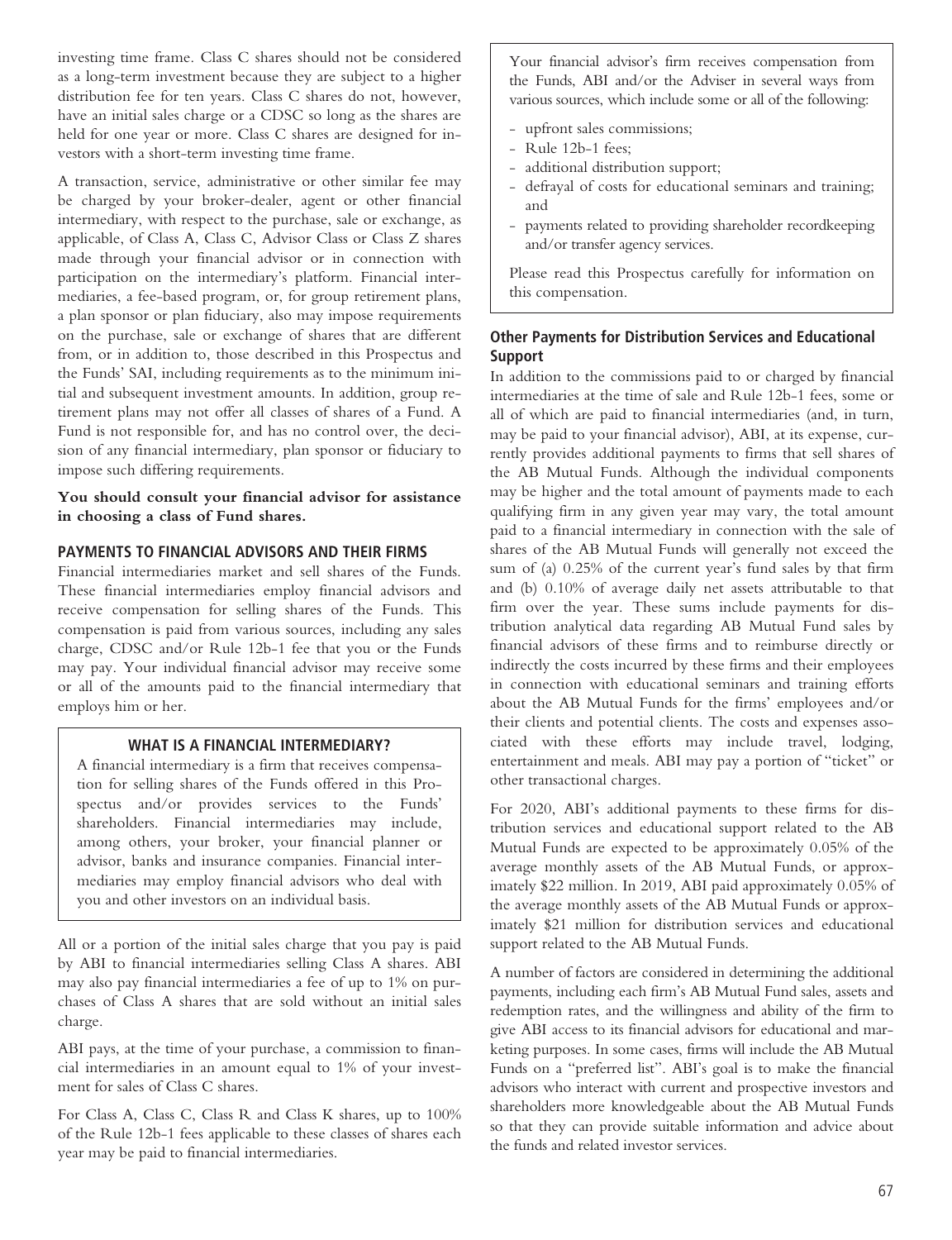The Funds and ABI also make payments for recordkeeping and other transfer agency services to financial intermediaries that sell AB Mutual Fund shares. Please see "Management of the Funds—Transfer Agency and Retirement Plan Services" below. If paid by the Funds, these expenses are included in "Other Expenses" under "Fees and Expenses of the Fund— Annual Fund Operating Expenses" in the Summary Information at the beginning of this Prospectus.

**If one mutual fund sponsor makes greater distribution assistance payments than another, your financial advisor and his or her firm may have an incentive to recommend one fund complex over another. Similarly, if your financial advisor or his or her firm receives more distribution assistance for one share class versus another, then they may have an incentive to recommend that class.**

**Please speak with your financial advisor to learn more about the total amounts paid to your financial advisor and his or her firm by the Funds, the Adviser, ABI and by sponsors of other mutual funds he or she may recommend to you. You should also consult disclosures made by your financial advisor at the time of purchase.**

As of the date of this Prospectus, ABI anticipates that the firms that will receive additional payments for distribution services and/or educational support include:

Advisor Group American Enterprise Investment Services AXA Advisors Cadaret, Grant & Co. Citigroup Global Markets Citizens Securities Commonwealth Financial Network FIS Brokerage Services Great-West Life & Annuity Insurance Co. Institutional Cash Distributors ("ICD") John Hancock Retirement Plan Services JP Morgan Securities Lincoln Financial Advisors Corp. Lincoln Financial Securities Corp. LPL Financial Merrill Lynch Morgan Stanley Northwestern Mutual Investment Services PNC Investments Raymond James RBC Wealth Management Robert W. Baird SunTrust Bank UBS Financial Services US Bancorp Investments Waddell & Reed, Inc. Wells Fargo Advisors

Although the Funds may use brokers and dealers that sell shares of the Funds to effect portfolio transactions, the Funds do not consider the sale of AB Mutual Fund shares as a factor when selecting brokers or dealers to effect portfolio transactions.

### **HOW TO EXCHANGE SHARES**

You may exchange your Fund shares for shares of the same class of other AB Mutual Funds provided that the other fund offers the same class of shares and, in the case of retirement plans, is an investment option under the plan. Exchanges of shares are made at the next-determined NAV, without sales or service charges, after your order is received in proper form. All exchanges are subject to the minimum investment restrictions set forth in the prospectus for the AB Mutual Fund whose shares are being acquired. You may request an exchange either directly or through your financial intermediary or, in the case of retirement plan participants, by following the procedures specified by your plan sponsor or plan recordkeeper. In order to receive a day's NAV, ABIS must receive and confirm your telephone exchange request by the Fund Closing Time on that day. The Funds may modify, restrict or terminate the exchange privilege on 60 days' written notice.

### **HOW TO SELL OR REDEEM SHARES**

You may "redeem" your shares (*i.e.,* sell your shares to a Fund) on any day the Exchange is open, either directly or through your financial intermediary or, in the case of retirement plan participants, by following the procedures specified by your plan sponsor or plan recordkeeper. Your sale price will be the next-determined NAV, less any applicable CDSC, after the Fund receives your redemption request in proper form. The Fund expects that it will typically take one to three business days following the receipt of your redemption request in proper form to pay out redemption proceeds. However, while not expected, payment of redemption proceeds may take up to seven days from the day your request is received in proper form by the Fund by the Fund Closing Time. If you recently purchased your shares by check or electronic funds transfer, your redemption payment may be delayed until the Fund is reasonably satisfied that the check or electronic funds transfer has been collected (which may take up to 10 days). For Advisor Class and Class Z shares, if you are in doubt about what procedures or documents are required by your fee-based program or employee benefit plan to sell your shares, you should contact your financial advisor.

Each Fund expects, under normal circumstances, to use cash or cash equivalents held by the Fund to satisfy redemption requests. Each Fund may also determine to sell portfolio assets to meet such requests. Under certain circumstances, including stressed market conditions, each Fund may determine to pay a redemption request by accessing a bank line of credit or by distributing wholly or partly in kind securities from its portfolio, instead of cash.

**Sale In-Kind.** Each Fund normally pays proceeds of a sale of Fund shares in cash. However, each Fund has reserved the right to pay the sale price in whole or in part by a distribution in-kind of securities in lieu of cash. If the redemption payment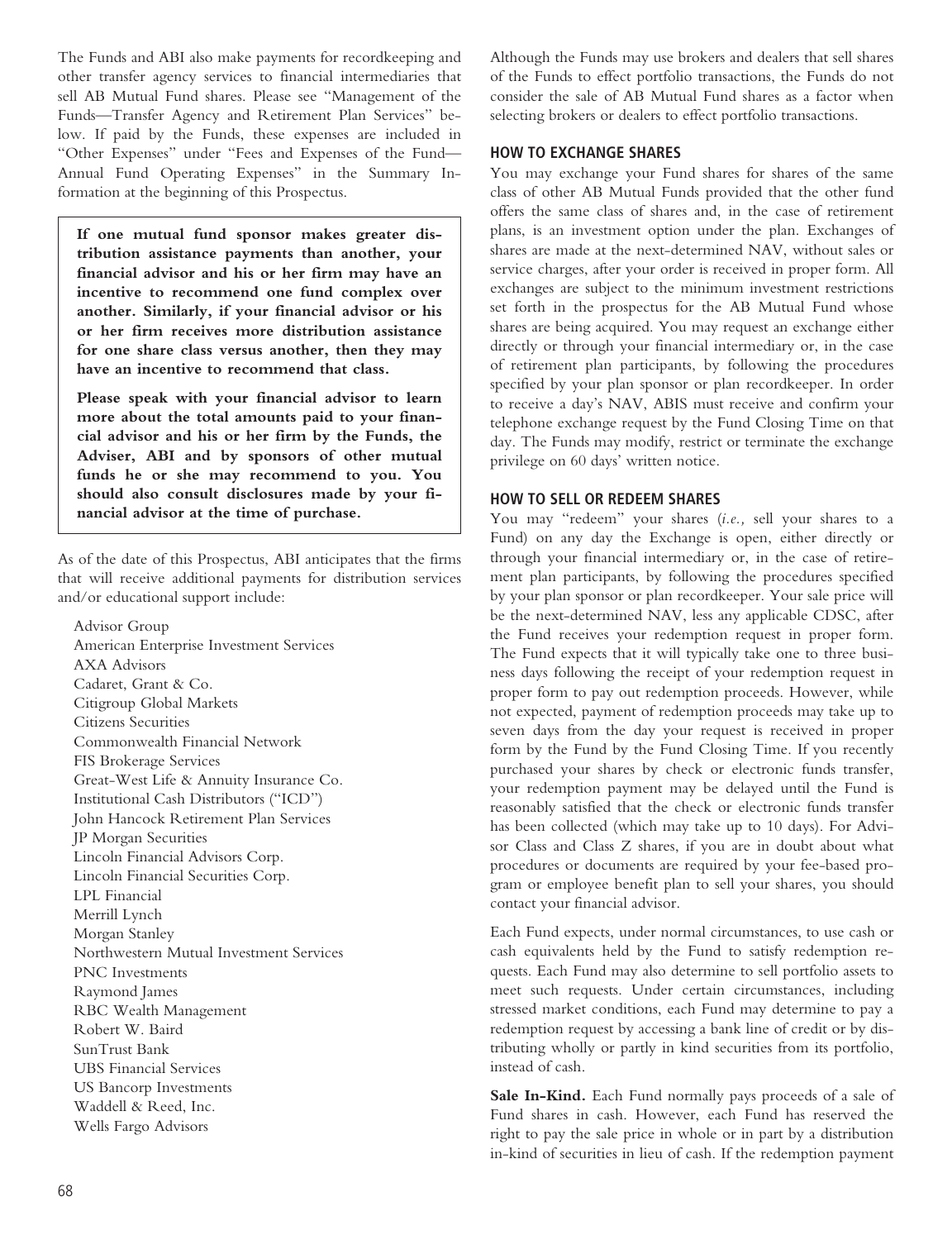is made in-kind, the securities received will be subject to market risk and may decline in value. In addition, you may incur brokerage commissions if you elect to sell the securities for cash.

# **Selling Shares Through Your Financial Intermediary or Retirement Plan**

Your financial intermediary or plan recordkeeper must receive your sales request by the Fund Closing Time and submit it to the Fund by a pre-arranged time for you to receive that day's NAV, less any applicable CDSC. Your financial intermediary, plan sponsor or plan recordkeeper is responsible for submitting all necessary documentation to the Fund and may charge you a fee for this service.

# **Selling Shares Directly to the Fund By Mail:**

• Send a signed letter of instruction or stock power, along with certificates, to:

> AllianceBernstein Investor Services, Inc. P.O. Box 786003 San Antonio, TX 78278-6003

• For certified or overnight deliveries, send to:

AllianceBernstein Investor Services, Inc. 8000 IH 10 W, 13th floor San Antonio, TX 78230

• For your protection, a bank, a member firm of a national stock exchange or another eligible guarantor institution must guarantee signatures. Stock power forms are available from your financial intermediary, ABIS and many commercial banks. Additional documentation is required for the sale of shares by corporations, intermediaries, fiduciaries and surviving joint owners. If you have any questions about these procedures, contact ABIS.

# **By Telephone:**

- You may redeem your shares for which no stock certificates have been issued by telephone request. Call ABIS at (800) 221-5672 with instructions on how you wish to receive your sale proceeds.
- ABIS must receive and confirm a telephone redemption request by the Fund Closing Time for you to receive that day's NAV, less any applicable CDSC.
- For your protection, ABIS will request personal or other information from you to verify your identity and will generally record the calls. Neither the Fund nor the Adviser, ABIS, ABI or other Fund agent will be liable for any loss, injury, damage or expense as a result of acting upon telephone instructions purporting to be on your behalf that ABIS reasonably believes to be genuine.
- If you have selected electronic funds transfer in your Mutual Fund Application, the redemption proceeds will be sent directly to your bank. Otherwise, the proceeds will be mailed to you.
- Redemption requests by electronic funds transfer or check may not exceed \$100,000 per Fund account per day.

• Telephone redemption is not available for shares held in nominee or "street name" accounts, retirement plan accounts, or shares held by a shareholder who has changed his or her address of record within the previous 30 calendar days.

# **FREQUENT PURCHASES AND REDEMPTIONS OF FUND SHARES**

Each Fund's Board has adopted policies and procedures designed to detect and deter frequent purchases and redemptions of Fund shares or excessive or short-term trading that may disadvantage long-term Fund shareholders. These policies are described below. There is no guarantee that the Funds will be able to detect excessive or short-term trading or to identify shareholders engaged in such practices, particularly with respect to transactions in omnibus accounts. Shareholders should be aware that application of these policies may have adverse consequences, as described below, and should avoid frequent trading in Fund shares through purchases, sales and exchanges of shares. Each Fund reserves the right to restrict, reject or cancel, without any prior notice, any purchase or exchange order for any reason, including any purchase or exchange order accepted by any shareholder's financial intermediary.

**Risks Associated With Excessive or Short-Term Trading Generally.** While the Funds will try to prevent market timing by utilizing the procedures described below, these procedures may not be successful in identifying or stopping excessive or short-term trading in all circumstances. By realizing profits through short-term trading, shareholders that engage in rapid purchases and sales or exchanges of a Fund's shares dilute the value of shares held by long-term shareholders. Volatility resulting from excessive purchases and sales or exchanges of Fund shares, especially involving large dollar amounts, may disrupt efficient portfolio management and cause a Fund to sell portfolio securities at inopportune times to raise cash to accommodate redemptions relating to short-term trading activity. In particular, a Fund may have difficulty implementing its long-term investment strategies if it is forced to maintain a higher level of its assets in cash to accommodate significant short-term trading activity. In addition, a Fund may incur increased administrative and other expenses due to excessive or short-term trading, including increased brokerage costs and realization of taxable capital gains.

Funds that may invest significantly in securities of foreign issuers may be particularly susceptible to short-term trading strategies. This is because securities of foreign issuers are typically traded on markets that close well before the time a Fund ordinarily calculates its NAV at 4:00 p.m., Eastern time, which gives rise to the possibility that developments may have occurred in the interim that would affect the value of these securities. The time zone differences among international stock markets can allow a shareholder engaging in a short-term trading strategy to exploit differences in Fund share prices that are based on closing prices of securities of foreign issuers established some time before the Fund calculates its own share price (referred to as "time zone arbitrage"). Each Fund has procedures, referred to as fair value pricing, designed to adjust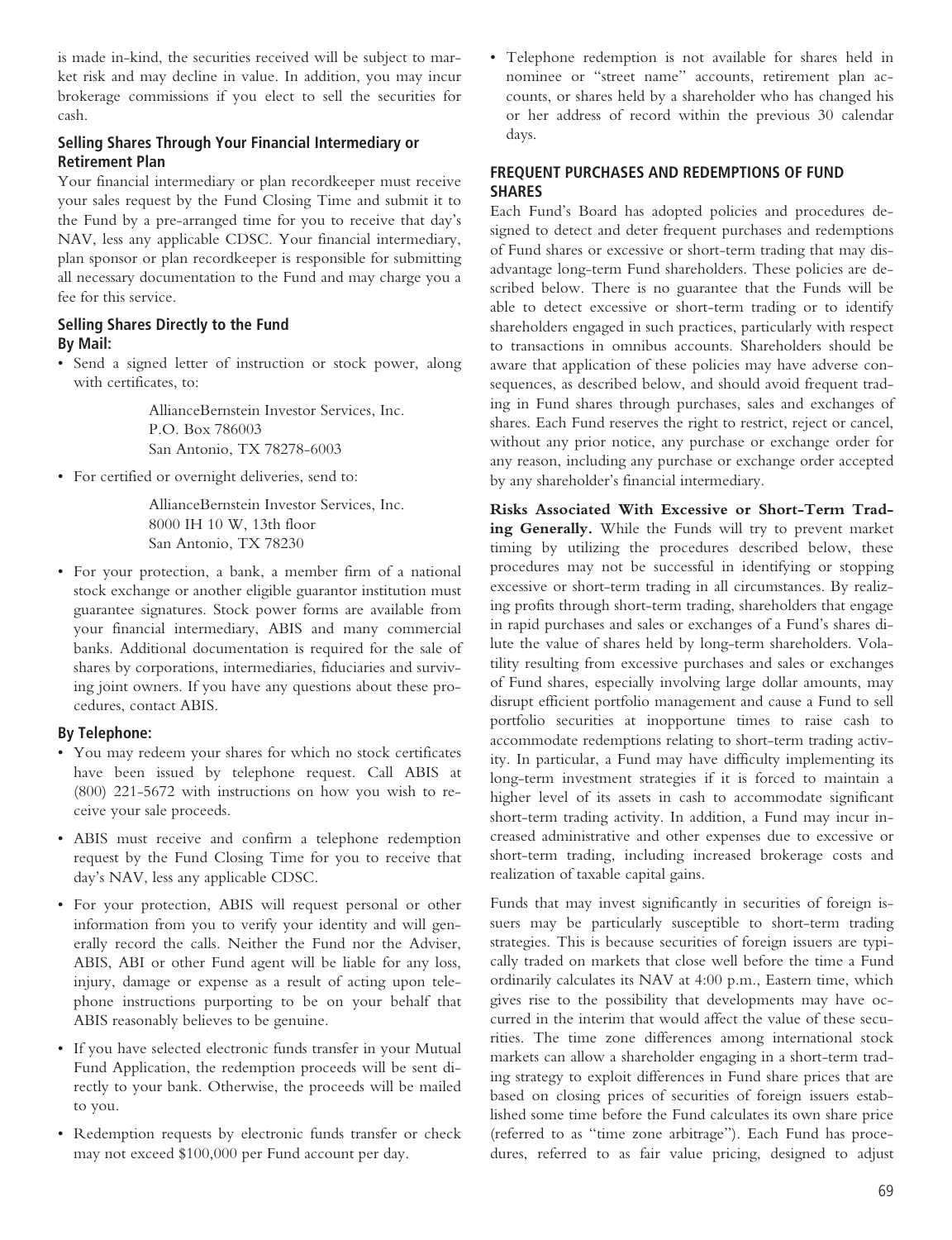closing market prices of securities of foreign issuers to reflect what is believed to be the fair value of those securities at the time a Fund calculates its NAV. While there is no assurance, the Funds expect that the use of fair value pricing, in addition to the short-term trading policies discussed below, will significantly reduce a shareholder's ability to engage in time zone arbitrage to the detriment of other Fund shareholders.

A shareholder engaging in a short-term trading strategy may also target a Fund irrespective of its investments in securities of foreign issuers. Any Fund that invests in securities that are, among other things, thinly traded or traded infrequently, or that have a limited public float, has the risk that the current market price for the securities may not accurately reflect current market values. A shareholder may seek to engage in shortterm trading to take advantage of these pricing differences (referred to as "price arbitrage"). All Funds may be adversely affected by price arbitrage.

**Policy Regarding Short-Term Trading.** Purchases and exchanges of shares of the Funds should be made for investment purposes only. The Funds seek to prevent patterns of excessive purchases and sales of Fund shares to the extent they are detected by the procedures described below, subject to each Fund's ability to monitor purchase, sale and exchange activity. The Funds reserve the right to modify this policy, including any surveillance or account blocking procedures established from time to time to effectuate this policy, at any time without notice.

- **Transaction Surveillance Procedures.** The Funds, through their agents, ABI and ABIS, maintain surveillance procedures to detect excessive or short-term trading in Fund shares. This surveillance process involves several factors, which include scrutinizing transactions in Fund shares that exceed certain monetary thresholds or numerical limits within a specified period of time. Generally, more than two exchanges of Fund shares during any 60-day period or purchases of shares followed by a sale within 60 days will be identified by these surveillance procedures. For purposes of these transaction surveillance procedures, the Funds may consider trading activity in multiple accounts under common ownership, control or influence. Trading activity identified by either, or a combination, of these factors, or as a result of any other information available at the time, will be evaluated to determine whether such activity might constitute excessive or short-term trading. With respect to managed or discretionary accounts for which the account owner gives his/her broker, investment adviser or other third-party authority to buy and sell Fund shares, the Funds may consider trades initiated by the account owner, such as trades initiated in connection with bona fide cash management purposes, separately in their analysis. These surveillance procedures may be modified from time to time, as necessary or appropriate to improve the detection of excessive or shortterm trading or to address specific circumstances.
- **Account Blocking Procedures.** If the Funds determine, in their sole discretion, that a particular transaction or pattern of transactions identified by the transaction surveillance procedures

described above is excessive or short-term trading in nature, the Funds will take remedial action that may include issuing a warning, revoking certain account-related privileges (such as the ability to place purchase, sale and exchange orders over the internet or by phone) or prohibiting or "blocking" future purchase or exchange activity. However, sales of Fund shares back to a Fund or redemptions will continue to be permitted in accordance with the terms of the Fund's current Prospectus. As a result, unless the shareholder redeems his or her shares, which may have consequences if the shares have declined in value, a CDSC is applicable or adverse tax consequences may result, the shareholder may be "locked" into an unsuitable investment. A blocked account will generally remain blocked for 90 days. Subsequent detections of excessive or short-term trading may result in an indefinite account block or an account block until the account holder or the associated broker, dealer or other financial intermediary provides evidence or assurance acceptable to the Fund that the account holder did not or will not in the future engage in excessive or short-term trading.

• **Applications of Surveillance Procedures and Restrictions to Omnibus Accounts.** Omnibus account arrangements are common forms of holding shares of the Funds, particularly among certain brokers, dealers and other financial intermediaries, including sponsors of retirement plans. The Funds apply their surveillance procedures to these omnibus account arrangements. As required by SEC rules, the Funds have entered into agreements with all of their financial intermediaries that require the financial intermediaries to provide the Funds, upon the request of the Funds or their agents, with individual account level information about their transactions. If the Funds detect excessive trading through their monitoring of omnibus accounts, including trading at the individual account level, the financial intermediaries will also execute instructions from the Funds to take actions to curtail the activity, which may include applying blocks to accounts to prohibit future purchases and exchanges of Fund shares. For certain retirement plan accounts, the Funds may request that the retirement plan or other intermediary revoke the relevant participant's privilege to effect transactions in Fund shares via the internet or telephone, in which case the relevant participant must submit future transaction orders via the U.S. Postal Service (*i.e*., regular mail).

### **HOW THE FUNDS VALUE THEIR SHARES**

Each Fund's NAV is calculated at the close of regular trading on any day the Exchange is open (ordinarily, 4:00 p.m., Eastern time, but sometimes earlier, as in the case of scheduled half-day trading or unscheduled suspensions of trading). To calculate NAV, a Fund's assets are valued and totaled, liabilities are subtracted, and the balance, called net assets, is divided by the number of shares outstanding. If a Fund invests in securities that are primarily traded on foreign exchanges that trade on weekends or other days when the Fund does not price its shares, the NAV of the Fund's shares may change on days when shareholders will not be able to purchase or redeem their shares in the Fund.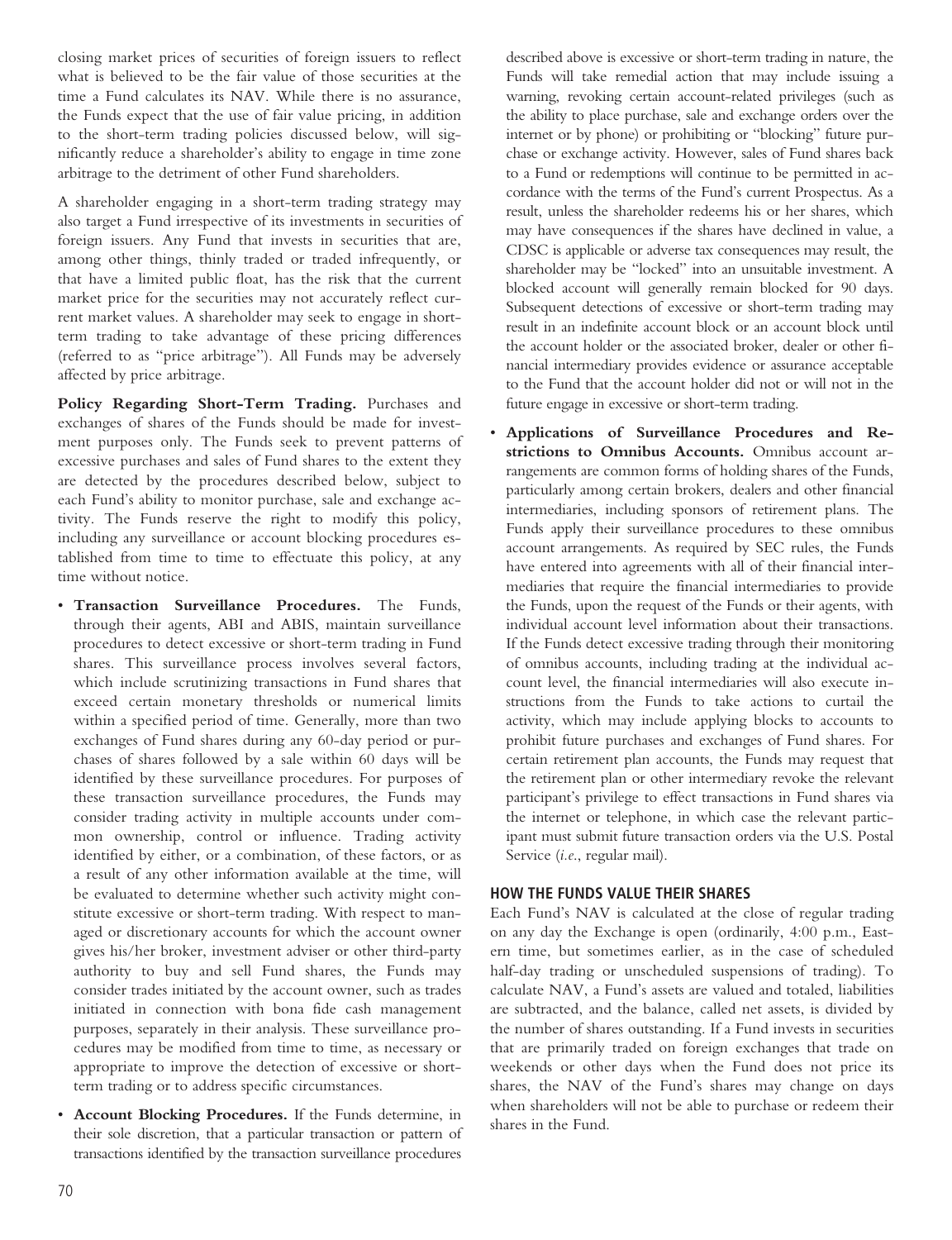The Funds value their securities at their current market value determined on the basis of market quotations or, if market quotations are not readily available or are unreliable, at "fair value" as determined in accordance with procedures established by and under the general supervision of each Board. When a Fund uses fair value pricing, it may take into account any factors it deems appropriate. A Fund may determine fair value based upon developments related to a specific security, current valuations of foreign stock indices (as reflected in U.S. futures markets) and/or U.S. sector or broader stock market indices. The prices of securities used by the Fund to calculate its NAV may differ from quoted or published prices for the same securities. Fair value pricing involves subjective judgments and it is possible that the fair value determined for a security is materially different than the value that could be realized upon the sale of that security.

Each Fund expects to use fair value pricing for securities primarily traded on U.S. exchanges only under very limited circumstances, such as the early closing of the exchange on which a security is traded or suspension of trading in the security. A

Fund may use fair value pricing more frequently for securities primarily traded in non-U.S. markets because, among other things, most foreign markets close well before the Fund ordinarily values its securities at 4:00 p.m., Eastern time. The earlier close of these foreign markets gives rise to the possibility that significant events, including broad market moves, may have occurred in the interim. For example, the Funds believe that foreign security values may be affected by events that occur after the close of foreign securities markets. To account for this, the Funds may frequently value many of their foreign equity securities using fair value prices based on third-party vendor modeling tools to the extent available.

Subject to its oversight, each Fund's Board has delegated responsibility for valuing a Fund's assets to the Adviser. The Adviser has established a Valuation Committee, which operates under the policies and procedures approved by the Board, to value the Fund's assets on behalf of the Fund. The Valuation Committee values Fund assets as described above. More information about the valuation of the Funds' assets is available in the Funds' SAI.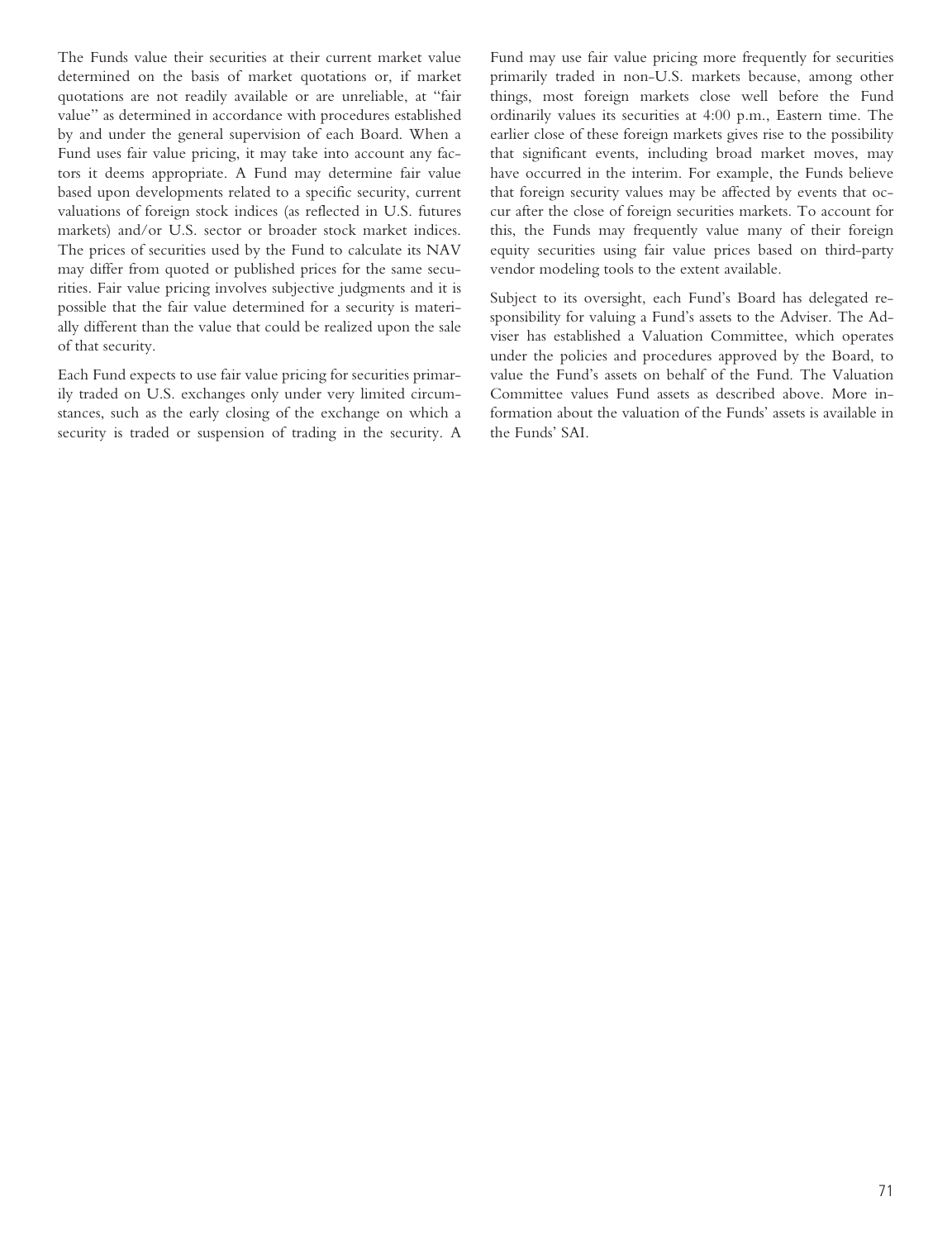#### **INVESTMENT ADVISER**

Each Fund's Adviser is AllianceBernstein L.P., 1345 Avenue of the Americas, New York, NY 10105. The Adviser is a leading global investment adviser supervising client accounts with assets as of September 30, 2020 totaling approximately \$631 billion (of which over \$132 billion represented assets of registered investment companies sponsored by the Adviser). As of September 30, 2020, the Adviser managed retirement assets for many of the largest public and private employee benefit plans (including 18 of the nation's FORTUNE 100 companies), for public employee retirement funds in 30 of the 50 states, for investment companies, and for foundations, endowments, banks and insurance companies worldwide. The 28 registered investment companies managed by the Adviser, comprising approximately 97 separate investment portfolios, had as of September 30, 2020 approximately 2.6 million shareholder accounts.

During the second quarter of 2018, AXA S.A. ("AXA"), a French holding company for the AXA Group completed the sale of a minority stake in its subsidiary, Equitable Holdings, Inc. (formerly AXA Equitable Holdings, Inc.) ("Equitable"), through an initial public offering. Equitable is the holding company for a diverse group of financial services companies, including an approximately 65.3% economic interest in the Adviser and a 100% interest in AllianceBernstein Corporation, the general partner of the Adviser. Since the initial sale, AXA has completed additional offerings, most recently during the fourth quarter of 2019. As a result, AXA owned less than 10% of the outstanding shares of common stock of Equitable as of December 31, 2019, and therefore no longer owns a controlling interest in Equitable. AXA previously announced its intention to sell its entire interest in Equitable over time, subject to market conditions and other factors (the "Plan"). Most of AXA's remaining Equitable shares are to be delivered on redemption of AXA bonds mandatorily exchangeable into Equitable shares and maturing in May 2021. AXA retains sole discretion to determine the timing of any future sales of its remaining shares of Equitable common stock.

Sales under the Plan that were completed on November 13, 2019 may be deemed to have resulted in an "assignment" of each Fund's investment advisory agreement. In order to ensure that the investment advisory services could continue uninterrupted in such event, the Boards previously approved new investment advisory agreements with the Adviser, and shareholders of the Funds subsequently approved the new investment advisory agreements. These agreements became effective on November 13, 2019.

The Adviser provides investment advisory services and order placement facilities for the Funds. For these advisory services,

each of the Funds paid the Adviser, during its most recent fiscal year or period, a percentage of net assets as follows:

| Fund                                                                              | Fee as a Percentage of<br><b>Average Net</b><br>Assets* | <b>Fiscal Year</b><br><b>Ended</b> |
|-----------------------------------------------------------------------------------|---------------------------------------------------------|------------------------------------|
| AB Growth Fund                                                                    | .75%                                                    | 7/31/20                            |
| AB Large Cap Growth Fund                                                          | .50%                                                    | 7/31/20                            |
| AB Concentrated Growth Fund                                                       | .65%                                                    | 6/30/20                            |
| AB Discovery Growth Fund                                                          | .61%                                                    | 7/31/20                            |
| AB Small Cap Growth Portfolio                                                     | .75%                                                    | 7/31/20                            |
| AB Select US Equity Portfolio                                                     | 1.00%                                                   | 6/30/20                            |
| AB Select US Long/Short Portfolio                                                 | 1.47%                                                   | 6/30/20                            |
| AB Sustainable Global Thematic Fund                                               | .79%                                                    | 7/31/20                            |
| AB Sustainable International Thematic                                             |                                                         |                                    |
| Fund                                                                              | .75%                                                    | 6/30/20                            |
| AB Global Core Equity Portfolio                                                   | .75%                                                    | 6/30/20                            |
| AB International Strategic Core Portfolio<br>AB Concentrated International Growth | .68%                                                    | 6/30/20                            |
| Portfolio                                                                         | .58%                                                    | 6/30/20                            |

\* Fee stated net of any expense limitations. See "Fees and Expenses of the Fund" in the Summary Information at the beginning of this Prospectus for more information about fee waivers.

A discussion regarding the basis for the Board's approval of each Fund's investment advisory agreement is available in the Fund's annual report to shareholders for the fiscal year ended June 30, 2020 or July 31, 2020 as shown in the table above.

The Adviser acts as an investment adviser to other persons, firms or corporations, including investment companies, hedge funds, pension funds and other institutional investors. The Adviser may receive management fees, including performance fees, that may be higher or lower than the advisory fees it receives from the Funds. Certain other clients of the Adviser have investment objectives and policies similar to those of a Fund. The Adviser may, from time to time, make recommendations that result in the purchase or sale of a particular security by its other clients simultaneously with a Fund. If transactions on behalf of more than one client during the same period increase the demand for securities being purchased or the supply of securities being sold, there may be an adverse effect on price or quantity. It is the policy of the Adviser to allocate advisory recommendations and the placing of orders in a manner that is deemed equitable by the Adviser to the accounts involved, including the Funds. When two or more of the clients of the Adviser (including a Fund) are purchasing or selling the same security on a given day from the same broker or dealer, such transactions may be averaged as to price.

#### **PORTFOLIO MANAGERS**

The day-to-day management of, and investment decisions for, the **AB Growth Fund** are made by the Adviser's Growth Investment Team.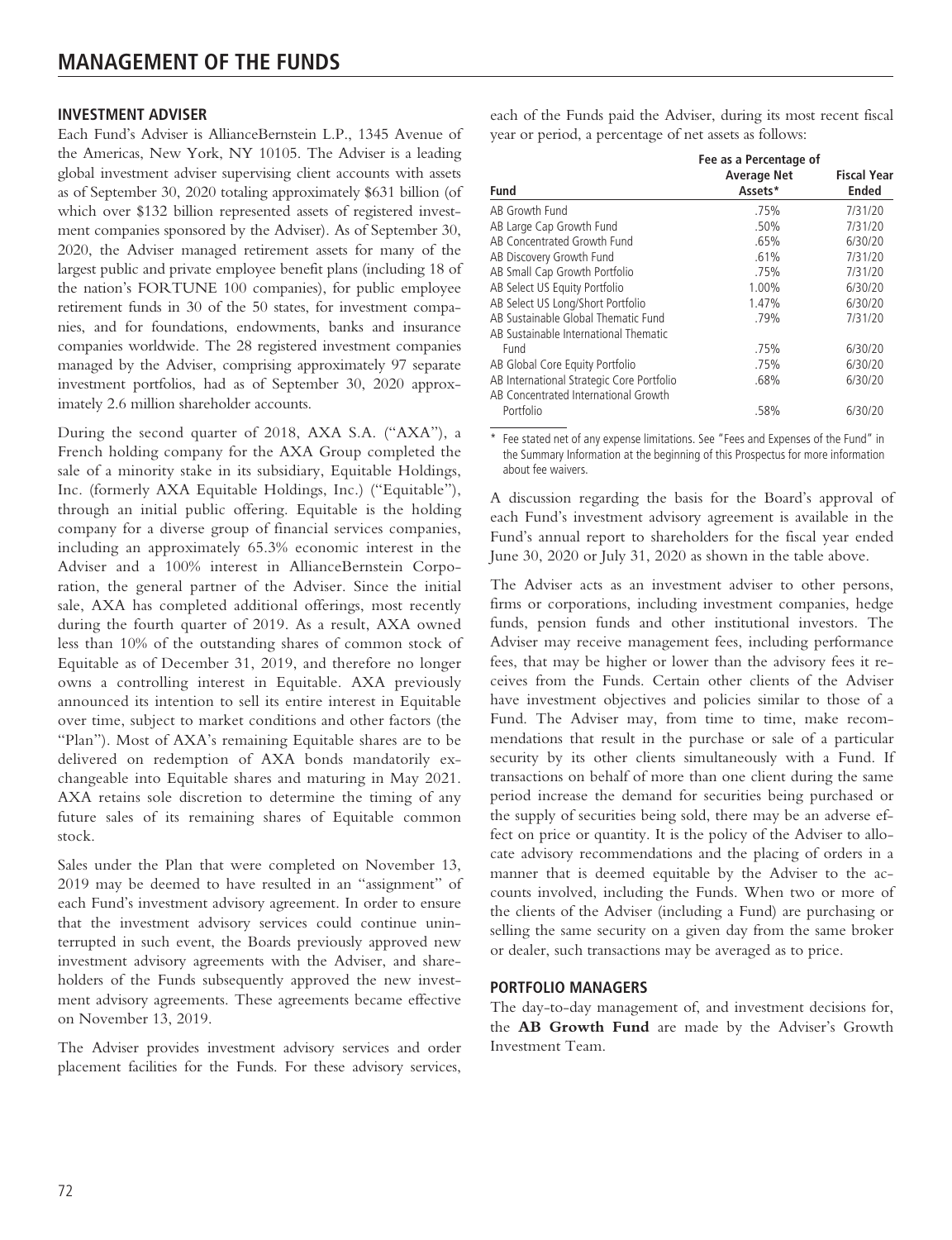The following table lists the senior members of the Growth Investment Team with the responsibility for day-to-day management of the Fund's portfolio, the length of time that each person has been jointly and primarily responsible for the Fund, and each person's principal occupation during the past five years:

| <b>Employee; Length of Service; Title</b>                            | <b>Principal Occupation(s) During</b><br>the Past Five (5) Years                                                                                                                                                                   |
|----------------------------------------------------------------------|------------------------------------------------------------------------------------------------------------------------------------------------------------------------------------------------------------------------------------|
| Bruce K. Aronow; since 2013; Senior Vice<br>President of the Adviser | Senior Vice President of the Adviser.<br>with which he has been associated in a<br>substantially similar capacity as a<br>portfolio manager since prior to 2015,<br>and Chief Investment Officer of U.S.<br>Small/SMID Cap Growth. |
| Frank V. Caruso; since 2008; Senior Vice<br>President of the Adviser | Senior Vice President of the Adviser,<br>with which he has been associated in a<br>substantially similar capacity as a<br>portfolio manager since prior to 2015,<br>and Chief Investment Officer of U.S.<br>Growth Equities.       |
| John H. Fogarty; since 2013; Senior Vice<br>President of the Adviser | Senior Vice President of the Adviser,<br>with which he has been associated in a<br>substantially similar capacity as a<br>portfolio manager since prior to 2015.                                                                   |

The day-to-day management of, and investment decisions for, the **AB Large Cap Growth Fund** are made by the Adviser's U.S. Large Cap Growth Investment Team.

The following table lists the senior members of the U.S. Large Cap Growth Investment Team with the responsibility for day-to-day management of the Fund's portfolio, the length of time that each person has been jointly and primarily responsible for the Fund, and each person's principal occupation during the past five years:

| <b>Employee: Length of Service: Title</b>                            | <b>Principal Occupation(s) During</b><br>the Past Five (5) Years                                                                                                 |
|----------------------------------------------------------------------|------------------------------------------------------------------------------------------------------------------------------------------------------------------|
| Frank V. Caruso; since 2012; Senior Vice<br>President of the Adviser | (see above)                                                                                                                                                      |
| John H. Fogarty; since 2012; Senior Vice<br>President of the Adviser | (see above)                                                                                                                                                      |
| Vinay Thapar; since 2018; Senior Vice<br>President of the Adviser    | Senior Vice President of the Adviser,<br>with which he has been associated in a<br>substantially similar capacity as a<br>portfolio manager since prior to 2015. |

The day-to-day management of, and investment decisions for, the **AB Concentrated Growth Fund** are made by Mr. James Tierney, a Senior Vice President of the Adviser, with which he has been associated since prior to 2015.

The day-to-day management of, and investment decisions for, the **AB Discovery Growth Fund** are made by the Adviser's U.S. Small/Mid Cap Growth Investment Team.

The following table lists the senior members of the U.S. Small/ Mid Cap Growth Investment Team with the responsibility for day-to-day management of the Fund's portfolio, the length of time that each person has been jointly and primarily responsible for the Fund, and each person's principal occupation during the past five years:

#### **Employee; Length of Service; Title**

| Bruce K. Aronow: since 2008: Senior Vice<br>President of the Adviser |
|----------------------------------------------------------------------|
| Esteban Gomez: since 2019: Vice President<br>of the Adviser          |

|                                                                      | substantially similar capacity as a<br>portfolio manager since 2016. Before<br>joining the Adviser in 2016, he spent<br>three years at J.P. Morgan as an equity<br>research analyst on the Broadlines<br>Retailing, Apparel/Footwear & Specialty<br>Equity Research team.                                                                          |
|----------------------------------------------------------------------|----------------------------------------------------------------------------------------------------------------------------------------------------------------------------------------------------------------------------------------------------------------------------------------------------------------------------------------------------|
| Samantha S. Lau; since 2008; Senior Vice<br>President of the Adviser | Senior Vice President of the Adviser,<br>with which she has been associated in<br>a substantially similar capacity as a<br>portfolio manager since prior to 2015.<br>She is also Co-Chief Investment Officer<br>of U.S. Small/Mid Cap Growth Equities.                                                                                             |
| Heather Pavlak; since 2019; Vice President<br>of the Adviser         | Vice President of the Adviser, with<br>which she has been associated in a<br>substantially similar capacity as a<br>portfolio manager since 2018. Before<br>joining the Adviser in 2018, she spent<br>four years at Schroders Investment<br>Management, where she covered<br>materials, utilities and transports as an<br>equity research analyst. |
| Wen-Tse Tseng; since 2008; Senior Vice<br>President of the Adviser   | Senior Vice President of the Adviser,<br>with which he has been associated in a<br>substantially similar capacity as a<br>portfolio manager since prior to 2015.                                                                                                                                                                                   |

**Principal Occupation(s) During the Past Five (5) Years**

Vice President of the Adviser, with which he has been associated in a

(see above)

The day-to-day management of, and investment decisions for, the **AB Small Cap Growth Portfolio** are made by the Adviser's Small Cap Growth Investment Team.

The following table lists the persons within the Small Cap Growth Investment Team with the most significant responsibility for the day-to-day management of the Fund's portfolio, the length of time that each person has been jointly and primarily responsible for the Fund, and each person's principal occupation during the past five years:

| <b>Employee; Length of Service; Title</b>                            | <b>Principal Occupation(s) During</b><br>the Past Five (5) Years |
|----------------------------------------------------------------------|------------------------------------------------------------------|
| Bruce K. Aronow; since 2000; Senior Vice<br>President of the Adviser | (see above)                                                      |
| Esteban Gomez; since 2019; Vice President<br>of the Adviser          | (see above)                                                      |
| Samantha S. Lau; since 2004; Senior Vice<br>President of the Adviser | (see above)                                                      |
| Heather Pavlak; since 2019; Vice President<br>of the Adviser         | (see above)                                                      |
| Wen-Tse Tseng; since 2006; Senior Vice<br>President of the Adviser   | (see above)                                                      |

The day-to-day management of, and investment decisions for, the **AB Select US Equity Portfolio** and **AB Select US Long/Short Portfolio** are made by the Adviser's Select Equity Portfolios Investment Team. The following table lists the senior members of the Select Equity Portfolios Investment Team with the primary responsibility for day-to-day management of the Funds' portfolios, the year that each person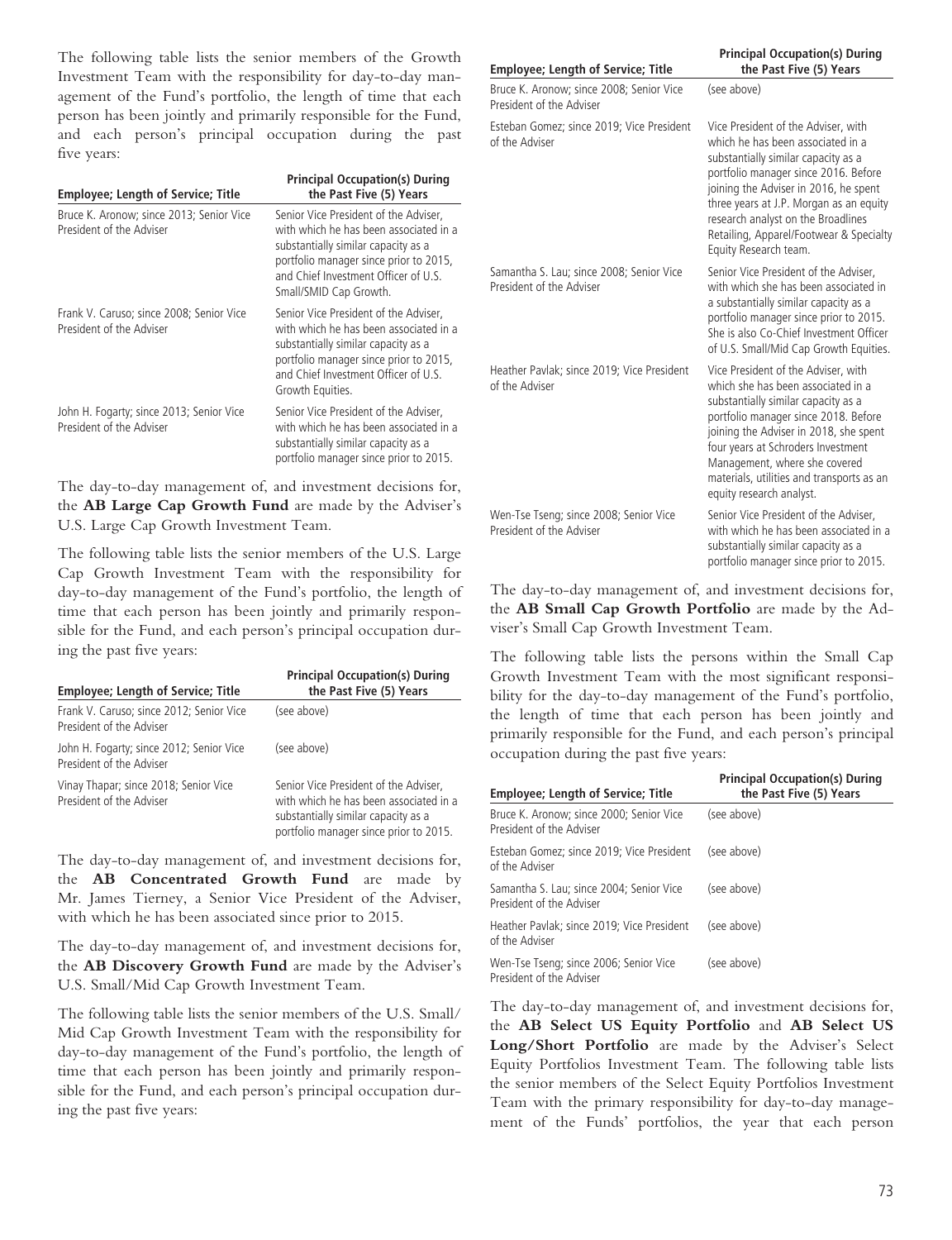assumed joint and primary responsibility for each Fund, and each person's principal occupation during the past five years:

| <b>Employee; Length of Service; Title</b>                                                                                                                                  | <b>Principal Occupation(s) During</b><br>the Past Five (5) Years                                                                                                                                                                                     |
|----------------------------------------------------------------------------------------------------------------------------------------------------------------------------|------------------------------------------------------------------------------------------------------------------------------------------------------------------------------------------------------------------------------------------------------|
| Kurt A. Feuerman; since 2011 for the AB<br>Select US Equity Portfolio and since 2012<br>for the AB Select US Long/Short Portfolio;<br>Senior Vice President of the Adviser | Senior Vice President and Chief<br>Investment Officer, Select US Equity<br>Portfolios of the Adviser, with which he<br>has been associated in this current<br>position since prior to 2015.                                                          |
| Anthony Nappo; since 2015; Senior Vice<br>President of the Adviser                                                                                                         | Senior Vice President and Co-Chief<br>Investment Officer, Select US Equity<br>Portfolios of the Adviser since June<br>2015, and a Portfolio Manager/<br>Research Analyst on the Select Equities<br>Portfolio Investment Team since prior to<br>2015. |

The day-to-day management of, and investment decisions for, the **AB Sustainable Global Thematic Fund** are made by the Adviser's Sustainable Thematic Equities Investment Team.

The following table lists the person within the Sustainable Thematic Equities Investment Team with the most significant responsibility for the day-to-day management of the Fund's portfolio, the length of time that the person has been jointly or primarily responsible for the Fund, and that person's principal occupation during the past five years:

| <b>Employee; Length of Service; Title</b>                             | <b>Principal Occupation(s) During</b><br>the Past Five (5) Years                                                                                                                                                                               |
|-----------------------------------------------------------------------|------------------------------------------------------------------------------------------------------------------------------------------------------------------------------------------------------------------------------------------------|
| Daniel C. Roarty; since 2013; Senior Vice<br>President of the Adviser | Senior Vice President of the Adviser,<br>with which he has been associated in a<br>substantially similar capacity as a<br>portfolio manager since prior to 2015,<br>and Chief Investment Officer of the<br>Sustainable Thematic Equities Team. |

The day-to-day management of, and investment decisions for, the **AB Sustainable International Thematic Fund** are made by the Adviser's Sustainable Thematic Equities Investment Team.

The following table lists the persons within the Sustainable Thematic Equities Investment Team with the responsibility for the day-to-day management of the Fund's portfolio, the length of time that each person has been jointly or primarily responsible for the Fund, and each person's principal occupation during the past five years:

| <b>Employee: Length of Service: Title</b>                             | <b>Principal Occupation(s) During</b><br>the Past Five (5) Years                                                                                                 |
|-----------------------------------------------------------------------|------------------------------------------------------------------------------------------------------------------------------------------------------------------|
| William Johnston; since 2017; Senior Vice<br>President of the Adviser | Senior Vice President of the Adviser,<br>with which he has been associated in a<br>substantially similar capacity as a<br>portfolio manager since prior to 2015. |
| Daniel C. Roarty; since 2011; Senior Vice<br>President of the Adviser | (see above)                                                                                                                                                      |

The day-to-day management of, and investment decisions for, the **AB Global Core Equity Portfolio** are made by an Investment Policy Team.

The following table lists the persons with the most significant responsibility for the day-to-day management of the Fund's portfolio, the length of time that each person has been jointly and primarily responsible for the Fund, and each person's principal occupation during the past five years:

| <b>Employee; Length of Service; Title</b>                           | <b>Principal Occupation(s) During</b><br>the Past Five (5) Years                                                              |
|---------------------------------------------------------------------|-------------------------------------------------------------------------------------------------------------------------------|
| David Dalgas; since 2014; Senior Vice<br>President of the Adviser   | Senior Vice President of the Adviser<br>since prior to 2015. Co-Chief<br>Investment Officer-Global Core Equity<br>since 2018. |
| Klaus Ingemann; since 2014; Senior Vice<br>President of the Adviser | Senior Vice President of the Adviser<br>since prior to 2015. Co-Chief<br>Investment Officer-Global Core Equity<br>since 2018. |

The day-to-day management of, and investment decisions for, the **AB International Strategic Core Portfolio** are made by the Adviser's Strategic Core Investment Team.

The following table lists the senior members of the Strategic Core Investment Team with the responsibility for day-to-day management of the Fund's portfolio, the length of time that each person has been jointly and primarily responsible for the Fund, and each person's principal occupation during the past five years:

| <b>Employee; Length of Service; Title</b>                           | <b>Principal Occupation(s) During</b><br>the Past Five (5) Years                                                                                                                                                                       |
|---------------------------------------------------------------------|----------------------------------------------------------------------------------------------------------------------------------------------------------------------------------------------------------------------------------------|
| Kent W. Hargis; since 2015; Senior Vice<br>President of the Adviser | Senior Vice President of the Adviser,<br>with which he has been associated in a<br>substantially similar capacity as a<br>portfolio manager since prior to 2015.<br>Co-Chief Investment Officer-Strategic<br>Core Equities since 2018. |
| Sammy Suzuki; since 2015; Senior Vice<br>President of the Adviser   | Senior Vice President of the Adviser,<br>with which he has been associated in a<br>substantially similar capacity as a<br>portfolio manager since prior to 2015.<br>Co-Chief Investment Officer-Strategic<br>Core Equities since 2018. |

The day-to-day management of, and investment decisions for, the **AB Concentrated International Growth Portfolio** are made by the Adviser's Concentrated International Growth Investment Team.

The following table lists the senior members of the Concentrated International Growth Investment Team with the responsibility for day-to-day management of the Fund's portfolio, the length of time that each person has been jointly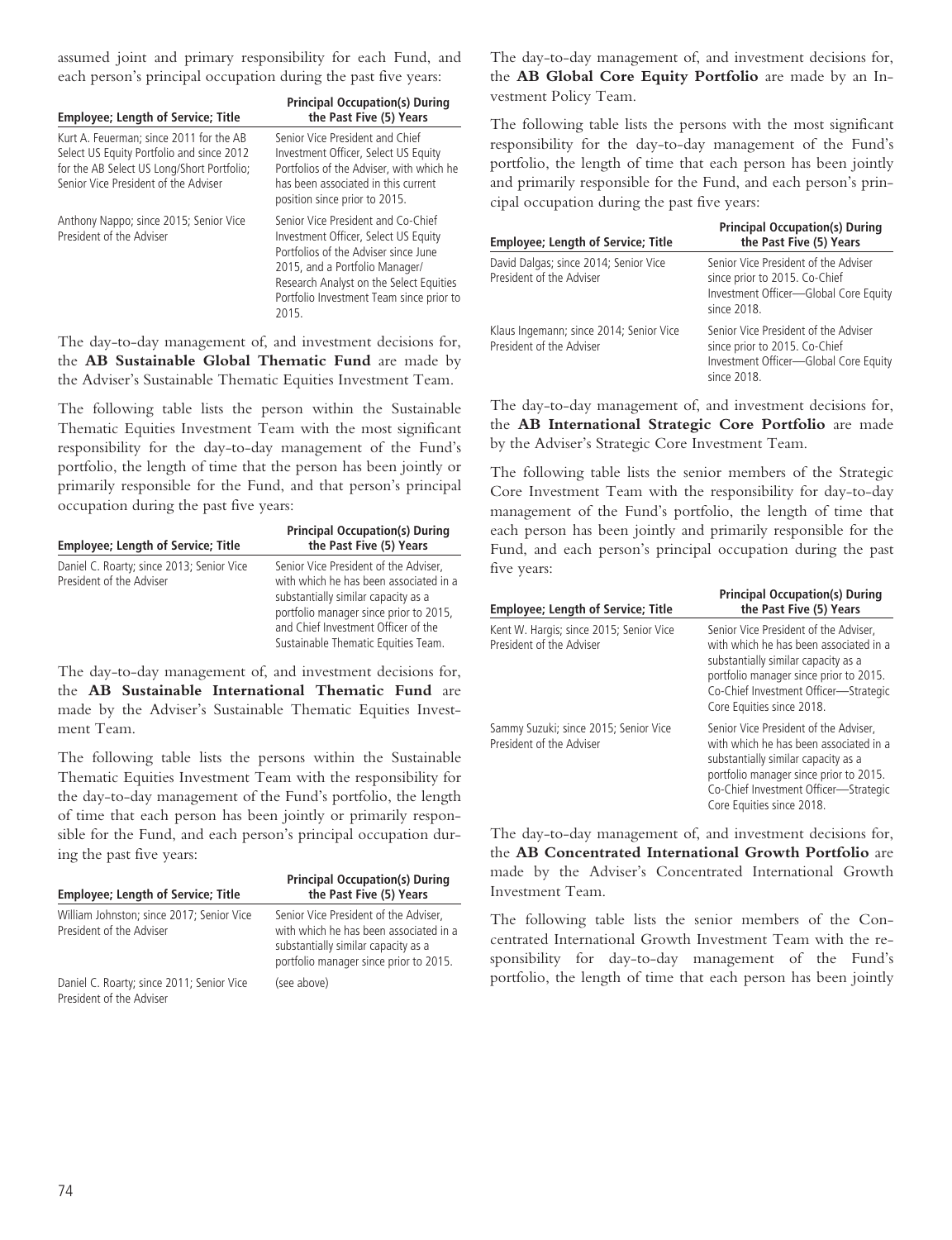and primarily responsible for the Fund, and each person's principal occupation during the past five years:

| Employee; Year; Title                                                | <b>Principal Occupation(s) During</b><br>the Past Five (5) Years                                                                                                                                                                   |
|----------------------------------------------------------------------|------------------------------------------------------------------------------------------------------------------------------------------------------------------------------------------------------------------------------------|
| Dev Chakrabarti; since 2015; Senior Vice<br>President of the Adviser | Senior Vice President of the Adviser.<br>with which he has been associated in a<br>substantially similar capacity as a<br>portfolio manager since prior to 2015,<br>and Senior Research Analyst for<br>Concentrated Global Growth. |
| Mark Phelps; since 2015; Senior Vice<br>President of the Adviser     | Senior Vice President of the Adviser.<br>with which he has been associated in a<br>substantially similar capacity as a<br>portfolio manager since prior to 2015,<br>and Chief Investment Officer of<br>Concentrated Global Growth. |

The Funds' SAI provides additional information about the portfolio managers' compensation, other accounts managed by the portfolio managers, and the portfolio managers' ownership of securities in the Funds.

### **TRANSFER AGENCY AND RETIREMENT PLAN SERVICES**

ABIS acts as the transfer agent for the Funds. ABIS, an indirect wholly-owned subsidiary of the Adviser, registers the transfer, issuance and redemption of Fund shares and disburses dividends and other distributions to Fund shareholders.

Many Fund shares are owned by financial intermediaries for the benefit of their customers. Retirement plans may also hold Fund shares in the name of the plan, rather than the participant. In those cases, the Funds often do not maintain an account for you. Thus, some or all of the transfer agency

functions for these and certain other accounts are performed by the financial intermediaries and plan recordkeepers. Financial intermediaries and recordkeepers, which may have affiliated financial intermediaries that sell shares of the AB Mutual Funds, may be paid by a Fund, the Adviser, ABI and ABIS (i) account fees in amounts up to \$19 per account per annum, (ii) asset-based fees of up to 0.25% (except in respect of a limited number of intermediaries) per annum of the average daily assets held through the intermediary, or (iii) a combination of both. These amounts include fees for shareholder servicing, sub-transfer agency, sub-accounting and recordkeeping services. These amounts do not include fees for shareholder servicing that may be paid separately by the Fund pursuant to its Rule 12b-1 plan. Amounts paid by a Fund for these services are included in "Other Expenses" under "Fees and Expenses of the Fund" in the Summary Information section of this Prospectus. In addition, financial intermediaries may be affiliates of entities that receive compensation from the Adviser or ABI for maintaining retirement plan "platforms" that facilitate trading by affiliated and non-affiliated financial intermediaries and recordkeeping for retirement plans.

Because financial intermediaries and plan recordkeepers may be paid varying amounts per class for sub-transfer agency and related recordkeeping services, the service requirements of which may also vary by class, this may create an additional incentive for financial intermediaries and their financial advisors to favor one fund complex over another or one class of shares over another.

For more information, please refer to the Fund's SAI, call your financial advisor or visit our website at www.abfunds.com.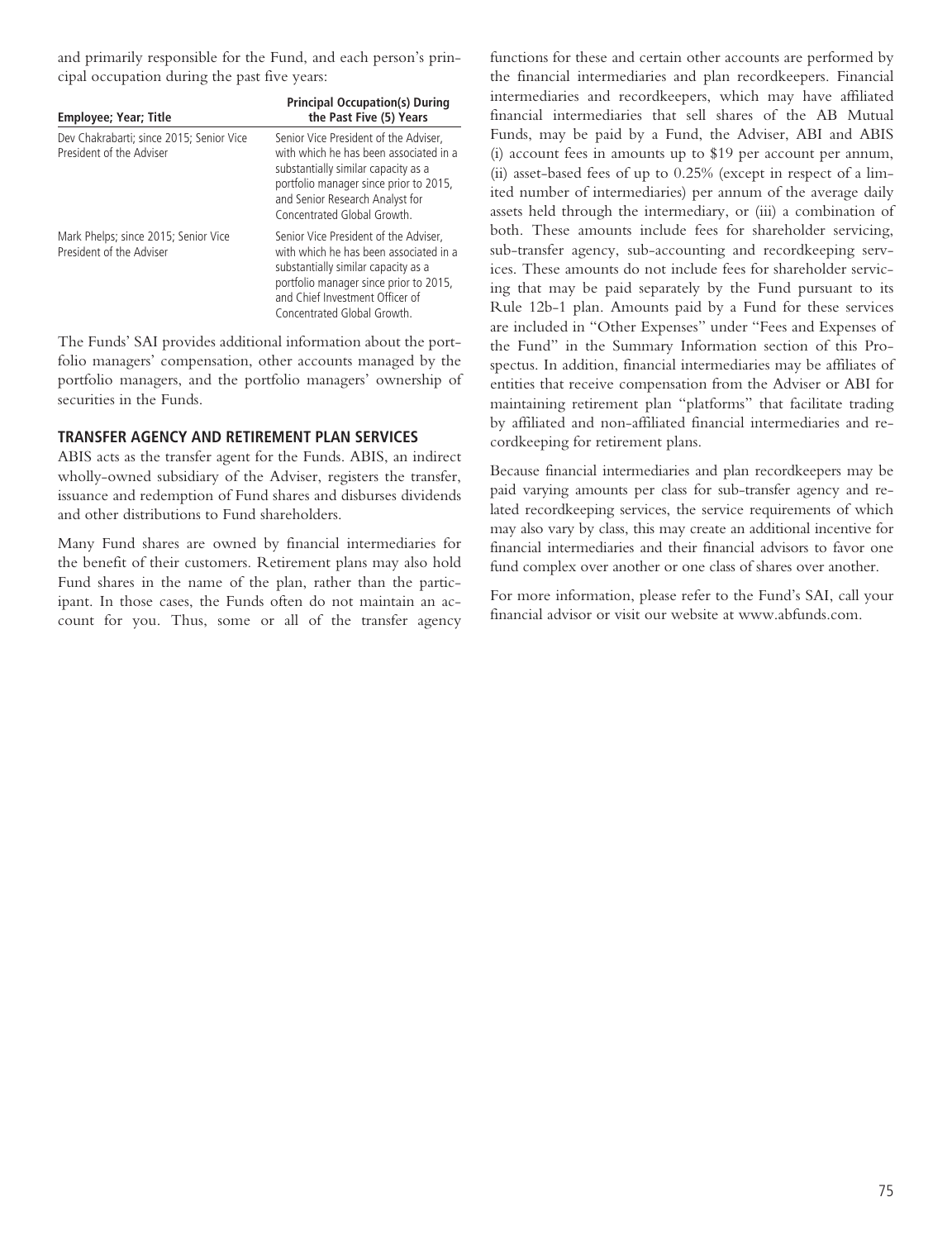Income dividends and capital gains distributions, if any, declared by a Fund on its outstanding shares will, at the election of each shareholder, be paid in cash or in additional shares of the same class of shares of that Fund. If paid in additional shares, the shares will have an aggregate NAV as of the close of business on the declaration date of the dividend or distribution equal to the cash amount of the dividend or distribution.

Income dividends generally are declared and paid annually; capital gains distributions for the Funds generally occur annually in December.

You may make an election to receive dividends and distributions in cash or in shares at the time you purchase shares. Your election can be changed at any time prior to a record date for a dividend. There is no sales or other charge in connection with the reinvestment of dividends or capital gains distributions. Cash dividends may be paid by check, or, at your election, electronically via the ACH network.

If you receive an income dividend or capital gains distribution in cash you may, within 120 days following the date of its payment, reinvest the dividend or distribution in additional shares of that Fund without charge by returning to the Adviser, with appropriate instructions, the check representing the dividend or distribution. Thereafter, unless you otherwise specify, you will be deemed to have elected to reinvest all subsequent dividends and distributions in shares of that Fund.

While it is the intention of each Fund to distribute to its shareholders substantially all of each fiscal year's net income and net realized capital gains, if any, the amount and timing of any dividend or distribution will depend on the realization by the Fund of income and capital gains from investments. There is no fixed dividend rate and there can be no assurance that a Fund will pay any dividends or realize any capital gains. The final determination of the amount of a Fund's return of capital distributions for the period will be made after the end of each calendar year.

You will normally have to pay federal income tax, and any state or local income taxes, on the distributions you receive from a Fund, whether you take the distributions in cash or reinvest them in additional shares. Distributions of net capital gains from the sale of investments that a Fund owned for more than one year and that are properly designated as capital gains distributions are taxable as long-term capital gains. Distributions of dividends to a Fund's non-corporate shareholders may be treated as "qualified dividend income", which is taxed at the same preferential tax rates applicable to long-term capital gains, if such distributions are derived from, and designated by a Fund as, "qualified dividend income" and provided that holding period and other requirements are met by both the shareholder and the Fund. "Qualified dividend income"

generally is income derived from dividends from U.S. corporations and "qualified foreign corporations". A Fund will notify you as to how much of the Fund's distributions, if any, qualify for these reduced tax rates. Other distributions by a Fund are generally taxable to you as ordinary income. Dividends declared in October, November, or December and paid in January of the following year are taxable as if they had been paid the previous December.

Investment income received by a Fund from sources within foreign countries may be subject to foreign income taxes withheld at the source. To the extent that a Fund is liable for foreign income taxes withheld at the source, the Fund intends, if possible, to operate so as to meet the requirements of the Code to "pass through" to the Fund's shareholders credits for foreign income taxes paid (or to permit shareholders to claim a deduction for such foreign taxes), but there can be no assurance that a Fund will be able to do so, and Funds that invest primarily in U.S. securities will not do so. Furthermore, a shareholder's ability to claim a foreign tax credit or deduction for foreign taxes paid by a Fund may be subject to certain limitations imposed by the Code, as a result of which a shareholder may not be permitted to claim a credit or deduction for all or a portion of the amount of such taxes.

Under certain circumstances, if a Fund realizes losses (*e.g.*, from fluctuations in currency exchange rates) after paying a dividend, all or a portion of the dividend may subsequently be characterized as a return of capital. Returns of capital are generally nontaxable, but will reduce a shareholder's basis in shares of the Fund. If that basis is reduced to zero (which could happen if the shareholder does not reinvest distributions and returns of capital are significant), any further returns of capital will be taxable as a capital gain.

If you buy shares just before a Fund deducts a distribution from its NAV, you will pay the full price for the shares and then receive a portion of the price back as a taxable distribution.

The sale or exchange of Fund shares is a taxable transaction for federal income tax purposes.

Each year shortly after December 31, each Fund will send you tax information stating the amount and type of all its distributions for the year. You are encouraged to consult your tax adviser about the federal, state, and local tax consequences in your particular circumstances, as well as about any possible foreign tax consequences.

### **Non-U.S. Shareholders**

If you are a nonresident alien individual or a foreign corporation for federal income tax purposes, please see the Funds' SAI for information on how you will be taxed as a result of holding shares in the Funds.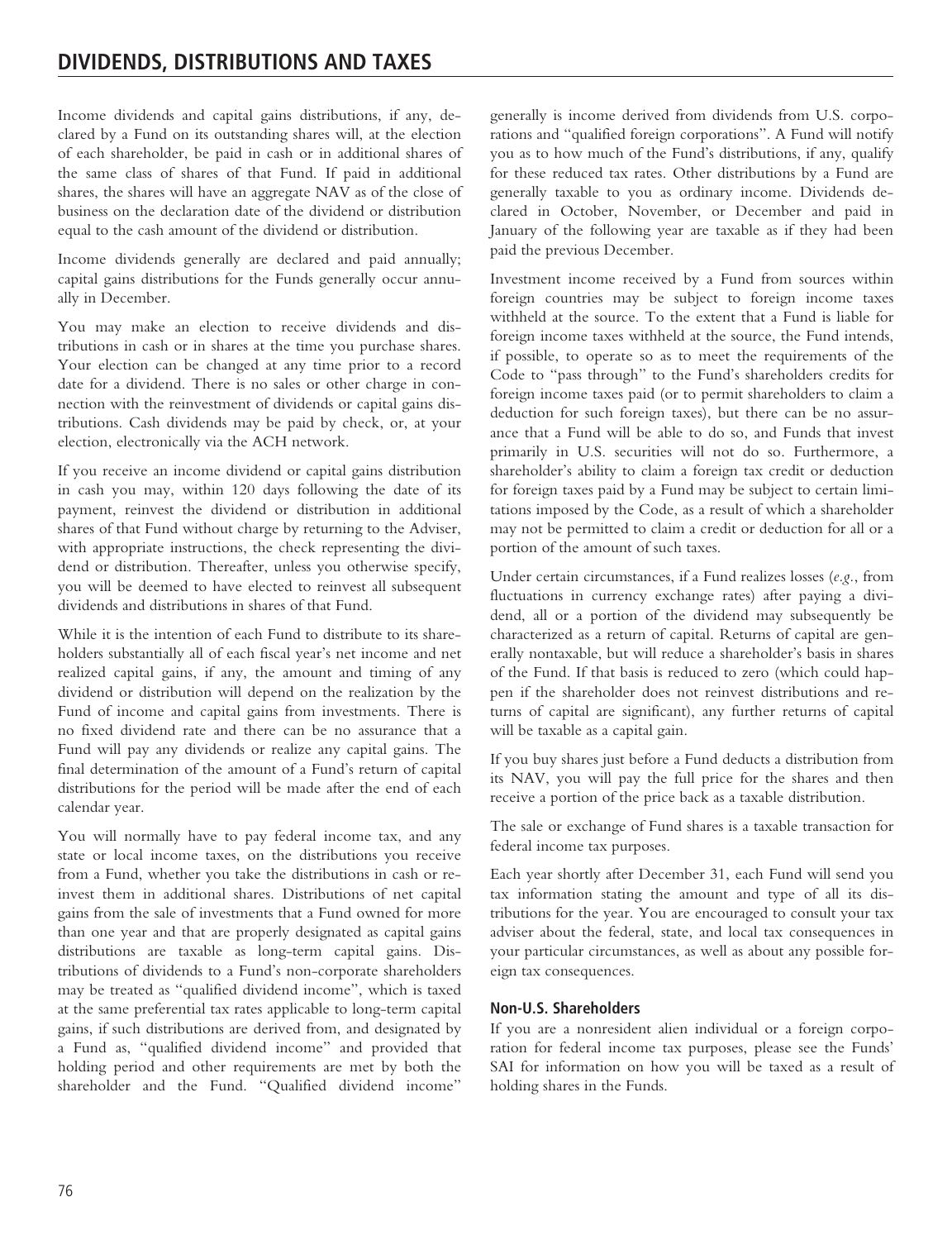Under unusual circumstances, a Fund may suspend redemptions or postpone payment for up to seven days or longer, as permitted by federal securities law. The Funds reserve the right to close an account that has remained below \$1,000 for 90 days.

During drastic economic or market developments, you might have difficulty in reaching ABIS by telephone, in which event you should issue written instructions to ABIS. ABIS is not responsible for the authenticity of telephone requests to purchase, sell, or exchange shares. ABIS will employ reasonable procedures to verify that telephone requests are genuine, and could be liable for losses resulting from unauthorized transactions if it failed to do so. Dealers and agents may charge a commission for handling telephone requests. The telephone service may be suspended or terminated at any time without notice.

Shareholder Services. ABIS offers a variety of shareholder services. For more information about these services or your account, call ABIS's toll-free number, (800) 221-5672. Some services are described in the Mutual Fund Application.

Householding. Many shareholders of the AB Mutual Funds have family members living in the same home who also own shares of the same Funds. In order to reduce the amount of duplicative mail that is sent to homes with more than one Fund account and to reduce expenses of the Funds, all AB Mutual Funds will, until notified otherwise, send only one copy of each prospectus, shareholder report and proxy statement to each household address. This process, known as "householding", does not apply to account statements, confirmations, or personal tax information. If you do not wish to participate in householding, or wish to discontinue householding at any time, call ABIS at (800) 221-5672. We will resume separate mailings for your account within 30 days of your request.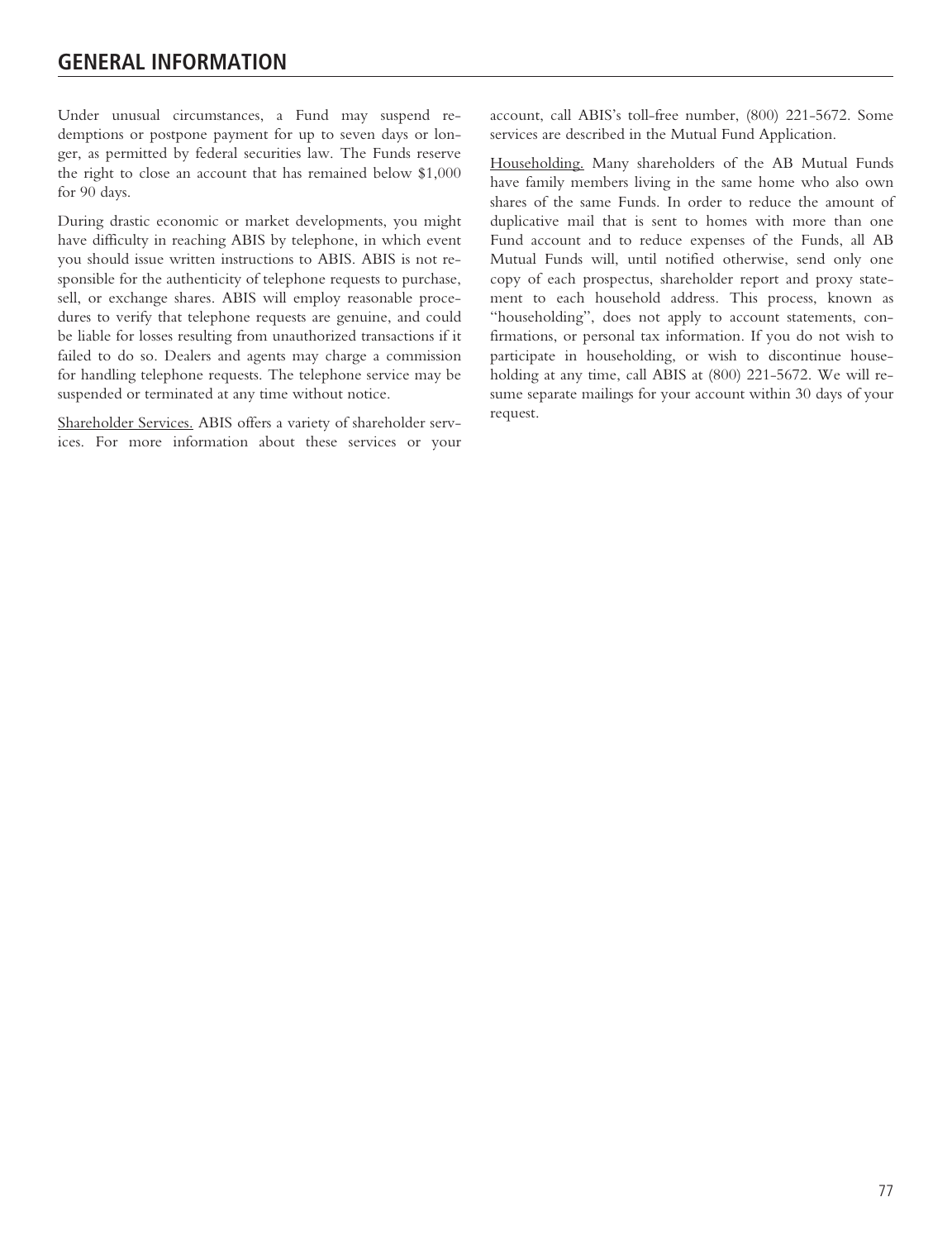**Equity securities** include (i) common stocks, partnership interests, business trust shares and other equity or ownership interests in business enterprises and (ii) securities convertible into, and rights and warrants to subscribe for the purchase of, such stocks, shares and interests.

**Fixed-income securities** are debt securities and dividendpaying preferred stocks, including floating-rate and variablerate instruments.

**MSCI ACWI Index** is a free float-adjusted market capitalization weighted index that is designed to measure the equity market performance of developed and emerging markets. The MSCI ACWI consists of 49 country indexes comprising 23 developed and 26 emerging market country indexes. The developed market country indexes included are: Australia, Austria, Belgium, Canada, Denmark, Finland, France, Germany, Hong Kong, Ireland, Israel, Italy, Japan, Netherlands, New Zealand, Norway, Portugal, Singapore, Spain, Sweden, Switzerland, the United Kingdom and the United States. The emerging market country indexes included are: Argentina, Brazil, Chile, China, Colombia, Czech Republic, Egypt, Greece, Hungary, India, Indonesia, Korea, Malaysia, Mexico, Pakistan, Peru, Philippines, Poland, Qatar, Russia, Saudi Arabia, South Africa, Taiwan, Thailand, Turkey and United Arab Emirates.

**MSCI EAFE Index** is a stock market index of foreign stocks, from the perspective of a North American investor. The index is market capitalization weighted (meaning that the weight of securities is determined based on their respective market capitalizations). The index targets coverage of 85% of the market capitalization of the equity markets of all countries that are a part of the index. The EAFE acronym stands for "Europe, Australasia, and Far East".

**Non-U.S. company or non-U.S. issuer** is an entity that (i) is organized under the laws of a foreign country and conducts business in a foreign country, (ii) derives 50% or more of its total revenues from business in foreign countries, or (iii) issues equity or debt securities that are traded principally on a stock exchange in a foreign country.

**Russell 1000® Growth Index** measures the performance of those Russell 1000® companies (the largest 1,000 U.S. companies by capitalization) with higher price-to-book ratios and higher forecasted growth values.

**Russell 2000® Growth Index** measures the performance of the small to mid-capitalization growth segment of the U.S. equity universe. It includes those Russell 2000® companies with higher price-to-book ratios and higher forecasted growth values.

**Russell 2500® Growth Index** measures the performance of the small to mid-capitalization growth segment of the U.S. equity universe. It includes those Russell 2500® companies with higher price-to-book ratios and higher forecasted growth values.

**Russell 3000® Growth Index** measures the performance of the broad growth segment of the U.S. equity universe. It includes those Russell 3000® Index companies with higher price-to-book ratios and higher forecasted growth values.

**S&P 500 Index** is a stock market index containing the stocks of 500 U.S. large-capitalization corporations. Widely regarded as the best single gauge of the U.S. equities market, the S&P 500 Index includes a representative sample of 500 leading companies in leading industries of the U.S. economy.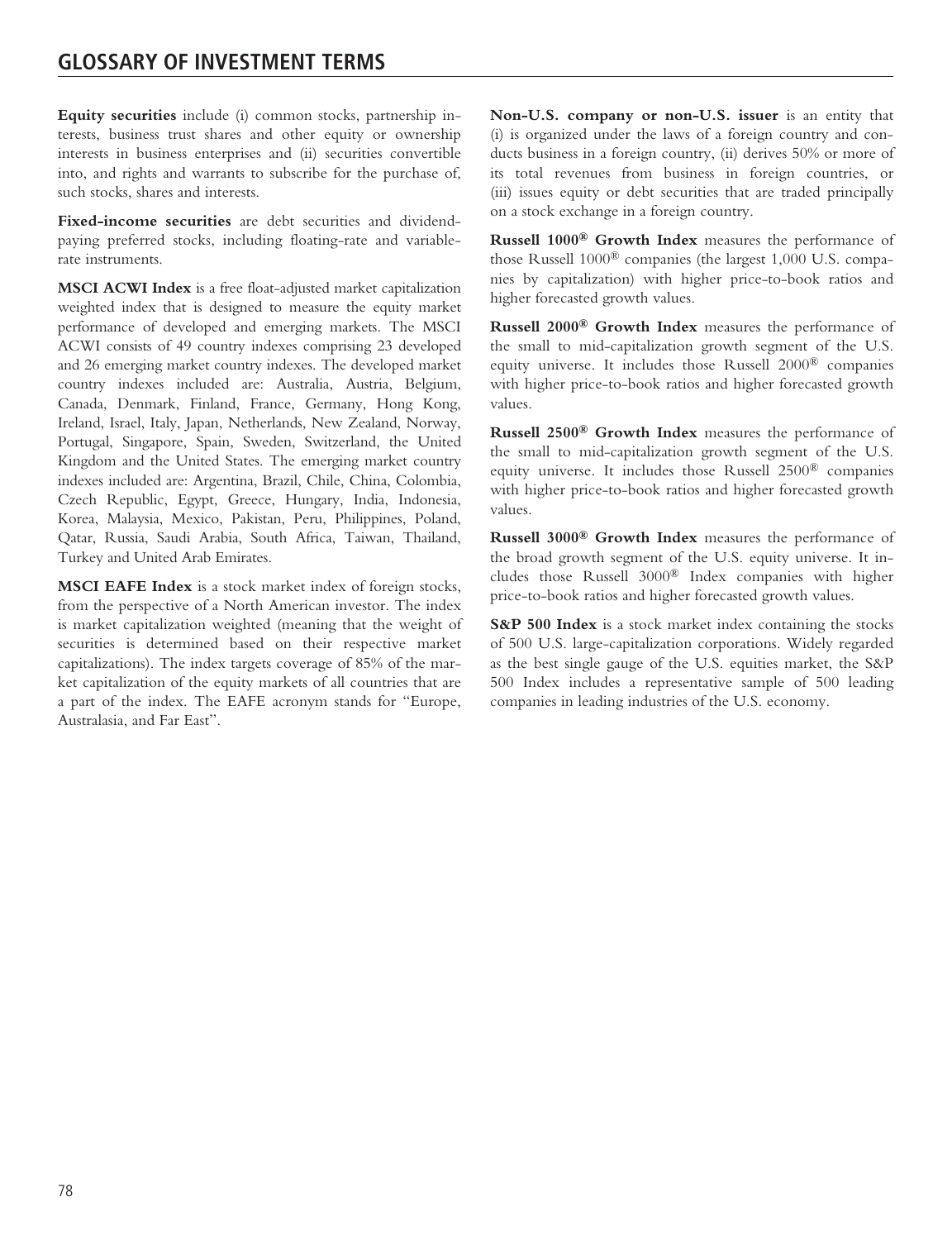# **FINANCIAL HIGHLIGHTS**

The financial highlights table is intended to help you understand each Fund's financial performance for the past five years (or, if shorter, the period of the Fund's operations). Certain information reflects financial results for a single share of each Fund. The total returns in the table represent the rate that an investor would have earned (or lost) on an investment in the Fund (assuming reinvestment of all dividends and distributions). Each Fund's financial statements have been audited by Ernst & Young LLP, independent registered public accounting firm. The reports of the independent registered public accounting firm, along with each Fund's financial statements, are included in each Fund's annual report, which is available upon request.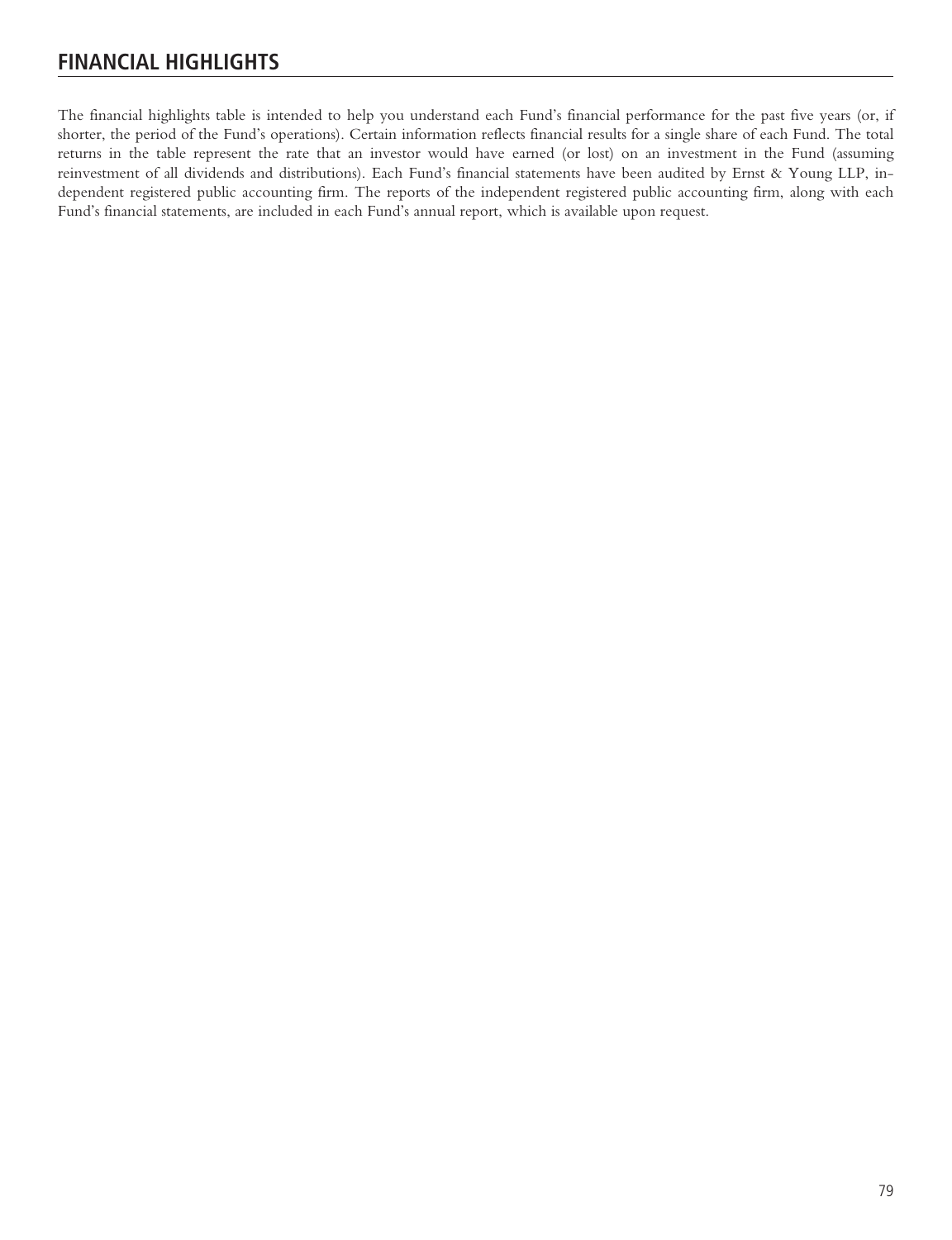|                                                                                          |                     |    |           |    | <b>CLASS A</b> |    |                      |           |
|------------------------------------------------------------------------------------------|---------------------|----|-----------|----|----------------|----|----------------------|-----------|
|                                                                                          | Year Ended July 31, |    |           |    |                |    |                      |           |
|                                                                                          | 2020                |    | 2019      |    | 2018           |    | 2017                 | 2016      |
| Net asset value, beginning of period                                                     | 81.99               | \$ | 83.19     | ٢. | 71.87          | \$ | 61.79                | 66.15     |
| Income From Investment Operations                                                        |                     |    |           |    |                |    |                      |           |
| Net investment loss(a)(b)                                                                | (.56)               |    | (.43)     |    | (.45)          |    | $(.31)$ <sup>+</sup> | (.30)     |
| Net realized and unrealized gain on investment transactions                              | 18.31               |    | 9.80      |    | 18.50          |    | 11.01                | 1.64      |
| Contributions from Affiliates                                                            | $-0-$               |    | $-0-$     |    | .07            |    | $-0-$                | $-0-$     |
| Capital contributions                                                                    | $-0-$               |    | $-0-$     |    | .04            |    | $-0-$                | .12       |
| Net increase in net asset value from operations                                          | 17.75               |    | 9.37      |    | 18.16          |    | 10.70                | 1.46      |
| <b>Less: Distributions</b>                                                               |                     |    |           |    |                |    |                      |           |
| Distributions from net realized gain on investment transactions                          | (6.25)              |    | (10.57)   |    | (6.84)         |    | (.62)                | (5.82)    |
| Net asset value, end of period                                                           | 93.49               |    | 81.99     |    | 83.19          |    | 71.87                | 61.79     |
| <b>Total Return</b>                                                                      |                     |    |           |    |                |    |                      |           |
| Total investment return based on net asset value(c)*                                     | 23.15%              |    | 13.58%    |    | 26.56%         |    | 17.48%+              | 2.40%     |
| <b>Ratios/Supplemental Data</b>                                                          |                     |    |           |    |                |    |                      |           |
| Net assets, end of period (000's omitted)                                                | \$1,000,469         |    | \$875,776 |    | \$806,980      |    | \$672,808            | \$581,533 |
| Ratio to average net assets of:                                                          |                     |    |           |    |                |    |                      |           |
| Expenses, net of waivers/reimbursements(d)#                                              | 1.16%               |    | 1.18%     |    | 1.19%          |    | 1.24%                | 1.28%     |
| Expenses, before waivers/reimbursements(d)#                                              | 1.17%               |    | 1.18%     |    | 1.20%          |    | 1.25%                | 1.28%     |
| Net investment loss(b)                                                                   | (.70)%              |    | (.55)%    |    | (.58)%         |    | $(.49) \%$ †         | (.50)%    |
| Portfolio turnover rate                                                                  | 38%                 |    | 49%       |    | 46%            |    | 54%                  | 47%       |
| ‡ Expense ratios exclude the estimated acquired fund fees of the affiliated/unaffiliated |                     |    |           |    |                |    |                      |           |
| underlying portfolios                                                                    | .01%                |    | .01%      |    | .01%           |    | .01%                 | $.00\%$   |

|                                                                                          | <b>CLASS C</b><br>Year Ended July 31, |            |            |                      |            |  |  |
|------------------------------------------------------------------------------------------|---------------------------------------|------------|------------|----------------------|------------|--|--|
|                                                                                          | 2020                                  | 2019       | 2018       | 2017                 | 2016       |  |  |
| Net asset value, beginning of period                                                     | \$ 37.89                              | \$44.64    | \$41.69    | \$ 36.37             | \$41.61    |  |  |
| <b>Income From Investment Operations</b>                                                 |                                       |            |            |                      |            |  |  |
| Net investment loss(a)(b)                                                                | (.51)                                 | (.49)      | (.57)      | $(.45)$ <sup>+</sup> | (.46)      |  |  |
| Net realized and unrealized gain on investment transactions                              | 7.73                                  | 4.31       | 10.30      | 6.39                 | .92        |  |  |
| Contributions from Affiliates                                                            | $-0-$                                 | $-0-$      | .04        | $-0-$                | $-0-$      |  |  |
| Capital contributions                                                                    | $-0-$                                 | $-0-$      | .02        | $-0-$                | .12        |  |  |
| Net increase in net asset value from operations                                          | 7.22                                  | 3.82       | 9.79       | 5.94                 | .58        |  |  |
| <b>Less: Distributions</b>                                                               |                                       |            |            |                      |            |  |  |
| Distributions from net realized gain on investment transactions                          | (6.25)                                | (10.57)    | (6.84)     | (.62)                | (5.82)     |  |  |
| Net asset value, end of period                                                           | \$ 38.86                              | \$37.89    | \$44.64    | 541.69               | \$36.37    |  |  |
| <b>Total Return</b>                                                                      |                                       |            |            |                      |            |  |  |
| Total investment return based on net asset value(c)*                                     | 22.21%                                | 12.74%     | 25.62%     | 16.60%+              | 1.64%      |  |  |
| <b>Ratios/Supplemental Data</b>                                                          |                                       |            |            |                      |            |  |  |
| Net assets, end of period (000's omitted)                                                | \$52,025                              | \$42,599   | \$30,223   | \$25,188             | \$70,221   |  |  |
| Ratio to average net assets of:                                                          |                                       |            |            |                      |            |  |  |
| Expenses, net of waivers/reimbursements(d)#                                              | 1.91%                                 | 1.93%      | 1.94%      | 2.01%                | 2.03%      |  |  |
| Expenses, before waivers/reimbursements(d)#                                              | 1.92%                                 | 1.94%      | 1.95%      | 2.02%                | 2.03%      |  |  |
| Net investment loss(b)                                                                   | $(1.45)\%$                            | $(1.31)\%$ | $(1.34)\%$ | $(1.20)\%$ †         | $(1.26)\%$ |  |  |
| Portfolio turnover rate                                                                  | 38%                                   | 49%        | 46%        | 54%                  | 47%        |  |  |
| ‡ Expense ratios exclude the estimated acquired fund fees of the affiliated/unaffiliated |                                       |            |            |                      |            |  |  |
| underlying portfolios                                                                    | .01%                                  | .01%       | .01%       | .01%                 | $.00\%$    |  |  |

See footnotes on page 83.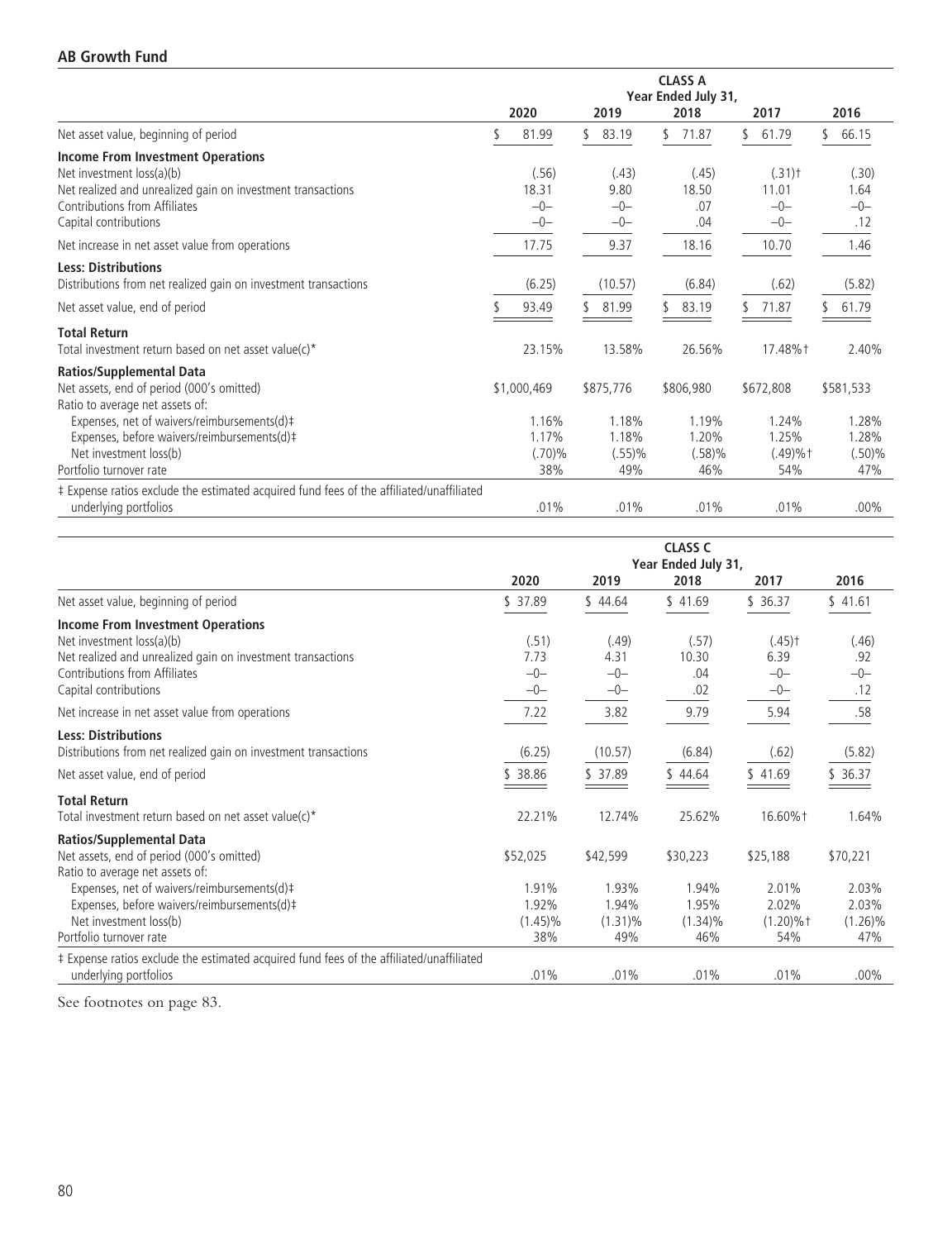|                                                                                          | 2020       | 2019        | 2018        | 2017                 | 2016      |
|------------------------------------------------------------------------------------------|------------|-------------|-------------|----------------------|-----------|
| Net asset value, beginning of period                                                     | 90.49      | 90.46<br>\$ | 77.43<br>٢. | \$66.36              | \$70.45   |
| <b>Income From Investment Operations</b>                                                 |            |             |             |                      |           |
| Net investment loss(a)(b)                                                                | (.40)      | (.26)       | (.28)       | $(.19)$ <sup>+</sup> | (.16)     |
| Net realized and unrealized gain on investment transactions                              | 20.39      | 10.86       | 20.03       | 11.88                | 1.77      |
| Contributions from Affiliates                                                            | $-0-$      | $-0-$       | .08         | $-0-$                | $-0-$     |
| Capital contributions                                                                    | $-0-$      | $-0-$       | .04         | $-0-$                | .12       |
| Net increase in net asset value from operations                                          | 19.99      | 10.60       | 19.87       | 11.69                | 1.73      |
| <b>Less: Distributions</b>                                                               |            |             |             |                      |           |
| Distributions from net realized gain on investment transactions                          | (6.25)     | (10.57)     | (6.84)      | (.62)                | (5.82)    |
| Net asset value, end of period                                                           | \$104.23   | 90.49       | 90.46       | \$77.43              | \$66.36   |
| <b>Total Return</b>                                                                      |            |             |             |                      |           |
| Total investment return based on net asset value(c)*                                     | 23.46%     | 13.87%      | $26.87%+$   | 17.80%†              | 2.63%     |
| <b>Ratios/Supplemental Data</b>                                                          |            |             |             |                      |           |
| Net assets, end of period (000's omitted)                                                | \$213,499  | \$200,593   | \$100,538   | \$39,856             | \$22,489  |
| Ratio to average net assets of:                                                          |            |             |             |                      |           |
| Expenses, net of waivers/reimbursements(d)#                                              | $.91\%$    | $.93\%$     | $.93\%$     | .99%                 | 1.03%     |
| Expenses, before waivers/reimbursements(d)#                                              | .92%       | .94%        | .94%        | 1.00%                | 1.03%     |
| Net investment loss(b)                                                                   | $(.44) \%$ | $(.31)\%$   | (.33)%      | $(.27)%$ †           | $(.25)\%$ |
| Portfolio turnover rate                                                                  | 38%        | 49%         | 46%         | 54%                  | 47%       |
| ‡ Expense ratios exclude the estimated acquired fund fees of the affiliated/unaffiliated |            |             |             |                      |           |
| underlying portfolios                                                                    | .01%       | .01%        | .01%        | .01%                 | $.00\%$   |

|                                                                                                                                                                       | <b>CLASS R</b><br>Year Ended July 31, |                             |                             |                                        |                             |  |  |  |
|-----------------------------------------------------------------------------------------------------------------------------------------------------------------------|---------------------------------------|-----------------------------|-----------------------------|----------------------------------------|-----------------------------|--|--|--|
|                                                                                                                                                                       | 2020                                  | 2019                        | 2018                        | 2017                                   | 2016                        |  |  |  |
| Net asset value, beginning of period                                                                                                                                  | \$79.25                               | \$81.05                     | \$70.42                     | \$60.75                                | \$65.33                     |  |  |  |
| <b>Income From Investment Operations</b><br>Net investment loss(a)(b)<br>Net realized and unrealized gain on investment transactions<br>Contributions from Affiliates | (.87)<br>17.64<br>$-0-$               | (.71)<br>9.48<br>$-0-$      | (.71)<br>18.07<br>.07       | $(.51)$ <sup>+</sup><br>10.80<br>$-0-$ | (.49)<br>1.61<br>$-0-$      |  |  |  |
| Capital contributions                                                                                                                                                 | $-0-$                                 | $-0-$                       | .04                         | $-0-$                                  | .12                         |  |  |  |
| Net increase in net asset value from operations                                                                                                                       | 16.77                                 | 8.77                        | 17.47                       | 10.29                                  | 1.24                        |  |  |  |
| <b>Less: Distributions</b><br>Distributions from net realized gain on investment transactions                                                                         | (6.25)                                | (10.57)                     | (6.84)                      | (.62)                                  | (5.82)                      |  |  |  |
| Net asset value, end of period                                                                                                                                        | \$89.77                               | \$79.25                     | \$81.05                     | \$70.42                                | \$60.75                     |  |  |  |
| <b>Total Return</b><br>Total investment return based on net asset value(c)*                                                                                           | 22.69%                                | 13.16%                      | $26.10% +$                  | 17.11% <sup>+</sup>                    | 2.08%                       |  |  |  |
| <b>Ratios/Supplemental Data</b>                                                                                                                                       |                                       |                             |                             |                                        |                             |  |  |  |
| Net assets, end of period (000's omitted)<br>Ratio to average net assets of:                                                                                          | \$8,825                               | \$3,177                     | \$2,249                     | \$2,611                                | \$1,579                     |  |  |  |
| Expenses, net of waivers/reimbursements(d)‡<br>Expenses, before waivers/reimbursements(d)#<br>Net investment loss(b)                                                  | 1.54%<br>1.55%<br>$(1.12)\%$          | 1.56%<br>1.56%<br>$(.94)\%$ | 1.55%<br>1.56%<br>$(.95)\%$ | 1.57%<br>1.58%<br>$(.81)\%$ †          | 1.59%<br>1.59%<br>$(.82)\%$ |  |  |  |
| Portfolio turnover rate                                                                                                                                               | 38%                                   | 49%                         | 46%                         | 54%                                    | 47%                         |  |  |  |
| # Expense ratios exclude the estimated acquired fund fees of the affiliated/unaffiliated<br>underlying portfolios                                                     | .01%                                  | .01%                        | .01%                        | .01%                                   | $.00\%$                     |  |  |  |

See footnotes on page 83.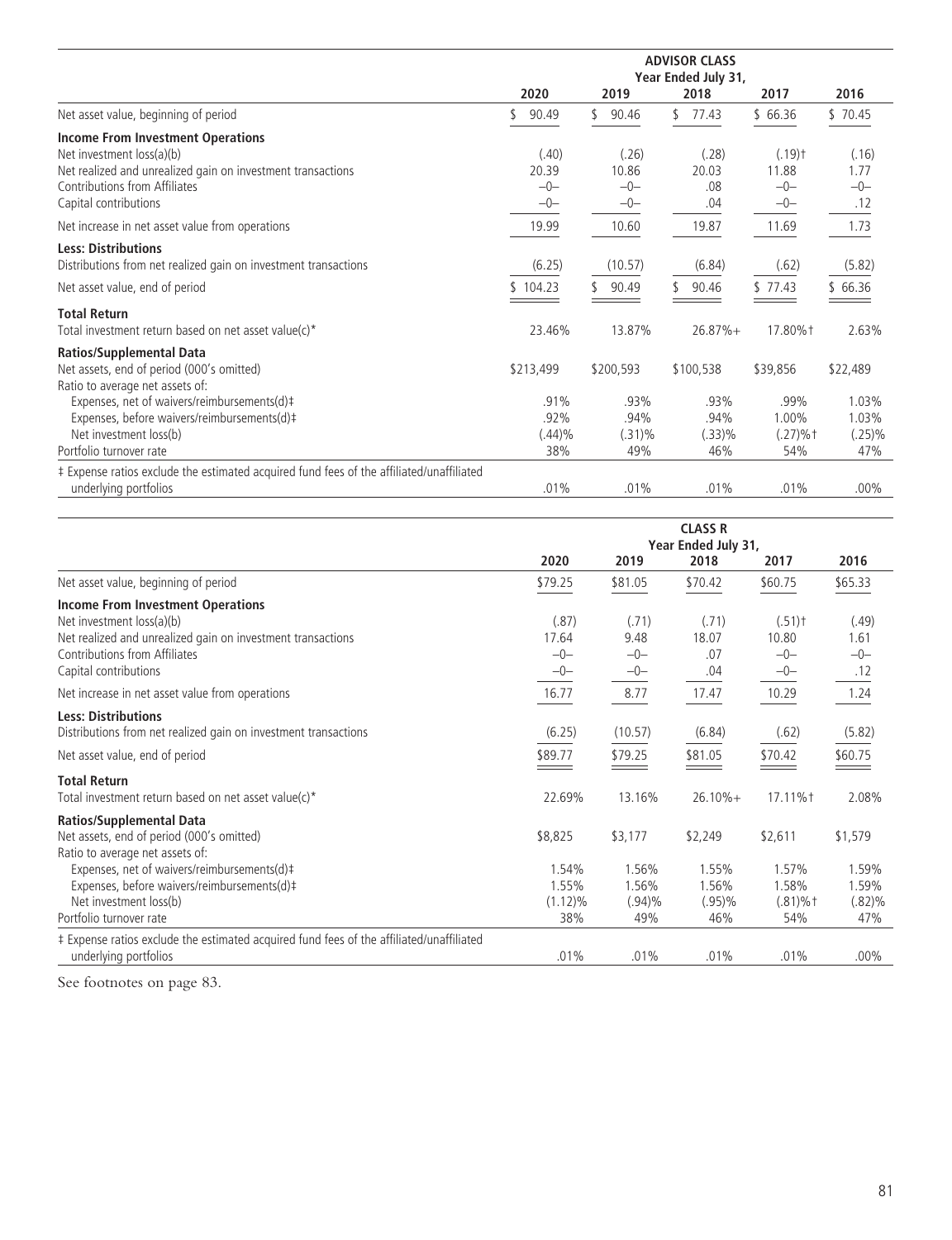|                                                                                          | <b>CLASS K</b><br>Year Ended July 31, |         |           |                      |         |  |  |
|------------------------------------------------------------------------------------------|---------------------------------------|---------|-----------|----------------------|---------|--|--|
|                                                                                          | 2020                                  | 2019    | 2018      | 2017                 | 2016    |  |  |
| Net asset value, beginning of period                                                     | \$84.29                               | \$85.26 | \$73.55   | \$63.23              | \$67.55 |  |  |
| <b>Income From Investment Operations</b>                                                 |                                       |         |           |                      |         |  |  |
| Net investment loss(a)(b)                                                                | (.65)                                 | (.50)   | (.51)     | $(.29)$ <sup>+</sup> | (.30)   |  |  |
| Net realized and unrealized gain on investment transactions                              | 18.86                                 | 10.10   | 18.95     | 11.23                | 1.68    |  |  |
| Contributions from Affiliates                                                            | $-0-$                                 | $-0-$   | .07       | $-0-$                | $-0-$   |  |  |
| Capital contributions                                                                    | $-0-$                                 | $-0-$   | .04       | $-0-$                | .12     |  |  |
| Net increase in net asset value from operations                                          | 18.21                                 | 9.60    | 18.55     | 10.94                | 1.50    |  |  |
| <b>Less: Distributions</b>                                                               |                                       |         |           |                      |         |  |  |
| Distributions from net realized gain on investment transactions                          | (6.25)                                | (10.57) | (6.84)    | (.62)                | (5.82)  |  |  |
| Net asset value, end of period                                                           | \$96.25                               | \$84.29 | \$85.26   | \$73.55              | \$63.23 |  |  |
| <b>Total Return</b>                                                                      |                                       |         |           |                      |         |  |  |
| Total investment return based on net asset value(c)*                                     | 23.07%                                | 13.51%  | 26.47%    | 17.47%+              | 2.39%   |  |  |
| <b>Ratios/Supplemental Data</b>                                                          |                                       |         |           |                      |         |  |  |
| Net assets, end of period (000's omitted)                                                | \$2,343                               | \$2,120 | \$1,524   | \$1,387              | \$2,455 |  |  |
| Ratio to average net assets of:                                                          |                                       |         |           |                      |         |  |  |
| Expenses, net of waivers/reimbursements(d)#                                              | 1.24%                                 | 1.25%   | 1.25%     | 1.26%                | 1.26%   |  |  |
| Expenses, before waivers/reimbursements(d)#                                              | 1.25%                                 | 1.25%   | 1.26%     | 1.27%                | 1.26%   |  |  |
| Net investment loss(b)                                                                   | (.78)%                                | (.62)%  | $(.65)\%$ | $(.44) \%$ †         | (.49)%  |  |  |
| Portfolio turnover rate                                                                  | 38%                                   | 49%     | 46%       | 54%                  | 47%     |  |  |
| ‡ Expense ratios exclude the estimated acquired fund fees of the affiliated/unaffiliated |                                       |         |           |                      |         |  |  |
| underlying portfolios                                                                    | .01%                                  | .01%    | .01%      | .01%                 | $.00\%$ |  |  |

|                                                                                                                                                                                                | <b>CLASS I</b><br>Year Ended July 31, |                                  |                               |                                                 |                                  |  |  |  |
|------------------------------------------------------------------------------------------------------------------------------------------------------------------------------------------------|---------------------------------------|----------------------------------|-------------------------------|-------------------------------------------------|----------------------------------|--|--|--|
|                                                                                                                                                                                                | 2020                                  | 2019                             | 2018                          | 2017                                            | 2016                             |  |  |  |
| Net asset value, beginning of period                                                                                                                                                           | \$90.17                               | \$90.09                          | \$77.05                       | \$65.93                                         | \$69.98                          |  |  |  |
| <b>Income From Investment Operations</b><br>Net investment loss(a)(b)<br>Net realized and unrealized gain on investment transactions<br>Contributions from Affiliates<br>Capital contributions | (.32)<br>20.34<br>$-0-$<br>$-0-$      | (.17)<br>10.82<br>$-0-$<br>$-0-$ | (.18)<br>19.94<br>.08<br>.04  | $(.08)$ <sup>+</sup><br>11.82<br>$-0-$<br>$-0-$ | (.10)<br>1.75<br>$-0-$<br>.12    |  |  |  |
| Net increase in net asset value from operations                                                                                                                                                | 20.02                                 | 10.65                            | 19.88                         | 11.74                                           | 1.77                             |  |  |  |
| <b>Less: Distributions</b><br>Distributions from net realized gain on investment transactions<br>Net asset value, end of period                                                                | (6.25)<br>\$103.94                    | (10.57)<br>\$90.17               | (6.84)<br>\$90.09             | (.62)<br>\$77.05                                | (5.82)<br>\$65.93                |  |  |  |
| <b>Total Return</b><br>Total investment return based on net asset value(c)*                                                                                                                    | 23.58%                                | 13.99%                           | 27.03%                        | 17.96%+                                         | 2.73%                            |  |  |  |
| <b>Ratios/Supplemental Data</b><br>Net assets, end of period (000's omitted)<br>Ratio to average net assets of:                                                                                | \$61,918                              | \$42,172                         | \$18,961                      | \$13,030                                        | 34                               |  |  |  |
| Expenses, net of waivers/reimbursements(d)‡<br>Expenses, before waivers/reimbursements(d)#<br>Net investment loss(b)<br>Portfolio turnover rate                                                | .81%<br>.82%<br>$(.36)\%$<br>38%      | .82%<br>.83%<br>$(.20)\%$<br>49% | .82%<br>.83%<br>(.22)%<br>46% | .83%<br>.85%<br>$(.12)\%$ †<br>54%              | .94%<br>.94%<br>$(.16)\%$<br>47% |  |  |  |
| ‡ Expense ratios exclude the estimated acquired fund fees of the affiliated/unaffiliated<br>underlying portfolios                                                                              | .01%                                  | .01%                             | .01%                          | .01%                                            | $.00\%$                          |  |  |  |

See footnotes on page 83.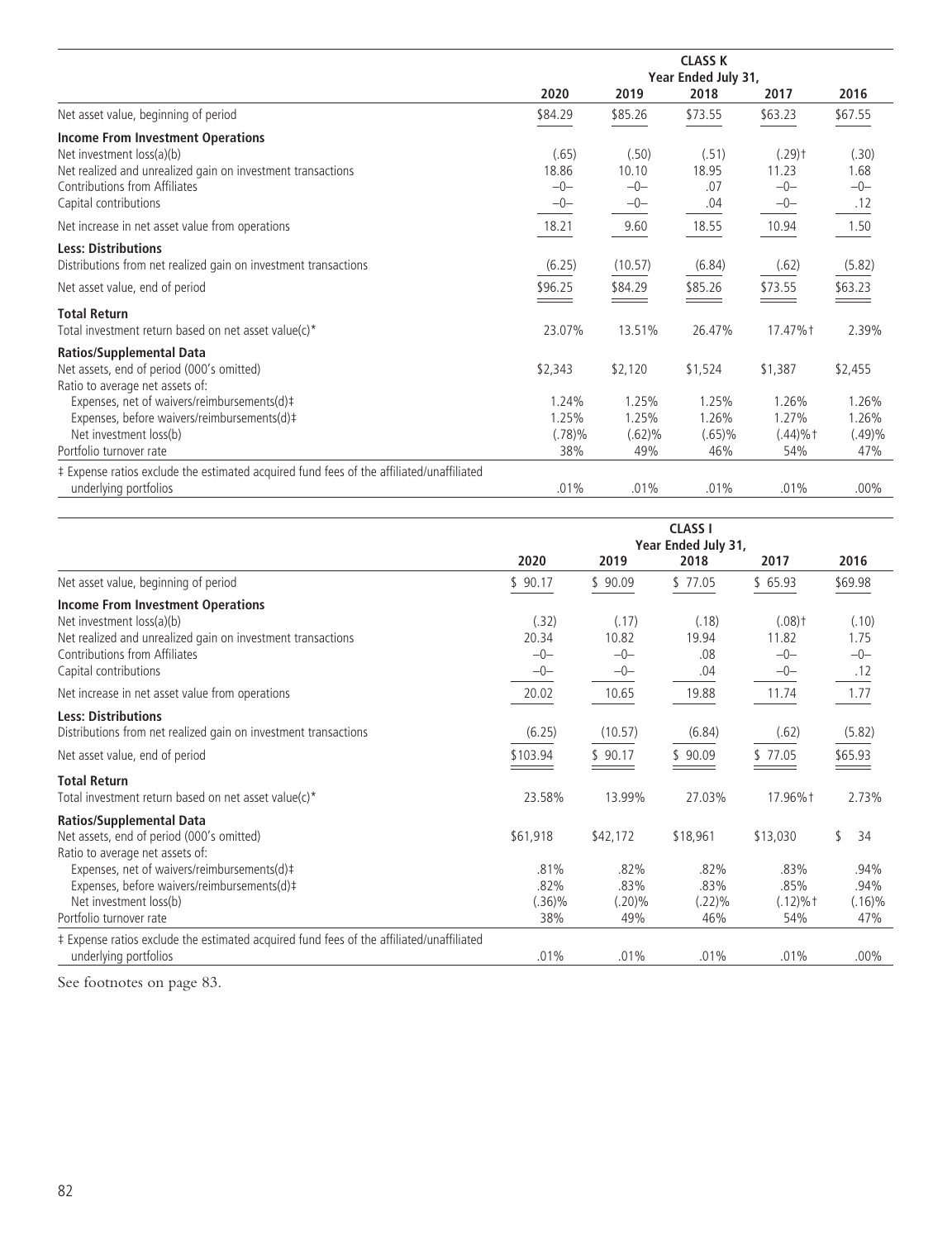(a) Based on average shares outstanding.

- (b) Net of expenses waived/reimbursed by the Adviser.
- (c) Total investment return is calculated assuming an initial investment made at the net asset value at the beginning of the period, reinvestment of all dividends and distributions at net asset value during the period, and redemption on the last day of the period. Initial sales charges or contingent deferred sales charges are not reflected in the calculation of total investment return. Total return does not reflect the deduction of taxes that a shareholder would pay on fund distributions or the redemption of fund shares. Total investment return calculated for a period of less than one year is not annualized.
- (d) In connection with the Fund's investments in affiliated underlying portfolios, the Fund incurs no direct expenses, but bears proportionate shares of the fees and expenses (i.e., operating, administrative and investment advisory fees) of the affiliated underlying portfolios. The Adviser has contractually agreed to waive its fees from the Fund in an amount equal to the Fund's pro rata share of certain acquired fund fees and expenses, and for the years ended July 31, 2020, July 31, 2019, July 31, 2018 and July 31, 2018 waiver amounted to .01%, .01%, .01% and .01%, respectively.
- † For the year ended July 31, 2017, the amount includes a refund for overbilling of prior years' custody out-of-pocket fees as follows:

| <b>Net Investment</b><br><b>Income Per Share</b> | <b>Net Investment</b><br>Income Ratio | <b>Total</b><br>Return |
|--------------------------------------------------|---------------------------------------|------------------------|
| $\bigcap$<br>J.U                                 | .02%                                  | $.02\%$                |

Includes the impact of proceeds received and credited to the Fund resulting from class action settlements, which enhanced the Fund's performance for the years ended July 31, 2020, July 31, 2019, July 31, 2018, July 31, 2017 and July 31, 2016 by .07%, .03%, .04%, .05% and .04%, respectively.

Includes the impact of a reimbursement from the Adviser as a result of an error made by the Adviser in processing a claim for class action settlement, which enhanced the Fund's performance for the year ended July 31, 2018 by .09%.

Includes the impact of proceeds recorded and credited to the Fund resulting from regulatory settlements, which enhanced the Fund's performance for the years ended July 31, 2018 and July 31, 2016 by .05% and .22%, respectively.

+ The net asset value and total return include adjustments in accordance with accounting principles generally accepted in the United States of America for financial reporting purposes. As such, the net asset value and total return for shareholder transactions may differ from financial statements.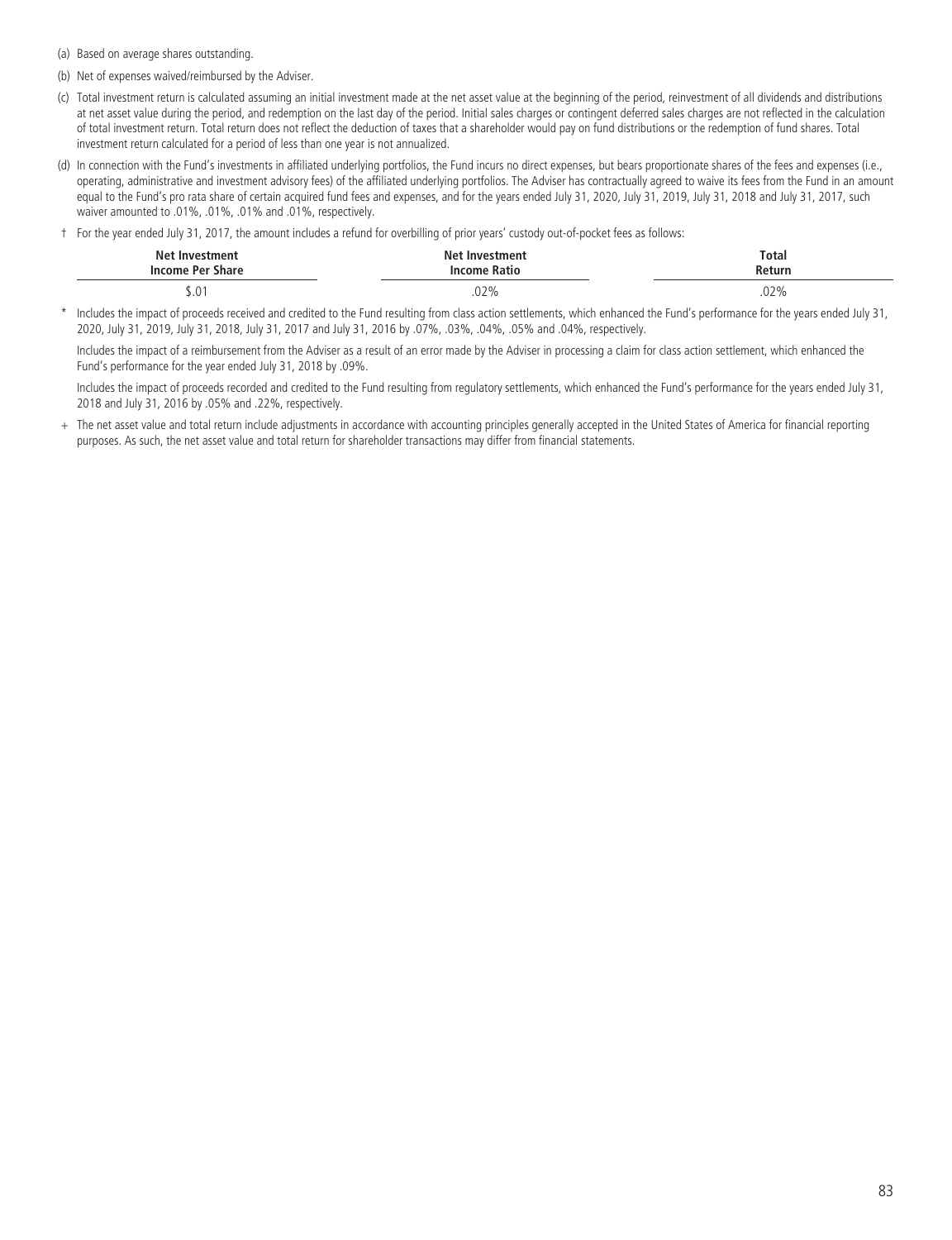# **AB Large Cap Growth Fund**

|                                                                                          |         |                     | <b>CLASS A</b> |         |         |
|------------------------------------------------------------------------------------------|---------|---------------------|----------------|---------|---------|
|                                                                                          |         | Year Ended July 31, |                |         |         |
|                                                                                          | 2020    | 2019                | 2018           | 2017    | 2016    |
| Net asset value, beginning of period                                                     | \$54.54 | \$53.00             | \$45.06        | \$39.11 | \$41.19 |
| <b>Income From Investment Operations</b>                                                 |         |                     |                |         |         |
| Net investment loss(a)(b)                                                                | (.13)   | (.03)               | (.09)          | (.09)   | (.13)   |
| Net realized and unrealized gain on investment and foreign currency transactions         | 15.29   | 6.00                | 9.94           | 7.08    | 1.40    |
| Contributions from Affiliates                                                            | $-0-$   | $-0-$               | $-0-$          | $-0-$   | .00(c)  |
| Capital contributions                                                                    | $-0-$   | $-0-$               | .04            | $-0-$   | .14     |
| Net increase in net asset value from operations                                          | 15.16   | 5.97                | 9.89           | 6.99    | 1.41    |
| <b>Less: Dividends and Distributions</b>                                                 |         |                     |                |         |         |
| Dividends from net investment income                                                     | $-0-$   | $-0-$               | $-0-$          | (.01)   | $-0-$   |
| Distributions from net realized gain on investment transactions                          | (2.10)  | (4.43)              | (1.95)         | (1.03)  | (3.49)  |
| Total dividends and distributions                                                        | (2.10)  | (4.43)              | (1.95)         | (1.04)  | (3.49)  |
| Net asset value, end of period                                                           | \$67.60 | \$54.54             | \$53.00        | \$45.06 | \$39.11 |
| <b>Total Return</b>                                                                      |         |                     |                |         |         |
| Total investment return based on net asset value(d)*                                     | 28.61%  | 12.70%              | 22.42%         | 18.34%  | 3.59%   |
| <b>Ratios/Supplemental Data</b>                                                          |         |                     |                |         |         |
| Net assets, end of period (000,000's omitted)                                            | \$3,379 | \$2,559             | \$2,406        | \$1,954 | \$1,551 |
| Ratio to average net assets of:                                                          |         |                     |                |         |         |
| Expenses, net of waivers/reimbursements(e)#                                              | .85%    | .88%                | .89%           | 1.03%   | 1.16%   |
| Expenses, before waivers/reimbursements(e)#                                              | .86%    | .89%                | .91%           | 1.04%   | 1.16%   |
| Net investment loss(b)                                                                   | (.23)%  | $(.06)\%$           | $(.18)\%$      | (.22)%  | (.35)%  |
| Portfolio turnover rate                                                                  | 32%     | 37%                 | 47%            | 60%     | 59%     |
| # Expense ratios exclude the estimated acquired fund fees of the affiliated/unaffiliated |         |                     |                |         |         |
| underlying portfolios                                                                    | .01%    | .01%                | .02%           | .02%    | $.00\%$ |

|                                                                                                                                                                                                              | <b>CLASS C</b><br>Year Ended July 31, |                                    |                                 |                                     |                                     |  |  |  |
|--------------------------------------------------------------------------------------------------------------------------------------------------------------------------------------------------------------|---------------------------------------|------------------------------------|---------------------------------|-------------------------------------|-------------------------------------|--|--|--|
|                                                                                                                                                                                                              | 2020                                  | 2019                               | 2018                            | 2017                                | 2016                                |  |  |  |
| Net asset value, beginning of period                                                                                                                                                                         | 39.52                                 | 39.95                              | 34.65                           | 30.53                               | 33.14                               |  |  |  |
| Income From Investment Operations<br>Net investment loss(a)(b)<br>Net realized and unrealized gain on investment and foreign currency transactions<br>Contributions from Affiliates<br>Capital contributions | (.40)<br>10.89<br>$-0-$<br>$-0-$      | (.31)<br>4.31<br>$-0-$<br>$-0-$    | (.35)<br>7.57<br>$-0-$<br>.03   | (.32)<br>5.47<br>$-0-$<br>$-0-$     | (.33)<br>1.07<br>.00(c)<br>.14      |  |  |  |
| Net increase in net asset value from operations                                                                                                                                                              | 10.49                                 | 4.00                               | 7.25                            | 5.15                                | .88                                 |  |  |  |
| <b>Less: Distributions</b><br>Distributions from net realized gain on investment transactions                                                                                                                | (2.10)                                | (4.43)                             | (1.95)                          | (1.03)                              | (3.49)                              |  |  |  |
| Net asset value, end of period                                                                                                                                                                               | 47.91                                 | 39.52<br>S                         | 39.95                           | 34.65                               | 30.53                               |  |  |  |
| <b>Total Return</b><br>Total investment return based on net asset value(d)*                                                                                                                                  | 27.63%                                | 11.85%                             | 21.51%                          | 17.47%                              | 2.82%                               |  |  |  |
| <b>Ratios/Supplemental Data</b><br>Net assets, end of period (000's omitted)<br>Ratio to average net assets of:                                                                                              | \$601,204                             | \$489,142                          | \$424,321                       | \$313,124                           | \$390,433                           |  |  |  |
| Expenses, net of waivers/reimbursements(e)#<br>Expenses, before waivers/reimbursements(e)#<br>Net investment loss(b)<br>Portfolio turnover rate                                                              | 1.60%<br>1.61%<br>(.98)%<br>32%       | 1.63%<br>1.64%<br>$(.81)\%$<br>37% | 1.64%<br>1.66%<br>(.93)%<br>47% | 1.79%<br>1.80%<br>$(1.01)\%$<br>60% | 1.92%<br>1.92%<br>$(1.12)\%$<br>59% |  |  |  |
| ‡ Expense ratios exclude the estimated acquired fund fees of the affiliated/unaffiliated<br>underlying portfolios                                                                                            | .01%                                  | .01%                               | $.02\%$                         | .02%                                | $.00\%$                             |  |  |  |

See footnotes on page 87.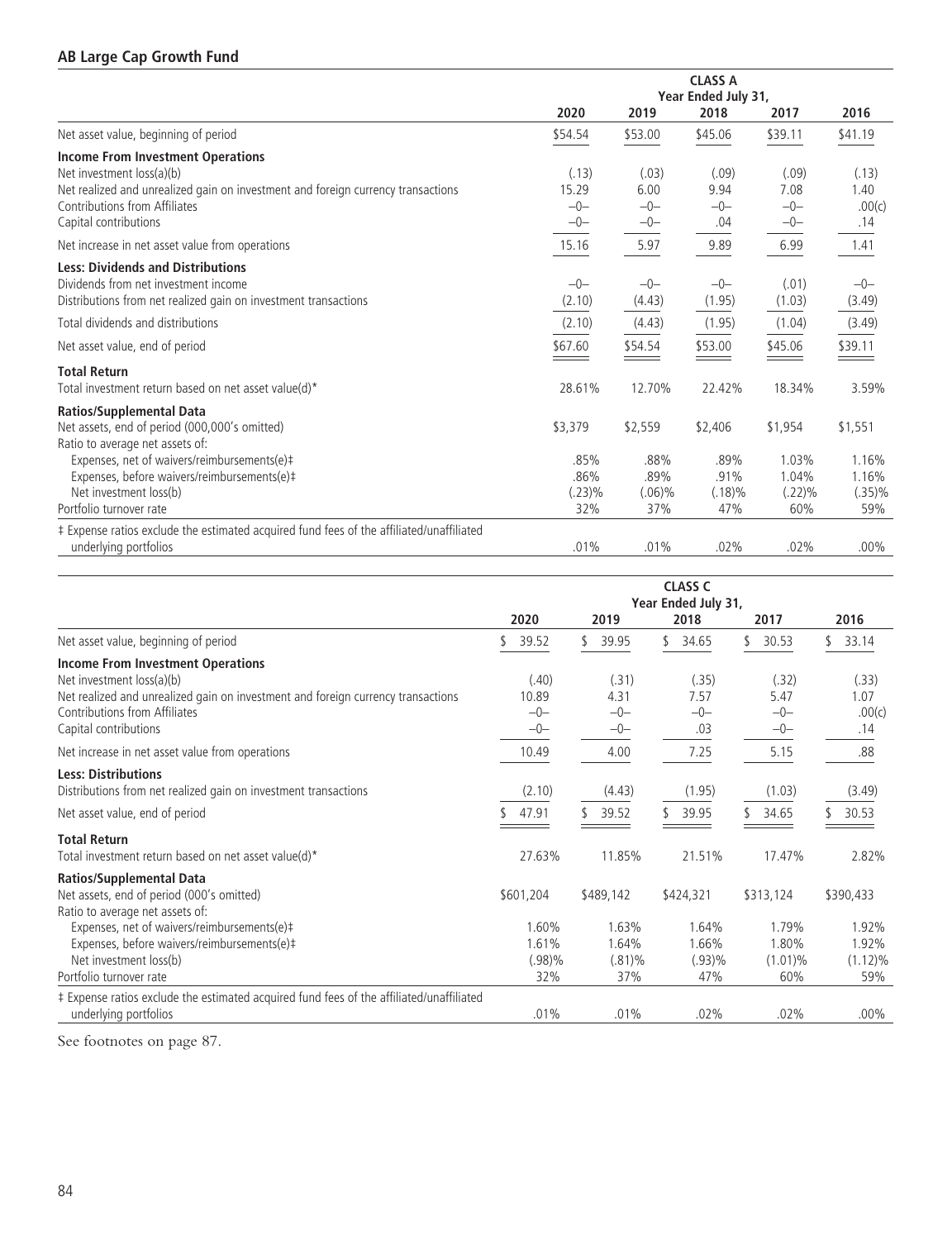|                                                                                          | <b>ADVISOR CLASS</b><br>Year Ended July 31, |         |         |         |           |  |  |
|------------------------------------------------------------------------------------------|---------------------------------------------|---------|---------|---------|-----------|--|--|
|                                                                                          | 2020                                        | 2019    | 2018    | 2017    | 2016      |  |  |
| Net asset value, beginning of period                                                     | \$59.93                                     | \$57.65 | \$48.74 | \$42.17 | \$44.04   |  |  |
| <b>Income From Investment Operations</b>                                                 |                                             |         |         |         |           |  |  |
| Net investment income (loss)(a)(b)                                                       | .01                                         | .11     | .04     | .01     | (.05)     |  |  |
| Net realized and unrealized gain on investment and foreign currency transactions         | 16.86                                       | 6.60    | 10.78   | 7.65    | 1.53      |  |  |
| Contributions from Affiliates                                                            | $-0-$                                       | $-0-$   | $-0-$   | $-0-$   | .00(c)    |  |  |
| Capital contributions                                                                    | $-0-$                                       | $-0-$   | .04     | $-0-$   | .14       |  |  |
| Net increase in net asset value from operations                                          | 16.87                                       | 6.71    | 10.86   | 7.66    | 1.62      |  |  |
| <b>Less: Dividends and Distributions</b>                                                 |                                             |         |         |         |           |  |  |
| Dividends from net investment income                                                     | (.07)                                       | $-0-$   | $-0-$   | (.06)   | $-0-$     |  |  |
| Distributions from net realized gain on investment transactions                          | (2.10)                                      | (4.43)  | (1.95)  | (1.03)  | (3.49)    |  |  |
| Total dividends and distributions                                                        | (2.17)                                      | (4.43)  | (1.95)  | (1.09)  | (3.49)    |  |  |
| Net asset value, end of period                                                           | \$74.63                                     | \$59.93 | \$57.65 | \$48.74 | \$42.17   |  |  |
| <b>Total Return</b>                                                                      |                                             |         |         |         |           |  |  |
| Total investment return based on net asset value(d)*                                     | 28.92%                                      | 12.97%  | 22.73%  | 18.63%  | 3.86%     |  |  |
| <b>Ratios/Supplemental Data</b>                                                          |                                             |         |         |         |           |  |  |
| Net assets, end of period (000,000's omitted)                                            | \$6,370                                     | \$4,083 | \$3,039 | \$1,968 | \$1,136   |  |  |
| Ratio to average net assets of:                                                          |                                             |         |         |         |           |  |  |
| Expenses, net of waivers/reimbursements(e)#                                              | .60%                                        | .63%    | .64%    | .77%    | .91%      |  |  |
| Expenses, before waivers/reimbursements(e)#                                              | .61%                                        | .64%    | .66%    | .79%    | .92%      |  |  |
| Net investment income (loss)(b)                                                          | .01%                                        | .19%    | .07%    | .03%    | $(.12)\%$ |  |  |
| Portfolio turnover rate                                                                  | 32%                                         | 37%     | 47%     | 60%     | 59%       |  |  |
| ‡ Expense ratios exclude the estimated acquired fund fees of the affiliated/unaffiliated |                                             |         |         |         |           |  |  |
| underlying portfolios                                                                    | .01%                                        | .01%    | .02%    | .02%    | $.00\%$   |  |  |

|                                                                                                                                            | <b>CLASS R</b><br>Year Ended July 31, |                        |                      |                        |                       |  |  |
|--------------------------------------------------------------------------------------------------------------------------------------------|---------------------------------------|------------------------|----------------------|------------------------|-----------------------|--|--|
|                                                                                                                                            | 2020                                  | 2019                   | 2018                 | 2017                   | 2016                  |  |  |
| Net asset value, beginning of period                                                                                                       | \$51.91                               | \$50.84                | \$43.46              | \$37.90                | \$40.16               |  |  |
| <b>Income From Investment Operations</b><br>Net investment loss(a)(b)                                                                      | (.34)                                 | (.22)                  | (.27)                | (.24)                  | (.26)                 |  |  |
| Net realized and unrealized gain on investment and foreign currency transactions<br>Contributions from Affiliates<br>Capital contributions | 14.48<br>$-0-$<br>$-0-$               | 5.72<br>$-0-$<br>$-0-$ | 9.56<br>$-0-$<br>.04 | 6.83<br>$-0-$<br>$-0-$ | 1.35<br>.00(c)<br>.14 |  |  |
| Net increase in net asset value from operations                                                                                            | 14.14                                 | 5.50                   | 9.33                 | 6.59                   | 1.23                  |  |  |
| <b>Less: Distributions</b><br>Distributions from net realized gain on investment transactions                                              | (2.10)                                | (4.43)                 | (1.95)               | (1.03)                 | (3.49)                |  |  |
| Net asset value, end of period                                                                                                             | \$63.95                               | \$51.91                | \$50.84              | \$43.46                | 37.90                 |  |  |
| <b>Total Return</b><br>Total investment return based on net asset value(d)*                                                                | 28.08%                                | 12.29%                 | 21.94%               | 17.88%                 | 3.22%                 |  |  |
| <b>Ratios/Supplemental Data</b><br>Net assets, end of period (000's omitted)<br>Ratio to average net assets of:                            | \$98,913                              | \$77,126               | \$66,470             | \$53,805               | \$40,787              |  |  |
| Expenses, net of waivers/reimbursements(e)#<br>Expenses, before waivers/reimbursements(e)#                                                 | 1.25%<br>1.26%                        | 1.26%<br>1.27%         | 1.27%<br>1.29%       | 1.40%<br>1.42%         | 1.52%<br>1.52%        |  |  |
| Net investment loss(b)<br>Portfolio turnover rate                                                                                          | (.63)%<br>32%                         | $(.44)\%$<br>37%       | $(.56)\%$<br>47%     | $(.60)\%$<br>60%       | $(.72)\%$<br>59%      |  |  |
| ‡ Expense ratios exclude the estimated acquired fund fees of the affiliated/unaffiliated<br>underlying portfolios                          | .01%                                  | .01%                   | .02%                 | .02%                   | $.00\%$               |  |  |

See footnotes on page 87.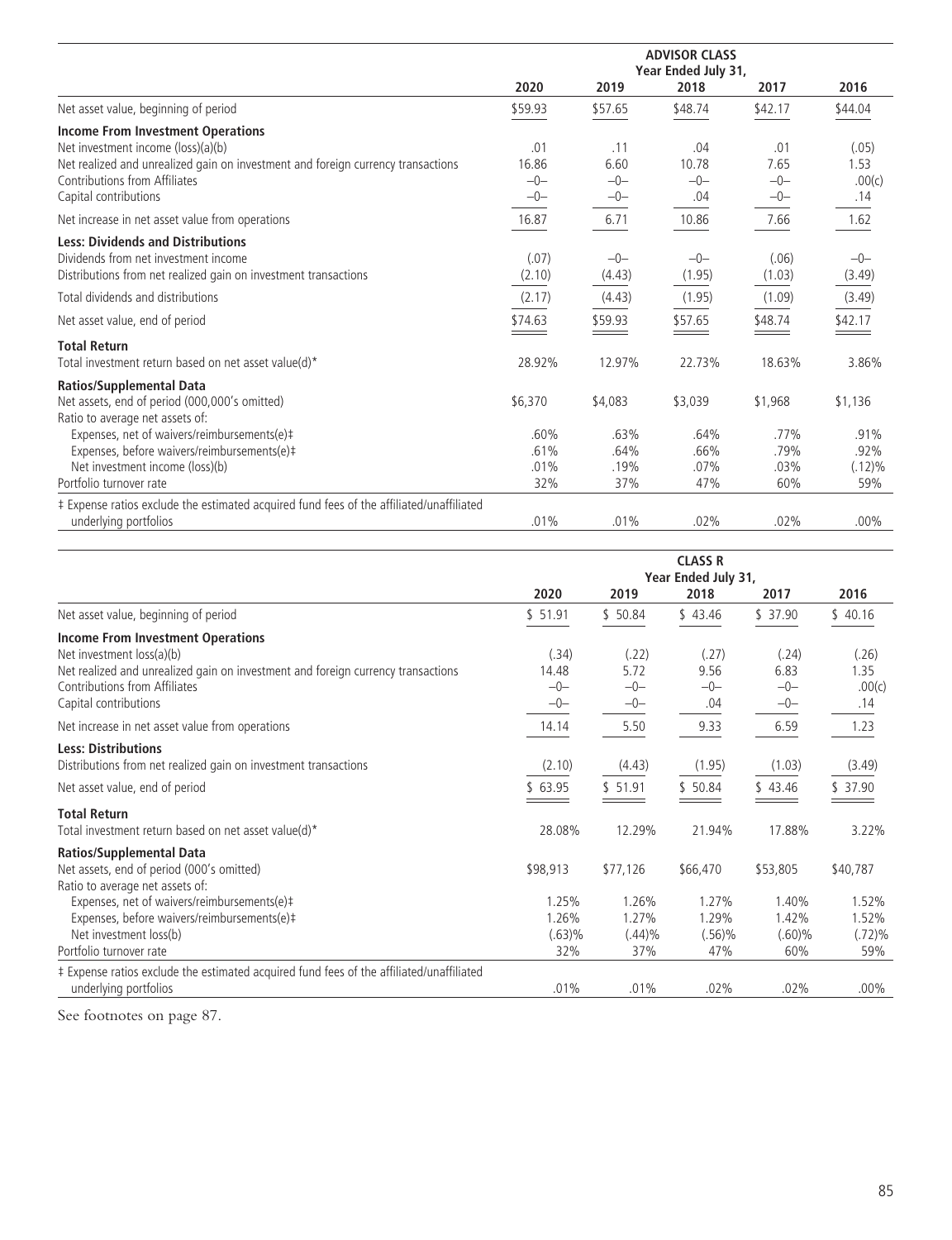|                                                                                          | <b>CLASS K</b> |                     |             |          |           |  |  |  |
|------------------------------------------------------------------------------------------|----------------|---------------------|-------------|----------|-----------|--|--|--|
|                                                                                          |                | Year Ended July 31, |             |          |           |  |  |  |
|                                                                                          | 2020           | 2019                | 2018        | 2017     | 2016      |  |  |  |
| Net asset value, beginning of period                                                     | 55.52          | 53.91<br>\$         | 45.85<br>\$ | \$39.80  | \$41.88   |  |  |  |
| <b>Income From Investment Operations</b>                                                 |                |                     |             |          |           |  |  |  |
| Net investment loss(a)(b)                                                                | (.19)          | (.07)               | (.13)       | (.12)    | (.15)     |  |  |  |
| Net realized and unrealized gain on investment and foreign currency transactions         | 15.56          | 6.11                | 10.10       | 7.20     | 1.42      |  |  |  |
| Contributions from Affiliates                                                            | $-0-$          | $-0-$               | $-0-$       | $-0-$    | .00(c)    |  |  |  |
| Capital contributions                                                                    | $-0-$          | $-0-$               | .04         | $-0-$    | .14       |  |  |  |
| Net increase in net asset value from operations                                          | 15.37          | 6.04                | 10.01       | 7.08     | 1.41      |  |  |  |
| <b>Less: Distributions</b>                                                               |                |                     |             |          |           |  |  |  |
| Distributions from net realized gain on investment transactions                          | (2.10)         | (4.43)              | (1.95)      | (1.03)   | (3.49)    |  |  |  |
| Net asset value, end of period                                                           | 68.79          | 55.52               | 53.91       | \$45.85  | 39.80     |  |  |  |
| <b>Total Return</b>                                                                      |                |                     |             |          |           |  |  |  |
| Total investment return based on net asset value(d)*                                     | 28.48%         | 12.61%              | 22.29%      | 18.27%   | 3.54%     |  |  |  |
| <b>Ratios/Supplemental Data</b>                                                          |                |                     |             |          |           |  |  |  |
| Net assets, end of period (000's omitted)                                                | \$137,218      | \$114,161           | \$102,634   | \$90,686 | \$75,983  |  |  |  |
| Ratio to average net assets of:                                                          |                |                     |             |          |           |  |  |  |
| Expenses, net of waivers/reimbursements(e)#                                              | .95%           | .96%                | .98%        | 1.10%    | 1.21%     |  |  |  |
| Expenses, before waivers/reimbursements(e)#                                              | .96%           | .97%                | 1.00%       | 1.11%    | 1.21%     |  |  |  |
| Net investment loss(b)                                                                   | (.33)%         | $(.14)\%$           | (.27)%      | (.29)%   | $(.40)\%$ |  |  |  |
| Portfolio turnover rate                                                                  | 32%            | 37%                 | 47%         | 60%      | 59%       |  |  |  |
| ‡ Expense ratios exclude the estimated acquired fund fees of the affiliated/unaffiliated |                |                     |             |          |           |  |  |  |
| underlying portfolios                                                                    | .01%           | .01%                | .02%        | .02%     | $.00\%$   |  |  |  |

|                                                                                                                                                     |                  |                 | <b>CLASS I</b><br>Year Ended July 31, |                 |                    |
|-----------------------------------------------------------------------------------------------------------------------------------------------------|------------------|-----------------|---------------------------------------|-----------------|--------------------|
|                                                                                                                                                     | 2020             | 2019            | 2018                                  | 2017            | 2016               |
| Net asset value, beginning of period                                                                                                                | 59.60            | \$<br>57.35     | \$<br>48.49                           | \$<br>41.96     | \$<br>43.80        |
| <b>Income From Investment Operations</b><br>Net investment income(a)(b)                                                                             | (.00)(c)         | .11             | .03                                   | .03             | .00(c)             |
| Net realized and unrealized gain on investment and foreign currency transactions<br>Contributions from Affiliates                                   | 16.75<br>$-0-$   | 6.57<br>$-0-$   | 10.74<br>$-0-$                        | 7.59<br>$-0-$   | 1.51<br>.00(c)     |
| Capital contributions                                                                                                                               | $-0-$            | $-0-$           | .04                                   | $-0-$           | .14                |
| Net increase in net asset value from operations                                                                                                     | 16.75            | 6.68            | 10.81                                 | 7.62            | 1.65               |
| <b>Less: Dividends and Distributions</b><br>Dividends from net investment income<br>Distributions from net realized gain on investment transactions | (.07)<br>(2.10)  | $-0-$<br>(4.43) | $-0-$<br>(1.95)                       | (.06)<br>(1.03) | $-0-$<br>(3.49)    |
| Total dividends and distributions                                                                                                                   | (2.17)           | (4.43)          | (1.95)                                | (1.09)          | (3.49)             |
| Net asset value, end of period                                                                                                                      | 74.18            | 59.60           | 57.35                                 | 48.49           | 41.96              |
| <b>Total Return</b><br>Total investment return based on net asset value(d)*                                                                         | 28.88%           | 12.99%          | 22.74%                                | 18.64%          | 3.95%              |
| <b>Ratios/Supplemental Data</b><br>Net assets, end of period (000's omitted)<br>Ratio to average net assets of:                                     | \$705,711        | \$497,816       | \$465,387                             | \$237,269       | \$120,151          |
| Expenses, net of waivers/reimbursements(e)#<br>Expenses, before waivers/reimbursements(e)#                                                          | .62%<br>.63%     | .62%<br>.63%    | .64%<br>.66%                          | .74%<br>.76%    | .82%<br>.82%       |
| Net investment income (loss)(b)<br>Portfolio turnover rate                                                                                          | $(.01)\%$<br>32% | .20%<br>37%     | .06%<br>47%                           | .06%<br>60%     | $.00\%$ (f)<br>59% |
| # Expense ratios exclude the estimated acquired fund fees of the affiliated/unaffiliated<br>underlying portfolios                                   | .01%             | .01%            | .02%                                  | $.02\%$         | $.00\%$            |

See footnotes on page 87.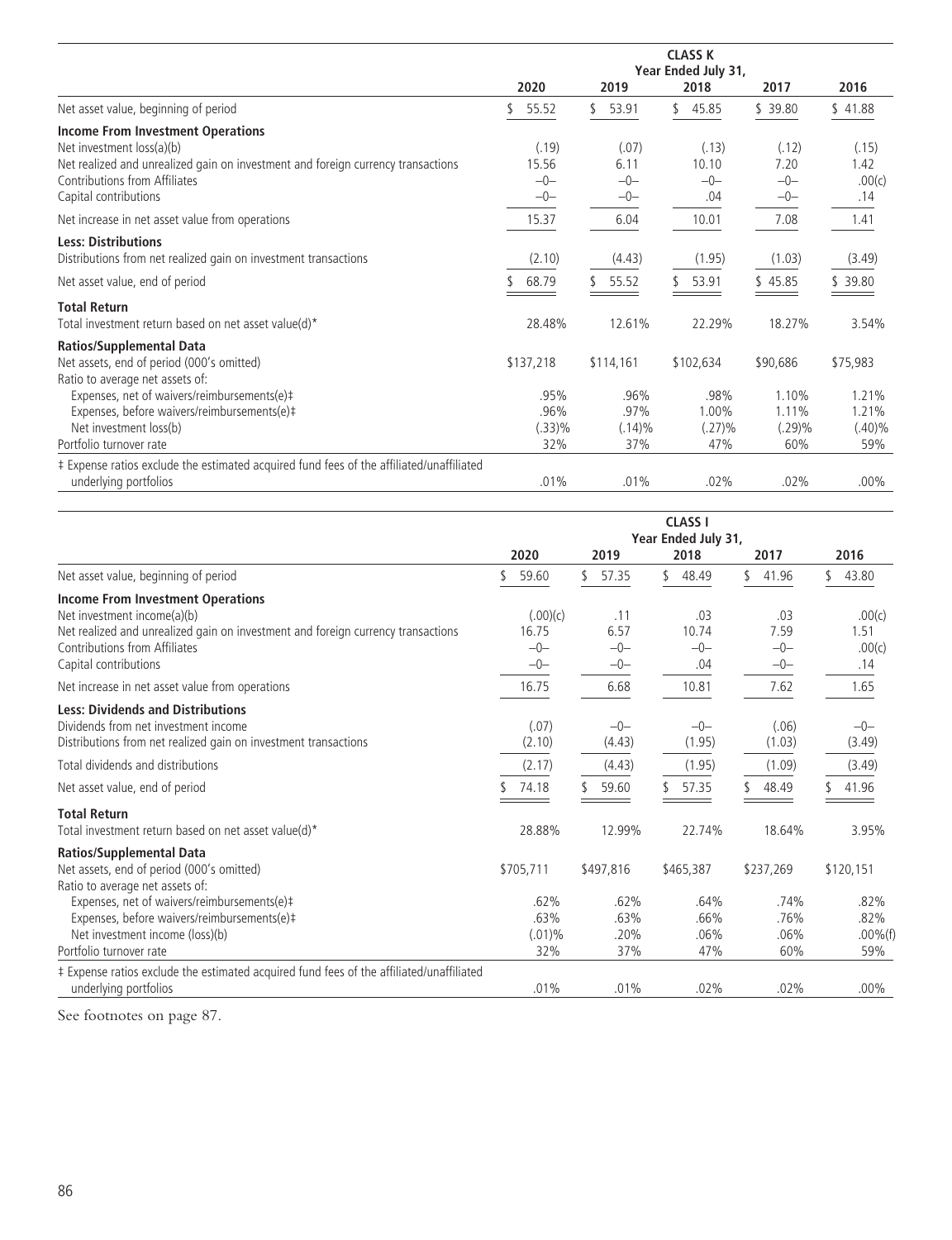|                                                                                                                                                     | <b>CLASS Z</b><br>Year Ended July 31, |                 |  |                 |    |                 |  |                 |  |                  |
|-----------------------------------------------------------------------------------------------------------------------------------------------------|---------------------------------------|-----------------|--|-----------------|----|-----------------|--|-----------------|--|------------------|
|                                                                                                                                                     |                                       | 2020            |  | 2019            |    | 2018            |  | 2017            |  | 2016             |
| Net asset value, beginning of period                                                                                                                |                                       | 59.76           |  | 57.45           | \$ | 48.53           |  | 41.97           |  | 43.80            |
| <b>Income From Investment Operations</b><br>Net investment income (loss)(a)(b)                                                                      |                                       | .06             |  | .15             |    | .08             |  | .07             |  | (.04)            |
| Net realized and unrealized gain on investment and foreign currency transactions<br>Contributions from Affiliates                                   |                                       | 16.81<br>$-0-$  |  | 6.59<br>$-0-$   |    | 10.75<br>$-0-$  |  | 7.60<br>$-0-$   |  | 1.56<br>.00(c)   |
| Capital contributions                                                                                                                               |                                       | $-0-$           |  | $-0-$           |    | .04             |  | $-0-$           |  | .14              |
| Net increase in net asset value from operations                                                                                                     |                                       | 16.87           |  | 6.74            |    | 10.87           |  | 7.67            |  | 1.66             |
| <b>Less: Dividends and Distributions</b><br>Dividends from net investment income<br>Distributions from net realized gain on investment transactions |                                       | (.10)<br>(2.10) |  | $-0-$<br>(4.43) |    | $-0-$<br>(1.95) |  | (.08)<br>(1.03) |  | $-0-$<br>(3.49)  |
| Total dividends and distributions                                                                                                                   |                                       | (2.20)          |  | (4.43)          |    | (1.95)          |  | (1.11)          |  | (3.49)           |
| Net asset value, end of period                                                                                                                      |                                       | 74.43           |  | 59.76           |    | 57.45           |  | 48.53           |  | 41.97            |
| <b>Total Return</b><br>Total investment return based on net asset value(d)*                                                                         |                                       | 29.02%          |  | 13.07%          |    | 22.82%          |  | 18.78%          |  | 3.97%            |
| <b>Ratios/Supplemental Data</b><br>Net assets, end of period (000's omitted)<br>Ratio to average net assets of:                                     |                                       | \$2,127,817     |  | \$1,468,332     |    | \$965,544       |  | \$373,424       |  | \$128,040        |
| Expenses, net of waivers/reimbursements(e)#<br>Expenses, before waivers/reimbursements(e)#                                                          |                                       | .52%<br>.53%    |  | .54%<br>.55%    |    | .55%<br>.57%    |  | .65%<br>.67%    |  | .79%<br>.79%     |
| Net investment income (loss)(b)<br>Portfolio turnover rate                                                                                          |                                       | .09%<br>32%     |  | .27%<br>37%     |    | .15%<br>47%     |  | .15%<br>60%     |  | $(.10)\%$<br>59% |
| ‡ Expense ratios exclude the estimated acquired fund fees of the affiliated/unaffiliated<br>underlying portfolios                                   |                                       | .01%            |  | .01%            |    | .02%            |  | .02%            |  | $.00\%$          |

(a) Based on average shares outstanding.

(b) Net of expenses waived/reimbursed by the Adviser.

(c) Amount is less than \$.005.

(d) Total investment return is calculated assuming an initial investment made at the net asset value at the beginning of the period, reinvestment of all dividends and distributions at net asset value during the period, and redemption on the last day of the period. Initial sales charges or contingent deferred sales charges are not reflected in the calculation of total investment return. Total return does not reflect the deduction of taxes that a shareholder would pay on fund distributions or the redemption of fund shares. Total investment return calculated for a period of less than one year is not annualized.

(e) In connection with the Fund's investments in affiliated underlying portfolios, the Fund incurs no direct expenses, but bears proportionate shares of the fees and expenses (i.e., operating, administrative and investment advisory fees) of the affiliated underlying portfolios. The Adviser has contractually agreed to waive its fees from the Fund in an amount equal to the Fund's pro rata share of certain acquired fund fees and expenses, and for the years ended July 31, 2020, July 31, 2019, July 31, 2018 and July 31, 2018 and July 31, 2017, such waiver amounted to .01%, .01%, .02% and .02%, respectively.

(f) Amount is less than .005%.

Includes the impact of proceeds received and credited to the Fund resulting from class action settlements, which enhanced the Fund's performance for the years ended July 31, 2017 and July 31, 2016 by .01% and .03%, respectively.

Includes the impact of proceeds recorded and credited to the Fund resulting from regulatory settlements, which enhanced the Fund's performance for the years ended July 31, 2018 and July 31, 2016 by .08% and .38%, respectively.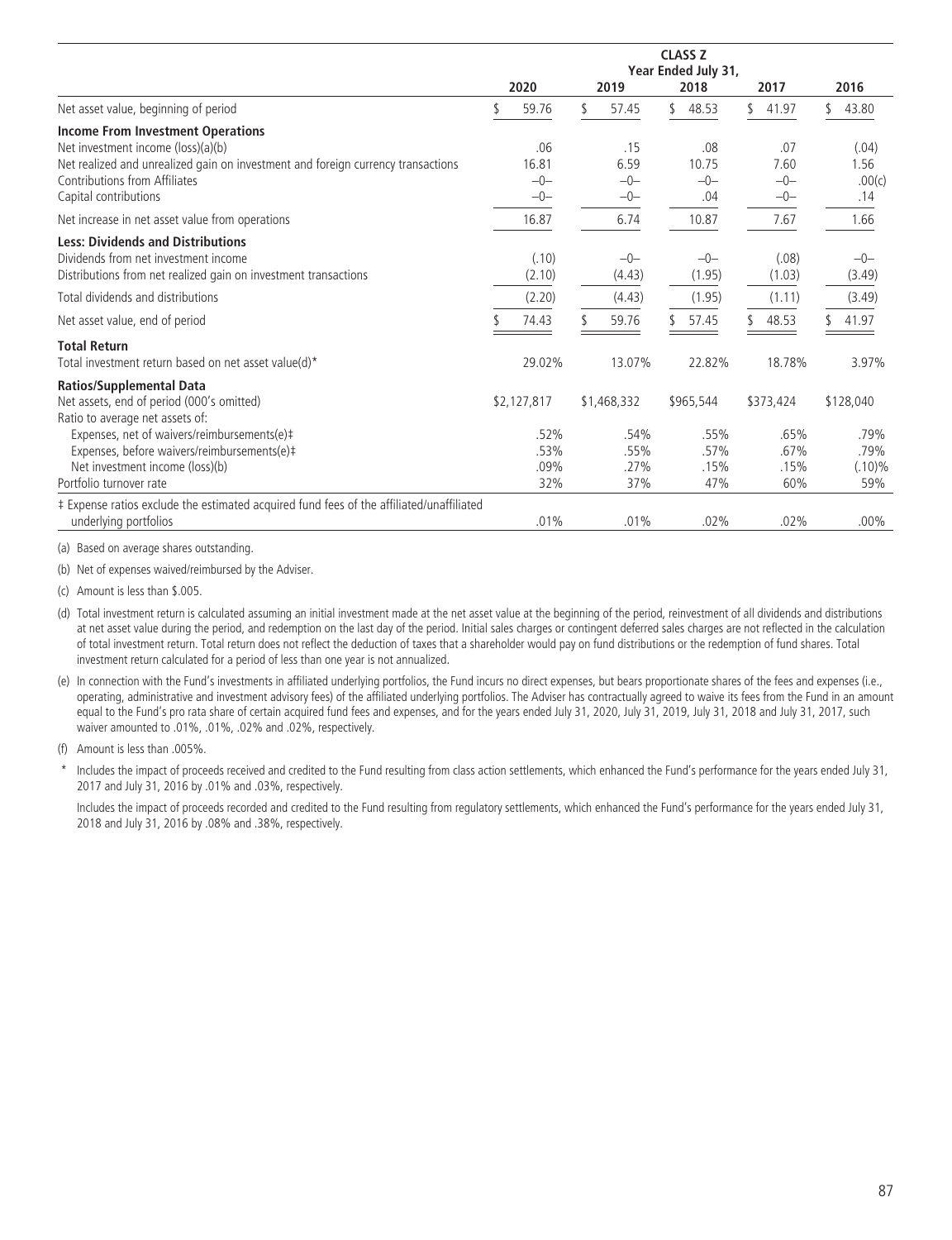### **AB Concentrated Growth Fund**

|                                                                                          |           |          | <b>CLASS A</b>      |          |            |
|------------------------------------------------------------------------------------------|-----------|----------|---------------------|----------|------------|
|                                                                                          |           |          | Year Ended June 30, |          |            |
|                                                                                          | 2020      | 2019     | 2018                | 2017     | 2016       |
| Net asset value, beginning of period                                                     | \$40.35   | \$35.44  | \$32.65             | \$26.04  | \$28.61    |
| <b>Income From Investment Operations</b>                                                 |           |          |                     |          |            |
| Net investment loss(a)(b)                                                                | (.10)     | (.12)    | (.15)               | (.08)    | (.05)      |
| Net realized and unrealized gain (loss) on investment transactions                       | 2.87      | 7.62     | 4.13                | 6.82     | (1.73)     |
| Contributions from Affiliates                                                            | .00(c)    | $-0-$    | $-0-$               | $-0-$    | $-0-$      |
| Net increase (decrease) in net asset value from operations                               | 2.77      | 7.50     | 3.98                | 6.74     | (1.78)     |
| <b>Less: Distributions</b>                                                               |           |          |                     |          |            |
| Distributions from net realized gain on investment transactions                          | (1.42)    | (2.59)   | (1.19)              | (.13)    | (.79)      |
| Net asset value, end of period                                                           | \$41.70   | \$40.35  | \$35.44             | \$32.65  | \$26.04    |
| <b>Total Return</b>                                                                      |           |          |                     |          |            |
| Total investment return based on net asset value(d)                                      | 6.84%     | 22.67%   | 12.39%              | 25.93%   | $(6.38)\%$ |
| <b>Ratios/Supplemental Data</b>                                                          |           |          |                     |          |            |
| Net assets, end of period (000's omitted)                                                | \$37,615  | \$28,661 | \$26,920            | \$26,579 | \$30,438   |
| Ratio to average net assets of:                                                          |           |          |                     |          |            |
| Expenses, net of waivers/reimbursements(e)#                                              | 1.12%     | 1.19%    | 1.21%               | 1.22%    | 1.24%      |
| Expenses, before waivers/reimbursements(e)#                                              | 1.15%     | 1.19%    | 1.21%               | 1.22%    | 1.27%      |
| Net investment loss(b)                                                                   | $(.24)\%$ | (.32)%   | $(.45)\%$           | (.27)%   | $(.19)\%$  |
| Portfolio turnover rate                                                                  | 23%       | 30%      | 27%                 | 29%      | 44%        |
| ‡ Expense ratios exclude the estimated acquired fund fees of the affiliated/unaffiliated |           |          |                     |          |            |
| underlying portfolios                                                                    | $.00\%$   | $.00\%$  | .01%                | .01%     | $.00\%$    |

|                                                                                                                                                 |                                 |                                     | <b>CLASS C</b><br>Year Ended June 30, |                                     |                                    |
|-------------------------------------------------------------------------------------------------------------------------------------------------|---------------------------------|-------------------------------------|---------------------------------------|-------------------------------------|------------------------------------|
|                                                                                                                                                 | 2020                            | 2019                                | 2018                                  | 2017                                | 2016                               |
| Net asset value, beginning of period                                                                                                            | \$38.61                         | \$34.27                             | \$31.84                               | \$25.58                             | \$28.33                            |
| <b>Income From Investment Operations</b><br>Net investment loss(a)(b)<br>Net realized and unrealized gain (loss) on investment transactions     | (.38)<br>2.72                   | (.38)<br>7.31                       | (.40)<br>4.02                         | (.29)<br>6.68                       | (.25)<br>(1.71)                    |
| Contributions from Affiliates                                                                                                                   | .00(c)                          | $-0-$                               | $-0-$                                 | $-0-$                               | $-0-$                              |
| Net increase (decrease) in net asset value from operations                                                                                      | 2.34                            | 6.93                                | 3.62                                  | 6.39                                | (1.96)                             |
| <b>Less: Distributions</b><br>Distributions from net realized gain on investment transactions                                                   | (1.42)                          | (2.59)                              | (1.19)                                | (.13)                               | (.79)                              |
| Net asset value, end of period                                                                                                                  | \$39.53                         | \$38.61                             | \$34.27                               | \$31.84                             | \$25.58                            |
| <b>Total Return</b><br>Total investment return based on net asset value(d)                                                                      | 6.01%                           | 21.75%                              | 11.56%                                | 25.03%                              | $(7.10)\%$                         |
| <b>Ratios/Supplemental Data</b><br>Net assets, end of period (000's omitted)<br>Ratio to average net assets of:                                 | \$28,210                        | \$22,320                            | \$18,168                              | \$18,727                            | \$19,617                           |
| Expenses, net of waivers/reimbursements(e)#<br>Expenses, before waivers/reimbursements(e)#<br>Net investment loss(b)<br>Portfolio turnover rate | 1.87%<br>1.90%<br>(.99)%<br>23% | 1.94%<br>1.94%<br>$(1.07)\%$<br>30% | 1.96%<br>1.96%<br>$(1.20)\%$<br>27%   | 1.97%<br>1.97%<br>$(1.02)\%$<br>29% | 1.99%<br>2.01%<br>$(.94)\%$<br>44% |
| ‡ Expense ratios exclude the estimated acquired fund fees of the affiliated/unaffiliated<br>underlying portfolios                               | $.00\%$                         | $.00\%$                             | .01%                                  | .01%                                | $.00\%$                            |

See footnotes on page 91.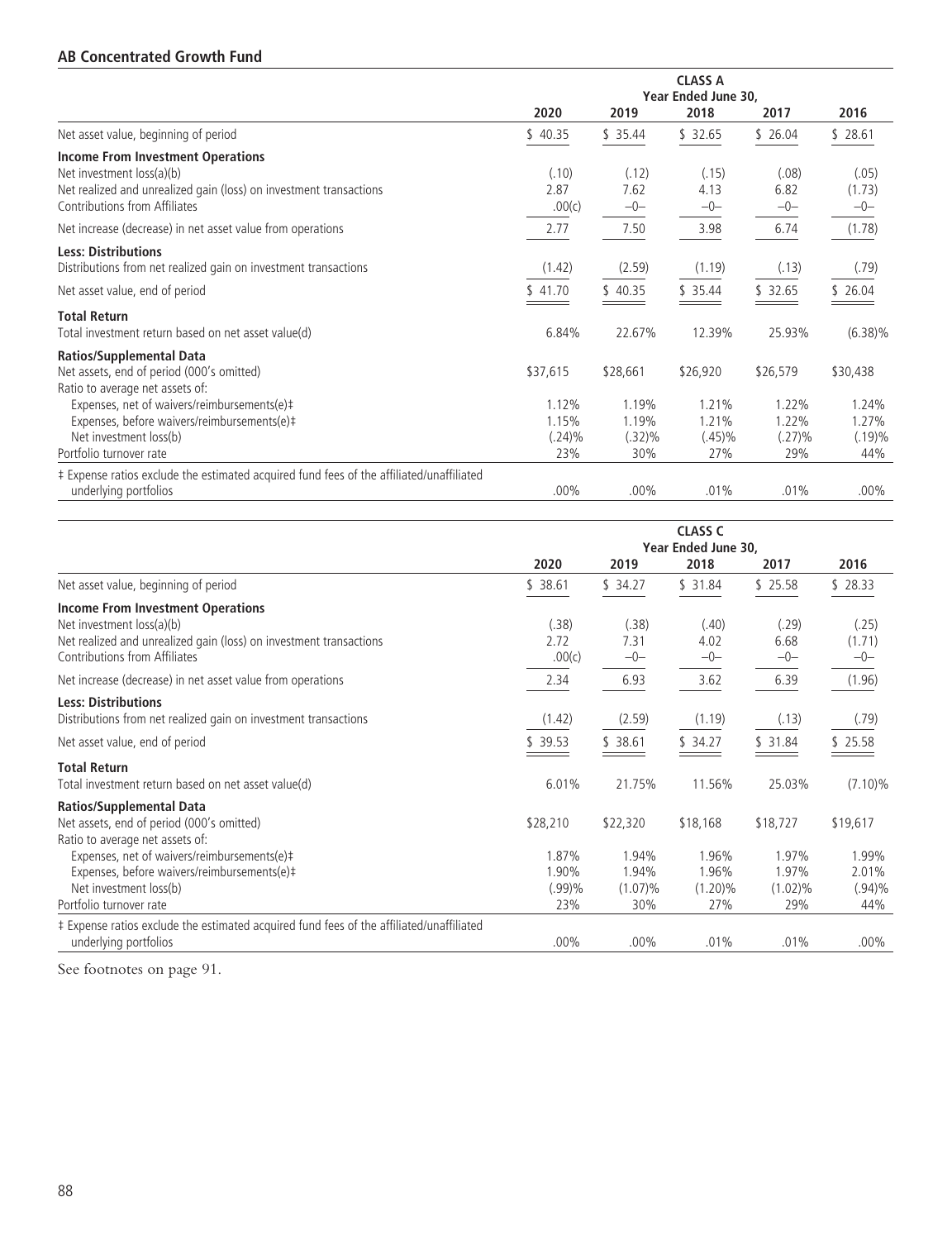|                                                                                                                                                                                       | 2020                        | 2019                          | 2018                             | 2017                             | 2016                         |
|---------------------------------------------------------------------------------------------------------------------------------------------------------------------------------------|-----------------------------|-------------------------------|----------------------------------|----------------------------------|------------------------------|
| Net asset value, beginning of period                                                                                                                                                  | 40.93                       | 35.83                         | 32.91                            | 26.18                            | 28.69                        |
| <b>Income From Investment Operations</b><br>Net investment income (loss)(a)(b)<br>Net realized and unrealized gain (loss) on investment transactions<br>Contributions from Affiliates | .01<br>2.90<br>.00(c)       | (.03)<br>7.72<br>$-0-$        | (.07)<br>4.18<br>$-0-$           | (.01)<br>6.87<br>$-0-$           | .01<br>(1.73)<br>$-0-$       |
| Net increase (decrease) in net asset value from operations                                                                                                                            | 2.91                        | 7.69                          | 4.11                             | 6.86                             | (1.72)                       |
| <b>Less: Distributions</b><br>Distributions from net realized gain on investment transactions<br>Net asset value, end of period                                                       | (1.42)<br>42.42             | (2.59)<br>40.93               | (1.19)<br>35.83                  | (.13)<br>32.91                   | (.79)<br>26.18               |
|                                                                                                                                                                                       |                             |                               |                                  |                                  |                              |
| <b>Total Return</b><br>Total investment return based on net asset value(d)                                                                                                            | 7.09%                       | 22.97%                        | 12.69%                           | 26.26%                           | $(6.16)\%$                   |
| <b>Ratios/Supplemental Data</b><br>Net assets, end of period (000's omitted)<br>Ratio to average net assets of:                                                                       | \$699,504                   | \$537,484                     | \$369,006                        | \$298,099                        | \$227,787                    |
| Expenses, net of waivers/reimbursements(e)#<br>Expenses, before waivers/reimbursements(e)#<br>Net investment income (loss)(b)<br>Portfolio turnover rate                              | .87%<br>.90%<br>.02%<br>23% | .94%<br>.94%<br>(.07)%<br>30% | .96%<br>.96%<br>$(.21)\%$<br>27% | .96%<br>.97%<br>$(.03)\%$<br>29% | .99%<br>1.01%<br>.05%<br>44% |
| ‡ Expense ratios exclude the estimated acquired fund fees of the affiliated/unaffiliated<br>underlying portfolios                                                                     | $.00\%$                     | $.00\%$                       | .01%                             | .01%                             | $.00\%$                      |

|                                                                                                                                                                              |                                    |                                 | <b>CLASS R</b><br>Year Ended June 30, |                                 |                                    |
|------------------------------------------------------------------------------------------------------------------------------------------------------------------------------|------------------------------------|---------------------------------|---------------------------------------|---------------------------------|------------------------------------|
|                                                                                                                                                                              | 2020                               | 2019                            | 2018                                  | 2017                            | 2016                               |
| Net asset value, beginning of period                                                                                                                                         | \$39.76                            | \$35.04                         | \$32.37                               | \$25.88                         | \$28.51                            |
| <b>Income From Investment Operations</b><br>Net investment loss(a)(b)<br>Net realized and unrealized gain (loss) on investment transactions<br>Contributions from Affiliates | (.21)<br>2.80<br>.00(c)            | (.21)<br>7.52<br>$-0-$          | (.24)<br>4.10<br>$-0-$                | (.15)<br>6.77<br>$-0-$          | (.12)<br>(1.72)<br>$-0-$           |
| Net increase (decrease) in net asset value from operations                                                                                                                   | 2.59                               | 7.31                            | 3.86                                  | 6.62                            | (1.84)                             |
| <b>Less: Distributions</b><br>Distributions from net realized gain on investment transactions                                                                                | (1.42)                             | (2.59)                          | (1.19)                                | (.13)                           | (.79)                              |
| Net asset value, end of period                                                                                                                                               | \$40.93                            | \$39.76                         | \$35.04                               | \$32.37                         | \$25.88                            |
| <b>Total Return</b><br>Total investment return based on net asset value(d)                                                                                                   | 6.48%                              | 22.38%                          | 12.12%                                | 25.63%                          | $(6.62)\%$                         |
| <b>Ratios/Supplemental Data</b><br>Net assets, end of period (000's omitted)<br>Ratio to average net assets of:                                                              | \$<br>34                           | \$<br>16                        | \$<br>14                              | \$<br>13                        | \$<br>33                           |
| Expenses, net of waivers/reimbursements(e)#<br>Expenses, before waivers/reimbursements(e)#<br>Net investment loss(b)<br>Portfolio turnover rate                              | 1.42%<br>1.45%<br>$(.54)\%$<br>23% | 1.44%<br>1.44%<br>(.57)%<br>30% | 1.45%<br>1.45%<br>(.70)%<br>27%       | 1.46%<br>1.47%<br>(.53)%<br>29% | 1.49%<br>1.50%<br>$(.45)\%$<br>44% |
| ‡ Expense ratios exclude the estimated acquired fund fees of the affiliated/unaffiliated<br>underlying portfolios                                                            | $.00\%$                            | $0\%$                           | .01%                                  | .01%                            | $.00\%$                            |

See footnotes on page 91.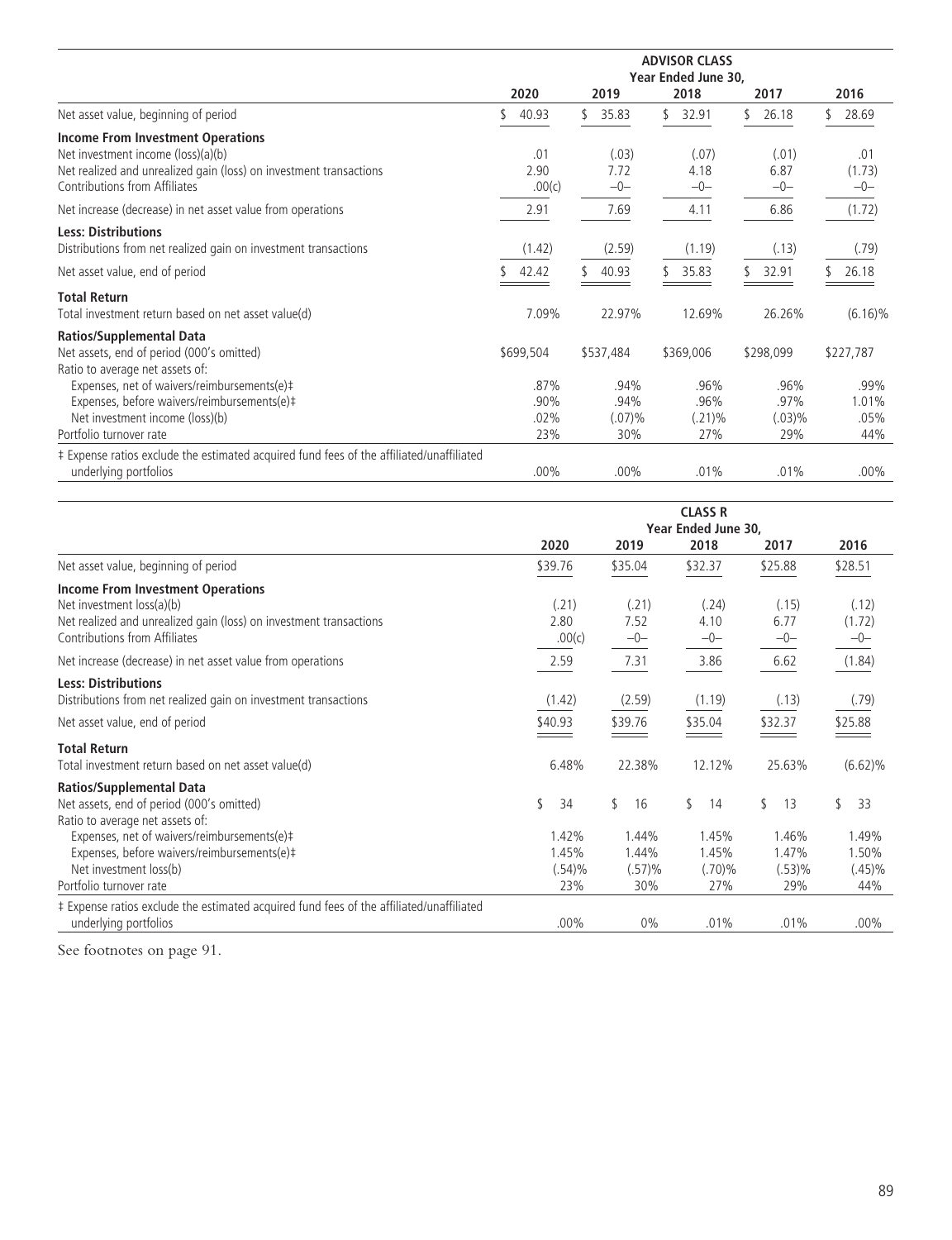|                                                                                                                   | <b>CLASS K</b><br>Year Ended June 30, |                |                  |                  |                  |  |  |  |  |
|-------------------------------------------------------------------------------------------------------------------|---------------------------------------|----------------|------------------|------------------|------------------|--|--|--|--|
|                                                                                                                   | 2020                                  | 2019           | 2018             | 2017             | 2016             |  |  |  |  |
| Net asset value, beginning of period                                                                              | \$40.36                               | \$35.45        | \$32.66          | \$26.04          | \$28.61          |  |  |  |  |
| <b>Income From Investment Operations</b><br>Net investment loss(a)(b)                                             | (.11)                                 | (.12)          | (.16)            | (.09)            | (.05)            |  |  |  |  |
| Net realized and unrealized gain (loss) on investment transactions<br>Contributions from Affiliates               | 2.86<br>.00(c)                        | 7.62<br>$-0-$  | 4.14<br>$-0-$    | 6.84<br>$-0-$    | (1.73)<br>$-0-$  |  |  |  |  |
| Net increase (decrease) in net asset value from operations                                                        | 2.75                                  | 7.50           | 3.98             | 6.75             | (1.78)           |  |  |  |  |
| <b>Less: Distributions</b><br>Distributions from net realized gain on investment transactions                     | (1.42)                                | (2.59)         | (1.19)           | (.13)            | (.79)            |  |  |  |  |
| Net asset value, end of period                                                                                    | \$41.69                               | \$40.36        | \$35.45          | \$32.66          | \$26.04          |  |  |  |  |
| <b>Total Return</b><br>Total investment return based on net asset value(d)                                        | 6.78%                                 | 22.67%         | 12.38%           | 25.97%           | $(6.38)\%$       |  |  |  |  |
| Ratios/Supplemental Data<br>Net assets, end of period (000's omitted)<br>Ratio to average net assets of:          | \$1,480                               | \$<br>741      | \$558            | \$<br>398        | \$<br>99         |  |  |  |  |
| Expenses, net of waivers/reimbursements(e)#<br>Expenses, before waivers/reimbursements(e)#                        | 1.15%<br>1.18%                        | 1.19%<br>1.20% | 1.21%<br>1.22%   | 1.21%<br>1.22%   | 1.24%<br>1.24%   |  |  |  |  |
| Net investment loss(b)<br>Portfolio turnover rate                                                                 | $(.27)\%$<br>23%                      | (.32)%<br>30%  | $(.46)\%$<br>27% | $(.31)\%$<br>29% | $(.18)\%$<br>44% |  |  |  |  |
| ‡ Expense ratios exclude the estimated acquired fund fees of the affiliated/unaffiliated<br>underlying portfolios | .00%                                  | $.00\%$        | .01%             | .01%             | $.00\%$          |  |  |  |  |

|                                                                                               | <b>CLASS I</b><br>Year Ended June 30, |        |         |         |    |           |    |         |    |            |
|-----------------------------------------------------------------------------------------------|---------------------------------------|--------|---------|---------|----|-----------|----|---------|----|------------|
|                                                                                               | 2020                                  |        |         | 2019    |    | 2018      |    | 2017    |    | 2016       |
| Net asset value, beginning of period                                                          | \$41.00                               |        | \$35.88 |         |    | \$32.95   |    | \$26.21 |    | \$28.71    |
| <b>Income From Investment Operations</b><br>Net investment income (loss)(a)(b)                |                                       | .01    |         | (.03)   |    | (.07)     |    | .00(c)  |    | .02        |
| Net realized and unrealized gain (loss) on investment transactions                            |                                       | 2.91   |         | 7.74    |    | 4.19      |    | 6.87    |    | (1.73)     |
| Contributions from Affiliates                                                                 |                                       | .00(c) |         | $-0-$   |    | $-0-$     |    | $-0-$   |    | $-0-$      |
| Net increase (decrease) in net asset value from operations                                    |                                       | 2.92   |         | 7.71    |    | 4.12      |    | 6.87    |    | (1.71)     |
| <b>Less: Distributions</b><br>Distributions from net realized gain on investment transactions |                                       | (1.42) |         | (2.59)  |    | (1.19)    |    | (.13)   |    | (.79)      |
|                                                                                               |                                       |        |         |         |    |           |    |         |    |            |
| Net asset value, end of period                                                                | \$42.50                               |        | \$41.00 |         |    | \$35.88   |    | \$32.95 |    | \$26.21    |
| <b>Total Return</b>                                                                           |                                       |        |         |         |    |           |    |         |    |            |
| Total investment return based on net asset value(d)                                           |                                       | 7.10%  |         | 22.99%  |    | 12.71%    |    | 26.26%  |    | $(6.12)\%$ |
| <b>Ratios/Supplemental Data</b>                                                               |                                       |        |         |         |    |           |    |         |    |            |
| Net assets, end of period (000's omitted)                                                     | \$                                    | 18     | \$      | 17      | \$ | 21        | \$ | 13      | \$ | 25         |
| Ratio to average net assets of:                                                               |                                       |        |         |         |    |           |    |         |    |            |
| Expenses, net of waivers/reimbursements(e)#                                                   |                                       | .86%   |         | .91%    |    | .95%      |    | .95%    |    | .98%       |
| Expenses, before waivers/reimbursements(e)#                                                   |                                       | .88%   |         | .92%    |    | .96%      |    | .96%    |    | .98%       |
| Net investment income (loss)(b)                                                               |                                       | .03%   |         | (.09)%  |    | $(.21)\%$ |    | .01%    |    | .07%       |
| Portfolio turnover rate                                                                       |                                       | 23%    |         | 30%     |    | 27%       |    | 29%     |    | 44%        |
| ‡ Expense ratios exclude the estimated acquired fund fees of the affiliated/unaffiliated      |                                       |        |         |         |    |           |    |         |    |            |
| underlying portfolios                                                                         |                                       | .00%   |         | $.00\%$ |    | .01%      |    | .01%    |    | $.00\%$    |

See footnotes on page 91.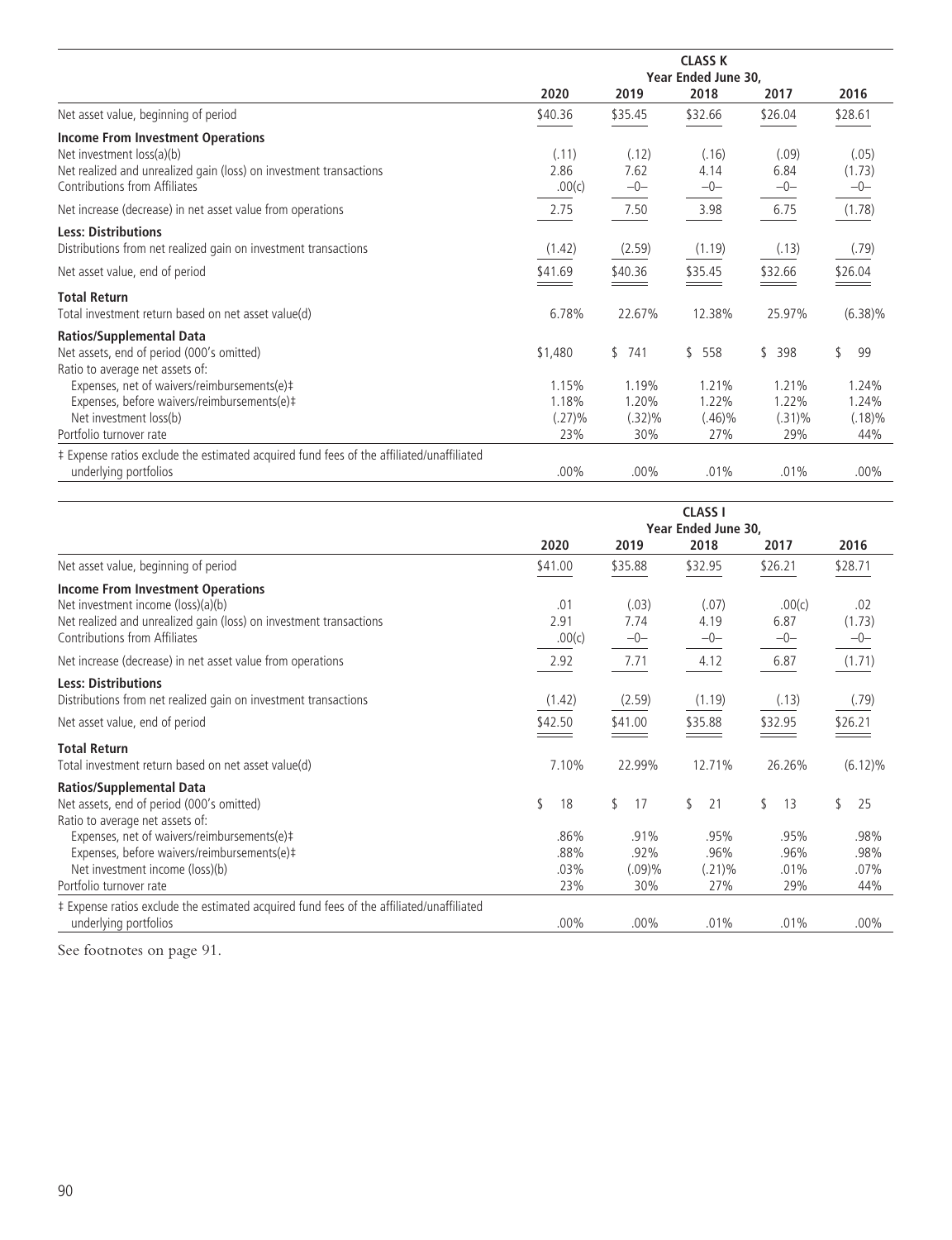|                                                                                                                                                                                       | <b>CLASS Z</b><br>Year Ended June 30, |                               |                               |                              |                                |  |  |  |  |
|---------------------------------------------------------------------------------------------------------------------------------------------------------------------------------------|---------------------------------------|-------------------------------|-------------------------------|------------------------------|--------------------------------|--|--|--|--|
|                                                                                                                                                                                       | 2020                                  | 2019                          | 2018                          | 2017                         | 2016                           |  |  |  |  |
| Net asset value, beginning of period                                                                                                                                                  | \$40.98                               | \$35.86                       | \$32.93                       | \$26.19                      | \$28.69                        |  |  |  |  |
| <b>Income From Investment Operations</b><br>Net investment income (loss)(a)(b)<br>Net realized and unrealized gain (loss) on investment transactions<br>Contributions from Affiliates | .02<br>2.91<br>.00(c)                 | (.01)<br>7.72<br>$-0-$        | (.05)<br>4.17<br>$-0-$        | .00(c)<br>6.87<br>$-0-$      | .02<br>(1.73)<br>-0-           |  |  |  |  |
| Net increase (decrease) in net asset value from operations                                                                                                                            | 2.93                                  | 7.71                          | 4.12                          | 6.87                         | (1.71)                         |  |  |  |  |
| <b>Less: Distributions</b><br>Distributions from net realized gain on investment transactions                                                                                         | (1.42)                                | (2.59)                        | (1.19)                        | (.13)                        | (.79)                          |  |  |  |  |
| Net asset value, end of period                                                                                                                                                        | \$42.49                               | \$40.98                       | \$35.86                       | \$ 32.93                     | \$26.19                        |  |  |  |  |
| <b>Total Return</b><br>Total investment return based on net asset value(d)                                                                                                            | 7.13%                                 | 23.01%                        | 12.72%                        | 26.29%                       | $(6.12)\%$                     |  |  |  |  |
| <b>Ratios/Supplemental Data</b><br>Net assets, end of period (000's omitted)<br>Ratio to average net assets of:                                                                       | \$2,007                               | \$990                         | \$<br>812                     | \$64,060                     | \$44,764                       |  |  |  |  |
| Expenses, net of waivers/reimbursements(e)#<br>Expenses, before waivers/reimbursements(e)#<br>Net investment income (loss)(b)<br>Portfolio turnover rate                              | .84%<br>.87%<br>$.04\%$<br>23%        | .91%<br>.92%<br>(.03)%<br>30% | .91%<br>.92%<br>(.13)%<br>27% | .93%<br>.94%<br>$0\%$<br>29% | .96%<br>.96%<br>$.07\%$<br>44% |  |  |  |  |
| ‡ Expense ratios exclude the estimated acquired fund fees of the affiliated/unaffiliated<br>underlying Portfolios                                                                     | $.00\%$                               | $.00\%$                       | .01%                          | .01%                         | $.00\%$                        |  |  |  |  |

(a) Based on average shares outstanding.

(b) Net of expenses waived/reimbursed by the Adviser.

(c) Amount is less than \$.005.

(d) Total investment return is calculated assuming an initial investment made at the net asset value at the beginning of the period, reinvestment of all dividends and distributions at net asset value during the period, and redemption on the last day of the period. Initial sales charges or contingent deferred sales charges are not reflected in the calculation of total investment return. Total return does not reflect the deduction of taxes that a shareholder would pay on fund distributions or the redemption of fund shares. Total investment return calculated for a period of less than one year is not annualized.

(e) In connection with the Fund's investments in affiliated underlying portfolios, the Fund incurs no direct expenses, but bears proportionate shares of the fees and expenses (i.e., operating, administrative and investment advisory fees) of the affiliated underlying portfolios. The Adviser has contractually agreed to waive its fees from the Fund in an amount equal to the Fund's pro rata share of certain acquired fund fees and expenses, and for the years ended June 30, 2018 and June 30, 2017, such waiver amounted to .01% and .01%, respectively.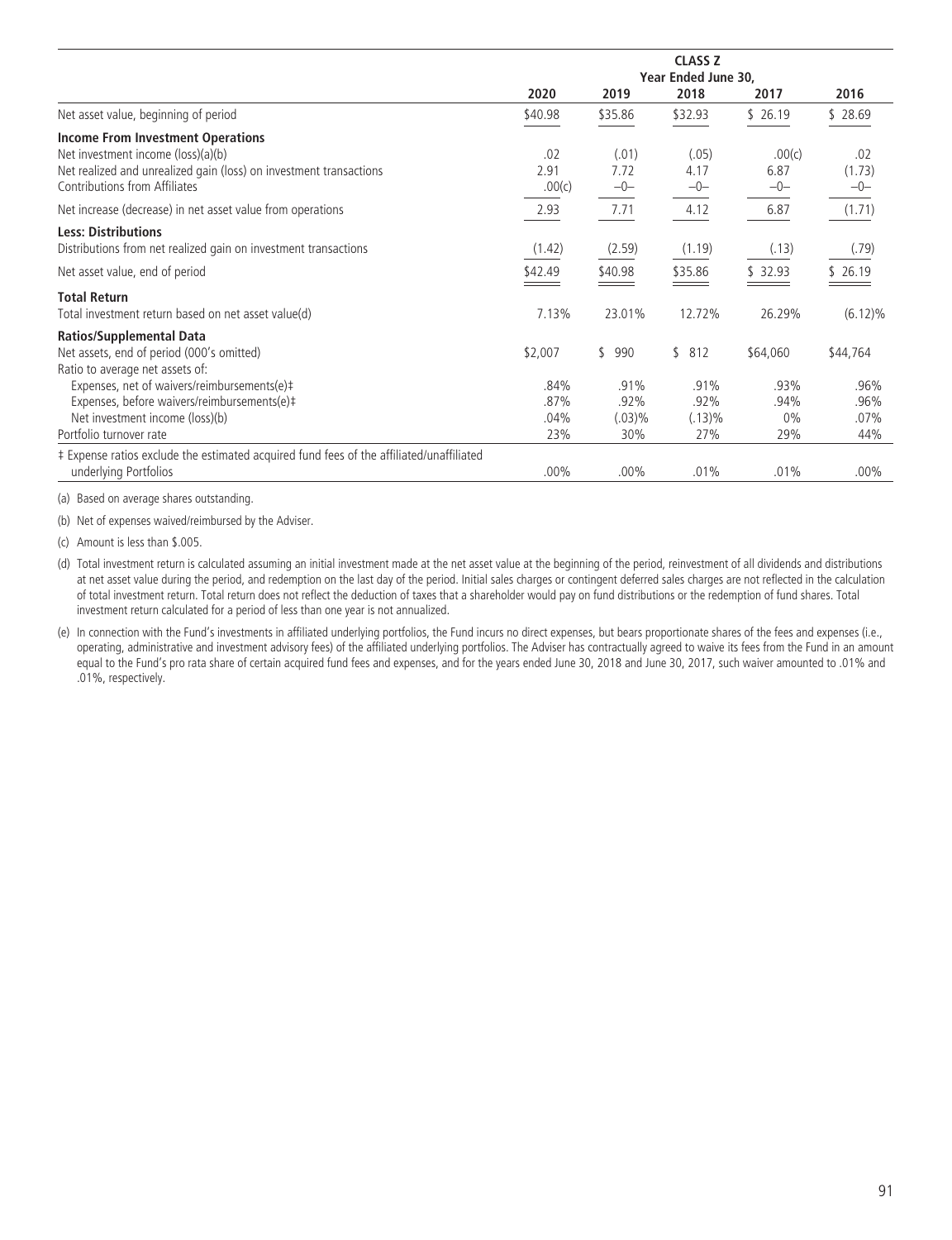## **AB Discovery Growth Fund**

|                                                                                                                                                                                                       | <b>CLASS A</b><br>Year Ended July 31, |                                 |                                  |                                                |                                  |  |  |  |  |
|-------------------------------------------------------------------------------------------------------------------------------------------------------------------------------------------------------|---------------------------------------|---------------------------------|----------------------------------|------------------------------------------------|----------------------------------|--|--|--|--|
|                                                                                                                                                                                                       | 2020                                  | 2019                            | 2018                             | 2017                                           | 2016                             |  |  |  |  |
| Net asset value, beginning of period                                                                                                                                                                  | 11.40<br>S.                           | 12.41                           | 10.16<br>\$                      | 8.58                                           | 9.77                             |  |  |  |  |
| <b>Income From Investment Operations</b><br>Net investment loss(a)(b)<br>Net realized and unrealized gain (loss) on investment transactions<br>Contributions from Affiliates<br>Capital contributions | (.06)<br>2.11<br>$-0-$<br>$-0-$       | (.06)<br>.82<br>.00(c)<br>$-0-$ | (.05)<br>3.02<br>$-0-$<br>.01    | $(.03)$ <sup>+</sup><br>1.61<br>$-0-$<br>$-0-$ | (.04)<br>(.65)<br>$-0-$<br>.01   |  |  |  |  |
| Net increase (decrease) in net asset value from operations                                                                                                                                            | 2.05                                  | .76                             | 2.98                             | 1.58                                           | (.68)                            |  |  |  |  |
| <b>Less: Distributions</b><br>Distributions from net realized gain on investment transactions<br>Net asset value, end of period                                                                       | (.71)<br>12.74                        | (1.77)<br>11.40                 | (.73)<br>12.41                   | $-0-$<br>10.16                                 | (.51)<br>8.58                    |  |  |  |  |
| <b>Total Return</b><br>Total investment return based on net asset value(d)*                                                                                                                           | 19.40%                                | 9.54%                           | 30.56%                           | 18.41%+                                        | $(6.90)\%$                       |  |  |  |  |
| <b>Ratios/Supplemental Data</b><br>Net assets, end of period (000's omitted)<br>Ratio to average net assets of:                                                                                       | \$795,559                             | \$726,621                       | \$713,181                        | \$573,081                                      | \$580,016                        |  |  |  |  |
| Expenses, net of waivers/reimbursements(e)<br>Expenses, before waivers/reimbursements(e)<br>Net investment loss(b)<br>Portfolio turnover rate                                                         | .96%<br>.96%<br>$(.56)\%$<br>80%      | .95%<br>.95%<br>(.53)%<br>69%   | .95%<br>.96%<br>$(.42)\%$<br>72% | .97%<br>.99%<br>$(.33)%$ †<br>70%              | .99%<br>.99%<br>$(.48)\%$<br>67% |  |  |  |  |

|                                                                                                                                                                                                |                                 |                                 | <b>CLASS C</b><br>Year Ended July 31, |                                                |                                |  |
|------------------------------------------------------------------------------------------------------------------------------------------------------------------------------------------------|---------------------------------|---------------------------------|---------------------------------------|------------------------------------------------|--------------------------------|--|
|                                                                                                                                                                                                | 2020                            | 2019                            | 2018                                  | 2017                                           | 2016                           |  |
| Net asset value, beginning of period                                                                                                                                                           | 6.44                            | \$<br>7.93                      | \$.<br>6.78                           | 5.77                                           | \$<br>6.81                     |  |
| Income From Investment Operations<br>Net investment loss(a)(b)<br>Net realized and unrealized gain (loss) on investment transactions<br>Contributions from Affiliates<br>Capital contributions | (.08)<br>1.11<br>$-0-$<br>$-0-$ | (.09)<br>.37<br>.00(c)<br>$-0-$ | (.09)<br>1.97<br>$-0-$<br>.00(c)      | $(.06)$ <sup>+</sup><br>1.07<br>$-0-$<br>$-0-$ | (.07)<br>(.47)<br>$-0-$<br>.01 |  |
| Net increase (decrease) in net asset value from operations                                                                                                                                     | 1.03                            | .28                             | 1.88                                  | 1.01                                           | (.53)                          |  |
| <b>Less: Distributions</b><br>Distributions from net realized gain on investment transactions<br>Net asset value, end of period                                                                | (.71)<br>6.76                   | (1.77)<br>6.44                  | (.73)<br>7.93                         | $-0-$<br>6.78                                  | (.51)<br>5.77                  |  |
| <b>Total Return</b><br>Total investment return based on net asset value(d)*                                                                                                                    | 18.43%                          | 8.72%                           | 29.51%                                | 17.50%+                                        | $(7.73)\%$                     |  |
| <b>Ratios/Supplemental Data</b><br>Net assets, end of period (000's omitted)<br>Ratio to average net assets of:<br>Expenses, net of waivers/reimbursements(e)                                  | \$34,650<br>1.73%               | \$43,545<br>1.72%               | \$42,670<br>1.72%                     | \$36,692<br>1.74%                              | \$52,223<br>1.77%              |  |
| Expenses, before waivers/reimbursements(e)<br>Net investment loss(b)<br>Portfolio turnover rate                                                                                                | 1.73%<br>$(1.33)\%$<br>80%      | 1.73%<br>$(1.31)\%$<br>69%      | 1.73%<br>$(1.19)\%$<br>72%            | 1.76%<br>$(1.06)\%$ †<br>70%                   | 1.77%<br>$(1.25)\%$<br>67%     |  |

See footnotes on page 95.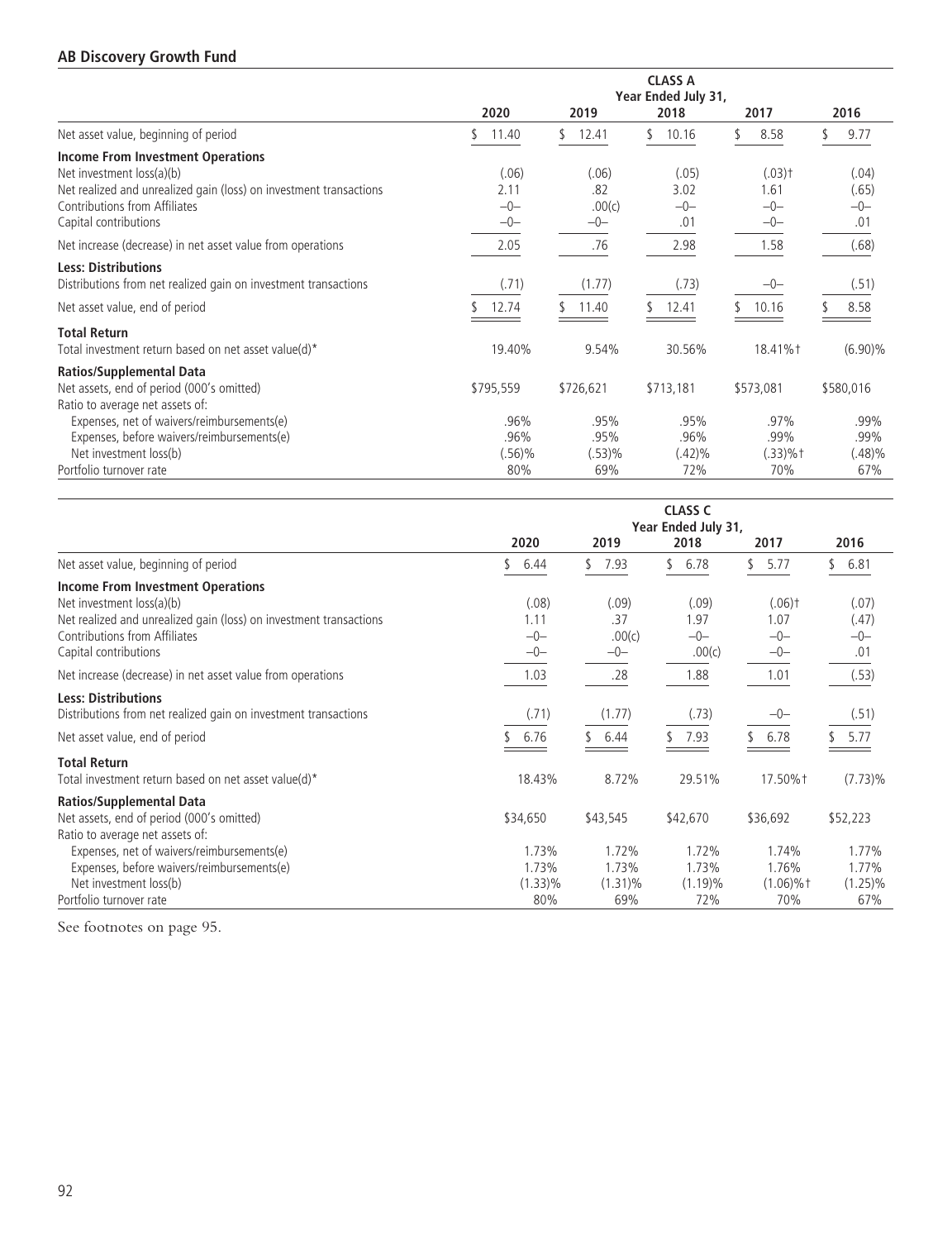|                                                                                                                                                                                                       | <b>ADVISOR CLASS</b><br>Year Ended July 31, |                                 |    |                                 |  |                               |  |                                                |  |                                |
|-------------------------------------------------------------------------------------------------------------------------------------------------------------------------------------------------------|---------------------------------------------|---------------------------------|----|---------------------------------|--|-------------------------------|--|------------------------------------------------|--|--------------------------------|
|                                                                                                                                                                                                       |                                             | 2020                            |    | 2019                            |  | 2018                          |  | 2017                                           |  | 2016                           |
| Net asset value, beginning of period                                                                                                                                                                  |                                             | 12.33                           | \$ | 13.26                           |  | 10.78                         |  | 9.09                                           |  | 10.30                          |
| <b>Income From Investment Operations</b><br>Net investment loss(a)(b)<br>Net realized and unrealized gain (loss) on investment transactions<br>Contributions from Affiliates<br>Capital contributions |                                             | (.04)<br>2.30<br>$-0-$<br>$-0-$ |    | (.04)<br>.90<br>.00(c)<br>$-0-$ |  | (.02)<br>3.22<br>$-0-$<br>.01 |  | $(.01)$ <sup>+</sup><br>1.70<br>$-0-$<br>$-0-$ |  | (.02)<br>(.69)<br>$-0-$<br>.01 |
| Net increase (decrease) in net asset value from operations                                                                                                                                            |                                             | 2.26                            |    | .86                             |  | 3.21                          |  | 1.69                                           |  | (.70)                          |
| <b>Less: Dividends and Distributions</b><br>Dividends from net investment income<br>Distributions from net realized gain on investment transactions<br>Total dividends and distributions              |                                             | $-0-$<br>(.71)<br>(.71)         |    | (.02)<br>(1.77)<br>(1.79)       |  | $-0-$<br>(.73)<br>(.73)       |  | $-0-$<br>$-0-$<br>$-0-$                        |  | $-0-$<br>(.51)<br>(.51)        |
| Net asset value, end of period                                                                                                                                                                        |                                             | 13.88                           |    | 12.33                           |  | 13.26                         |  | 10.78                                          |  | 9.09                           |
| <b>Total Return</b><br>Total investment return based on net asset value(d)*                                                                                                                           |                                             | 19.65%                          |    | 9.75%                           |  | 30.96%                        |  | 18.59%+                                        |  | $(6.72)\%$                     |
| <b>Ratios/Supplemental Data</b><br>Net assets, end of period (000's omitted)<br>Ratio to average net assets of:<br>Expenses, net of waivers/reimbursements(e)                                         |                                             | \$1,253,607<br>.73%             |    | \$1,215,645<br>.72%             |  | \$1,140,555<br>.72%           |  | \$985,457<br>.74%                              |  | \$945,302<br>.76%              |
| Expenses, before waivers/reimbursements(e)<br>Net investment loss(b)<br>Portfolio turnover rate                                                                                                       |                                             | .73%<br>(.33)%<br>80%           |    | .72%<br>(.30)%<br>69%           |  | .73%<br>$(.18)\%$<br>72%      |  | .76%<br>$(.11) \%$ †<br>70%                    |  | .77%<br>$(.24)\%$<br>67%       |

|                                                                                                                    | <b>CLASS R</b><br>Year Ended July 31, |                             |                             |                                |                             |  |  |
|--------------------------------------------------------------------------------------------------------------------|---------------------------------------|-----------------------------|-----------------------------|--------------------------------|-----------------------------|--|--|
|                                                                                                                    | 2020                                  | 2019                        | 2018                        | 2017                           | 2016                        |  |  |
| Net asset value, beginning of period                                                                               | \$10.56                               | \$11.69                     | 9.65                        | 8.18                           | 9.38                        |  |  |
| <b>Income From Investment Operations</b><br>Net investment loss(a)(b)                                              | (.10)                                 | (.10)                       | (.09)                       | $(.06)$ <sup>+</sup>           | (.07)                       |  |  |
| Net realized and unrealized gain (loss) on investment transactions<br>Contributions from Affiliates                | 1.94<br>$-0-$                         | .74<br>.00(c)               | 2.85<br>$-0-$               | 1.53<br>$-0-$                  | (.63)<br>$-0-$              |  |  |
| Capital contributions                                                                                              | $-0-$                                 | $-0-$                       | .01                         | $-0-$                          | .01                         |  |  |
| Net increase (decrease) in net asset value from operations                                                         | 1.84                                  | .64                         | 2.77                        | 1.47                           | (.69)                       |  |  |
| <b>Less: Distributions</b><br>Distributions from net realized gain on investment transactions                      | (.71)                                 | (1.77)                      | (.73)                       | $-0-$                          | (.51)                       |  |  |
| Net asset value, end of period                                                                                     | \$11.69                               | \$10.56                     | \$11.69                     | 9.65                           | 8.18                        |  |  |
| <b>Total Return</b><br>Total investment return based on net asset value(d)*                                        | 18.93%                                | 9.04%                       | 29.98%                      | 17.83%†                        | $(7.19)\%$                  |  |  |
| <b>Ratios/Supplemental Data</b><br>Net assets, end of period (000's omitted)<br>Ratio to average net assets of:    | \$25,040                              | \$24,376                    | \$20,777                    | \$18,402                       | \$31,192                    |  |  |
| Expenses, net of waivers/reimbursements(e)<br>Expenses, before waivers/reimbursements(e)<br>Net investment loss(b) | 1.38%<br>1.39%<br>$(.99)\%$           | 1.37%<br>1.37%<br>$(.95)\%$ | 1.37%<br>1.38%<br>$(.84)\%$ | 1.37%<br>1.39%<br>$(.64) \%$ † | 1.39%<br>1.39%<br>$(.87)\%$ |  |  |
| Portfolio turnover rate                                                                                            | 80%                                   | 69%                         | 72%                         | 70%                            | 67%                         |  |  |

See footnotes on page 95.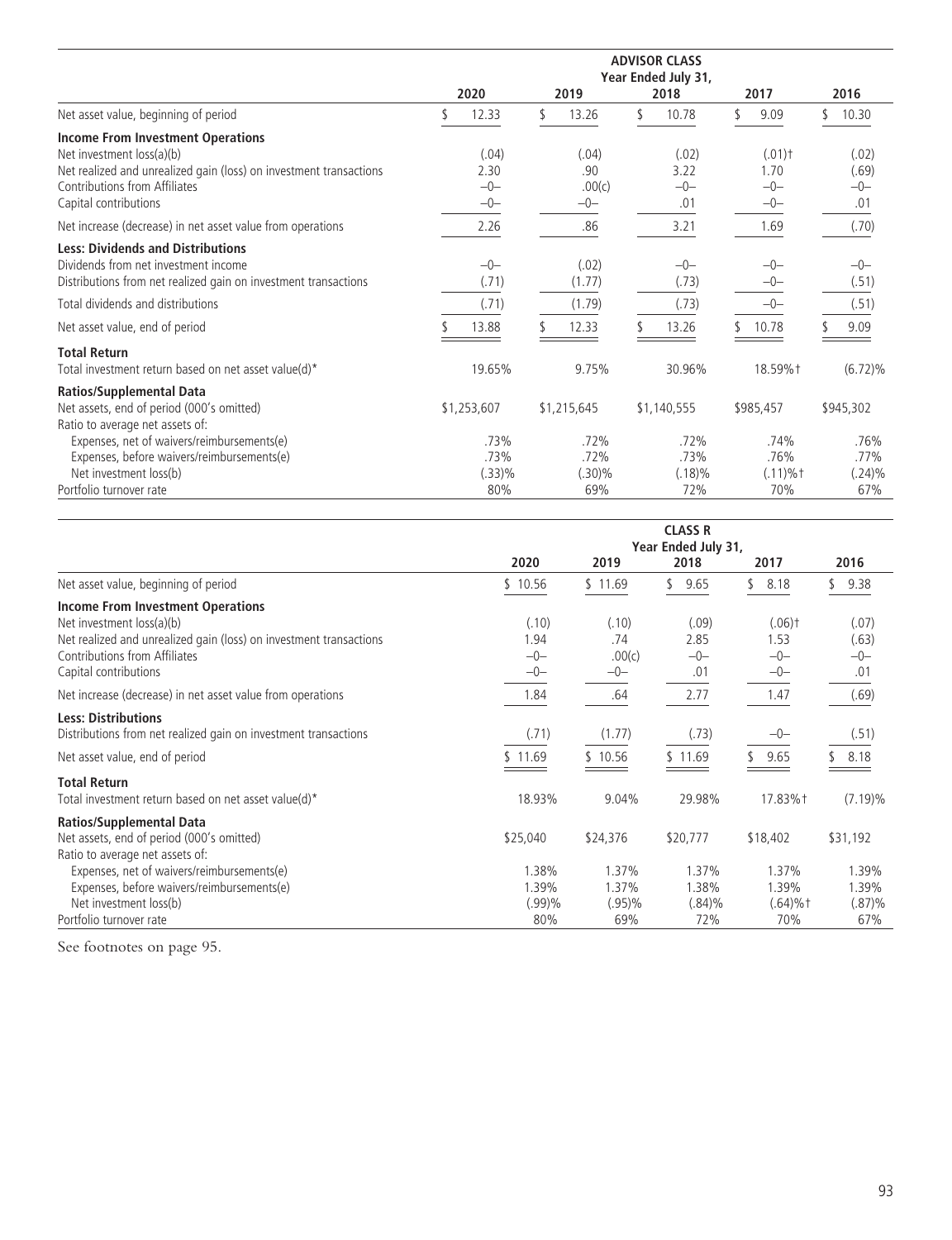|                                                                       | <b>CLASS K</b>      |          |           |                      |            |  |  |  |  |  |
|-----------------------------------------------------------------------|---------------------|----------|-----------|----------------------|------------|--|--|--|--|--|
|                                                                       | Year Ended July 31, |          |           |                      |            |  |  |  |  |  |
|                                                                       | 2020                | 2019     | 2018      | 2017                 | 2016       |  |  |  |  |  |
| Net asset value, beginning of period                                  | \$11.25             | \$12.29  | \$10.08   | 8.53                 | 9.73       |  |  |  |  |  |
| <b>Income From Investment Operations</b><br>Net investment loss(a)(b) | (.07)               | (.07)    | (.06)     | $(.04)$ <sup>+</sup> | (.05)      |  |  |  |  |  |
| Net realized and unrealized gain (loss) on investment transactions    | 2.08                | .80      | 2.99      | 1.59                 | (.65)      |  |  |  |  |  |
| Contributions from Affiliates                                         | $-0-$               | .00(c)   | $-0-$     | $-0-$                | $-0-$      |  |  |  |  |  |
| Capital contributions                                                 | $-0-$               | $-0-$    | .01       | $-0-$                | .01        |  |  |  |  |  |
| Net increase (decrease) in net asset value from operations            | 2.01                | .73      | 2.94      | 1.55                 | (.69)      |  |  |  |  |  |
| <b>Less: Distributions</b>                                            |                     |          |           |                      |            |  |  |  |  |  |
| Distributions from net realized gain on investment transactions       | (.71)               | (1.77)   | (.73)     | $-0-$                | (.51)      |  |  |  |  |  |
| Net asset value, end of period                                        | \$12.55             | \$11.25  | \$12.29   | \$10.08              | 8.53       |  |  |  |  |  |
| <b>Total Return</b>                                                   |                     |          |           |                      |            |  |  |  |  |  |
| Total investment return based on net asset value(d)*                  | 19.30%              | 9.37%    | 30.40%    | 18.17%†              | $(7.03)\%$ |  |  |  |  |  |
| <b>Ratios/Supplemental Data</b>                                       |                     |          |           |                      |            |  |  |  |  |  |
| Net assets, end of period (000's omitted)                             | \$21,964            | \$21,997 | \$20,016  | \$17,262             | \$16,222   |  |  |  |  |  |
| Ratio to average net assets of:                                       |                     |          |           |                      |            |  |  |  |  |  |
| Expenses, net of waivers/reimbursements(e)                            | 1.09%               | 1.08%    | 1.09%     | 1.11%                | 1.10%      |  |  |  |  |  |
| Expenses, before waivers/reimbursements(e)                            | 1.09%               | 1.09%    | 1.10%     | 1.12%                | 1.10%      |  |  |  |  |  |
| Net investment loss(b)                                                | $(.69)\%$           | (.67)%   | $(.56)\%$ | $(.47)%$ †           | (.58)%     |  |  |  |  |  |
| Portfolio turnover rate                                               | 80%                 | 69%      | 72%       | 70%                  | 67%        |  |  |  |  |  |

|                                                                                                                                                                                                       | <b>CLASS I</b><br>Year Ended July 31, |                                 |                                  |                                                |                                |  |  |  |  |
|-------------------------------------------------------------------------------------------------------------------------------------------------------------------------------------------------------|---------------------------------------|---------------------------------|----------------------------------|------------------------------------------------|--------------------------------|--|--|--|--|
|                                                                                                                                                                                                       | 2020                                  | 2019                            | 2018                             | 2017                                           | 2016                           |  |  |  |  |
| Net asset value, beginning of period                                                                                                                                                                  | 12.18                                 | 13.12<br>\$.                    | \$10.68                          | 9.01                                           | 10.20                          |  |  |  |  |
| <b>Income From Investment Operations</b><br>Net investment loss(a)(b)<br>Net realized and unrealized gain (loss) on investment transactions<br>Contributions from Affiliates<br>Capital contributions | (.04)<br>2.27<br>$-0-$<br>$-0-$       | (.04)<br>.89<br>.00(c)<br>$-0-$ | (.02)<br>3.18<br>$-0-$<br>.01    | $(.01)$ <sup>+</sup><br>1.68<br>$-0-$<br>$-0-$ | (.02)<br>(.67)<br>$-0-$<br>.01 |  |  |  |  |
| Net increase (decrease) in net asset value from operations                                                                                                                                            | 2.23                                  | .85                             | 3.17                             | 1.67                                           | (.68)                          |  |  |  |  |
| <b>Less: Dividends and Distributions</b><br>Dividends from net investment income<br>Distributions from net realized gain on investment transactions<br>Total dividends and distributions              | $-0-$<br>(.71)<br>(.71)               | (.02)<br>(1.77)<br>(1.79)       | $-0-$<br>(.73)<br>(.73)          | $-0-$<br>$-0-$<br>$-0-$                        | $-0-$<br>(.51)<br>(.51)        |  |  |  |  |
| Net asset value, end of period                                                                                                                                                                        | 13.70                                 | 12.18<br>\$                     | \$13.12                          | 10.68                                          | 9.01                           |  |  |  |  |
| <b>Total Return</b><br>Total investment return based on net asset value(d)*                                                                                                                           | 19.65%                                | 9.75%                           | 30.87%                           | 18.54%†                                        | (6.59)%                        |  |  |  |  |
| <b>Ratios/Supplemental Data</b><br>Net assets, end of period (000's omitted)<br>Ratio to average net assets of:                                                                                       | \$103,821                             | \$115,079                       | \$87,649                         | \$128,235                                      | \$165,508                      |  |  |  |  |
| Expenses, net of waivers/reimbursements(e)<br>Expenses, before waivers/reimbursements(e)<br>Net investment loss(b)<br>Portfolio turnover rate                                                         | .75%<br>.76%<br>$(.35)\%$<br>80%      | .75%<br>.75%<br>(.33)%<br>69%   | .74%<br>.75%<br>$(.16)\%$<br>72% | .74%<br>.76%<br>$(.07)%$ †<br>70%              | .75%<br>.76%<br>(.23)%<br>67%  |  |  |  |  |

See footnotes on page 95.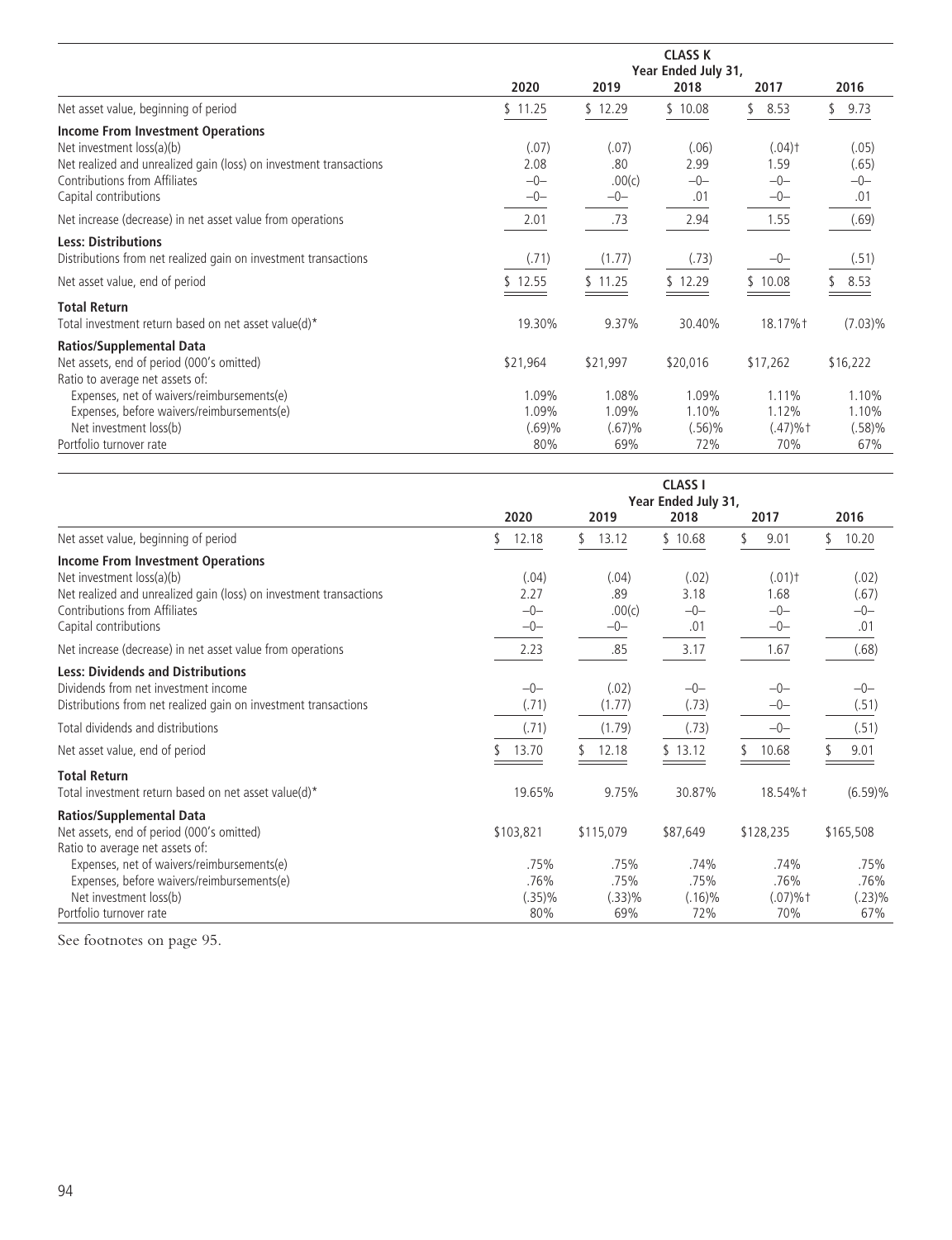|                                                                    |             | <b>CLASS Z</b>      |             |                      |             |  |  |  |  |  |  |
|--------------------------------------------------------------------|-------------|---------------------|-------------|----------------------|-------------|--|--|--|--|--|--|
|                                                                    |             | Year Ended July 31, |             |                      |             |  |  |  |  |  |  |
|                                                                    | 2020        | 2019                | 2018        | 2017                 | 2016        |  |  |  |  |  |  |
| Net asset value, beginning of period                               | 12.21<br>\$ | 13.15<br>S.         | 10.70<br>\$ | 9.01<br>٢,           | 10.21<br>\$ |  |  |  |  |  |  |
| <b>Income From Investment Operations</b>                           |             |                     |             |                      |             |  |  |  |  |  |  |
| Net investment loss(a)(b)                                          | (.03)       | (.03)               | (.02)       | $(.01)$ <sup>+</sup> | (.01)       |  |  |  |  |  |  |
| Net realized and unrealized gain (loss) on investment transactions | 2.28        | .89                 | 3.19        | 1.70                 | (.69)       |  |  |  |  |  |  |
| Contributions from Affiliates                                      | $-0-$       | .00(c)              | $-0-$       | $-0-$                | $-0-$       |  |  |  |  |  |  |
| Capital contributions                                              | $-0-$       | $-0-$               | .01         | $-0-$                | .01         |  |  |  |  |  |  |
| Net increase (decrease) in net asset value from operations         | 2.25        | .86                 | 3.18        | 1.69                 | (.69)       |  |  |  |  |  |  |
| <b>Less: Dividends and Distributions</b>                           |             |                     |             |                      |             |  |  |  |  |  |  |
| Dividends from net investment income                               | $-0-$       | (.03)               | $-0-$       | $-0-$                | $-0-$       |  |  |  |  |  |  |
| Distributions from net realized gain on investment transactions    | (.71)       | (1.77)              | (.73)       | $-0-$                | (.51)       |  |  |  |  |  |  |
| Total dividends and distributions                                  | (.71)       | (1.80)              | (.73)       | $-0-$                | (.51)       |  |  |  |  |  |  |
| Net asset value, end of period                                     | 13.75       | 12.21               | 13.15       | 10.70                | 9.01        |  |  |  |  |  |  |
| <b>Total Return</b>                                                |             |                     |             |                      |             |  |  |  |  |  |  |
| Total investment return based on net asset value(d)*               | 19.76%      | 9.82%               | 30.91%      | 18.76%+              | $(6.68)\%$  |  |  |  |  |  |  |
| <b>Ratios/Supplemental Data</b>                                    |             |                     |             |                      |             |  |  |  |  |  |  |
| Net assets, end of period (000's omitted)                          | \$551,672   | \$594,902           | \$387,101   | \$241,185            | \$131,346   |  |  |  |  |  |  |
| Ratio to average net assets of:                                    |             |                     |             |                      |             |  |  |  |  |  |  |
| Expenses, net of waivers/reimbursements(e)                         | .66%        | .66%                | .66%        | .68%                 | .68%        |  |  |  |  |  |  |
| Expenses, before waivers/reimbursements(e)                         | .66%        | .66%                | .67%        | .69%                 | .68%        |  |  |  |  |  |  |
| Net investment loss(b)                                             | $(.26)\%$   | $(.24)\%$           | $(.15)\%$   | $(.11) \%$ †         | $(.15)\%$   |  |  |  |  |  |  |
| Portfolio turnover rate                                            | 80%         | 69%                 | 72%         | 70%                  | 67%         |  |  |  |  |  |  |

(a) Based on average shares outstanding.

(b) Net of expenses waived/reimbursed by the Adviser.

(c) Amount is less than \$.005.

(d) Total investment return is calculated assuming an initial investment made at the net asset value at the beginning of the period, reinvestment of all dividends and distributions at net asset value during the period, and redemption on the last day of the period. Initial sales charges or contingent deferred sales charges are not reflected in the calculation of total investment return. Total return does not reflect the deduction of taxes that a shareholder would pay on fund distributions or the redemption of fund shares. Total investment return calculated for a period of less than one year is not annualized.

(e) In connection with the Fund's investments in affiliated underlying portfolios, the Fund incurs no direct expenses, but bears proportionate shares of the fees and expenses (i.e., operating, administrative and investment advisory fees) of the affiliated underlying portfolios. The Adviser has contractually agreed to waive its fees from the Fund in an amount equal to the Fund's pro rata share of certain acquired fund fees and expenses, and for the years ended July 31, 2018 and July 31, 2017, such waiver amounted to .01% and .01%, respectively.

† For the year ended July 31, 2017, the amount includes a refund for overbilling of prior years' custody out-of-pocket fees as follows:

| Net Investment   | <b>Net Investment</b>                      | <b>Total</b> |
|------------------|--------------------------------------------|--------------|
| Income Per Share |                                            | Return       |
|                  | .                                          |              |
| 5.001            | ገ1%<br>.U I<br>and the control of the con- |              |

Includes the impact of proceeds received and credited to the Fund resulting from class action settlements, which enhanced the Fund's performance for the years ended July 31, 2019, July 31, 2017, and July 31, 2016 by .01%, .02% and .02%, respectively.

Includes the impact of proceeds recorded and credited to the Fund resulting from regulatory settlements, which enhanced the Fund's performance for the years ended July 31, 2018 and July 31, 2016 by .07% and .13%, respectively.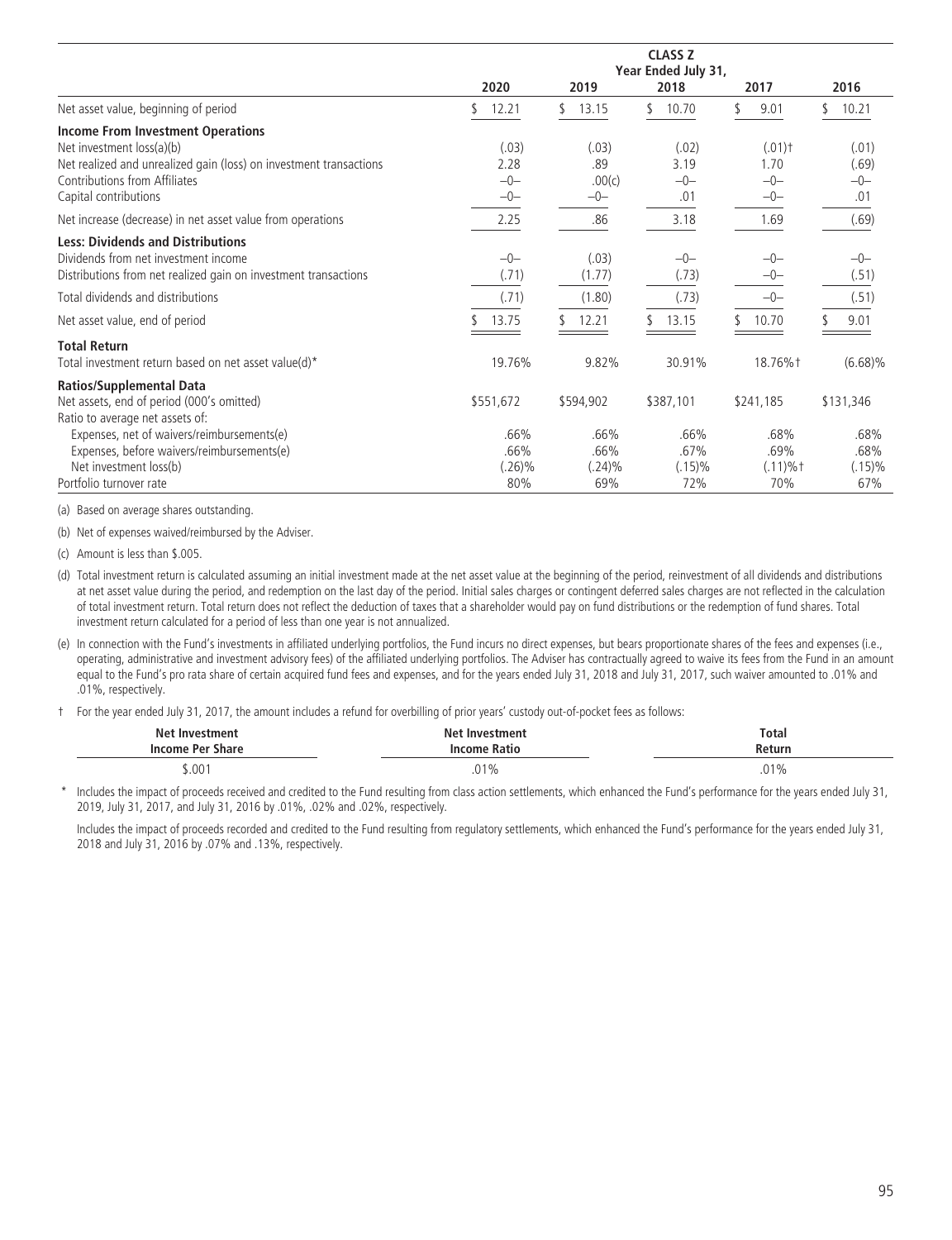## **AB Small Cap Growth Portfolio**

|                                                                                                 |                | Year Ended July 31, |                |                              |                 |
|-------------------------------------------------------------------------------------------------|----------------|---------------------|----------------|------------------------------|-----------------|
|                                                                                                 | 2020           | 2019                | 2018           | 2017                         | 2016            |
| Net asset value, beginning of period                                                            | 57.21          | 60.30<br>\$.        | 49.25<br>S     | 41.28                        | 48.82<br>\$     |
| <b>Income From Investment Operations</b>                                                        |                |                     |                |                              |                 |
| Net investment loss(a)(b)<br>Net realized and unrealized gain (loss) on investment transactions | (.37)<br>10.19 | (.36)<br>5.75       | (.44)<br>16.28 | $(.38)$ <sup>+</sup><br>9.32 | (.32)<br>(3.52) |
| Contributions from Affiliates                                                                   | $-0-$          | .00(c)              | $-0-$          | $-0-$                        | $-0-$           |
| Capital contributions                                                                           | $-0-$          | $-0-$               | $-0-$          | $-0-$                        | .00(c)          |
| Net increase (decrease) in net asset value from operations                                      | 9.82           | 5.39                | 15.84          | 8.94                         | (3.84)          |
| <b>Less: Distributions</b><br>Distributions from net realized gain on investment transactions   | (4.86)         | (8.48)              | (4.79)         | (.97)                        | (3.70)          |
| Net asset value, end of period                                                                  | 62.17          | 57.21               | 60.30          | 49.25                        | 41.28           |
| <b>Total Return</b>                                                                             |                |                     |                |                              |                 |
| Total investment return based on net asset value(d)*                                            | $18.86%+$      | 12.63%              | 33.99%         | $22.05%+$                    | $(7.77)%+$      |
| <b>Ratios/Supplemental Data</b>                                                                 |                |                     |                |                              |                 |
| Net assets, end of period (000's omitted)                                                       | \$890,196      | \$621,553           | \$583,619      | \$465,188                    | \$293,237       |
| Ratio to average net assets of:                                                                 |                |                     |                |                              |                 |
| Expenses, net of waivers/reimbursements(e)#                                                     | 1.16%          | 1.15%               | 1.13%          | 1.17%                        | 1.27%           |
| Expenses, before waivers/reimbursements(e)#                                                     | 1.16%          | 1.16%               | 1.14%          | 1.19%                        | 1.28%           |
| Net investment loss(b)                                                                          | $(.70)\%$      | $(.65)\%$           | (.80)%         | $(.85)\%$ †                  | $(.80)\%$       |
| Portfolio turnover rate                                                                         | 75%            | 70%                 | 65%            | 66%                          | 70%             |
| # Expense ratios exclude the estimated acquired fund fees of the affiliated/unaffiliated        |                |                     |                |                              |                 |
| underlying portfolios                                                                           | .01%           | .01%                | .01%           | .01%                         | $.00\%$         |

|                                                                                          | <b>CLASS C</b><br>Year Ended July 31, |            |            |                      |              |  |  |
|------------------------------------------------------------------------------------------|---------------------------------------|------------|------------|----------------------|--------------|--|--|
|                                                                                          | 2020                                  | 2019       | 2018       | 2017                 | 2016         |  |  |
| Net asset value, beginning of period                                                     | \$33.67                               | \$39.66    | \$34.08    | \$29.06              | \$35.82      |  |  |
| <b>Income From Investment Operations</b>                                                 |                                       |            |            |                      |              |  |  |
| Net investment loss(a)(b)                                                                | (.43)                                 | (.47)      | (.57)      | $(.45)$ <sup>+</sup> | (.45)        |  |  |
| Net realized and unrealized gain (loss) on investment transactions                       | 5.54                                  | 2.96       | 10.94      | 6.44                 | (2.61)       |  |  |
| Contributions from Affiliates                                                            | $-0-$                                 | .00(c)     | $-0-$      | $-0-$                | $-0-$        |  |  |
| Capital contributions                                                                    | $-0-$                                 | $-0-$      | $-0-$      | $-0-$                | .00(c)       |  |  |
| Net increase (decrease) in net asset value from operations                               | 5.11                                  | 2.49       | 10.37      | 5.99                 | (3.06)       |  |  |
| <b>Less: Distributions</b>                                                               |                                       |            |            |                      |              |  |  |
| Distributions from net realized gain on investment transactions                          | (4.86)                                | (8.48)     | (4.79)     | (.97)                | (3.70)       |  |  |
| Net asset value, end of period                                                           | \$33.92                               | \$33.67    | \$39.66    | \$ 34.08             | \$29.06      |  |  |
| <b>Total Return</b>                                                                      |                                       |            |            |                      |              |  |  |
| Total investment return based on net asset value(d)*                                     | $17.99\% +$                           | 11.79%     | 32.99%     | $21.15%$ +           | $(8.46)\% +$ |  |  |
| <b>Ratios/Supplemental Data</b>                                                          |                                       |            |            |                      |              |  |  |
| Net assets, end of period (000's omitted)                                                | \$35,697                              | \$35,256   | \$31,424   | \$27,343             | \$39,132     |  |  |
| Ratio to average net assets of:                                                          |                                       |            |            |                      |              |  |  |
| Expenses, net of waivers/reimbursements(e)#                                              | 1.90%                                 | 1.91%      | 1.88%      | 1.93%                | 2.02%        |  |  |
| Expenses, before waivers/reimbursements(e)#                                              | 1.91%                                 | 1.91%      | 1.89%      | 1.95%                | 2.03%        |  |  |
| Net investment loss(b)                                                                   | $(1.44)\%$                            | $(1.40)\%$ | $(1.55)\%$ | $(1.46)\%$ †         | $(1.54)\%$   |  |  |
| Portfolio turnover rate                                                                  | 75%                                   | 70%        | 65%        | 66%                  | 70%          |  |  |
| # Expense ratios exclude the estimated acquired fund fees of the affiliated/unaffiliated |                                       |            |            |                      |              |  |  |
| underlying portfolios                                                                    | $.01\%$                               | .01%       | .01%       | .01%                 | $.00\%$      |  |  |

See footnotes on page 99.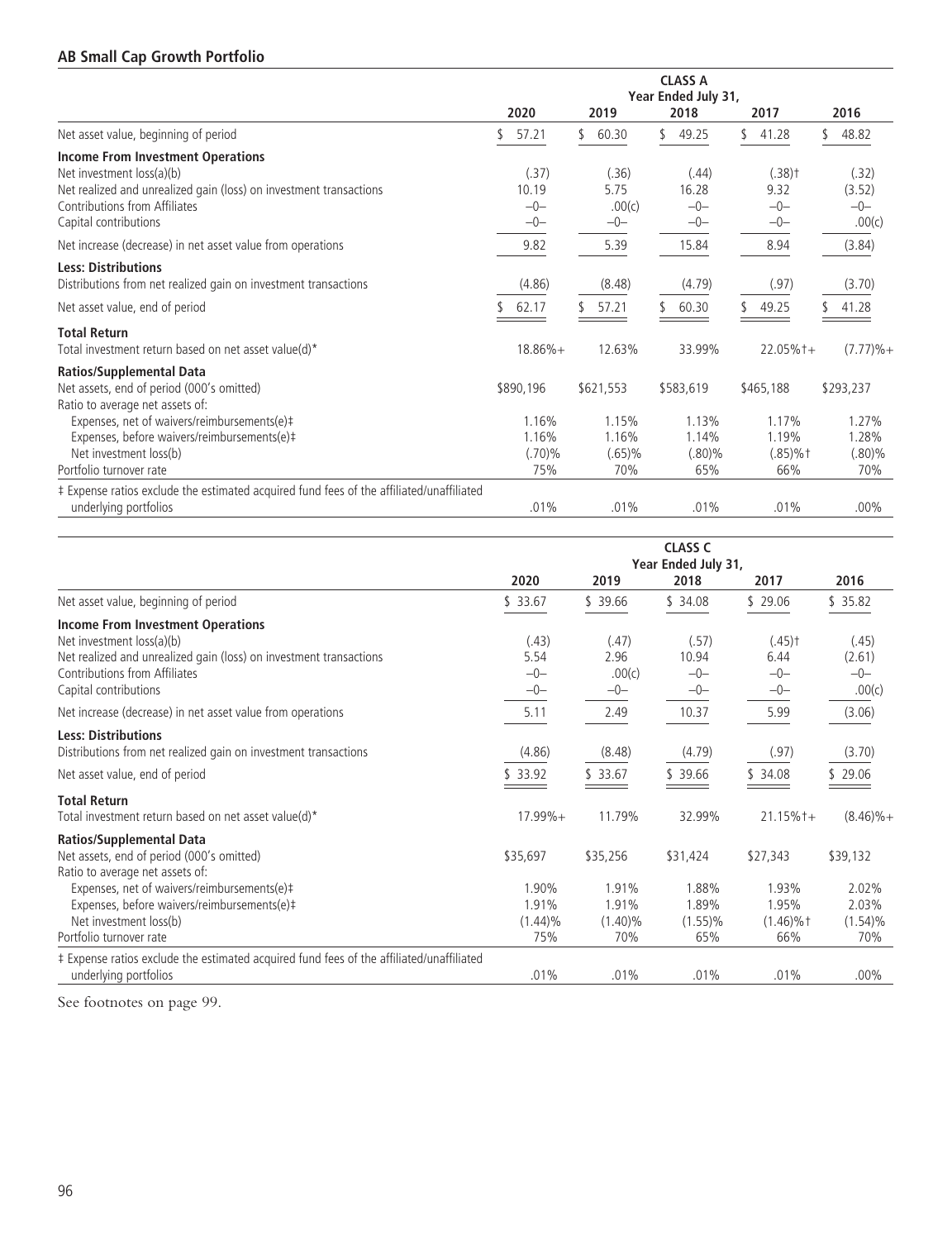|                                                                                          | <b>ADVISOR CLASS</b><br>Year Ended July 31, |             |    |           |    |           |  |                      |  |              |
|------------------------------------------------------------------------------------------|---------------------------------------------|-------------|----|-----------|----|-----------|--|----------------------|--|--------------|
|                                                                                          |                                             | 2020        |    | 2019      |    | 2018      |  | 2017                 |  | 2016         |
| Net asset value, beginning of period                                                     |                                             | 63.35       | \$ | 65.62     | \$ | 53.10     |  | 44.33                |  | 52.00        |
| <b>Income From Investment Operations</b>                                                 |                                             |             |    |           |    |           |  |                      |  |              |
| Net investment loss(a)(b)                                                                |                                             | (.27)       |    | (.24)     |    | (.33)     |  | $(.25)$ <sup>+</sup> |  | (.23)        |
| Net realized and unrealized gain (loss) on investment transactions                       |                                             | 11.43       |    | 6.46      |    | 17.64     |  | 9.99                 |  | (3.74)       |
| Contributions from Affiliates                                                            |                                             | $-0-$       |    | .00(c)    |    | $-0-$     |  | $-0-$                |  | $-0-$        |
| Capital contributions                                                                    |                                             | $-0-$       |    | $-0-$     |    | $-0-$     |  | $-0-$                |  | .00(c)       |
| Net increase (decrease) in net asset value from operations                               |                                             | 11.16       |    | 6.22      |    | 17.31     |  | 9.74                 |  | (3.97)       |
| <b>Less: Dividends and Distributions</b>                                                 |                                             |             |    |           |    |           |  |                      |  |              |
| Dividends from net investment income                                                     |                                             | $-0-$       |    | (.01)     |    | $-0-$     |  | $-0-$                |  | $-0-$        |
| Distributions from net realized gain on investment transactions                          |                                             | (4.86)      |    | (8.48)    |    | (4.79)    |  | (.97)                |  | (3.70)       |
| Total dividends and distributions                                                        |                                             | (4.86)      |    | (8.49)    |    | (4.79)    |  | (.97)                |  | (3.70)       |
| Net asset value, end of period                                                           |                                             | 69.65       |    | 63.35     |    | 65.62     |  | 53.10                |  | 44.33        |
| <b>Total Return</b>                                                                      |                                             |             |    |           |    |           |  |                      |  |              |
| Total investment return based on net asset value(d)*                                     |                                             | $19.16% +$  |    | 12.93%    |    | 34.30%    |  | $22.34\%$ t+         |  | $(7.53)\% +$ |
| <b>Ratios/Supplemental Data</b>                                                          |                                             |             |    |           |    |           |  |                      |  |              |
| Net assets, end of period (000's omitted)                                                |                                             | \$1,051,243 |    | \$611,919 |    | \$414,913 |  | \$309.330            |  | \$269,857    |
| Ratio to average net assets of:                                                          |                                             |             |    |           |    |           |  |                      |  |              |
| Expenses, net of waivers/reimbursements(e)#                                              |                                             | .91%        |    | .91%      |    | .88%      |  | .93%                 |  | 1.01%        |
| Expenses, before waivers/reimbursements(e)#                                              |                                             | .91%        |    | .91%      |    | .89%      |  | .94%                 |  | 1.02%        |
| Net investment loss(b)                                                                   |                                             | $(.46)\%$   |    | $(.41)\%$ |    | $(.55)$ % |  | $(.52) \%$ †         |  | $(.54)\%$    |
| Portfolio turnover rate                                                                  |                                             | 75%         |    | 70%       |    | 65%       |  | 66%                  |  | 70%          |
| ‡ Expense ratios exclude the estimated acquired fund fees of the affiliated/unaffiliated |                                             |             |    |           |    |           |  |                      |  |              |
| underlying portfolios                                                                    |                                             | .01%        |    | .01%      |    | .01%      |  | .01%                 |  | $.00\%$      |

|                                                                                                                                                                              | <b>CLASS R</b><br>Year Ended July 31, |                         |                         |                                       |                          |  |  |
|------------------------------------------------------------------------------------------------------------------------------------------------------------------------------|---------------------------------------|-------------------------|-------------------------|---------------------------------------|--------------------------|--|--|
|                                                                                                                                                                              | 2020                                  | 2019                    | 2018                    | 2017                                  | 2016                     |  |  |
| Net asset value, beginning of period                                                                                                                                         | \$54.90                               | \$58.45                 | \$48.05                 | \$40.44                               | \$48.03                  |  |  |
| <b>Income From Investment Operations</b><br>Net investment loss(a)(b)<br>Net realized and unrealized gain (loss) on investment transactions<br>Contributions from Affiliates | (.54)<br>9.69<br>$-0-$                | (.54)<br>5.47<br>.00(c) | (.64)<br>15.83<br>$-0-$ | $(.47)$ <sup>+</sup><br>9.05<br>$-0-$ | (.43)<br>(3.46)<br>$-0-$ |  |  |
| Capital contributions                                                                                                                                                        | $-0-$                                 | $-0-$                   | $-0-$                   | $-0-$                                 | .00(c)                   |  |  |
| Net increase (decrease) in net asset value from operations                                                                                                                   | 9.15                                  | 4.93                    | 15.19                   | 8.58                                  | (3.89)                   |  |  |
| <b>Less: Distributions</b><br>Distributions from net realized gain on investment transactions                                                                                | (4.86)                                | (8.48)                  | (4.79)                  | (.97)                                 | (3.70)                   |  |  |
| Net asset value, end of period                                                                                                                                               | \$59.19                               | \$54.90                 | \$58.45                 | \$48.05                               | \$40.44                  |  |  |
| <b>Total Return</b><br>Total investment return based on net asset value(d)*                                                                                                  | $18.42% +$                            | 12.20%                  | 33.45%                  | $21.61\%$ t+                          | $(8.01)\% +$             |  |  |
| <b>Ratios/Supplemental Data</b>                                                                                                                                              |                                       |                         |                         |                                       |                          |  |  |
| Net assets, end of period (000's omitted)<br>Ratio to average net assets of:                                                                                                 | \$29,374                              | \$30,459                | \$33,088                | \$33,842                              | \$40,284                 |  |  |
| Expenses, net of waivers/reimbursements(e)#<br>Expenses, before waivers/reimbursements(e)#                                                                                   | 1.54%<br>1.54%                        | 1.53%<br>1.54%          | 1.53%<br>1.55%          | 1.51%<br>1.53%                        | 1.56%<br>1.56%           |  |  |
| Net investment loss(b)                                                                                                                                                       | $(1.07)\%$                            | $(1.03)\%$              | $(1.20)\%$              | $(1.08)\%$ †                          | $(1.08)\%$               |  |  |
| Portfolio turnover rate                                                                                                                                                      | 75%                                   | 70%                     | 65%                     | 66%                                   | 70%                      |  |  |
| ‡ Expense ratios exclude the estimated acquired fund fees of the affiliated/unaffiliated<br>underlying portfolios                                                            | .01%                                  | .01%                    | .01%                    | .01%                                  | $.00\%$                  |  |  |

See footnotes on page 99.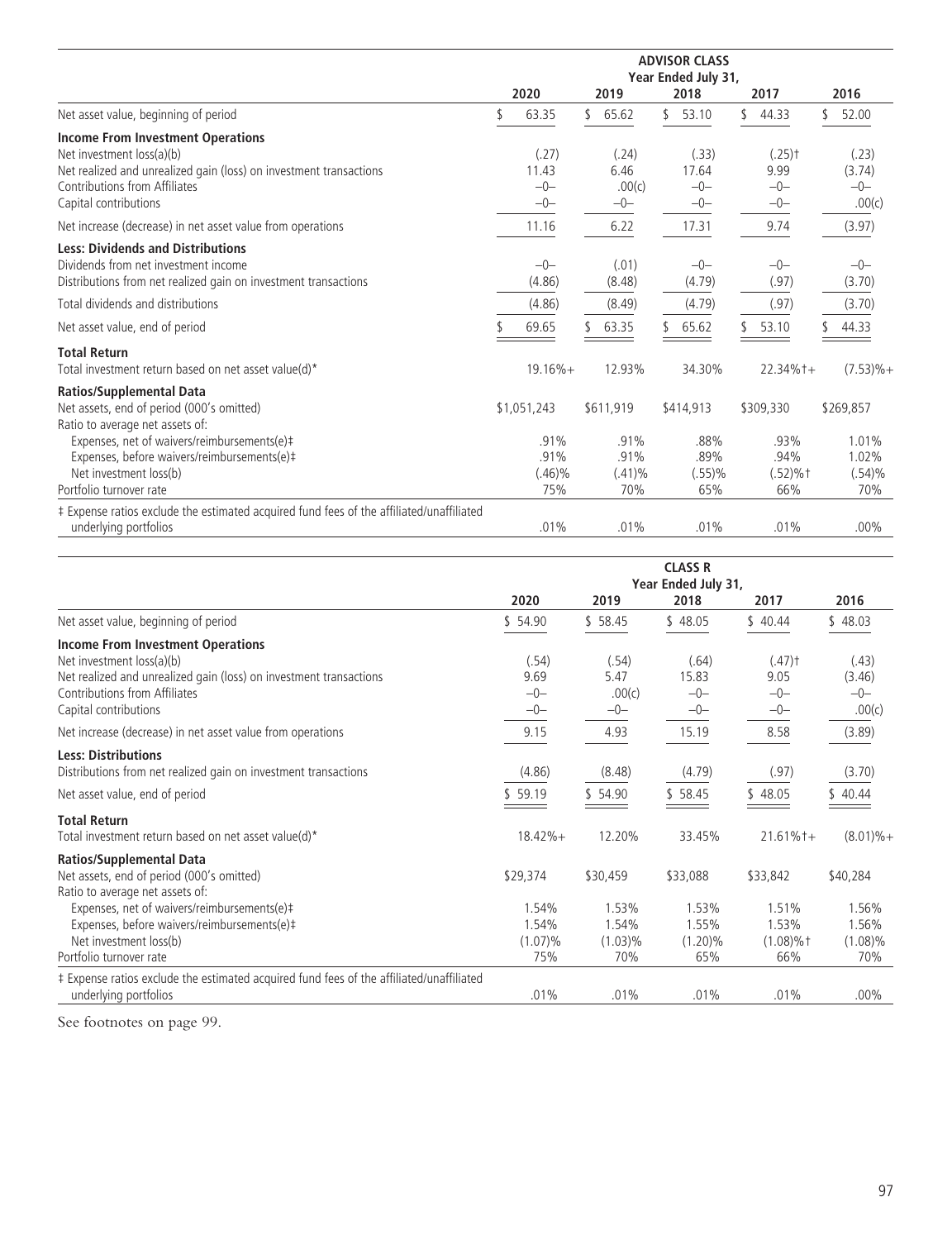|                                                                                          | <b>CLASS K</b><br>Year Ended July 31, |          |           |                      |              |  |  |  |  |
|------------------------------------------------------------------------------------------|---------------------------------------|----------|-----------|----------------------|--------------|--|--|--|--|
|                                                                                          | 2020                                  | 2019     | 2018      | 2017                 | 2016         |  |  |  |  |
| Net asset value, beginning of period                                                     | \$58.90                               | \$61.77  | \$50.33   | \$42.18              | \$49.77      |  |  |  |  |
| <b>Income From Investment Operations</b>                                                 |                                       |          |           |                      |              |  |  |  |  |
| Net investment loss(a)(b)                                                                | (.34)                                 | (.33)    | (.42)     | $(.30)$ <sup>+</sup> | (.31)        |  |  |  |  |
| Net realized and unrealized gain (loss) on investment transactions                       | 10.53                                 | 5.94     | 16.65     | 9.42                 | (3.58)       |  |  |  |  |
| Contributions from Affiliates                                                            | $-0-$                                 | .00(c)   | $-0-$     | $-0-$                | $-0-$        |  |  |  |  |
| Capital contributions                                                                    | $-0-$                                 | $-0-$    | $-0-$     | $-0-$                | .00(c)       |  |  |  |  |
| Net increase (decrease) in net asset value from operations                               | 10.19                                 | 5.61     | 16.23     | 9.12                 | (3.89)       |  |  |  |  |
| <b>Less: Distributions</b>                                                               |                                       |          |           |                      |              |  |  |  |  |
| Distributions from net realized gain on investment transactions                          | (4.86)                                | (8.48)   | (4.79)    | (.97)                | (3.70)       |  |  |  |  |
| Net asset value, end of period                                                           | \$64.23                               | \$ 58.90 | \$61.77   | \$50.33              | \$42.18      |  |  |  |  |
| <b>Total Return</b>                                                                      |                                       |          |           |                      |              |  |  |  |  |
| Total investment return based on net asset value(d)*                                     | $18.96%+$                             | 12.71%   | 34.04%    | $22.00\%$ t +        | $(7.71)\% +$ |  |  |  |  |
| Ratios/Supplemental Data                                                                 |                                       |          |           |                      |              |  |  |  |  |
| Net assets, end of period (000's omitted)                                                | \$43,699                              | \$43,284 | \$42,228  | \$40,370             | \$69,770     |  |  |  |  |
| Ratio to average net assets of:                                                          |                                       |          |           |                      |              |  |  |  |  |
| Expenses, net of waivers/reimbursements(e)#                                              | 1.08%                                 | 1.09%    | 1.09%     | 1.20%                | 1.23%        |  |  |  |  |
| Expenses, before waivers/reimbursements(e)#                                              | 1.09%                                 | 1.09%    | 1.11%     | 1.22%                | 1.23%        |  |  |  |  |
| Net investment loss(b)                                                                   | (.62)%                                | (.59)%   | $(.76)\%$ | $(.67) \%$ †         | $(.76)\%$    |  |  |  |  |
| Portfolio turnover rate                                                                  | 75%                                   | 70%      | 65%       | 66%                  | 70%          |  |  |  |  |
| ‡ Expense ratios exclude the estimated acquired fund fees of the affiliated/unaffiliated |                                       |          |           |                      |              |  |  |  |  |
| underlying portfolios                                                                    | .01%                                  | .01%     | .01%      | .01%                 | $.00\%$      |  |  |  |  |

|                                                                                                                                                                                                       | <b>CLASS I</b><br>Year Ended July 31, |                                  |                                  |                                                |                                    |  |  |
|-------------------------------------------------------------------------------------------------------------------------------------------------------------------------------------------------------|---------------------------------------|----------------------------------|----------------------------------|------------------------------------------------|------------------------------------|--|--|
|                                                                                                                                                                                                       | 2020                                  | 2019                             | 2018                             | 2017                                           | 2016                               |  |  |
| Net asset value, beginning of period                                                                                                                                                                  | \$<br>63.03                           | \$<br>65.33                      | 52.89                            | 44.15<br>\$                                    | 51.75<br>\$                        |  |  |
| <b>Income From Investment Operations</b><br>Net investment loss(a)(b)<br>Net realized and unrealized gain (loss) on investment transactions<br>Contributions from Affiliates<br>Capital contributions | (.26)<br>11.36<br>$-0-$<br>$-0-$      | (.24)<br>6.43<br>.00(c)<br>$-0-$ | (.34)<br>17.57<br>$-0-$<br>$-0-$ | $(.24)$ <sup>+</sup><br>9.95<br>$-0-$<br>$-0-$ | (.19)<br>(3.71)<br>$-0-$<br>.00(c) |  |  |
| Net increase (decrease) in net asset value from operations                                                                                                                                            | 11.10                                 | 6.19                             | 17.23                            | 9.71                                           | (3.90)                             |  |  |
| <b>Less: Dividends and Distributions</b><br>Dividends from net investment income<br>Distributions from net realized gain on investment transactions<br>Total dividends and distributions              | $-0-$<br>(4.86)<br>(4.86)             | (.01)<br>(8.48)<br>(8.49)        | $-0-$<br>(4.79)<br>(4.79)        | $-0-$<br>(.97)<br>(.97)                        | $-0-$<br>(3.70)<br>(3.70)          |  |  |
| Net asset value, end of period                                                                                                                                                                        | 69.27                                 | 63.03                            | 65.33                            | 52.89                                          | 44.15                              |  |  |
| <b>Total Return</b><br>Total investment return based on net asset value(d)*                                                                                                                           | $19.17% +$                            | 12.93%                           | 34.29%                           | $22.36\%$ t+                                   | $(7.42)\%+$                        |  |  |
| <b>Ratios/Supplemental Data</b><br>Net assets, end of period (000's omitted)<br>Ratio to average net assets of:                                                                                       | \$614,788                             | \$494,931                        | \$448,949                        | \$319,437                                      | \$301,866                          |  |  |
| Expenses, net of waivers/reimbursements(e)#<br>Expenses, before waivers/reimbursements(e)#<br>Net investment loss(b)<br>Portfolio turnover rate                                                       | .90%<br>.90%<br>$(.44)\%$<br>75%      | .90%<br>.90%<br>$(.40)\%$<br>70% | .89%<br>.91%<br>(.57)%<br>65%    | .91%<br>$.93\%$<br>$(.51) \%$ †<br>66%         | .92%<br>.92%<br>$(.45)\%$<br>70%   |  |  |
| ‡ Expense ratios exclude the estimated acquired fund fees of the affiliated/unaffiliated<br>underlying portfolios                                                                                     | .01%                                  | .01%                             | .01%                             | .01%                                           | $.00\%$                            |  |  |

See footnotes on page 99.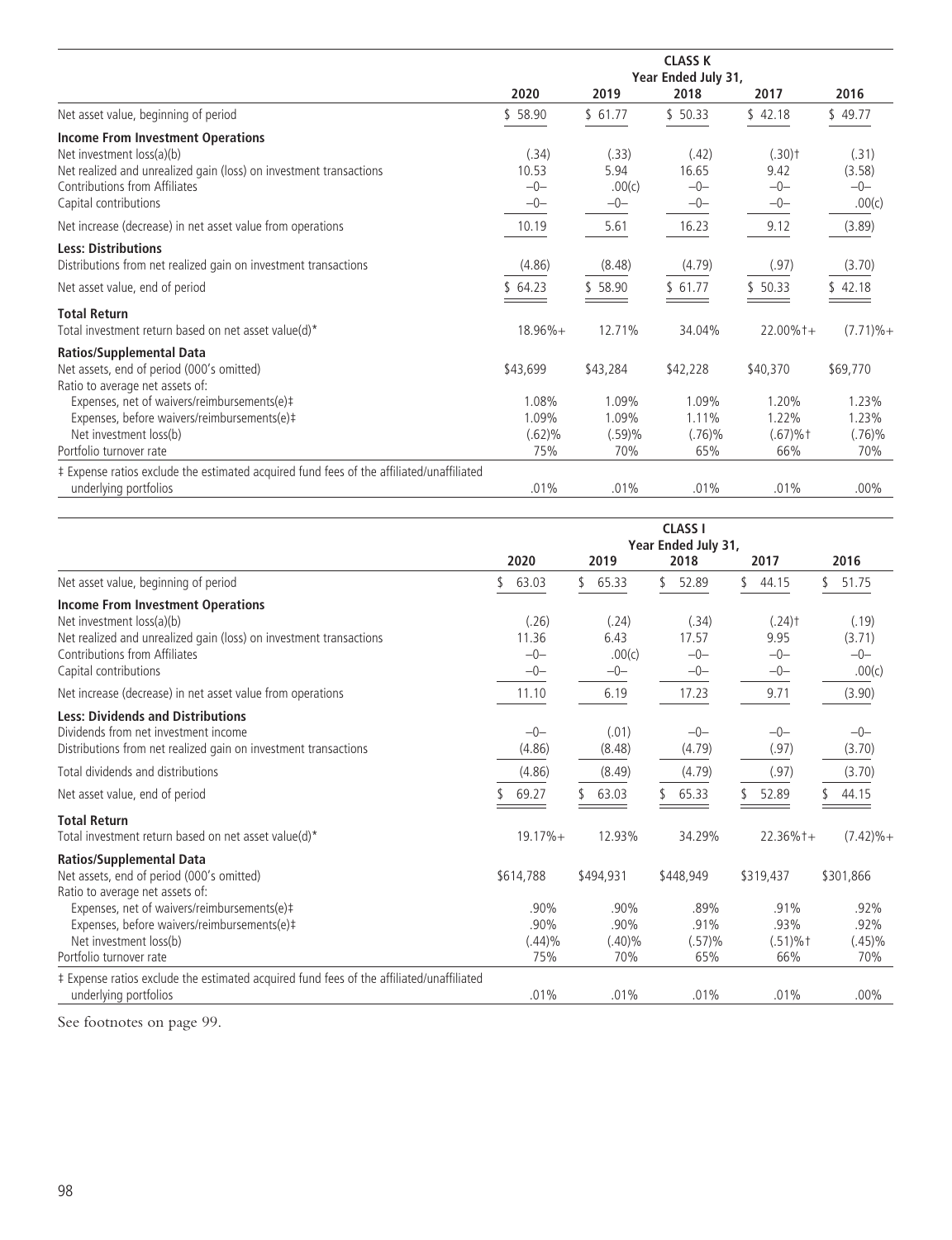|                                                                                          | <b>CLASS Z</b><br>Year Ended July 31, |           |            |            |              |  |  |  |
|------------------------------------------------------------------------------------------|---------------------------------------|-----------|------------|------------|--------------|--|--|--|
|                                                                                          | 2020                                  | 2019      | 2018       | 2017       | 2016         |  |  |  |
| Net asset value, beginning of period                                                     | 63.31                                 | 65.54     | 53.00<br>S | \$44.20    | \$51.75      |  |  |  |
| <b>Income From Investment Operations</b>                                                 |                                       |           |            |            |              |  |  |  |
| Net investment loss(a)(b)                                                                | (.21)                                 | (.19)     | (.28)      | $(.23)$ †  | (.16)        |  |  |  |
| Net realized and unrealized gain (loss) on investment transactions                       | 11.44                                 | 6.46      | 17.61      | 10.00      | (3.69)       |  |  |  |
| Contributions from Affiliates                                                            | $-0-$                                 | .00(c)    | $-0-$      | $-0-$      | $-0-$        |  |  |  |
| Capital contributions                                                                    | $-0-$                                 | $-0-$     | $-0-$      | $-0-$      | .00(c)       |  |  |  |
| Net increase (decrease) in net asset value from operations                               | 11.23                                 | 6.27      | 17.33      | 9.77       | (3.85)       |  |  |  |
| <b>Less: Dividends and Distributions</b>                                                 |                                       |           |            |            |              |  |  |  |
| Dividends from net investment income                                                     | $-0-$                                 | (.02)     | $-0-$      | $-0-$      | $-0-$        |  |  |  |
| Distributions from net realized gain on investment transactions                          | (4.86)                                | (8.48)    | (4.79)     | (.97)      | (3.70)       |  |  |  |
| Total dividends and distributions                                                        | (4.86)                                | (8.50)    | (4.79)     | (.97)      | (3.70)       |  |  |  |
| Net asset value, end of period                                                           | 69.68                                 | 63.31     | 65.54      | \$53.00    | \$44.20      |  |  |  |
| <b>Total Return</b>                                                                      |                                       |           |            |            |              |  |  |  |
| Total investment return based on net asset value(d)*                                     | $19.29%+$                             | 13.03%    | 34.42%     | $22.47%+$  | $(7.32)\% +$ |  |  |  |
| <b>Ratios/Supplemental Data</b>                                                          |                                       |           |            |            |              |  |  |  |
| Net assets, end of period (000's omitted)                                                | \$473,742                             | \$299,807 | \$153,533  | \$98,090   | \$93,108     |  |  |  |
| Ratio to average net assets of:                                                          |                                       |           |            |            |              |  |  |  |
| Expenses, net of waivers/reimbursements(e)#                                              | .81%                                  | .81%      | .80%       | .82%       | .85%         |  |  |  |
| Expenses, before waivers/reimbursements(e)#                                              | .81%                                  | .82%      | .81%       | .83%       | .85%         |  |  |  |
| Net investment loss(b)                                                                   | $(.36)\%$                             | (.32)%    | $(.48)\%$  | $(.49)%$ † | $(.40)\%$    |  |  |  |
| Portfolio turnover rate                                                                  | 75%                                   | 70%       | 65%        | 66%        | 70%          |  |  |  |
| ‡ Expense ratios exclude the estimated acquired fund fees of the affiliated/unaffiliated |                                       |           |            |            |              |  |  |  |
| underlying portfolios                                                                    | .01%                                  | .01%      | .01%       | .01%       | $.00\%$      |  |  |  |

(a) Based on average shares outstanding.

(b) Net of expenses waived/reimbursed by the Adviser.

(c) Amount is less than \$.005.

(d) Total investment return is calculated assuming an initial investment made at the net asset value at the beginning of the period, reinvestment of all dividends and distributions at net asset value during the period, and redemption on the last day of the period. Initial sales charges or contingent deferred sales charges are not reflected in the calculation of total investment return. Total return does not reflect the deduction of taxes that a shareholder would pay on fund distributions or the redemption of fund shares. Total investment return calculated for a period of less than one year is not annualized.

(e) In connection with the Fund's investments in affiliated underlying portfolios, the Fund incurs no direct expenses, but bears proportionate shares of the fees and expenses (i.e., operating, administrative and investment advisory fees) of the affiliated underlying portfolios. The Adviser has contractually agreed to waive its fees from the Fund in an amount equal to the Fund's pro rata share of certain acquired fund fees and expenses, and for the years ended July 31, 2018 and July 31, 2017, such waiver amounted to .01% and .02%, respectively.

† For the year ended July 31, 2017, the amount includes a refund for overbilling of prior years' custody out-of-pocket fees as follows:

| Net Investment   | Net Investment      | <b>Total</b>    |
|------------------|---------------------|-----------------|
| Income Per Share | <b>Income Ratio</b> | Return          |
| \$.004           | .01%                | 0.10<br>.U I 70 |

Includes the impact of proceeds received and credited to the Fund resulting from class action settlements, which enhanced the Fund's performance for the years ended July 31, 2019, July 31, 2018, July 31, 2017 and July 31, 2016 by .01%, .03%, .03% and .02%, respectively.

Includes the impact of proceeds recorded and credited to the Fund resulting from regulatory settlement, which enhanced the Fund's performance for the year ended July 31, 2016 by .01%.

+ The net asset value and total return include adjustments in accordance with accounting principles generally accepted in the United States of America for financial reporting purposes. As such, the net asset value and total return for shareholder transactions may differ from financial statements.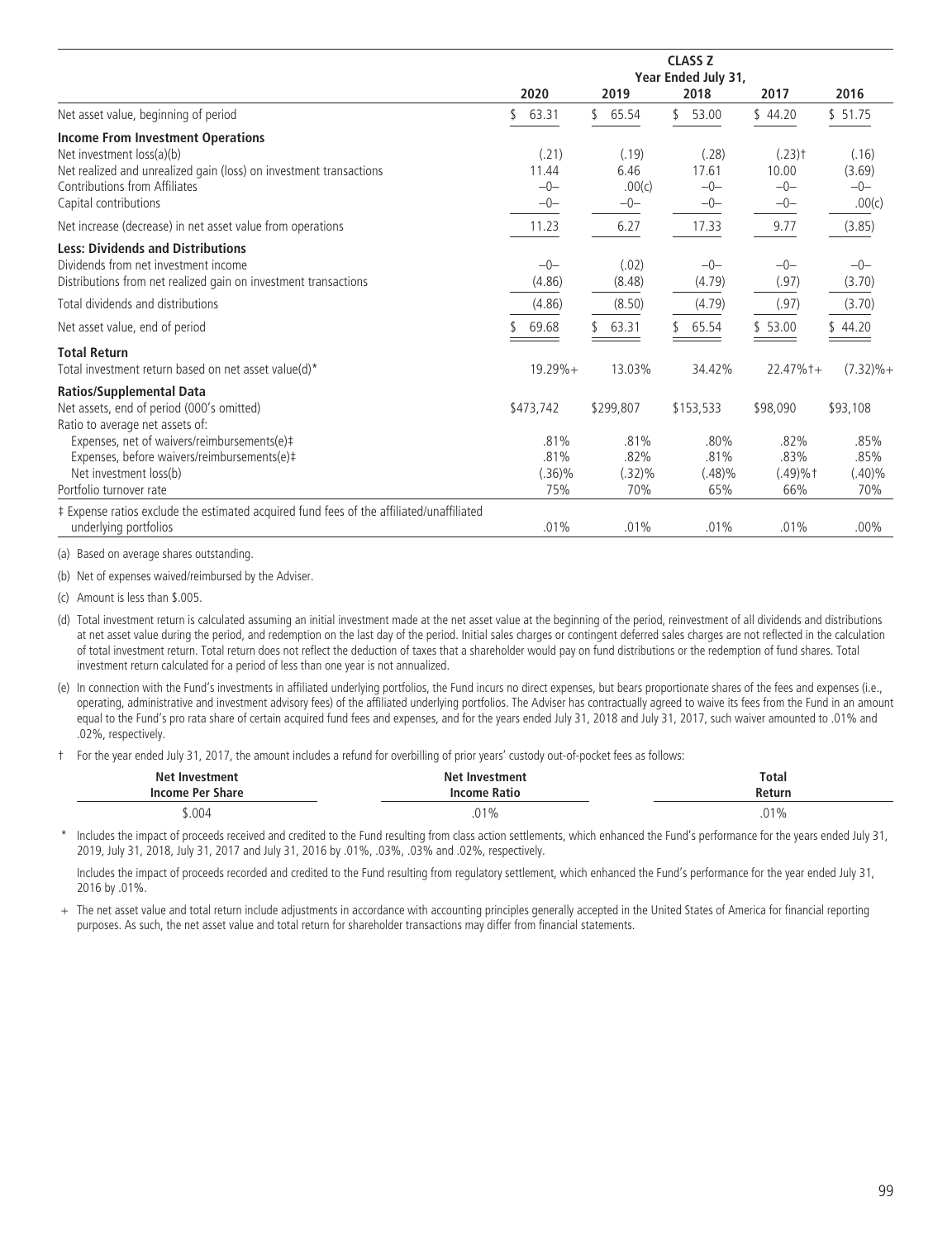## **AB Select US Equity Portfolio**

|                                                                                      | <b>CLASS A</b> |          |                     |          |          |  |
|--------------------------------------------------------------------------------------|----------------|----------|---------------------|----------|----------|--|
|                                                                                      |                |          | Year Ended June 30. |          |          |  |
|                                                                                      | 2020           | 2019     | 2018                | 2017     | 2016     |  |
| Net asset value, beginning of period                                                 | \$16.81        | \$17.15  | \$16.54             | \$14.70  | \$15.56  |  |
| <b>Income From Investment Operations</b>                                             |                |          |                     |          |          |  |
| Net investment income(a)(b)                                                          | .05            | .05      | .05                 | .06      | .06      |  |
| Net realized and unrealized gain on investment and foreign currency transactions     | .68            | 1.32     | 2.39                | 2.32     | .21      |  |
| Contributions from Affiliates                                                        | .00(c)         | $-0-$    | $-0-$               | $-0-$    | $-0-$    |  |
| Net increase in net asset value from operations                                      | .73            | 1.37     | 2.44                | 2.38     | .27      |  |
| <b>Less: Dividends and Distributions</b>                                             |                |          |                     |          |          |  |
| Dividends from net investment income                                                 | (.07)          | (.05)    | (.03)               | $-0-$    | (.02)    |  |
| Distributions from net realized gain on investment and foreign currency transactions | (1.28)         | (1.66)   | (1.80)              | (.54)    | (1.11)   |  |
| Total dividends and distributions                                                    | (1.35)         | (1.71)   | (1.83)              | (.54)    | (1.13)   |  |
| Net asset value, end of period                                                       | 16.19          | \$16.81  | 17.15               | \$16.54  | 14.70    |  |
| <b>Total Return</b>                                                                  |                |          |                     |          |          |  |
| Total investment return based on net asset value(d)*                                 | 4.18%          | 9.08%    | 15.03%              | 16.47%   | 1.74%    |  |
| <b>Ratios/Supplemental Data</b>                                                      |                |          |                     |          |          |  |
| Net assets, end of period (000's omitted)                                            | \$11,699       | \$10,765 | \$12,060            | \$11,694 | \$42,856 |  |
| Ratio to average net assets of:                                                      |                |          |                     |          |          |  |
| Expenses, net of waivers/reimbursements(e)t                                          | 1.53%          | 1.50%    | 1.45%               | 1.45%    | 1.45%    |  |
| Expenses, before waivers/reimbursements(e)t                                          | 1.53%          | 1.50%    | 1.46%               | 1.45%    | 1.45%    |  |
| Net investment income(b)                                                             | .28%           | .28%     | .31%                | .37%     | .44%     |  |
| Portfolio turnover rate                                                              | 183%           | 209%     | 236%                | 292%     | 269%     |  |
| t Expense ratios exclude the estimated acquired fund fees of affiliated/unaffiliated |                |          |                     |          |          |  |
| underlying portfolios                                                                | $.00\%$        | .02%     | .02%                | .02%     | $.00\%$  |  |

|                                                                                                                                                           | <b>CLASS C</b><br>Year Ended June 30, |                |                   |                |                   |  |  |
|-----------------------------------------------------------------------------------------------------------------------------------------------------------|---------------------------------------|----------------|-------------------|----------------|-------------------|--|--|
|                                                                                                                                                           | 2020                                  | 2019           | 2018              | 2017           | 2016              |  |  |
| Net asset value, beginning of period                                                                                                                      | \$15.78                               | \$16.28        | \$15.87           | \$14.23        | \$15.19           |  |  |
| <b>Income From Investment Operations</b><br>Net investment loss(a)(b)<br>Net realized and unrealized gain on investment and foreign currency transactions | (.07)<br>.64                          | (.07)<br>1.23  | (.07)<br>2.28     | (.05)<br>2.23  | (.06)<br>.21      |  |  |
| Contributions from Affiliates                                                                                                                             | .00(c)                                | $-0-$          | $-0-$             | $-0-$          | $-0-$             |  |  |
| Net increase in net asset value from operations                                                                                                           | .57                                   | 1.16           | 2.21              | 2.18           | .15               |  |  |
| <b>Less: Distributions</b><br>Distributions from net realized gain on investment and foreign currency transactions                                        | (1.28)                                | (1.66)         | (1.80)            | (.54)          | (1.11)            |  |  |
| Net asset value, end of period                                                                                                                            | \$15.07                               | \$15.78        | \$16.28           | \$15.87        | \$14.23           |  |  |
| <b>Total Return</b><br>Total investment return based on net asset value(d)*                                                                               | 3.36%                                 | 8.27%          | 14.19%            | 15.59%         | .98%              |  |  |
| <b>Ratios/Supplemental Data</b><br>Net assets, end of period (000's omitted)<br>Ratio to average net assets of:                                           | \$8,437                               | \$11,463       | \$12,825          | \$10,647       | \$12,613          |  |  |
| Expenses, net of waivers/reimbursements(e)t<br>Expenses, before waivers/reimbursements(e)t                                                                | 2.27%<br>2.28%                        | 2.25%<br>2.25% | 2.21%<br>2.21%    | 2.20%<br>2.21% | 2.20%<br>2.20%    |  |  |
| Net investment loss(b)<br>Portfolio turnover rate                                                                                                         | $(.45)\%$<br>183%                     | (.47)%<br>209% | $(.45)\%$<br>236% | (.33)%<br>292% | $(.41)\%$<br>269% |  |  |
| † Expense ratios exclude the estimated acquired fund fees of affiliated/unaffiliated<br>underlying portfolios                                             | $.00\%$                               | .02%           | .02%              | .02%           | $.00\%$           |  |  |

See footnotes on page 103.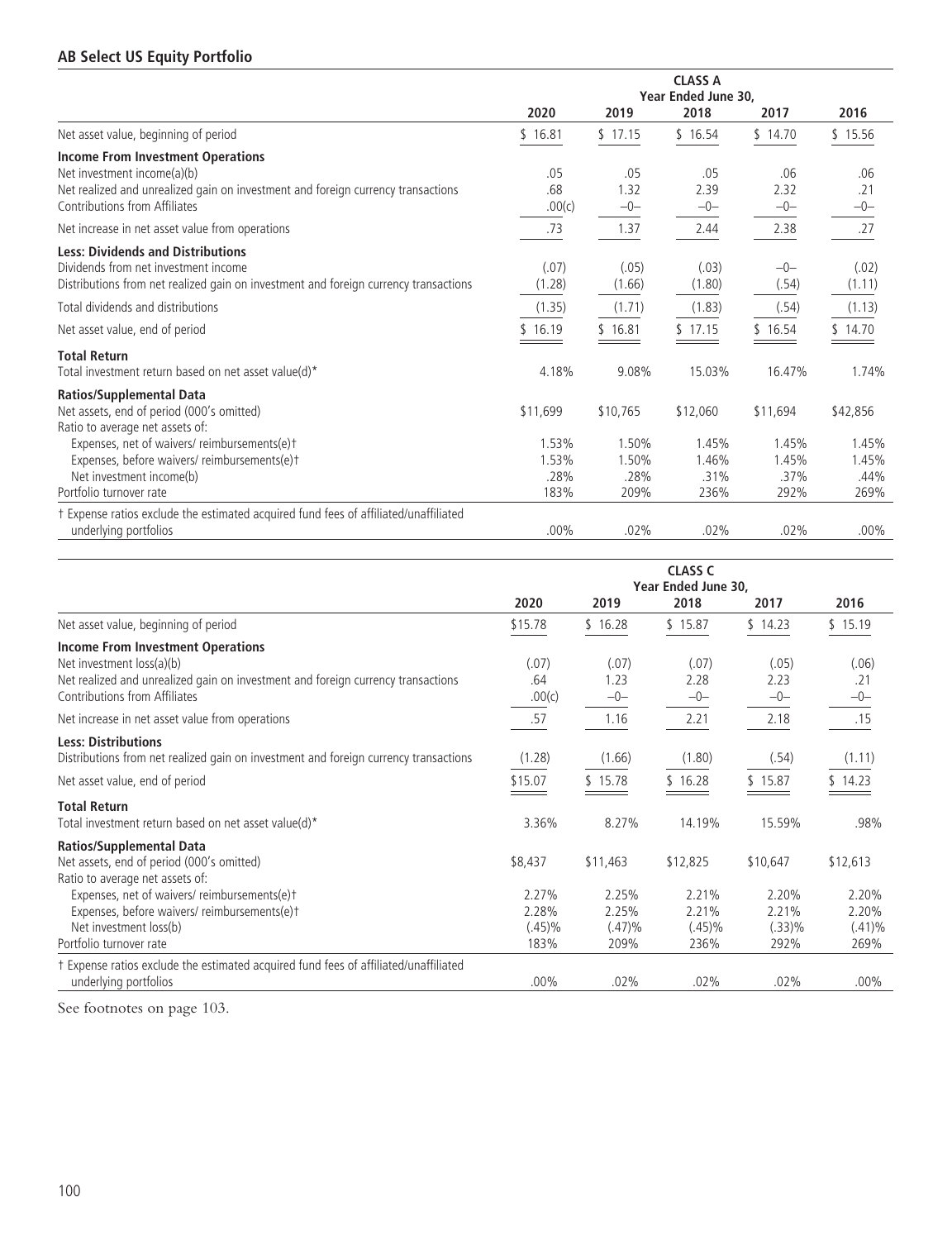|                                                                                                                                                                                              | <b>ADVISOR CLASS</b><br>Year Ended June 30. |                        |                        |                        |                        |  |  |
|----------------------------------------------------------------------------------------------------------------------------------------------------------------------------------------------|---------------------------------------------|------------------------|------------------------|------------------------|------------------------|--|--|
|                                                                                                                                                                                              | 2020                                        | 2019                   | 2018                   | 2017                   | 2016                   |  |  |
| Net asset value, beginning of period                                                                                                                                                         | 16.78                                       | S<br>17.14             | 16.53<br>S             | 14.73<br>\$            | 15.60                  |  |  |
| <b>Income From Investment Operations</b><br>Net investment income(a)(b)<br>Net realized and unrealized gain on investment and foreign currency transactions<br>Contributions from Affiliates | .09<br>.69<br>.00(c)                        | .09<br>1.31<br>$-0-$   | .10<br>2.38<br>$-0-$   | .10<br>2.33<br>$-0-$   | .09<br>.21<br>$-0-$    |  |  |
| Net increase in net asset value from operations                                                                                                                                              | .78                                         | 1.40                   | 2.48                   | 2.43                   | .30                    |  |  |
| <b>Less: Dividends and Distributions</b><br>Dividends from net investment income<br>Distributions from net realized gain on investment and foreign currency transactions                     | (.11)<br>(1.28)                             | (.10)<br>(1.66)        | (.07)<br>(1.80)        | (.09)<br>(.54)         | (.06)<br>(1.11)        |  |  |
| Total dividends and distributions                                                                                                                                                            | (1.39)                                      | (1.76)                 | (1.87)                 | (.63)                  | (1.17)                 |  |  |
| Net asset value, end of period                                                                                                                                                               | 16.17                                       | 16.78                  | 17.14                  | 16.53                  | 14.73                  |  |  |
| <b>Total Return</b><br>Total investment return based on net asset value(d)*                                                                                                                  | 4.44%                                       | 9.34%                  | 15.33%                 | 16.82%                 | 1.91%                  |  |  |
| <b>Ratios/Supplemental Data</b><br>Net assets, end of period (000's omitted)<br>Ratio to average net assets of:                                                                              | \$172,643                                   | \$196,566              | \$186,570              | \$239,659              | \$216,896              |  |  |
| Expenses, net of waivers/reimbursements(e)t<br>Expenses, before waivers/reimbursements(e)t<br>Net investment income(b)                                                                       | 1.27%<br>1.27%<br>.54%                      | 1.25%<br>1.25%<br>.53% | 1.20%<br>1.21%<br>.56% | 1.20%<br>1.20%<br>.67% | 1.20%<br>1.20%<br>.60% |  |  |
| Portfolio turnover rate                                                                                                                                                                      | 183%                                        | 209%                   | 236%                   | 292%                   | 269%                   |  |  |
| t Expense ratios exclude the estimated acquired fund fees of affiliated/unaffiliated<br>underlying portfolios                                                                                | .00%                                        | .02%                   | .02%                   | .02%                   | $.00\%$                |  |  |

|                                                                                                                                                                                                     | <b>CLASS R</b><br>Year Ended June 30. |                           |                         |                        |                        |
|-----------------------------------------------------------------------------------------------------------------------------------------------------------------------------------------------------|---------------------------------------|---------------------------|-------------------------|------------------------|------------------------|
|                                                                                                                                                                                                     | 2020                                  | 2019                      | 2018                    | 2017                   | 2016                   |
| Net asset value, beginning of period                                                                                                                                                                | \$16.37                               | \$16.76                   | \$16.22                 | \$14.48                | \$15.37                |
| <b>Income From Investment Operations</b><br>Net investment income (loss)(a)(b)<br>Net realized and unrealized gain on investment and foreign currency transactions<br>Contributions from Affiliates | .00(c)<br>.67<br>.00(c)               | (.00)(c)<br>1.28<br>$-0-$ | .00(c)<br>2.34<br>$-0-$ | .02<br>2.28<br>$-0-$   | .01<br>.21<br>-0-      |
| Net increase in net asset value from operations                                                                                                                                                     | .67                                   | 1.28                      | 2.34                    | 2.30                   | .22                    |
| <b>Less: Dividends and Distributions</b><br>Dividends from net investment income<br>Distributions from net realized gain on investment and foreign currency transactions                            | (.03)<br>(1.28)                       | (.01)<br>(1.66)           | $-0-$<br>(1.80)         | (.02)<br>(.54)         | $-0-$<br>(1.11)        |
| Total dividends and distributions                                                                                                                                                                   | (1.31)                                | (1.67)                    | (1.80)                  | (.56)                  | (1.11)                 |
| Net asset value, end of period                                                                                                                                                                      | \$15.73                               | \$16.37                   | \$16.76                 | \$16.22                | \$14.48                |
| <b>Total Return</b><br>Total investment return based on net asset value(d)*                                                                                                                         | 3.87%                                 | 8.77%                     | 14.71%                  | 16.14%                 | 1.44%                  |
| <b>Ratios/Supplemental Data</b><br>Net assets, end of period (000's omitted)<br>Ratio to average net assets of:                                                                                     | \$<br>23                              | \$<br>19                  | \$<br>17                | \$<br>16               | \$<br>15               |
| Expenses, net of waivers/reimbursements(e)t<br>Expenses, before waivers/reimbursements(e)t<br>Net investment income (loss)(b)                                                                       | 1.80%<br>1.86%<br>.01%                | 1.78%<br>1.78%<br>(.02)%  | 1.76%<br>1.76%<br>.01%  | 1.74%<br>1.74%<br>.12% | 1.72%<br>1.72%<br>.09% |
| Portfolio turnover rate                                                                                                                                                                             | 183%                                  | 209%                      | 236%                    | 292%                   | 269%                   |
| † Expense ratios exclude the estimated acquired fund fees of affiliated/unaffiliated<br>underlying portfolios                                                                                       | $.00\%$                               | .02%                      | .02%                    | .02%                   | $.00\%$                |

See footnotes on page 103.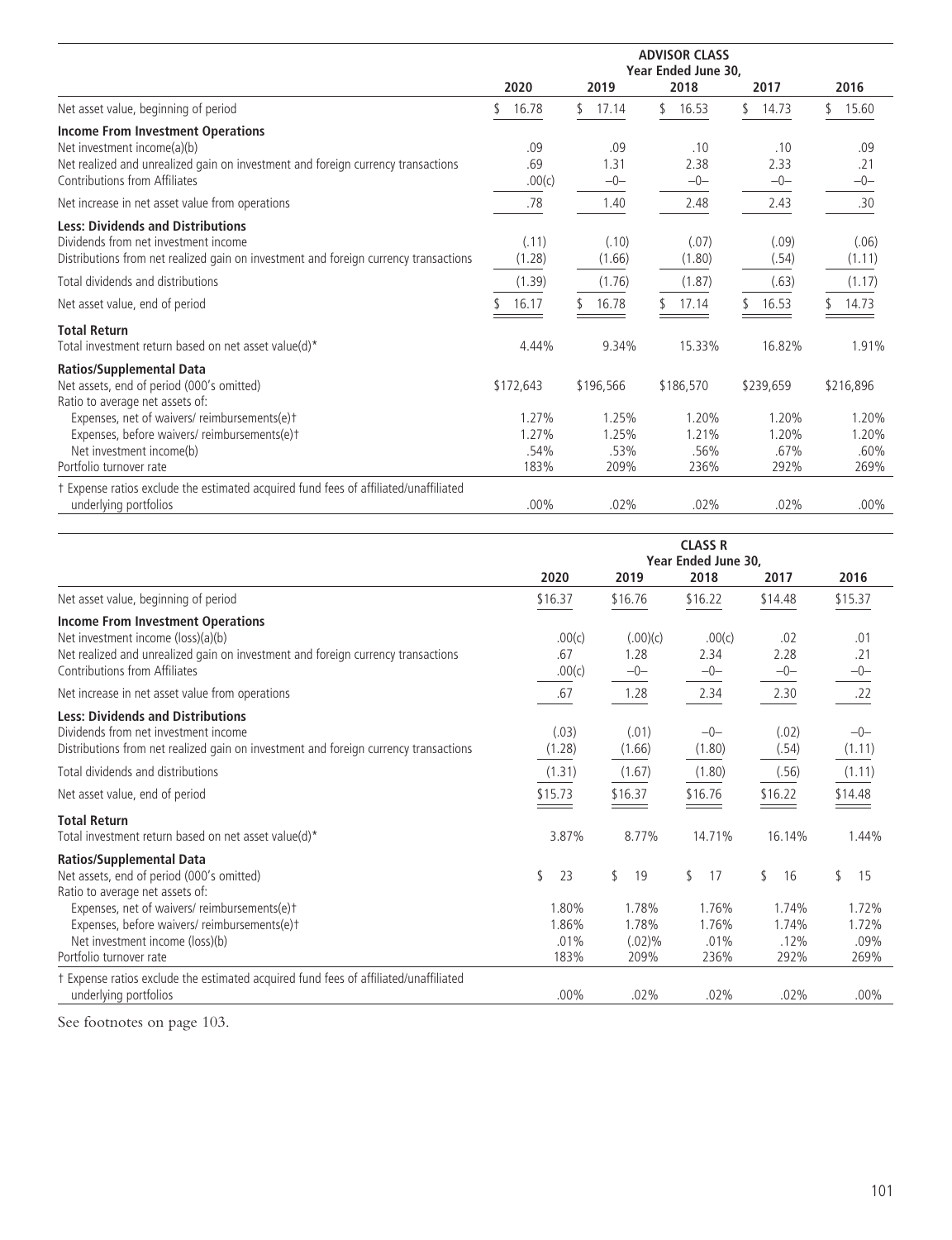| <b>CLASS K</b> |         |         |         |                     |  |
|----------------|---------|---------|---------|---------------------|--|
|                |         |         |         |                     |  |
| 2020           | 2019    | 2018    | 2017    | 2016                |  |
| \$16.59        | \$16.92 | \$16.33 | \$14.56 | \$15.43             |  |
|                |         |         |         |                     |  |
| .04            | .03     | .04     | .05     | .04                 |  |
| .68            | 1.30    | 2.35    | 2.29    | .21                 |  |
| .00(c)         | $-0-$   | $-0-$   | $-0-$   | $-0-$               |  |
| .72            | 1.33    | 2.39    | 2.34    | .25                 |  |
|                |         |         |         |                     |  |
| (.04)          | $-0-$   | $-0-$   | (.03)   | (.01)               |  |
| (1.28)         | (1.66)  | (1.80)  | (.54)   | (1.11)              |  |
| (1.32)         | (1.66)  | (1.80)  | (.57)   | (1.12)              |  |
| \$15.99        | \$16.59 | \$16.92 | \$16.33 | \$14.56             |  |
|                |         |         |         |                     |  |
| 4.16%          | 8.99%   | 14.94%  | 16.38%  | 1.58%               |  |
|                |         |         |         |                     |  |
| \$1,028        | \$875   | \$2,806 | \$2,636 | \$3,739             |  |
|                |         |         |         |                     |  |
| 1.55%          | 1.55%   | 1.54%   | 1.55%   | 1.55%               |  |
| 1.70%          | 1.66%   | 1.63%   | 1.62%   | 1.60%               |  |
| .26%           | .18%    | .22%    | .32%    | .27%                |  |
| 183%           | 209%    | 236%    | 292%    | 269%                |  |
|                |         |         |         |                     |  |
| $.00\%$        | .02%    | .02%    | .02%    | $.00\%$             |  |
|                |         |         |         | Year Ended June 30, |  |

|                                                                                                                                                                                              | <b>CLASS I</b><br>Year Ended June 30. |                        |                        |                        |                        |
|----------------------------------------------------------------------------------------------------------------------------------------------------------------------------------------------|---------------------------------------|------------------------|------------------------|------------------------|------------------------|
|                                                                                                                                                                                              | 2020                                  | 2019                   | 2018                   | 2017                   | 2016                   |
| Net asset value, beginning of period                                                                                                                                                         | \$16.60                               | \$16.97                | \$16.38                | \$14.61                | \$15.48                |
| <b>Income From Investment Operations</b><br>Net investment income(a)(b)<br>Net realized and unrealized gain on investment and foreign currency transactions<br>Contributions from Affiliates | .09<br>.68<br>.00(c)                  | .09<br>1.30<br>$-0-$   | .10<br>2.36<br>$-0-$   | .11<br>2.29<br>$-0-$   | .08<br>.22<br>$-0-$    |
| Net increase in net asset value from operations                                                                                                                                              | .77                                   | 1.39                   | 2.46                   | 2.40                   | .30                    |
| <b>Less: Dividends and Distributions</b><br>Dividends from net investment income<br>Distributions from net realized gain on investment and foreign currency transactions                     | (.10)<br>(1.28)                       | (.10)<br>(1.66)        | (.07)<br>(1.80)        | (.09)<br>(.54)         | (.06)<br>(1.11)        |
| Total dividends and distributions                                                                                                                                                            | (1.38)                                | (1.76)                 | (1.87)                 | (.63)                  | (1.17)                 |
| Net asset value, end of period                                                                                                                                                               | \$15.99                               | \$16.60                | \$16.97                | \$16.38                | \$14.61                |
| <b>Total Return</b><br>Total investment return based on net asset value(d)*                                                                                                                  | 4.45%                                 | 9.38%                  | 15.35%                 | 16.76%                 | 2.00%                  |
| <b>Ratios/Supplemental Data</b><br>Net assets, end of period (000's omitted)<br>Ratio to average net assets of:                                                                              | \$4,244                               | \$5,401                | \$39,104               | \$15,121               | \$21,461               |
| Expenses, net of waivers/ reimbursements(e)t<br>Expenses, before waivers/ Reimbursements(e)+<br>Net investment income(b)                                                                     | 1.26%<br>1.27%<br>.56%                | 1.23%<br>1.24%<br>.55% | 1.21%<br>1.22%<br>.57% | 1.19%<br>1.19%<br>.72% | 1.18%<br>1.18%<br>.57% |
| Portfolio turnover rate                                                                                                                                                                      | 183%                                  | 209%                   | 236%                   | 292%                   | 269%                   |
| † Expense ratios exclude the estimated acquired fund fees of affiliated/unaffiliated<br>underlying portfolios                                                                                | .00%                                  | .02%                   | .02%                   | .02%                   | $.00\%$                |

See footnotes on page 103.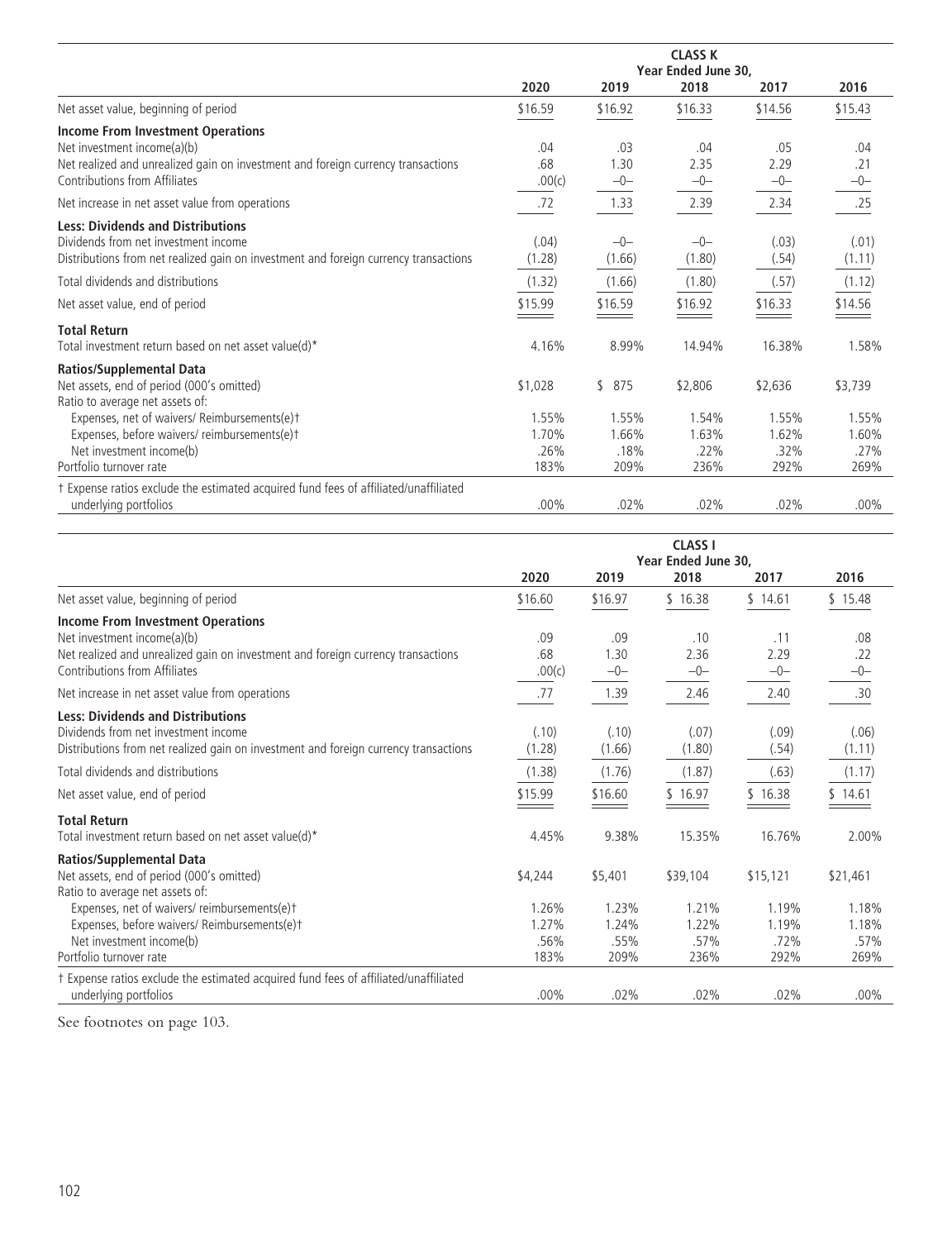- (a) Based on average shares outstanding.
- (b) Net of expenses waived/reimbursed by the Adviser.
- (c) Amount is less than \$0.005.
- (d) Total investment return is calculated assuming an initial investment made at the net asset value at the beginning of the period, reinvestment of all dividends and distributions at net asset value during the period, and redemption on the last day of the period. Initial sales charge or contingent deferred sales charge is not reflected in the calculation of total investment return. Total investment return does not reflect the deduction of taxes that a shareholder would pay on fund distributions or the redemption of fund shares. Total investment return for a period of less than one year is not annualized.
- (e) In connection with the Fund's investments in affiliated underlying portfolios, the Fund incurs no direct expenses but bears proportionate shares of the acquired fund fees and expenses (i.e. operating, administrative and investment advisory fees) of the affiliated underlying portfolios. The Adviser has contractually agreed to waive its fees from the Fund in an amount equal to the Fund's pro rata share of certain acquired fund fees and expenses, and for the year ended June 30, 2017, such waiver amounted to 0.01%.
- Includes the impact of proceeds received, and credited to the Fund resulting from class action settlements, which enhanced the performance of each share class, for the years ended June 30, 2020 and June 30, 2018 by 0.03% and 0.02%, respectively.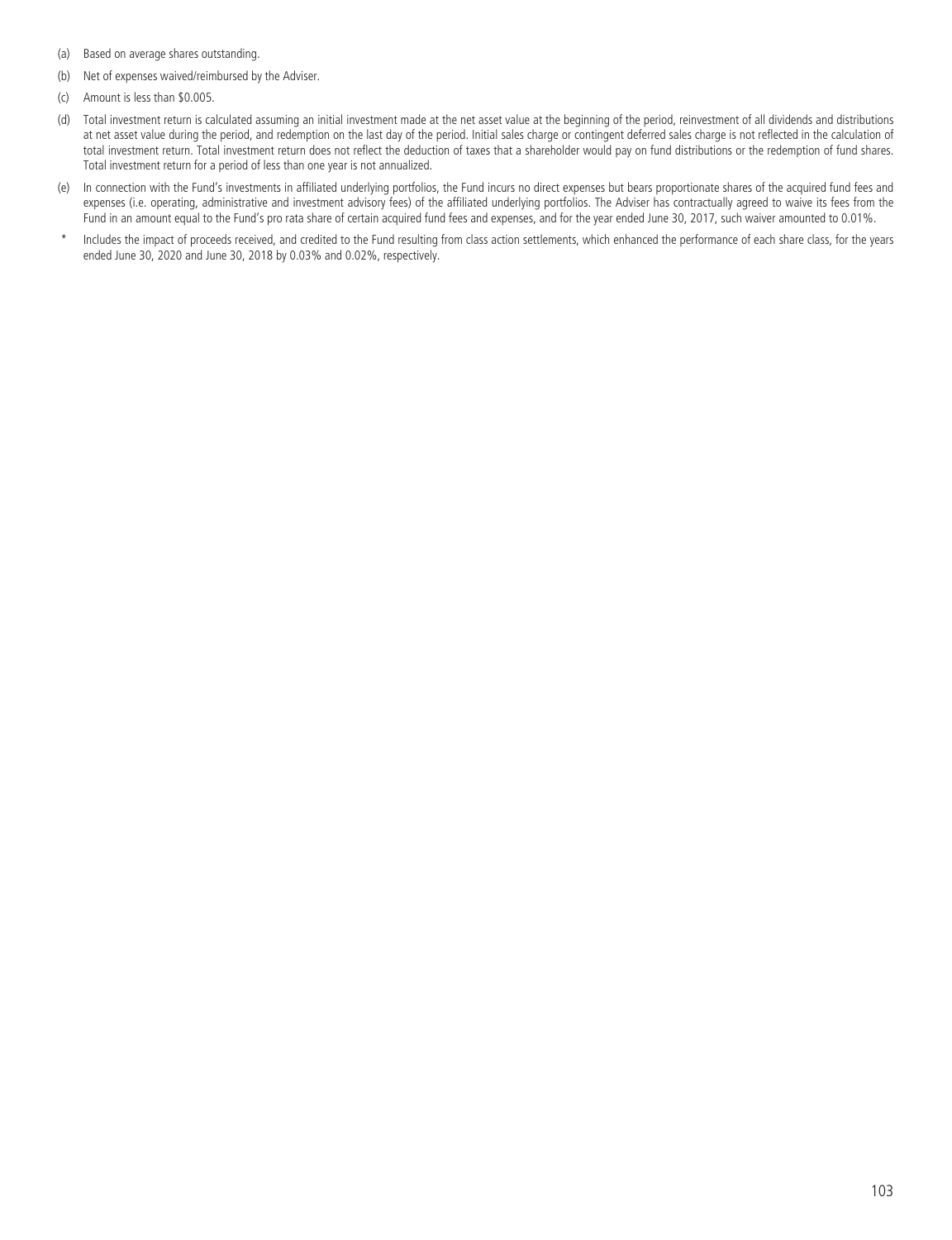### **AB Select US Long/Short Portfolio**

|                                                                                                                            | <b>CLASS A</b><br>Year Ended June 30, |                                 |                          |                             |                             |  |
|----------------------------------------------------------------------------------------------------------------------------|---------------------------------------|---------------------------------|--------------------------|-----------------------------|-----------------------------|--|
|                                                                                                                            | 2020                                  | 2019                            | 2018                     | 2017                        | 2016                        |  |
| Net asset value, beginning of period                                                                                       | \$12.54                               | \$12.86                         | \$12.28                  | \$<br>11.40                 | \$<br>11.77                 |  |
| <b>Income From Investment Operations</b><br>Net investment loss(a)(b)                                                      | (.04)                                 | (.00)(c)                        | (.04)                    | (.09)                       | (.11)                       |  |
| Net realized and unrealized gain on investment and foreign currency transactions<br>Contributions from Affiliates          | .42<br>.00(c)                         | .69<br>$-0-$                    | 1.26<br>.00(c)           | .97<br>$-0-$                | .12<br>$-0-$                |  |
| Net increase in net asset value from operations                                                                            | .38                                   | .69                             | 1.22                     | .88                         | .01                         |  |
| <b>Less: Distributions</b><br>Distributions from net realized gain on investment transactions                              | (.44)                                 | (1.01)                          | (.64)                    | $-0-$                       | (.38)                       |  |
| Net asset value, end of period                                                                                             | \$12.48                               | \$12.54                         | \$12.86                  | 12.28                       | 11.40                       |  |
| <b>Total Return</b><br>Total investment return based on net asset value(d)*                                                | 3.11%                                 | 5.93%                           | 10.10%                   | 7.72%                       | .02%                        |  |
| <b>Ratios/Supplemental Data</b><br>Net assets, end of period (000's omitted)<br>Ratio to average net assets of:            | \$83,866                              | \$89,337                        | \$92,102                 | \$113,847                   | \$166,015                   |  |
| Expenses, net of waivers/reimbursements(e)(f)#<br>Expenses, before waivers/reimbursements(e)(f)‡<br>Net investment loss(b) | 1.91%<br>1.94%<br>$(.28)\%$           | 1.91%<br>1.94%<br>$(.00)\%$ (g) | 1.88%<br>1.94%<br>(.30)% | $2.11\%$<br>2.18%<br>(.77)% | 2.29%<br>2.30%<br>$(.98)\%$ |  |
| Portfolio turnover rate (excluding securities sold short)<br>Portfolio turnover rate (including securities sold short)     | 191%<br>207%                          | 253%<br>266%                    | 291%<br>346%             | 295%<br>528%                | 329%<br>519%                |  |
| ‡ Expense ratios exclude the estimated acquired fund fees of the affiliated/unaffiliated<br>underlying portfolios          | .04%                                  | .04%                            | $.07\%$                  | .08%                        | $.00\%$                     |  |

|                                                                                          | <b>CLASS C</b><br>Year Ended June 30, |          |            |             |            |
|------------------------------------------------------------------------------------------|---------------------------------------|----------|------------|-------------|------------|
|                                                                                          | 2020                                  | 2019     | 2018       | 2017        | 2016       |
| Net asset value, beginning of period                                                     | \$11.85                               | \$12.30  | \$11.86    | 11.09<br>\$ | 11.55      |
| <b>Income From Investment Operations</b>                                                 |                                       |          |            |             |            |
| Net investment loss(a)(b)                                                                | (.12)                                 | (.09)    | (.13)      | (.18)       | (.19)      |
| Net realized and unrealized gain on investment and foreign currency transactions         | .39                                   | .65      | 1.21       | .95         | .11        |
| Contributions from Affiliates                                                            | .00(c)                                | $-0-$    | .00(c)     | $-0-$       | $-0-$      |
| Net increase (decrease) in net asset value from operations                               | .27                                   | .56      | 1.08       | .77         | (.08)      |
| <b>Less: Distributions</b>                                                               |                                       |          |            |             |            |
| Distributions from net realized gain on investment transactions                          | (.44)                                 | (1.01)   | (.64)      | $-0-$       | (.38)      |
| Net asset value, end of period                                                           | \$11.68                               | \$11.85  | \$12.30    | 11.86       | 11.09      |
| <b>Total Return</b>                                                                      |                                       |          |            |             |            |
| Total investment return based on net asset value(d)*                                     | 2.25%                                 | 5.11%    | 9.34%      | 6.94%       | (.78)%     |
| <b>Ratios/Supplemental Data</b>                                                          |                                       |          |            |             |            |
| Net assets, end of period (000's omitted)                                                | \$64,205                              | \$86,097 | \$98,333   | \$111,027   | \$159,990  |
| Ratio to average net assets of:                                                          |                                       |          |            |             |            |
| Expenses, net of waivers/reimbursements(e)(f)#                                           | 2.66%                                 | 2.66%    | 2.63%      | 2.86%       | 3.05%      |
| Expenses, before waivers/reimbursements(e)(f)#                                           | 2.69%                                 | 2.69%    | 2.69%      | 2.94%       | 3.06%      |
| Net investment loss(b)                                                                   | $(1.01)\%$                            | (.76)%   | $(1.05)\%$ | $(1.53)\%$  | $(1.73)\%$ |
| Portfolio turnover rate (excluding securities sold short)                                | 191%                                  | 253%     | 291%       | 295%        | 329%       |
| Portfolio turnover rate (including securities sold short)                                | 207%                                  | 266%     | 346%       | 528%        | 519%       |
| ‡ Expense ratios exclude the estimated acquired fund fees of the affiliated/unaffiliated |                                       |          |            |             |            |
| underlying portfolios                                                                    | .04%                                  | .04%     | .07%       | .08%        | $.00\%$    |

See footnotes on page 107.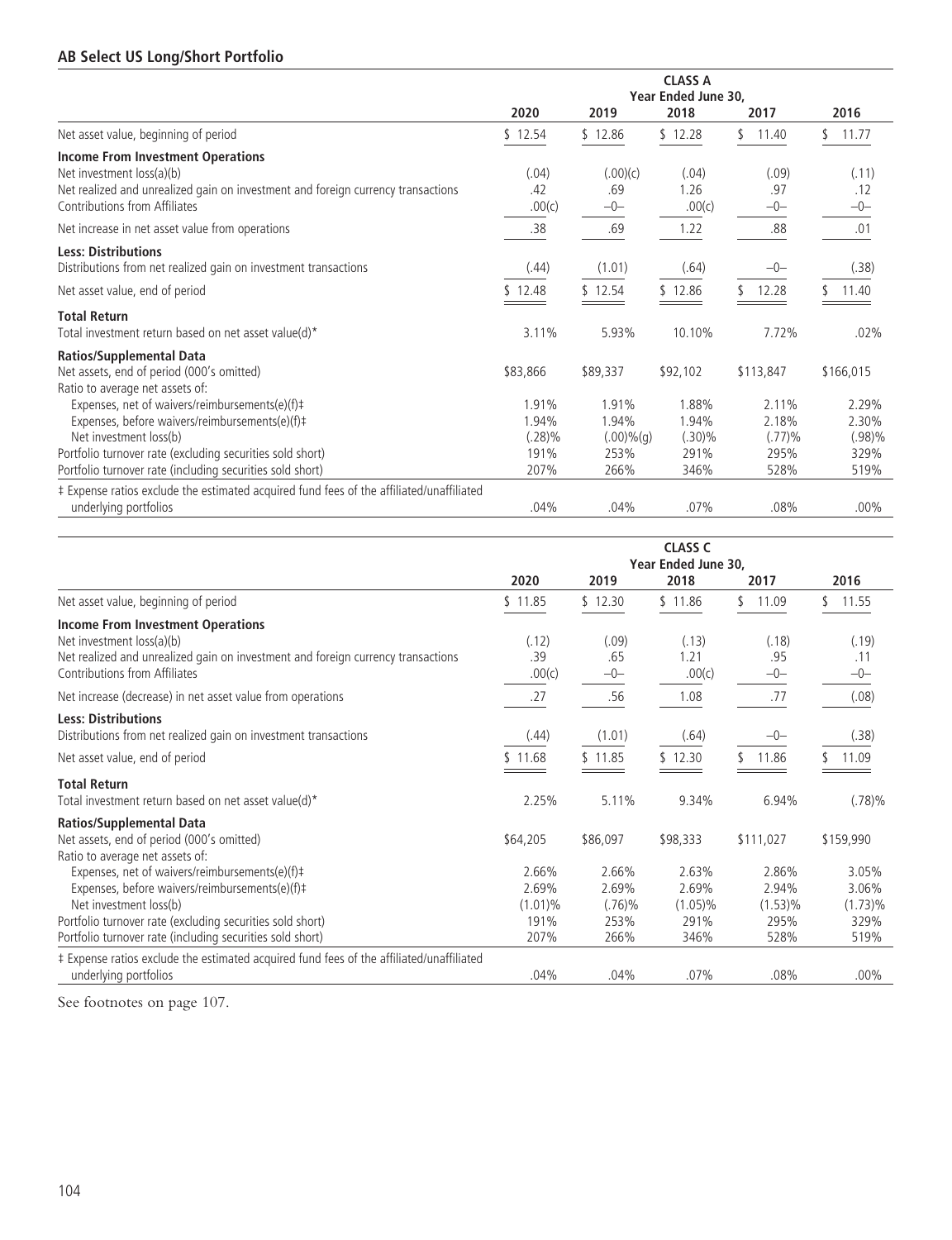|                                                                                                                                                                                                     | <b>ADVISOR CLASS</b><br>Year Ended June 30, |                        |                             |                          |                          |  |  |  |
|-----------------------------------------------------------------------------------------------------------------------------------------------------------------------------------------------------|---------------------------------------------|------------------------|-----------------------------|--------------------------|--------------------------|--|--|--|
|                                                                                                                                                                                                     | 2020                                        | 2019                   | 2018                        | 2017                     | 2016                     |  |  |  |
| Net asset value, beginning of period                                                                                                                                                                | 12.78                                       | 13.06                  | 12.43                       | 11.51<br>٢,              | 11.86                    |  |  |  |
| <b>Income From Investment Operations</b><br>Net investment income (loss)(a)(b)<br>Net realized and unrealized gain on investment and foreign currency transactions<br>Contributions from Affiliates | (.00)(c)<br>.42<br>.00(c)                   | .03<br>.70<br>$-0-$    | (.01)<br>1.28<br>.00(c)     | (.06)<br>.98<br>$-0-$    | (.08)<br>.11<br>$-0-$    |  |  |  |
| Net increase in net asset value from operations                                                                                                                                                     | .42                                         | .73                    | 1.27                        | .92                      | .03                      |  |  |  |
| <b>Less: Dividends and Distributions</b><br>Dividends from net investment income<br>Distributions from net realized gain on investment transactions                                                 | (.02)<br>(.44)                              | $-0-$<br>(1.01)        | $-0-$<br>(.64)              | $-0-$<br>$-0-$           | $-0-$<br>(.38)           |  |  |  |
| Total dividends and distributions                                                                                                                                                                   | (.46)                                       | (1.01)                 | (.64)                       | $-0-$                    | (.38)                    |  |  |  |
| Net asset value, end of period                                                                                                                                                                      | 12.74                                       | 12.78                  | 13.06                       | 12.43                    | 11.51                    |  |  |  |
| <b>Total Return</b><br>Total investment return based on net asset value(d)*                                                                                                                         | 3.27%                                       | 6.24%                  | 10.39%                      | 7.99%                    | .27%                     |  |  |  |
| <b>Ratios/Supplemental Data</b><br>Net assets, end of period (000's omitted)                                                                                                                        | \$876,972                                   | \$902,381              | \$762,575                   | \$692,136                | \$816,563                |  |  |  |
| Ratio to average net assets of:<br>Expenses, net of waivers/reimbursements(e)(f)#<br>Expenses, before waivers/reimbursements(e)(f)#<br>Net investment income (loss)(b)                              | 1.66%<br>1.69%<br>(.03)%                    | 1.66%<br>1.69%<br>.24% | 1.64%<br>1.69%<br>$(.04)\%$ | 1.86%<br>1.94%<br>(.53)% | 2.05%<br>2.06%<br>(.73)% |  |  |  |
| Portfolio turnover rate (excluding securities sold short)                                                                                                                                           | 191%                                        | 253%                   | 291%                        | 295%                     | 329%                     |  |  |  |
| Portfolio turnover rate (including securities sold short)                                                                                                                                           | 207%                                        | 266%                   | 346%                        | 528%                     | 519%                     |  |  |  |
| ‡ Expense ratios exclude the estimated acquired fund fees of the affiliated/unaffiliated<br>underlying portfolios                                                                                   | .04%                                        | .04%                   | .07%                        | .08%                     | $.00\%$                  |  |  |  |

|                                                                                                                                                                                            | <b>CLASS R</b><br>Year Ended June 30, |                                  |                                  |                                      |                                      |  |  |
|--------------------------------------------------------------------------------------------------------------------------------------------------------------------------------------------|---------------------------------------|----------------------------------|----------------------------------|--------------------------------------|--------------------------------------|--|--|
|                                                                                                                                                                                            | 2020                                  | 2019                             | 2018                             | 2017                                 | 2016                                 |  |  |
| Net asset value, beginning of period                                                                                                                                                       | \$12.30                               | \$12.67                          | \$12.14                          | \$11.30                              | \$11.70                              |  |  |
| <b>Income From Investment Operations</b><br>Net investment loss(a)(b)<br>Net realized and unrealized gain on investment and foreign currency transactions<br>Contributions from Affiliates | (.06)<br>.40<br>.00(c)                | (.03)<br>.67<br>$-0-$            | (.07)<br>1.24<br>.00(c)          | (.13)<br>.97<br>$-0-$                | (.14)<br>.12<br>$-0-$                |  |  |
| Net increase (decrease) in net asset value from operations                                                                                                                                 | .34                                   | .64                              | 1.17                             | .84                                  | (.02)                                |  |  |
| <b>Less: Distributions</b><br>Distributions from net realized gain on investment transactions                                                                                              | (.44)                                 | (1.01)                           | (.64)                            | $-0-$                                | (.38)                                |  |  |
| Net asset value, end of period                                                                                                                                                             | \$12.20                               | \$12.30                          | \$12.67                          | \$12.14                              | \$11.30                              |  |  |
| <b>Total Return</b><br>Total investment return based on net asset value(d)*                                                                                                                | 2.75%                                 | 5.69%                            | 9.80%                            | 7.43%                                | $(.25)\%$                            |  |  |
| <b>Ratios/Supplemental Data</b><br>Net assets, end of period (000's omitted)<br>Ratio to average net assets of:                                                                            | \$<br>213                             | \$<br>283                        | \$455                            | 391<br>\$                            | \$<br>698                            |  |  |
| Expenses, net of waivers/reimbursements(e)(f)#<br>Expenses, before waivers/reimbursements(e)(f)#<br>Net investment loss(b)<br>Portfolio turnover rate (excluding securities sold short)    | 2.16%<br>2.20%<br>$(.51)\%$<br>191%   | 2.16%<br>2.34%<br>(.28)%<br>253% | 2.15%<br>2.38%<br>(.55)%<br>291% | 2.44%<br>2.56%<br>$(1.09)\%$<br>295% | 2.54%<br>2.55%<br>$(1.20)\%$<br>329% |  |  |
| Portfolio turnover rate (including securities sold short)                                                                                                                                  | 207%                                  | 266%                             | 346%                             | 528%                                 | 519%                                 |  |  |
| ‡ Expense ratios exclude the estimated acquired fund fees of the affiliated/unaffiliated<br>underlying portfolios                                                                          | .04%                                  | .04%                             | .07%                             | .08%                                 | $.00\%$                              |  |  |

See footnotes on page 107.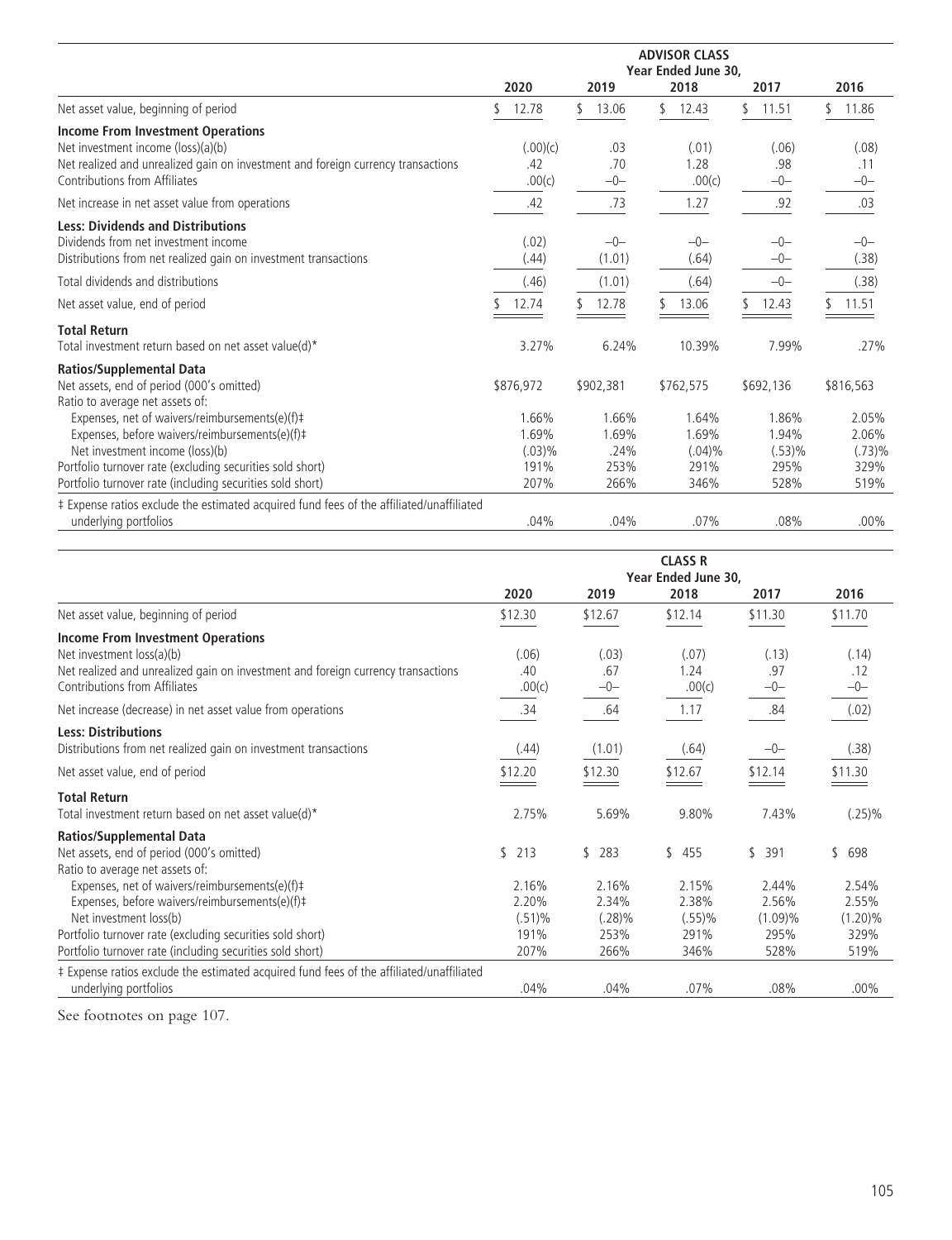|                                                                                                                                                                                            | <b>CLASS K</b>              |                             |                          |                          |                             |  |
|--------------------------------------------------------------------------------------------------------------------------------------------------------------------------------------------|-----------------------------|-----------------------------|--------------------------|--------------------------|-----------------------------|--|
|                                                                                                                                                                                            |                             |                             | Year Ended June 30,      |                          |                             |  |
|                                                                                                                                                                                            | 2020                        | 2019                        | 2018                     | 2017                     | 2016                        |  |
| Net asset value, beginning of period                                                                                                                                                       | \$12.54                     | \$12.86                     | \$12.28                  | \$11.40                  | \$11.78                     |  |
| <b>Income From Investment Operations</b><br>Net investment loss(a)(b)<br>Net realized and unrealized gain on investment and foreign currency transactions<br>Contributions from Affiliates | (.04)<br>.42<br>.00(c)      | (.00)(c)<br>.69<br>$-0-$    | (.04)<br>1.26<br>.00(c)  | (.10)<br>.98<br>$-0-$    | (.11)<br>.11<br>$-0-$       |  |
| Net increase in net asset value from operations                                                                                                                                            | .38                         | .69                         | 1.22                     | .88                      | $-0-$                       |  |
| <b>Less: Distributions</b><br>Distributions from net realized gain on investment transactions                                                                                              | (.44)                       | (1.01)                      | (.64)                    | $-0-$                    | (.38)                       |  |
| Net asset value, end of period                                                                                                                                                             | \$12.48                     | \$12.54                     | \$12.86                  | \$12.28                  | \$11.40                     |  |
| <b>Total Return</b><br>Total investment return based on net asset value(d)*                                                                                                                | 3.11%                       | 5.93%                       | 10.10%                   | 7.72%                    | .01%                        |  |
| <b>Ratios/Supplemental Data</b><br>Net assets, end of period (000's omitted)                                                                                                               | \$<br>12                    | \$<br>13                    | 13<br>\$                 | \$<br>12                 | \$<br>31                    |  |
| Ratio to average net assets of:<br>Expenses, net of waivers/reimbursements(e)(f)‡<br>Expenses, before waivers/reimbursements(e)(f) ‡<br>Net investment loss(b)                             | 1.92%<br>1.96%<br>$(.31)\%$ | 1.92%<br>2.05%<br>$(.02)\%$ | 1.90%<br>2.05%<br>(.32)% | 2.14%<br>2.23%<br>(.83)% | 2.27%<br>2.28%<br>$(.94)\%$ |  |
| Portfolio turnover rate (excluding securities sold short)<br>Portfolio turnover rate (including securities sold short)                                                                     | 191%<br>207%                | 253%<br>266%                | 291%<br>346%             | 295%<br>528%             | 329%<br>519%                |  |
| ‡ Expense ratios exclude the estimated acquired fund fees of the affiliated/unaffiliated<br>underlying portfolios                                                                          | .04%                        | .04%                        | .07%                     | .08%                     | $.00\%$                     |  |

|                                                                                                                                                                                                     | <b>CLASS I</b><br>Year Ended June 30. |                        |                          |                             |                          |
|-----------------------------------------------------------------------------------------------------------------------------------------------------------------------------------------------------|---------------------------------------|------------------------|--------------------------|-----------------------------|--------------------------|
|                                                                                                                                                                                                     | 2020                                  | 2019                   | 2018                     | 2017                        | 2016                     |
| Net asset value, beginning of period                                                                                                                                                                | \$12.81                               | \$13.09                | \$12.45                  | \$11.52                     | \$11.86                  |
| <b>Income From Investment Operations</b><br>Net investment income (loss)(a)(b)<br>Net realized and unrealized gain on investment and foreign currency transactions<br>Contributions from Affiliates | .00(c)<br>.44<br>.00(c)               | .04<br>.69<br>$-0-$    | .00(c)<br>1.28<br>.00(c) | (.06)<br>.99<br>$-0-$       | (.08)<br>.12<br>$-0-$    |
| Net increase in net asset value from operations                                                                                                                                                     | .44                                   | .73                    | 1.28                     | .93                         | .04                      |
| <b>Less: Dividends and Distributions</b><br>Dividends from net investment income<br>Distributions from net realized gain on investment transactions                                                 | (.03)<br>(.44)                        | $-0-$<br>(1.01)        | $-0-$<br>(.64)           | $-0-$<br>$-0-$              | $-0-$<br>(.38)           |
| Total dividends and distributions                                                                                                                                                                   | (.47)                                 | (1.01)                 | (.64)                    | $-0-$                       | (.38)                    |
| Net asset value, end of period                                                                                                                                                                      | \$12.78                               | \$12.81                | \$13.09                  | \$12.45                     | \$11.52                  |
| <b>Total Return</b><br>Total investment return based on net asset value(d)*                                                                                                                         | 3.37%                                 | 6.22%                  | 10.46%                   | 8.07%                       | .27%                     |
| <b>Ratios/Supplemental Data</b><br>Net assets, end of period (000's omitted)<br>Ratio to average net assets of:                                                                                     | \$16,674                              | \$18,422               | \$13,299                 | \$11,749                    | \$12,724                 |
| Expenses, net of waivers/reimbursements(e)(f)#<br>Expenses, before waivers/reimbursements(e)(f)#<br>Net investment income (loss)(b)                                                                 | 1.62%<br>1.66%<br>.01%                | 1.61%<br>1.65%<br>.31% | 1.58%<br>1.64%<br>.01%   | 1.82%<br>1.90%<br>$(.49)\%$ | 1.97%<br>1.98%<br>(.67)% |
| Portfolio turnover rate (excluding securities sold short)<br>Portfolio turnover rate (including securities sold short)                                                                              | 191%<br>207%                          | 253%<br>266%           | 291%<br>346%             | 295%<br>528%                | 329%<br>519%             |
| ‡ Expense ratios exclude the estimated acquired fund fees of the affiliated/unaffiliated<br>underlying portfolios                                                                                   | .04%                                  | .04%                   | .07%                     | .08%                        | $.00\%$                  |

See footnotes on page 107.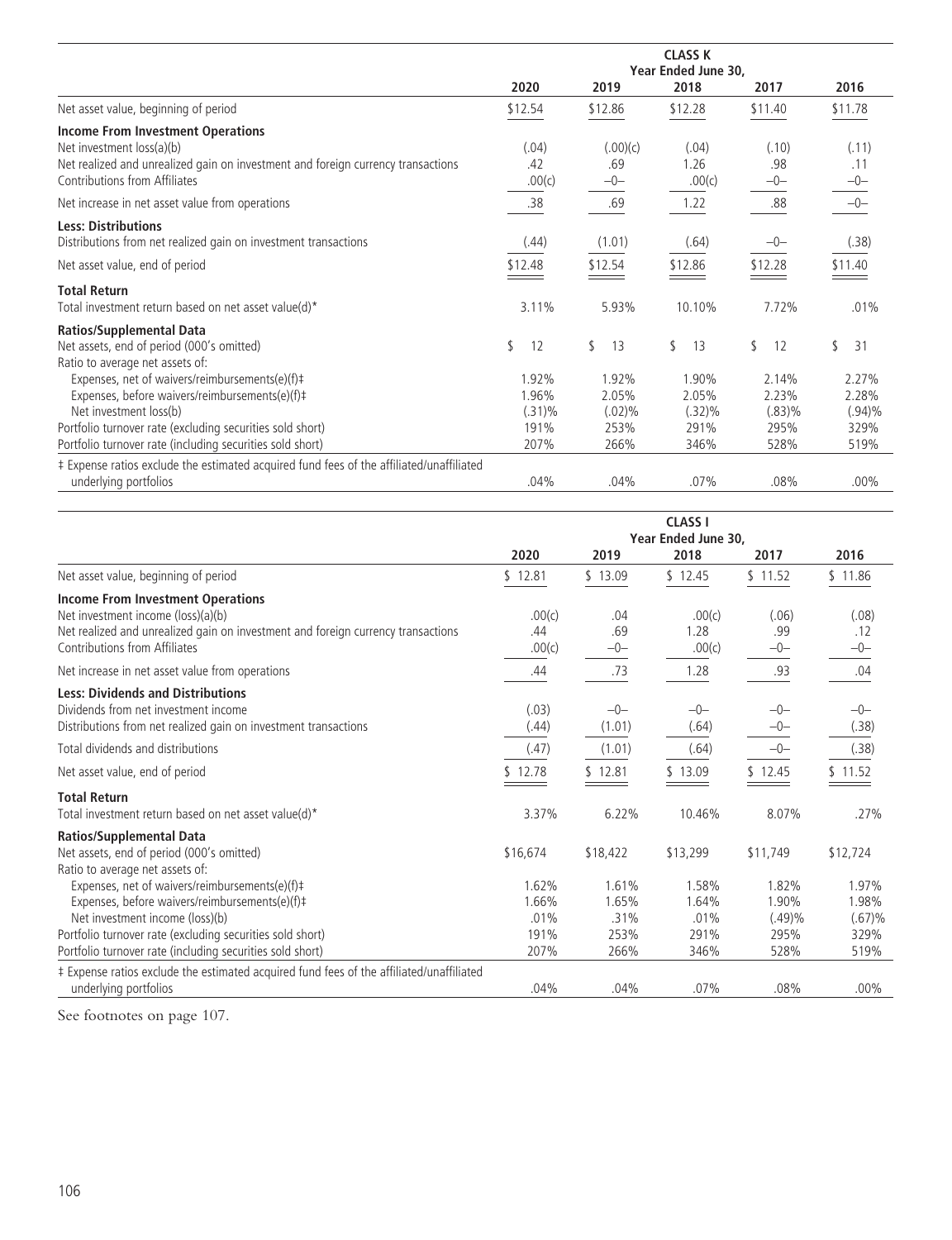(a) Based on average shares outstanding.

(b) Net of expenses waived/reimbursed by the Adviser.

(c) Amount is less than \$.005.

- (d) Total investment return is calculated assuming an initial investment made at the net asset value at the beginning of the period, reinvestment of all dividends and distributions at net asset value during the period, and redemption on the last day of the period. Initial sales charges or contingent deferred sales charges are not reflected in the calculation of total investment return. Total return does not reflect the deduction of taxes that a shareholder would pay on fund distributions or the redemption of fund shares. Total investment return calculated for a period of less than one year is not annualized.
- (e) The expense ratios presented below exclude non-operating expenses:

|                               | Year Ended June 30. |       |       |       |       |  |
|-------------------------------|---------------------|-------|-------|-------|-------|--|
|                               | 2020                | 2019  | 2018  | 2017  | 2016  |  |
| Class A                       |                     |       |       |       |       |  |
| Net of waivers/reimbursements | .86%                | 1.85% | 1.83% | 1.94% | 2.09% |  |
| Before waivers/reimbursements | 1.89%               | 1.89% | 1.88% | 2.01% | 2.09% |  |
| Class C                       |                     |       |       |       |       |  |
| Net of waivers/reimbursements | 2.60%               | 2.60% | 2.58% | 2.69% | 2.84% |  |
| Before waivers/reimbursements | 2.64%               | 2.64% | 2.64% | 2.76% | 2.84% |  |
| <b>Advisor Class</b>          |                     |       |       |       |       |  |
| Net of waivers/reimbursements | 1.61%               | 1.61% | 1.58% | 1.68% | 1.84% |  |
| Before waivers/reimbursements | 1.64%               | 1.64% | 1.64% | 1.76% | 1.84% |  |
| Class R                       |                     |       |       |       |       |  |
| Net of waivers/reimbursements | 2.11%               | 2.12% | 2.09% | 2.28% | 2.32% |  |
| Before waivers/reimbursements | 2.15%               | 2.29% | 2.33% | 2.40% | 2.32% |  |
| Class K                       |                     |       |       |       |       |  |
| Net of waivers/reimbursements | 1.87%               | 1.86% | 1.84% | 1.98% | 2.05% |  |
| Before waivers/reimbursements | 1.91%               | 2.00% | 2.00% | 2.08% | 2.05% |  |
| Class I                       |                     |       |       |       |       |  |
| Net of waivers/reimbursements | 1.57%               | 1.55% | 1.53% | 1.64% | 1.77% |  |
| Before waivers/reimbursements | 1.61%               | 1.59% | .59%  | 1.72% | 1.77% |  |

(f) In connection with the Fund's investments in affiliated underlying portfolios, the Fund incurs no direct expenses, but bears proportionate shares of the fees and expenses (i.e., operating, administrative and investment advisory fees) of the affiliated underlying portfolios. The Adviser has contractually agreed to waive its fees from the Fund in an amount equal to the Fund's pro rata share of certain acquired fund fees and expenses, and for the years ended June 30, 2020, June 30, 2019, June 30, 2018 and June 30, 2017, such waiver amounted to .04%, .03%, .06% and .07%, respectively.

(g) Less than 0.005%.

Includes the impact of proceeds received and credited to the Fund resulting from class action settlements, which enhanced the Fund's performance for the year ended June 30, 2020 by .03%.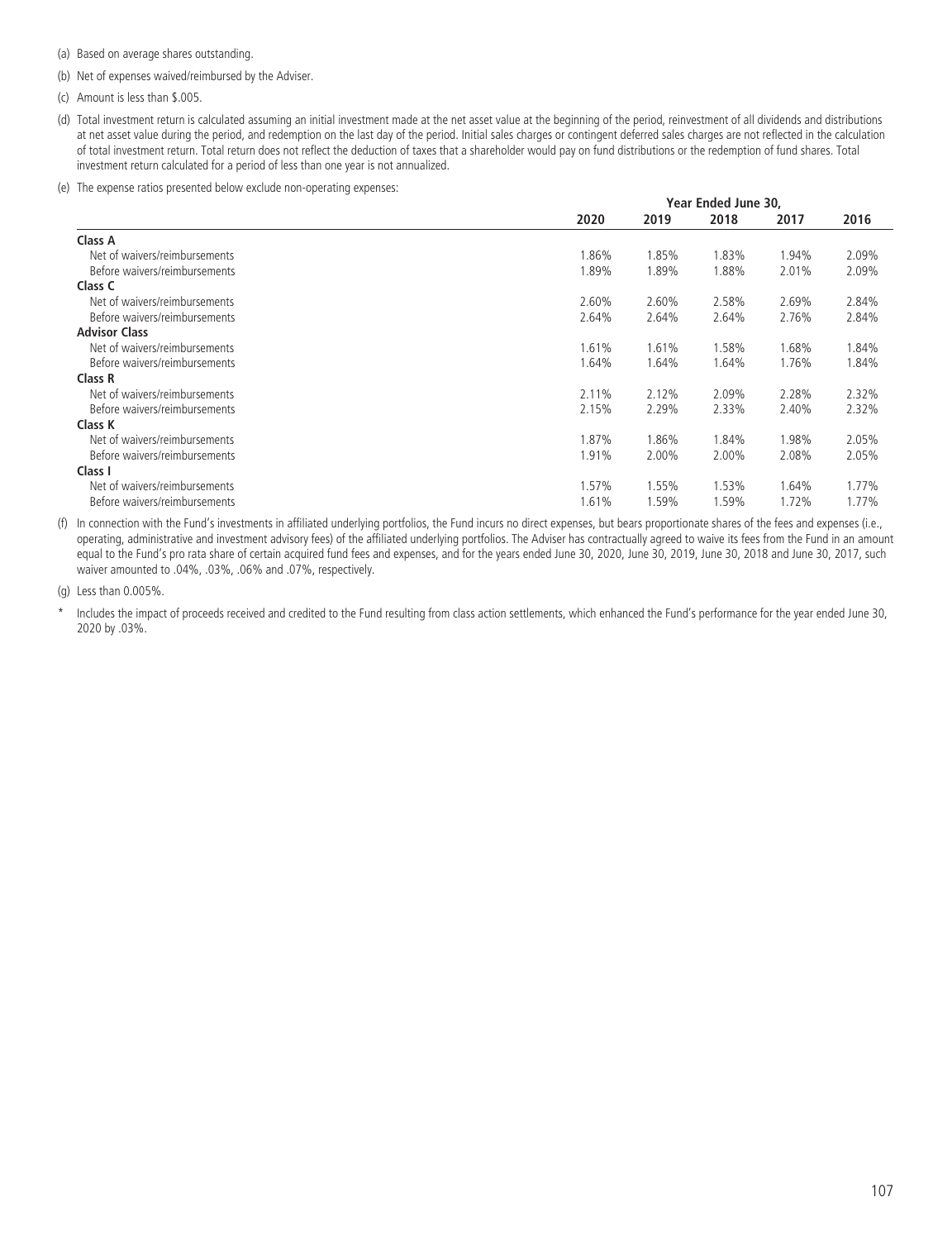## **AB Sustainable Global Thematic Fund**

|                                                                                                                                                                                                                                                                             | <b>CLASS A</b><br>Year Ended July 31,        |                                              |                                            |                                                  |                                                 |  |
|-----------------------------------------------------------------------------------------------------------------------------------------------------------------------------------------------------------------------------------------------------------------------------|----------------------------------------------|----------------------------------------------|--------------------------------------------|--------------------------------------------------|-------------------------------------------------|--|
|                                                                                                                                                                                                                                                                             | 2020                                         | 2019                                         | 2018                                       | 2017                                             | 2016                                            |  |
| Net asset value, beginning of period                                                                                                                                                                                                                                        | \$118.20                                     | \$120.08                                     | \$107.51                                   | 91.49                                            | 92.00                                           |  |
| <b>Income From Investment Operations</b><br>Net investment income (loss)(a)(b)<br>Net realized and unrealized gain (loss) on investment and foreign currency transactions<br>Capital contributions                                                                          | (.46)<br>28.37<br>$-0-$                      | (.03)<br>6.33<br>$-0-$                       | .07<br>11.63<br>.87                        | $(.16)$ <sup>+</sup><br>19.65<br>$-0-$           | (.20)<br>(3.97)<br>3.66                         |  |
| Net increase (decrease) in net asset value from operations                                                                                                                                                                                                                  | 27.91                                        | 6.30                                         | 12.57                                      | 19.49                                            | (.51)                                           |  |
| <b>Less: Dividends and Distributions</b><br>Dividends from net investment income<br>Distributions from net realized gain on investment transactions<br>Return of capital                                                                                                    | $-0-$<br>(3.69)<br>$-0-$                     | (.97)<br>(7.21)<br>$-0-$                     | $-0-$<br>$-0-$<br>$-0-$                    | (3.46)<br>$-0-$<br>(.01)                         | $-0-$<br>$-0-$<br>$-0-$                         |  |
| Total dividends and distributions                                                                                                                                                                                                                                           | (3.69)                                       | (8.18)                                       | $-0-$                                      | (3.47)                                           | $-0-$                                           |  |
| Net asset value, end of period                                                                                                                                                                                                                                              | 142.42                                       | \$118.20                                     | \$120.08                                   | 107.51                                           | 91.49                                           |  |
| <b>Total Return</b><br>Total investment return based on net asset value(c)*                                                                                                                                                                                                 | 24.22%                                       | 6.48%                                        | 11.69%                                     | 22.26%+                                          | (.55)%                                          |  |
| <b>Ratios/Supplemental Data</b><br>Net assets, end of period (000's omitted)<br>Ratio to average net assets of:<br>Expenses, net of waivers/reimbursements(d)‡<br>Expenses, before waivers/reimbursements(d)#<br>Net investment income (loss)(b)<br>Portfolio turnover rate | \$699,723<br>1.25%<br>1.26%<br>(.38)%<br>37% | \$609,083<br>1.26%<br>1.26%<br>(.03)%<br>42% | \$627,185<br>1.29%<br>1.30%<br>.06%<br>23% | \$600,512<br>1.41%<br>1.43%<br>$(.17)%$ †<br>65% | \$501,931<br>1.45%<br>1.45%<br>$(.23)\%$<br>40% |  |
| ‡ Expense ratios exclude the estimated acquired fund fees of the affiliated/unaffiliated<br>underlying portfolios                                                                                                                                                           | .01%                                         | .01%                                         | .01%                                       | .01%                                             | $.00\%$                                         |  |

|                                                                                                                                                                                                               | <b>CLASS C</b><br>Year Ended July 31,<br>2020<br>2019<br>2018<br>2017 |                            |                            |                                        | 2016                       |
|---------------------------------------------------------------------------------------------------------------------------------------------------------------------------------------------------------------|-----------------------------------------------------------------------|----------------------------|----------------------------|----------------------------------------|----------------------------|
| Net asset value, beginning of period                                                                                                                                                                          | \$95.89                                                               | \$99.07                    | \$89.37                    | \$76.67                                | \$77.70                    |
| <b>Income From Investment Operations</b><br>Net investment loss(a)(b)<br>Net realized and unrealized gain (loss) on investment and foreign currency transactions<br>Capital contributions                     | (1.10)<br>22.74<br>$-0-$                                              | (.73)<br>5.04<br>$-0-$     | (.66)<br>9.64<br>.72       | $(.74)$ <sup>+</sup><br>16.37<br>$-0-$ | (.71)<br>(3.98)<br>3.66    |
| Net increase (decrease) in net asset value from operations                                                                                                                                                    | 21.64                                                                 | 4.31                       | 9.70                       | 15.63                                  | (1.03)                     |
| <b>Less: Dividends and Distributions</b><br>Dividends from net investment income<br>Distributions from net realized gain on investment transactions<br>Return of capital                                      | $-0-$<br>(3.69)<br>$-0-$                                              | (.28)<br>(7.21)<br>$-0-$   | $-0-$<br>$-0-$<br>$-0-$    | (2.92)<br>$-0-$<br>(.01)               | $-0-$<br>$-0-$<br>$-0-$    |
| Total dividends and distributions                                                                                                                                                                             | (3.69)                                                                | (7.49)                     | $-0-$                      | (2.93)                                 | $-0-$                      |
| Net asset value, end of period                                                                                                                                                                                | \$113.84                                                              | \$95.89                    | \$99.07                    | \$89.37                                | \$76.67                    |
| <b>Total Return</b><br>Total investment return based on net asset value(c)*                                                                                                                                   | 23.29%                                                                | 5.67%                      | 10.85%                     | 21.34%†                                | $(1.33)\%$                 |
| <b>Ratios/Supplemental Data</b><br>Net assets, end of period (000's omitted)<br>Ratio to average net assets of:<br>Expenses, net of waivers/reimbursements(d)#<br>Expenses, before waivers/reimbursements(d)# | \$17,436<br>2.01%<br>2.01%                                            | \$18,846<br>2.01%<br>2.02% | \$24,636<br>2.04%<br>2.05% | \$22,709<br>2.19%<br>2.21%             | \$64,727<br>2.21%<br>2.21% |
| Net investment loss(b)<br>Portfolio turnover rate                                                                                                                                                             | $(1.14)\%$<br>37%                                                     | $(.80)\%$<br>42%           | (.69)%<br>23%              | $(.95) \%$ †<br>65%                    | (.99)%<br>40%              |
| # Expense ratios exclude the estimated acquired fund fees of the affiliated/unaffiliated<br>underlying portfolios                                                                                             | .01%                                                                  | .01%                       | .01%                       | .01%                                   | $.00\%$                    |

See footnotes on page 111.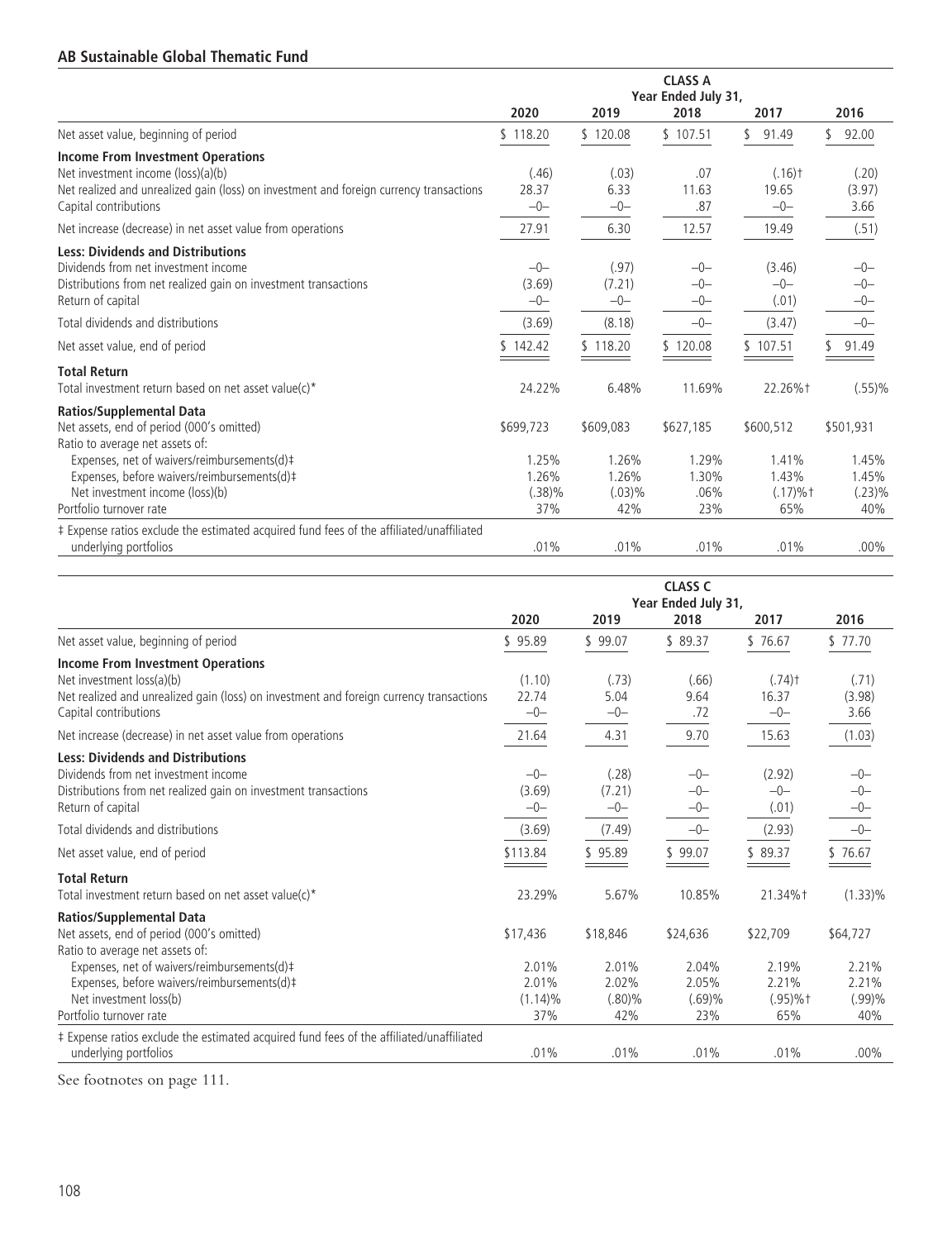|                                                                                                                                                                                                                                                                             | <b>ADVISOR CLASS</b><br>Year Ended July 31,     |                                            |                                            |                                                |                                              |  |  |
|-----------------------------------------------------------------------------------------------------------------------------------------------------------------------------------------------------------------------------------------------------------------------------|-------------------------------------------------|--------------------------------------------|--------------------------------------------|------------------------------------------------|----------------------------------------------|--|--|
|                                                                                                                                                                                                                                                                             | 2020                                            | 2019                                       | 2018                                       | 2017                                           | 2016                                         |  |  |
| Net asset value, beginning of period                                                                                                                                                                                                                                        | \$125.72                                        | \$127.20                                   | \$113.60                                   | 96.54<br>\$                                    | \$96.84                                      |  |  |
| <b>Income From Investment Operations</b><br>Net investment income (loss)(a)(b)<br>Net realized and unrealized gain (loss) on investment and foreign currency<br>transactions<br>Capital contributions                                                                       | (.18)<br>30.31<br>$-0-$                         | .29<br>6.73<br>$-0-$                       | .53<br>12.15<br>.92                        | $.10+$<br>20.73<br>$-0-$                       | .02<br>(3.98)<br>3.66                        |  |  |
| Net increase (decrease) in net asset value from operations                                                                                                                                                                                                                  | 30.13                                           | 7.02                                       | 13.60                                      | 20.83                                          | (.30)                                        |  |  |
| <b>Less: Dividends and Distributions</b><br>Dividends from net investment income<br>Distributions from net realized gain on investment transactions<br>Return of capital                                                                                                    | $-0-$<br>(3.69)<br>$-0-$                        | (1.29)<br>(7.21)<br>$-0-$                  | $-0-$<br>$-0-$<br>$-0-$                    | (3.76)<br>$-0-$<br>(.01)                       | $-0-$<br>$-0-$<br>$-0-$                      |  |  |
| Total dividends and distributions                                                                                                                                                                                                                                           | (3.69)                                          | (8.50)                                     | $-0-$                                      | (3.77)                                         | $-0-$                                        |  |  |
| Net asset value, end of period                                                                                                                                                                                                                                              | \$152.16                                        | 125.72                                     | \$127.20                                   | 113.60                                         | \$96.54                                      |  |  |
| <b>Total Return</b><br>Total investment return based on net asset value(c)*                                                                                                                                                                                                 | 24.53%                                          | 6.75%                                      | 11.97%                                     | 22.56%+                                        | $(.31)\%$                                    |  |  |
| <b>Ratios/Supplemental Data</b><br>Net assets, end of period (000's omitted)<br>Ratio to average net assets of:<br>Expenses, net of waivers/reimbursements(d)#<br>Expenses, before waivers/reimbursements(d)#<br>Net investment income (loss)(b)<br>Portfolio turnover rate | \$592,942<br>1.00%<br>1.01%<br>$(.14)\%$<br>37% | \$384,638<br>1.01%<br>1.01%<br>.24%<br>42% | \$314,797<br>1.03%<br>1.04%<br>.43%<br>23% | \$154,499<br>1.16%<br>1.18%<br>$.09%$ †<br>65% | \$62,661<br>1.20%<br>1.20%<br>$.02\%$<br>40% |  |  |
| ‡ Expense ratios exclude the estimated acquired fund fees of the affiliated/unaffiliated<br>underlying portfolios                                                                                                                                                           | .01%                                            | .01%                                       | .01%                                       | .01%                                           | $.00\%$                                      |  |  |

|                                                                                          | <b>CLASS R</b><br>Year Ended July 31, |           |          |                      |           |  |
|------------------------------------------------------------------------------------------|---------------------------------------|-----------|----------|----------------------|-----------|--|
|                                                                                          | 2020                                  | 2019      | 2018     | 2017                 | 2016      |  |
| Net asset value, beginning of period                                                     | \$116.68                              | \$118.43  | \$106.35 | \$90.58              | \$91.24   |  |
| <b>Income From Investment Operations</b>                                                 |                                       |           |          |                      |           |  |
| Net investment loss(a)(b)                                                                | (.88)                                 | (.38)     | (.27)    | $(.36)$ <sup>+</sup> | (.33)     |  |
| Net realized and unrealized gain (loss) on investment and foreign currency               |                                       |           |          |                      |           |  |
| transactions                                                                             | 27.92                                 | 6.27      | 11.49    | 19.45                | (3.99)    |  |
| Capital contributions                                                                    | $-0-$                                 | $-0-$     | .86      | $-0-$                | 3.66      |  |
| Net increase (decrease) in net asset value from operations                               | 27.04                                 | 5.89      | 12.08    | 19.09                | (.66)     |  |
| <b>Less: Dividends and Distributions</b>                                                 |                                       |           |          |                      |           |  |
| Dividends from net investment income                                                     | $-0-$                                 | (.43)     | $-0-$    | (3.31)               | $-0-$     |  |
| Distributions from net realized gain on investment transactions                          | (3.69)                                | (7.21)    | $-0-$    | $-0-$                | $-0-$     |  |
| Return of capital                                                                        | $-0-$                                 | $-0-$     | $-0-$    | (.01)                | $-0-$     |  |
| Total dividends and distributions                                                        | (3.69)                                | (7.64)    | $-0-$    | (3.32)               | $-0-$     |  |
| Net asset value, end of period                                                           | \$140.03                              | \$116.68  | \$118.43 | \$106.35             | \$90.58   |  |
| <b>Total Return</b>                                                                      |                                       |           |          |                      |           |  |
| Total investment return based on net asset value(c)*                                     | 23.76%                                | 6.13%     | 11.36%   | 21.99%+              | $(.72)\%$ |  |
| <b>Ratios/Supplemental Data</b>                                                          |                                       |           |          |                      |           |  |
| Net assets, end of period (000's omitted)                                                | \$3,306                               | \$3,313   | \$3,365  | \$3,099              | \$2,941   |  |
| Ratio to average net assets of:                                                          |                                       |           |          |                      |           |  |
| Expenses, net of waivers/reimbursements(d)#                                              | 1.61%                                 | 1.59%     | 1.58%    | 1.64%                | 1.61%     |  |
| Expenses, before waivers/reimbursements(d)#                                              | 1.61%                                 | 1.60%     | 1.60%    | 1.65%                | 1.61%     |  |
| Net investment loss(b)                                                                   | (.74)%                                | $(.34)\%$ | (.23)%   | $(.39)%$ †           | (.39)%    |  |
| Portfolio turnover rate                                                                  | 37%                                   | 42%       | 23%      | 65%                  | 40%       |  |
| ‡ Expense ratios exclude the estimated acquired fund fees of the affiliated/unaffiliated |                                       |           |          |                      |           |  |
| underlying portfolios                                                                    | .01%                                  | .01%      | .01%     | .01%                 | $.00\%$   |  |

See footnotes on page 111.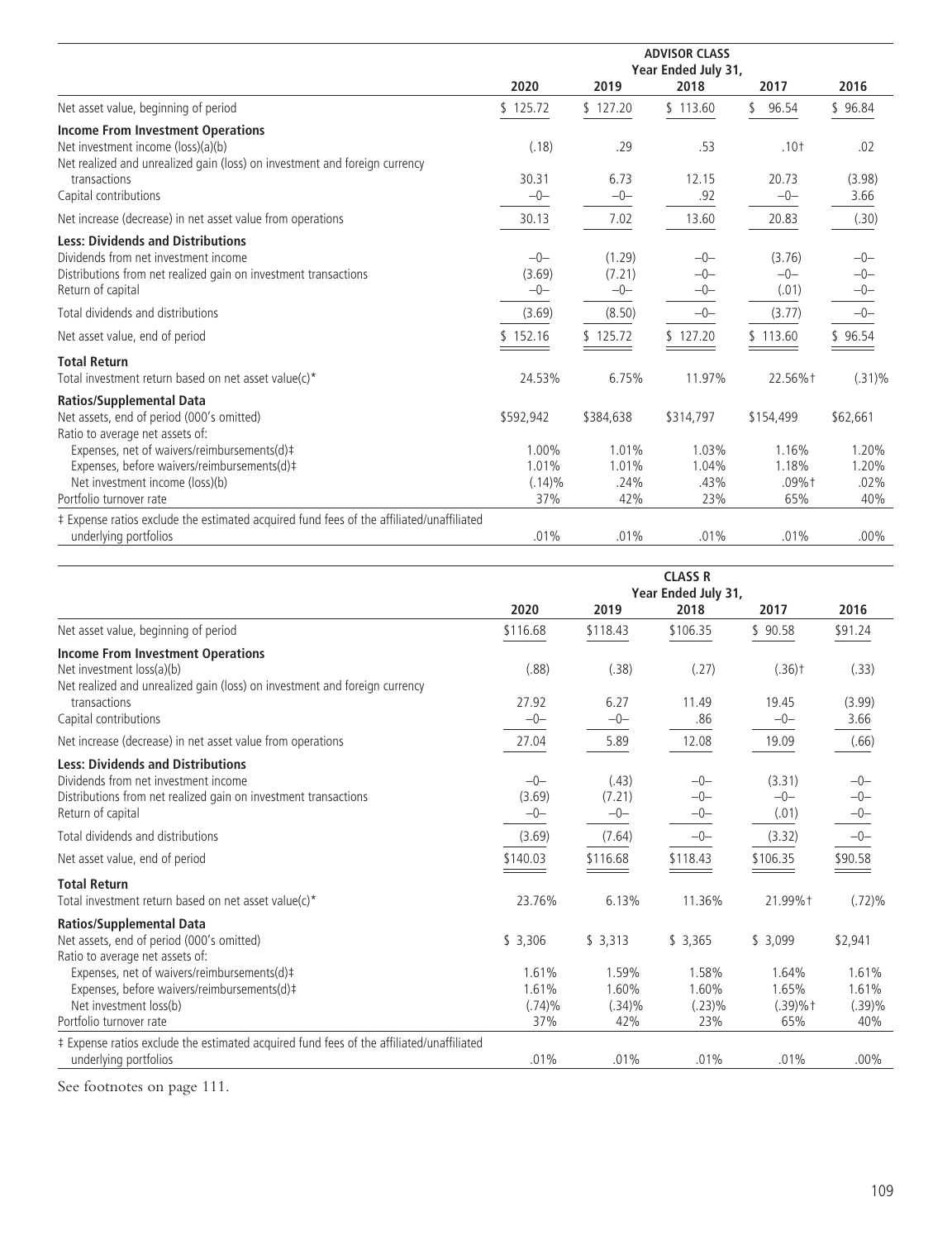|                                                                                          | <b>CLASS K</b> |          |                     |                      |           |  |  |
|------------------------------------------------------------------------------------------|----------------|----------|---------------------|----------------------|-----------|--|--|
|                                                                                          |                |          | Year Ended July 31, |                      |           |  |  |
|                                                                                          | 2020           | 2019     | 2018                | 2017                 | 2016      |  |  |
| Net asset value, beginning of period                                                     | \$120.86       | \$122.65 | \$109.83            | \$93.46              | \$93.85   |  |  |
| <b>Income From Investment Operations</b>                                                 |                |          |                     |                      |           |  |  |
| Net investment loss(a)(b)                                                                | (.53)          | (.02)    | (.20)               | $(.07)$ <sup>+</sup> | (.07)     |  |  |
| Net realized and unrealized gain (loss) on investment and foreign currency transactions  | 29.02          | 6.45     | 12.13               | 20.07                | (3.98)    |  |  |
| Capital contributions                                                                    | $-0-$          | $-0-$    | .89                 | $-0-$                | 3.66      |  |  |
| Net increase (decrease) in net asset value from operations                               | 28.49          | 6.43     | 12.82               | 20.00                | (.39)     |  |  |
| <b>Less: Dividends and Distributions</b>                                                 |                |          |                     |                      |           |  |  |
| Dividends from net investment income                                                     | $-0-$          | (1.01)   | $-0-$               | (3.62)               | $-0-$     |  |  |
| Distributions from net realized gain on investment transactions                          | (3.69)         | (7.21)   | $-0-$               | $-0-$                | $-0-$     |  |  |
| Return of capital                                                                        | $-0-$          | $-0-$    | $-0-$               | (.01)                | $-0-$     |  |  |
| Total dividends and distributions                                                        | (3.69)         | (8.22)   | $-0-$               | (3.63)               | $-0-$     |  |  |
| Net asset value, end of period                                                           | \$145.66       | \$120.86 | \$122.65            | \$109.83             | \$93.46   |  |  |
| <b>Total Return</b>                                                                      |                |          |                     |                      |           |  |  |
| Total investment return based on net asset value(c)*                                     | 24.15%         | 6.45%    | 11.67%              | 22.38%+              | $(.42)\%$ |  |  |
| <b>Ratios/Supplemental Data</b>                                                          |                |          |                     |                      |           |  |  |
| Net assets, end of period (000's omitted)                                                | \$4,466        | \$3,867  | \$2,803             | \$11,481             | \$9,385   |  |  |
| Ratio to average net assets of:                                                          |                |          |                     |                      |           |  |  |
| Expenses, net of waivers/reimbursements(d)#                                              | 1.30%          | 1.28%    | 1.29%               | 1.33%                | 1.30%     |  |  |
| Expenses, before waivers/reimbursements(d)#                                              | 1.31%          | 1.29%    | 1.31%               | 1.34%                | 1.31%     |  |  |
| Net investment loss(b)                                                                   | $(.43)\%$      | (.02)%   | (.17)%              | $(.08)%$ †           | $(.08)\%$ |  |  |
| Portfolio turnover rate                                                                  | 37%            | 42%      | 23%                 | 65%                  | 40%       |  |  |
| # Expense ratios exclude the estimated acquired fund fees of the affiliated/unaffiliated |                |          |                     |                      |           |  |  |
| underlying portfolios                                                                    | .01%           | .01%     | .01%                | .01%                 | $.00\%$   |  |  |

|                                                                                                                                                                                                    | <b>CLASS I</b><br>Year Ended July 31, |                           |                         |                          |                         |  |
|----------------------------------------------------------------------------------------------------------------------------------------------------------------------------------------------------|---------------------------------------|---------------------------|-------------------------|--------------------------|-------------------------|--|
|                                                                                                                                                                                                    | 2020                                  | 2019                      | 2018                    | 2017                     | 2016                    |  |
| Net asset value, beginning of period                                                                                                                                                               | \$126.13                              | \$127.62                  | \$113.85                | \$96.70                  | \$96.75                 |  |
| <b>Income From Investment Operations</b><br>Net investment income (loss)(a)(b)<br>Net realized and unrealized gain (loss) on investment and foreign currency transactions<br>Capital contributions | (.13)<br>30.42<br>$-0-$               | .54<br>6.61<br>$-0-$      | .67<br>12.18<br>.92     | $.32+$<br>20.77<br>$-0-$ | .24<br>(3.95)<br>3.66   |  |
| Net increase (decrease) in net asset value from operations                                                                                                                                         | 30.29                                 | 7.15                      | 13.77                   | 21.09                    | (.05)                   |  |
| <b>Less: Dividends and Distributions</b><br>Dividends from net investment income<br>Distributions from net realized gain on investment transactions<br>Return of capital                           | $-0-$<br>(3.69)<br>$-0-$              | (1.43)<br>(7.21)<br>$-0-$ | $-0-$<br>$-0-$<br>$-0-$ | (3.93)<br>$-0-$<br>(.01) | $-0-$<br>$-0-$<br>$-0-$ |  |
| Total dividends and distributions                                                                                                                                                                  | (3.69)                                | (8.64)                    | $-0-$                   | (3.94)                   | $-0-$                   |  |
| Net asset value, end of period                                                                                                                                                                     | \$152.73                              | \$126.13                  | \$127.62                | \$113.85                 | \$96.70                 |  |
| <b>Total Return</b><br>Total investment return based on net asset value(c)*                                                                                                                        | 24.57%                                | 6.85%                     | 12.09%                  | 22.86%+                  | $(.05)\%$               |  |
| <b>Ratios/Supplemental Data</b><br>Net assets, end of period (000's omitted)<br>Ratio to average net assets of:<br>Expenses, net of waivers/reimbursements(d)#                                     | \$15,441<br>.97%                      | \$9,208<br>.93%           | \$2,279<br>.93%         | \$<br>802<br>.94%        | \$555<br>.94%           |  |
| Expenses, before waivers/reimbursements(d)#<br>Net investment income (loss)(b)<br>Portfolio turnover rate                                                                                          | .97%<br>$(.10)\%$<br>37%              | .93%<br>.45%<br>42%       | .95%<br>.54%<br>23%     | .96%<br>$.32%$ †<br>65%  | .94%<br>.27%<br>40%     |  |
| ‡ Expense ratios exclude the estimated acquired fund fees of the affiliated/unaffiliated<br>underlying portfolios                                                                                  | .01%                                  | .01%                      | .01%                    | .01%                     | $.00\%$                 |  |

See footnotes on page 111.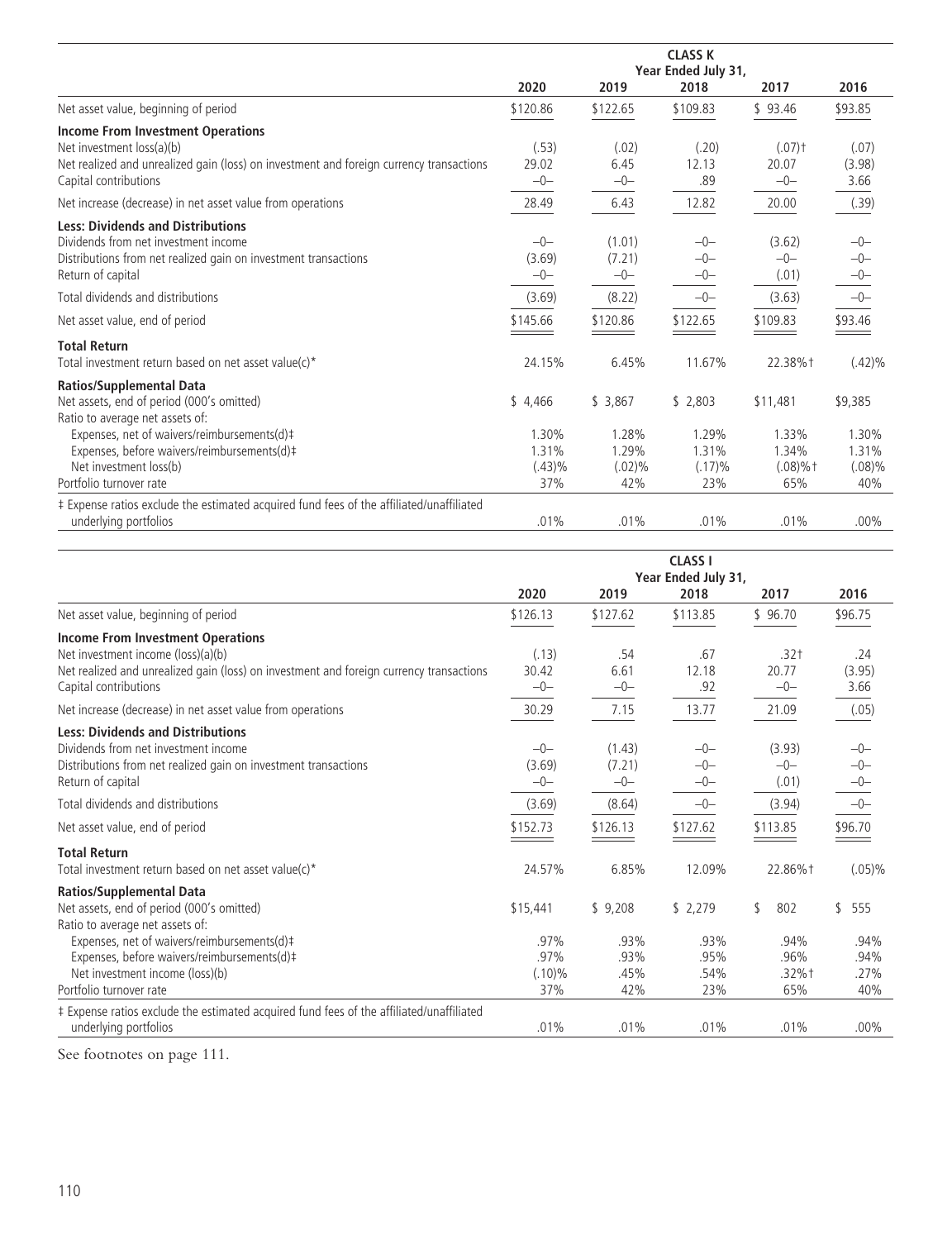(a) Based on average shares outstanding.

- (b) Net of expenses waived/reimbursed by the Adviser.
- (c) Total investment return is calculated assuming an initial investment made at the net asset value at the beginning of the period, reinvestment of all dividends and distributions at net asset value during the period, and redemption on the last day of the period. Initial sales charges or contingent deferred sales charges are not reflected in the calculation of total investment return. Total return does not reflect the deduction of taxes that a shareholder would pay on fund distributions or the redemption of fund shares. Total investment return calculated for a period of less than one year is not annualized.
- (d) In connection with the Fund's investments in affiliated underlying portfolios, the Fund incurs no direct expenses, but bears proportionate shares of the fees and expenses (i.e., operating, administrative and investment advisory fees) of the affiliated underlying portfolios. The Adviser has contractually agreed to waive its fees from the Fund in an amount equal to the Fund's pro rata share of certain acquired fund fees and expenses, and for the years ended July 31, 2020, July 31, 2018 and July 31, 2017, such waiver amounted to .01%, .01% and .02%, respectively.
- † For the year ended July 31, 2017, the amount includes a refund for overbilling of prior years' custody out-of-pocket fees as follows:

| <b>Net Investment</b> | Net Investment | <b>Total</b> |
|-----------------------|----------------|--------------|
| Income Per Share      | Income Ratio   | Return       |
| .                     | .              |              |
| J.UZ                  | .03%<br>.      | .03%<br>.    |

\* Includes the impact of proceeds recorded and credited to the Fund resulting from regulatory settlements, which enhanced the Fund's performance for the years ended July 31, 2018 and July 31, 2016 by .77% and 4.33%, respectively.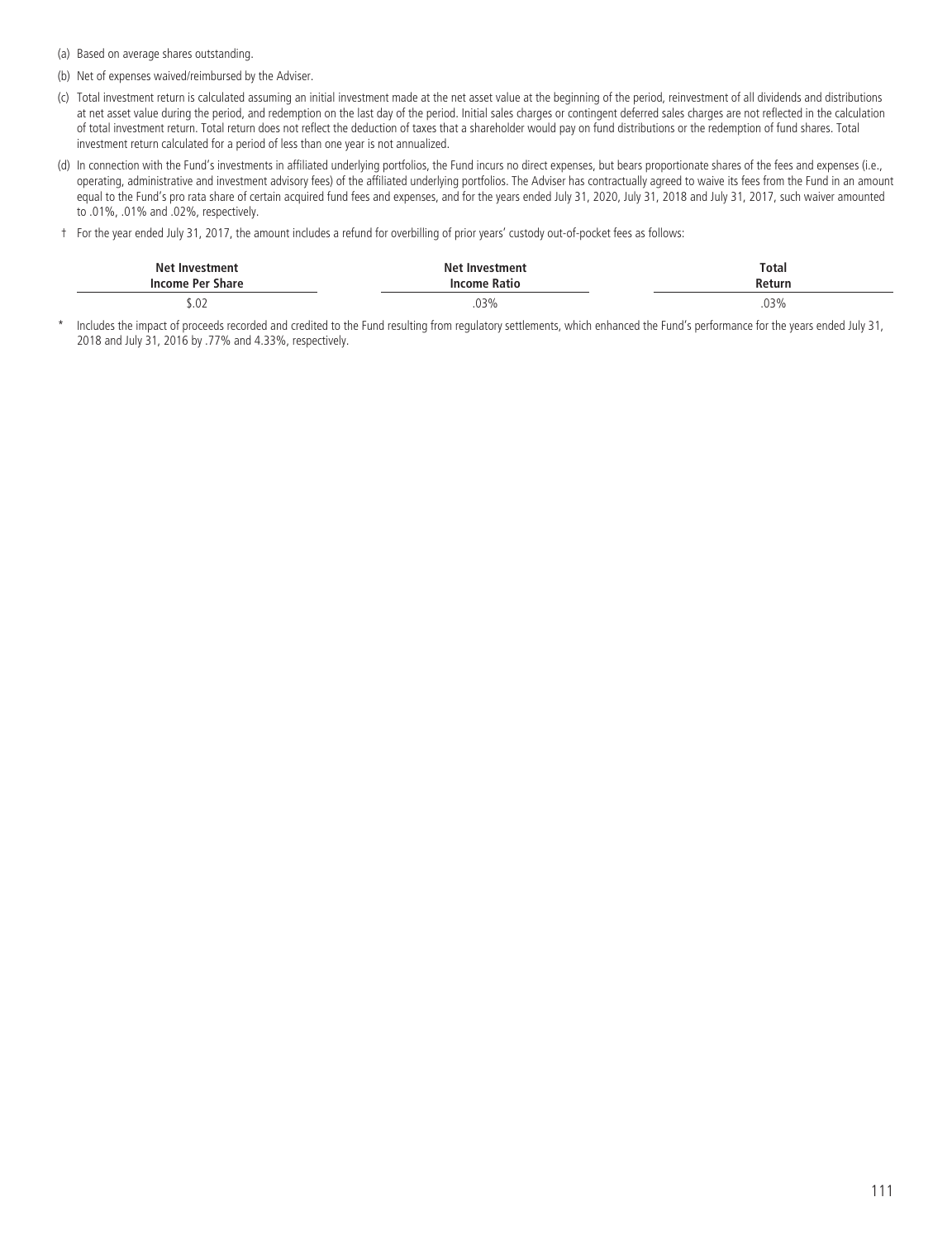# **AB Sustainable International Thematic Fund**

|                                                                                                                                                                           | <b>CLASS A</b><br>Year Ended June 30, |                 |                |                  |                |  |
|---------------------------------------------------------------------------------------------------------------------------------------------------------------------------|---------------------------------------|-----------------|----------------|------------------|----------------|--|
|                                                                                                                                                                           | 2020                                  | 2019            | 2018           | 2017             | 2016           |  |
| Net asset value, beginning of period                                                                                                                                      | 16.45<br>٢                            | S.<br>18.61     | 17.77          | \$<br>15.36      | 16.76<br>٢.    |  |
| <b>Income From Investment Operations</b><br>Net investment income (loss)(a)(b)<br>Net realized and unrealized gain (loss) on investment and foreign currency transactions | (.05)<br>1.56                         | .02<br>(.14)    | .09<br>.75     | (.00)(c)<br>2.52 | .08<br>(1.48)  |  |
| Net increase (decrease) in net asset value from operations                                                                                                                | 1.51                                  | (.12)           | .84            | 2.52             | (1.40)         |  |
| <b>Less: Dividends and Distributions</b><br>Dividends from net investment income<br>Distributions from net realized gain on investment and foreign currency transactions  | $-0-$<br>(.20)                        | $-0-$<br>(2.04) | $-0-$<br>$-0-$ | (.11)<br>$-0-$   | -0-            |  |
| Total dividends and distributions                                                                                                                                         | (.20)                                 | (2.04)          | $-0-$          | (.11)            | $-0-$          |  |
| Net asset value, end of period                                                                                                                                            | 17.76                                 | 16.45           | 18.61          | 17.77            | 15.36          |  |
| <b>Total Return</b><br>Total investment return based on net asset value(d)                                                                                                | 9.19%                                 | 1.03%           | 4.73%          | 16.59%           | $(8.35)\%$     |  |
| <b>Ratios/Supplemental Data</b><br>Net assets, end of period (000's omitted)<br>Ratio to average net assets of:                                                           | \$164,508                             | \$175,100       | \$205,869      | \$231,141        | \$219,182      |  |
| Expenses, net of waivers/ reimbursements(e)t<br>Expenses, before waivers/reimbursements(e)t                                                                               | 1.33%<br>1.34%                        | 1.44%<br>1.45%  | 1.39%<br>1.40% | 1.42%<br>1.43%   | 1.35%<br>1.35% |  |
| Net investment income (loss)(b)<br>Portfolio turnover rate                                                                                                                | $(.31)\%$<br>37%                      | .14%<br>45%     | .46%<br>36%    | (.02)%<br>27%    | .49%<br>45%    |  |
| t Expense ratios exclude the estimated acquired fund fees of affiliated/unaffiliated<br>underlying portfolios                                                             | .01%                                  | .01%            | .01%           | .01%             | $.00\%$        |  |

|                                                                                                                                                                  | <b>CLASS C</b><br>Year Ended June 30, |                          |                             |                              |                          |  |
|------------------------------------------------------------------------------------------------------------------------------------------------------------------|---------------------------------------|--------------------------|-----------------------------|------------------------------|--------------------------|--|
|                                                                                                                                                                  | 2020                                  | 2019                     | 2018                        | 2017                         | 2016                     |  |
| Net asset value, beginning of period                                                                                                                             | \$14.17                               | \$16.47                  | \$15.84                     | \$13.69                      | \$15.05                  |  |
| <b>Income From Investment Operations</b><br>Net investment loss(a)(b)<br>Net realized and unrealized gain (loss) on investment and foreign currency transactions | (.16)<br>1.34                         | (.11)<br>(.15)           | (.08)<br>.71                | (.15)<br>2.30                | (.04)<br>(1.32)          |  |
| Net increase (decrease) in net asset value from operations                                                                                                       | 1.18                                  | (.26)                    | .63                         | 2.15                         | (1.36)                   |  |
| <b>Less: Dividends and Distributions</b><br>Distributions from net realized gain on investment and foreign currency transactions                                 | (.20)                                 | (2.04)                   | $-0-$                       | $-0-$                        | $-0-$                    |  |
| Net asset value, end of period                                                                                                                                   | \$15.15                               | \$14.17                  | \$16.47                     | \$15.84                      | \$13.69                  |  |
| <b>Total Return</b><br>Total investment return based on net asset value(d)                                                                                       | 8.34%                                 | $.26\%$ *                | 3.98%*                      | 15.70%                       | $(9.04)\%$               |  |
| <b>Ratios/Supplemental Data</b><br>Net assets, end of period (000's omitted)<br>Ratio to average net assets of:                                                  | \$2,643                               | \$4,736                  | \$8,621                     | \$14,278                     | \$40,800                 |  |
| Expenses, net of waivers/reimbursements(e)t<br>Expenses, before waivers/reimbursements(e)t<br>Net investment loss(b)                                             | 2.09%<br>2.09%<br>$(1.10)\%$          | 2.19%<br>2.20%<br>(.74)% | 2.14%<br>2.16%<br>$(.46)\%$ | 2.20%<br>2.20%<br>$(1.03)\%$ | 2.11%<br>2.11%<br>(.30)% |  |
| Portfolio turnover rate                                                                                                                                          | 37%                                   | 45%                      | 36%                         | 27%                          | 45%                      |  |
| t Expense ratios exclude the estimated acquired fund fees of affiliated/unaffiliated<br>underlying portfolios                                                    | .01%                                  | .01%                     | .01%                        | .01%                         | $.00\%$                  |  |

See footnotes on page 114.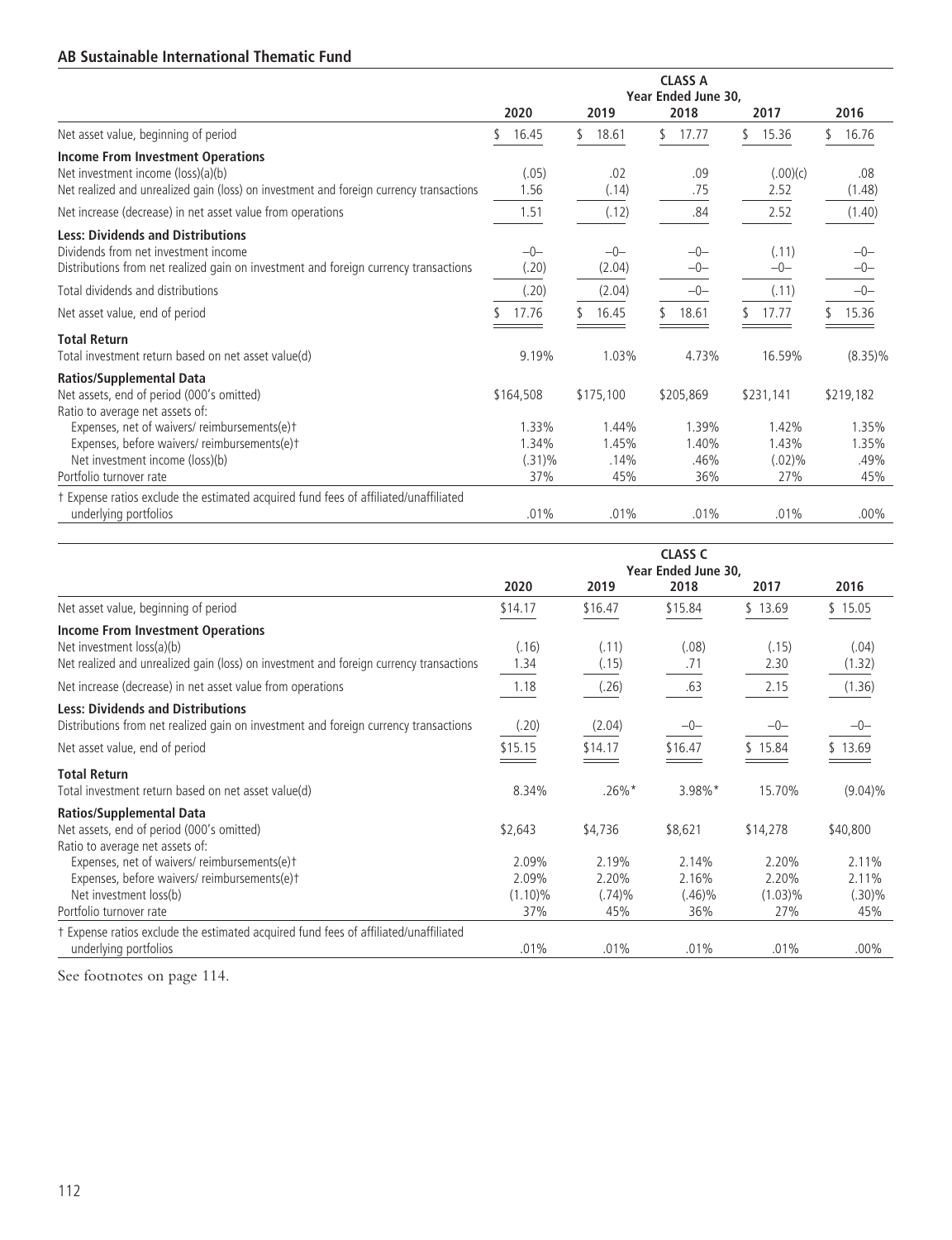|                                                                                                                                                                          | <b>ADVISOR CLASS</b><br>Year Ended June 30, |                               |                               |                               |                               |
|--------------------------------------------------------------------------------------------------------------------------------------------------------------------------|---------------------------------------------|-------------------------------|-------------------------------|-------------------------------|-------------------------------|
|                                                                                                                                                                          | 2020                                        | 2019                          | 2018                          | 2017                          | 2016                          |
| Net asset value, beginning of period                                                                                                                                     | 16.87                                       | \$18.99                       | \$18.08                       | \$15.63                       | \$17.01                       |
| <b>Income From Investment Operations</b><br>Net investment income(a)(b)<br>Net realized and unrealized gain (loss) on investment and foreign currency transactions       | .01<br>1.59                                 | .11<br>(.19)                  | .14<br>.77                    | .04<br>2.56                   | .11<br>(1.49)                 |
| Net increase (decrease) in net asset value from operations                                                                                                               | 1.60                                        | (.08)                         | .91                           | 2.60                          | (1.38)                        |
| <b>Less: Dividends and Distributions</b><br>Dividends from net investment income<br>Distributions from net realized gain on investment and foreign currency transactions | $-0-$<br>(.20)                              | $-0-$<br>(2.04)               | $-0-$<br>$-0-$                | (.15)<br>$-0-$                | $-0-$<br>-0-                  |
| Total dividends and distributions                                                                                                                                        | (.20)                                       | (2.04)                        | $-0-$                         | (.15)                         | $-0-$                         |
| Net asset value, end of period                                                                                                                                           | 18.27                                       | \$16.87                       | \$18.99                       | \$18.08                       | \$15.63                       |
| <b>Total Return</b><br>Total investment return based on net asset value(d)                                                                                               | 9.50%                                       | $1.23\%$ *                    | $5.03\%$ *                    | 16.84%                        | $(8.11)\%$                    |
| <b>Ratios/Supplemental Data</b><br>Net assets, end of period (000's omitted)<br>Ratio to average net assets of:                                                          | \$223,606                                   | \$89,254                      | \$44,697                      | \$41,582                      | \$45,816                      |
| Expenses, net of waivers/reimbursements(e)t<br>Expenses, before waivers/reimbursements(e)t<br>Net investment income(b)<br>Portfolio turnover rate                        | 1.07%<br>1.08%<br>.04%<br>37%               | 1.19%<br>1.20%<br>.68%<br>45% | 1.14%<br>1.15%<br>.73%<br>36% | 1.17%<br>1.18%<br>.22%<br>27% | 1.10%<br>1.10%<br>.69%<br>45% |
| t Expense ratios exclude the estimated acquired fund fees of affiliated/unaffiliated<br>underlying portfolios                                                            | .01%                                        | .01%                          | .01%                          | .01%                          | $.00\%$                       |

|                                                                                                                                                                           | <b>CLASS R</b><br>Year Ended June 30, |                                    |                               |                                 |                               |  |
|---------------------------------------------------------------------------------------------------------------------------------------------------------------------------|---------------------------------------|------------------------------------|-------------------------------|---------------------------------|-------------------------------|--|
|                                                                                                                                                                           | 2020                                  | 2019                               | 2018                          | 2017                            | 2016                          |  |
| Net asset value, beginning of period                                                                                                                                      | \$16.09                               | \$18.31                            | \$17.53                       | \$15.15                         | \$16.57                       |  |
| <b>Income From Investment Operations</b><br>Net investment income (loss)(a)(b)<br>Net realized and unrealized gain (loss) on investment and foreign currency transactions | (.11)<br>1.52                         | (.03)<br>(.15)                     | .01<br>.77                    | (.05)<br>2.49                   | .03<br>(1.45)                 |  |
| Net increase (decrease) in net asset value from operations                                                                                                                | 1.41                                  | (.18)                              | .78                           | 2.44                            | (1.42)                        |  |
| <b>Less: Dividends and Distributions</b><br>Dividends from net investment income<br>Distributions from net realized gain on investment and foreign currency transactions  | $-0-$<br>(.20)                        | $-0-$<br>(2.04)                    | $-0-$<br>$-0-$                | (.06)<br>$-0-$                  | $-0-$<br>-0-                  |  |
| Total dividends and distributions                                                                                                                                         | (.20)                                 | (2.04)                             | $-0-$                         | (.06)                           | $-0-$                         |  |
| Net asset value, end of period                                                                                                                                            | \$17.30                               | \$16.09                            | \$18.31                       | \$17.53                         | \$15.15                       |  |
| <b>Total Return</b><br>Total investment return based on net asset value(d)                                                                                                | 8.77%                                 | $.69\%$ <sup>*</sup>               | 4.45%*                        | 16.19%                          | $(8.57)\%$                    |  |
| <b>Ratios/Supplemental Data</b><br>Net assets, end of period (000's omitted)<br>Ratio to average net assets of:                                                           | \$4,976                               | \$7,067                            | \$9,234                       | \$11,659                        | \$12,449                      |  |
| Expenses, net of waivers/reimbursements(e)t<br>Expenses, before waivers/reimbursements(e)t<br>Net investment income (loss)(b)<br>Portfolio turnover rate                  | 1.69%<br>1.70%<br>(.68)%<br>37%       | 1.75%<br>1.76%<br>$(.18)\%$<br>45% | 1.70%<br>1.72%<br>.08%<br>36% | 1.71%<br>1.72%<br>(.33)%<br>27% | 1.67%<br>1.67%<br>.17%<br>45% |  |
| t Expense ratios exclude the estimated acquired fund fees of affiliated/unaffiliated<br>underlying portfolios                                                             | .01%                                  | .01%                               | .01%                          | .01%                            | $.00\%$                       |  |

See footnotes on page 114.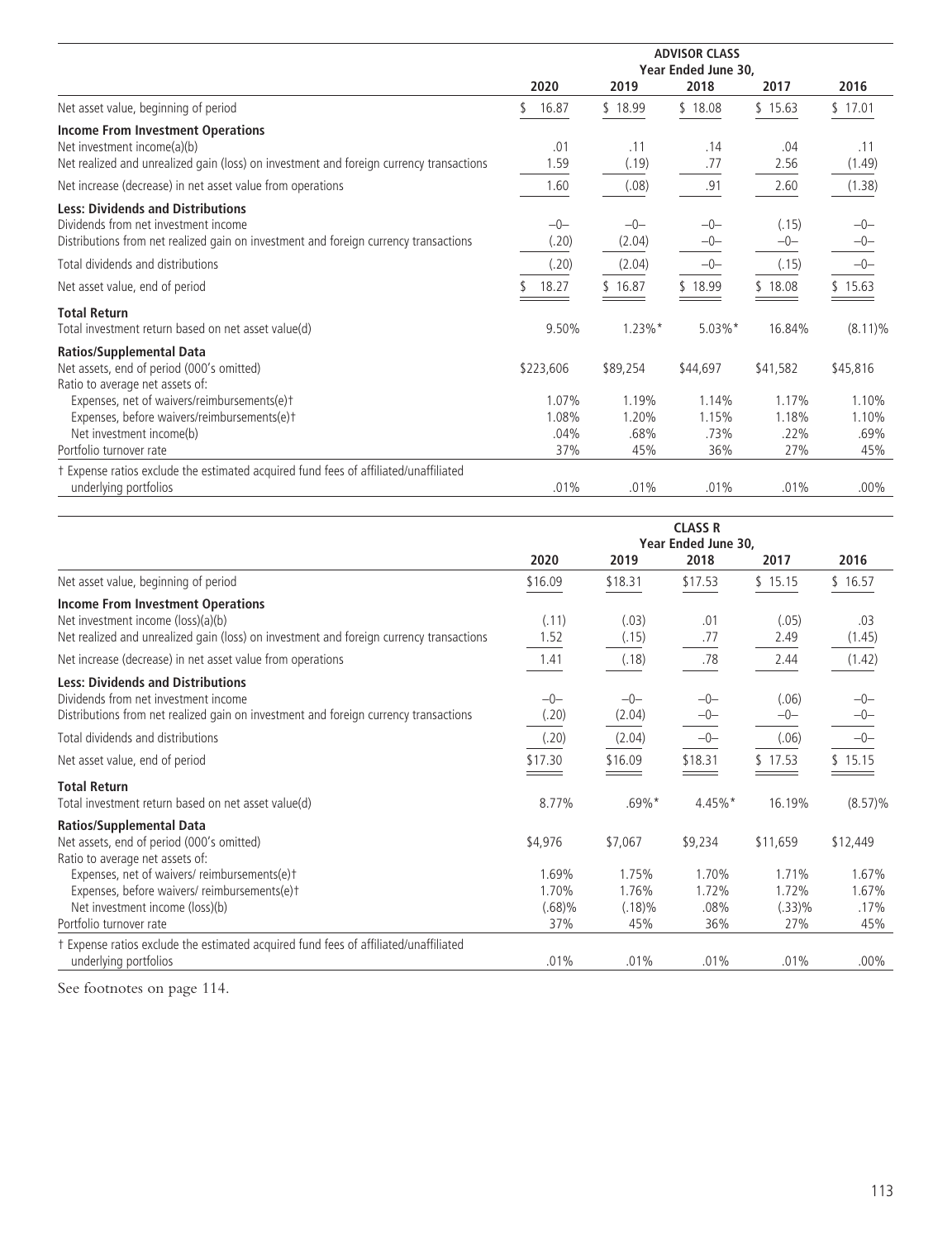|                                                                                         | <b>CLASS K</b> |         |         |         |            |  |  |
|-----------------------------------------------------------------------------------------|----------------|---------|---------|---------|------------|--|--|
|                                                                                         |                |         |         |         |            |  |  |
|                                                                                         | 2020           | 2019    | 2018    | 2017    | 2016       |  |  |
| Net asset value, beginning of period                                                    | \$16.36        | \$18.52 | \$17.68 | \$15.29 | \$16.69    |  |  |
| <b>Income From Investment Operations</b>                                                |                |         |         |         |            |  |  |
| Net investment income (loss)(a)(b)                                                      | (.06)          | .02     | .12     | .01     | .08        |  |  |
| Net realized and unrealized gain (loss) on investment and foreign currency transactions | 1.55           | (.14)   | .72     | 2.50    | (1.48)     |  |  |
| Net increase (decrease) in net asset value from operations                              | 1.49           | (.12)   | .84     | 2.51    | (1.40)     |  |  |
| <b>Less: Dividends and Distributions</b>                                                |                |         |         |         |            |  |  |
| Dividends from net investment income                                                    | $-0-$          | $-0-$   | $-0-$   | (.12)   | $-0-$      |  |  |
| Distributions from net realized gain on investment and foreign currency transactions    | (.20)          | (2.04)  | $-0-$   | $-0-$   | $-0-$      |  |  |
| Total dividends and distributions                                                       | (.20)          | (2.04)  | $-0-$   | (.12)   | $-0-$      |  |  |
| Net asset value, end of period                                                          | \$17.65        | \$16.36 | \$18.52 | \$17.68 | \$15.29    |  |  |
| <b>Total Return</b>                                                                     |                |         |         |         |            |  |  |
| Total investment return based on net asset value(d)                                     | 9.12%          | 1.03%   | 4.75%   | 16.60%  | $(8.39)\%$ |  |  |
| <b>Ratios/Supplemental Data</b>                                                         |                |         |         |         |            |  |  |
| Net assets, end of period (000's omitted)                                               | \$7,609        | \$6,376 | \$7,391 | \$5,605 | \$5,001    |  |  |
| Ratio to average net assets of:                                                         |                |         |         |         |            |  |  |
| Expenses, net of waivers/reimbursements(e)t                                             | 1.38%          | 1.44%   | 1.40%   | 1.40%   | 1.36%      |  |  |
| Expenses, before waivers/reimbursements(e)t                                             | 1.39%          | 1.45%   | 1.42%   | 1.41%   | 1.36%      |  |  |
| Net investment income (loss)(b)                                                         | (.36)%         | .13%    | .61%    | $.03\%$ | .52%       |  |  |
| Portfolio turnover rate                                                                 | 37%            | 45%     | 36%     | 27%     | 45%        |  |  |
| † Expense ratios exclude the estimated acquired fund fees of affiliated/unaffiliated    |                |         |         |         |            |  |  |
| underlying portfolios                                                                   | .01%           | .01%    | .01%    | .01%    | $.00\%$    |  |  |

|                                                                                                                                                                           | <b>CLASS I</b><br>Year Ended June 30, |                               |                               |                               |                             |  |
|---------------------------------------------------------------------------------------------------------------------------------------------------------------------------|---------------------------------------|-------------------------------|-------------------------------|-------------------------------|-----------------------------|--|
|                                                                                                                                                                           | 2020                                  | 2019                          | 2018                          | 2017                          | 2016                        |  |
| Net asset value, beginning of period                                                                                                                                      | \$16.80                               | \$18.90                       | \$17.97                       | \$15.56                       | \$16.90                     |  |
| <b>Income From Investment Operations</b><br>Net investment income (loss)(a)(b)<br>Net realized and unrealized gain (loss) on investment and foreign currency transactions | (.01)<br>1.60                         | .08<br>(.14)                  | .18<br>.75                    | .06<br>2.53                   | .14<br>(1.48)               |  |
| Net increase (decrease) in net asset value from operations                                                                                                                | 1.59                                  | (.06)                         | .93                           | 2.59                          | (1.34)                      |  |
| <b>Less: Dividends and Distributions</b><br>Dividends from net investment income<br>Distributions from net realized gain on investment and foreign currency transactions  | $-0-$<br>(.20)                        | $-0-$<br>(2.04)               | $-0-$<br>$-0-$                | (.18)<br>$-0-$                | $-0-$<br>$-0-$              |  |
| Total dividends and distributions                                                                                                                                         | (.20)                                 | (2.04)                        | $-0-$                         | (.18)                         | $-0-$                       |  |
| Net asset value, end of period                                                                                                                                            | \$18.19                               | \$16.80                       | \$18.90                       | \$17.97                       | \$15.56                     |  |
| <b>Total Return</b><br>Total investment return based on net asset value(d)                                                                                                | 9.48%                                 | $1.35\%$ *                    | $5.17\%$ *                    | 16.95%                        | $(7.93)\%$                  |  |
| <b>Ratios/Supplemental Data</b><br>Net assets, end of period (000's omitted)<br>Ratio to average net assets of:                                                           | \$1,090                               | \$1,713                       | \$1,981                       | \$1,891                       | \$1,484                     |  |
| Expenses, net of waivers/ reimbursements(e)t<br>Expenses, before waivers/reimbursements(e)t<br>Net investment income (loss)(b)<br>Portfolio turnover rate                 | 1.05%<br>1.06%<br>(.03)%<br>37%       | 1.09%<br>1.10%<br>.49%<br>45% | 1.03%<br>1.05%<br>.91%<br>36% | 1.05%<br>1.06%<br>.39%<br>27% | .95%<br>.95%<br>.92%<br>45% |  |
| † Expense ratios exclude the estimated acquired fund fees of affiliated/unaffiliated<br>underlying portfolios                                                             | .01%                                  | .01%                          | .01%                          | .01%                          | $.00\%$                     |  |

(a) Based on average shares outstanding.

(b) Net of expenses waived/reimbursed by the Adviser.

(c) Amount is less than \$0.005.

(d) Total investment return is calculated assuming an initial investment made at the net asset value at the beginning of the period, reinvestment of all dividends and distributions at net asset value during the period, and redemption on the last day of the period. Initial sales charge or contingent deferred sales charge is not reflected in the calculation of total investment return. Total investment return does not reflect the deduction of taxes that a shareholder would pay on fund distributions or the redemption of fund shares. Total investment return for a period of less than one year is not annualized.

(e) In connection with the Fund's investments in affiliated underlying portfolios, the Fund incurs no direct expenses but bears proportionate shares of the acquired fund fees and expenses (i.e. operating, administrative and investment advisory fees) of the affiliated underlying portfolios. The Adviser has contractually agreed to waive its fees from the Fund in an amount equal to the Fund's pro rata share of certain acquired fund fees and expenses, and the years ended June 30, 2020, June 30, 2019, June 30, 2018 and June 30, 2017 such waiver amounted to 0.01%, 0.01%, 0.01% and 0.01%, respectively.

The net asset value and total return include adjustments in accordance with accounting principles generally accepted in the United States of America for financial reporting purposes. As such, the net asset value and total return for shareholder transactions may differ from financial statements.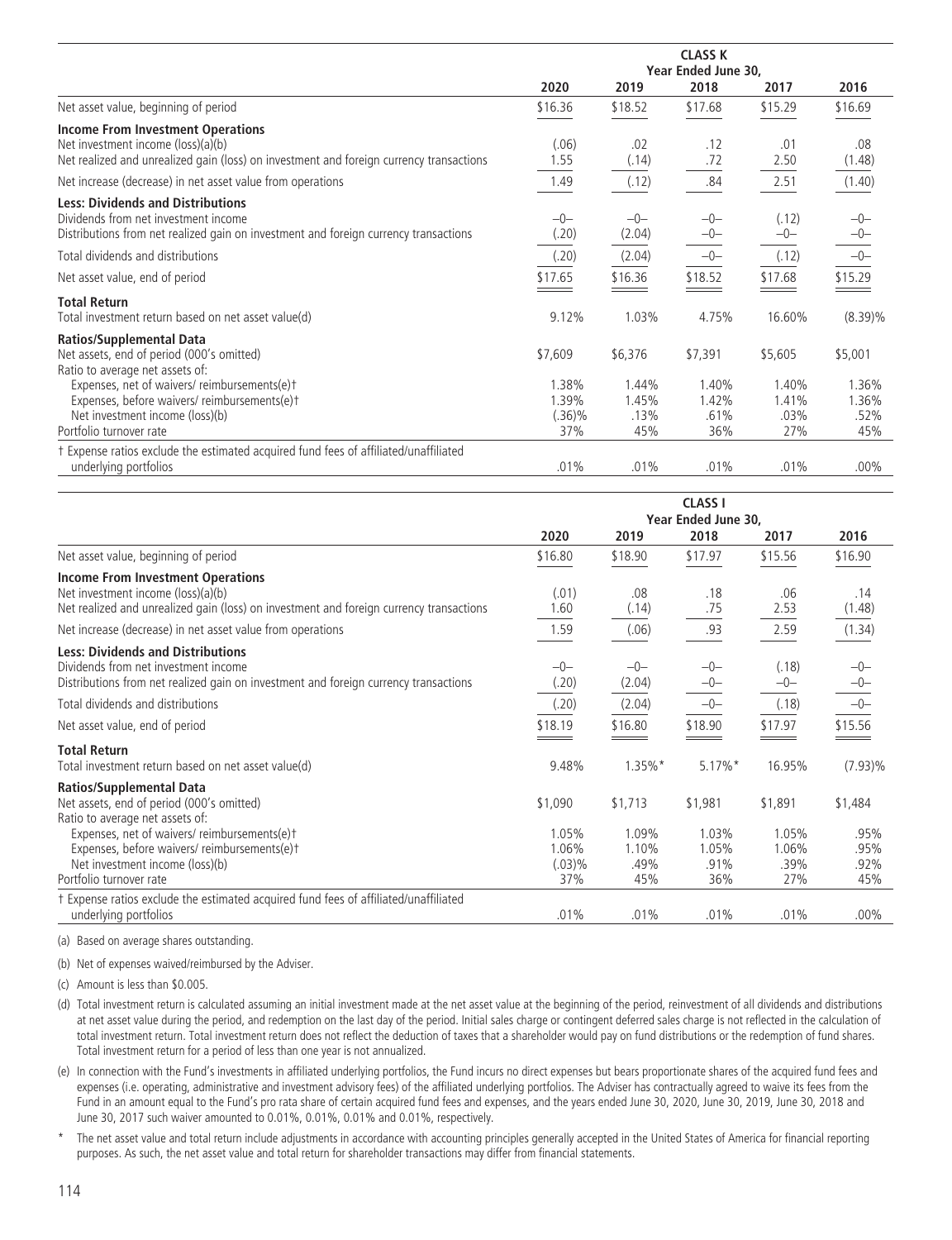## **AB Global Core Equity Portfolio**

|                                                                                                                                                                          | <b>CLASS A</b><br>Year Ended June 30, |                         |                         |                         |                         |  |
|--------------------------------------------------------------------------------------------------------------------------------------------------------------------------|---------------------------------------|-------------------------|-------------------------|-------------------------|-------------------------|--|
|                                                                                                                                                                          | 2020                                  | 2019                    | 2018                    | 2017                    | 2016                    |  |
| Net asset value, beginning of period                                                                                                                                     | \$13.31                               | \$12.42                 | \$11.72                 | \$9.70                  | \$10.15                 |  |
| <b>Income From Investment Operations</b><br>Net investment income(a)(b)                                                                                                  | .12                                   | .17                     | .16                     | .16                     | .16                     |  |
| Net realized and unrealized gain (loss) on investment and foreign currency transactions<br>Contributions from Affiliates                                                 | (.16)<br>.00(c)                       | 1.02<br>$-0-$           | 1.09<br>$-0-$           | 1.94<br>$-0-$           | (.51)<br>$-0-$          |  |
| Net increase (decrease) in net asset value from operations                                                                                                               | (.04)                                 | 1.19                    | 1.25                    | 2.10                    | (.35)                   |  |
| <b>Less: Dividends and Distributions</b><br>Dividends from net investment income<br>Distributions from net realized gain on investment and foreign currency transactions | (.13)<br>(.31)                        | (.12)<br>(.18)          | (.13)<br>(.42)          | (.08)<br>$-0-$          | (.07)<br>(.03)          |  |
| Total dividends and distributions                                                                                                                                        | (.44)                                 | (.30)                   | (.55)                   | (.08)                   | (.10)                   |  |
| Net asset value, end of period                                                                                                                                           | \$12.83                               | \$13.31                 | \$12.42                 | \$11.72                 | \$9.70                  |  |
| <b>Total Return</b><br>Total investment return based on net asset value(d)                                                                                               | (.48)%                                | 9.95%                   | 10.72%                  | 21.81%                  | $(3.40)\%$              |  |
| <b>Ratios/Supplemental Data</b><br>Net assets, end of period (000's omitted)<br>Ratio to average net assets of:                                                          | \$17,101                              | \$15,851                | \$12,925                | \$5,911                 | \$939                   |  |
| Expenses, net of waivers/reimbursements<br>Expenses, before waivers/reimbursements<br>Net investment income(b)                                                           | 1.08%<br>1.08%<br>.89%                | 1.13%<br>1.13%<br>1.33% | 1.15%<br>1.15%<br>1.31% | 1.15%<br>1.22%<br>1.43% | 1.15%<br>1.38%<br>1.64% |  |
| Portfolio turnover rate                                                                                                                                                  | 52%                                   | 47%                     | 45%                     | 51%                     | 51%                     |  |

|                                                                                                                                                                          | <b>CLASS C</b>  |                |                             |                |                |  |
|--------------------------------------------------------------------------------------------------------------------------------------------------------------------------|-----------------|----------------|-----------------------------|----------------|----------------|--|
|                                                                                                                                                                          | 2020            | 2019           | Year Ended June 30,<br>2018 | 2017           | 2016           |  |
| Net asset value, beginning of period                                                                                                                                     | \$13.10         | \$12.29        | \$11.63                     | \$9.67         | \$10.11        |  |
| <b>Income From Investment Operations</b><br>Net investment income(a)(b)                                                                                                  | .02             | .09            | .06                         | .05            | .06            |  |
| Net realized and unrealized gain (loss) on investment and foreign currency transactions<br>Contributions from Affiliates                                                 | (.15)<br>.00(c) | .99<br>$-0-$   | 1.08<br>$-0-$               | 1.96<br>$-0-$  | (.47)<br>$-0-$ |  |
| Net increase (decrease) in net asset value from operations                                                                                                               | (.13)           | 1.08           | 1.14                        | 2.01           | (.41)          |  |
| <b>Less: Dividends and Distributions</b><br>Dividends from net investment income<br>Distributions from net realized gain on investment and foreign currency transactions | (.05)<br>(.31)  | (.09)<br>(.18) | (.06)<br>(.42)              | (.05)<br>$-0-$ | $-0-$<br>(.03) |  |
| Total dividends and distributions                                                                                                                                        | (.36)           | (.27)          | (.48)                       | (.05)          | (.03)          |  |
| Net asset value, end of period                                                                                                                                           | \$12.61         | \$13.10        | \$12.29                     | \$11.63        | \$9.67         |  |
| <b>Total Return</b><br>Total investment return based on net asset value(d)                                                                                               | $(1.17)\%$      | 9.12%          | 9.87%                       | 20.80%         | $(4.09)\%$     |  |
| <b>Ratios/Supplemental Data</b><br>Net assets, end of period (000's omitted)<br>Ratio to average net assets of:                                                          | \$<br>905       | \$<br>553      | 150<br>\$                   | \$<br>70       | \$<br>16       |  |
| Expenses, net of waivers/reimbursements<br>Expenses, before waivers/reimbursements                                                                                       | 1.84%<br>1.84%  | 1.90%<br>1.90% | 1.90%<br>1.92%              | 1.90%<br>2.06% | 1.90%<br>2.09% |  |
| Net investment income(b)<br>Portfolio turnover rate                                                                                                                      | .15%<br>52%     | .69%<br>47%    | .49%<br>45%                 | .49%<br>51%    | .61%<br>51%    |  |

See footnotes on page 116.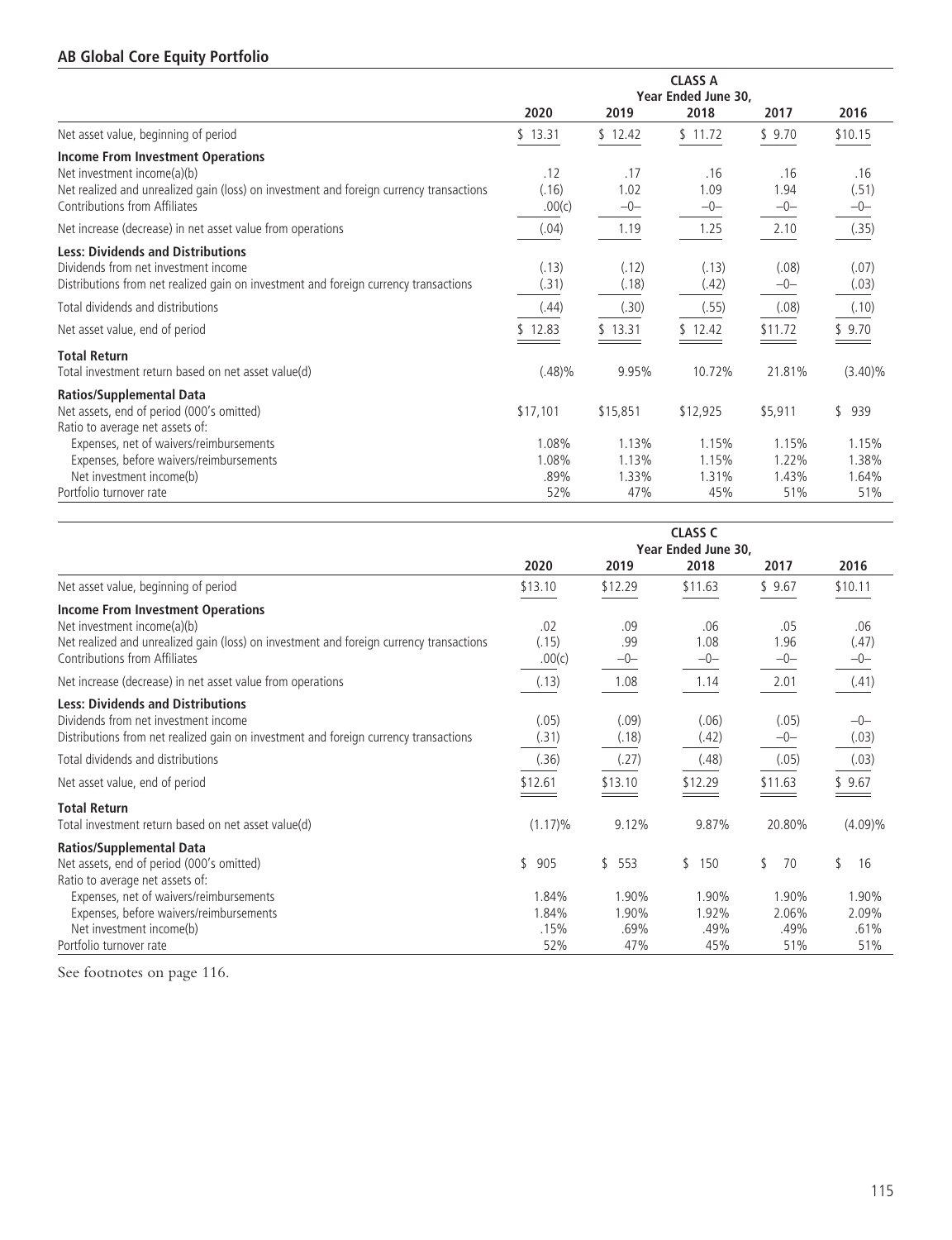|                                                                                         | <b>ADVISOR CLASS</b> |             |    |           |    |           |  |           |    |            |
|-----------------------------------------------------------------------------------------|----------------------|-------------|----|-----------|----|-----------|--|-----------|----|------------|
|                                                                                         | Year Ended June 30,  |             |    |           |    |           |  |           |    |            |
|                                                                                         |                      | 2020        |    | 2019      |    | 2018      |  | 2017      |    | 2016       |
| Net asset value, beginning of period                                                    |                      | 13.35       | \$ | 12.46     | \$ | 11.75     |  | 9.72      | ٢. | 10.16      |
| <b>Income From Investment Operations</b>                                                |                      |             |    |           |    |           |  |           |    |            |
| Net investment income(a)(b)                                                             |                      | .15         |    | .20       |    | .18       |  | .16       |    | .15        |
| Net realized and unrealized gain (loss) on investment and foreign currency transactions |                      | (.15)       |    | 1.02      |    | 1.10      |  | 1.97      |    | (.48)      |
| Contributions from Affiliates                                                           |                      | .00(c)      |    | $-0-$     |    | $-0-$     |  | $-0-$     |    | $-0-$      |
| Net increase (decrease) in net asset value from operations                              |                      | .00(c)      |    | 1.22      |    | 1.28      |  | 2.13      |    | (.33)      |
| <b>Less: Dividends and Distributions</b>                                                |                      |             |    |           |    |           |  |           |    |            |
| Dividends from net investment income                                                    |                      | (.17)       |    | (.15)     |    | (.15)     |  | (.10)     |    | (.08)      |
| Distributions from net realized gain on investment and foreign currency transactions    |                      | (.31)       |    | (.18)     |    | (.42)     |  | $-0-$     |    | (.03)      |
| Total dividends and distributions                                                       |                      | (.48)       |    | (.33)     |    | (.57)     |  | (.10)     |    | (.11)      |
| Net asset value, end of period                                                          |                      | 12.87       |    | 13.35     |    | 12.46     |  | 11.75     |    | 9.72       |
| <b>Total Return</b>                                                                     |                      |             |    |           |    |           |  |           |    |            |
| Total investment return based on net asset value(d)                                     |                      | $(.25)\%$   |    | 10.21%    |    | 11.02%    |  | 22.09%    |    | $(3.17)\%$ |
| <b>Ratios/Supplemental Data</b>                                                         |                      |             |    |           |    |           |  |           |    |            |
| Net assets, end of period (000's omitted)                                               |                      | \$1,215,240 |    | \$789,168 |    | \$465,263 |  | \$310,829 |    | \$156,608  |
| Ratio to average net assets of:                                                         |                      |             |    |           |    |           |  |           |    |            |
| Expenses, net of waivers/reimbursements                                                 |                      | .84%        |    | .90%      |    | .90%      |  | .90%      |    | .90%       |
| Expenses, before waivers/reimbursements                                                 |                      | .84%        |    | .90%      |    | .90%      |  | .97%      |    | 1.08%      |
| Net investment income(b)                                                                |                      | 1.17%       |    | 1.61%     |    | 1.42%     |  | 1.52%     |    | 1.59%      |
| Portfolio turnover rate                                                                 |                      | 52%         |    | 47%       |    | 45%       |  | 51%       |    | 51%        |

(a) Based on average shares outstanding.

(b) Net of expenses waived/reimbursed by the Adviser.

(c) Amount is less than \$0.005.

(d) Total investment return is calculated assuming an initial investment made at the net asset value at the beginning of the period, reinvestment of all dividends and distributions at net asset value during the period, and redemption on the last day of the period. Initial sales charge or contingent deferred sales charge is not reflected in the calculation of total investment return. Total investment return does not reflect the deduction of taxes that a shareholder would pay on fund distributions or the redemption of fund shares. Total investment return for a period of less than one year is not annualized.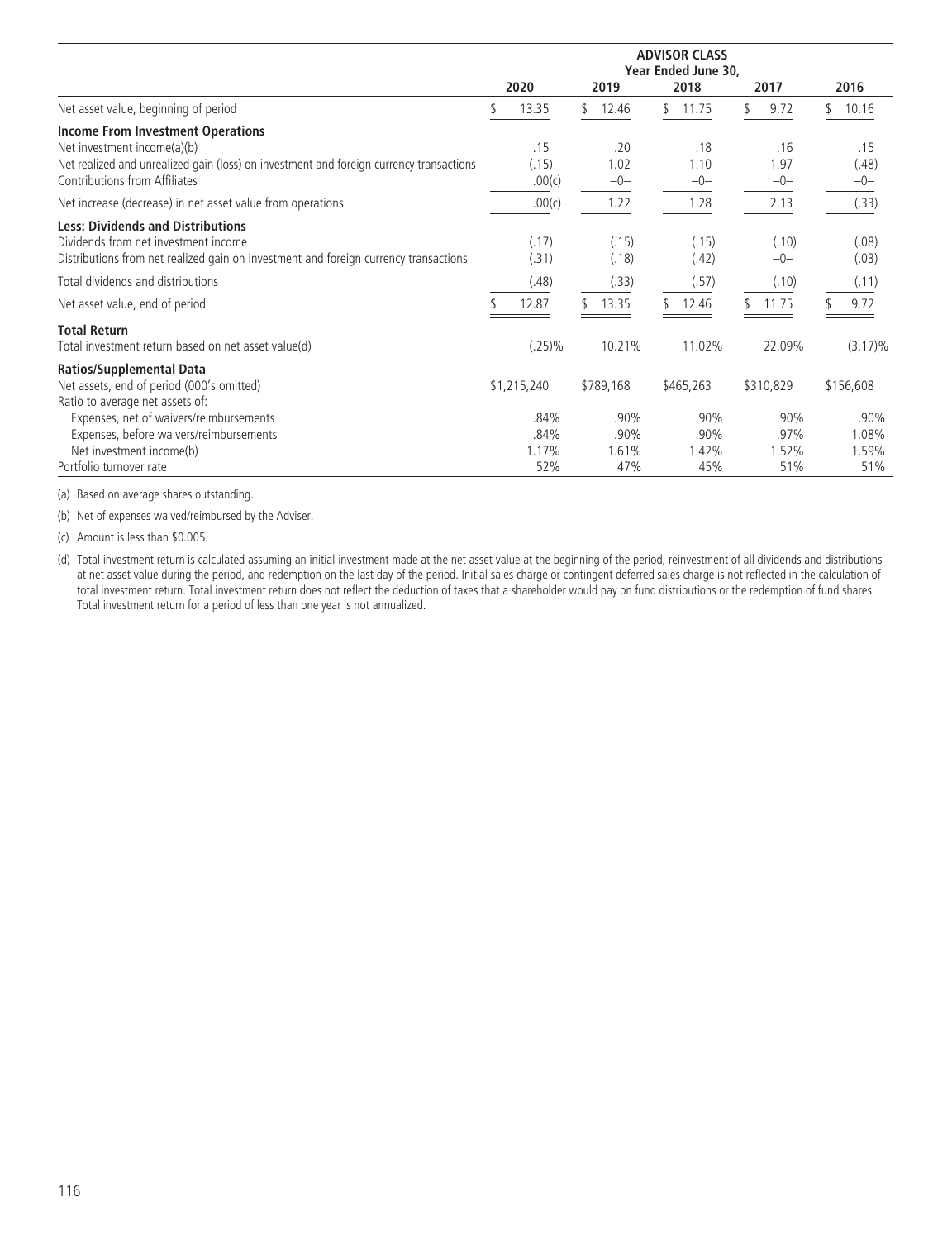## **AB International Strategic Core Portfolio**

|                                                                                                                                                                          | Year Ended June 30.     |                         |                         |                         | <b>July 29,</b><br>$2015(a)$ to<br><b>June 30,</b> |
|--------------------------------------------------------------------------------------------------------------------------------------------------------------------------|-------------------------|-------------------------|-------------------------|-------------------------|----------------------------------------------------|
|                                                                                                                                                                          | 2020                    | 2019                    | 2018                    | 2017                    | 2016                                               |
| Net asset value, beginning of period                                                                                                                                     | \$11.70                 | \$12.04                 | \$11.04                 | \$9.79                  | \$10.00                                            |
| <b>Income From Investment Operations</b><br>Net investment income(b)(c)<br>Net realized and unrealized gain (loss) on investment and foreign currency transactions       | .25<br>(.74)            | .27<br>(.33)            | .20<br>.93              | .22<br>1.11             | .26<br>(.35)                                       |
| Net increase (decrease) in net asset value from operations                                                                                                               | (.49)                   | (.06)                   | 1.13                    | 1.33                    | (.09)                                              |
| <b>Less: Dividends and Distributions</b><br>Dividends from net investment income<br>Distributions from net realized gain on investment and foreign currency transactions | (.16)<br>$-0-$          | (.16)<br>(.12)          | (.07)<br>(.06)          | (.08)<br>$-0-$          | (.12)<br>$-0-$                                     |
| Total dividends and distributions                                                                                                                                        | (.16)                   | (.28)                   | (.13)                   | (.08)                   | (.12)                                              |
| Net asset value, end of period                                                                                                                                           | \$11.05                 | \$11.70                 | \$12.04                 | \$11.04                 | \$9.79                                             |
| <b>Total Return</b><br>Total investment return based on net asset value(d)                                                                                               | $(4.33)\%$              | (.28)%                  | 10.25%                  | 13.72%                  | $(.84)\%$                                          |
| <b>Ratios/Supplemental Data</b><br>Net assets, end of period (000's omitted)<br>Ratio to average net assets of:                                                          | \$9,439                 | \$1,344                 | 460<br>\$               | \$234                   | 57<br>\$                                           |
| Expenses, net of waivers/reimbursements(e)t<br>Expenses, before waivers/reimbursements(e)t<br>Net investment income(c)                                                   | 1.19%<br>1.27%<br>2.31% | 1.20%<br>1.51%<br>2.38% | 1.19%<br>1.93%<br>1.71% | 1.19%<br>5.13%<br>2.15% | $1.20\%$ (f)<br>23.67%(f)<br>$2.87\%$ (f)          |
| Portfolio turnover rate                                                                                                                                                  | 39%                     | 51%                     | 53%                     | 64%                     | 52%                                                |
| † Expense ratios exclude the estimated acquired fund fees of affiliated/unaffiliated<br>underlying portfolios                                                            | $.00\%$                 | $.00\%$                 | .01%                    | .01%                    | $.00\%$ (f)                                        |

|                                                                                                                                                                          |                               | <b>CLASS C</b>                 |                               |                                |                                                            |  |
|--------------------------------------------------------------------------------------------------------------------------------------------------------------------------|-------------------------------|--------------------------------|-------------------------------|--------------------------------|------------------------------------------------------------|--|
|                                                                                                                                                                          | 2020                          | Year Ended June 30,<br>2019    | 2018                          | 2017                           | <b>July 29,</b><br>$2015(a)$ to<br><b>June 30,</b><br>2016 |  |
| Net asset value, beginning of period                                                                                                                                     | \$11.60                       | \$11.95                        | \$11.01                       | \$9.75                         | \$10.00                                                    |  |
| <b>Income From Investment Operations</b><br>Net investment income(b)(c)<br>Net realized and unrealized gain (loss) on investment and foreign currency transactions       | .06<br>(.63)                  | .18<br>(.32)                   | .10<br>.93                    | .19<br>1.07                    | .12<br>(.28)                                               |  |
| Net increase (decrease) in net asset value from operations                                                                                                               | (.57)                         | (.14)                          | 1.03                          | 1.26                           | (.16)                                                      |  |
| <b>Less: Dividends and Distributions</b><br>Dividends from net investment income<br>Distributions from net realized gain on investment and foreign currency transactions | (.12)<br>$-0-$                | (.09)<br>(.12)                 | (.03)<br>(.06)                | $-0-$<br>$-0-$                 | (.09)<br>$-0-$                                             |  |
| Total dividends and distributions                                                                                                                                        | (.12)                         | (.21)                          | (.09)                         | $-0-$                          | (.09)                                                      |  |
| Net asset value, end of period                                                                                                                                           | \$10.91                       | \$11.60                        | \$11.95                       | \$11.01                        | \$9.75                                                     |  |
| <b>Total Return</b><br>Total investment return based on net asset value(d)                                                                                               | $(5.01)\%$                    | $(1.00)\%$                     | 9.34%                         | 12.92%                         | (1.55)%                                                    |  |
| <b>Ratios/Supplemental Data</b><br>Net assets, end of period (000's omitted)<br>Ratio to average net assets of:                                                          | \$<br>190                     | \$<br>218                      | \$118                         | $\mathcal{L}$<br>62            | 10<br>\$                                                   |  |
| Expenses, net of waivers/reimbursements(e)+<br>Expenses, before waivers/ Reimbursements(e)t<br>Net investment income(c)<br>Portfolio turnover rate                       | 1.95%<br>2.00%<br>.55%<br>39% | 1.95%<br>2.28%<br>1.56%<br>51% | 1.94%<br>2.68%<br>.88%<br>53% | 1.94%<br>5.70%<br>1.80%<br>64% | $1.95\%$ (f)<br>15.57%(f)<br>$1.31\%$ (f)<br>52%           |  |
| † Expense ratios exclude the estimated acquired fund fees of affiliated/unaffiliated<br>underlying portfolios                                                            | $.00\%$                       | $.00\%$                        | .01%                          | .01%                           | $.00\%$ (f)                                                |  |

See footnotes on page 118.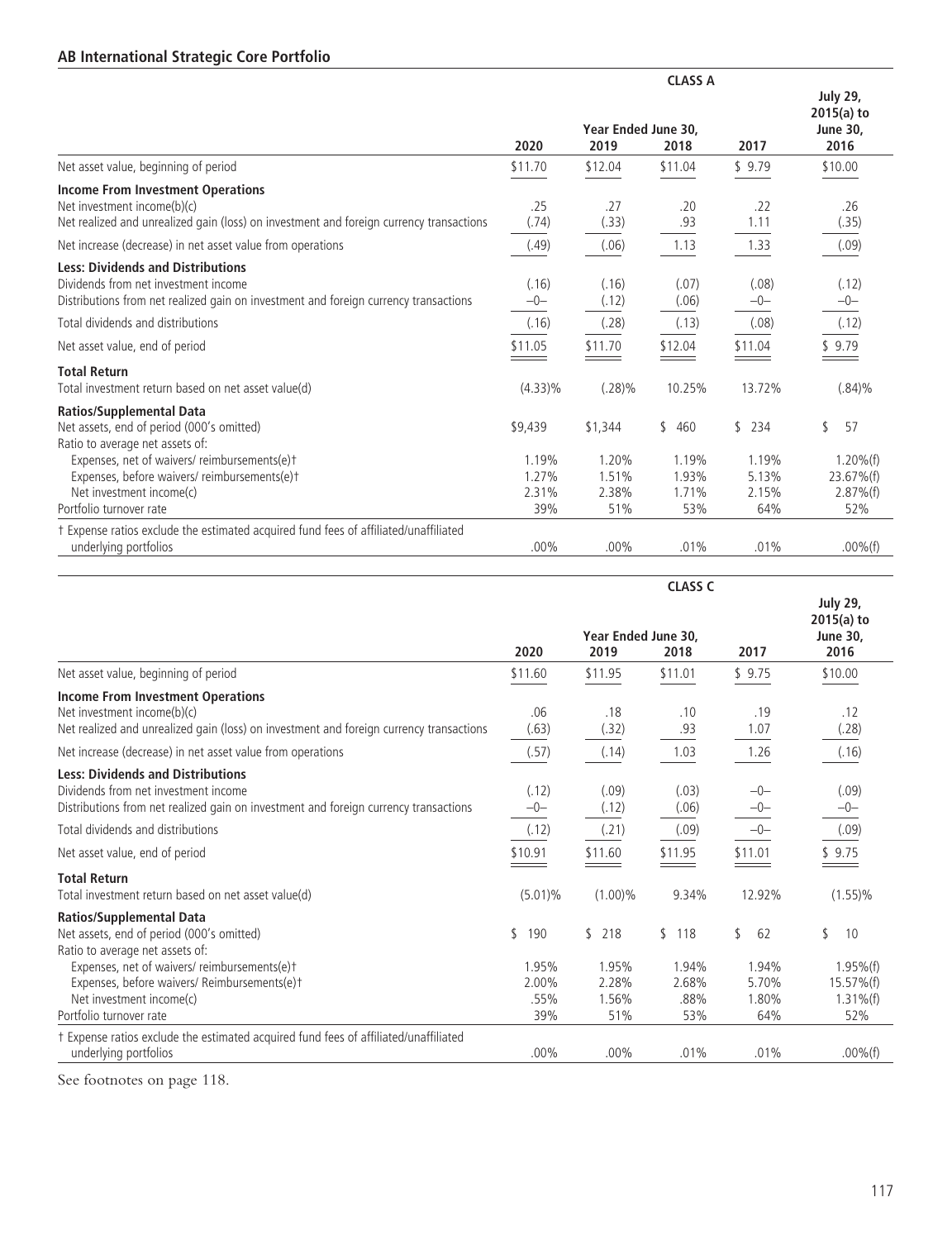|                                                                                                                                                                          | Year Ended June 30,<br>2020<br>2019<br>2017<br>2018 |                       |                       |                       | <b>July 29,</b><br>$2015(a)$ to<br><b>June 30.</b><br>2016 |
|--------------------------------------------------------------------------------------------------------------------------------------------------------------------------|-----------------------------------------------------|-----------------------|-----------------------|-----------------------|------------------------------------------------------------|
| Net asset value, beginning of period                                                                                                                                     | 11.74                                               | \$<br>12.06           | \$11.06               | 9.80                  | \$10.00                                                    |
| <b>Income From Investment Operations</b><br>Net investment income(b)(c)<br>Net realized and unrealized gain (loss) on investment and foreign currency transactions       | .20<br>(.67)                                        | .32<br>(.34)          | .25<br>.90            | .27<br>1.08           | .21<br>(.28)                                               |
| Net increase (decrease) in net asset value from operations                                                                                                               | (.47)                                               | (.02)                 | 1.15                  | 1.35                  | (.07)                                                      |
| <b>Less: Dividends and Distributions</b><br>Dividends from net investment income<br>Distributions from net realized gain on investment and foreign currency transactions | (.17)<br>$-0-$                                      | (.18)<br>(.12)        | (.09)<br>(.06)        | (.09)<br>$-0-$        | (.13)<br>$-0-$                                             |
| Total dividends and distributions                                                                                                                                        | (.17)                                               | (.30)                 | (.15)                 | (.09)                 | (.13)                                                      |
| Net asset value, end of period                                                                                                                                           | 11.10                                               | 11.74                 | \$12.06               | \$11.06               | \$9.80                                                     |
| <b>Total Return</b><br>Total investment return based on net asset value(d)                                                                                               | $(4.14)\%$                                          | .06%                  | 10.45%                | 13.98%                | $(.63)\%$                                                  |
| Ratios/Supplemental Data<br>Net assets, end of period (000's omitted)<br>Ratio to average net assets of:<br>Expenses, net of waivers/reimbursements(e)t                  | \$436,143<br>.95%                                   | \$201,875<br>.95%     | \$76,473<br>.94%      | \$35,275<br>.94%      | \$2,932<br>$.95\%$ (f)                                     |
| Expenses, before waivers/reimbursements(e)t<br>Net investment income(c)<br>Portfolio turnover rate                                                                       | .99%<br>1.74%<br>39%                                | 1.26%<br>2.80%<br>51% | 1.65%<br>2.12%<br>53% | 4.37%<br>2.60%<br>64% | $14.60\%$ (f)<br>$2.32\%$ (f)<br>52%                       |
| t Expense ratios exclude the estimated acquired fund fees of affiliated/unaffiliated<br>underlying portfolios                                                            | $.00\%$                                             | $.00\%$               | .01%                  | .01%                  | $.00\%$ (f)                                                |

| Net asset value, beginning of period                                                                                                                                                                          | <b>CLASS Z</b><br>November 20,<br>$2019(q)$ to<br><b>June 30,</b><br>2020<br>\$12.09 |
|---------------------------------------------------------------------------------------------------------------------------------------------------------------------------------------------------------------|--------------------------------------------------------------------------------------|
|                                                                                                                                                                                                               |                                                                                      |
| <b>Income From Investment Operations</b><br>Net investment income(b)(c)<br>Net realized and unrealized loss on investment and foreign currency transactions                                                   | .12<br>(.94)                                                                         |
| Net decrease in net asset value from operations                                                                                                                                                               | (.82)                                                                                |
| <b>Less: Dividends and Distributions</b><br>Dividends from net investment income                                                                                                                              | (.17)                                                                                |
| Total dividends and distributions                                                                                                                                                                             |                                                                                      |
| Net asset value, end of period                                                                                                                                                                                | $\frac{(.17)}{$11.10}$                                                               |
| <b>Total Return</b><br>Total investment return based on net asset value(d)                                                                                                                                    | $(6.91)\%$                                                                           |
| <b>Ratios/Supplemental Data</b><br>Net assets, end of period (000's omitted)<br>Ratio to average net assets of:<br>Expenses, net of waivers/reimbursements(e)+<br>Expenses, before waivers/reimbursements(e)t | \$<br>9<br>$.93\%$ (f)<br>$.97\%$ (f)                                                |
| Net investment income(c)                                                                                                                                                                                      | $1.76\%$ (f)                                                                         |
| Portfolio turnover rate                                                                                                                                                                                       | 39%                                                                                  |
| t Expense ratios exclude the estimated acquired fund fees of affiliated/unaffiliated<br>underlying portfolios                                                                                                 | $.00\%$ (f)                                                                          |

(a) Commencement of operations.

(b) Based on average shares outstanding.

(c) Net of expenses waived/reimbursed by the Adviser.

(d) Total investment return is calculated assuming an initial investment made at the net asset value at the beginning of the period, reinvestment of all dividends and distributions at net asset value during the period, and redemption on the last day of the period. Initial sales charge or contingent deferred sales charge is not reflected in the calculation of total investment return. Total investment return does not reflect the deduction of taxes that a shareholder would pay on fund distributions or the redemption of fund shares. Total investment return for a period of less than one year is not annualized.

(e) In connection with the Fund's investments in affiliated underlying portfolios, the Fund incurs no direct expenses but bears proportionate shares of the acquired fund fees and expenses (i.e. operating, administrative and investment advisory fees) of the affiliated underlying portfolios. The Adviser has contractually agreed to waive its fees from the Fund in an amount equal to the Fund's pro rata share of certain acquired fund fees and expenses, and for the years ended June 30, 2018 and June 30, 2017, such waiver amounted to 0.01% and 0.01%, respectively.

(f) Annualized.

(g) Commencement of distribution.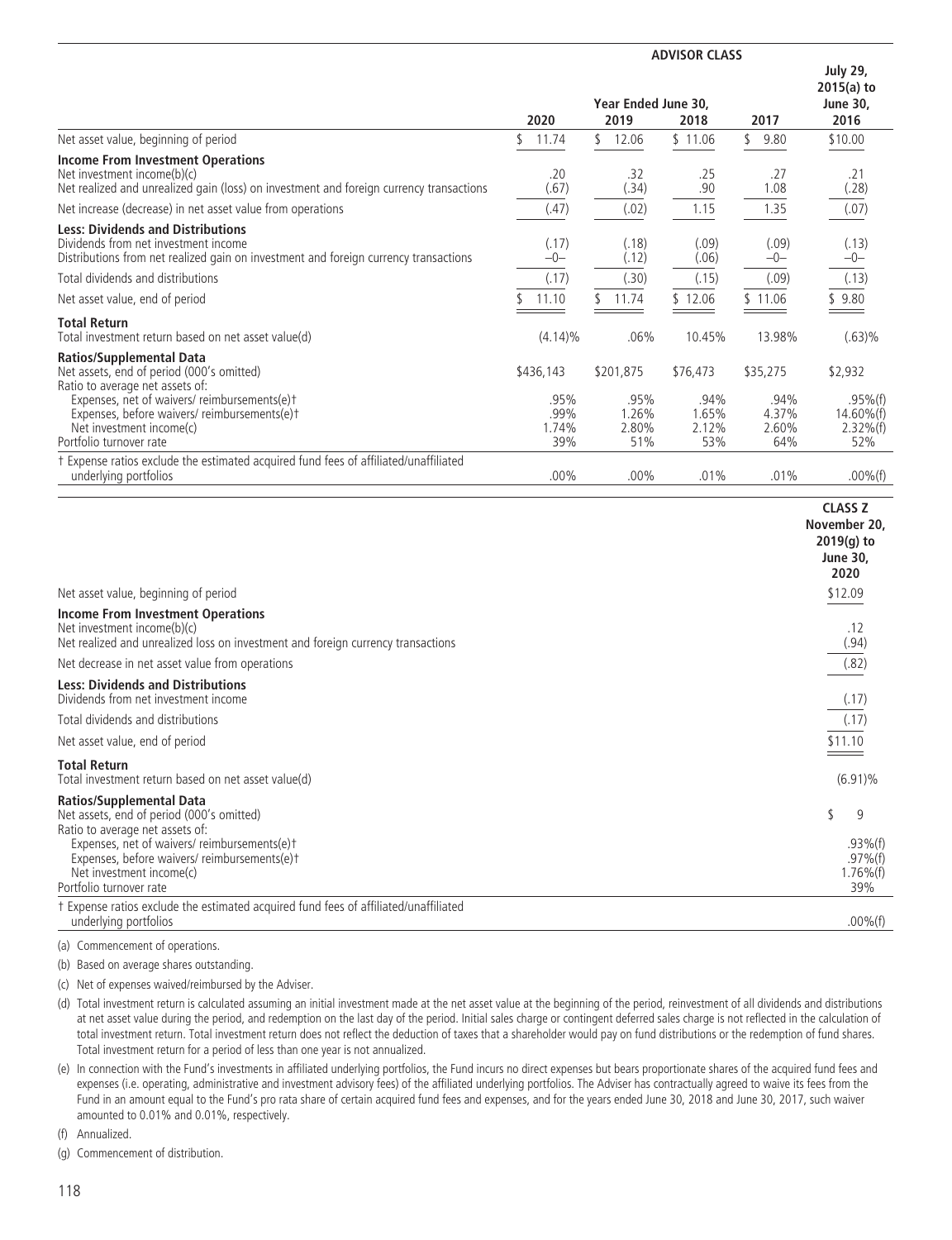# **AB Concentrated International Growth Portfolio**

|                                                                                                                                                                                              | <b>CLASS A</b><br>Year Ended June 30, |                     |                      |                      |                        |  |
|----------------------------------------------------------------------------------------------------------------------------------------------------------------------------------------------|---------------------------------------|---------------------|----------------------|----------------------|------------------------|--|
|                                                                                                                                                                                              | 2020                                  | 2019                | 2018                 | 2017                 | 2016                   |  |
| Net asset value, beginning of period                                                                                                                                                         | \$11.02                               | \$11.54             | \$10.50              | \$8.46               | \$9.77                 |  |
| Income From Investment Operations<br>Net investment income(a)(b)<br>Net realized and unrealized gain (loss) on investment transactions and foreign currency<br>Contributions from Affiliates | .01<br>.74<br>.00(c)                  | .02<br>.15<br>$-0-$ | .08<br>1.32<br>$-0-$ | .05<br>2.04<br>$-0-$ | .03<br>(1.34)<br>$-0-$ |  |
| Net increase (decrease) in net asset value from operations                                                                                                                                   | .75                                   | .17                 | 1.40                 | 2.09                 | (1.31)                 |  |
| <b>Less: Dividends and Distributions</b><br>Dividends from net investment income<br>Distributions from net realized gain on investment transactions                                          | $-0-$<br>(.11)                        | (.00)(c)<br>(.69)   | (.08)<br>(.28)       | (.05)<br>$-0-$       | (.00)(c)<br>(.00)(c)   |  |
| Total dividends and distributions                                                                                                                                                            | (.11)                                 | (.69)               | (.36)                | (.05)                | $-0-$                  |  |
| Net asset value, end of period                                                                                                                                                               | \$11.66                               | \$11.02             | \$11.54              | \$10.50              | \$8.46                 |  |
| <b>Total Return</b><br>Total investment return based on net asset value(d)*                                                                                                                  | 6.75%                                 | 2.72%               | 13.43%               | 24.83%               | $(13.39)\%$            |  |
| <b>Ratios/Supplemental Data</b><br>Net assets, end of period (000's omitted)<br>Ratio to average net assets of:                                                                              | \$1,729                               | 498<br>\$           | 286<br>$\mathbb{S}$  | \$<br>11             | \$<br>9                |  |
| Expenses, net of waivers/reimbursements(e)#                                                                                                                                                  | 1.22%<br>1.47%                        | 1.29%<br>1.85%      | 1.29%<br>2.08%       | 1.29%<br>8.96%       | 1.30%<br>17.79%        |  |
| Expenses, before waivers/reimbursements(e)#<br>Net investment income(b)                                                                                                                      | .12%                                  | .23%                | .67%                 | .54%                 | .34%                   |  |
| Portfolio turnover rate                                                                                                                                                                      | 30%                                   | 34%                 | 34%                  | 66%                  | 42%                    |  |
| ‡ Expense ratios exclude the estimated acquired fund fees of the affiliated/unaffiliated<br>underlying portfolios                                                                            | .01%                                  | .01%                | .01%                 | .01%                 | $.00\%$                |  |

|                                                                                          | <b>CLASS C</b><br>Year Ended June 30, |           |                      |           |             |  |
|------------------------------------------------------------------------------------------|---------------------------------------|-----------|----------------------|-----------|-------------|--|
|                                                                                          | 2020                                  | 2019      | 2018                 | 2017      | 2016        |  |
| Net asset value, beginning of period                                                     | \$10.78                               | \$11.38   | \$10.39              | \$8.39    | \$9.75      |  |
| Income From Investment Operations                                                        |                                       |           |                      |           |             |  |
| Net investment income (loss)(a)(b)                                                       | (.08)                                 | (.02)     | .00(c)               | (.02)     | (.04)       |  |
| Net realized and unrealized gain (loss) on investment transactions and foreign currency  | .73                                   | .11       | 1.30                 | 2.02      | (1.32)      |  |
| Contributions from Affiliates                                                            | .00(c)                                | $-0-$     | $-0-$                | $-0-$     | $-0-$       |  |
| Net increase (decrease) in net asset value from operations                               | .65                                   | .09       | 1.30                 | 2.00      | (1.36)      |  |
| <b>Less: Dividends and Distributions</b>                                                 |                                       |           |                      |           |             |  |
| Dividends from net investment income                                                     | $-0-$                                 | $-0-$     | (.03)                | $-0-$     | $-0-$       |  |
| Distributions from net realized gain on investment transactions                          | (.11)                                 | (.69)     | (.28)                | $-0-$     | (.00)(c)    |  |
| Total dividends and distributions                                                        | (.11)                                 | (.69)     | (.31)                | $-0-$     | $-0-$       |  |
| Net asset value, end of period                                                           | \$11.32                               | \$10.78   | \$11.38              | \$10.39   | \$8.39      |  |
| <b>Total Return</b>                                                                      |                                       |           |                      |           |             |  |
| Total investment return based on net asset value(d)*                                     | 5.97%                                 | 2.00%     | 12.57%               | 23.84%    | $(13.93)\%$ |  |
| <b>Ratios/Supplemental Data</b>                                                          |                                       |           |                      |           |             |  |
| Net assets, end of period (000's omitted)                                                | \$<br>426                             | \$<br>291 | $\mathcal{S}$<br>172 | \$<br>28  | \$<br>8     |  |
| Ratio to average net assets of:                                                          |                                       |           |                      |           |             |  |
| Expenses, net of waivers/reimbursements(e)#                                              | 1.99%                                 | 2.04%     | 2.04%                | 2.04%     | 2.05%       |  |
| Expenses, before waivers/reimbursements(e)#                                              | 2.27%                                 | 2.59%     | 2.89%                | 9.39%     | 18.58%      |  |
| Net investment income (loss)(b)                                                          | (.79)%                                | (.17)%    | .02%                 | $(.20)\%$ | (.43)%      |  |
| Portfolio turnover rate                                                                  | 30%                                   | 34%       | 34%                  | 66%       | 42%         |  |
| ‡ Expense ratios exclude the estimated acquired fund fees of the affiliated/unaffiliated |                                       |           |                      |           |             |  |
| underlying portfolios                                                                    | .01%                                  | .01%      | .01%                 | .01%      | $.00\%$     |  |

See footnotes on page 120.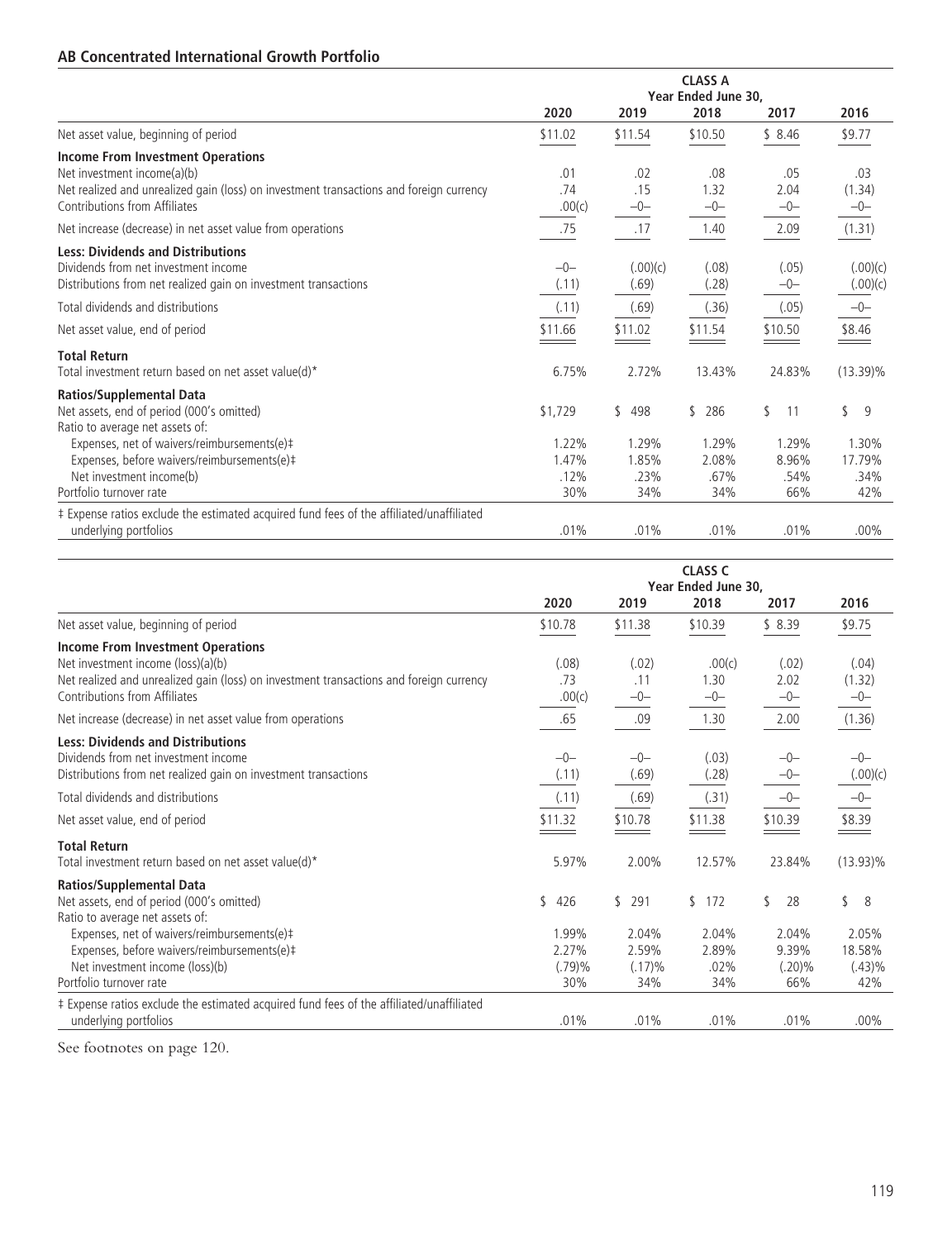|                                                                                                                                                                                                     | <b>ADVISOR CLASS</b><br>Year Ended June 30, |                        |                        |                         |                         |  |
|-----------------------------------------------------------------------------------------------------------------------------------------------------------------------------------------------------|---------------------------------------------|------------------------|------------------------|-------------------------|-------------------------|--|
|                                                                                                                                                                                                     | 2020                                        | 2019                   | 2018                   | 2017                    | 2016                    |  |
| Net asset value, beginning of period                                                                                                                                                                | 11.06                                       | \$11.57                | \$10.51                | \$8.47                  | \$9.77                  |  |
| <b>Income From Investment Operations</b><br>Net investment income(a)(b)<br>Net realized and unrealized gain (loss) on investment transactions and foreign currency<br>Contributions from Affiliates | .04<br>.75<br>.00(c)                        | .06<br>.13<br>$-0-$    | .06<br>1.37<br>$-0-$   | .20<br>1.91<br>$-0-$    | .05<br>(1.33)<br>$-0-$  |  |
| Net increase (decrease) in net asset value from operations                                                                                                                                          | .79                                         | .19                    | 1.43                   | 2.11                    | (1.28)                  |  |
| <b>Less: Dividends and Distributions</b><br>Dividends from net investment income<br>Distributions from net realized gain on investment transactions                                                 | (.01)<br>(.11)                              | (.01)<br>(.69)         | (.09)<br>(.28)         | (.07)<br>$-0-$          | (.02)<br>(.00)(c)       |  |
| Total dividends and distributions                                                                                                                                                                   | (.12)                                       | (.70)                  | (.37)                  | (.07)                   | (.02)                   |  |
| Net asset value, end of period                                                                                                                                                                      | 11.73                                       | \$11.06                | \$11.57                | \$10.51                 | \$8.47                  |  |
| <b>Total Return</b><br>Total investment return based on net asset value(d)*                                                                                                                         | 7.11%                                       | 3.01%                  | 13.61%                 | 25.12%                  | $(13.13)\%$             |  |
| <b>Ratios/Supplemental Data</b><br>Net assets, end of period (000's omitted)<br>Ratio to average net assets of:                                                                                     | \$160,265                                   | \$67,054               | \$45,424               | \$32,602                | \$1,678                 |  |
| Expenses, net of waivers/reimbursements(e)#<br>Expenses, before waivers/reimbursements(e)#<br>Net investment income(b)                                                                              | .98%<br>1.23%<br>.37%                       | 1.04%<br>1.59%<br>.54% | 1.04%<br>1.80%<br>.53% | 1.04%<br>3.75%<br>2.04% | 1.05%<br>17.53%<br>.58% |  |
| Portfolio turnover rate<br># Expense ratios exclude the estimated acquired fund fees of the affiliated/unaffiliated<br>underlying portfolios                                                        | 30%<br>.01%                                 | 34%<br>.01%            | 34%<br>.01%            | 66%<br>.01%             | 42%<br>$.00\%$          |  |

(a) Based on average shares outstanding.

(b) Net of expenses waived/reimbursed by the Adviser.

(c) Amount is less than \$.005.

(d) Total investment return is calculated assuming an initial investment made at the net asset value at the beginning of the period, reinvestment of all dividends and distributions at net asset value during the period, and redemption on the last day of the period. Initial sales charges or contingent deferred sales charges are not reflected in the calculation of total investment return. Total return does not reflect the deduction of taxes that a shareholder would pay on fund distributions or the redemption of fund shares. Total investment return calculated for a period of less than one year is not annualized.

(e) In connection with the Fund's investments in affiliated underlying portfolios, the Fund incurs no direct expenses, but bears proportionate shares of the fees and expenses (i.e., operating, administrative and investment advisory fees) of the affiliated underlying portfolios. The Adviser has contractually agreed to waive its fees from the Fund in an amount equal to the Fund's pro rata share of certain acquired fund fees and expenses, and for the years ended June 30, 2020, ended June 30, 2019, June 30, 2018 and June 30, 2018 2017, such waiver amounted to .01%, .01%, .01% and .01%, respectively.

\* Includes the impact of reimbursements from the Adviser which enhanced the Fund's performance for the year ended June 30, 2020 by .01%.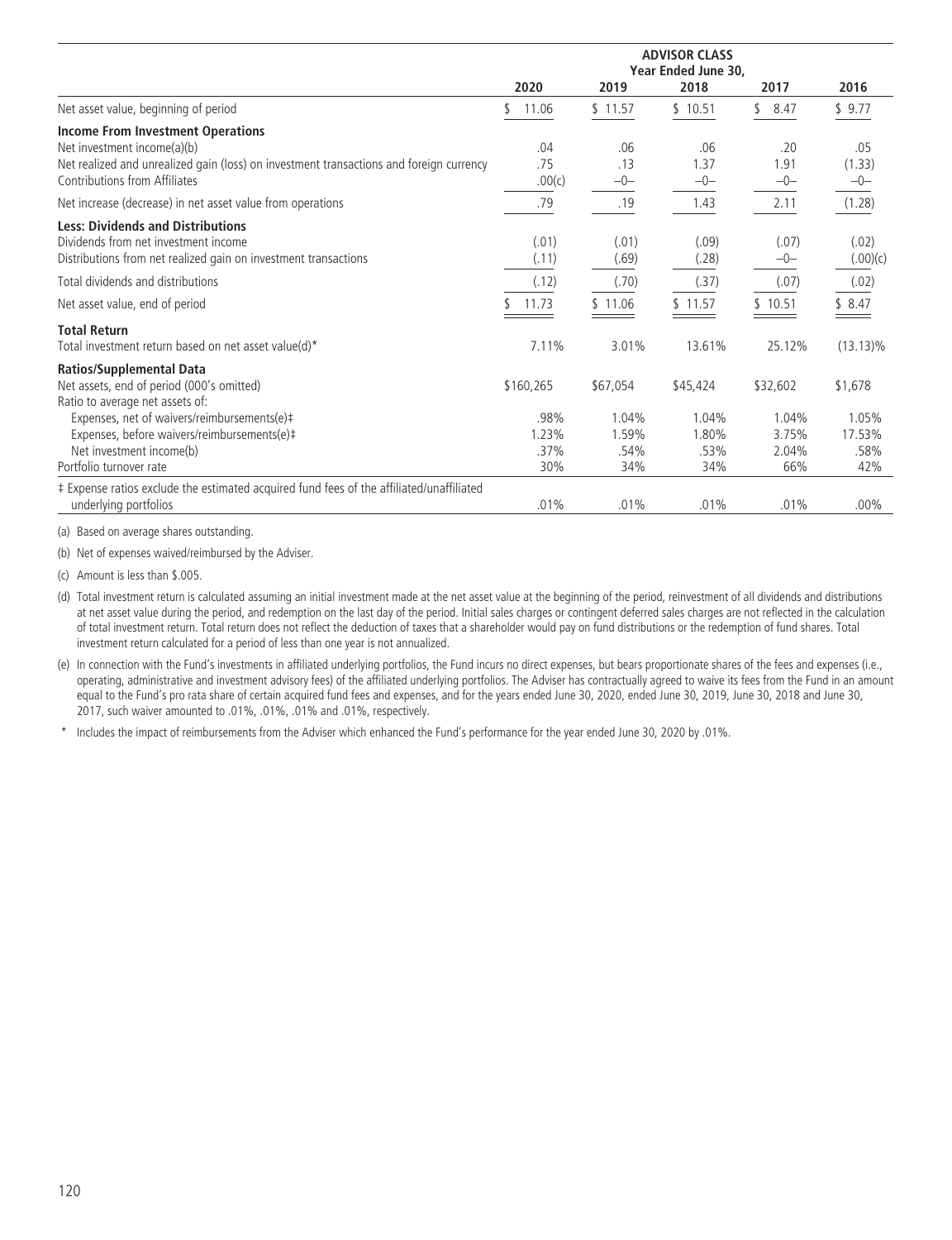## **Hypothetical Investment and Expense Information**

The following supplemental hypothetical investment information provides additional information calculated and presented in a manner different from expense information found under "Fees and Expenses of the Fund" in the Summary Information at the beginning of this Prospectus about the effect of a Fund's expenses, including investment advisory fees and other Fund costs, on each Fund's returns over a 10-year period. The chart shows the estimated expenses that would be charged on a hypothetical investment of \$10,000 in Class A shares of each Fund assuming a 5% return each year, including an initial sales charge of 4.25%. Except as otherwise indicated, the chart also assumes that the current annual expense ratio stays the same throughout the 10-year period. The current annual expense ratio for each Fund is the same as stated under "Fees and Expenses of the Fund". Additional information concerning the fees and expenses incurred by the Funds may be found at FINRA's Fund Analyzer web page (available at https://tools.finra.org/fund\_analyzer/). Your actual expenses may be higher or lower.

## **AB Growth Fund**

| Year           | <b>Hypothetical</b><br>Investment | Hypothetical<br>Performance<br><b>Earnings</b> | Investment<br>After<br><b>Returns</b> | <b>Hypothetical</b><br>Expenses* | Hypothetical<br><b>Ending</b><br>Investment |
|----------------|-----------------------------------|------------------------------------------------|---------------------------------------|----------------------------------|---------------------------------------------|
|                | \$10,000.00                       | 478.75                                         | \$10,053.75                           | 542.63<br>\$                     | \$9,936.12                                  |
| 2              | 9.936.12                          | 496.81                                         | 10.432.93                             | 123.11                           | 10.309.82                                   |
| 3              | 10.309.82                         | 515.49                                         | 10,825.31                             | 127.74                           | 10,697.57                                   |
| $\overline{4}$ | 10.697.57                         | 534.88                                         | 11.232.45                             | 132.54                           | 11.099.91                                   |
| 5              | 11.099.91                         | 555.00                                         | 11,654.91                             | 137.53                           | 11.517.38                                   |
| 6              | 11,517.38                         | 575.87                                         | 12.093.25                             | 142.70                           | 11,950.55                                   |
|                | 11.950.55                         | 597.53                                         | 12.548.08                             | 148.07                           | 12,400.01                                   |
| 8              | 12,400.01                         | 620.00                                         | 13.020.01                             | 153.64                           | 12,866.37                                   |
| 9              | 12.866.37                         | 643.32                                         | 13.509.69                             | 159.41                           | 13.350.28                                   |
| 10             | 13,350.28                         | 667.51                                         | 14.017.79                             | 165.41                           | 13,852.38                                   |
| Cumulative     |                                   | \$5.685.16                                     |                                       | \$1,832.78                       |                                             |

## **AB Large Cap Growth Fund**

| Year       | <b>Hypothetical</b><br>Investment | <b>Hypothetical</b><br>Performance<br><b>Earnings</b> | Investment<br>After<br><b>Returns</b> | Hypothetical<br>Expenses* | Hypothetical<br><b>Endina</b><br>Investment |
|------------|-----------------------------------|-------------------------------------------------------|---------------------------------------|---------------------------|---------------------------------------------|
|            | \$10,000.00                       | 478.75                                                | \$10.053.75                           | 511.46                    | \$9.967.29                                  |
| 2          | 9.967.29                          | 498.36                                                | 10,465.65                             | 91.05                     | 10.374.60                                   |
| 3          | 10.374.60                         | 518.73                                                | 10.893.33                             | 94.77                     | 10.798.56                                   |
| 4          | 10.798.56                         | 539.93                                                | 11.338.49                             | 98.64                     | 11,239.85                                   |
| 5          | 11.239.85                         | 561.99                                                | 11.801.84                             | 102.68                    | 11.699.16                                   |
| 6          | 11.699.16                         | 584.96                                                | 12.284.12                             | 106.87                    | 12.177.25                                   |
|            | 12.177.25                         | 608.86                                                | 12.786.11                             | 111.24                    | 12.674.87                                   |
| 8          | 12.674.87                         | 633.74                                                | 13.308.61                             | 115.78                    | 13,192.83                                   |
| 9          | 13.192.83                         | 659.64                                                | 13.852.47                             | 120.52                    | 13.731.95                                   |
| 10         | 13,731.95                         | 686.60                                                | 14,418.55                             | 125.44                    | 14,293.11                                   |
| Cumulative |                                   | \$5,771.56                                            |                                       | \$1,478.45                |                                             |

## **AB Concentrated Growth Fund**

| Year           | <b>Hypothetical</b><br>Investment | <b>Hypothetical</b><br>Performance<br><b>Earnings</b> | Investment<br>After<br><b>Returns</b> | Hypothetical<br><b>Expenses</b> | Hypothetical<br><b>Endina</b><br>Investment |
|----------------|-----------------------------------|-------------------------------------------------------|---------------------------------------|---------------------------------|---------------------------------------------|
|                | \$10,000.00                       | 478.75                                                | \$10.053.75                           | 528.55                          | \$9.950.20                                  |
| $\overline{2}$ | 9.950.20                          | 497.51                                                | 10.447.71                             | 107.61                          | 10.340.10                                   |
| 3              | 10.340.10                         | 517.01                                                | 10.857.11                             | 111.83                          | 10,745.28                                   |
| $\overline{4}$ | 10.745.28                         | 537.26                                                | 11.282.54                             | 116.21                          | 11.166.33                                   |
| 5              | 11,166.33                         | 558.32                                                | 11.724.65                             | 120.76                          | 11,603.89                                   |
| 6              | 11.603.89                         | 580.19                                                | 12.184.08                             | 125.50                          | 12.058.58                                   |
|                | 12.058.58                         | 602.93                                                | 12.661.51                             | 130.41                          | 12.531.10                                   |
| 8              | 12.531.10                         | 626.56                                                | 13.157.66                             | 135.52                          | 13.022.14                                   |
| 9              | 13.022.14                         | 651.11                                                | 13.673.25                             | 140.83                          | 13,532.42                                   |
| 10             | 13,532.42                         | 676.62                                                | 14,209.04                             | 146.35                          | 14,062.69                                   |
| Cumulative     |                                   | \$5,726.26                                            |                                       | \$1,663.57                      |                                             |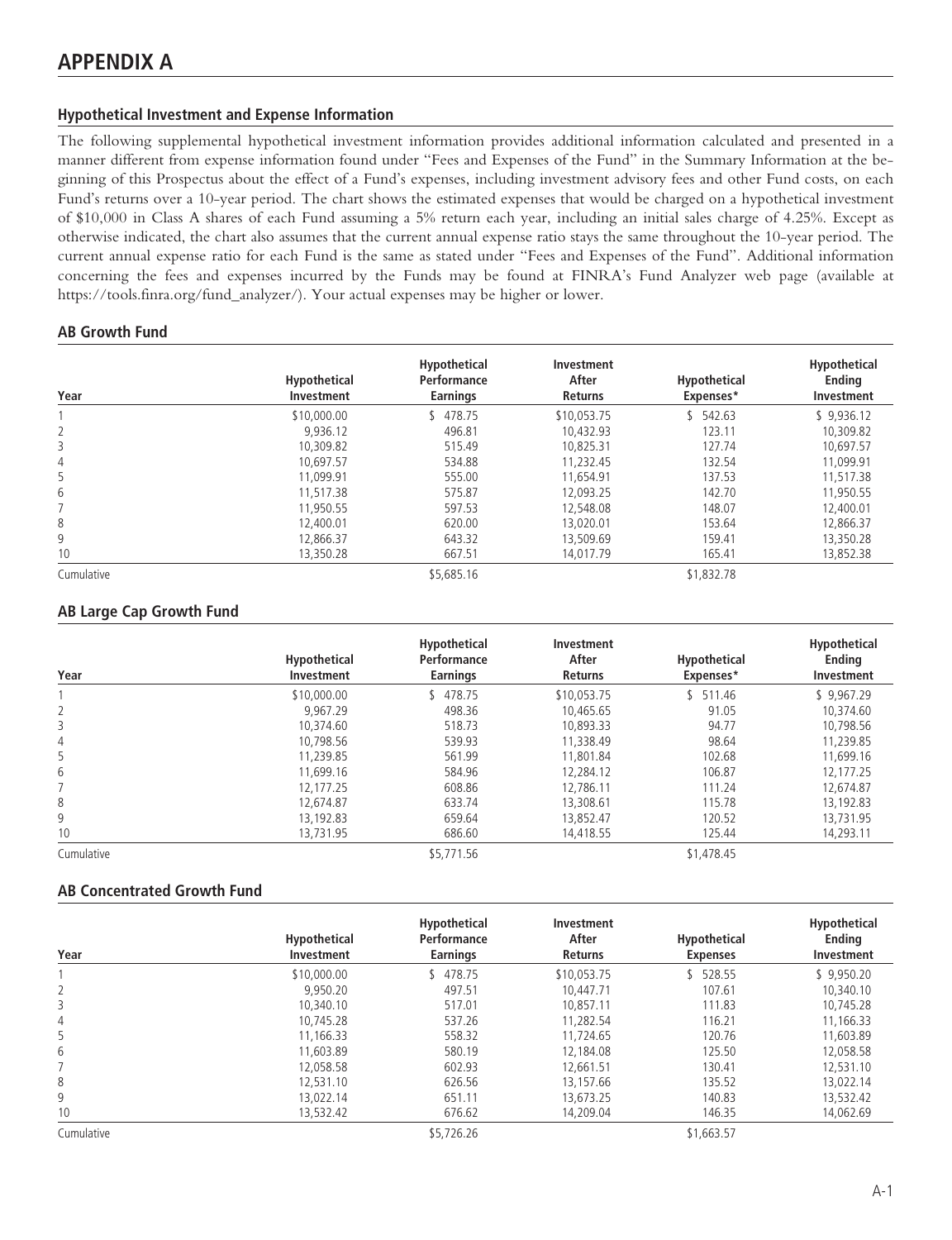## **AB Discovery Growth Fund**

| Year           | <b>Hypothetical</b><br>Investment | <b>Hypothetical</b><br>Performance<br><b>Earnings</b> | Investment<br>After<br><b>Returns</b> | <b>Hypothetical</b><br>Expenses* | Hypothetical<br><b>Ending</b><br>Investment |
|----------------|-----------------------------------|-------------------------------------------------------|---------------------------------------|----------------------------------|---------------------------------------------|
|                | \$10,000.00                       | 478.75                                                | \$10.053.75                           | 521.52                           | \$9,957.23                                  |
| 2              | 9.957.23                          | 497.86                                                | 10.455.09                             | 100.37                           | 10.354.72                                   |
| 3              | 10.354.72                         | 517.74                                                | 10.872.46                             | 104.38                           | 10,768.08                                   |
| $\overline{4}$ | 10.768.08                         | 538.40                                                | 11.306.48                             | 108.54                           | 11.197.94                                   |
| 5              | 11.197.94                         | 559.90                                                | 11.757.84                             | 112.88                           | 11,644.96                                   |
| 6              | 11.644.96                         | 582.25                                                | 12.227.21                             | 117.38                           | 12,109.83                                   |
|                | 12.109.83                         | 605.49                                                | 12.715.32                             | 122.07                           | 12.593.25                                   |
| 8              | 12.593.25                         | 629.66                                                | 13.222.91                             | 126.94                           | 13.095.97                                   |
| 9              | 13.095.97                         | 654.80                                                | 13.750.77                             | 132.01                           | 13.618.76                                   |
| 10             | 13,618.76                         | 680.94                                                | 14,299.70                             | 137.28                           | 14, 162.42                                  |
| Cumulative     |                                   | \$5,745.79                                            |                                       | \$1,583.37                       |                                             |

## **AB Small Cap Growth Portfolio**

| Year           | Hypothetical<br>Investment | <b>Hypothetical</b><br>Performance<br><b>Earnings</b> | <b>Investment</b><br>After<br><b>Returns</b> | Hypothetical<br><b>Expenses</b> | Hypothetical<br><b>Ending</b><br>Investment |
|----------------|----------------------------|-------------------------------------------------------|----------------------------------------------|---------------------------------|---------------------------------------------|
|                | \$10,000.00                | 478.75                                                | \$10.053.75                                  | \$542.63                        | \$9,936.12                                  |
| 2              | 9.936.12                   | 496.81                                                | 10.432.93                                    | 122.07                          | 10,310.86                                   |
| 3              | 10.310.86                  | 515.54                                                | 10.826.40                                    | 126.67                          | 10.699.73                                   |
| $\overline{4}$ | 10.699.73                  | 534.99                                                | 11.234.72                                    | 131.45                          | 11.103.27                                   |
| 5              | 11.103.27                  | 555.16                                                | 11.658.43                                    | 136.40                          | 11.522.03                                   |
| 6              | 11.522.03                  | 576.10                                                | 12.098.13                                    | 141.55                          | 11,956.58                                   |
|                | 11.956.58                  | 597.83                                                | 12.554.41                                    | 146.89                          | 12.407.52                                   |
| 8              | 12,407.52                  | 620.38                                                | 13.027.90                                    | 152.43                          | 12,875.47                                   |
| 9              | 12,875.47                  | 643.77                                                | 13.519.24                                    | 158.18                          | 13.361.06                                   |
| 10             | 13,361.06                  | 668.05                                                | 14,029.11                                    | 164.14                          | 13,864.97                                   |
| Cumulative     |                            | \$5,687.38                                            |                                              | \$1,822.41                      |                                             |

# **AB Select US Equity Portfolio**

| Year       | <b>Hypothetical</b><br>Investment | <b>Hypothetical</b><br>Performance<br><b>Earnings</b> | Investment<br>After<br><b>Returns</b> | <b>Hypothetical</b><br>Expenses* | Hypothetical<br><b>Endina</b><br>Investment |
|------------|-----------------------------------|-------------------------------------------------------|---------------------------------------|----------------------------------|---------------------------------------------|
|            | \$10,000.00                       | 478.75                                                | \$10.053.75                           | 578.82                           | \$9.899.93                                  |
| 2          | 9.899.93                          | 495.00                                                | 10.394.93                             | 159.04                           | 10.235.89                                   |
| 3          | 10.235.89                         | 511.79                                                | 10.747.68                             | 164.44                           | 10.583.24                                   |
| 4          | 10.583.24                         | 529.16                                                | 11.112.40                             | 170.02                           | 10.942.38                                   |
| 5          | 10.942.38                         | 547.12                                                | 11.489.50                             | 175.79                           | 11.313.71                                   |
| 6          | 11.313.71                         | 565.69                                                | 11.879.40                             | 181.75                           | 11,697.65                                   |
|            | 11.697.65                         | 584.88                                                | 12.282.53                             | 187.92                           | 12.094.61                                   |
| 8          | 12.094.61                         | 604.73                                                | 12.699.34                             | 194.30                           | 12,505.04                                   |
| 9          | 12.505.04                         | 625.25                                                | 13.130.29                             | 200.89                           | 12.929.40                                   |
| 10         | 12,929.40                         | 646.47                                                | 13,575.87                             | 207.71                           | 13,368.16                                   |
| Cumulative |                                   | \$5,588.84                                            |                                       | \$2,220.68                       |                                             |

## **AB Select US Long/Short Portfolio**

| Year       | Hypothetical<br>Investment | Hypothetical<br>Performance<br><b>Earnings</b> | Investment<br>After<br><b>Returns</b> | Hypothetical<br>Expenses* | Hypothetical<br><b>Ending</b><br>Investment |
|------------|----------------------------|------------------------------------------------|---------------------------------------|---------------------------|---------------------------------------------|
|            | \$10,000.00                | 478.75                                         | \$10.053.75                           | 621.05                    | \$9.857.70                                  |
| 2          | 9.857.70                   | 492.89                                         | 10.350.59                             | 204.94                    | 10.145.65                                   |
| 3          | 10,145.65                  | 507.28                                         | 10.652.93                             | 210.93                    | 10,442.00                                   |
| 4          | 10.442.00                  | 522.10                                         | 10.964.10                             | 217.09                    | 10.747.01                                   |
| 5          | 10.747.01                  | 537.35                                         | 11.284.36                             | 223.43                    | 11.060.93                                   |
| 6          | 11,060.93                  | 553.05                                         | 11,613.98                             | 229.96                    | 11,384.02                                   |
|            | 11.384.02                  | 569.20                                         | 11.953.22                             | 236.67                    | 11.716.55                                   |
| 8          | 11.716.55                  | 585.83                                         | 12,302.38                             | 243.59                    | 12,058.79                                   |
| 9          | 12.058.79                  | 602.94                                         | 12.661.73                             | 250.70                    | 12,411.03                                   |
| 10         | 12,411.03                  | 620.55                                         | 13,031.58                             | 258.03                    | 12,773.55                                   |
| Cumulative |                            | \$5,469.94                                     |                                       | \$2.696.39                |                                             |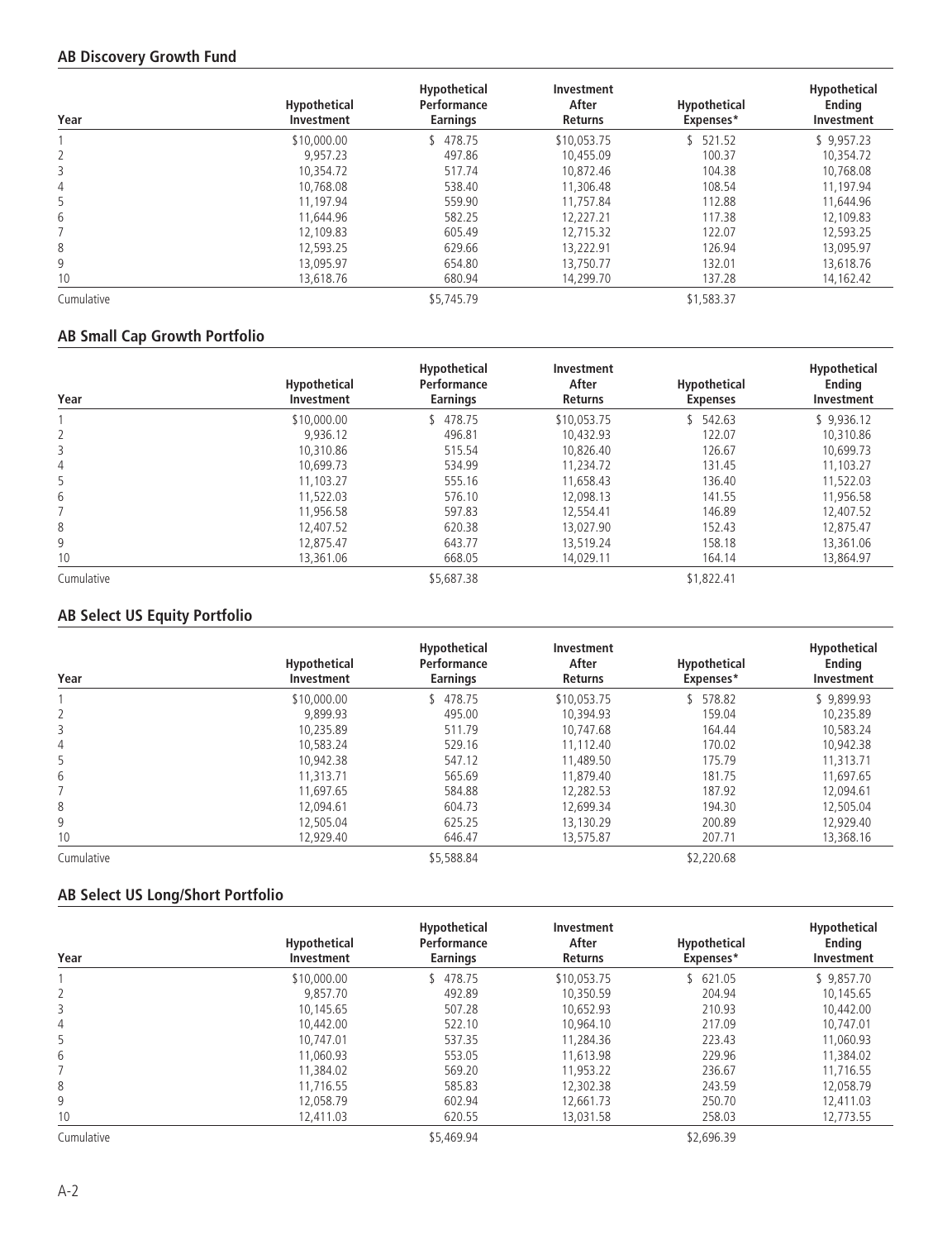## **AB Sustainable Global Thematic Fund**

| Year       | <b>Hypothetical</b><br>Investment | <b>Hypothetical</b><br>Performance<br><b>Earnings</b> | Investment<br>After<br>Returns | <b>Hypothetical</b><br>Expenses* | Hypothetical<br><b>Ending</b><br>Investment |
|------------|-----------------------------------|-------------------------------------------------------|--------------------------------|----------------------------------|---------------------------------------------|
|            | \$10,000.00                       | 478.75                                                | \$10.053.75                    | 547.66                           | \$9.931.09                                  |
|            | 9.931.09                          | 496.55                                                | 10.427.64                      | 128.26                           | 10,299.38                                   |
| 3          | 10,299.38                         | 514.97                                                | 10.814.35                      | 133.02                           | 10,681.33                                   |
| 4          | 10.681.33                         | 534.07                                                | 11.215.40                      | 137.95                           | 11.077.45                                   |
| 5          | 11.077.45                         | 553.87                                                | 11,631.32                      | 143.07                           | 11,488.25                                   |
| 6          | 11.488.25                         | 574.41                                                | 12.062.66                      | 148.37                           | 11,914.29                                   |
|            | 11.914.29                         | 595.71                                                | 12.510.00                      | 153.87                           | 12.356.13                                   |
| 8          | 12,356.13                         | 617.81                                                | 12.973.94                      | 159.58                           | 12.814.36                                   |
| 9          | 12.814.36                         | 640.72                                                | 13.455.08                      | 165.50                           | 13,289.58                                   |
| 10         | 13,289.58                         | 664.48                                                | 13,954.06                      | 171.63                           | 13,782.43                                   |
| Cumulative |                                   | \$5,671.34                                            |                                | \$1,888.91                       |                                             |

## **AB Sustainable International Thematic Fund**

| Year       | <b>Hypothetical</b><br>Investment | Hypothetical<br>Performance<br>Earnings | Investment<br>After<br><b>Returns</b> | Hypothetical<br>Expenses* | Hypothetical<br><b>Endina</b><br>Investment |
|------------|-----------------------------------|-----------------------------------------|---------------------------------------|---------------------------|---------------------------------------------|
|            | \$10,000.00                       | 478.75                                  | \$10.053.75                           | 558.71                    | \$9,920.04                                  |
| 2          | 9.920.04                          | 496.00                                  | 10.416.04                             | 139.57                    | 10.276.47                                   |
| 3          | 10.276.47                         | 513.82                                  | 10.790.29                             | 144.59                    | 10.645.70                                   |
| 4          | 10.645.70                         | 532.29                                  | 11,177.99                             | 149.79                    | 11,028.20                                   |
| 5          | 11.028.20                         | 551.41                                  | 11.579.61                             | 155.17                    | 11.424.44                                   |
| 6          | 11.424.44                         | 571.22                                  | 11.995.66                             | 160.74                    | 11,834.92                                   |
|            | 11.834.92                         | 591.75                                  | 12.426.67                             | 166.52                    | 12.260.15                                   |
| 8          | 12.260.15                         | 613.01                                  | 12.873.16                             | 172.50                    | 12.700.66                                   |
| 9          | 12,700.66                         | 635.03                                  | 13.335.69                             | 178.70                    | 13.156.99                                   |
| 10         | 13,156.99                         | 657.85                                  | 13,814.84                             | 185.12                    | 13,629.72                                   |
| Cumulative |                                   | \$5.641.13                              |                                       | \$2.011.41                |                                             |

# **AB Global Core Equity Portfolio**

| Year       | <b>Hypothetical</b><br>Investment | <b>Hypothetical</b><br>Performance<br>Earnings | Investment<br>After<br>Returns | <b>Hypothetical</b><br><b>Expenses</b> | Hypothetical<br><b>Ending</b><br>Investment |
|------------|-----------------------------------|------------------------------------------------|--------------------------------|----------------------------------------|---------------------------------------------|
|            | \$10,000.00                       | 478.75                                         | \$10.053.75                    | 533.58                                 | \$9.945.17                                  |
| 2          | 9.945.17                          | 497.26                                         | 10.442.43                      | 112.78                                 | 10.329.65                                   |
| 3          | 10,329.65                         | 516.48                                         | 10,846.13                      | 117.14                                 | 10,728.99                                   |
| 4          | 10.728.99                         | 536.45                                         | 11,265.44                      | 121.67                                 | 11.143.77                                   |
| 5          | 11.143.77                         | 557.19                                         | 11.700.96                      | 126.37                                 | 11.574.59                                   |
| 6          | 11.574.59                         | 578.73                                         | 12.153.32                      | 131.26                                 | 12,022.06                                   |
|            | 12.022.06                         | 601.10                                         | 12.623.16                      | 136.33                                 | 12.486.83                                   |
| 8          | 12,486.83                         | 624.34                                         | 13.111.17                      | 141.60                                 | 12,969.57                                   |
| 9          | 12.969.57                         | 648.48                                         | 13.618.05                      | 147.07                                 | 13.470.98                                   |
| 10         | 13,470.98                         | 673.55                                         | 14,144.53                      | 152.76                                 | 13,991.77                                   |
| Cumulative |                                   | \$5,712.33                                     |                                | \$1,720.56                             |                                             |

## **AB International Strategic Core Portfolio**

| Year           | Hypothetical<br>Investment | <b>Hypothetical</b><br>Performance<br>Earnings | Investment<br>After<br><b>Returns</b> | Hypothetical<br>Expenses* | Hypothetical<br><b>Ending</b><br>Investment |
|----------------|----------------------------|------------------------------------------------|---------------------------------------|---------------------------|---------------------------------------------|
|                | \$10,000.00                | 478.75                                         | \$10.053.75                           | \$525.54                  | \$9.953.21                                  |
| 2              | 9.953.21                   | 497.66                                         | 10.450.87                             | 122.28                    | 10.328.59                                   |
| 3              | 10.328.59                  | 516.43                                         | 10.845.02                             | 126.89                    | 10.718.13                                   |
| $\overline{4}$ | 10.718.13                  | 535.91                                         | 11.254.04                             | 131.67                    | 11.122.37                                   |
| 5              | 11.122.37                  | 556.12                                         | 11.678.49                             | 136.64                    | 11.541.85                                   |
| 6              | 11.541.85                  | 577.09                                         | 12.118.94                             | 141.79                    | 11.977.15                                   |
|                | 11.977.15                  | 598.86                                         | 12.576.01                             | 147.14                    | 12.428.87                                   |
| 8              | 12,428.87                  | 621.44                                         | 13,050.31                             | 152.69                    | 12,897.62                                   |
| 9              | 12.897.62                  | 644.88                                         | 13.542.50                             | 158.45                    | 13.384.05                                   |
| 10             | 13,384.05                  | 669.20                                         | 14,053.25                             | 164.42                    | 13,888.83                                   |
| Cumulative     |                            | \$5.696.34                                     |                                       | \$1.807.51                |                                             |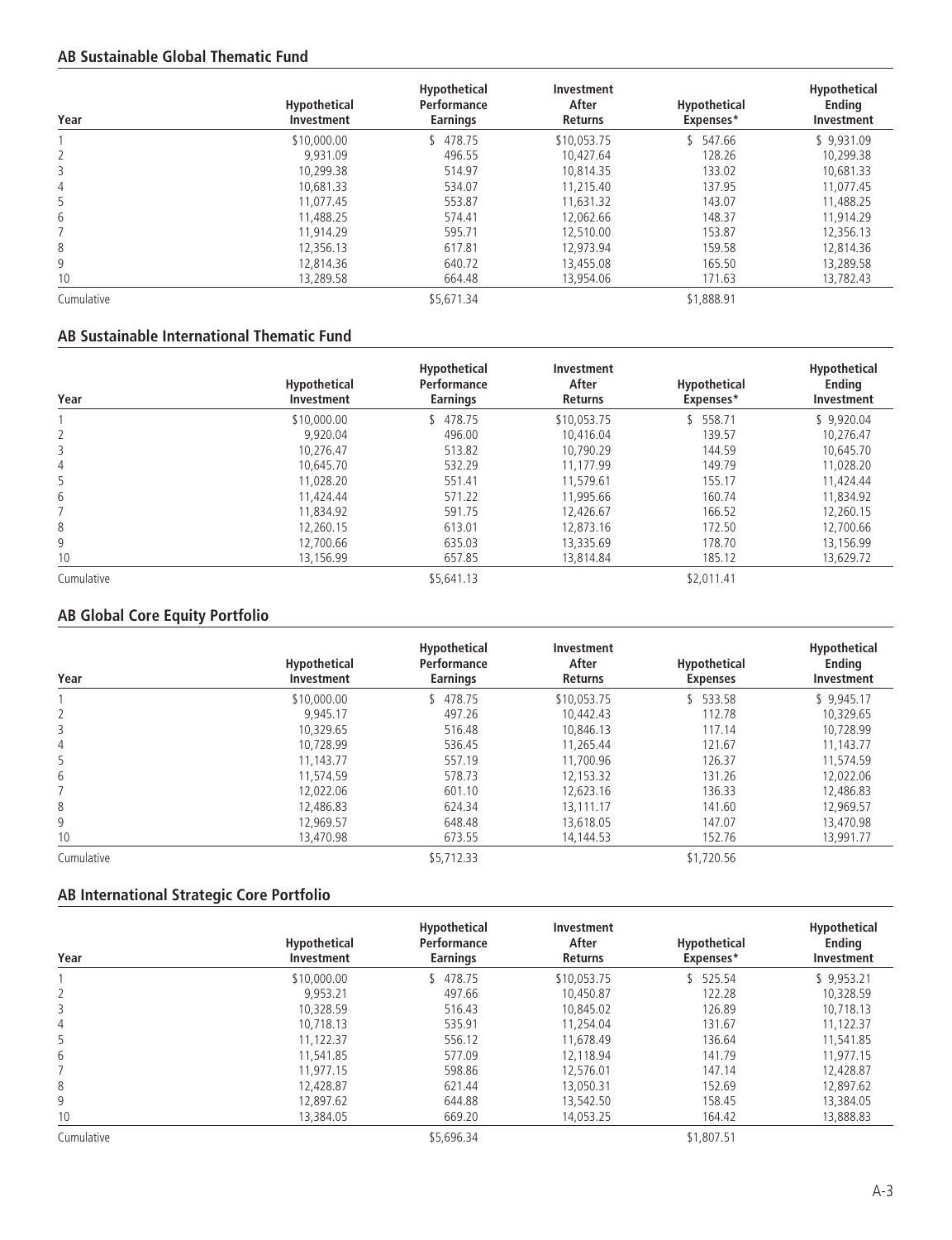## **AB Concentrated International Growth Portfolio**

| Year       | <b>Hypothetical</b><br>Investment | <b>Hypothetical</b><br>Performance<br><b>Earnings</b> | Investment<br>After<br><b>Returns</b> | Hypothetical<br>Expenses* | Hypothetical<br><b>Ending</b><br>Investment |
|------------|-----------------------------------|-------------------------------------------------------|---------------------------------------|---------------------------|---------------------------------------------|
|            | \$10,000.00                       | 478.75                                                | \$10.053.75                           | 540.62                    | \$9.938.13                                  |
| 2          | 9.938.13                          | 496.91                                                | 10.435.04                             | 146.09                    | 10.288.95                                   |
| 3          | 10.288.95                         | 514.45                                                | 10.803.40                             | 151.25                    | 10,652.15                                   |
| 4          | 10.652.15                         | 532.61                                                | 11.184.76                             | 156.59                    | 11.028.17                                   |
| 5          | 11.028.17                         | 551.41                                                | 11.579.58                             | 162.11                    | 11.417.47                                   |
| 6          | 11,417.47                         | 570.87                                                | 11.988.34                             | 167.84                    | 11.820.50                                   |
|            | 11.820.50                         | 591.03                                                | 12.411.53                             | 173.76                    | 12.237.77                                   |
| 8          | 12.237.77                         | 611.89                                                | 12.849.66                             | 179.90                    | 12,669.76                                   |
| 9          | 12.669.76                         | 633.49                                                | 13.303.25                             | 186.25                    | 13.117.00                                   |
| 10         | 13,117.00                         | 655.85                                                | 13,772.85                             | 192.82                    | 13,580.03                                   |
| Cumulative |                                   | \$5,637.26                                            |                                       | \$2.057.23                |                                             |

\* Expenses are net of any fee waiver or expense waiver in the first year. Thereafter, the expense ratio reflects the Fund's operating expenses as reflected under "Fees and Expenses of the Fund" before waiver in the Summary Information at the beginning of this Prospectus.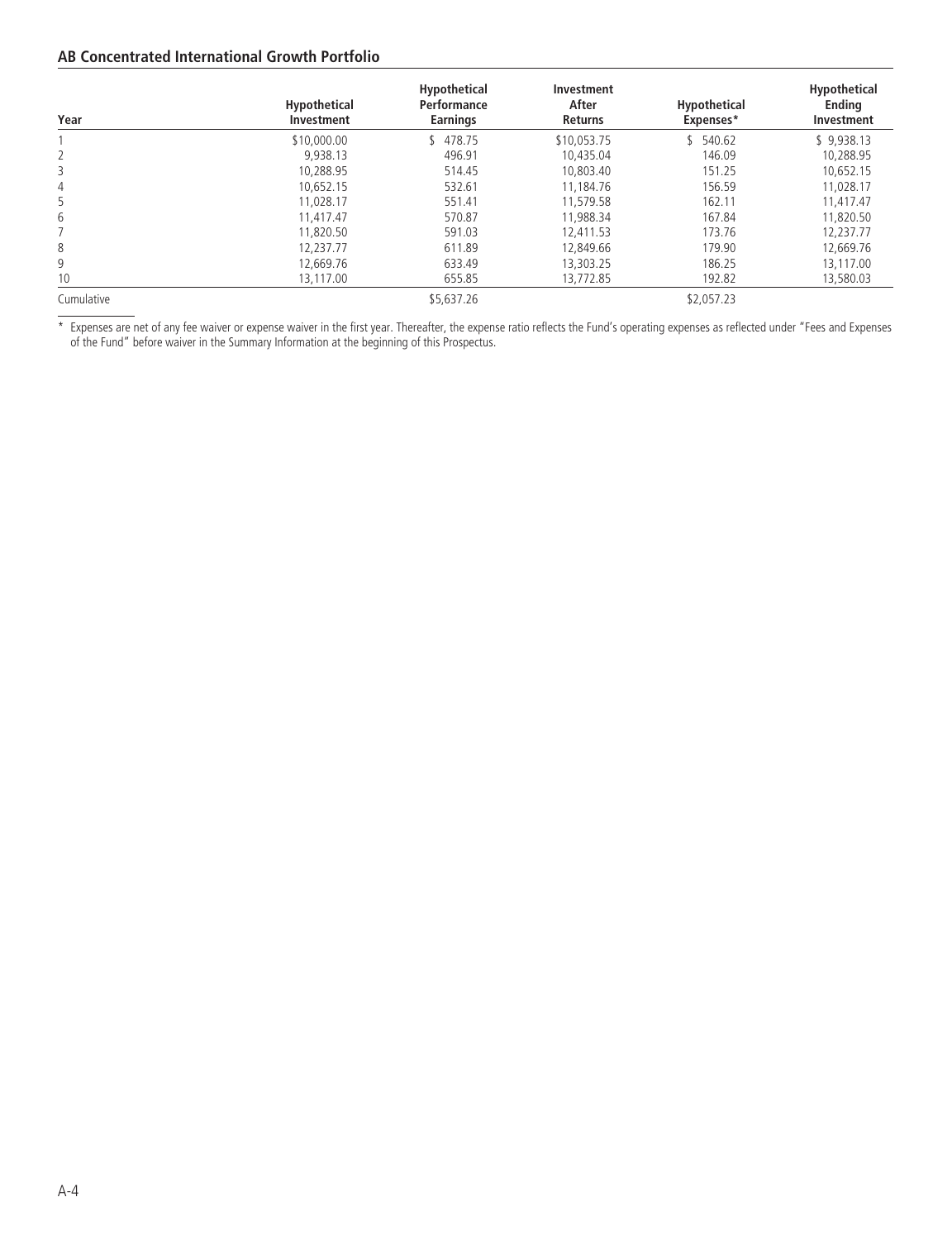*NOTE: Terms used by a financial intermediary in this Appendix do not necessarily have the same legal meaning as the same or similar terms used elsewhere in the Prospectus.*

## **Waiver Specific to Merrill Lynch**

Shareholders purchasing Fund shares through a Merrill Lynch platform or account will be eligible only for the following load waivers (front-end sales charge waivers and contingent deferred, or back-end, sales charge waivers) and discounts, which may differ from those disclosed elsewhere in the Fund's Prospectus or SAI:

## *Front-end Sales Load Waivers on Class A Shares available at Merrill Lynch*

- Employer-sponsored retirement, deferred compensation and employee benefit plans (including health savings accounts) and trusts used to fund those plans, provided that the shares are not held in a commission-based brokerage account and shares are held for the benefit of the plan
- Shares purchased by a 529 Plan (does not include 529 Plan units or 529-specific share classes or equivalents)
- Shares purchased through a Merrill Lynch affiliated investment advisory program
- Shares exchanged due to the holdings moving from a Merrill Lynch affiliated investment advisory program to a Merrill Lynch brokerage (non-advisory) account pursuant to Merrill Lynch's policies relating to sales load discounts and waivers
- Shares purchased by third-party investment advisors on behalf of their advisory clients through Merrill Lynch's platform
- Shares of funds purchased through the Merrill Edge Self-Directed platform (if applicable)
- Shares purchased through reinvestment of capital gains distributions and dividend reinvestment when purchasing shares of the same fund pursuant to Merrill Lynch's policies relating to sales load discounts and waivers
- Shares exchanged from Class C (*i.e.* level-load) shares of the same fund in the month of or following the 10-year anniversary of the purchase date
- Employees and registered representatives of Merrill Lynch or its affiliates and their family members
- Directors or Trustees of the Fund, and employees of the Fund's investment adviser or any of its affiliates, as described in the Prospectus
- Eligible shares purchased from the proceeds of redemptions within the same fund family, provided (1) the repurchase occurs within 90 days following the redemption, (2) the redemption and purchase occur in the same account, and (3) redeemed shares were subject to a front-end or deferred sales load (known as Rights of Reinstatement). Automated transactions (*i.e*., systematic purchases and withdrawals) and purchases made after shares are automatically sold to pay Merrill Lynch's account maintenance fees are not eligible for reinstatement

#### *CDSC Waivers on Classes A and C Shares available at Merrill Lynch*

- Death or disability of the shareholder
- Shares sold as part of a systematic withdrawal plan as described in the Fund's Prospectus
- Return of excess contributions from an IRA Account
- Shares sold as part of a required minimum distribution for IRA and retirement accounts pursuant to the Internal Revenue Code
- Shares sold to pay Merrill Lynch fees but only if the transaction is initiated by Merrill Lynch
- Shares acquired through a right of reinstatement
- Shares held in retirement brokerage accounts that are exchanged for a lower cost share class due to transfer to a fee-based account or platforms
- Shares received through an exchange due to the holdings moving from a Merrill Lynch affiliated investment advisory program to a Merrill Lynch brokerage (non-advisory) account pursuant to Merrill Lynch's policies relating to sales load discounts and waivers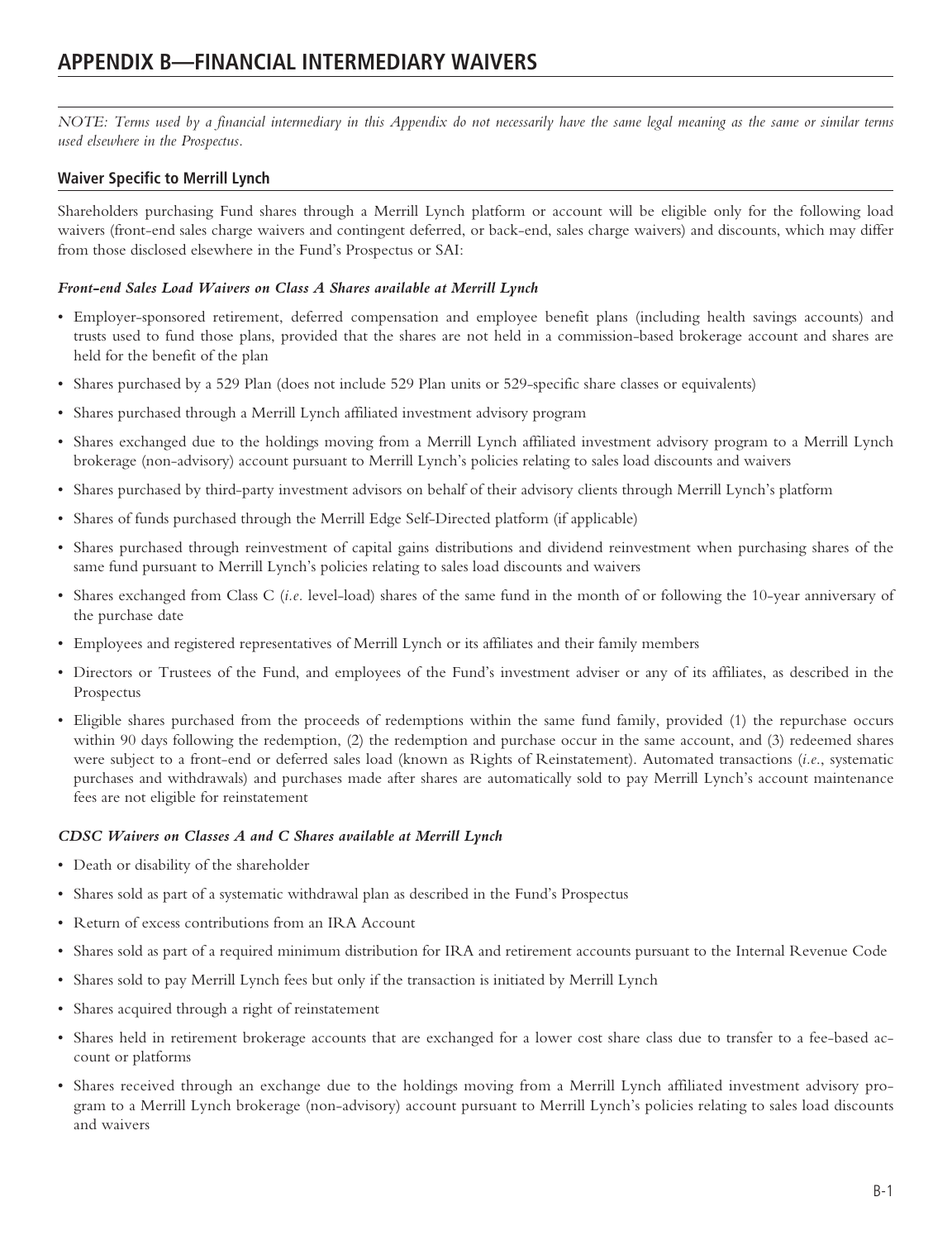#### *Front-end Load Discounts Available at Merrill Lynch: Breakpoints, Rights of Accumulation & Letters of Intent*

- Breakpoints as described in the Prospectus
- Rights of Accumulation ("ROA") which entitle shareholders to breakpoint discounts as described in the Fund's Prospectus will be automatically calculated based on the aggregated holding of fund family assets held by accounts (including 529 program holdings, where applicable) within the purchaser's household at Merrill Lynch. Eligible fund family assets not held at Merrill Lynch may be included in the ROA calculation only if the shareholder notifies his or her financial advisor about such assets
- Letters of Intent ("LOI") which allow for breakpoint discounts based on anticipated purchases within a fund family, through Merrill Lynch, over a 13-month period of time (if applicable)

### **Waivers Specific to Morgan Stanley**

Effective July 1, 2018, shareholders purchasing Fund shares through a Morgan Stanley Wealth Management transactional brokerage account will be eligible only for the following front-end sales charge waivers with respect to Class A shares, which may differ from and may be more limited than those disclosed elsewhere in the Fund's Prospectus or SAI.

- Employer-sponsored retirement plans (*e.g*., 401(k) plans, 457 plans, employer-sponsored 403(b) plans, profit sharing and money purchase pension plans and defined benefit plans). For purposes of this provision, employer-sponsored retirement plans do not include SEP IRAs, Simple IRAs, SAR-SEPs or Keogh plans
- Morgan Stanley employee and employee-related accounts according to Morgan Stanley's account linking rules
- Shares purchased through reinvestment of dividends and capital gains distributions when purchasing shares of the same fund
- Shares purchased through a Morgan Stanley self-directed brokerage account
- Class C (*i.e*., level-load) shares that are no longer subject to a contingent deferred sales charge and are converted to Class A shares of the same fund pursuant to Morgan Stanley Wealth Management's share class conversion program
- Shares purchased from the proceeds of redemptions within the same fund family, provided (i) the repurchase occurs within 90 days following the redemption, (ii) the redemption and purchase occur in the same account, and (iii) redeemed shares were subject to a front-end or deferred sales charge

## **Waivers Specific to Ameriprise Financial**

The following information applies to Class A shares purchases if you have an account with or otherwise purchase Fund shares through Ameriprise Financial:

Effective June 1, 2018, shareholders purchasing Fund shares through an Ameriprise Financial platform or account will be eligible for the following front-end sales charge waivers and discounts, which may differ from those disclosed elsewhere in the Fund's Prospectus or SAI:

- Employer-sponsored retirement plans (*e.g*., 401(k) plans, 457 plans, employer-sponsored 403(b) plans, profit sharing and money purchase pension plans and defined benefit plans). For purposes of this provision, employer-sponsored retirement plans do not include SEP IRAs, Simple IRAs or SAR-SEPs
- Shares purchased through an Ameriprise Financial investment advisory program (if an advisory or similar share class for such investment advisory program is not available)
- Shares purchased by third-party investment advisors on behalf of their advisory clients through Ameriprise Financial's platform (if an advisory or similar share class for such investment advisory program is not available)
- Shares purchased through reinvestment of distributions and dividend reinvestment when purchasing shares of the same fund (but not any other fund within same fund family)
- Shares exchanged from Class C shares of the same fund in the month of or following the 10-year anniversary of the purchase date. To the extent that this Prospectus elsewhere provides for a waiver with respect to such shares following a shorter holding period, that waiver will apply to exchanges following such shorter period. To the extent that this Prospectus elsewhere provides for a waiver with respect to exchanges of Class C shares for load waived shares, that waiver will also apply to such exchanges
- Employees and registered representatives of Ameriprise Financial or its affiliates and their immediate family members
- Shares purchased by or through qualified accounts (including IRAs, Coverdell Education Savings Accounts, 401(k)s, 403(b) TSCAs subject to ERISA and defined benefit plans) that are held by a covered family member, defined as an Ameriprise financial advisor and/or the advisor's spouse, advisor's lineal ascendant (mother, father, grandmother, grandfather, great grandmother,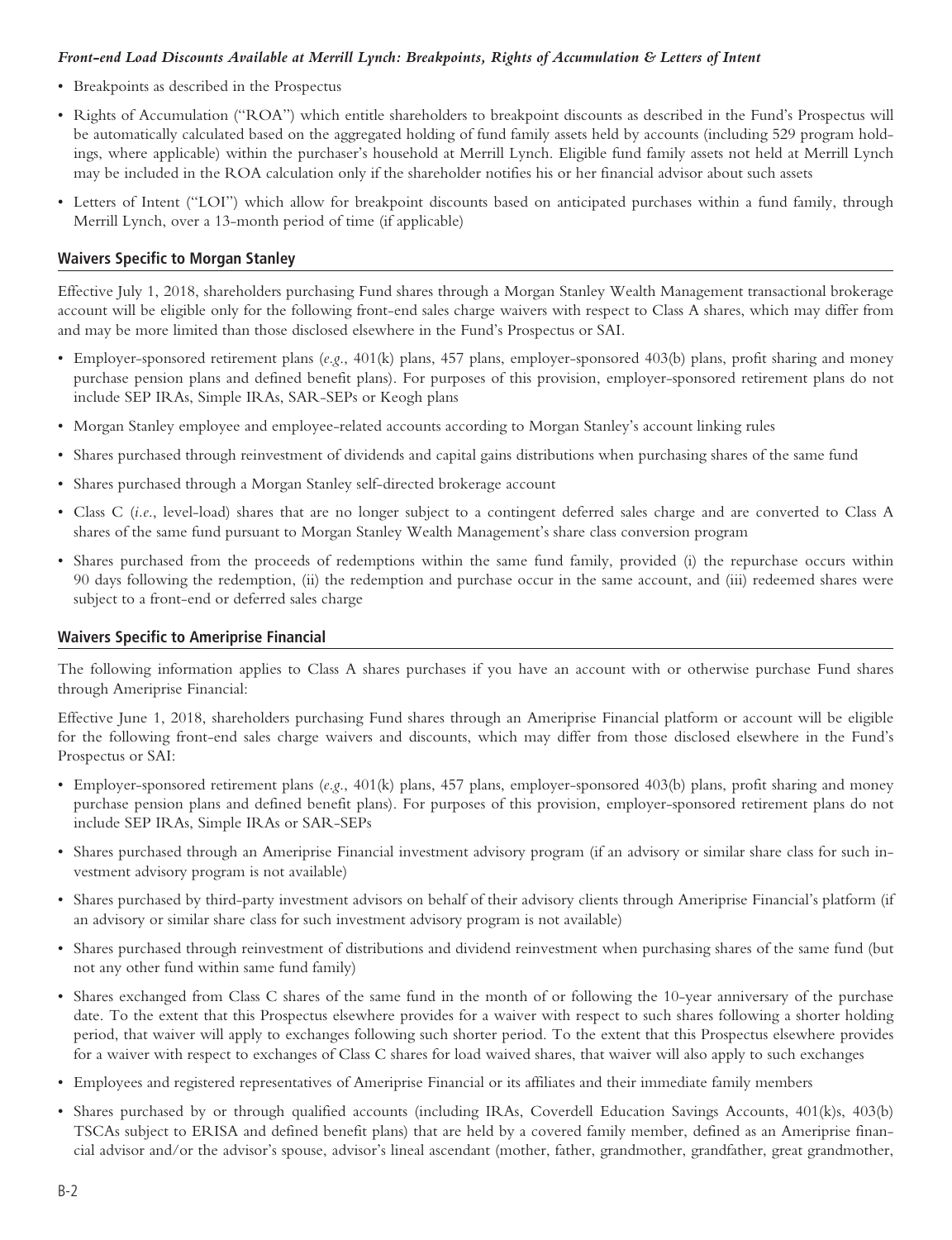great grandfather), advisor's lineal descendant (son, step-son, daughter, step-daughter, grandson, granddaughter, great grandson, great granddaughter) or any spouse of a covered family member who is a lineal descendant

• Shares purchased from the proceeds of redemptions within the same fund family, provided (1) the repurchase occurs within 90 days following the redemption, (2) the redemption and purchase occur in the same account, and (3) redeemed shares were subject to a front-end or deferred sales load (*i.e*., Rights of Reinstatement)

## **Waiver Specific to Raymond James & Associates, Inc., Raymond James Financial Services, Inc. and each Entity's Affiliates ("Raymond James")**

Effective March 1, 2019, shareholders purchasing a Fund's shares through a Raymond James platform or account, or through an introducing broker-dealer or independent registered investment adviser for which Raymond James provides trade execution, clearance, and/or custody services, will be eligible only for the following load waivers (front-end sales charge waivers and contingent deferred, or back-end, sales charge waivers) and discounts, which may differ from those disclosed elsewhere in the Fund's Prospectus or SAI.

#### *Front-end Sales Load Waivers on Class A Shares Available at Raymond James*

- Shares purchased in an investment advisory program
- Shares purchased within the same fund family through a systematic reinvestment of capital gains and dividend distributions
- Employees and registered representatives of Raymond James or its affiliates and their family members as designated by Raymond James
- Shares purchased from the proceeds of redemptions within the same fund family, provided that (1) the repurchase occurs within 90 days following the redemption, (2) the redemption and purchase occur in the same account, and (3) redeemed shares were subject to a front-end or deferred sales load (known as Rights of Reinstatement)
- A shareholder in the Fund's Class C shares will have their shares converted at net asset value to Class A shares (or the appropriate share class) of the Fund if the shares are no longer subject to a CDSC and the conversion is in line with the policies and procedures of Raymond James

#### *CDSC Waivers on Classes A and C Shares available at Raymond James*

- Death or disability of the shareholder
- Shares sold as part of a systematic withdrawal plan as described in the Fund's Prospectus
- Return of excess contributions from an IRA Account
- Shares sold as part of a required minimum distribution for IRA and retirement accounts due to the shareholder reaching the qualified age based on applicable IRS regulations as described in the Fund's Prospectus
- Shares sold to pay Raymond James fees but only if the transaction is initiated by Raymond James
- Shares acquired through a right of reinstatement

#### *Front-end Load Discounts Available at Raymond James: Breakpoints, Rights of Accumulation, and/or Letters of Intent*

- Breakpoints as described in the Prospectus
- Rights of accumulation which entitle shareholders to breakpoint discounts will be automatically calculated based on the aggregated holding of fund family assets held by accounts within the purchaser's household at Raymond James. Eligible fund family assets not held at Raymond James may be included in the calculation of rights of accumulation only if the shareholder notifies his or her financial advisor about such assets
- Letters of intent which allow for breakpoint discounts based on anticipated purchases within a fund family, over a 13-month time period. Eligible fund family assets not held at Raymond James may be included in the calculation of letters of intent only if the shareholder notifies his or her financial advisor about such assets

#### **Waivers Specific to Janney Montgomery Scott LLC ("Janney")**

Effective May 1, 2020, if you purchase Fund shares through a Janney brokerage account, you will be eligible for the following load waivers (front-end sales charge waivers and contingent deferred sales charge ("CDSC"), or back-end sales charge, waivers) and discounts, which may differ from those disclosed elsewhere in the Fund's Prospectus or SAI.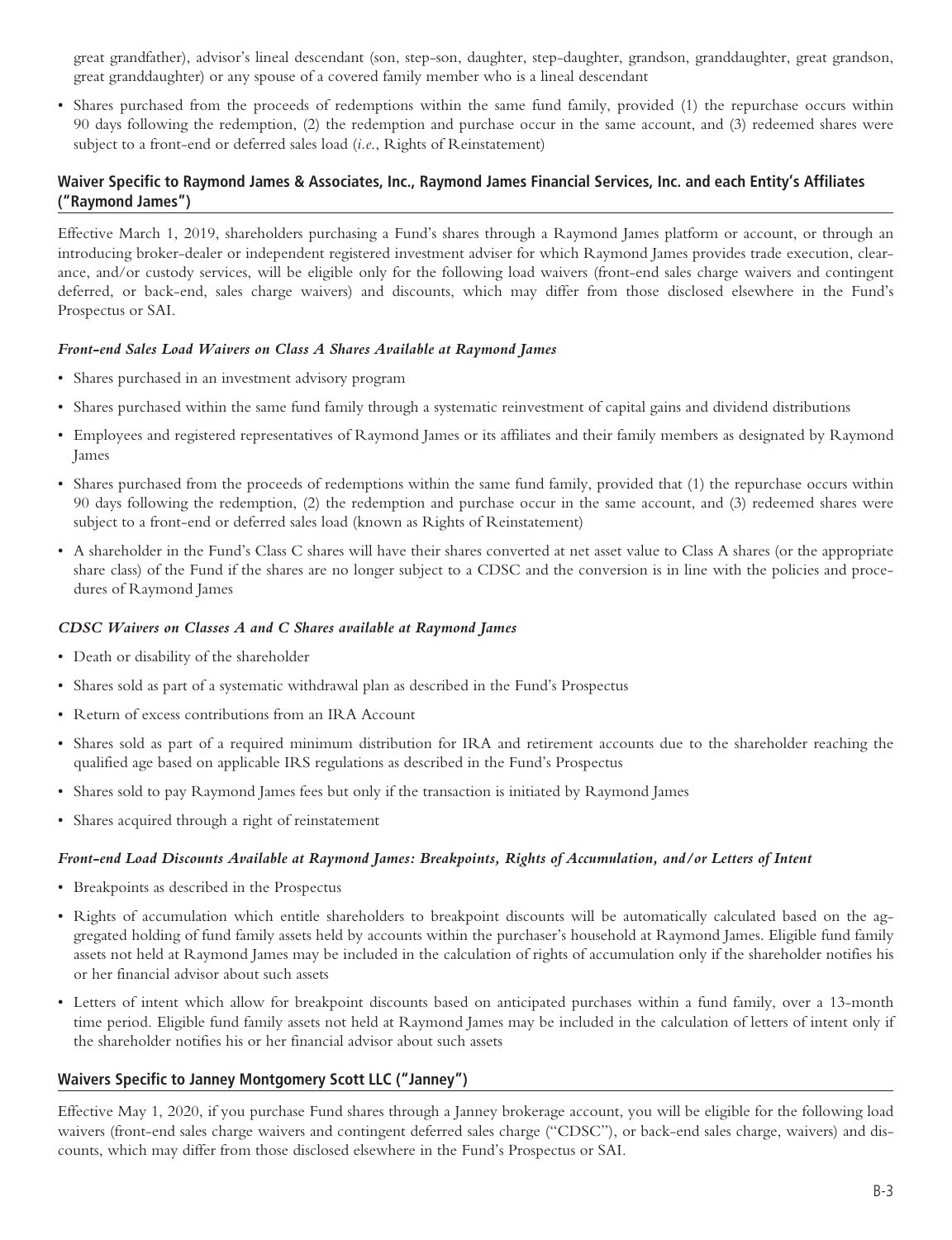#### *Front-end sales charge\* waivers on Class A shares available at Janney*

- Shares purchased through reinvestment of capital gains distributions and dividend reinvestment when purchasing shares of the same fund (but not any other fund within the fund family)
- Shares purchased by employees and registered representatives of Janney or its affiliates and their family members as designated by Janney
- Shares purchased from the proceeds of redemptions within the same fund family, provided (1) the repurchase occurs within ninety (90) days following the redemption, (2) the redemption and purchase occur in the same account, and (3) redeemed shares were subject to a front-end or deferred sales load (*i.e.*, right of reinstatement)
- Employer-sponsored retirement plans (*e.g.*, 401(k) plans, 457 plans, employer-sponsored 403(b) plans, profit sharing and money purchase pension plans and defined benefit plans). For purposes of this provision, employer-sponsored retirement plans do not include SEP IRAs, Simple IRAs, SAR-SEPs or Keogh plans
- Shares acquired through a right of reinstatement
- Class C shares that are no longer subject to a CDSC and are converted to Class A shares of the same fund pursuant to Janney's policies and procedures

### *CDSC waivers on Classes A and C shares available at Janney*

- Shares sold upon the death or disability of the shareholder
- Shares sold as part of a systematic withdrawal plan as described in the Fund's Prospectus
- Shares purchased in connection with a return of excess contributions from an IRA account
- Shares sold as part of a required minimum distribution for IRA and other retirement accounts due to the shareholder reaching the required age based on applicable rules
- Shares sold to pay Janney fees but only if the transaction is initiated by Janney
- Shares acquired through a right of reinstatement
- Shares exchanged into the same share class of a different fund

#### *Front-end sales charge\* discounts available at Janney: breakpoints, rights of accumulation, and/or letters of intent*

- Breakpoints as described in the Fund's Prospectus
- Rights of accumulation ("ROA"), which entitle shareholders to breakpoint discounts, will be automatically calculated based on the aggregated holding of fund family assets held by accounts within the purchaser's household at Janney. Eligible fund family assets not held at Janney may be included in the ROA calculation only if the shareholder notifies his or her financial advisor about such assets
- Letters of intent which allow for breakpoint discounts based on anticipated purchases within a fund family, over a 13-month time period. Eligible fund family assets not held at Janney may be included in the calculation of letters of intent only if the shareholder notifies his or her financial advisor about such assets
- \* Also, referred to as an "initial sales charge"

## **Waivers Specific to Oppenheimer & Co. Inc. ("OPCO")**

Effective May 1, 2020, shareholders purchasing Fund shares through an OPCO platform or account are eligible only for the following load waivers (front-end sales charge waivers and contingent deferred, or back-end, sales charge waivers) and discounts, which may differ from those disclosed elsewhere in the Fund's Prospectus or SAI.

#### *Front-end Sales Load Waivers on Class A Shares Available at OPCO*

- Employer-sponsored retirement, deferred compensation and employee benefit plans (including health savings accounts) and trusts used to fund those plans, provided that the shares are not held in a commission-based brokerage account and shares are held for the benefit of the plan
- Shares purchased by or through a 529 Plan
- Shares purchased through an OPCO affiliated investment advisory program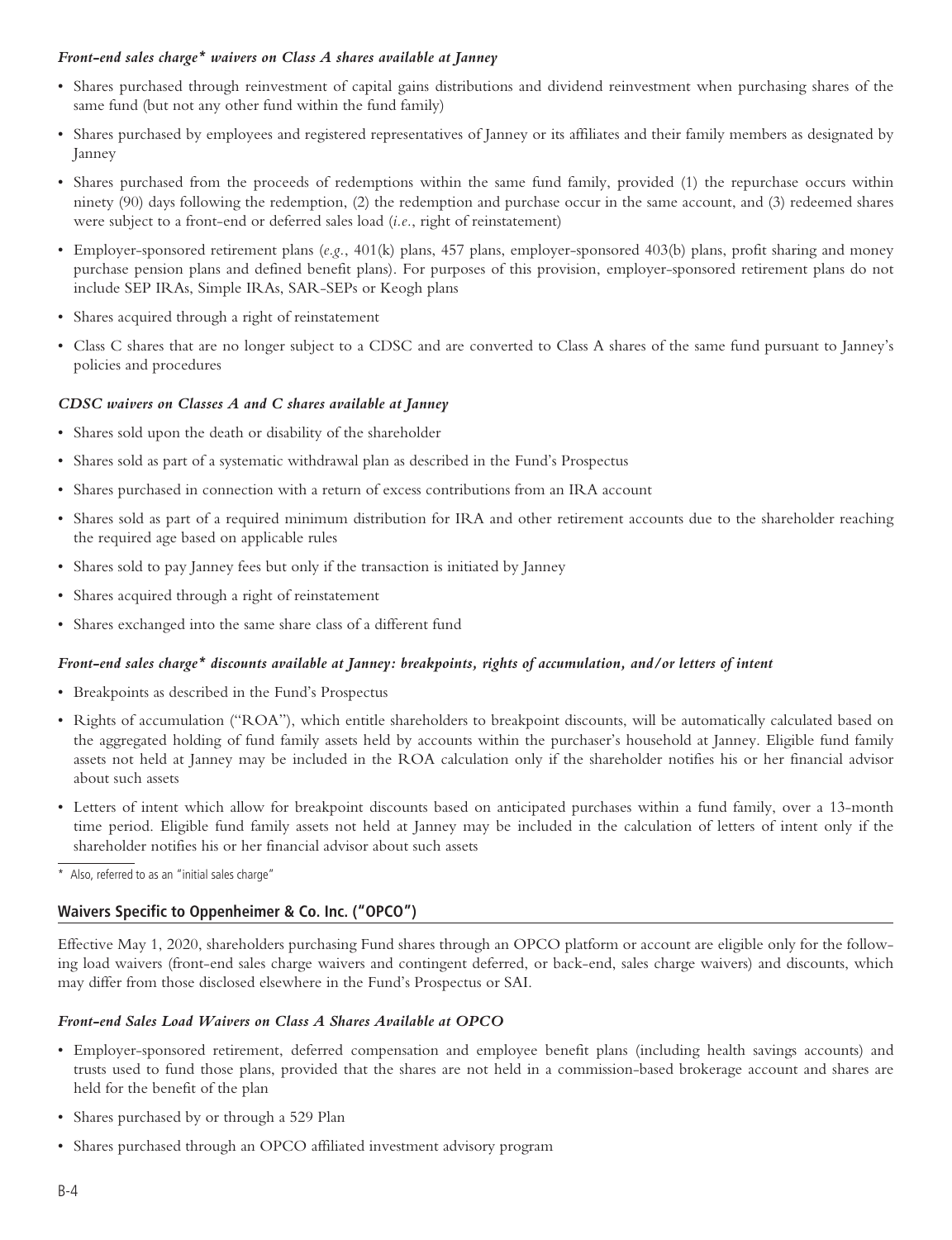- Shares purchased through reinvestment of capital gains distributions and dividend reinvestment when purchasing shares of the same fund (but not any other fund within the fund family)
- Shares purchased from the proceeds of redemptions within the same fund family, provided (1) the repurchase occurs within 90 days following the redemption, (2) the redemption and purchase occur in the same account, and (3) redeemed shares were subject to a front-end or deferred sales load (known as Rights of Reinstatement)
- A shareholder in the Fund's Class C shares will have their shares converted at net asset value to Class A shares (or the appropriate share class) of the Fund if the shares are no longer subject to a CDSC and the conversion is in line with the policies and procedures of OPCO
- Employees and registered representatives of OPCO or its affiliates and their family members
- Directors or Trustees of the Fund, and employees of the Fund's investment adviser or any of its affiliates, as described in the Prospectus

### *CDSC Waivers on Classes A and C Shares Available at OPCO*

- Death or disability of the shareholder
- Shares sold as part of a systematic withdrawal plan as described in the Fund's Prospectus
- Return of excess contributions from an IRA Account
- Shares sold as part of a required minimum distribution for IRA and retirement accounts due to the shareholder reaching the qualified age based on applicable IRS regulations as described in the Prospectus
- Shares sold to pay OPCO fees but only if the transaction is initiated by OPCO
- Shares acquired through a right of reinstatement

#### *Front-end load Discounts Available at OPCO: Breakpoints, Rights of Accumulation & Letters of Intent*

- Breakpoints as described in the Prospectus
- Rights of Accumulation ("ROA") which entitle shareholders to breakpoint discounts will be automatically calculated based on the aggregated holding of fund family assets held by accounts within the purchaser's household at OPCO. Eligible fund family assets not held at OPCO may be included in the ROA calculation only if the shareholder notifies his or her financial advisor about such assets

#### **Waivers Specific to Edward D. Jones & Co. ("Edward Jones")**

Effective on or after May 1, 2020, clients of Edward Jones (also referred to as "shareholders") purchasing Fund shares on the Edward Jones commission and fee-based platforms are eligible only for the following sales charge discounts (also referred to as "breakpoints") and waivers, which can differ from breakpoints and waivers described elsewhere in the Fund's Prospectus or SAI or through another broker-dealer. In all instances, it is the shareholder's responsibility to inform Edward Jones at the time of purchase of any relationship, holdings of AB Mutual Funds or other facts qualifying the purchaser for breakpoints or waivers. Edward Jones can ask for documentation of such circumstance.

#### *Breakpoints*

#### *Rights of Accumulation ("ROA")*

- The applicable sales charge on a purchase of Class A shares is determined by taking into account all share classes (except any money market funds and retirement plan share classes) of AB Mutual Funds held by the shareholder or in an account grouped by Edward Jones with other accounts for the purpose of providing certain pricing considerations ("pricing groups"). This includes all share classes held on the Edward Jones platform and/or held on another platform. The inclusion of eligible fund family assets in the rights of accumulation calculation is dependent on the shareholder notifying his or her financial advisor of such assets at the time of calculation.
- ROA is determined by calculating the higher of cost or market value (current shares x NAV).

#### *Letter of Intent ("LOI")*

• Through a LOI, shareholders can receive the sales charge and breakpoint discounts for purchases shareholders intend to make over a 13-month period from the date Edward Jones receives the LOI. The LOI is determined by calculating the higher of cost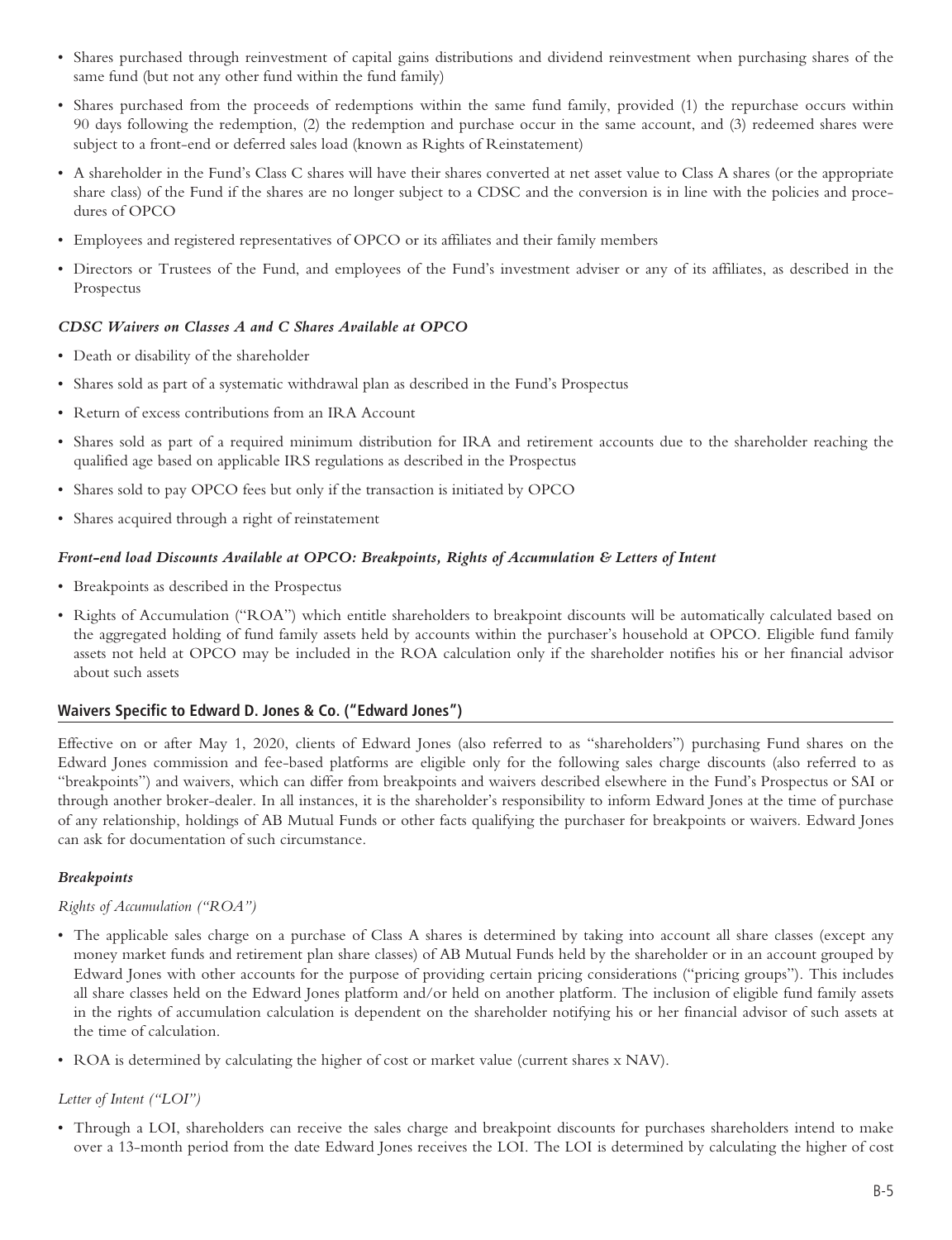or market value of qualifying holdings at LOI initiation in combination with the value that the shareholder intends to buy over a 13-month period to calculate the front-end sales charge and any breakpoint discounts. Each purchase the shareholder makes during that 13-month period will receive the sales charge and breakpoint discount that applies to the total amount. The inclusion of eligible fund family assets in the LOI calculation is dependent on the shareholder notifying his or her financial advisor of such assets at the time of calculation. Purchases made before the LOI is received by Edward Jones are not covered under the LOI and will not reduce the sales charge previously paid. Sales charges will be adjusted if the LOI is not met.

#### *Sales Charge Waivers*

Sales charges are waived for the following shareholders and in the following situations:

- Associates of Edward Jones and its affiliates and their family members who are in the same pricing group (as determined by Edward Jones under its policies and procedures) as the associate. This waiver will continue for the remainder of the associate's life if the associate retires from Edward Jones in good-standing.
- Shares purchased in an Edward Jones fee-based program.
- Shares purchased through reinvestment of capital gains distributions and dividend reinvestment.
- Shares purchased from the proceeds of redeemed shares of the same fund family so long as the following conditions are met: 1) the proceeds are from the sale of shares within 60 days of the purchase, and 2) the sale and purchase are made in the same share class and the same account or the purchase is made in an individual retirement account with proceeds from the liquidations in a non-retirement account.
- Shares exchanged into Class A shares from another share class so long as the exchange is into the same fund and was initiated at the discretion of Edward Jones. Edward Jones is responsible for any remaining CDSC due to the fund company, if applicable. Any future purchases are subject to the applicable sales charge as disclosed in the Prospectus.
- Exchanges from Class C shares to Class A shares of the same fund, generally, in the 84th month following the anniversary of the purchase date or earlier at the discretion of Edward Jones.

#### *Contingent Deferred Sales Charge (CDSC) Waivers*

If the shareholder purchases shares that are subject to a CDSC and those shares are redeemed before the CDSC is expired, the shareholder is responsible to pay the CDSC except in the following conditions:

- The death or disability of the shareholder
- Systematic withdrawals with up to 10% per year of the account value
- Return of excess contributions from an Individual Retirement Account (IRA)
- Shares sold as part of a required minimum distribution for IRA and retirement accounts if the redemption is taken in or after the year the shareholder reaches the qualified age based on applicable IRS regulations
- Shares sold to pay Edward Jones fees or costs in such cases where the transaction is initiated by Edward Jones
- Shares exchanged in an Edwards Jones fee-based program
- Share acquired through NAV reinstatement

#### *Other Important Information*

*1.1 Minimum Purchase Amounts*

- \$250 initial purchase minimum
- \$50 subsequent purchases minimum

#### *1.2 Minimum Balances*

- Edward Jones has the right to redeem at its discretion fund holdings with a balance of \$250 or less. The following are examples of accounts that are not included in this policy:
	- <sup>O</sup> A fee-based account held on an Edward Jones platform
	- <sup>O</sup> A 529 account held on an Edward Jones platform
	- An account with an active systematic investment plan or letter of intent (LOI)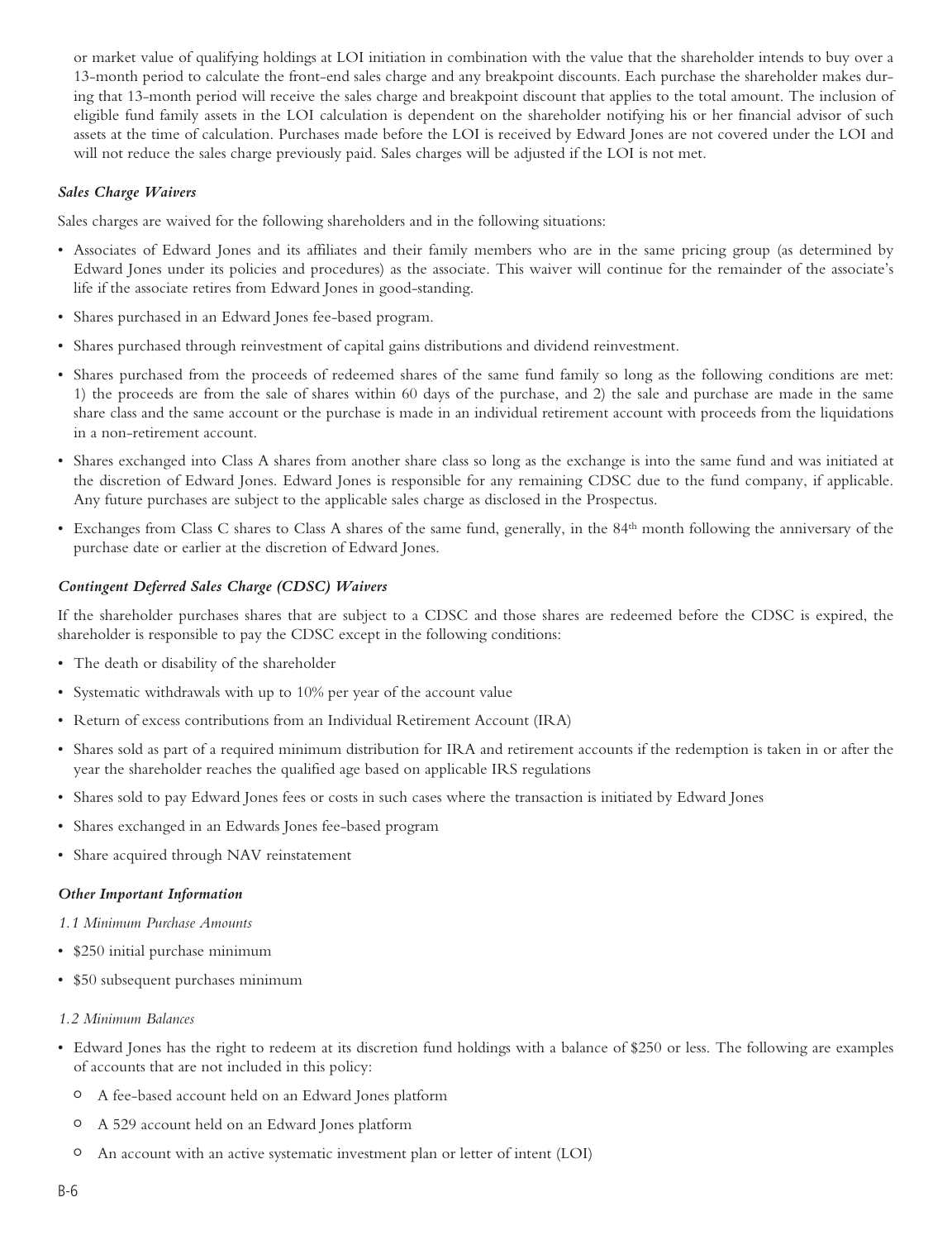#### *1.3 Changing Share Classes*

• At any time it deems necessary, Edward Jones has the authority to exchange at NAV a shareholder's holdings in a fund to Class A shares

## **Waivers Specific to Baird**

Effective June 15, 2020, shareholders purchasing Fund shares through a Baird platform or account will only be eligible for the following sales charge waivers (front-end sales charge waivers and CDSC waivers) and discounts, which may differ from those disclosed elsewhere in the Prospectus or the SAI.

#### *Front-End Sales Charge Waivers on Class A shares Available at Baird*

- Shares purchased through reinvestment of capital gains distributions and dividend reinvestment when purchasing shares of the same fund
- Shares purchased by employees and registered representatives of Baird or its affiliate and their family members as designated by Baird
- Shares purchased from the proceeds of redemptions from another AB Mutual Fund, provided (1) the repurchase occurs within 90 days following the redemption, (2) the redemption and purchase occur in the same accounts, and (3) redeemed shares were subject to a front-end or deferred sales charge (known as rights of reinstatement)
- A shareholder in the Fund's Class C shares will have their shares converted at net asset value to Class A shares of the Fund if the shares are no longer subject to a CDSC and the conversion is in line with the policies and procedures of Baird
- Employer-sponsored retirement plans or charitable accounts in a transactional brokerage account at Baird, including 401(k) plans, 457 plans, employer-sponsored 403(b) plans, profit sharing and money purchase pension plans and defined benefit plans. For purposes of this provision, employer-sponsored retirement plans do not include SEP IRAs, Simple IRAs or SAR-SEPs

### *CDSC Waivers on Classes A and C shares Available at Baird*

- Shares sold due to death or disability of the shareholder
- Shares sold as part of a systematic withdrawal plan as described in the Fund's Prospectus
- Shares bought due to returns of excess contributions from an IRA account
- Shares sold as part of a required minimum distribution for IRA and retirement accounts due to the shareholder reaching the required age based on applicable rules
- Shares sold to pay Baird fees but only if the transaction is initiated by Baird
- Shares acquired through a right of reinstatement

## *Front-End Sales Charge Discounts Available at Baird: Breakpoints and/or Rights of Accumulations*

- Breakpoints as described in the Prospectus
- Rights of accumulation which entitle shareholders to breakpoint discounts will be automatically calculated based on the aggregated holding of AB Mutual Fund assets held by accounts within the purchaser's household at Baird. Eligible AB Mutual Fund assets not held at Baird may be included in the rights of accumulation calculation only if the shareholder notifies his or her financial advisor about such assets
- Letters of Intent (LOI) allow for breakpoint discounts based on anticipated purchases of AB Mutual Funds through Baird, over a 13-month period of time

## **Waivers Specific to Stifel, Nicolaus & Company, Incorporated ("Stifel")**

Effective July 31, 2020, shareholders purchasing Fund shares through a Stifel platform or account or who own shares for which Stifel or an affiliate is the broker-dealer of record are eligible for the following additional sales charge waiver:

## *Front-end Sales Load Waiver on Class A Shares*

• Class C shares that have been held for more than seven (7) years will be converted to Class A shares of the same Fund pursuant to Stifel's policies and procedures